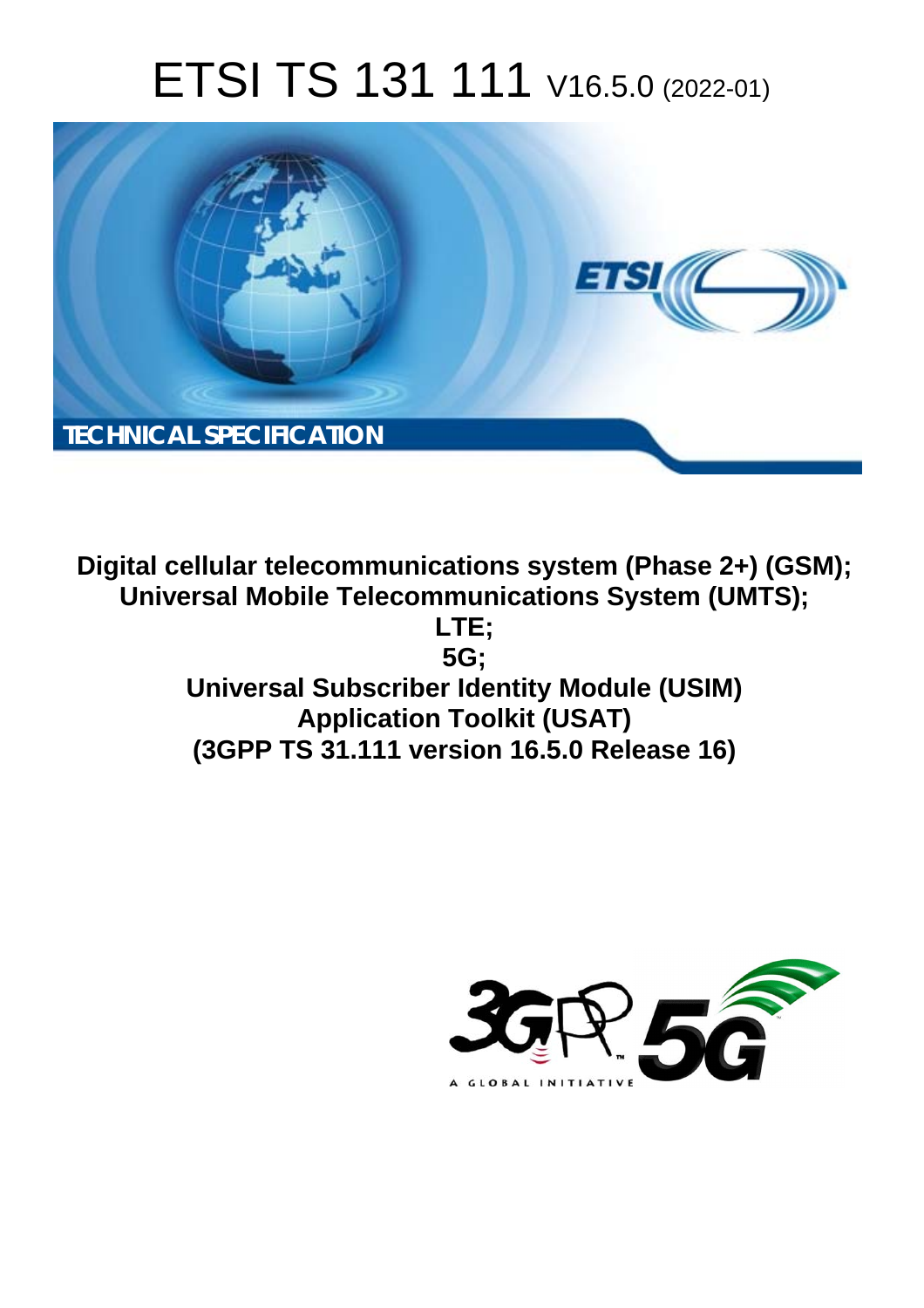Reference RTS/TSGC-0631111vg50

Keywords

5G,GSM,LTE,UMTS

#### *ETSI*

650 Route des Lucioles F-06921 Sophia Antipolis Cedex - FRANCE

Tel.: +33 4 92 94 42 00 Fax: +33 4 93 65 47 16

Siret N° 348 623 562 00017 - APE 7112B Association à but non lucratif enregistrée à la Sous-Préfecture de Grasse (06) N° w061004871

#### *Important notice*

The present document can be downloaded from: <http://www.etsi.org/standards-search>

The present document may be made available in electronic versions and/or in print. The content of any electronic and/or print versions of the present document shall not be modified without the prior written authorization of ETSI. In case of any existing or perceived difference in contents between such versions and/or in print, the prevailing version of an ETSI deliverable is the one made publicly available in PDF format at [www.etsi.org/deliver](http://www.etsi.org/deliver).

Users of the present document should be aware that the document may be subject to revision or change of status. Information on the current status of this and other ETSI documents is available at <https://portal.etsi.org/TB/ETSIDeliverableStatus.aspx>

If you find errors in the present document, please send your comment to one of the following services: <https://portal.etsi.org/People/CommiteeSupportStaff.aspx>

#### *Notice of disclaimer & limitation of liability*

The information provided in the present deliverable is directed solely to professionals who have the appropriate degree of experience to understand and interpret its content in accordance with generally accepted engineering or other professional standard and applicable regulations.

No recommendation as to products and services or vendors is made or should be implied.

No representation or warranty is made that this deliverable is technically accurate or sufficient or conforms to any law and/or governmental rule and/or regulation and further, no representation or warranty is made of merchantability or fitness for any particular purpose or against infringement of intellectual property rights.

In no event shall ETSI be held liable for loss of profits or any other incidental or consequential damages.

Any software contained in this deliverable is provided "AS IS" with no warranties, express or implied, including but not limited to, the warranties of merchantability, fitness for a particular purpose and non-infringement of intellectual property rights and ETSI shall not be held liable in any event for any damages whatsoever (including, without limitation, damages for loss of profits, business interruption, loss of information, or any other pecuniary loss) arising out of or related to the use of or inability to use the software.

#### *Copyright Notification*

No part may be reproduced or utilized in any form or by any means, electronic or mechanical, including photocopying and microfilm except as authorized by written permission of ETSI. The content of the PDF version shall not be modified without the written authorization of ETSI.

The copyright and the foregoing restriction extend to reproduction in all media.

© ETSI 2022. All rights reserved.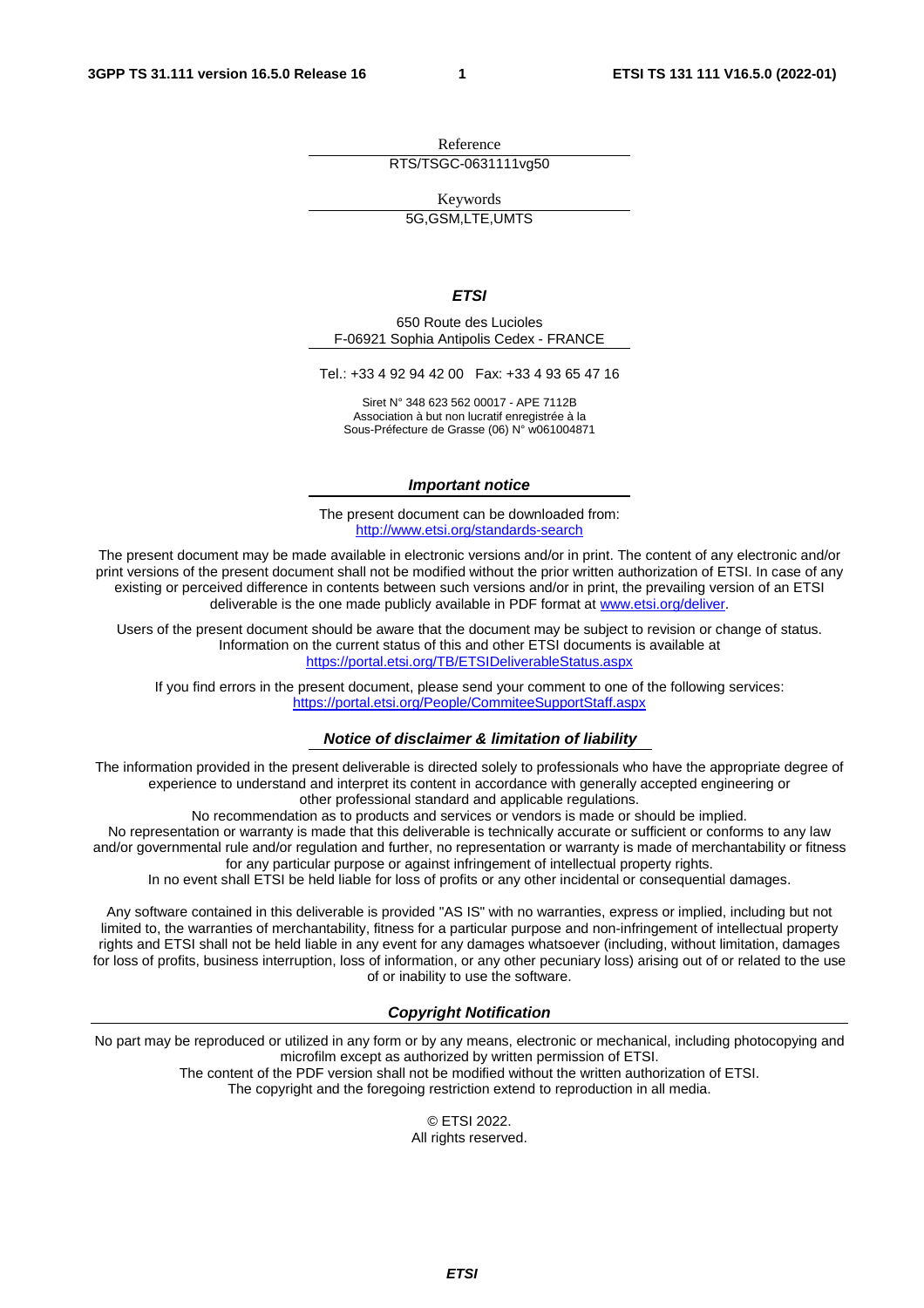# Intellectual Property Rights

#### Essential patents

IPRs essential or potentially essential to normative deliverables may have been declared to ETSI. The declarations pertaining to these essential IPRs, if any, are publicly available for **ETSI members and non-members**, and can be found in ETSI SR 000 314: *"Intellectual Property Rights (IPRs); Essential, or potentially Essential, IPRs notified to ETSI in respect of ETSI standards"*, which is available from the ETSI Secretariat. Latest updates are available on the ETSI Web server ([https://ipr.etsi.org/\)](https://ipr.etsi.org/).

Pursuant to the ETSI Directives including the ETSI IPR Policy, no investigation regarding the essentiality of IPRs, including IPR searches, has been carried out by ETSI. No guarantee can be given as to the existence of other IPRs not referenced in ETSI SR 000 314 (or the updates on the ETSI Web server) which are, or may be, or may become, essential to the present document.

#### **Trademarks**

The present document may include trademarks and/or tradenames which are asserted and/or registered by their owners. ETSI claims no ownership of these except for any which are indicated as being the property of ETSI, and conveys no right to use or reproduce any trademark and/or tradename. Mention of those trademarks in the present document does not constitute an endorsement by ETSI of products, services or organizations associated with those trademarks.

**DECT™**, **PLUGTESTS™**, **UMTS™** and the ETSI logo are trademarks of ETSI registered for the benefit of its Members. **3GPP™** and **LTE™** are trademarks of ETSI registered for the benefit of its Members and of the 3GPP Organizational Partners. **oneM2M™** logo is a trademark of ETSI registered for the benefit of its Members and of the oneM2M Partners. **GSM**® and the GSM logo are trademarks registered and owned by the GSM Association.

# Legal Notice

This Technical Specification (TS) has been produced by ETSI 3rd Generation Partnership Project (3GPP).

The present document may refer to technical specifications or reports using their 3GPP identities. These shall be interpreted as being references to the corresponding ETSI deliverables.

The cross reference between 3GPP and ETSI identities can be found under<http://webapp.etsi.org/key/queryform.asp>.

# Modal verbs terminology

In the present document "**shall**", "**shall not**", "**should**", "**should not**", "**may**", "**need not**", "**will**", "**will not**", "**can**" and "**cannot**" are to be interpreted as described in clause 3.2 of the [ETSI Drafting Rules](https://portal.etsi.org/Services/editHelp!/Howtostart/ETSIDraftingRules.aspx) (Verbal forms for the expression of provisions).

"**must**" and "**must not**" are **NOT** allowed in ETSI deliverables except when used in direct citation.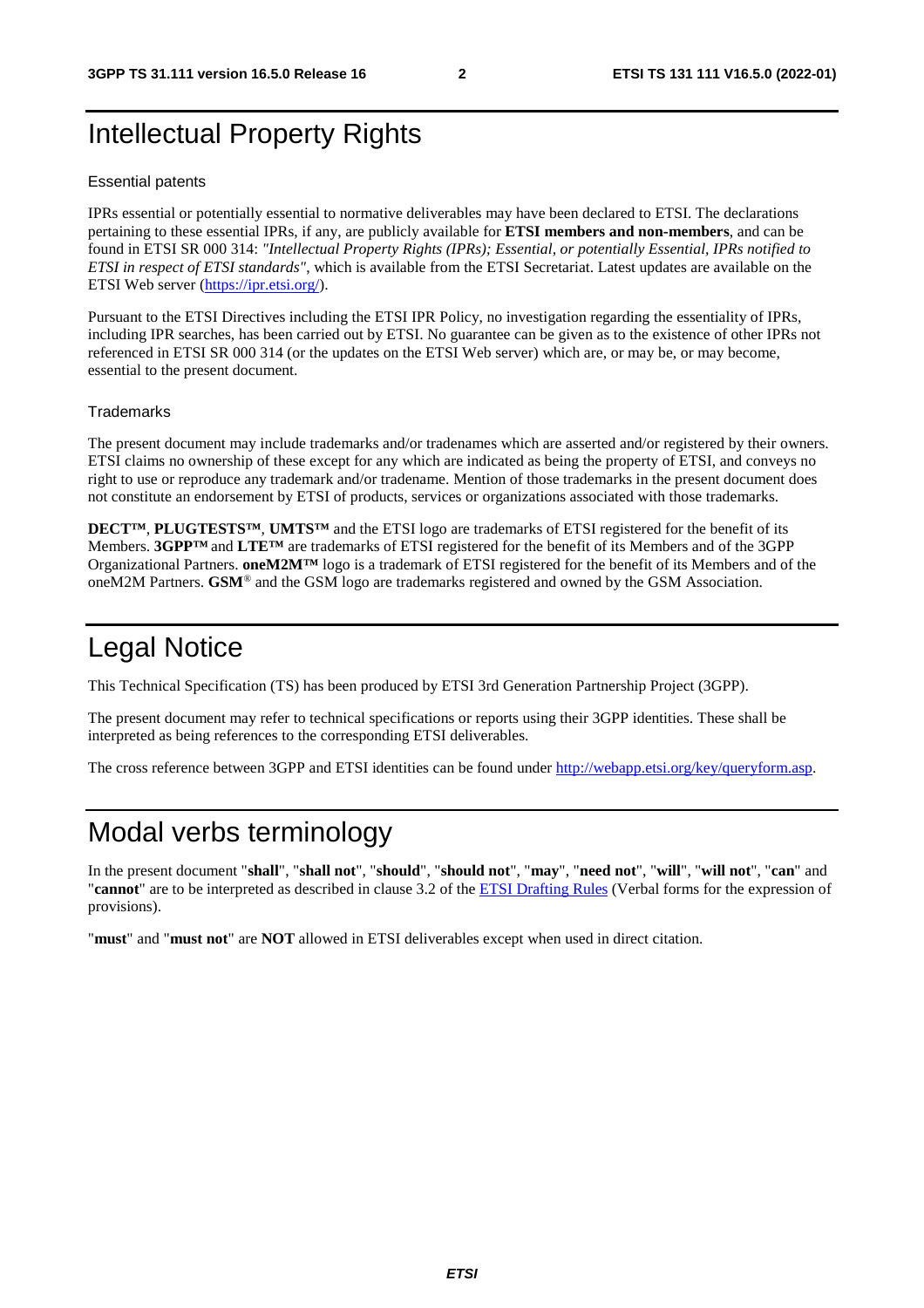$\mathbf{3}$ 

# Contents

| 1       |  |  |  |
|---------|--|--|--|
| 2       |  |  |  |
| 3       |  |  |  |
| 3.1     |  |  |  |
| 3.2     |  |  |  |
| 3.3     |  |  |  |
| 4       |  |  |  |
| 4.1     |  |  |  |
| 4.2     |  |  |  |
| 4.3     |  |  |  |
| 4.4     |  |  |  |
| 4.5     |  |  |  |
| 4.6     |  |  |  |
| 4.7     |  |  |  |
| 4.8     |  |  |  |
| 4.9     |  |  |  |
| 4.10    |  |  |  |
| 4.11    |  |  |  |
| 4.12    |  |  |  |
| 4.13    |  |  |  |
| 4.14    |  |  |  |
| 4.15    |  |  |  |
| 4.16    |  |  |  |
| 4.17    |  |  |  |
| 4.18    |  |  |  |
| 4.19    |  |  |  |
| 4.20    |  |  |  |
| 5       |  |  |  |
| 5.1     |  |  |  |
| 5.2     |  |  |  |
| 5.3     |  |  |  |
| 6       |  |  |  |
| 6.1     |  |  |  |
| 6.2     |  |  |  |
| 6.3     |  |  |  |
| 6.4     |  |  |  |
| 6.4.1   |  |  |  |
| 6.4.2   |  |  |  |
| 6.4.3   |  |  |  |
| 6.4.4   |  |  |  |
| 6.4.5   |  |  |  |
| 6.4.6   |  |  |  |
| 6.4.7   |  |  |  |
| 6.4.7.1 |  |  |  |
| 6.4.7.2 |  |  |  |
| 6.4.7.3 |  |  |  |
| 6.4.7.4 |  |  |  |
| 6.4.7.5 |  |  |  |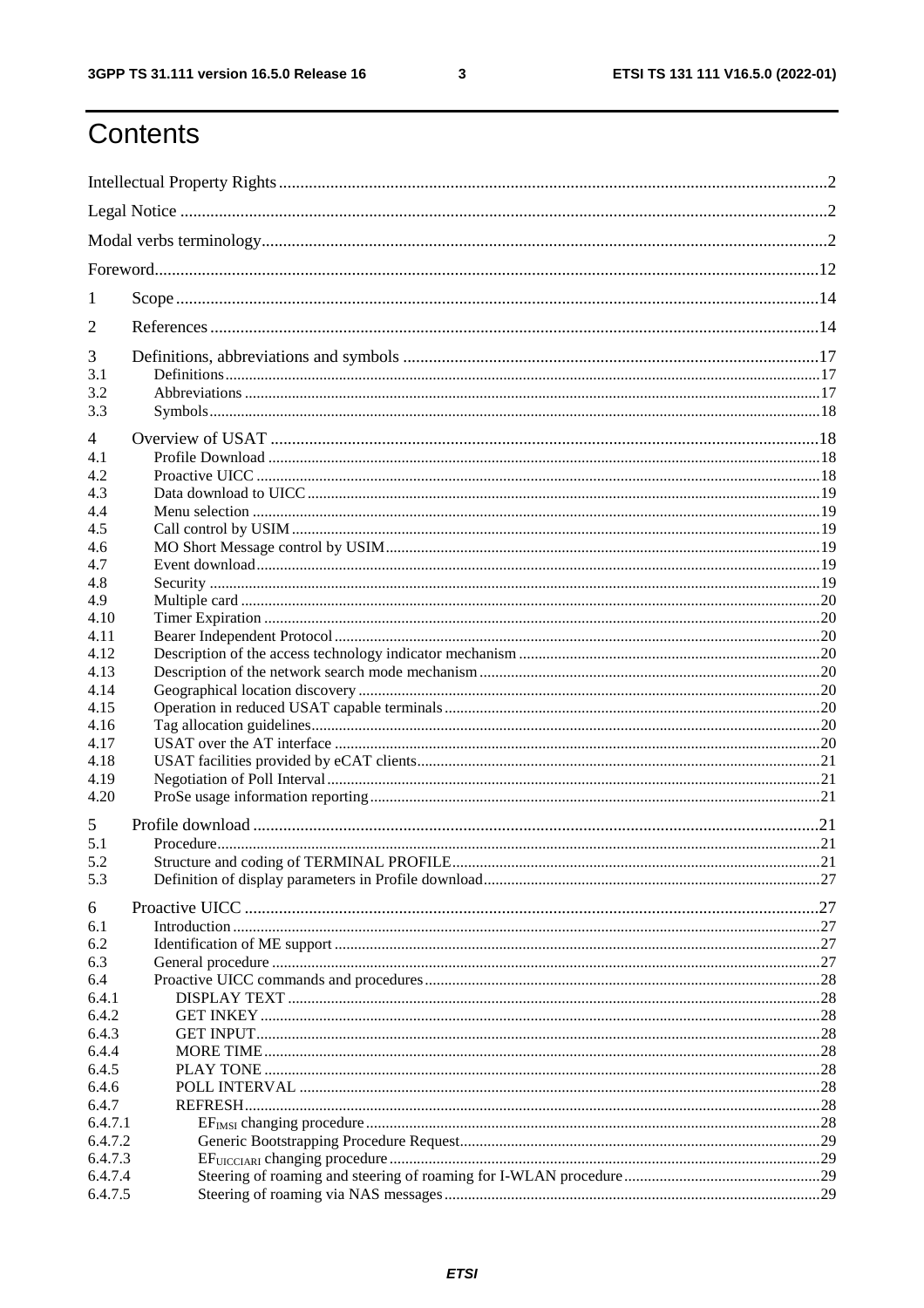| 6.4.7.6  |                                                                     |  |
|----------|---------------------------------------------------------------------|--|
| 6.4.8    |                                                                     |  |
|          |                                                                     |  |
| 6.4.9    |                                                                     |  |
| 6.4.10   |                                                                     |  |
| 6.4.11   |                                                                     |  |
| 6.4.12   |                                                                     |  |
| 6.4.12.1 |                                                                     |  |
| 6.4.12.2 |                                                                     |  |
| 6.4.13   |                                                                     |  |
| 6.4.14   |                                                                     |  |
| 6.4.15   |                                                                     |  |
| 6.4.16   |                                                                     |  |
| 6.4.17   |                                                                     |  |
|          |                                                                     |  |
| 6.4.18   |                                                                     |  |
| 6.4.19   |                                                                     |  |
| 6.4.20   |                                                                     |  |
| 6.4.21   |                                                                     |  |
| 6.4.22   |                                                                     |  |
| 6.4.23   |                                                                     |  |
| 6.4.24   |                                                                     |  |
| 6.4.25   |                                                                     |  |
| 6.4.26   |                                                                     |  |
| 6.4.27   |                                                                     |  |
| 6.4.27.1 |                                                                     |  |
| 6.4.27.2 | OPEN CHANNEL related to GPRS/UTRAN packet service/E-UTRAN/NG-RAN 38 |  |
| 6.4.27.3 |                                                                     |  |
| 6.4.27.4 |                                                                     |  |
|          |                                                                     |  |
| 6.4.27.5 |                                                                     |  |
| 6.4.27.6 |                                                                     |  |
| 6.4.27.7 |                                                                     |  |
|          |                                                                     |  |
| 6.4.28   |                                                                     |  |
| 6.4.29   |                                                                     |  |
| 6.4.30   |                                                                     |  |
| 6.4.31   |                                                                     |  |
| 6.4.32   |                                                                     |  |
| 6.4.33   |                                                                     |  |
| 6.4.34   |                                                                     |  |
| 6.4.35   |                                                                     |  |
| 6.4.36   |                                                                     |  |
| 6.4.37   |                                                                     |  |
| 6.4.38   |                                                                     |  |
|          |                                                                     |  |
| 6.4.39   |                                                                     |  |
| 6.4.40   |                                                                     |  |
| 6.4.41   |                                                                     |  |
| 6.4.42   |                                                                     |  |
| 6.4.43   |                                                                     |  |
| 6.4.44   |                                                                     |  |
| 6.5      |                                                                     |  |
| 6.5.1    |                                                                     |  |
| 6.5.2    |                                                                     |  |
| 6.5.3    |                                                                     |  |
| 6.5.4    |                                                                     |  |
| 6.5.5    |                                                                     |  |
| 6.5.6    |                                                                     |  |
| 6.6      |                                                                     |  |
| 6.6.1    |                                                                     |  |
| 6.6.2    |                                                                     |  |
|          |                                                                     |  |
| 6.6.3    |                                                                     |  |
| 6.6.4    |                                                                     |  |
| 6.6.5    |                                                                     |  |
| 6.6.6    |                                                                     |  |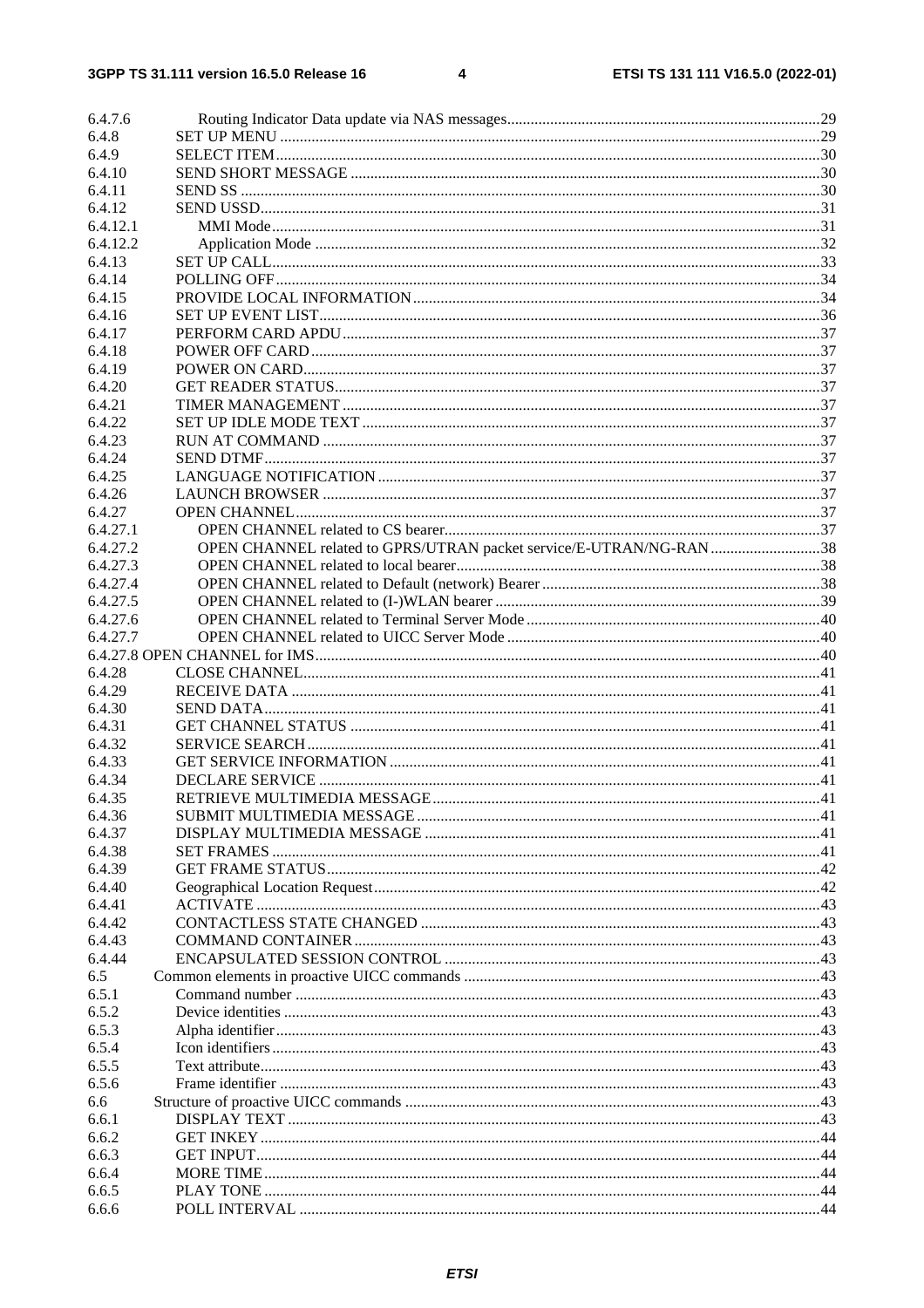#### $5\phantom{a}$

| 6.6.7          |  |
|----------------|--|
| 6.6.8          |  |
| 6.6.9          |  |
| 6.6.10         |  |
| 6.6.11         |  |
| 6.6.12         |  |
| 6.6.13         |  |
| 6.6.14         |  |
| 6.6.15         |  |
| 6.6.16         |  |
| 6.6.17         |  |
| 6.6.18         |  |
| 6.6.19         |  |
| 6.6.20         |  |
| 6.6.21         |  |
| 6.6.22         |  |
| 6.6.23         |  |
| 6.6.24         |  |
| 6.6.25         |  |
| 6.6.26         |  |
| 6.6.27         |  |
| 6.6.27.1       |  |
|                |  |
| 6.6.28         |  |
| 6.6.29         |  |
| 6.6.30         |  |
| 6.6.31         |  |
| 6.6.32         |  |
| 6.6.33         |  |
| 6.6.34         |  |
| 6.6.35         |  |
| 6.6.36         |  |
| 6.6.37         |  |
| 6.6.38         |  |
| 6.6.39         |  |
| 6.6.40         |  |
| 6.6.41         |  |
| 6.6.42         |  |
| 6.6.43         |  |
| 6.6.44         |  |
| 6.7            |  |
| 6.8            |  |
| 6.8.0          |  |
| 6.8.1          |  |
| 6.8.2          |  |
| 6.8.3<br>6.8.4 |  |
| 6.8.5          |  |
| 6.8.6          |  |
| 6.8.7          |  |
| 6.8.8          |  |
| 6.8.9          |  |
| 6.8.10         |  |
| 6.8.11         |  |
| 6.8.12         |  |
| 6.8.13         |  |
| 6.8.14         |  |
| 6.8.15         |  |
| 6.8.16         |  |
| 6.8.17         |  |
| 6.8.18         |  |
| 6.8.19         |  |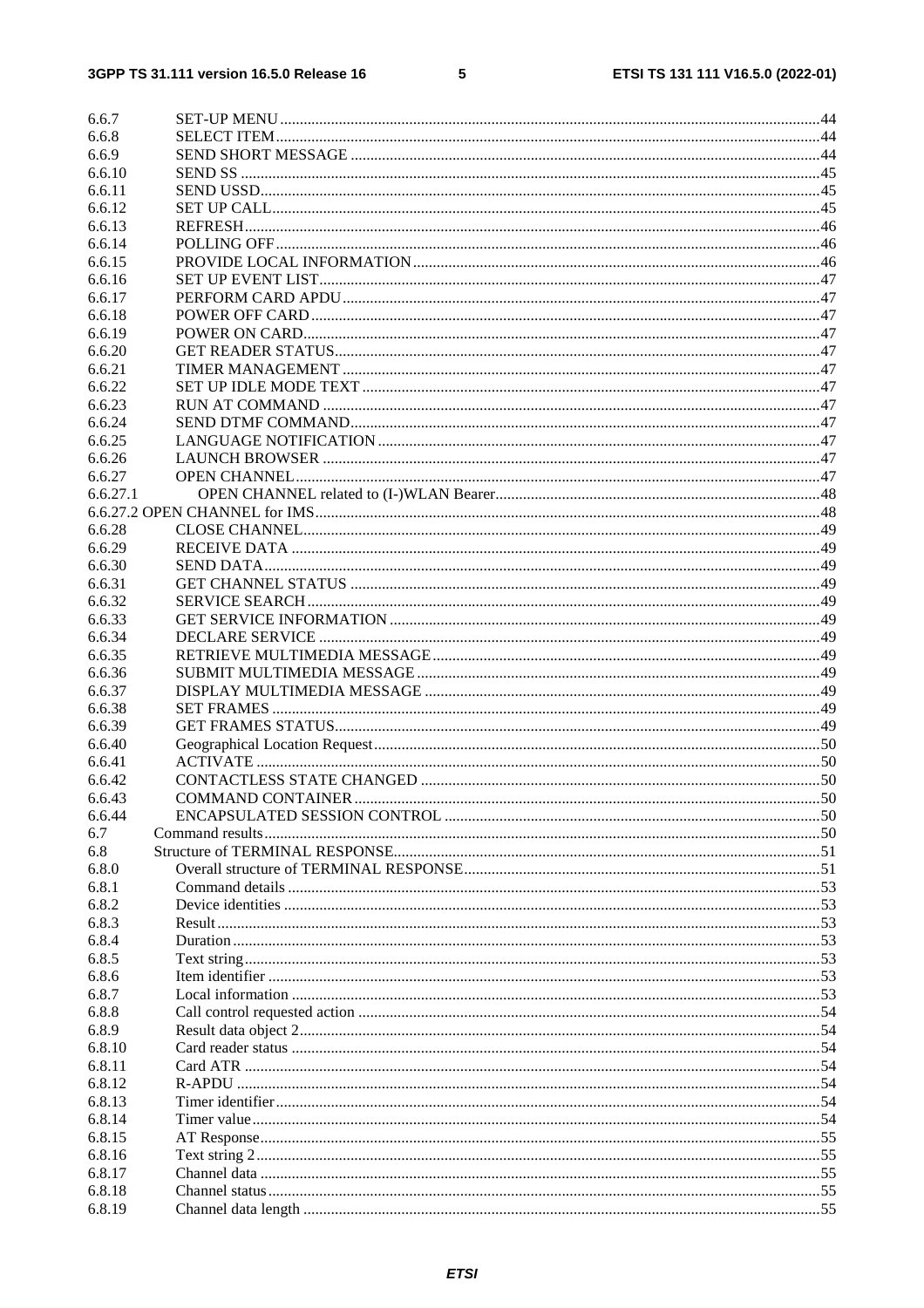$\bf 6$ 

| 6.8.20   |                                                                      |  |
|----------|----------------------------------------------------------------------|--|
| 6.8.21   |                                                                      |  |
| 6.8.22   |                                                                      |  |
| 6.8.23   |                                                                      |  |
| 6.8.24   |                                                                      |  |
| 6.8.25   |                                                                      |  |
| 6.8.26   |                                                                      |  |
| 6.9      |                                                                      |  |
| 6.10     |                                                                      |  |
| 6.11     |                                                                      |  |
| 7        |                                                                      |  |
| 7.1      |                                                                      |  |
| 7.1.1    |                                                                      |  |
| 7.1.1.1  |                                                                      |  |
| 7.1.1.1a | Procedure for SMS-PP data download via REGISTRATION ACCEPT or DL NAS |  |
|          |                                                                      |  |
| 7.1.1.2  |                                                                      |  |
| 7.1.2    |                                                                      |  |
| 7.1.2.1  |                                                                      |  |
| 7.1.2.2  |                                                                      |  |
| 7.2      |                                                                      |  |
| 7.3      |                                                                      |  |
| 7.3.1    |                                                                      |  |
| 7.3.1.1  |                                                                      |  |
| 7.3.1.2  |                                                                      |  |
| 7.3.1.3  |                                                                      |  |
| 7.3.1.4  |                                                                      |  |
| 7.3.1.5  |                                                                      |  |
| 7.3.1.6  |                                                                      |  |
| 7.3.1.7  |                                                                      |  |
| 7.3.1.8  |                                                                      |  |
| 7.3.1.9  |                                                                      |  |
| 7.3.1.10 |                                                                      |  |
| 7.3.2    |                                                                      |  |
| 7.3.2.1  |                                                                      |  |
| 7.3.2.2  |                                                                      |  |
| 7.3.2.3  |                                                                      |  |
| 7.3.2.4  |                                                                      |  |
| 7.4      |                                                                      |  |
| 7.5      |                                                                      |  |
| 7.5.1    |                                                                      |  |
| 7.5.1.1  |                                                                      |  |
| 7.5.1.2  |                                                                      |  |
| 7.5.1A   |                                                                      |  |
| 7.5.1A.1 |                                                                      |  |
| 7.5.1A.2 |                                                                      |  |
| 7.5.2    |                                                                      |  |
| 7.5.2.1  |                                                                      |  |
| 7.5.2.2  |                                                                      |  |
| 7.5.2A   |                                                                      |  |
| 7.5.2A.1 |                                                                      |  |
| 7.5.2A.2 |                                                                      |  |
| 7.5.3    |                                                                      |  |
| 7.5.3.1  |                                                                      |  |
| 7.5.3.2  |                                                                      |  |
| 7.5.3A   |                                                                      |  |
| 7.5.3A.1 |                                                                      |  |
| 7.5.3A.2 |                                                                      |  |
| 7.5.4    |                                                                      |  |
| 7.5.5    |                                                                      |  |
| 7.5.6    |                                                                      |  |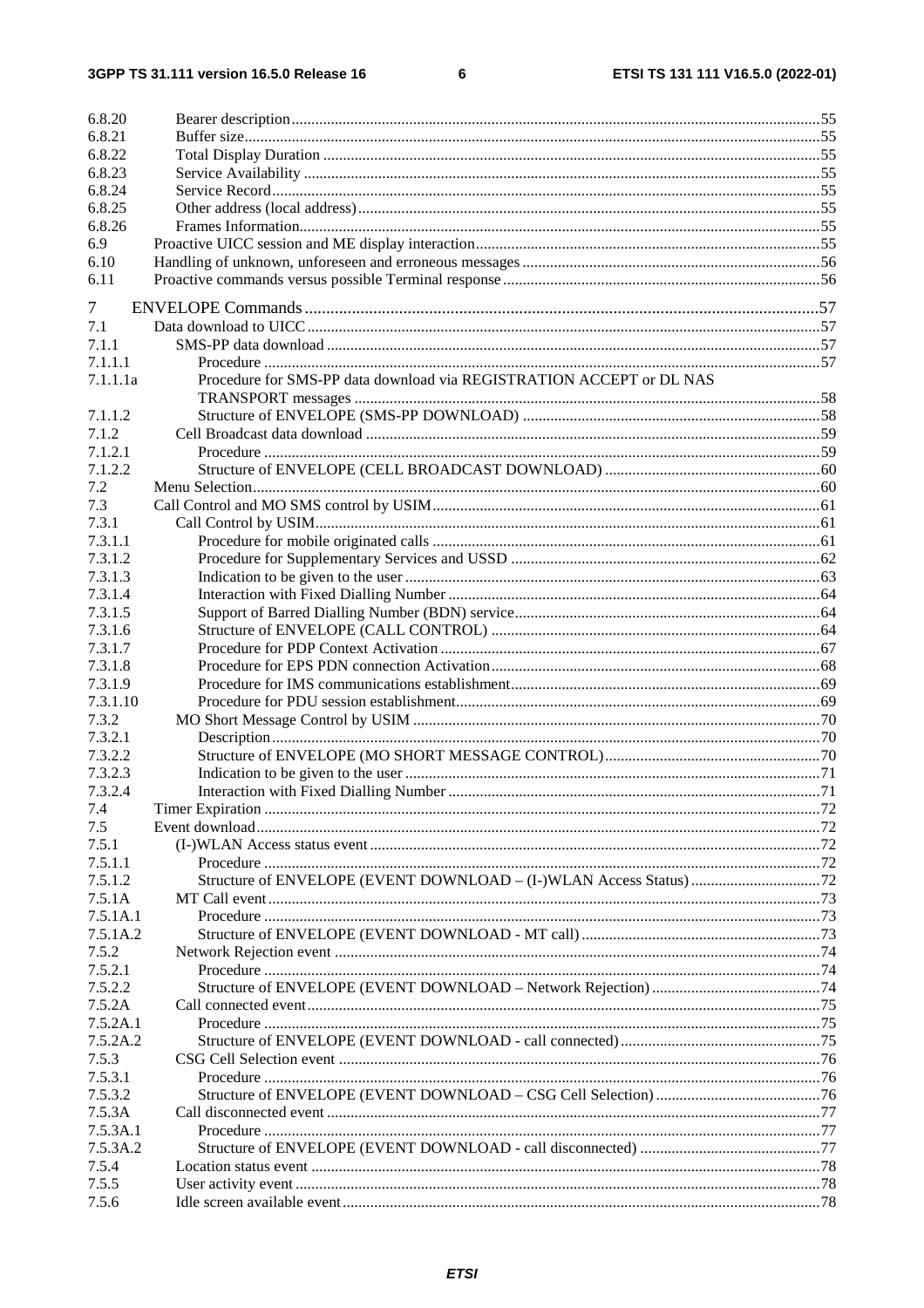#### $\overline{7}$

| 7.5.7        |                                                                           |  |
|--------------|---------------------------------------------------------------------------|--|
| 7.5.8        |                                                                           |  |
| 7.5.9        |                                                                           |  |
| 7.5.10       |                                                                           |  |
| 7.5.11       |                                                                           |  |
| 7.5.12       |                                                                           |  |
| 7.5.13       |                                                                           |  |
| 7.5.14       |                                                                           |  |
| 7.5.15       |                                                                           |  |
| 7.5.16       |                                                                           |  |
| 7.5.17       |                                                                           |  |
| 7.5.18       |                                                                           |  |
| 7.5.19       |                                                                           |  |
| 7.5.20       |                                                                           |  |
| 7.5.20.1     |                                                                           |  |
| 7.5.20.2     |                                                                           |  |
| 7.5.21       |                                                                           |  |
| 7.5.21.1     |                                                                           |  |
| 7.5.21.2     |                                                                           |  |
| 7.5.22       |                                                                           |  |
| 7.5.23       |                                                                           |  |
| 7.5.24       |                                                                           |  |
| 7.5.25       |                                                                           |  |
| 7.5.25.1     |                                                                           |  |
| 7.5.25.2     | Structure of ENVELOPE (EVENT DOWNLOAD - Data Connection Status Change) 81 |  |
| 7.6          |                                                                           |  |
| 7.6.1        |                                                                           |  |
| 7.6.2<br>7.7 |                                                                           |  |
| 7.8          |                                                                           |  |
| 7.9          |                                                                           |  |
| 7.10         |                                                                           |  |
| 7.10.1       |                                                                           |  |
| 7.10.2       |                                                                           |  |
| 7.11         |                                                                           |  |
| 7.12         |                                                                           |  |
| 7.12.1       |                                                                           |  |
| 7.12.2       |                                                                           |  |
|              |                                                                           |  |
| 8            |                                                                           |  |
| 8.1          |                                                                           |  |
| 8.2          |                                                                           |  |
| 8.3          |                                                                           |  |
| 8.4          |                                                                           |  |
| 8.5          |                                                                           |  |
| 8.6          |                                                                           |  |
| 8.7<br>8.8   |                                                                           |  |
| 8.9          |                                                                           |  |
| 8.10         |                                                                           |  |
| 8.11         |                                                                           |  |
| 8.12         |                                                                           |  |
| 8.12.1       |                                                                           |  |
| 8.12.2       |                                                                           |  |
| 8.12.3       |                                                                           |  |
| 8.12.4       |                                                                           |  |
| 8.12.5       |                                                                           |  |
| 8.12.6       |                                                                           |  |
| 8.12.7       |                                                                           |  |
| 8.12.8       |                                                                           |  |
| 8.12.9       |                                                                           |  |
| 8.12.10      |                                                                           |  |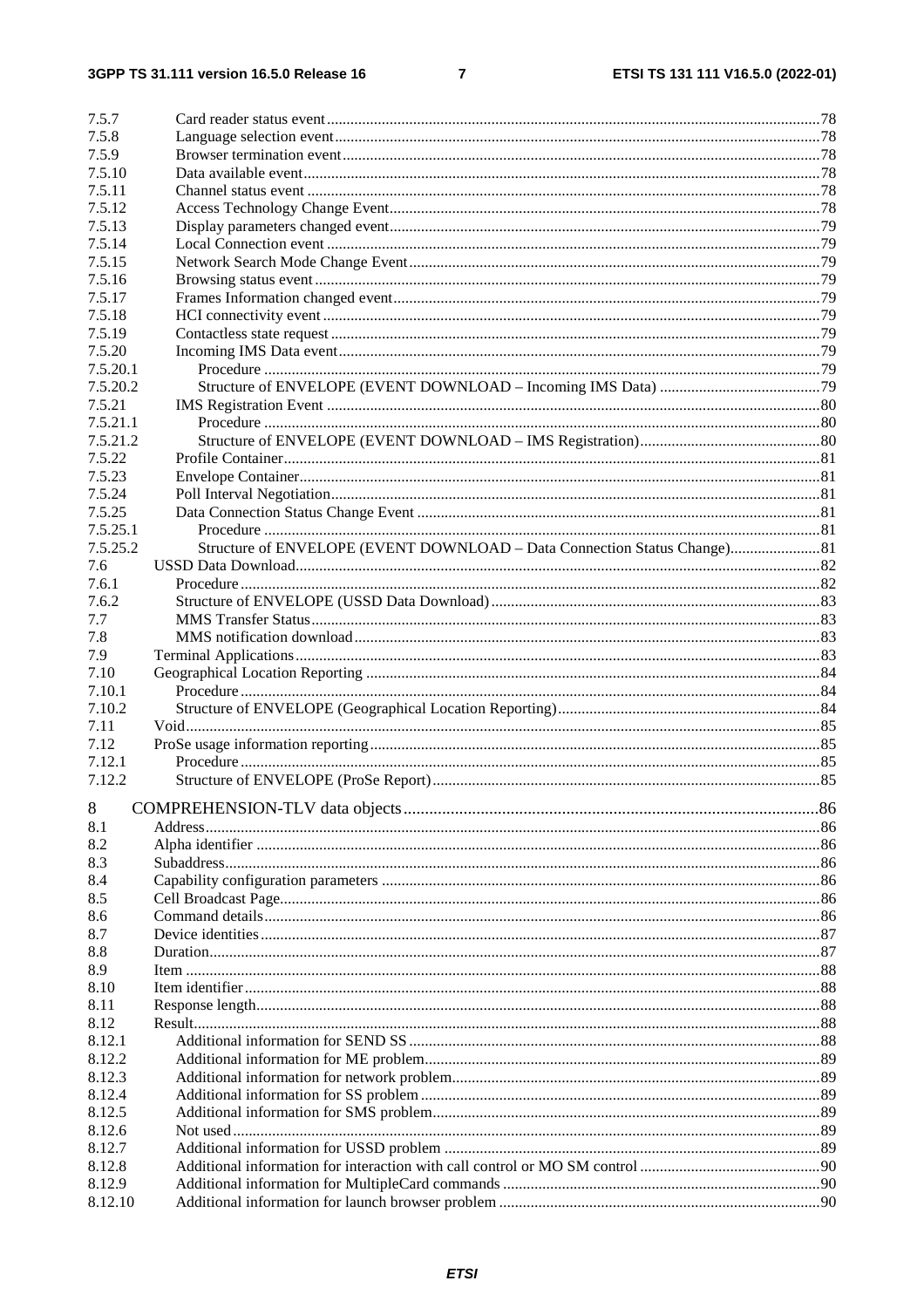| 8.12.11<br>8.12.12 |                                                                                         |  |
|--------------------|-----------------------------------------------------------------------------------------|--|
|                    |                                                                                         |  |
| 8.12.13            |                                                                                         |  |
| 8.13               |                                                                                         |  |
| 8.14               |                                                                                         |  |
| 8.15               |                                                                                         |  |
| 8.16               |                                                                                         |  |
| 8.17               |                                                                                         |  |
| 8.18               |                                                                                         |  |
| 8.19               |                                                                                         |  |
| 8.19.1             |                                                                                         |  |
| 8.19.2             |                                                                                         |  |
| 8.19.3             |                                                                                         |  |
| 8.19.4             |                                                                                         |  |
| 8.19.5             |                                                                                         |  |
| 8.20               |                                                                                         |  |
| 8.21               |                                                                                         |  |
| 8.22               |                                                                                         |  |
| 8.23               |                                                                                         |  |
| 8.24               |                                                                                         |  |
| 8.25               |                                                                                         |  |
| 8.26               |                                                                                         |  |
| 8.27               |                                                                                         |  |
| 8.28               |                                                                                         |  |
| 8.29               |                                                                                         |  |
| 8.30               |                                                                                         |  |
| 8.31               |                                                                                         |  |
| 8.32               |                                                                                         |  |
| 8.33               |                                                                                         |  |
| 8.34               |                                                                                         |  |
| 8.35               |                                                                                         |  |
| 8.36               |                                                                                         |  |
| 8.37               |                                                                                         |  |
| 8.38               |                                                                                         |  |
| 8.39               |                                                                                         |  |
| 8.40               |                                                                                         |  |
| 8.41               |                                                                                         |  |
| 8.42               |                                                                                         |  |
| 8.43               |                                                                                         |  |
| 8.44               |                                                                                         |  |
| 8.45               |                                                                                         |  |
| 8.46               |                                                                                         |  |
| 8.47               |                                                                                         |  |
|                    |                                                                                         |  |
| 8.48               |                                                                                         |  |
| 8.49               |                                                                                         |  |
| 8.50               |                                                                                         |  |
| 8.51               |                                                                                         |  |
| 8.52               |                                                                                         |  |
| 8.52.0             |                                                                                         |  |
| 8.52.1             |                                                                                         |  |
| 8.52.2             | Bearer parameters for GPRS / UTRAN Packet Service / E-UTRAN / NG-RAN  102               |  |
| 8.52.3             | Bearer parameters for UTRAN Packet Service with extended parameters / HSDPA / E-UTRAN / |  |
|                    |                                                                                         |  |
| 8.52.4             |                                                                                         |  |
| 8.52.5             |                                                                                         |  |
| 8.52.6             |                                                                                         |  |
| 8.53               |                                                                                         |  |
| 8.54               |                                                                                         |  |
| 8.55               |                                                                                         |  |
| 8.56               |                                                                                         |  |
| 8.57               |                                                                                         |  |
| 8.58               |                                                                                         |  |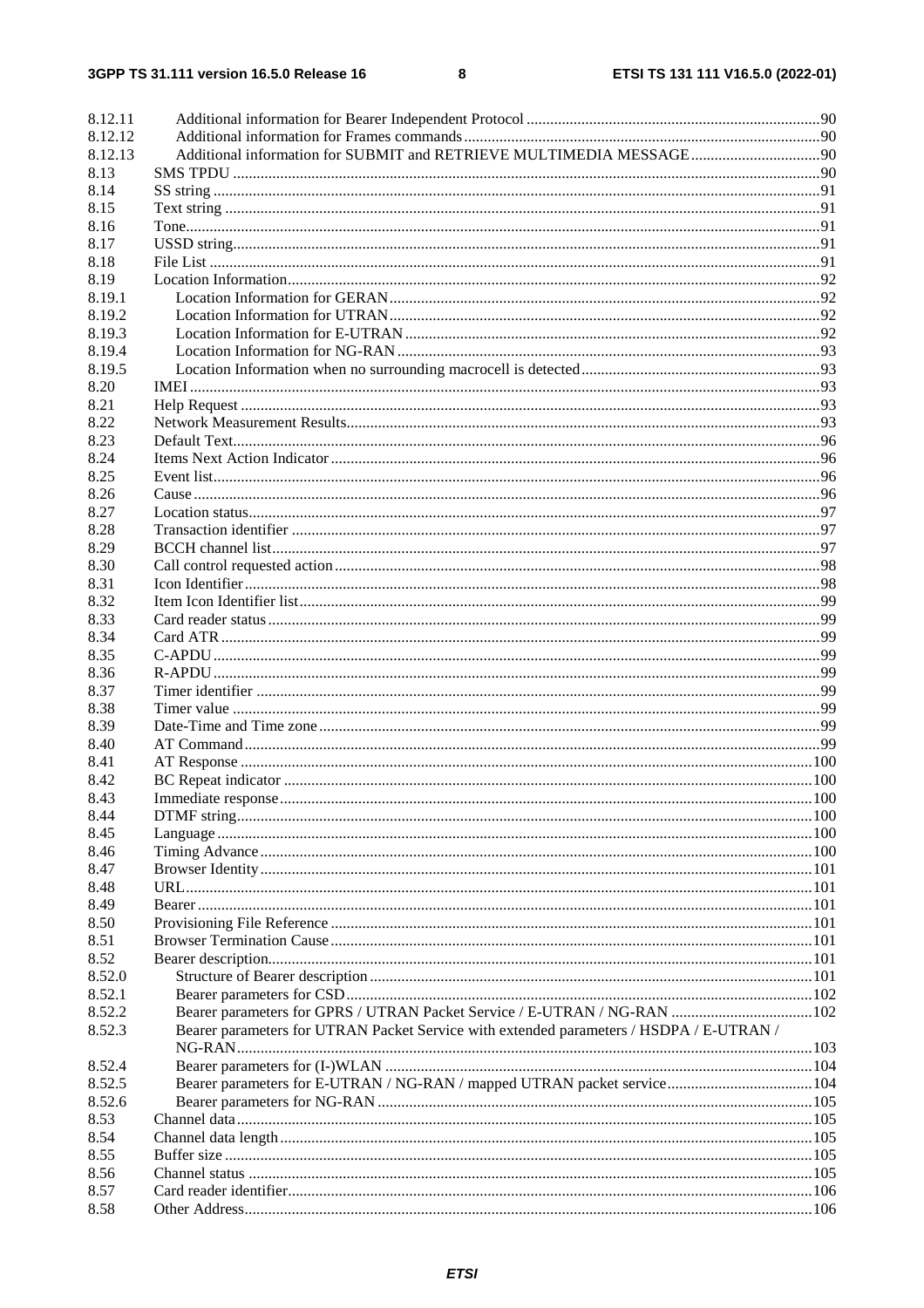#### $\boldsymbol{9}$

| 8.59         |  |
|--------------|--|
| 8.60         |  |
| 8.61         |  |
| 8.62         |  |
| 8.63         |  |
| 8.64         |  |
| 8.65         |  |
| 8.66         |  |
| 8.67         |  |
| 8.68         |  |
| 8.69         |  |
| 8.70         |  |
| 8.71         |  |
| 8.72         |  |
| 8.73         |  |
| 8.74         |  |
| 8.75         |  |
| 8.76         |  |
| 8.77         |  |
| 8.78         |  |
| 8.79         |  |
| 8.80         |  |
| 8.81         |  |
| 8.82         |  |
| 8.83         |  |
| 8.84         |  |
| 8.85         |  |
| 8.86         |  |
| 8.87         |  |
|              |  |
| 8.88<br>8.89 |  |
|              |  |
| 8.90<br>8.91 |  |
| 8.92         |  |
|              |  |
| 8.93         |  |
| 8.94         |  |
| 8.95         |  |
| 8.96         |  |
| 8.97         |  |
| 8.98         |  |
| 8.99         |  |
| 8.100        |  |
| 8.101        |  |
| 8.102        |  |
| 8.103        |  |
| 8.104        |  |
| 8.105        |  |
| 8.106        |  |
| 8.107        |  |
| 8.108        |  |
| 8.109        |  |
| 8.110        |  |
| 8.111        |  |
| 8.112        |  |
| 8.113        |  |
| 8.114        |  |
| 8.115        |  |
| 8.116        |  |
| 8.117        |  |
| 8.118        |  |
| 8.119        |  |
| 8.120        |  |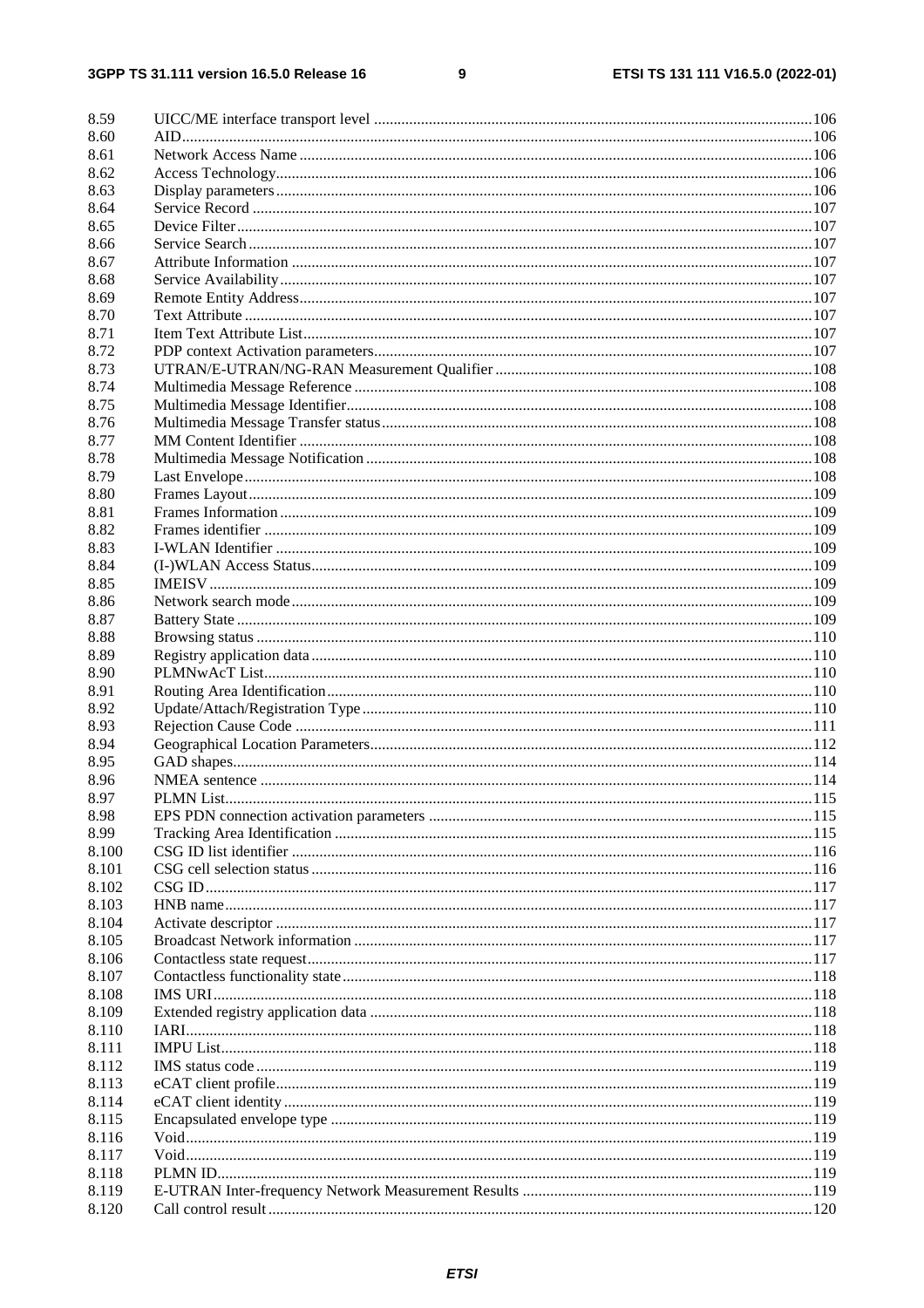#### $10$

| 8.122          |                               |                                                                          |     |
|----------------|-------------------------------|--------------------------------------------------------------------------|-----|
| 8.123          |                               |                                                                          |     |
| 8.124<br>8.125 |                               |                                                                          |     |
| 8.126          |                               |                                                                          |     |
| 8.127          |                               |                                                                          |     |
| 8.128          |                               |                                                                          |     |
| 8.129          |                               |                                                                          |     |
| 8.130          |                               |                                                                          |     |
| 8.131          |                               |                                                                          |     |
| 8.132<br>8.133 |                               |                                                                          |     |
| 8.134          |                               |                                                                          |     |
| 8.135          |                               |                                                                          |     |
| 8.136          |                               |                                                                          |     |
| 8.137          |                               |                                                                          |     |
| 8.138          |                               |                                                                          |     |
|                |                               |                                                                          |     |
| 8.140          |                               |                                                                          |     |
| 8.141          |                               |                                                                          |     |
| 8.142<br>8.143 |                               |                                                                          |     |
| 8.144          |                               |                                                                          |     |
| 8.145          |                               |                                                                          |     |
|                |                               |                                                                          |     |
| 9<br>9.1       |                               |                                                                          |     |
| 9.2            |                               |                                                                          |     |
| 9.3            |                               |                                                                          |     |
| 9.4            |                               |                                                                          |     |
|                |                               |                                                                          |     |
| 10             |                               |                                                                          |     |
|                |                               |                                                                          |     |
| 11             | <b>Annex A (normative):</b>   |                                                                          |     |
|                |                               |                                                                          |     |
|                | <b>Annex B</b> (informative): | <b>Example of DISPLAY TEXT Proactive UICC Command 133</b>                |     |
|                | <b>Annex C</b> (normative):   |                                                                          | 134 |
|                | <b>Annex D</b> (informative): |                                                                          |     |
|                | <b>Annex E</b> (informative): |                                                                          |     |
|                | <b>Annex F</b> (informative): |                                                                          |     |
|                | <b>Annex G (normative):</b>   |                                                                          |     |
|                | <b>Annex H</b> (informative): |                                                                          |     |
|                | <b>Annex I</b> (informative): | Bearer independent protocol proactive command examples140                |     |
|                | <b>Annex J (informative):</b> |                                                                          |     |
|                | <b>Annex K</b> (informative): | Use of USAT Bearer independent protocol for local links Bluetooth        |     |
|                | <b>Annex L</b> (informative): |                                                                          |     |
|                | <b>Annex M (informative):</b> | Use of USAT Bearer independent protocol for local links, server case 144 |     |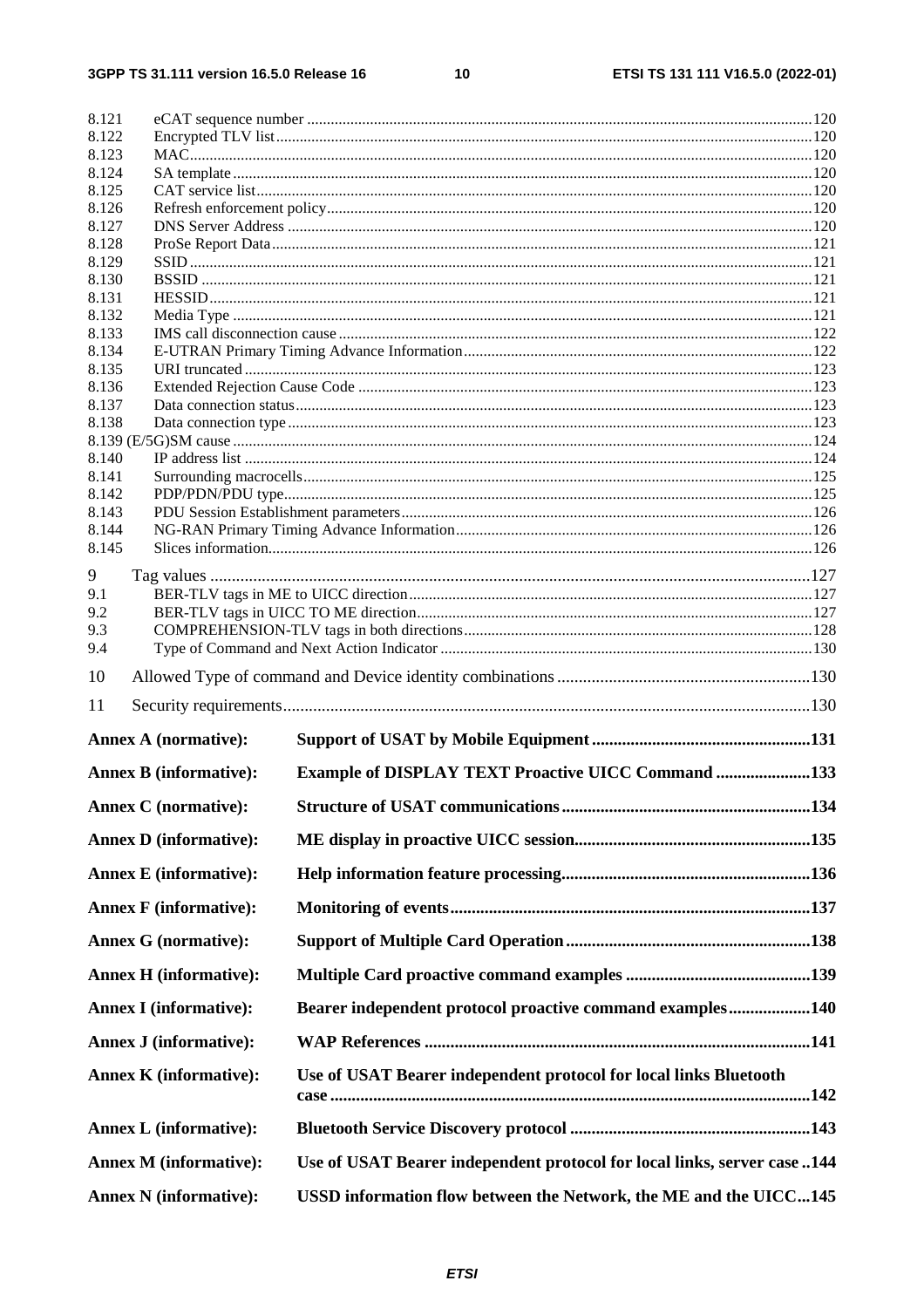| N.1 |                               |                                                                                       |  |
|-----|-------------------------------|---------------------------------------------------------------------------------------|--|
| N.2 |                               |                                                                                       |  |
| N.3 |                               |                                                                                       |  |
|     | <b>Annex O</b> (informative): | Geographical location information discovery information flow                          |  |
|     | <b>Annex P</b> (normative):   | Support of USAT by Terminals with reduced feature capabilities151                     |  |
|     | <b>Annex Q (normative):</b>   |                                                                                       |  |
| Q.0 |                               |                                                                                       |  |
| Q.1 |                               |                                                                                       |  |
| Q.2 |                               |                                                                                       |  |
|     |                               |                                                                                       |  |
| R.1 |                               |                                                                                       |  |
| R.2 |                               |                                                                                       |  |
| R.3 |                               |                                                                                       |  |
|     | <b>Annex S (normative):</b>   | 3GPP PS data off and Bearer Independent Protocol157                                   |  |
|     |                               | Annex T (informative): Data Connection Status change event, command flow examples 158 |  |
| T.1 |                               |                                                                                       |  |
| T.2 |                               |                                                                                       |  |
| T.3 |                               |                                                                                       |  |
| T.4 |                               |                                                                                       |  |
|     | <b>Annex U</b> (informative): |                                                                                       |  |
|     |                               |                                                                                       |  |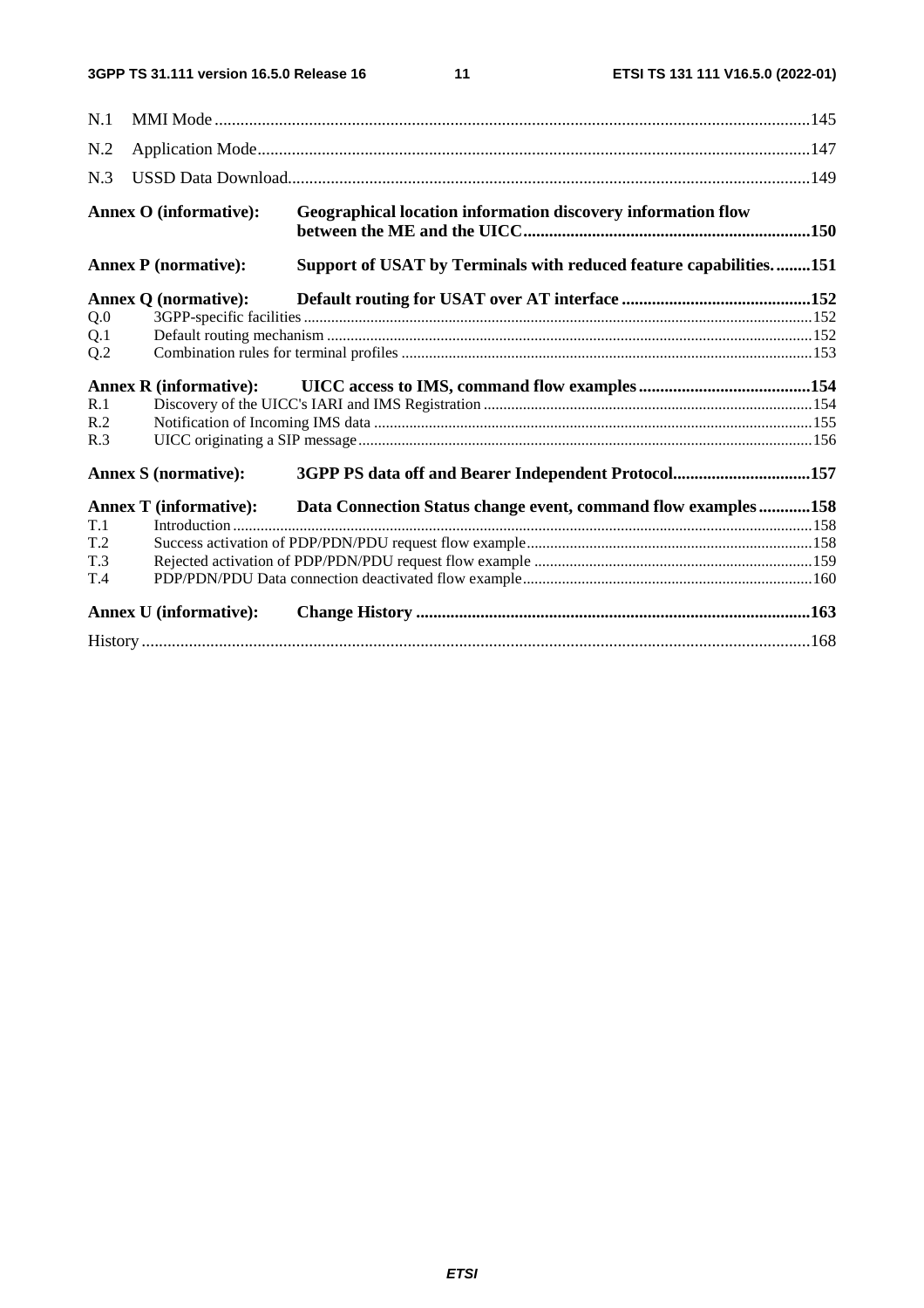# Foreword

This Technical Specification has been produced by the 3rd Generation Partnership Project (3GPP).

The contents of the present document are subject to continuing work within the TSG and may change following formal TSG approval. Should the TSG modify the contents of the present document, it will be re-released by the TSG with an identifying change of release date and an increase in version number as follows:

Version x.y.z

where:

- x the first digit:
	- 1 presented to TSG for information;
	- 2 presented to TSG for approval;
	- 3 or greater indicates TSG approved document under change control.
- y the second digit is incremented for all changes of substance, i.e. technical enhancements, corrections, updates, etc.
- z the third digit is incremented when editorial only changes have been incorporated in the document.

In the present document, modal verbs have the following meanings:

**shall** indicates a mandatory requirement to do something

**shall not** indicates an interdiction (prohibition) to do something

The constructions "shall" and "shall not" are confined to the context of normative provisions, and do not appear in Technical Reports.

The constructions "must" and "must not" are not used as substitutes for "shall" and "shall not". Their use is avoided insofar as possible, and they are not used in a normative context except in a direct citation from an external, referenced, non-3GPP document, or so as to maintain continuity of style when extending or modifying the provisions of such a referenced document.

| should     | indicates a recommendation to do something     |
|------------|------------------------------------------------|
| should not | indicates a recommendation not to do something |
| may        | indicates permission to do something           |
| need not   | indicates permission not to do something       |

The construction "may not" is ambiguous and is not used in normative elements. The unambiguous constructions "might not" or "shall not" are used instead, depending upon the meaning intended.

| can    | indicates that something is possible.  |
|--------|----------------------------------------|
| cannot | indicates that something is impossible |

The constructions "can" and "cannot" are not substitutes for "may" and "need not".

| will     | indicates that something is certain or expected to happen as a result of action taken by an agency<br>the behaviour of which is outside the scope of the present document     |
|----------|-------------------------------------------------------------------------------------------------------------------------------------------------------------------------------|
| will not | indicates that something is certain or expected not to happen as a result of action taken by an<br>agency the behaviour of which is outside the scope of the present document |
| might    | indicates a likelihood that something will happen as a result of action taken by some agency the<br>behaviour of which is outside the scope of the present document           |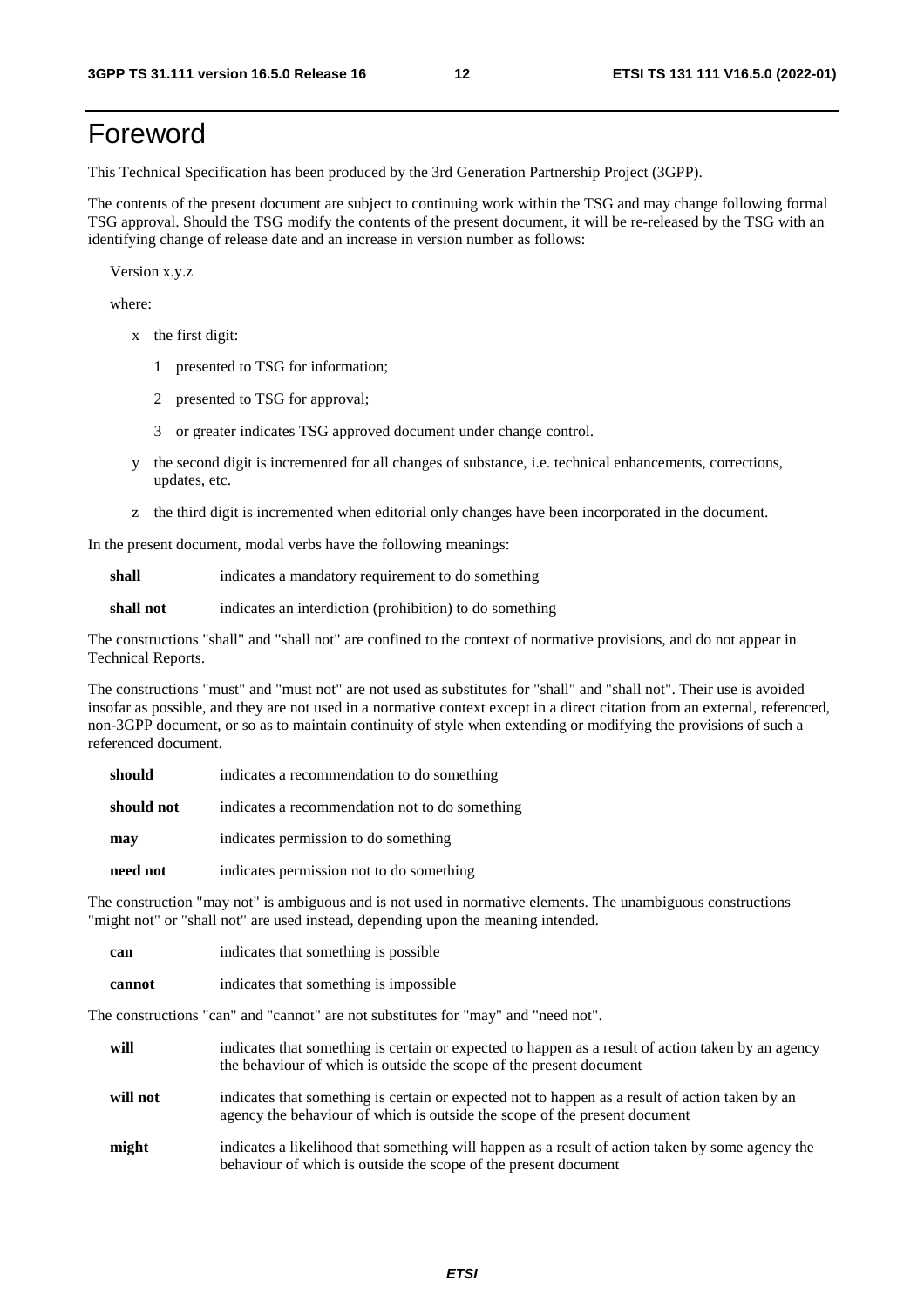**might not** indicates a likelihood that something will not happen as a result of action taken by some agency the behaviour of which is outside the scope of the present document

In addition:

- is (or any other verb in the indicative mood) indicates a statement of fact
- **is not** (or any other negative verb in the indicative mood) indicates a statement of fact

The constructions "is" and "is not" do not indicate requirements.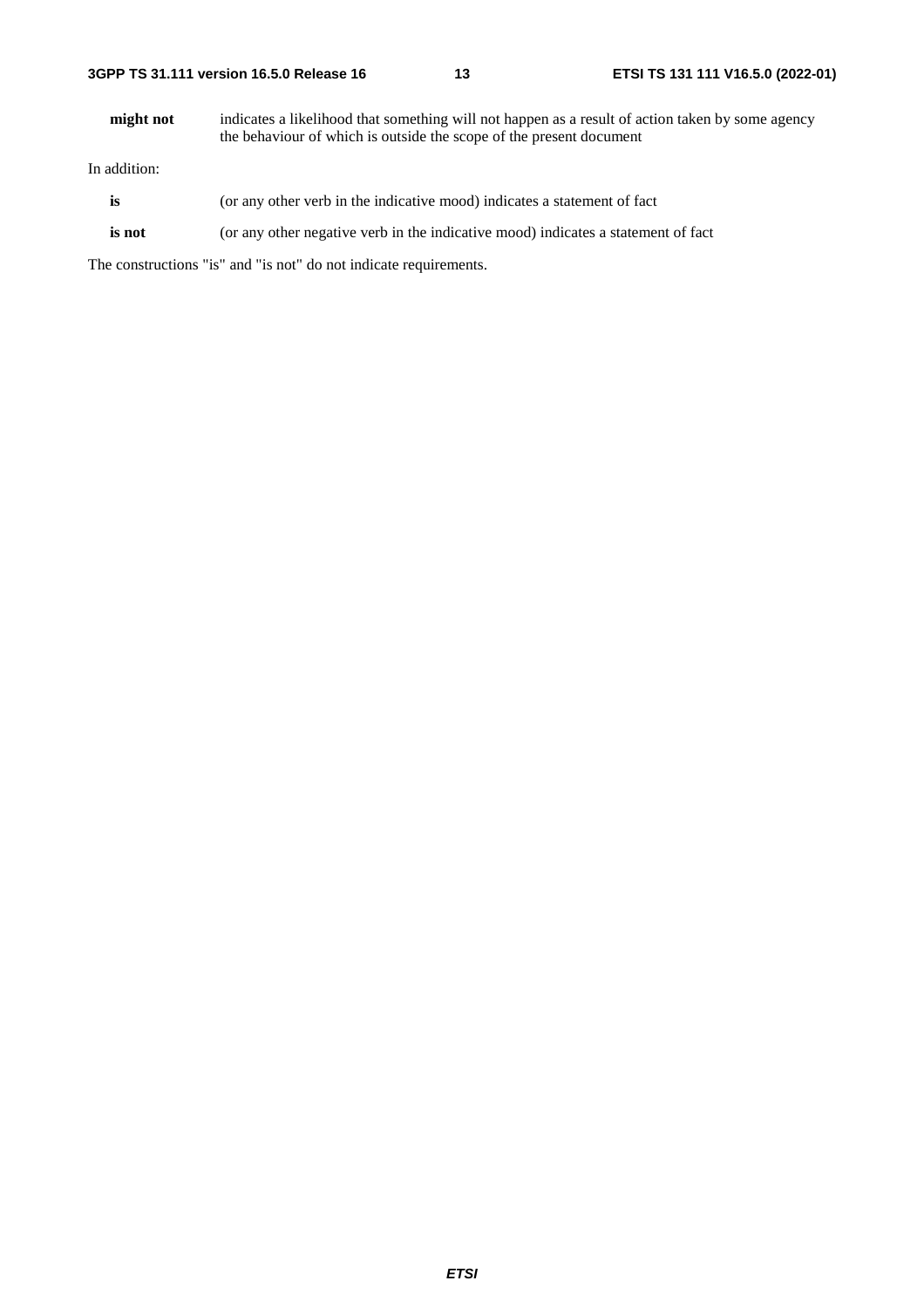# 1 Scope

The present document defines the interface between the UICC and the Mobile Equipment (ME), and mandatory ME procedures, specifically for "USIM Application Toolkit".

The present document refers in its majority to the ETSI TS 102 223 [32], which describes the generic aspects of application toolkits within the UICC.

USAT is a set of commands and procedures for use during 3GPP network operation phase, in addition to those defined in TS 31.101 [13].

Specifying the interface is to ensure interoperability between a UICC and an ME independently of the respective manufacturers and operators.

The present document defines for:

- the commands:
- the application protocol;
- the mandatory requirements on the UICC and ME for each procedure.

The present document does not specify any aspects related to the administrative management phase. Any internal technical realization of either the UICC or the ME are only specified where these reflect over the interface. The present document does not specify any of the security algorithms which may be used.

For the avoidance of doubt, references to clauses of ETSI TS 102 223 [32] include all the clauses of that clause, unless specifically mentioned.

The target specification ETSI TS 102 223 [32] contains material that is outside of the scope of 3GPP requirements and the present document indicates which parts are in the scope and which are not.

A 3GPP ME may support functionality that is not required by 3GPP, but the requirements to do so are outside of the scope of 3GPP.

# 2 References

The following documents contain provisions which, through reference in this text, constitute provisions of the present document.

- References are either specific (identified by date of publication, edition number, version number, etc.) or non-specific.
- For a specific reference, subsequent revisions do not apply.
- For a non-specific reference, the latest version applies. In the case of a reference to a 3GPP document (including a GSM document), a non-specific reference implicitly refers to the latest version of that document in the same Release as the present document.
- [1] 3GPP TS 22.002: "Circuit Bearer Services (BS) supported by a Public Land Mobile Network (PLMN)".
- [2] 3GPP TS 22.030: "Man-Machine Interface (MMI) of the User Equipment (UE)".
- [3] 3GPP TS 22.042: "Network Identity and Time Zone (NITZ); Service description; Stage 1".
- [4] 3GPP TS 23.038: "Alphabets and language-specific information".
- [5] 3GPP TS 23.040: "Technical realization of the Short Message Service (SMS)".
- [6] 3GPP TS 23.041: "Technical realization of Cell Broadcast Service (CBS)".
- [7] 3GPP TS 23.122: "Non-Access Stratum functions related to Mobile Station (MS) in idle mode".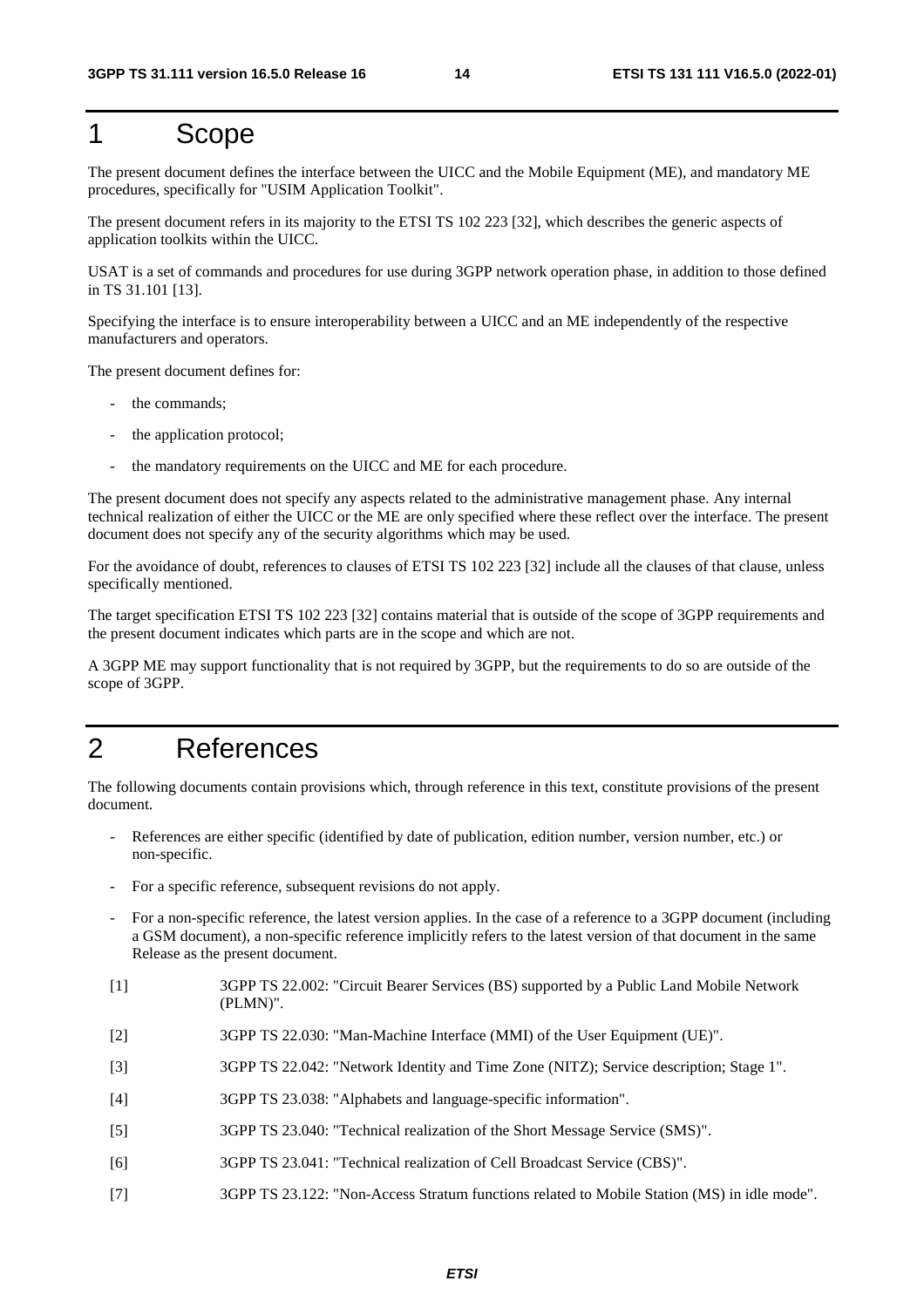| [8]    | 3GPP TS 24.007: "Mobile radio interface signalling layer 3; General aspects".                                           |
|--------|-------------------------------------------------------------------------------------------------------------------------|
| [9]    | 3GPP TS 24.008: "Mobile radio interface layer 3 specification; Core network protocols; Stage 3".                        |
| $[10]$ | 3GPP TS 24.011: "Point-to-Point (PP) Short Message Service (SMS) support on mobile radio<br>interface".                 |
| $[11]$ | 3GPP TS 24.080: "Mobile radio layer 3 supplementary services specification; Formats and<br>coding".                     |
| $[12]$ | 3GPP TS 27.007: "AT command set for User Equipment (UE)".                                                               |
| $[13]$ | 3GPP TS 31.101: "UICC-terminal interface; Physical and logical characteristics".                                        |
| $[14]$ | 3GPP TS 31.102: "Characteristics of the USIM application".                                                              |
| $[15]$ | Void.                                                                                                                   |
| $[16]$ | Void.                                                                                                                   |
| $[17]$ | Void.                                                                                                                   |
| $[18]$ | Void.                                                                                                                   |
| $[19]$ | Void.                                                                                                                   |
| $[20]$ | Void.                                                                                                                   |
| $[21]$ | Void.                                                                                                                   |
| $[22]$ | 3GPP TS 22.001: "Principles of circuit telecommunication services supported by a Public Land<br>Mobile Network (PLMN)". |
| $[23]$ | Void.                                                                                                                   |
| $[24]$ | Void.                                                                                                                   |
| $[25]$ | Void.                                                                                                                   |
| $[26]$ | Void.                                                                                                                   |
| $[27]$ | 3GPP TS 44.018: "Mobile radio interface Layer 3 specification; Radio Resource Control<br>Protocol".                     |
| $[28]$ | Void.                                                                                                                   |
| $[29]$ | Void.                                                                                                                   |
| $[30]$ | 3GPP TS 23.003: "Numbering, addressing and identification".                                                             |
| $[31]$ | Void.                                                                                                                   |
| $[32]$ | ETSI TS 102 223 V15.2.0: "Smart Cards; Card Application Toolkit".                                                       |
| $[33]$ | 3GPP TR 21.905: "Vocabulary for 3GPP specifications".                                                                   |
| $[34]$ | 3GPP TS 22.101: "Service aspects; Service principles".                                                                  |
| $[35]$ | 3GPP TS 25.401: "UTRAN overall description".                                                                            |
| $[36]$ | 3GPP TS 25.413: "UTRAN Iu interface RANAP signalling".                                                                  |
| $[37]$ | 3GPP TS 24.090: "Unstructured Supplementary Service Data (USSD) - Stage 3".                                             |
| $[38]$ | 3GPP TS 25.331: "Radio Resource Control (RRC) Protocol Specification".                                                  |
| $[39]$ | 3GPP TS 25.133: "Requirements for support of radio resource management".                                                |
| $[40]$ | Void.                                                                                                                   |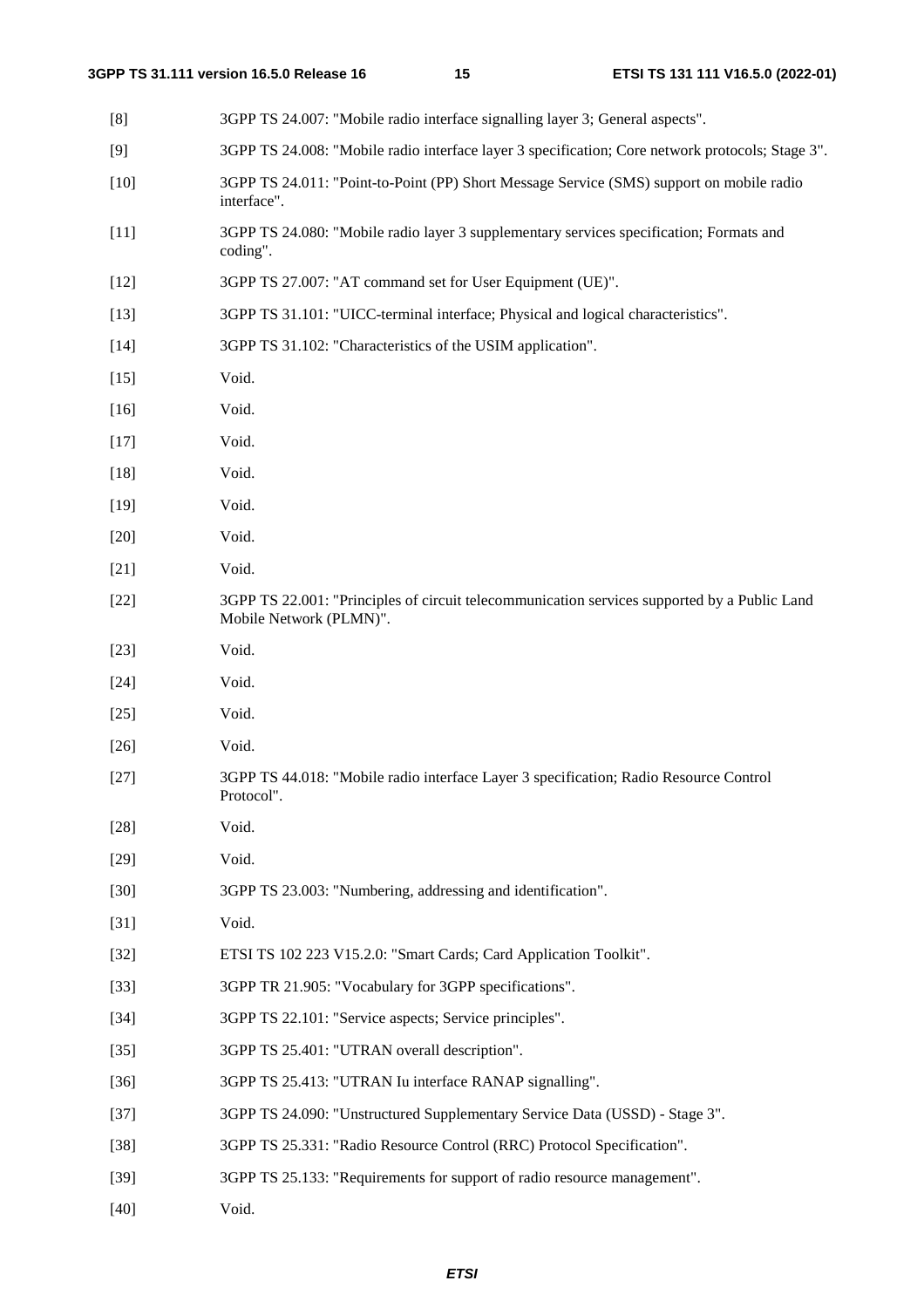- [41] 3GPP TS 31.115: "Secured packet structure for the (U)SIM Toolkit applications".
- [42] 3GPP TS 24.234 Release 12: "3GPP System to WLAN Interworking; UE to Network protocols; Stage 3".
- [43] ETSI TS 101 220: "Smart Cards; ETSI numbering system for telecommunication application providers ".
- [44] 3GPP TS 23.032: "Universal Geographical Area Description (GAD)".
- [45] IEC 61162-1: "Maritime navigation and radio communication equipment and systems Digital interfaces".
- [46] 3GPP TS 24.301: "Non-Access-Stratum (NAS) protocol for Evolved Packet Systems (EPS): Stage 3".
- [47] 3GPP TS 23.203: "Policy and charging control architecture".
- [48] 3GPP TS 36.401: "Evolved Universal Terrestrial Radio Access Network (E-UTRAN); Architecture description".
- [49] 3GPP TS 36.331: "Evolved Universal Terrestrial Radio Access (E-UTRA); Radio Resource Control (RRC); Protocol specification".
- [50] 3GPP TS 36.133: " Evolved Universal Terrestrial Radio Access (E-UTRA); Requirements for support of radio resource management".
- [51] 3GPP TS 31.116: "Remote APDU Structure for (U)SIM Toolkit applications".
- [52] 3GPP TS 24.229 "IP multimedia call control protocol based on SIP and SDP; stage 3"
- [53] IETF RFC 3261: "SIP: Session Initiation Protocol".
- [54] IETF RFC 3629 (2003): "UTF-8, a transformation format of ISO 10646".
- [55] IETF RFC 3680 (2004): "A Session Initiation Protocol (SIP) Event Package for Registrations".
- [56] 3GPP TS 31.104: "Characteristics of the Hosting Party Subscription Identity Module (HPSIM) application"
- [57] 3GPP TS 32.582: "Telecommunications management; Home Node B (HNB) Operations, Administration, Maintenance and Provisioning (OAM&P); Information model for Type 1 interface HNB to HNB Management System (HMS)".
- [58] 3GPP TS 32.592: "Telecommunications management; Home Node B (HeNB) Operations, Administration, Maintenance and Provisioning (OAM&P); Information model for Type 1 interface HeNB to HeNB Management System (HeMS)".
- [59] 3GPP TS 25.304: "User Equipment (UE) procedures in idle mode and procedures for cell reselection in connected mode".
- [60] 3GPP TS 36.304: "Evolved Universal Terrestrial Radio Access (E-UTRA); User Equipment (UE) procedures in idle mode".
- [61] 3GPP TS 24.334: "Proximity-services (ProSe) User Equipment (UE) to ProSe function protocol aspects; Stage 3".
- [62] 3GPP TS 31.103: "Characteristics of the IP Multimedia Services Identity Module (ISIM) application".
- [63] 3GPP TS 24.302: "Access to the 3GPP Evolved Packet Core (EPC) via non-3GPP access networks; Stage 3".
- [64] IEEE Std 802.11™-2012: "Part 11: Wireless LAN Medium Access Control (MAC) and Physical Layer (PHY) Specifications".
- [65] 3GPP TS 24.341: "Support of SMS over IP networks; Stage 3".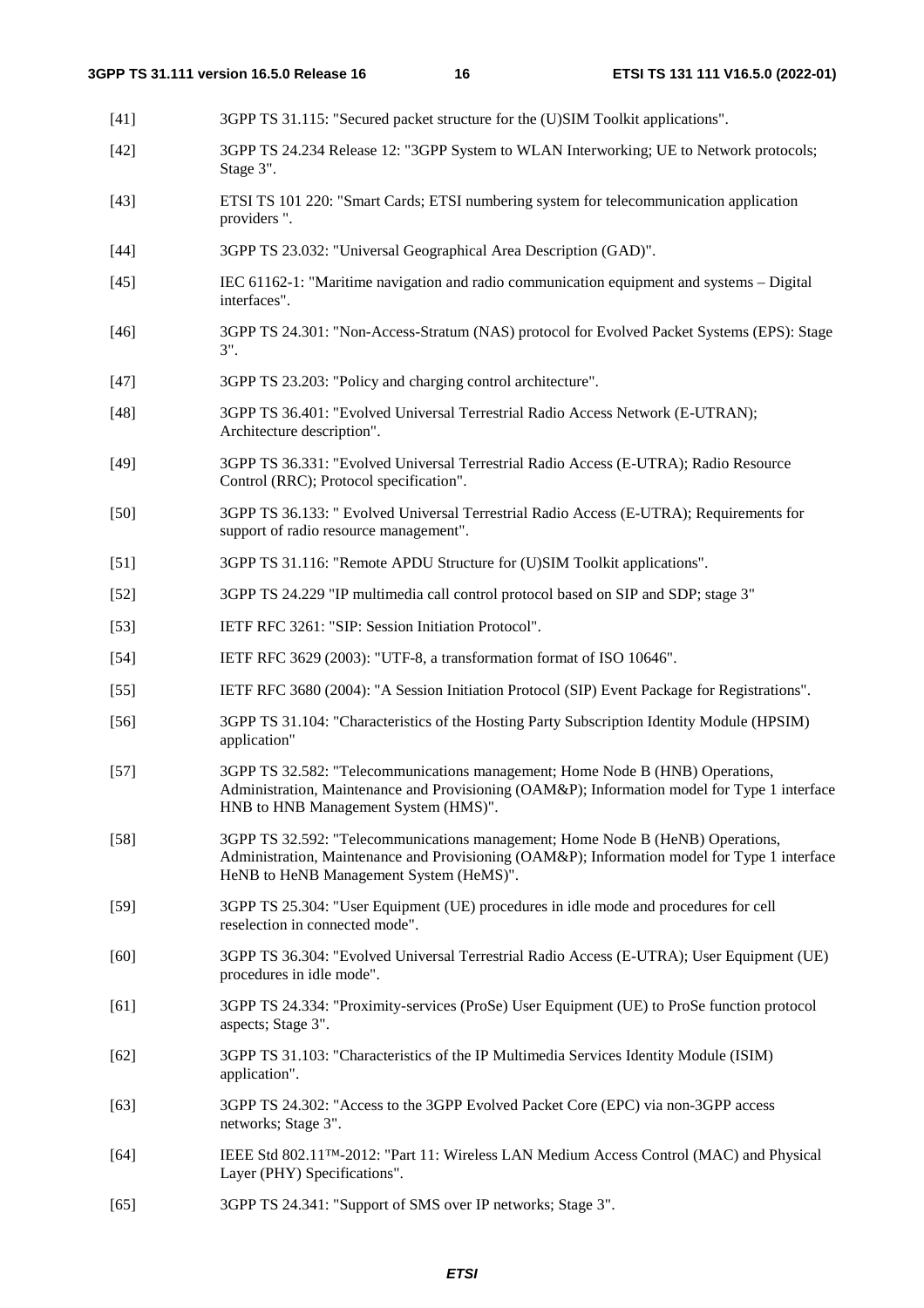- [66] 3GPP TS 36.211: "Evolved Universal Terrestrial Radio Access (E-UTRA); Physical channels and modulation".
- [67] 3GPP TS 22.011: "Service accessibility"
- [68] 3GPP TS 24.368: "Non-Access Stratum (NAS) configuration Management Object (MO)"
- [69] 3GPP TS 38.413: "NG-RAN; NG Application Protocol (NGAP)"
- [70] 3GPP TS 24.501: "Non-Access-Stratum (NAS) protocol for 5G System (5GS); Stage 3".
- [71] 3GPP TS 38.331: "NR; Radio Resource Control (RRC) protocol specification".
- [72] 3GPP TS 38.133: "NR; Requirements for support of radio resource management".
- [73] 3GPP TS 38.211: "NR; Physical channels and modulation".
- [74] 3GPP TS 23.501: "System architecture for the 5G System (5GS); Stage 2".

# 3 Definitions, abbreviations and symbols

### 3.1 Definitions

For the purposes of the present document, the terms and definitions given in ETSI TS 102 223 [32] clause 3.1 and TR 21.905 [33] apply.

Within the context of the present document, the term "terminal" used in ETSI TS 102 223 [32] refers to the Mobile Equipment (ME).

Within the context of the present document, the term "NAA" used in ETSI TS 102 223 [32] refers to the USIM.

Within the context of the present document, the term "CAT" used in ETSI TS 102 223 [32] refers to the USAT.

Within the context of the present document, the following terms and definitions given in 3GPP TS 22.011 [67] apply:

#### **3GPP PS data off 3GPP PS data off exempt service**

### 3.2 Abbreviations

For the purpose of the present document, the abbreviations given in ETSI TS 102 223 [32] and TR 21.905 [33] and the following apply:

| 5GS            | 5G System                                          |
|----------------|----------------------------------------------------|
| <b>ADN</b>     | <b>Abbreviated Dialling Number</b>                 |
| <b>BCCH</b>    | <b>Broacast Control Channel</b>                    |
| <b>BSSID</b>   | Basic Service Set IDentifier                       |
| C <sub>B</sub> | Cell Broadcast                                     |
| <b>CBMID</b>   | Cell Broadcast Message Identifier                  |
| <b>CSG</b>     | Closed Subscriber Group                            |
| <b>DNN</b>     | Data Network Name                                  |
| <b>EGPRS</b>   | <b>EDGE General Packet Radio Service</b>           |
| <b>EPS</b>     | <b>Evolved Packet System</b>                       |
| <b>E-UTRAN</b> | Evolved Universal Terrestrial Radio Access Network |
| <b>FDN</b>     | <b>Fixed Dialling Number</b>                       |
| <b>GGSN</b>    | Gateway GPRS Support Node                          |
| <b>GPRS</b>    | General Packet Radio Service                       |
| <b>GSM</b>     | Global System for Mobile communications            |
| H(e)NB         | Home Node B or Home evolved Node B                 |
| <b>HESSID</b>  | Homogenous Extended Service Set Identifier         |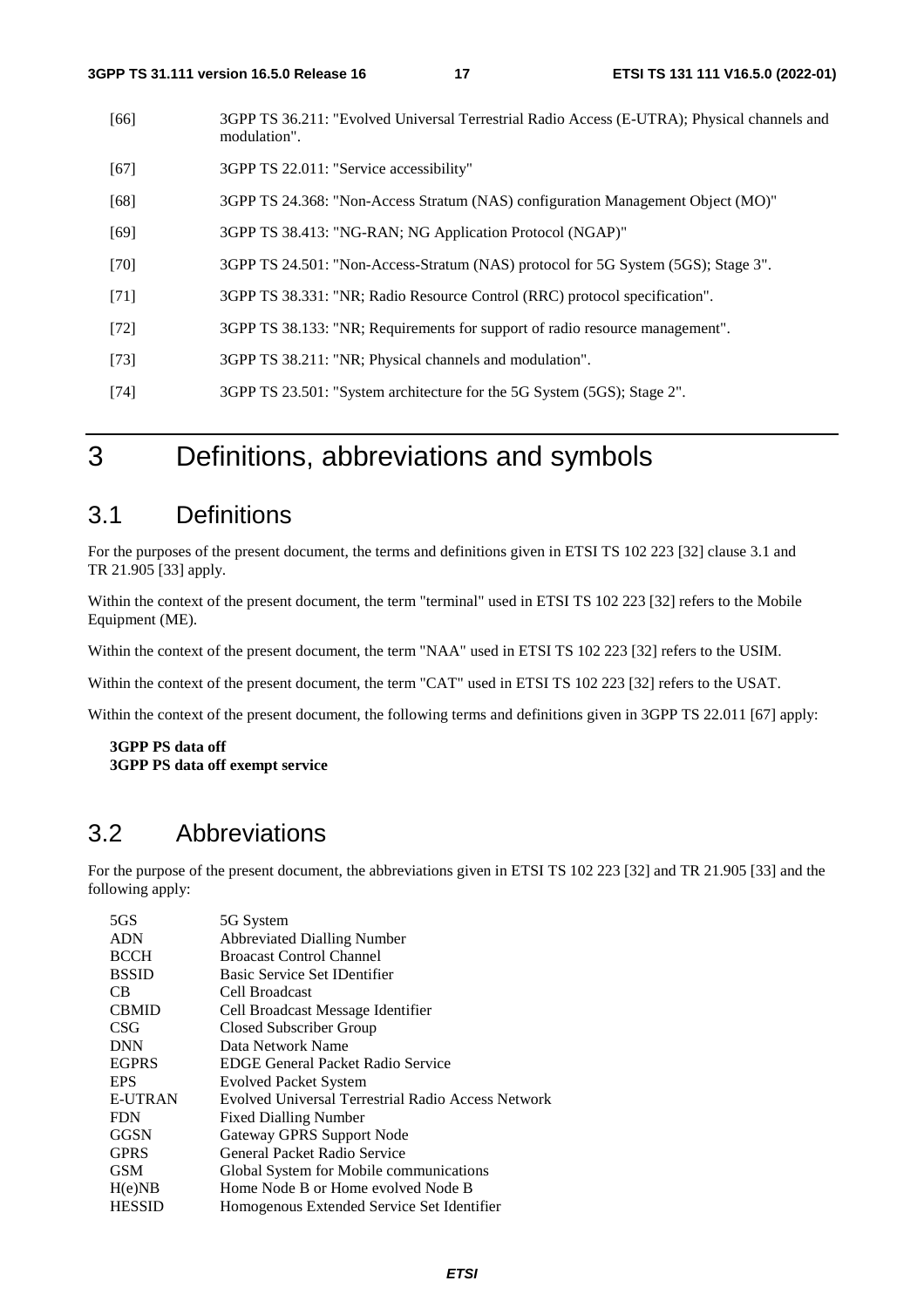| <b>HPSIM</b> | Hosting Party Subscription Identity Module            |
|--------------|-------------------------------------------------------|
| <b>HSDPA</b> | <b>High Speed Downlink Packet Access</b>              |
| <b>IARI</b>  | <b>IMS</b> Application Reference Identifier           |
| <b>IMPU</b>  | <b>IMS Public User Identity</b>                       |
| MМ           | Multimedia Message                                    |
| <b>MMS</b>   | Multimedia Messaging Service                          |
| <b>MMI</b>   | Man Machine Interface                                 |
| <b>NA</b>    | No Audio-alerting capability                          |
| ND           | No Display capability                                 |
| NG-RAN       | <b>Next Generation – Radio Access Network</b>         |
| <b>NK</b>    | No Keypad capability                                  |
| NL           | No support of multiple Languages                      |
| <b>NR</b>    | New Radio                                             |
| <b>NS</b>    | No Speech-call capability                             |
| <b>NSSAI</b> | <b>Network Slice Selection Assistance Information</b> |
| <b>PDN</b>   | Packet Data Network                                   |
| <b>PDP</b>   | Packet Data Protocol, e.g., Ip or X25 or PPP          |
| <b>PDU</b>   | Protocol Data Unit                                    |
| ProSe        | <b>Proximity-based Services</b>                       |
| <b>PS</b>    | Packet Switched                                       |
| <b>RFU</b>   | Reserved for Future Use                               |
| <b>SD</b>    | Slice Differentiator                                  |
| S-NSSAI      | Single Network Slice Selection Assistance Information |
| <b>SS</b>    | <b>Supplementary Service</b>                          |
| <b>SSC</b>   | <b>Supplementary Service Control string</b>           |
| <b>SSID</b>  | Service Set Identifier                                |
| <b>SST</b>   | Slice/Service Type                                    |
| <b>USAT</b>  | <b>USIM Application Toolkit</b>                       |
| <b>USIM</b>  | Universal Subscriber Identity Module                  |
| <b>USSD</b>  | <b>Unstructured Supplementary Service Data</b>        |
| <b>WSID</b>  | <b>WLAN</b> Specific Identifier                       |
|              |                                                       |

### 3.3 Symbols

For the purposes of the present document, the following symbols apply:

'0' to '9' and 'A' to 'F' The sixteen hexadecimal digits.

# 4 Overview of USAT

The USAT provides mechanisms which allow applications, existing in the UICC, to interact and operate with any ME which supports the specific mechanism(s) required by the application.

The following mechanisms have been defined. These mechanisms are dependent upon the commands and protocols relevant to USAT in TS 31.101 [13].

### 4.1 Profile Download

Profile downloading provides a mechanism for the ME to tell the UICC what it is capable of.

# 4.2 Proactive UICC

Proactive UICC gives a mechanism whereby the UICC can initiate actions to be taken by the ME. The supported functions are specified in clause 6.4.

For each command involved in the dialog with the user, a help information may be available, either for each item of a list of items proposed to the user, or with each command requesting a response from the user. If a proactive command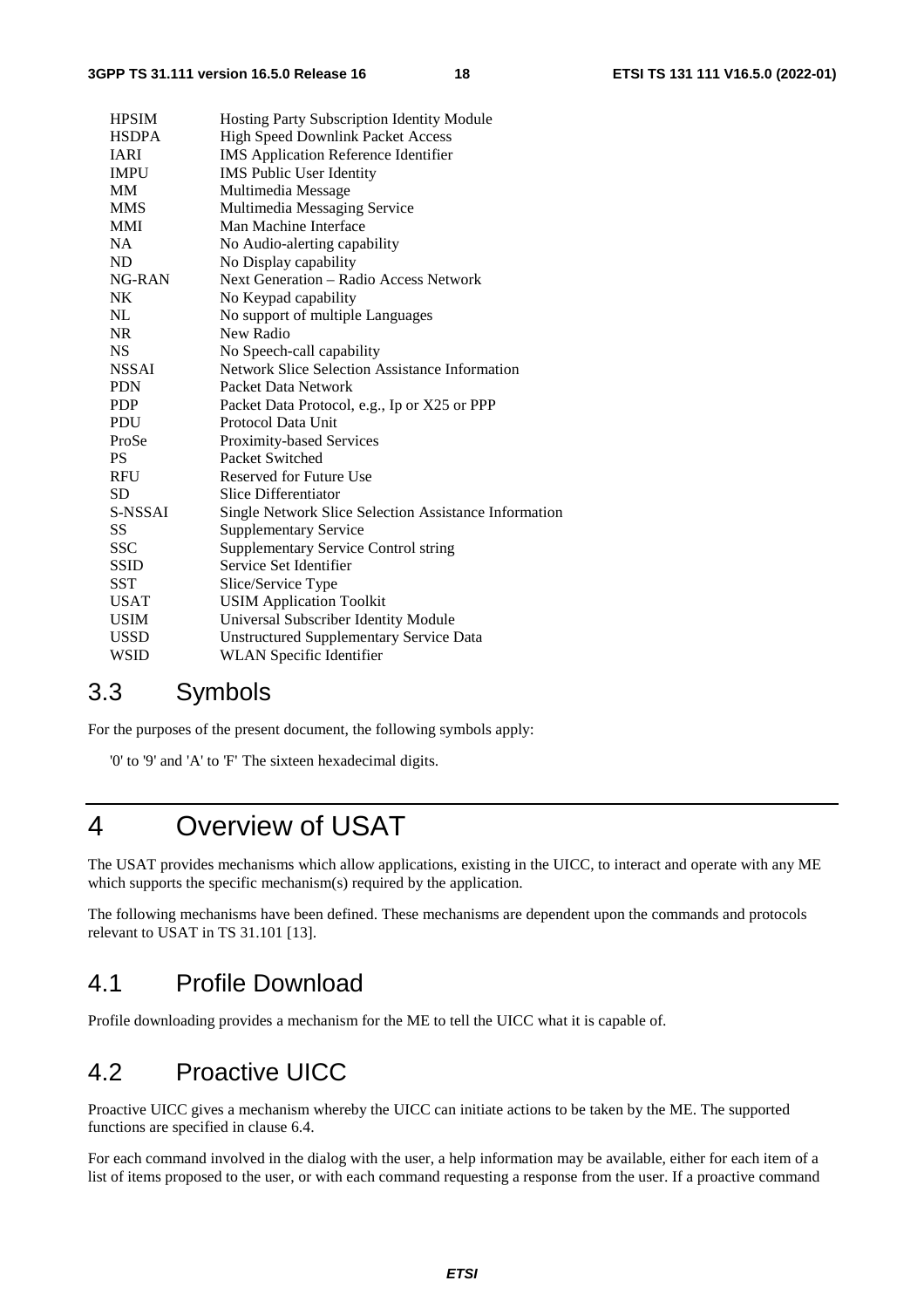involved in the dialog with the user indicates the availability of the help feature, the support of this feature is optional for the terminal.

# 4.3 Data download to UICC

Data downloading to the UICC uses either dedicated commands (the transport mechanisms of SMS point-to-point and Cell Broadcast) or the Bearer independent protocol. Transferral of information over the UICC-ME interface uses the ENVELOPE command.

### 4.4 Menu selection

See ETSI TS 102 223 [32] clause 4.4.

# 4.5 Call control by USIM

When this service is activated by the USIM, all dialled digit strings, supplementary service control strings and USSD strings, PDP context parameters, PDN connection parameters, PDU session establishment parameters or IMS communications parameters are first passed to a USIM application before the ME sets up the call, the supplementary service operation or the USSD operation, establishes the PDP context, the PDN connection, the PDU session or initiates IMS communications. The ME shall also pass to the USIM application at the same time its current serving cell. The USIM application has the ability to allow, bar or modify the call, the supplementary service operation or, the USSD operation, PDP context activation, PDN connection activation, PDU session establishment or IMS communication set up by another context activation. The USIM application also has the ability to replace a call request, a supplementary service operation or a USSD operation by another call request or supplementary service operation or USSD operation.

EXAMPLE: A call request can be replaced by a supplementary service operation or a USSD operation, and vice-versa.

# 4.6 MO Short Message control by USIM

When this service is activated by the USIM, all MO short messages are first passed to the USIM application before the ME sends the short message. The ME shall also pass to the USIM application at the same time its current serving cell. The USIM application shall have the ability to allow the sending, bar the sending or modify the destination address of the short message before sending it.

# 4.7 Event download

In addition to the set of events defined in ETSI TS 102 223 [32] clause 4.7, the following event may also be reported to the UICC:

- Network Rejection
- CSG cell selection (if class "q" is supported)
- Incoming IMS Data (if classes "e" and "t" are supported)
- IMS Registration (if classes "e" and "t" are supported)
- Data Connection Status Change (if class "e" is supported)

### 4.8 Security

See ETSI TS 102 223 [32] clause 4.8.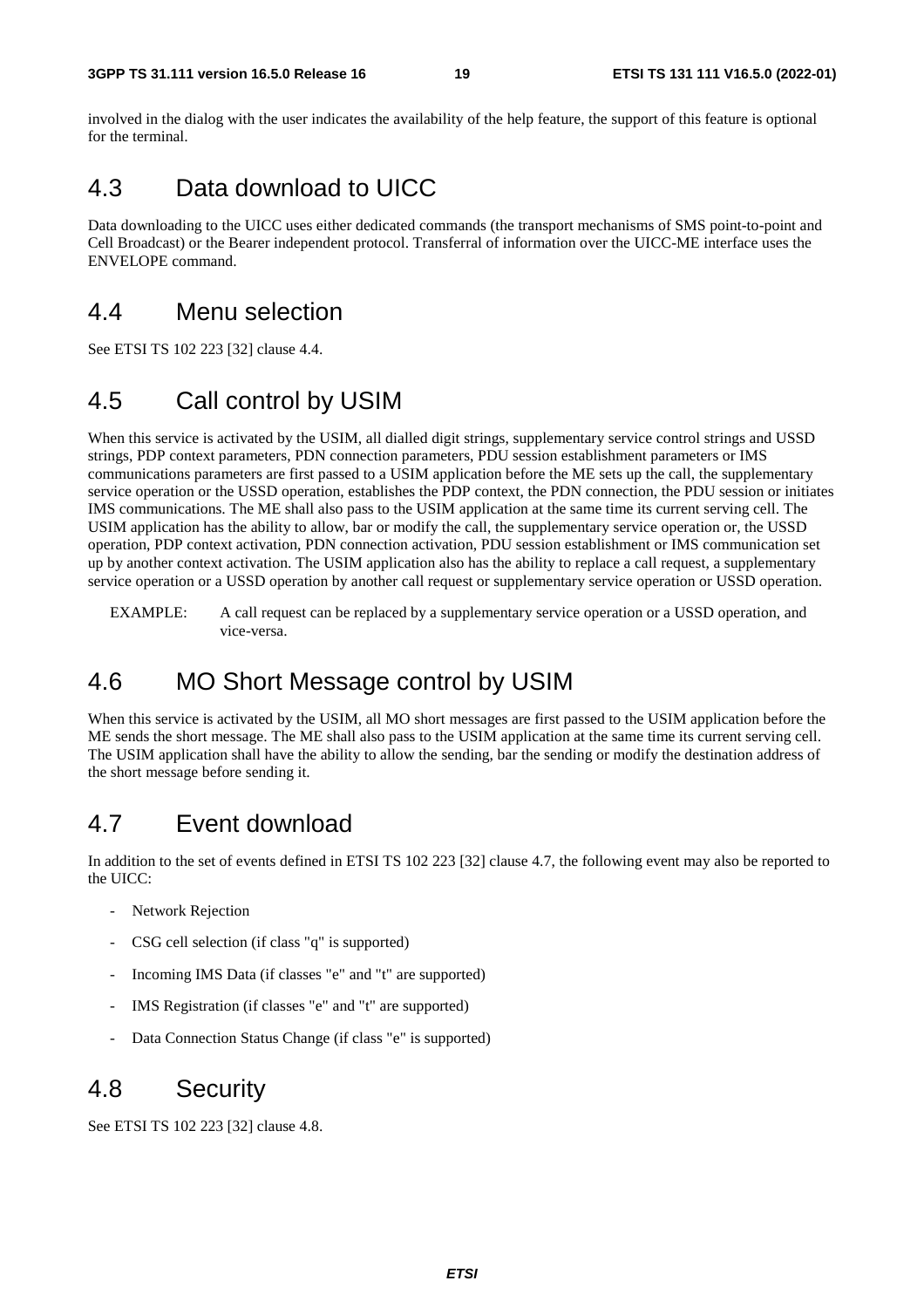### 4.9 Multiple card

See ETSI TS 102 223 [32] clause 4.9.

### 4.10 Timer Expiration

See ETSI TS 102 223 [32] clause 4.10.

# 4.11 Bearer Independent Protocol

See ETSI TS 102 223 [32] clause 4.11.

### 4.12 Description of the access technology indicator mechanism

See ETSI TS 102 223 [32] clause 4.12.

# 4.13 Description of the network search mode mechanism

See ETSI TS 102 223 [32] clause 4.14.

# 4.14 Geographical location discovery

The proactive command Geographical Location Request and the envelope command Geographical Location Reporting allows the UICC to request and receive the current geographical location information from the ME when the ME is equipped with a positioning feature and it is enabled (e.g. autonomous GPS, Assisted GPS or Assisted GNSS).

# 4.15 Operation in reduced USAT capable terminals

This specification takes into account terminal types corresponding to the following capabilities:

- no display capability
- no keypad available
- no audio alerting capability
- no speech call capability
- no support of multiple languages.

These terminal types are used to identify which USAT features are not available for each type of reduced functionality.

Note: Terminal types details are in Annex P.

# 4.16 Tag allocation guidelines

See ETSI TS 102 223 [32] clause 4.13.

# 4.17 USAT over the AT interface

See ETSI TS 102 223 [32] clause 4.16.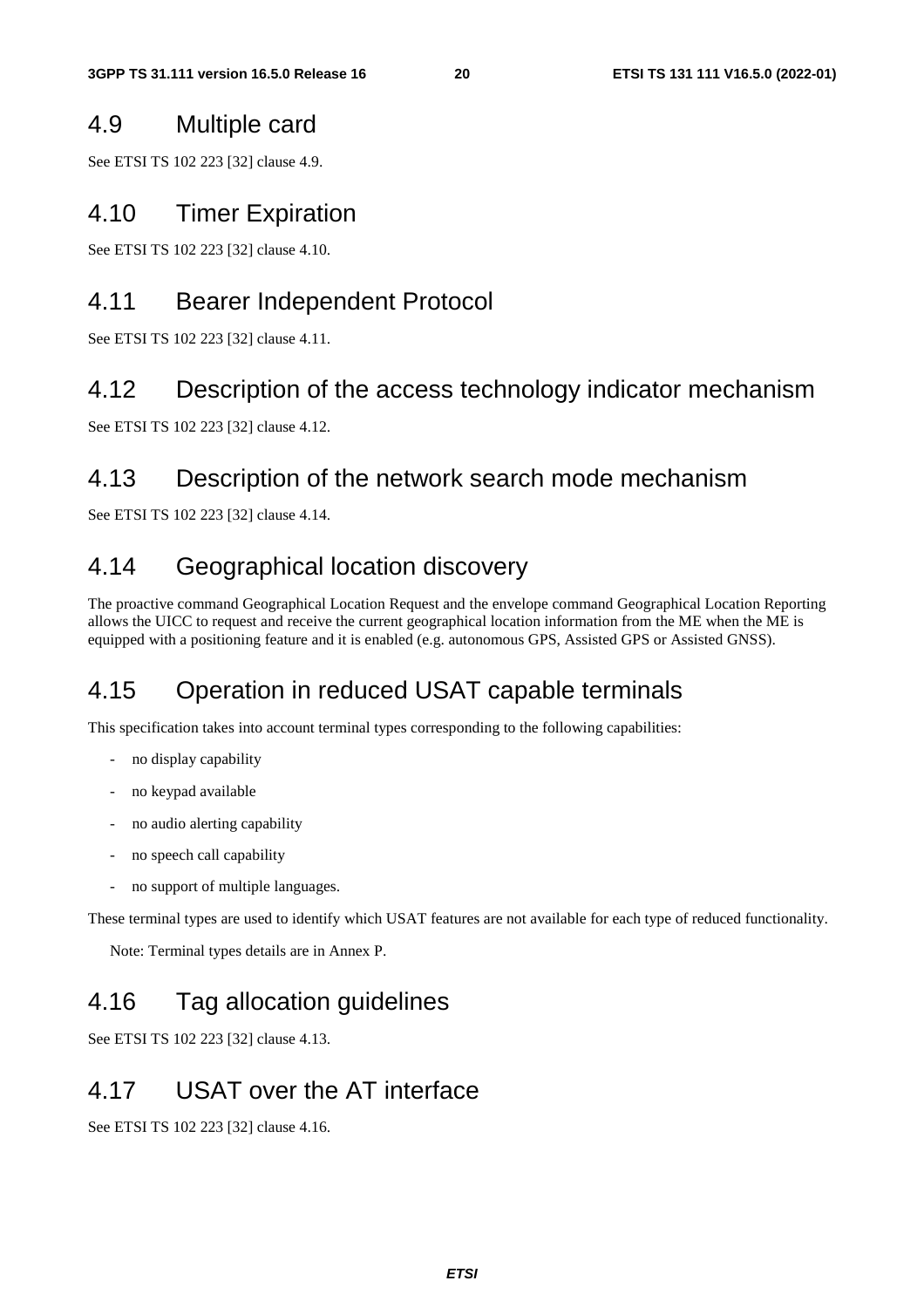# 4.18 USAT facilities provided by eCAT clients

Not required by 3GPP.

# 4.19 Negotiation of Poll Interval

See ETSI TS 102 223 [32] clause 4.18.

# 4.20 ProSe usage information reporting

When the UICC supports the ProSe usage information reporting functionality, the ProSe-enabled Public Safety UE stores in the UICC the information to provide information necessary for composing of charging events related to the ProSe direct communication. The UICC is responsible for communicating those reports to the ProSe Function CTF (ADF) using BIP mechanism.

# 5 Profile download

### 5.1 Procedure

The profile download instruction is sent by the ME to the UICC as part of the UICC initialization procedure. The UICC initialization procedure is specified in TS 31.101 [13]. If class "s" is supported, the profile download instruction is sent also every time the TE accessing USAT functionalities over the AT interface is connected or disconnected or changes its profile. If the terminal supports class "s" the profile download instruction shall combine capabilities supported by the MT and the TE according to Annex Q.

If the UICC indicates the support of "Additional TERMINAL PROFILE after UICC activation" in its USIM Service Table, the ME shall handle the profile download procedure as specified in ETSI TS 102 223 [32] clause 5.1.

If the UICC does not indicate the support of "Additional TERMINAL PROFILE after UICC activation" in its USIM Service Table, the profile download instruction shall only be sent by the ME to the UICC as part of the UICC initialization procedure. However, if a USIM initialisation procedure is performed due to a refresh proactive command, the USIM initialisation procedure may also include a profile download.

The profile(s) sent by the ME shall state the facilities relevant to USAT that are supported by the ME.

# 5.2 Structure and coding of TERMINAL PROFILE

Direction: ME to UICC.

The command header is specified in TS 31.101 [13].

Command parameters/data:

| Description | ⊶ause | M/O/C | .enath |
|-------------|-------|-------|--------|
| Profile     | ۰     | ΙVΙ   | lath   |

Profile:

Contents:

The list of USAT facilities that are supported by the ME.

Coding:

- 1 bit is used to code each facility:
	- bit = 1: facility supported by ME.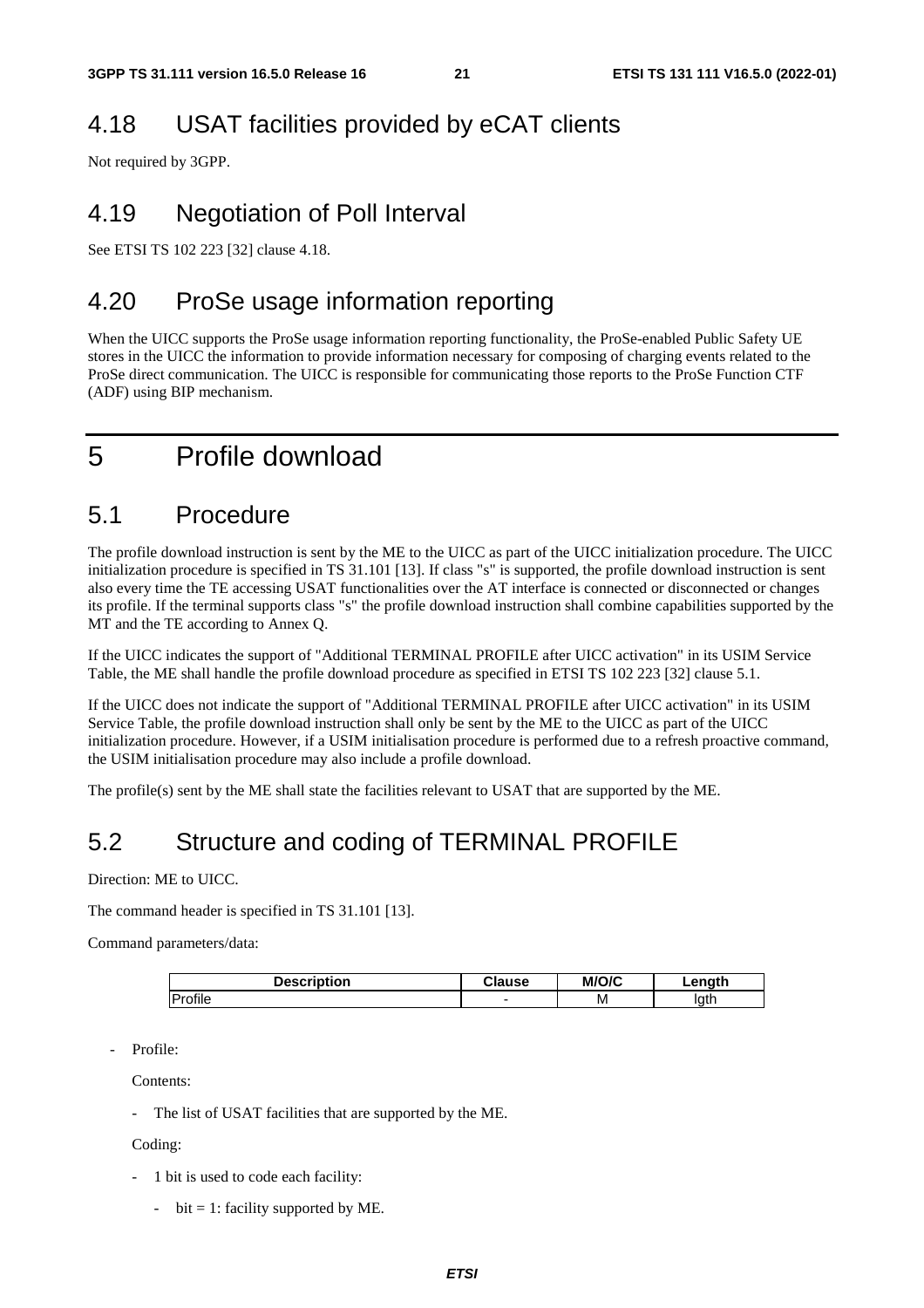#### **3GPP TS 31.111 version 16.5.0 Release 16 22 ETSI TS 131 111 V16.5.0 (2022-01)**

- bit = 0: facility not supported by ME.
- NOTE: several bits may need to be set to 1 for the support of the same facility. This is because of backward compatibility with SAT: several options existed in SAT for a given facility, and they are mandatory in USAT when this facility is supported.

First byte (Download):



Second byte (Other):



Third byte (Proactive UICC):

See ETSI TS 102 223 [32] clause 5.2.

Fourth byte (Proactive UICC):



Fifth byte (Event driven information):

- See ETSI TS 102 223 [32] clause 5.2.

Sixth byte (Event driven information extensions):

See ETSI TS 102 223 [32] clause 5.2.

Seventh byte (Multiple card proactive commands) for class "a":

See ETSI TS 102 223 [32] clause 5.2.

Eighth byte (Proactive UICC):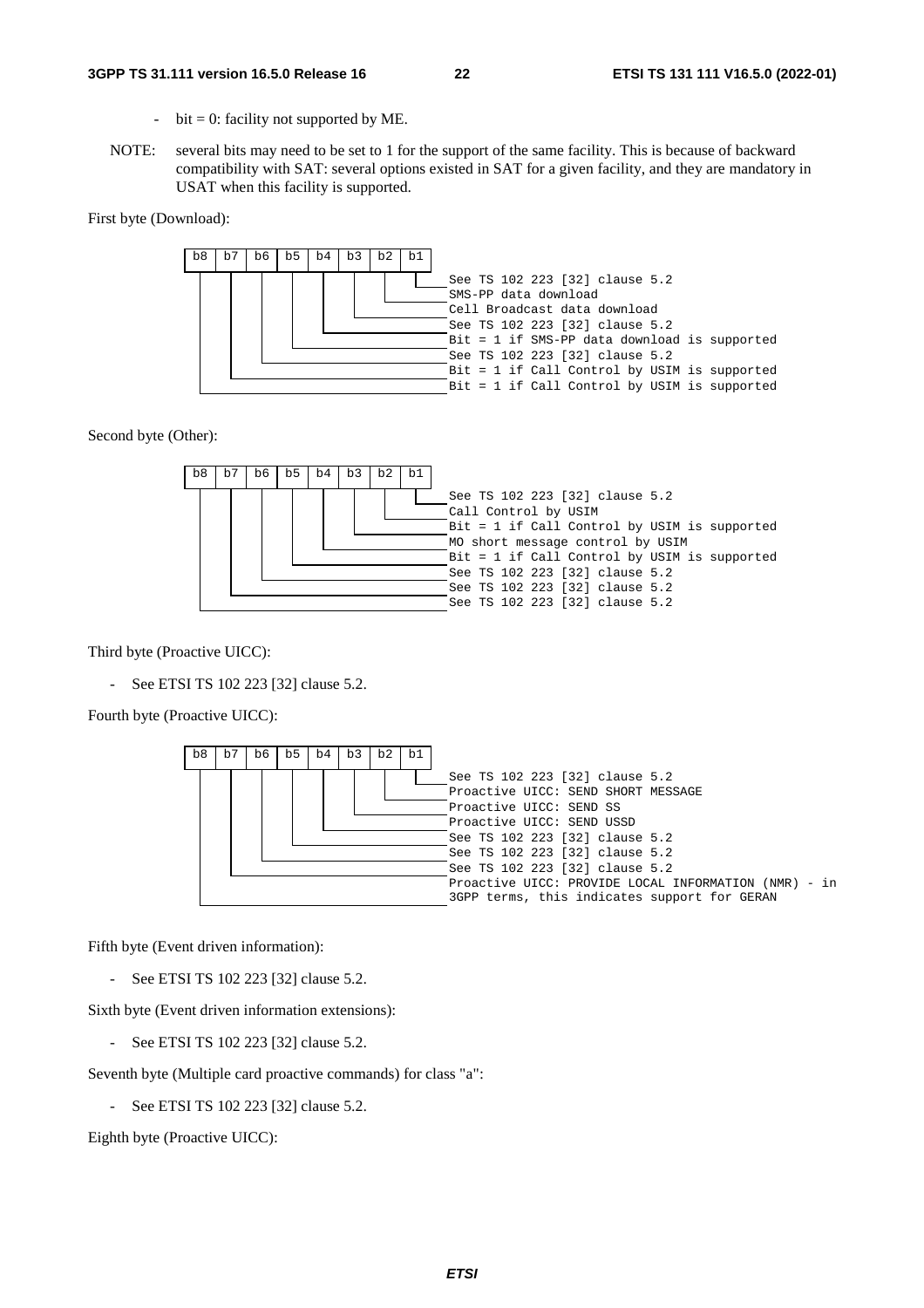

Ninth byte:



Tenth byte (Soft keys support) for class "d":

- See ETSI TS 102 223 [32] clause 5.2.

Eleventh byte: (Soft keys information):

- See ETSI TS 102 223 [32] clause 5.2.

Twelfth byte (Bearer Independent protocol proactive commands) for class "e":

- See ETSI TS 102 223 [32] clause 5.2.

Thirteenth byte (Bearer Independent protocol supported bearers) for class "e":

- See ETSI TS 102 223 [32] clause 5.2.

Fourteenth byte: (Screen height):

- See ETSI TS 102 223 [32] clause 5.2.

Fifteenth byte: (Screen width):

See ETSI TS 102 223 [32] clause 5.2.

Sixteenth byte: (Screen effects):

- See ETSI TS 102 223 [32] clause 5.2.

Seventeenth byte (Bearer independent protocol supported transport interface/bearers) for class "e":



Eighteenth byte:

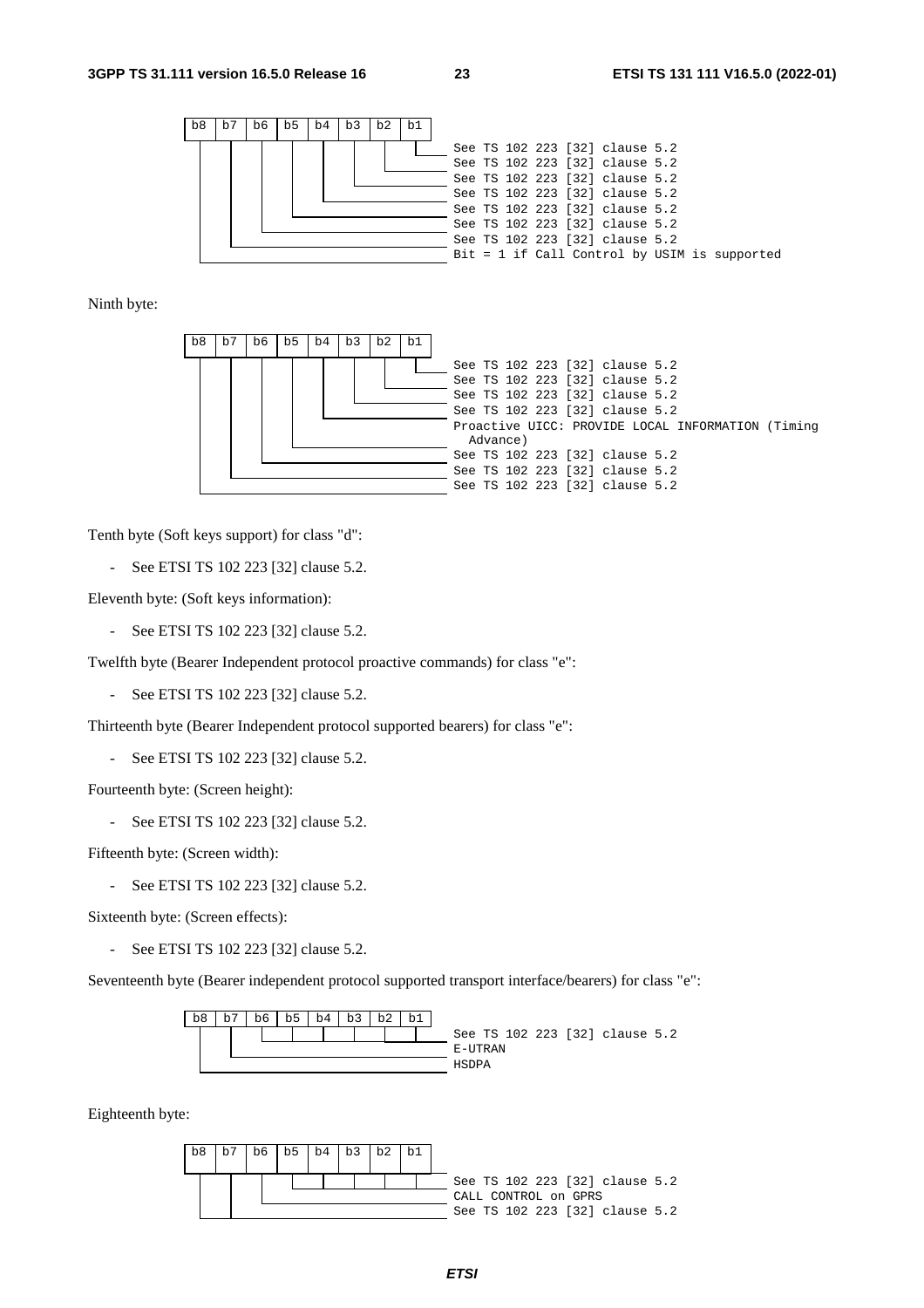Nineteenth byte: (reserved for TIA/EIA-136 facilities):

- See ETSI TS 102 223 [32] clause 5.2.

Twentieth byte: (reserved for TIA/EIA/IS-820 facilities):

- See ETSI TS 102 223 [32] clause 5.2.

Twenty-first byte (Extended Launch Browser Capability) for class "c":

- See ETSI TS 102 223 [32] clause 5.2.

Twenty second byte:



Twenty third byte:

| b7<br>b8 | b6 | b5 | b4 | b3 | b2 | b1 |                                                                                                                                                                                                                                                                                   |
|----------|----|----|----|----|----|----|-----------------------------------------------------------------------------------------------------------------------------------------------------------------------------------------------------------------------------------------------------------------------------------|
|          |    |    |    |    |    |    | See TS 102 223 [32] clause 5.2<br>Geographical Location Reporting (if class "n" is<br>supported)<br>See TS 102 223 [32] clause 5.2<br>Proactive UICC: PROVIDE LOCAL INFORMATION<br>(NMR(UTRAN/E-UTRAN))<br>USSD Data download and application mode (if class<br>"p" is supported) |

Twenty fourth byte for class "i":

- See ETSI TS 102 223 [32] clause 5.2.

Twenty-fifth byte (Event driven information extensions):

| b1<br>b3<br>b4<br>.b5<br>b2<br>D8.<br>.bb | See TS 102 223 [32] clause 5.2<br>Event: I-WLAN Access status (if class "e" is<br>supported)<br>Event: Network Rejection for GERAN/UTRAN<br>Reserved by ETSI SCP: HCI connectivity event (i.e.<br>class "m" is supported)<br>Event: Network Rejection for E-UTRAN<br>See TS 102 223 [32] clause 5.2 |
|-------------------------------------------|-----------------------------------------------------------------------------------------------------------------------------------------------------------------------------------------------------------------------------------------------------------------------------------------------------|
|-------------------------------------------|-----------------------------------------------------------------------------------------------------------------------------------------------------------------------------------------------------------------------------------------------------------------------------------------------------|

Twenty-sixth byte (Event driven information extensions):



Twenty-seventh byte (Event driven information extensions):

- See ETSI TS 102 223 [32] clause 5.2.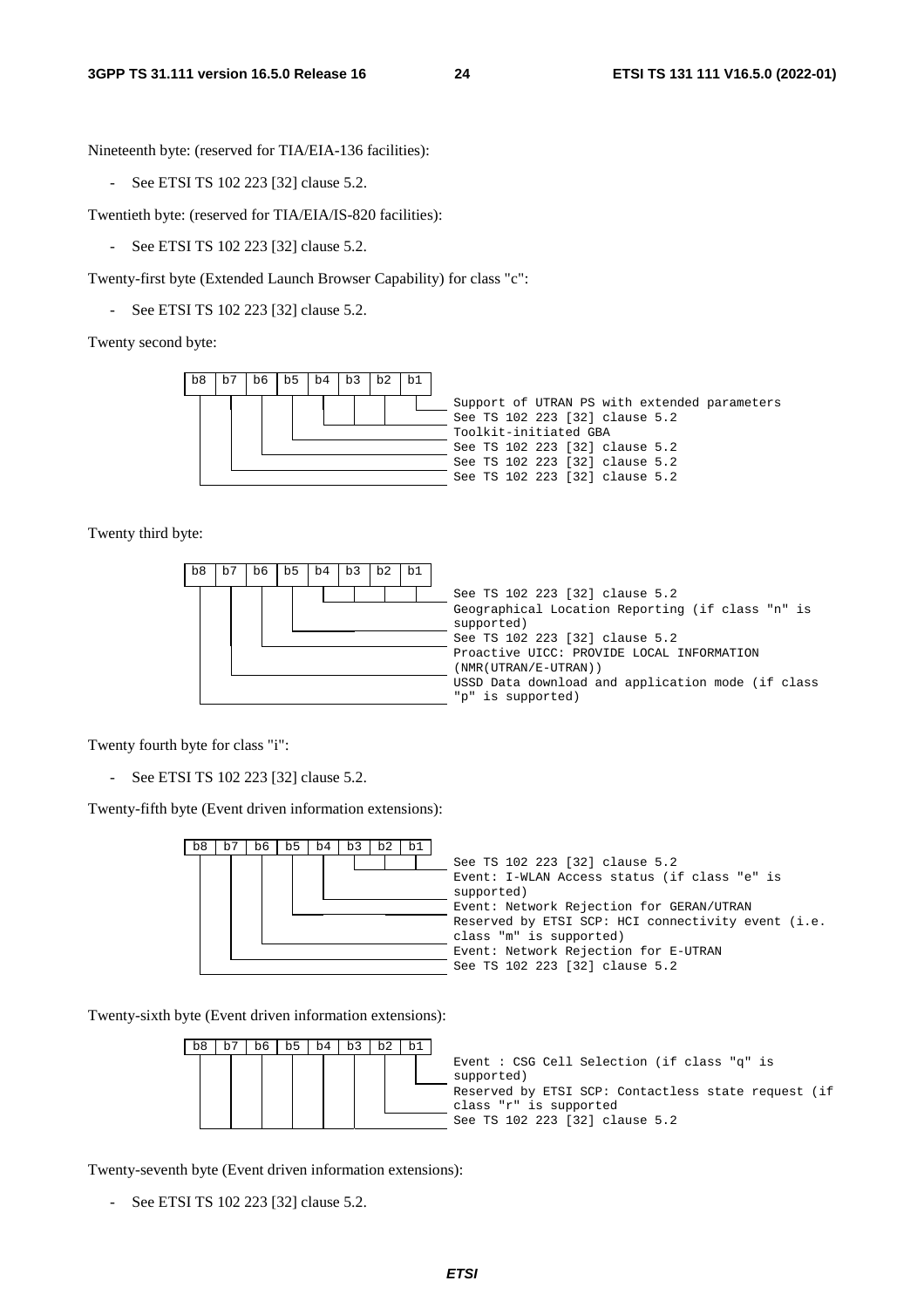Twenty-eighth byte (Text attributes):

- See ETSI TS 102 223 [32] clause 5.2.

Twenty-ninth byte (Text attributes):

See ETSI TS 102 223 [32] clause 5.2.

Thirtieth byte:



Thirty-first byte:



Thirty-second byte:



Thirty-third byte: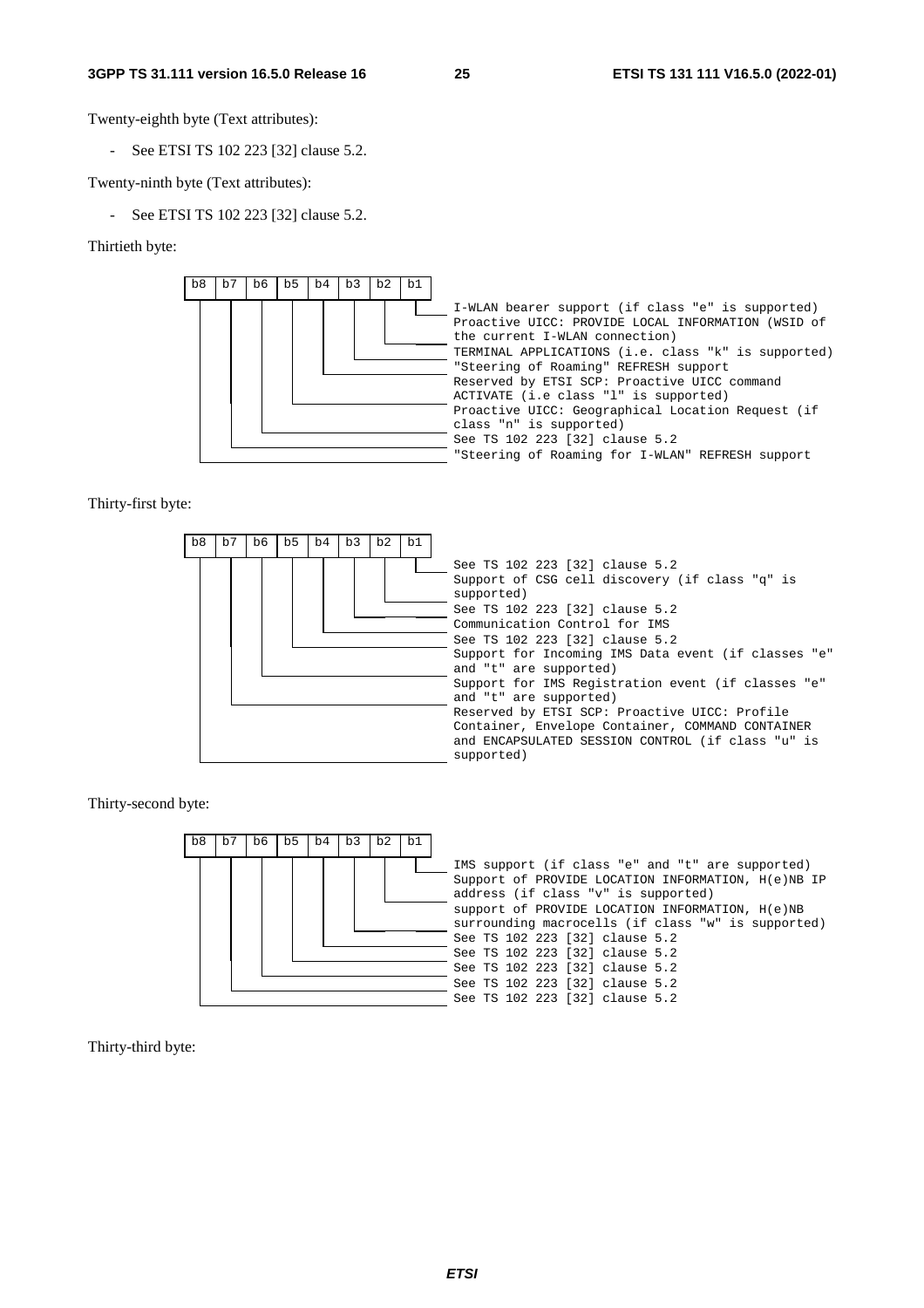

Thirty-fourth byte:



#### Thirty-fifth byte:



Thirty sixth byte:

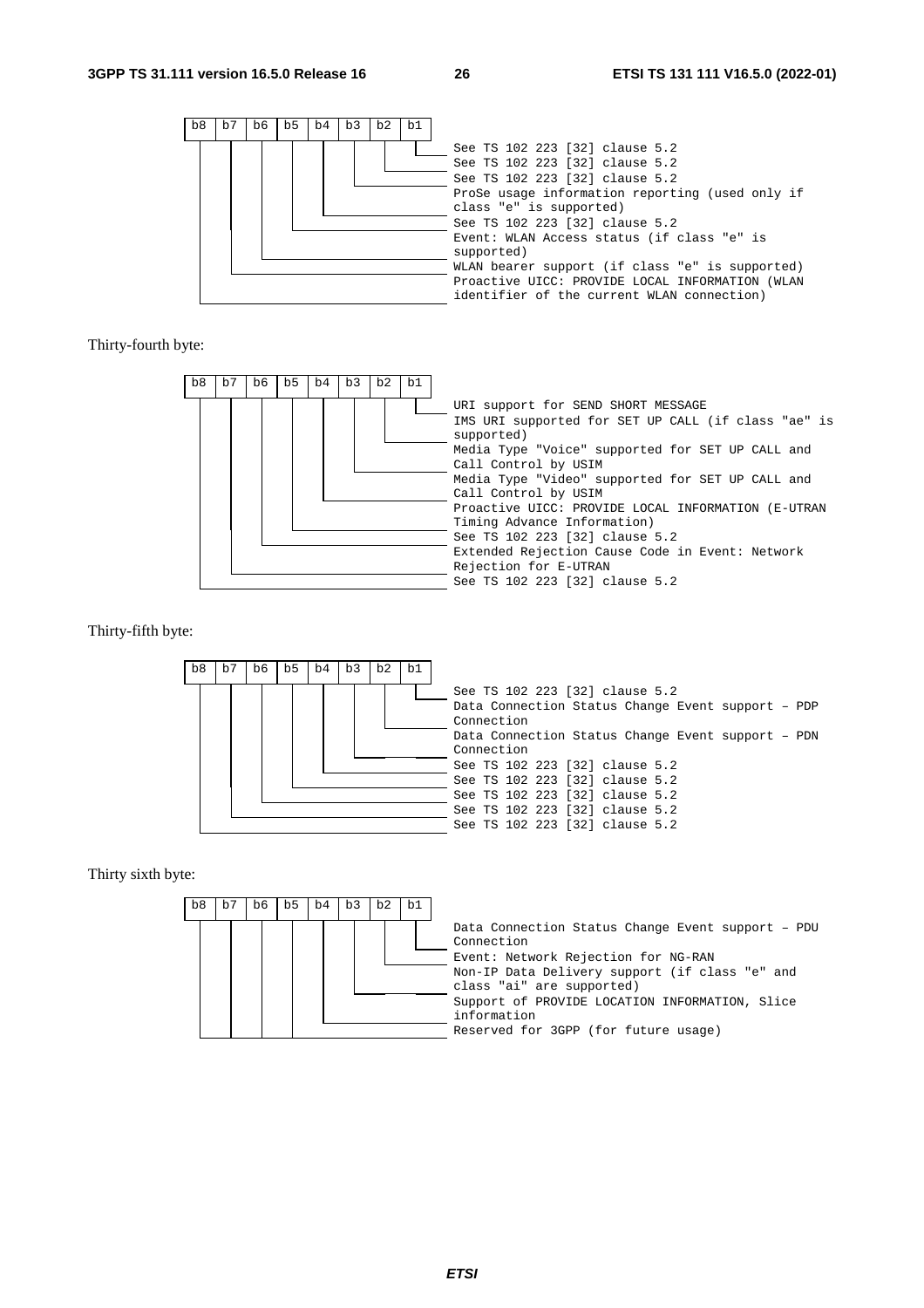Thirty seventh byte:



Thirty eighth byte:



Subsequent bytes:

- See ETSI TS 102 223 [32] clause 5.2.

Response parameters/data:

- None.

Thirty nineth byte:



# 5.3 Definition of display parameters in Profile download

See ETSI TS 102 223 [32] clause 5.3.

# 6 Proactive UICC

### 6.1 Introduction

TS 31.101 [13] defines the communication protocols between the ME and the UICC, and defines a mechanism to transport "proactive" commands using these protocols. Details about how this mechanism is used for USAT are defined in TS 102 223 [32] clause 6.1. The supported proactive commands are specified in clause 6.4. of the present document.

If the UICC issues an instruction to the ME to initiate a Mobile Originated transaction (e.g. SEND SMS, SEND SS, SEND USSD or SEND DTMF), then unless explicitly stated elsewhere in the present document or in TS 31.101 [13], the content supplied by the UICC for onward transmission by the ME shall not be altered by the ME.

# 6.2 Identification of ME support

See ETSI TS 102 223 [32] clause 6.2.

# 6.3 General procedure

See ETSI TS 102 223 [32] clause 6.3.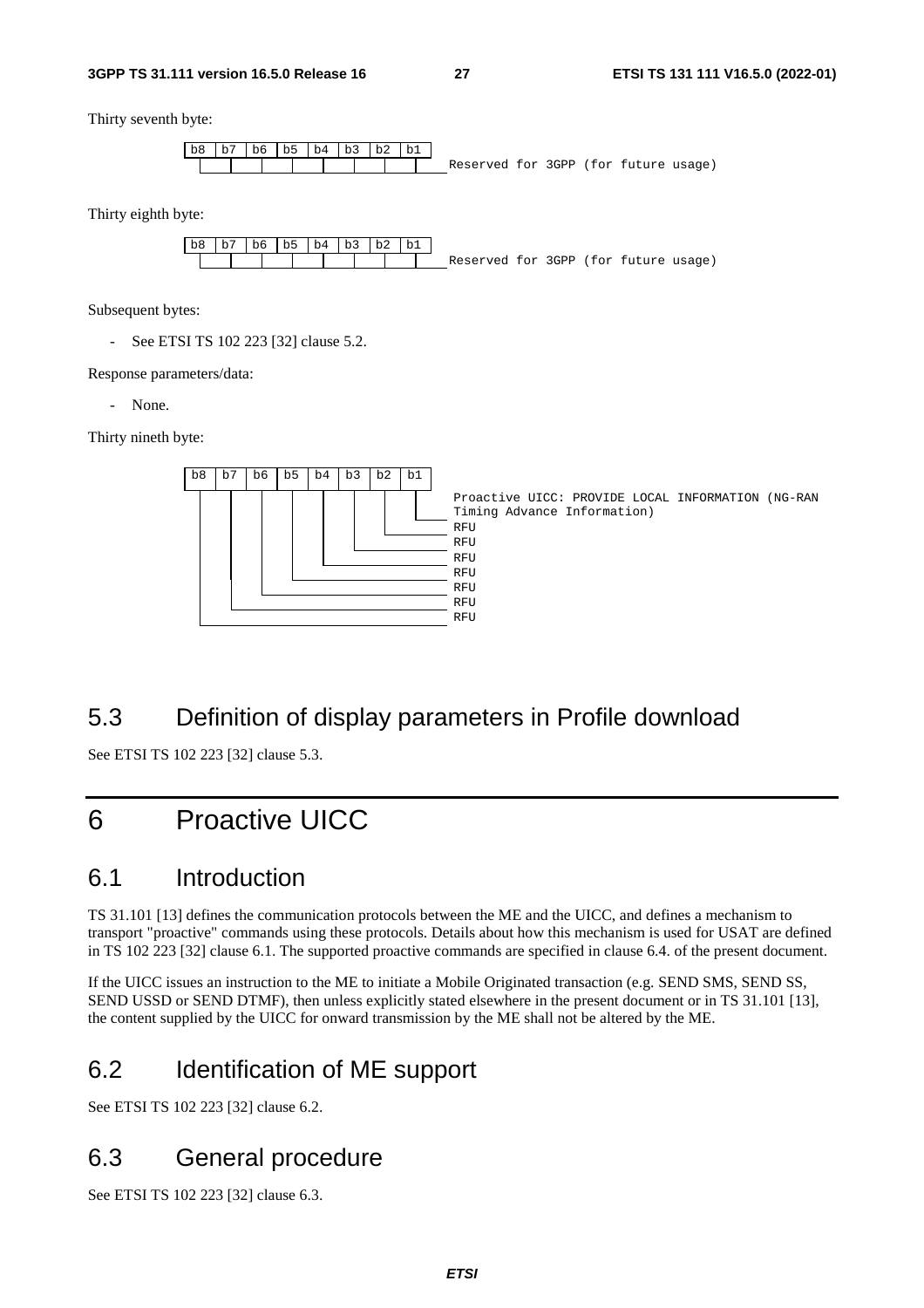# 6.4 Proactive UICC commands and procedures

### 6.4.1 DISPLAY TEXT

See ETSI TS 102 223 [32] clause 6.4.1.

#### 6.4.2 GET INKEY

See ETSI TS 102 223 [32] clause 6.4.2.

### 6.4.3 GET INPUT

See ETSI TS 102 223 [32] clause 6.4.3.

#### 6.4.4 MORE TIME

See ETSI TS 102 223 [32] clause 6.4.4.

#### 6.4.5 PLAY TONE

See ETSI TS 102 223 [32] clause 6.4.5.

NOTE: Some supervisory tones are optional for mobile equipment (see TS 22.001 [22]).

#### 6.4.6 POLL INTERVAL

See ETSI TS 102 223 [32] clause 6.4.6.

### 6.4.7 REFRESH

See ETSI TS 102 223 [32] clause 6.4.7 except for:

- "eUICC Profile State Change" and "Application Update" which are not required by 3GPP;
- "3G Session Reset" and "Steering of Roaming" which are defined as follows.

3G Session Reset:

This mode causes the ME to reset the 3G session, in accordance with the 3G session reset procedure defined in TS 31.102 [14]. Subsequently, the ME performs the "USIM Initialization and File Change Notification" procedure and the MM Restart procedure as defined in TS 23.122 [7].

Steering of Roaming:

This mode triggers a steering of roaming procedure as defined in TS 23.122 [7] or a steering of roaming for I-WLAN procedure as defined in TS 24.234 [42].

#### 6.4.7.1 EFIMSI changing procedure

When an EF<sub>IMSI</sub> is changed via Data Download or a USAT application and a REFRESH command is issued by the UICC the following rules apply to the UICC and ME:

- USIM Initialization. This command shall not be used if an  $EF_{MSI}$  is changed, as the behaviour of the UE is unpredictable;
- File Change Notification. This command shall not be used if an  $EF_{MSI}$  is changed, as the behaviour of the UE is unpredictable;
- USIM Initialization and File Change Notification. This command shall not be used if an  $EF<sub>IMSI</sub>$  is changed, as the behaviour of the UE is unpredictable;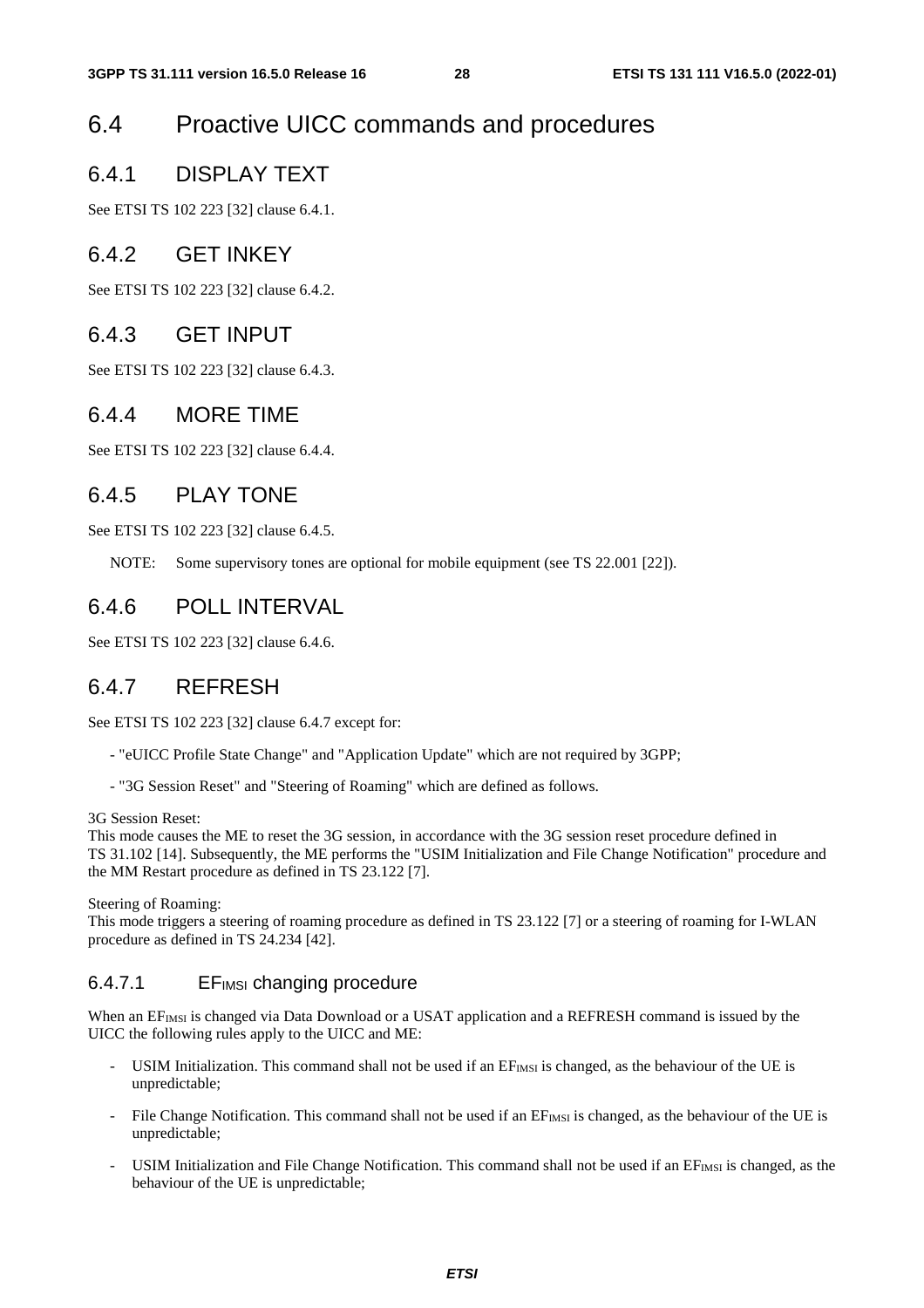- USIM Initialization and Full File Change Notification. This command shall not be used if an EFIMSI is changed, as the behaviour of the UE is unpredictable;
- UICC Reset. Normal UICC Reset procedure is carried out;
- USIM Application Reset. Normal USIM Application Reset procedure is carried out;
- 3G Session Reset. Normal 3G Session Reset procedure is carried out.

If an  $EF_{MSI}$  is to be updated, neither  $EF_{MSI}$ ,  $EF_{PSLOCI}$ ,  $EF_{EPSLOCI}$  nor  $EF_{LOCI}$  shall be updated in the UICC before the 3G session termination procedure has been completed by the ME.

#### 6.4.7.2 Generic Bootstrapping Procedure Request

If Toolkit-initiated GBA is supported by the ME, as indicated in the TERMINAL PROFILE, then the following applies:

When the UICC issues a REFRESH command implying a File Change Notification on EF<sub>GBABP</sub> (GBA Bootstrapping parameters) under ADF USIM or ADF ISIM the ME shall perform a GBA bootstrapping procedure (as defined in TS 31.102 [14] or TS 31.103 [62]).

This procedure applies to REFRESH command only in the following modes: USIM File Change Notification; USIM Initialization and File Change Notification; and 3G Session Reset.

#### 6.4.7.3 EFUICCIARI changing procedure

When an EFUICCIARI is changed in either the USIM or the ISIM via Data Download or a USAT application and a REFRESH command is issued by the UICC the following rule applies to the ME:

The ME shall read the updated list of IARIs associated with active applications installed on the UICC and follow the procedures defined in TS 24.229 [52].

#### 6.4.7.4 Steering of roaming and steering of roaming for I-WLAN procedure

The steering of roaming procedures defined in TS 23.122 [7] and in TS 24.234 [42] might take a long time. In order to avoid blocking the Toolkit interface, the ME shall send the TERMINAL RESPONSE (Command performed successfully) immediately after starting the steering of roaming procedure, without waiting for its completion. The ME shall send TERMINAL RESPONSE (ME unable to process command or other appropriate code) in case it fails to start the steering of roaming procedure.

#### 6.4.7.5 Steering of roaming via NAS messages

When the ME receives an SOR transparent container, as specified in 3GPP TS 24.501 [70] clause 9.11.3.51, via a REGISTRATION ACCEPT message (see 3GPP TS 23.122 [7] Annex C.2 ) or via a DL NAS TRANSPORT message (see 3GPP TS 23.122 [7] Annex C.3 ), with the indication that the transparent container shall be forwarded to the USIM using SMS-PP data download, and the integrity check of the message was successful, the ME shall pass the transparent container to the USIM by using the procedure for SMS-PP data download via REGISTRATION ACCEPT or DL NAS TRANSPORT messages as described in clause 7.1.1.1a

#### 6.4.7.6 Routing Indicator Data update via NAS messages

When the ME receives a secure packet in a UE parameters update data set with UE parameters update data set type set to Routing Indicator update data as specified in 3GPP TS 24.501 [70] clause 9.11.3.53A, via a DL NAS TRANSPORT message, and the integrity check of the message was successful, the ME shall pass the transparent container to the USIM by using the procedure for SMS-PP data download via DL NAS TRANSPORT messages as described in clause 7.1.1.1a. Upon successfully processing the Routing Indicator data from the secure packet on the UICC, the UICC shall issue a File Change Notification REFRESH.

#### 6.4.8 SET UP MENU

See ETSI TS 102 223 [32] clause 6.4.8.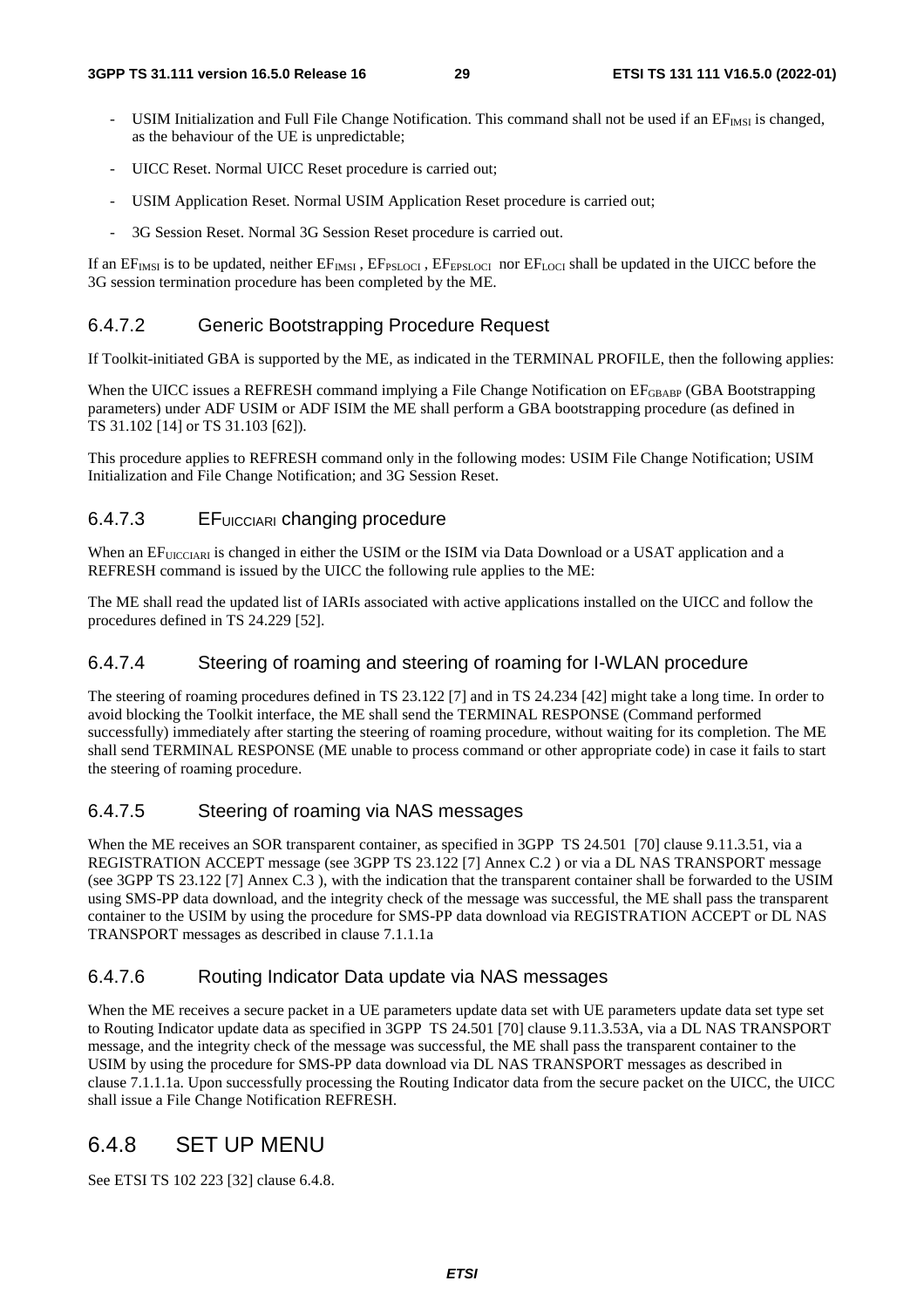#### 6.4.9 SELECT ITEM

See ETSI TS 102 223 [32] clause 6.4.9.

### 6.4.10 SEND SHORT MESSAGE

This command requests the ME to send a short message.

Two types are defined in ETSI TS 102 223 [32] clause 6.4.10 and apply as follows within the context of the present document:

- a short message to be sent to the network in an SMS-SUBMIT message, or an SMS-COMMAND message, where the user data can be passed transparently;
- a short message to be sent to the network in an SMS-SUBMIT message where the text needs to be packed by the ME.

Where the text has been packed, the text string provided by the UICC shall not be longer than 160 characters. It shall use the SMS default 7-bit coded alphabet, packed into 8-bit octets, in accordance with TS 23.038 [4]. The data coding indication contained in the Data Coding Scheme byte shall be "default alphabet". The text length (which is part of the SMS TPDU) given by the UICC shall state the number of 7-bit characters in the text string. The command details shall indicate "packing not required".

8-bit data Short Messages may be sent by the UICC. The command shall indicate packing not required. The data coding indication contained in the Data Coding Scheme byte shall be "8 bit". The string shall not be longer than 140 bytes, and the length (in SMS TPDU) shall state the number of bytes in the string.

If UCS2 is supported by the ME, 16-bit data Short Messages may be sent by the UICC. The text string provided by the UICC shall not be longer than 70 characters. It shall use the 16-bit UCS2 alphabet format, in accordance with TS 23.038 [4]. The text length (which is part of the SMS TPDU) given by the UICC shall state the number of 16-bit characters in the text string. The command details shall indicate "packing not required".

SMS commands may be sent by the UICC. These shall count as packed text message. The SMS TPDU from the UICC shall indicate SMS-COMMAND. The command details shall indicate "packing not required".

Where packing by the ME is required, the text string provided by the UICC shall not be longer than 160 characters. It shall use the SMS default 7-bit coded alphabet as defined in TS 23.038 [4] with bit 8 set to 0. The text length given by the UICC shall state the number of characters in the text string. The ME shall pack the text string and modify the Data Coding Scheme byte to "default alphabet" in accordance with TS 23.038 [4] before submitting the message to the network.

Optionally, the UICC may include in this command an alpha identifier. See ETSI TS 102 223 [32] clause 6.4.10 for the use of this alpha identifier.

If the ME is capable of SMS-MO, then it shall send the data as a Short Message TPDU to the destination address. The ME shall give the result to the UICC using TERMINAL RESPONSE (indicating successful or unsuccessful transmission of the Short Message) after receiving an SMS RP-ACK or RP-Error from the network. If an alpha identifier was provided by the UICC, the ME should not give any information to the user at the reception of SMS RP-ACK or RP-Error.

If the Short Message TPDU is unsuccessfully received by the network (e.g. the reception of a CP-ERROR), the ME shall inform the UICC using TERMINAL RESPONSE (network currently unable to process command). If a null alpha identifier was provided by the UICC, the ME should not give any information to the user at the unsuccessful network reception.

### 6.4.11 SEND SS

Upon receiving this command, the ME shall decide if it is able to execute the command. Examples are given below, but the list is not exhaustive:

if the command is rejected because the ME is busy on an SS transaction, the ME informs the UICC using TERMINAL RESPONSE (ME unable to process command - currently busy on SS transaction);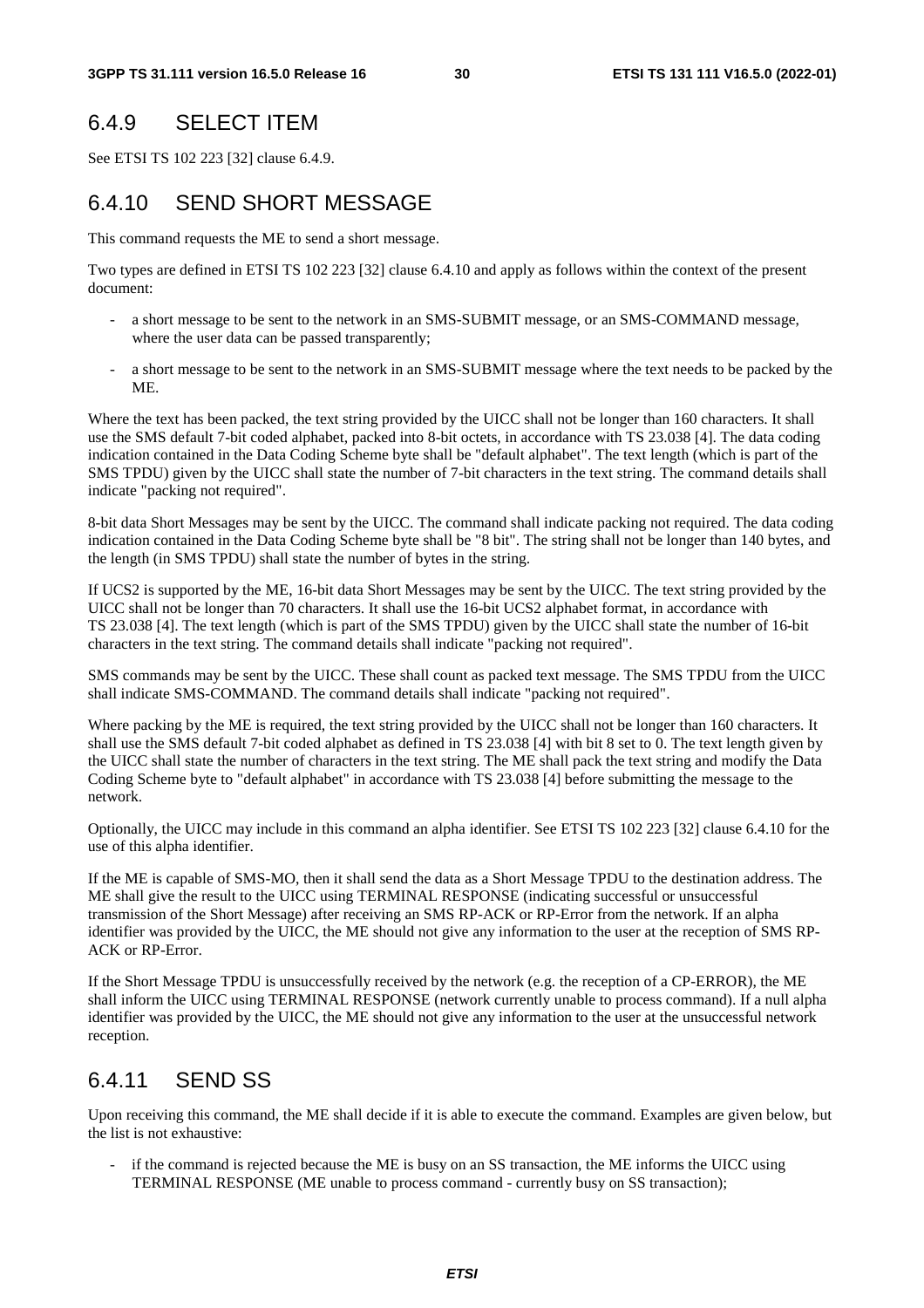- if the command is rejected because the ME is busy on a USSD transaction, the ME shall inform the UICC using TERMINAL RESPONSE (ME unable to process command - currently busy on USSD transaction);
- if the command is rejected because the ME does not support that Supplementary Service, the ME informs the UICC using TERMINAL RESPONSE (Command beyond ME's capabilities).

If the ME is able to send the SS request, the ME shall:

- send the SS request immediately, without need to alert the user first;
- optionally, the UICC may include in this command an alpha-identifier. The use of this alpha-identifier by the ME is described below:
	- if the alpha identifier is provided by the UICC and is not a null data object, the ME shall use it to inform the user. This is also an indication that the ME should not give any other information to the user on the fact that the ME is sending a SS request. If an icon is provided by the UICC, the icon indicated in the command may be used by the ME to inform the user, in addition to, or instead of the alpha identifier, as indicated with the icon qualifier (see clause 6.5.4);
	- if the alpha identifier is provided by the UICC and is a null data object (i.e. length  $=$  '00' and no value part), this is an indication that the ME should not give any information to the user on the fact that the ME is sending an SS request:
	- if the alpha identifier is not provided by the UICC, the ME may give information to the user concerning what is happening.
- once an SS Return Result message not containing an error has been received from the network, the ME shall inform the UICC that the command has been successfully executed, using TERMINAL RESPONSE. This command shall include the contents of SS Return Result as additional data. If a null alpha identifier was provided by the UICC, the ME should not give any information to the user at the reception of an SS Return Result message;
- if the command is rejected because the network cannot support or is not allowing the Supplementary Service request, the ME informs the UICC using TERMINAL RESPONSE (SS Return Result error code). If a null alpha identifier was provided by the UICC, the ME should not give any information to the user at the reception of a SS Return Result message;
- if the SS request is unsuccessfully received by the network, the ME shall inform the UICC using TERMINAL RESPONSE (network currently unable to process command), and not retry to send the request. If a null alpha identifier was provided by the UICC, the ME should not give any information to the user at the reception of a SS Return Result message.

A terminal of type ND shall ignore any alpha identifier provided together with this command. The terminal shall respond with "command performed successfully" upon successful completion of the command. A terminal of type ND shall also ignore any icon provided together with this command. The terminal shall respond with "command performed successfully but requested icon could not be displayed" upon successful completion of the command.

If the ME supports the Outgoing Call Information service, the ME shall not store in  $EF_{OCI}$  the supplementary service control string sent by the UICC in this command.

The supplementary service control string included in the SEND SS proactive command shall not be checked against those of the FDN list, even if the Fixed Dialling Number service is enabled.

#### 6.4.12 SEND USSD

#### 6.4.12.1 MMI Mode

Upon receiving this command, the ME shall decide if it is able to execute the command. Examples are given below, but the list is not exhaustive:

- if the command is rejected because the ME is busy on a USSD transaction, the ME informs the UICC using TERMINAL RESPONSE (ME unable to process command - currently busy on USSD transaction);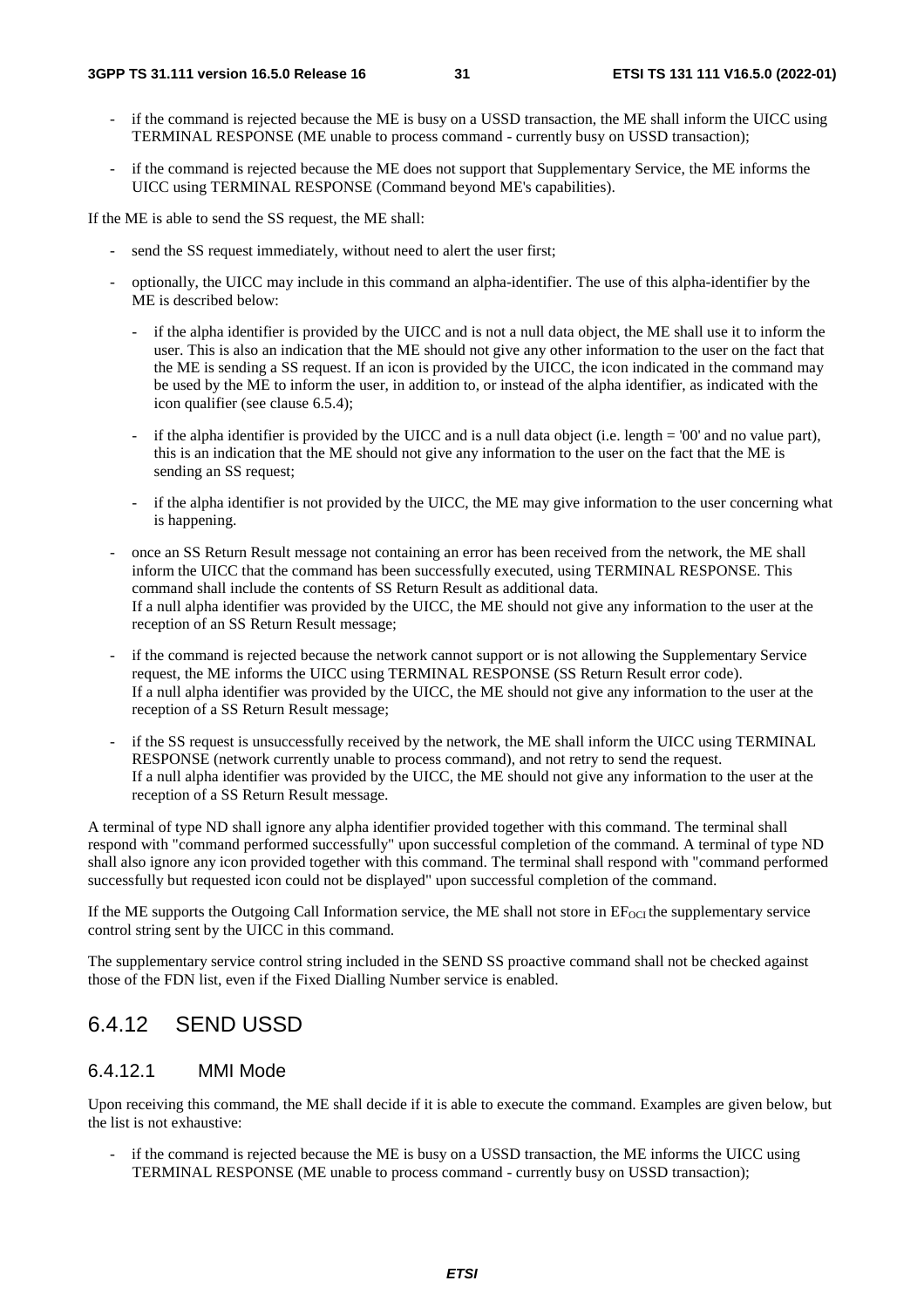if the command is rejected because the ME is busy on a SS transaction, the ME informs the UICC using TERMINAL RESPONSE (ME unable to process command - currently busy on SS transaction).

If the ME is able to send the USSD request, the ME shall:

- send the USSD immediately, without need to alert the user first;
- optionally, the UICC may include in this command an alpha-identifier. The use of this alpha-identifier by the ME is described below:
	- if the alpha identifier is provided by the UICC and is not a null data object, the ME shall use it to inform the user. This is also an indication that the ME should not give any other information to the user on the fact that the ME is sending a USSD request. If an icon is provided by the UICC, the icon indicated in the command may be used by the ME to inform the user, in addition to, or instead of the alpha identifier, as indicated with the icon qualifier (see clause 6.5.4);
	- if the alpha identifier is provided by the UICC and is a null data object (i.e. length = '00' and no value part), this is an indication that the ME should not give any information to the user on the fact that the ME is sending a USSD request;
	- if the alpha identifier is not provided by the UICC, the ME may give information to the user concerning what is happening.

A terminal of type ND shall ignore any alpha identifier provided together with this command. The terminal shall respond with "command performed successfully" upon successful completion of the command. A terminal of type ND shall also ignore any icon provided together with this command. The terminal shall respond with "command performed successfully but requested icon could not be displayed" upon successful completion of the command.

- once the USSD transaction is initiated, a dialogue between the network and the user may occur which involves the MMI of the ME. If an alpha identifier was initially provided by the UICC, this alpha identifier may be discarded during this dialogue;
- once a RELEASE COMPLETE message containing the USSD Return Result message not containing an error has been received from the network, the ME shall inform the UICC that the command has been successfully executed, using TERMINAL RESPONSE. This command shall include the text contained in the USSD Return Result in a Text String data object. If a null alpha identifier was provided by the UICC, the ME should not give any information to the user at the reception of a USSD Return Result message;
- if the UE clears the transaction by sending a RELEASE COMPLETE upon request of the user, the ME shall inform the UICC using TERMINAL RESPONSE (USSD transaction terminated by user);
- if the USSD operation is rejected because the network cannot support or is not allowing mobile initiated USSD, the ME informs the UICC using TERMINAL RESPONSE (USSD Return Result error code). If a null alpha identifier was provided by the UICC, the ME should not give any information to the user at the reception of a USSD Return Result message;
- if the USSD request is unsuccessfully received by the network, the ME shall inform the UICC using TERMINAL RESPONSE (network currently unable to process command), and not retry to send the request. If a null alpha identifier was provided by the UICC, the ME should not give any information to the user at the reception of a USSD Return Result message.

#### 6.4.12.2 Application Mode

This clause applies if class "p" is supported.

A USSD is considered as Application Mode (Send USSD used for the transport of Data to the network) if the service "data download via USSD and USSD application mode" is allocated and activated in the USIM Service Table (see TS 31.102 [14]) and the DCS coding within the USSD string TLV is set to 8 bit data.

Upon receiving this command, the ME shall decide if it is able to execute the command. Examples are given below, but the list is not exhaustive:

if the command is rejected because the ME is busy on a USSD transaction, the ME informs the UICC using TERMINAL RESPONSE (ME unable to process command - currently busy on USSD transaction);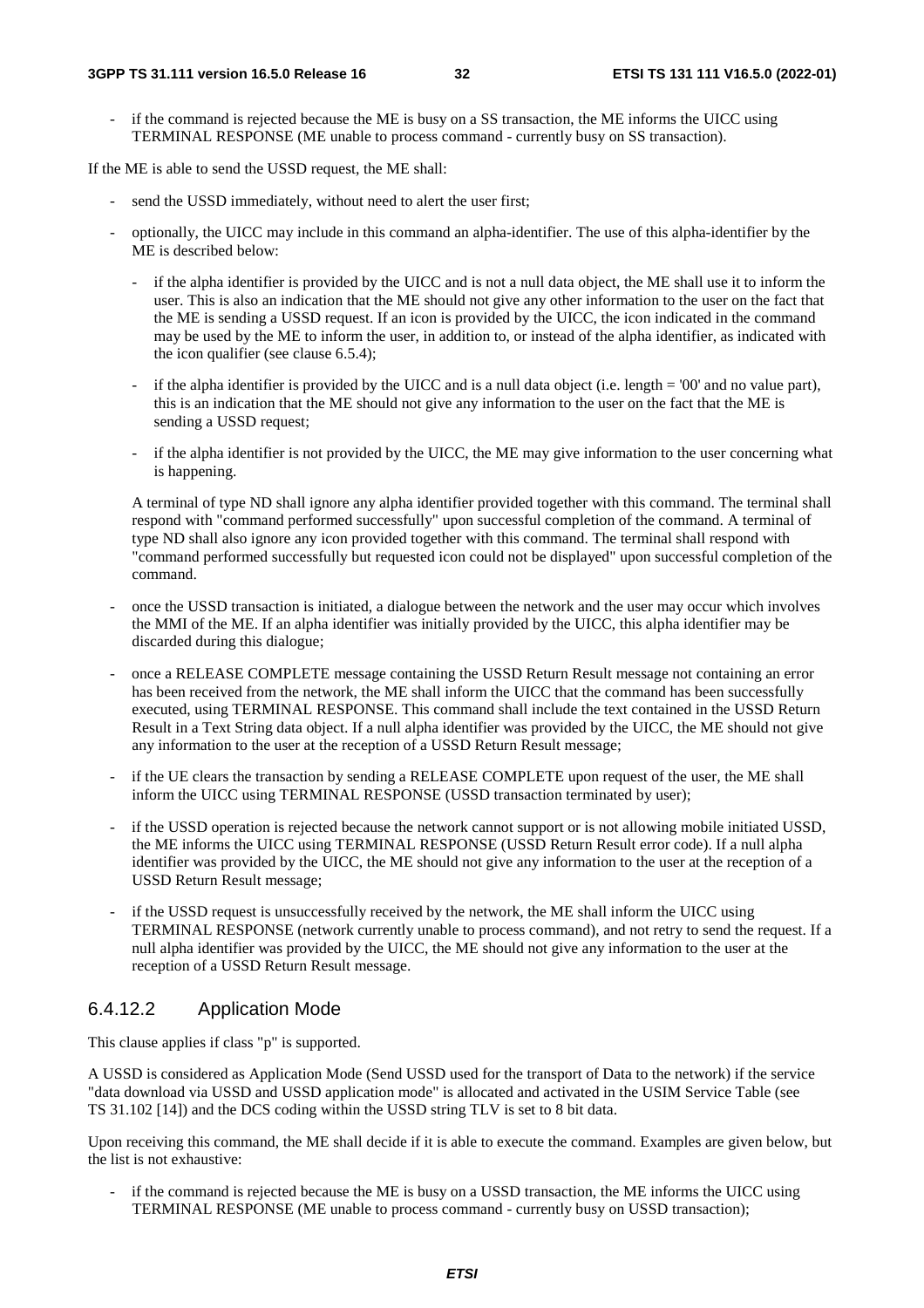if the command is rejected because the ME is busy on a SS transaction, the ME informs the UICC using TERMINAL RESPONSE (ME unable to process command - currently busy on SS transaction).

If the ME is able to send the USSD request then the ME shall:

- send the USSD immediately, without need to alert the user first;
- optionally, the UICC may include in this command an alpha-identifier. The use of this alpha-identifier by the ME is described below:
	- if the alpha identifier is provided by the UICC and is not a null data object, the ME shall use it to inform the user. This is also an indication that the ME should not give any other information to the user on the fact that the ME is sending a USSD request. If an icon is provided by the UICC, the icon indicated in the command may be used by the ME to inform the user, in addition to, or instead of the alpha identifier, as indicated with the icon qualifier (see clause 6.5.4);
	- if the alpha identifier is provided by the UICC and is a null data object (i.e. length = '00' and no value part), this is an indication that the ME should not give any information to the user on the fact that the ME is sending a USSD request;
	- if the alpha identifier is not provided by the UICC, the ME may give information to the user concerning what is happening.
- once a FACILITY (including RELEASE COMPLETE) message containing a USSD Request message has been received from the network, the ME shall inform the UICC that the network requests more information , using the command ENVELOPE (USSD Data Download). This command shall include the text contained in the USSD Request in a Text String data object. If a null alpha identifier was provided by the UICC, the ME should not give any information to the user at the reception of a USSD Request message.

A terminal of type ND shall ignore any alpha identifier provided together with this command. The terminal shall respond with "command performed successfully" upon successful completion of the command. A terminal of type ND shall also ignore any icon provided together with this command. The terminal shall respond with "command performed successfully but requested icon could not be displayed" upon successful completion of the command.

### 6.4.13 SET UP CALL

This command is issued by the UICC to request a call set up. The procedure is defined in ETSI TS 102 223 [32] clause 6.4.13, except when stated otherwise in the present document.

The UICC may request the use of an automatic redial mechanism according to TS 22.001 [22]

In addition to the rules given in ETSI TS 102 223 [32] clause 6.4.13 the following applies:

If the UICC supplies a number stored in  $EF_{ECC}$ , this shall not result in an emergency call.

Upon receiving this command, the ME shall decide if it is able to execute the command. Examples are given below, but the list is not exhaustive:

- if the command is rejected because the ME is busy on another call, the ME informs the UICC using TERMINAL RESPONSE (ME unable to process command - currently busy on call);
- if the command is rejected because the ME is busy on a SS transaction, the ME informs the UICC using TERMINAL RESPONSE (ME unable to process command - currently busy on SS transaction);
- if the command is rejected because the ME cannot support Call Hold, or because the ME does not support the capability configuration parameters requested by the UICC, the ME informs the UICC using TERMINAL RESPONSE (Command beyond ME's capabilities);
- if the command is rejected because the network cannot support or is not allowing Call Hold of a multi party call, the ME informs the UICC using TERMINAL RESPONSE (SS Return Result error code);
- if the command is rejected because the network cannot support or is not allowing Call Hold of a single call, the ME informs the UICC using TERMINAL RESPONSE (Network currently unable to process command).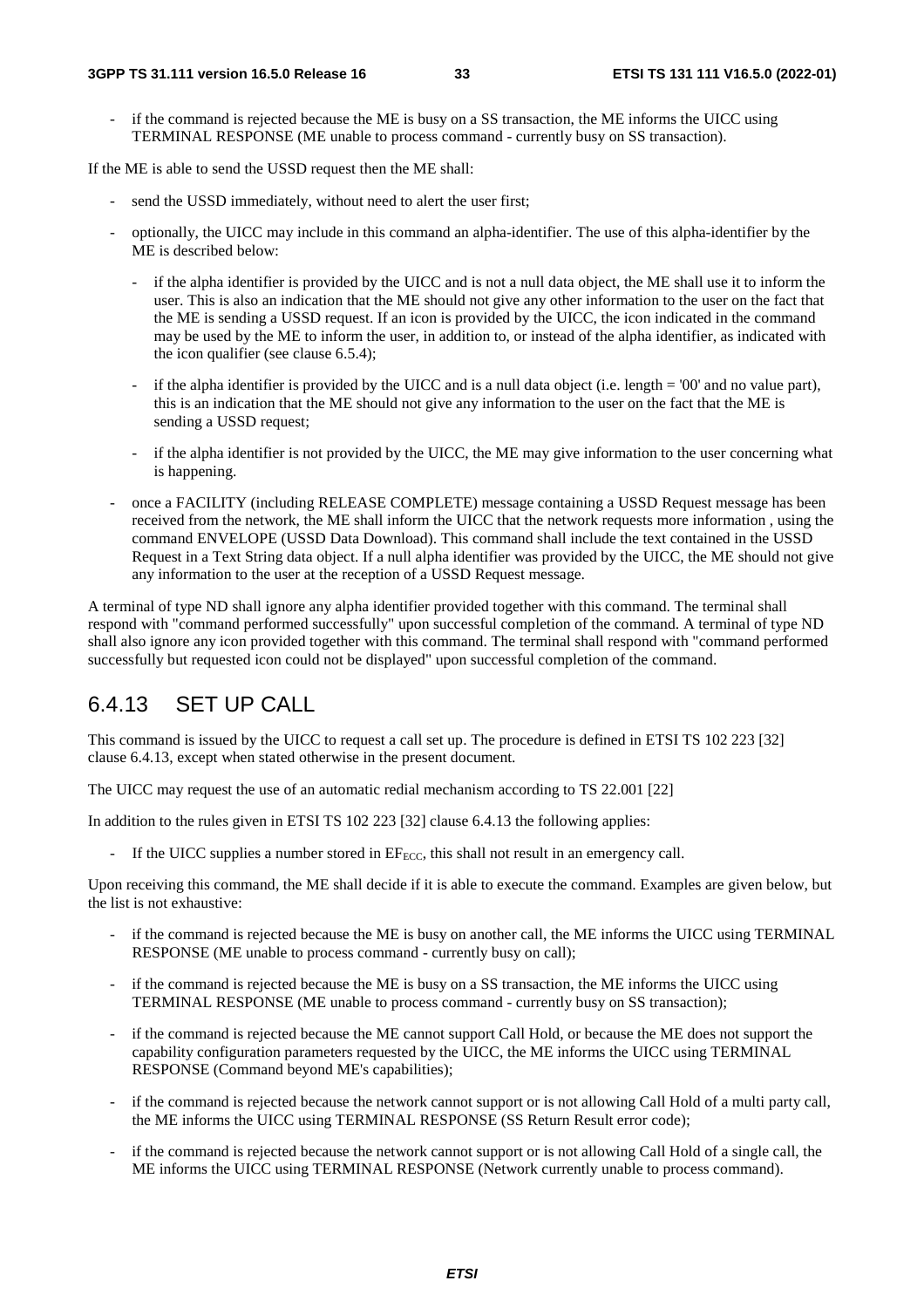If the ME supports the Outgoing Call Information service, the ME shall not store in  $EF_{OCI}$  and in  $EF_{OCT}$  the call set-up details (called party number and associated parameters) sent by the UICC in this command.

#### 6.4.14 POLLING OFF

See ETSI TS 102 223 [32] clause 6.4.14.

### 6.4.15 PROVIDE LOCAL INFORMATION

This command requests the ME to send current local information to the UICC. At present, this information is restricted to:

- location information: the mobile country code (MCC), mobile network code (MNC), location area code/tracking area code (LAC/TAC) and cell ID of the current serving cell;
- NOTE: For UTRAN the cell ID returned in terminal response is the last known cell ID which may not be the current serving cell, when the ME is on a dedicated channel.
- the IMEI or IMEISV of the ME;
- the Network Measurement Results (and the BCCH channel list if connected to GERAN);
- the current date, time and time zone;
- the current ME language setting;
- the Timing Advance, suitable for GERAN, E-UTRAN and NG-RAN
- the current access technology;
- the current network search mode;
- the charge state of the battery (if class "g" is supported);
- the WSID of the current I-WLAN connection:
- the WLAN identifier of the current WLAN connection:
- the CSG ID list and corresponding HNB names (if available in the broadcasted information to the ME) of detected CSG or Hybrid cells in the Allowed CSG list or the Operator CSG list (if class "q" is supported);
- the  $H(e)NB$  IP address. (if class "v" is supported);
- the list of location information for surrounding macrocells (if class "w" is supported);
- the list of slice $(s)$  information.

The above information can be requested only if supported by the ME as indicated in the TERMINAL PROFILE.

The ME shall return the requested local information within a TERMINAL RESPONSE.

Where location information or Network Measurement Results has been requested and no service is currently available, then the ME shall return TERMINAL RESPONSE (ME currently unable to process command - no service).

Where location information or Network Measurement Results has been requested and the ME is on limited service (e.g. emergency calls only), the ME shall return the data requested in the TERMINAL RESPONSE with the general result (Limited Service).

Where Network Measurement Results has been requested and the ME is connected to a different access technology to the one requested (e.g. UTRAN Measurement Qualifier included when ME is connected to a GERAN), then the ME shall return TERMINAL RESPONSE (ME currently unable to process command - no service).

Network Measurement Results are available on a per access technology basis and indicated as such in the Terminal Profile.

Network Measurement Results for a GERAN: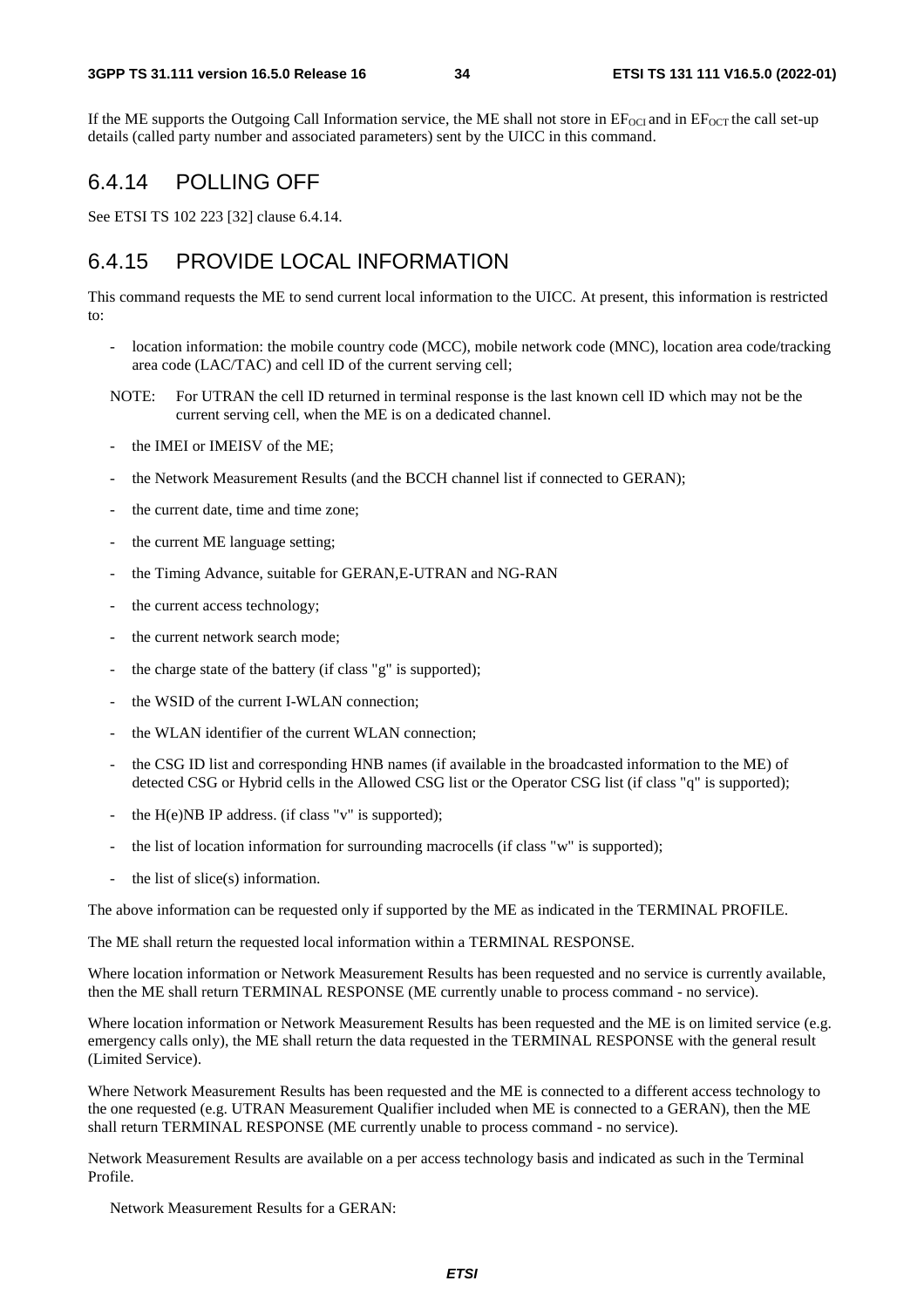If the NMR are requested and a call is in progress, the value of all the returned parameters provided by the ME in the response to the command will be valid. The NMR returned when a call is in progress from Mes supporting multiband operation, shall be according to the value of the multiband reporting parameter as defined in TS 44.018 [27]. If a call is not in progress (i.e. ME is in idle mode) some of the returned parameters (e.g. RXQUAL) may be invalid. In idle mode, Mes supporting multiband operation shall ignore the value of the multiband reporting parameter and the NMR returned shall be as defined in TS 44.018 [27] when the multiband reporting parameter equals zero.

- NOTE 1: When in idle mode, the only information element on which it is possible to rely on is the RXLEV-FULL-SERVING-CELL, which contains the value of the received signal strength on the BCCH of the current serving cell.
- NOTE 2: Network Measurement Results are defined in TS 44.018 [27] as Measurement Results.

The BCCH channel list is only available if the ME is connected to a GERAN.

Network Measurement Results for a UTRAN:

The USIM request for measurement information shall not trigger any measurement activities in ME in addition to those requested by UTRAN.

The ME shall only report measurement results that are valid according to the current RRC state or the UTRAN configuration requested.

- NOTE 3: The returned parameters provided by the ME, in the response to the command, are subject to the ME capability, currently used radio configuration, current RRC state and the UTRAN configuration requested as defined in the TS 25.331 [38].
- NOTE 4: Network Measurement Results are defined in TS 25.331 [38] as the MEASUREMENT REPORT message.

Network Measurement Results for a E-UTRAN:

The USIM request for measurement information shall not trigger any measurement activities in ME in addition to those requested by E-UTRAN.

The ME shall only report measurement results that are valid according to the current RRC state or the E-UTRAN configuration requested.

- NOTE 5: The returned parameters provided by the ME, in the response to the command, are subject to the ME capability, currently used radio configuration, current RRC state and the E-UTRAN configuration requested as defined in the TS 36.331 [49].
- NOTE 6: Network Measurement Results are defined in TS 36.331 [49] as the *MeasurementReport* message.

Network Measurement Results for a NG-RAN:

The USIM request for measurement information shall not trigger any measurement activities in ME in addition to those requested by NG-RAN.

The ME shall only report measurement results that are valid according to the current RRC state or the NG-RAN configuration requested.

- NOTE 7: The returned parameters provided by the ME, in the response to the command, are subject to the ME capability, currently used radio configuration, current RRC state and the NG-RAN configuration requested as defined in the TS 38.331 [71].
- NOTE 8: Network Measurement Results are defined in TS 38.331 [71] as the *MeasurementReport* message.

The ME shall return the current date and time as set by the user. An ME of type NK or type ND may return the date and time received from the network with the NITZ feature (see TS 22.042 [3]), if this is available. If available, the ME shall also return the time zone known from the network with the NITZ feature (see TS 22.042 [3]). If the time zone information is not available, the ME shall return 'FF' for this element.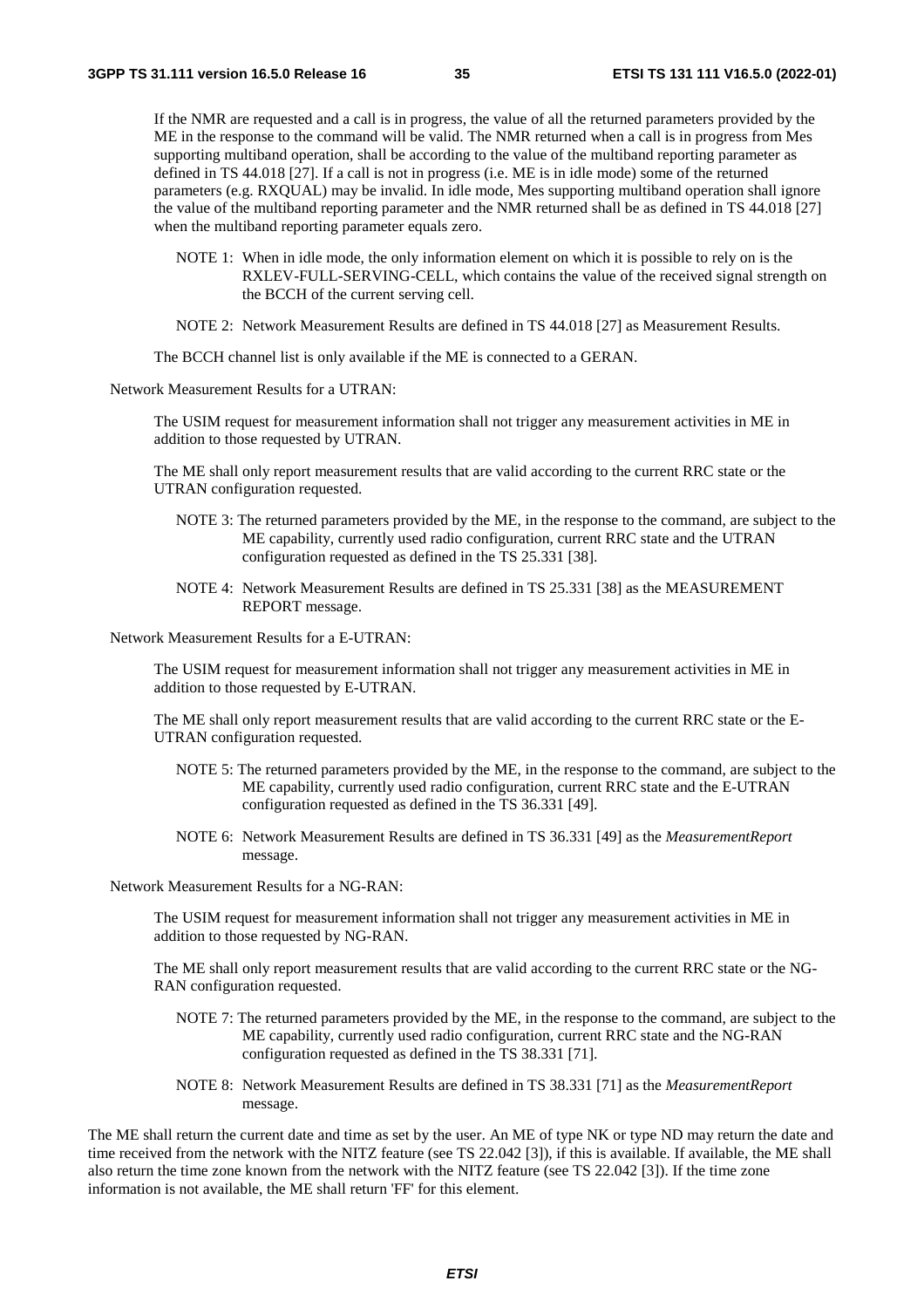If language setting is requested, the ME shall return the currently used language.

Timing advance is available if the ME is connected to a GERAN,E-UTRAN or NG-RAN. If the Timing Advance is requested, the ME shall return the timing advance value that was received from the BTS,eNodeB or gNodeB during the last active dedicated connection (e.g. for call or SMS). Timing advance is defined for GERAN in TS 44.018 [27] , for E-UTRAN in 3GPP TS 36.211 [66] and for NG-RAN in 3GPP TS 38.211[73]. An ME supporting the Timing Advance feature shall be able to store the last value of timing advance. In addition to the timing advance value, the ME shall return its current status (i.e. ME is in idle mode or not) in order for the application to be aware of potential misinterpretation of the timing advance value. Caution should be taken if using the Timing Advance value for distance measurement as reflections from the external environment (buildings etc.) may affect the accuracy.

If the access technology is requested, the ME shall return the current access technology that the ME is using.

The WSID or the WLAN identifier is only available if the ME is connected to a I-WLAN or a WLAN respectively. If the WSID or the WLAN identifier is requested, the ME shall return the WSID or the WLAN identifier respectively of the currently connected I-WLAN or a WLAN respectively. Where a WSID or the WLAN identifier has been requested and no I-WLAN or WLAN respectively is currently connected, then the ME shall return TERMINAL RESPONSE (ME currently unable to process command - no service).

When CSG ID list is requested, the ME shall return the CSG ID list and the corresponding HNB name (if available in the broadcasted information to the ME). If the CSG ID list has been requested, and the ME is currently not camped on a CSG or Hybrid cell, the ME shall return TERMINAL RESPONSE (ME currently not able to process command – no service).

The proactive command PROVIDE LOCAL INFORMATION –  $H(e)NB$  IP address is issued on the  $H(e)NB$ -HPSIM interface, see TS 31.104 [56].

When the IP address is requested, the H(e)NB shall return the IP address reported to H(e)MS and/or HNB-GW for location verification based on IP address (which may be a local IP address). If no such IP address is available to the H(e)NB, the H(e)NB shall return TERMINAL RESPONSE (ME currently not able to process command – no service). If several such IP addresses are available, the H(e)NB provides all of them to the UICC.

The proactive command PROVIDE LOCAL INFORMATION – H(e)NB surrounding macrocell is issued on the H(e)NB-HPSIM interface, see TS 31.104 [56].

When the list of surrounding macrocells is requested, the H(e)NB shall provide the list of location information for detected macrocells.

- For the HNB, all cell information contained in: intra-frequency neighbor list, inter-frequency neighbor list, inter-RAT neighbor list, that are reported to the HMS, see TS 32.582 [57] sec 6.1.1.
- For the HeNB, all cell information contained in: LTE cell neighbor list, UMTS cell neighbor list, GSM cell neighbor list, that are reported to the HeMS, see TS 32.592 [58] sec 6.1.15.

Location information contains the mobile country code (MCC), mobile network code (MNC), location area code/tracking area code (LAC/TAC) and cell ID. The list of surrounding macrocells is provided for all access technologies supported by the H(e)NB, up to the limit of the TERMINAL RESPONSE APDU command size.

NOTE 9: the HPSIM request for H(e)NB surrounding macrocell does not trigger a network scan; the H(e)NB reports available information to the HPSIM.

When the list of slice(s) information is requested, the Serving PLMN S-NSSAIs list shall be returned.

An S-NSSAI, as specified in 3GPP TS 23.003 [30], is comprised of,:

- A Slice/Service type (SST)
- A Slice Differentiator (SD)

## 6.4.16 SET UP EVENT LIST

See ETSI TS 102 223 [32] clause 6.4.16.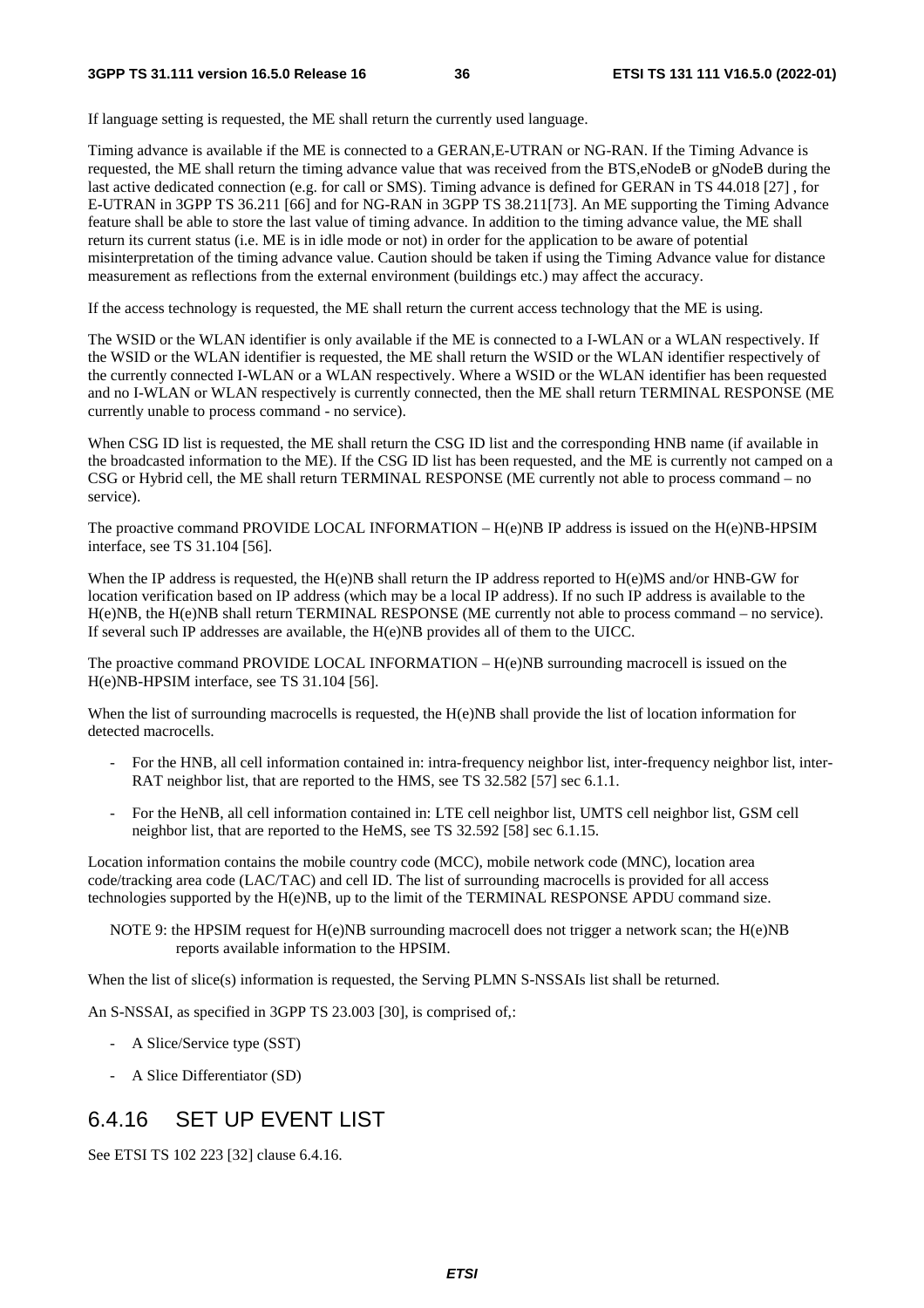## 6.4.17 PERFORM CARD APDU

See ETSI TS 102 223 [32] clause 6.4.17.

## 6.4.18 POWER OFF CARD

See ETSI TS 102 223 [32] clause 6.4.18.

## 6.4.19 POWER ON CARD

See ETSI TS 102 223 [32] clause 6.4.19.

## 6.4.20 GET READER STATUS

See ETSI TS 102 223 [32] clause 6.4.20.

## 6.4.21 TIMER MANAGEMENT

See ETSI TS 102 223 [32] clause 6.4.21.

## 6.4.22 SET UP IDLE MODE TEXT

See ETSI TS 102 223 [32] clause 6.4.22.

#### 6.4.23 RUN AT COMMAND

See ETSI TS 102 223 [32] clause 6.4.23.

#### 6.4.24 SEND DTMF

See ETSI TS 102 223 [32] clause 6.4.24.

## 6.4.25 LANGUAGE NOTIFICATION

See ETSI TS 102 223 [32] clause 6.4.25.

## 6.4.26 LAUNCH BROWSER

This command is used to request a browser inside a browser-enabled ME to interpret the content corresponding to a URL. See ETSI TS 102 223 [32] clause 6.4.26.

Upon receiving this command, the ME shall decide if it is able to execute the command. In addition to the examples given in ETSI TS 102 223 [32] clause 6.4.26 the following example applies:

- if the command is rejected because the ME is busy on a SS transaction, the ME informs the UICC using TERMINAL RESPONSE (ME unable to process command - ME currently unable to process command);

## 6.4.27 OPEN CHANNEL

#### 6.4.27.1 OPEN CHANNEL related to CS bearer

This command is issued by the UICC to request a channel opening. The procedure is defined in ETSI TS 102 223 [32] clause 6.4.27.1, except when stated otherwise in the present document.

The UICC may request the use of an automatic reconnection mechanism according to TS 22.001 [22].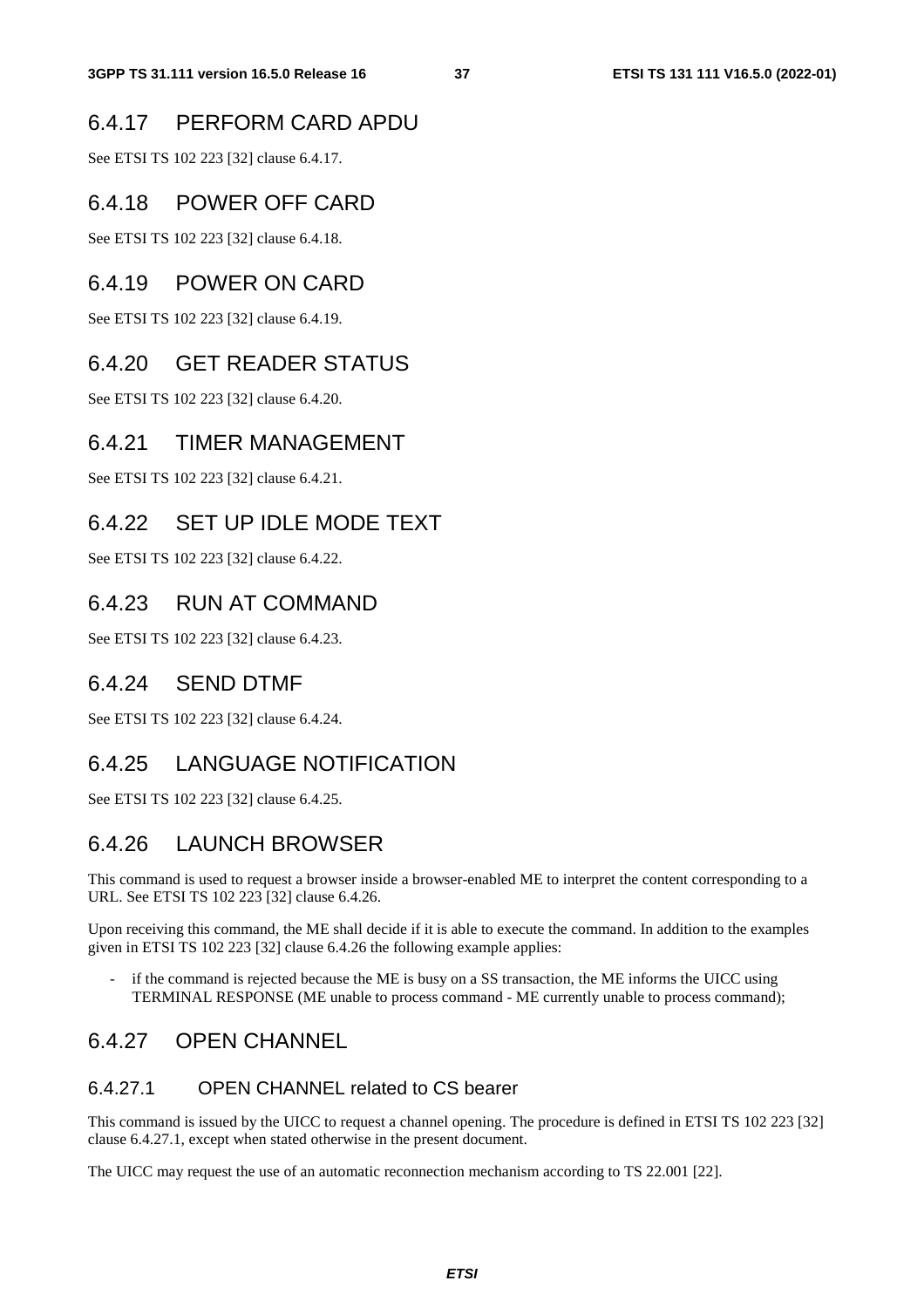Upon receiving this command, the ME shall decide if it is able to execute the command. In addition to the examples given in ETSI TS 102 223 [32] clause 6.4.27.1 the following example applies:

if the command is rejected because the ME is busy on a SS transaction, the ME informs the UICC using TERMINAL RESPONSE (ME unable to process command - currently busy on SS transaction). The operation is aborted.

The "Bearer description" provided in the command gives recommended values for parameters that the ME should use to establish the data link. However if the ME or network does not support these values, the ME selects the most appropriate values.

#### 6.4.27.2 OPEN CHANNEL related to GPRS/UTRAN packet service/E-UTRAN/NG-RAN

The procedures defined in ETSI TS 102 223 [32] clause 6.4.27.2 apply, understanding that:

- "packet data service" means GPRS, UTRAN packet service, E-UTRAN or NG-RAN,
- "activation of packet data service" means activation of a PDP context or EPS PDN connection or PDU session.

The UICC provides to the terminal a list of parameters necessary to activate a packet data service. The UICC has three ways to indicate to the ME the QoS it requires:

- either use a Bearer Description called "Bearer description for GPRS/UTRAN Packet Service/E-UTRAN", which is valid for GPRS, UTRAN packet service and E-UTRAN
- or use a Bearer Description called "Bearer description for UTRAN Packet Service with extended parameters and HSDPA" which is valid for a UTRAN packet service, HSDPA and E-UTRAN.
- or use a Bearer Description called "Bearer description for E-UTRAN and mapped UTRAN packet service", which is valid for UTRAN packet service and E-UTRAN.

For NG-RAN, Quality of Service parameters are not applicable

Upon receiving this command, the ME shall decide if it is able to execute the command.

If the 3GPP PS data off status is "active", and the UE is not configured with indication that Bearer Independent Protocol is a 3GPP PS data off exempt service (see Annex S), then the ME shall send the TERMINAL RESPONSE (ME currently unable to process command) immediately. The operation is aborted.

In addition to the examples given in ETSI TS 102 223 [32] clause 6.4.27.2 the following example applies:

if the command is rejected because the ME is busy on an SS transaction and unable to activate a PDP context in parallel with this SS transaction, the ME informs the UICC using TERMINAL RESPONSE (ME unable to process command - currently busy on SS transaction). The operation is aborted.

The "Bearer description" provided in the command gives recommended values for parameters that the ME should use to establish the data link. However if the ME or network does not support these values, the ME selects the most appropriate values.

If class "ai" is supported, the "Bearer description" provided in the command shall indicate a Non-IP PDP Type in order to establish a Non-IP data link. The UICC shall provide the Network Access Name data object.

#### 6.4.27.3 OPEN CHANNEL related to local bearer

See ETSI TS 102 223 [32] clause 6.4.27.3.

#### 6.4.27.4 OPEN CHANNEL related to Default (network) Bearer

See ETSI TS 102 223 [32] clause 6.4.27.4.

Additionally, if the 3GPP PS data off status is "active", and the UE is not configured with indication that Bearer Independent Protocol is a 3GPP PS data off exempt service (see Annex S), then the ME shall send the TERMINAL RESPONSE (ME currently unable to process command) immediately. The operation is aborted.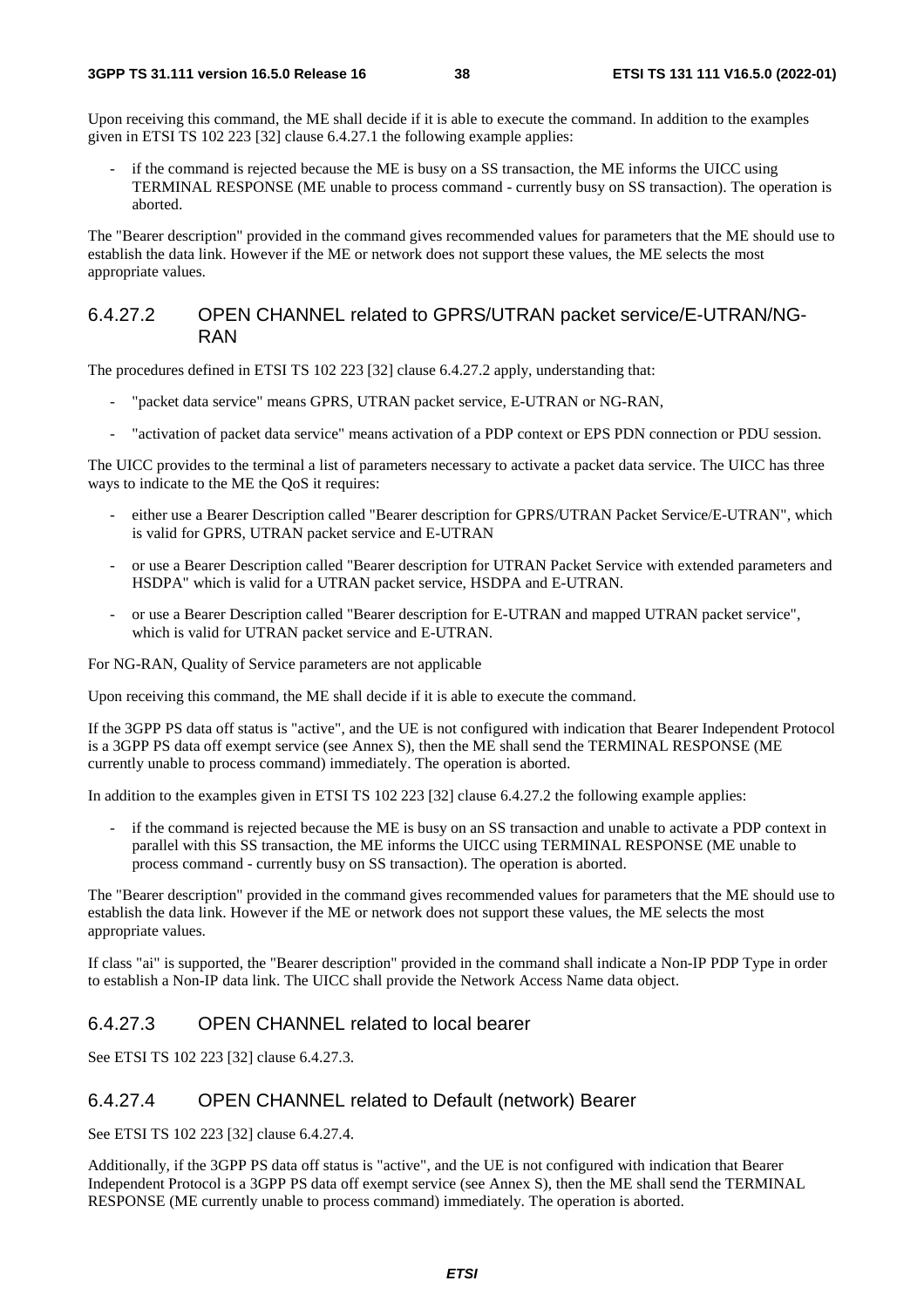If class "ai" is supported, the "Bearer description" provided in the command shall indicate Non-IP PDP Type in order to establish a Non-IP data link. The UICC shall provide the Network Access Name data object.

#### 6.4.27.5 OPEN CHANNEL related to (I-)WLAN bearer

This clause applies if class "e" is supported.

Upon receiving this command, the ME shall decide if it is able to execute the command. The UICC shall indicate whether the ME should establish the link immediately, in background mode or upon receiving the first transmitted data (on demand).

The UICC provides to the ME a list of parameters necessary to activate a (I-)WLAN service.

The ME shall attempt at least one (I-)WLAN service activation.

Upon receiving this command, the ME shall decide if it is able to execute the command. Examples are given below, but the list is not exhaustive:

- if immediate or background (I-)WLAN service activation is requested and the ME is unable to set-up a channel using the exact parameters provided by the UICC, the ME sets up the channel according to TS 24.234 [42] for a I-WLAN service activation or according to TS 24.302 [63] for a WLAN service activation and informs the UICC of the I-WLAN identifier or the WLAN identifier respectively and the modified parameters using TERMINAL RESPONSE (Command performed with modification);
- if immediate (I-)WLAN service activation is requested and the ME is unable to activate the I-WLAN service with the network using the exact parameters provided by the UICC, the ME informs the UICC using TERMINAL RESPONSE (Network currently unable to process command). The operation is aborted;
- if background mode (I-)WLAN service activation is requested and the ME is unable to activate the I-WLAN service with the network using the exact parameters provided by the UICC, the ME informs the UICC using a channel status event (link not established - no further info). The operation is aborted;
- if the command is rejected because the ME has no channel left with the requested bearer capabilities, the ME informs the UICC using TERMINAL RESPONSE (Bearer independent protocol error). The operation is aborted;
- if the user does not accept the channel set-up, the ME informs the UICC using TERMINAL RESPONSE (User did not accept the proactive command). The operation is aborted;
- if the user has indicated the need to end the proactive UICC session, the ME informs the UICC using TERMINAL RESPONSE (Proactive UICC session terminated by the user). The operation is aborted;
- if background mode (I-)WLAN service activation is requested, the ME allocates buffers, starts activation of (I-)WLAN service, informs the UICC and reports the channel identifier immediately using TERMINAL RESPONSE (Command performed successfully). At the end of activation, the ME shall send a channel status event (link established or link not established - no further info).

The ME shall inform the UICC that the command has been successfully executed using TERMINAL RESPONSE:

- if immediate (I-)WLAN service activation is requested, the ME allocates buffers, activates the  $(I-)WLAN$ service and informs the UICC and reports the channel identifier using TERMINAL RESPONSE (Command performed successfully);
- if on demand (I-)WLAN service activation is requested, the ME allocates buffers, informs the UICC and reports the channel identifier using TERMINAL RESPONSE (Command performed successfully).

If the ME is able to set up the channel on the serving network, the ME shall then enter the confirmation phase described hereafter; optionally, the UICC may include in this command an alpha-identifier. The use of this alpha-identifier by the ME is described below:

if the alpha identifier is provided by the UICC and is not a null data object, the ME shall use it during the user confirmation phase. This is also an indication that the ME should not give any other information to the user during the user confirmation phase. If an icon is provided by the UICC, the icon indicated in the command may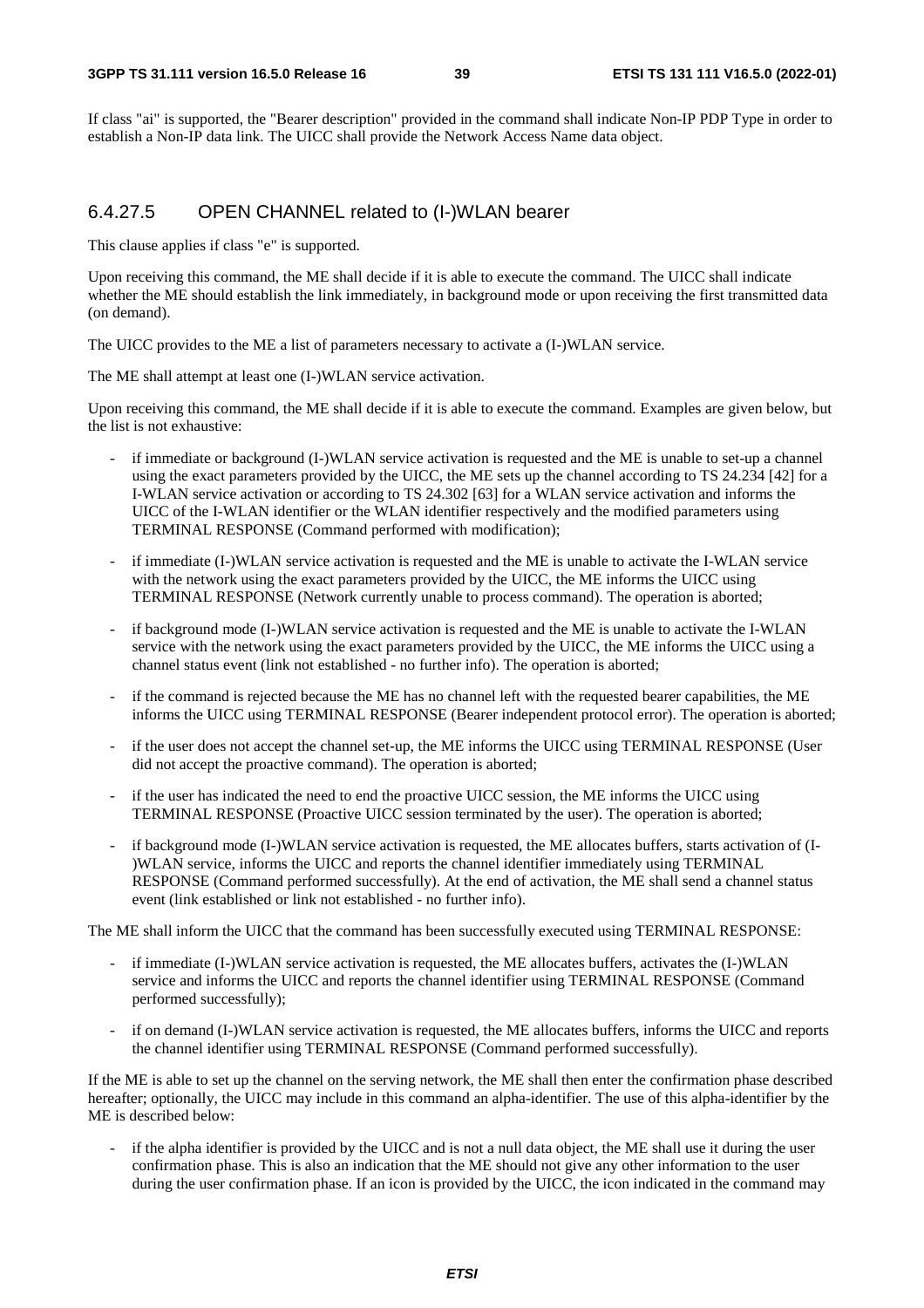be used by the terminal to inform the user, in addition to, or instead of the alpha identifier, as indicated with the icon qualifier (see clause 6.5.4);

- if the alpha identifier is provided by the UICC and is a null data object (i.e. length  $= 00'$  and no value part), this is an indication that the ME should not give any information to the user or ask for user confirmation;
- if the alpha identifier is not provided by the UICC, the ME may give information to the user;

A terminal of type ND shall ignore any alpha identifier provided together with this command. The terminal shall respond with "command performed successfully" upon successful completion of the command. A terminal of type ND shall also ignore any icon provided together with this command. The terminal shall respond with "command performed successfully but requested icon could not be displayed" upon successful completion of the command.

- if the user doesn't reject the channel, the ME shall then set up a channel. A terminal of type NK or type ND may not alert the user and may open the channel without explicit confirmation by the user;
- if the user does not accept the channel or rejects the channel, then the ME informs the UICC using TERMINAL RESPONSE (user did not accept the proactive command). The operation is aborted;
- if the user has indicated the need to end the proactive UICC session, the ME shall send a TERMINAL RESPONSE with (Proactive UICC session terminated by the user) result value;
- optionally, during packet data service activation, the ME can give some audible or display indication concerning what is happening:
- if the user stops the (I-)WLAN service activation attempt before a result is received from the network, the ME informs the UICC using TERMINAL RESPONSE (user cleared down call before connection or network release).

#### 6.4.27.6 OPEN CHANNEL related to Terminal Server Mode

See ETSI TS 102 223 [32] clause 6.4.27.6.

#### 6.4.27.7 OPEN CHANNEL related to UICC Server Mode

See ETSI TS 102 223 [32] clause 6.4.27.5.

#### 6.4.27.8 OPEN CHANNEL for IMS

The following applies if classes "e" and "t" are supported.

After a successful registration to IMS specified in TS 24.229 [52] and after the ME has informed the UICC of this successful registration, the UICC may attempt to open a channel to communicate with the IMS.

The UICC will include in the OPEN CHANNEL for IMS command the IARI representing an active application installed on the UICC. This IARI shall be known to the ME and populated in the EFUICCIARI as specified in TS 31.102 [14].

The ME shall encapsulate all subsequent SIP communications intended for the IMS application running on the UICC. The ME shall decapsulate all subsequent messages received from the IMS application running on the UICC. Once the application is no longer available for SIP communications the UICC shall send the CLOSE CHANNEL command for the current channel ID.

If network conditions changed after a successful IMS registration, upon receiving this command, the ME shall decide if it is able to execute the command. If the ME is unable to process the command (the list is not exhaustive)

if the command is unable to proceed due to the absence of an active IMS PDP/PDN context, the ME shall inform the UICC using the TERMINAL RESPONSE (network currently unable to process command) upon receipt of this failure cause, the UICC shall wait until the next IMS registration event before sending another OPEN CHANNEL for IMS command to the ME.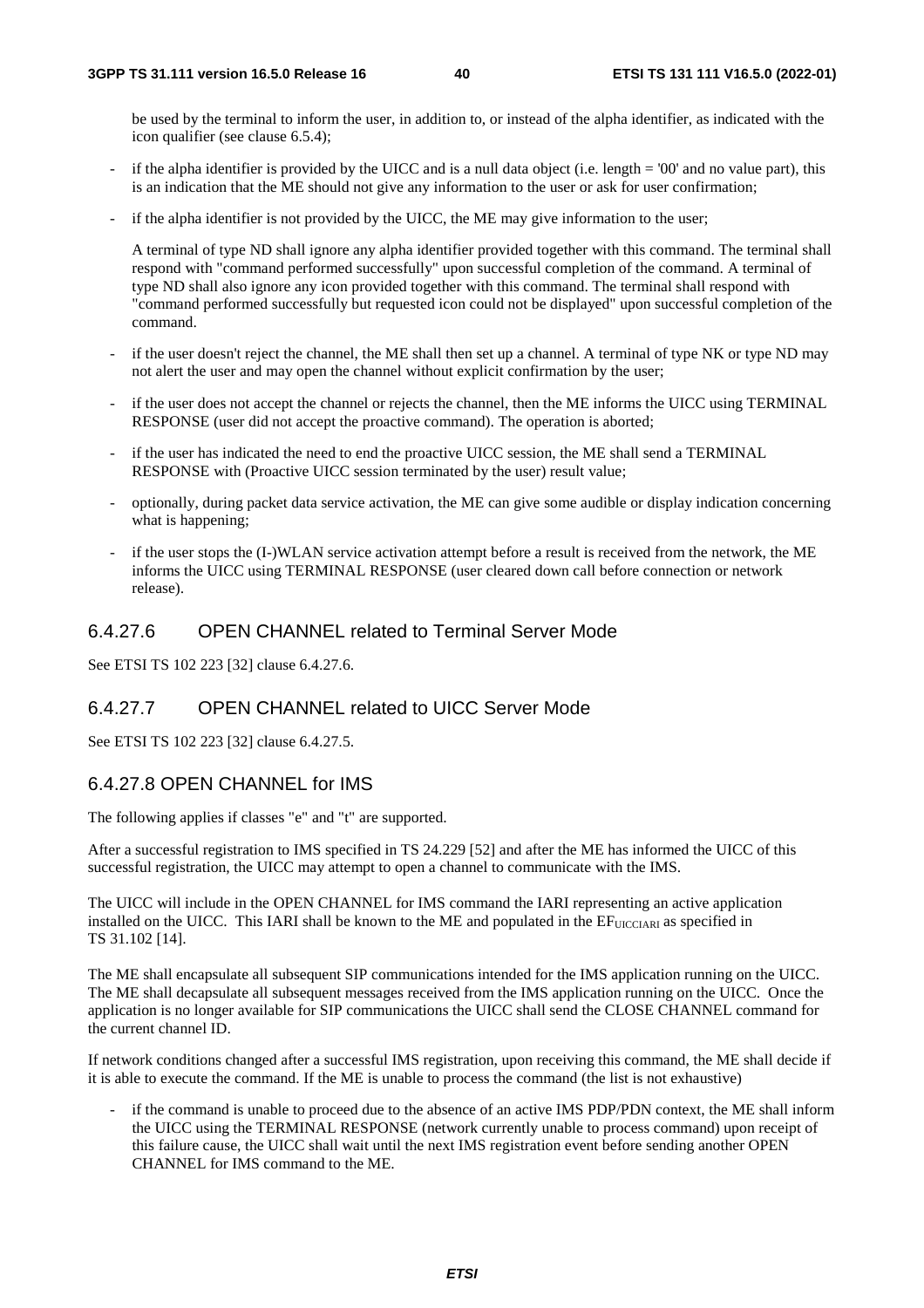- if the command is unable to proceed due to the inability to contact IMS, the ME shall inform the UICC using the TERMINAL RESPONSE (network currently unable to process command) upon receipt of this failure cause, the UICC shall wait until the next IMS registration event before sending another OPEN CHANNEL for IMS command to the ME.
- If the command is unable to proceed because there is no channel available, the ME shall inform the UICC using the TERMINAL RESPONSE (Bearer Independent Protocol error - no channel available).

The ME shall inform the UICC that the command has been successfully executed using TERMINAL RESPONSE (Command performed successfully)

## 6.4.28 CLOSE CHANNEL

ETSI TS 102 223 [32] clause 6.4.28 applies, with the following addition.

In case of OPEN CHANNEL for IMS, the UICC shall send a CLOSE CHANNEL command to close the BIP channel at the end of the SIP dialog.

#### 6.4.29 RECEIVE DATA

See ETSI TS 102 223 [32] clause 6.4.29.

#### 6.4.30 SEND DATA

See ETSI TS 102 223 [32] clause 6.4.30.

## 6.4.31 GET CHANNEL STATUS

See ETSI TS 102 223 [32] clause 6.4.31.

#### 6.4.32 SERVICE SEARCH

See ETSI TS 102 223 [32] clause 6.4.32.

#### 6.4.33 GET SERVICE INFORMATION

See ETSI TS 102 223 [32] clause 6.4.33.

#### 6.4.34 DECLARE SERVICE

See ETSI TS 102 223 [32] clause 6.4.34.

#### 6.4.35 RETRIEVE MULTIMEDIA MESSAGE

See ETSI TS 102 223 [32] clause 6.4.37.

#### 6.4.36 SUBMIT MULTIMEDIA MESSAGE

See ETSI TS 102 223 [32] clause 6.4.38.

#### 6.4.37 DISPLAY MULTIMEDIA MESSAGE

See ETSI TS 102 223 [32] clause 6.4.39.

#### 6.4.38 SET FRAMES

See ETSI TS 102 223 [32] clause 6.4.35.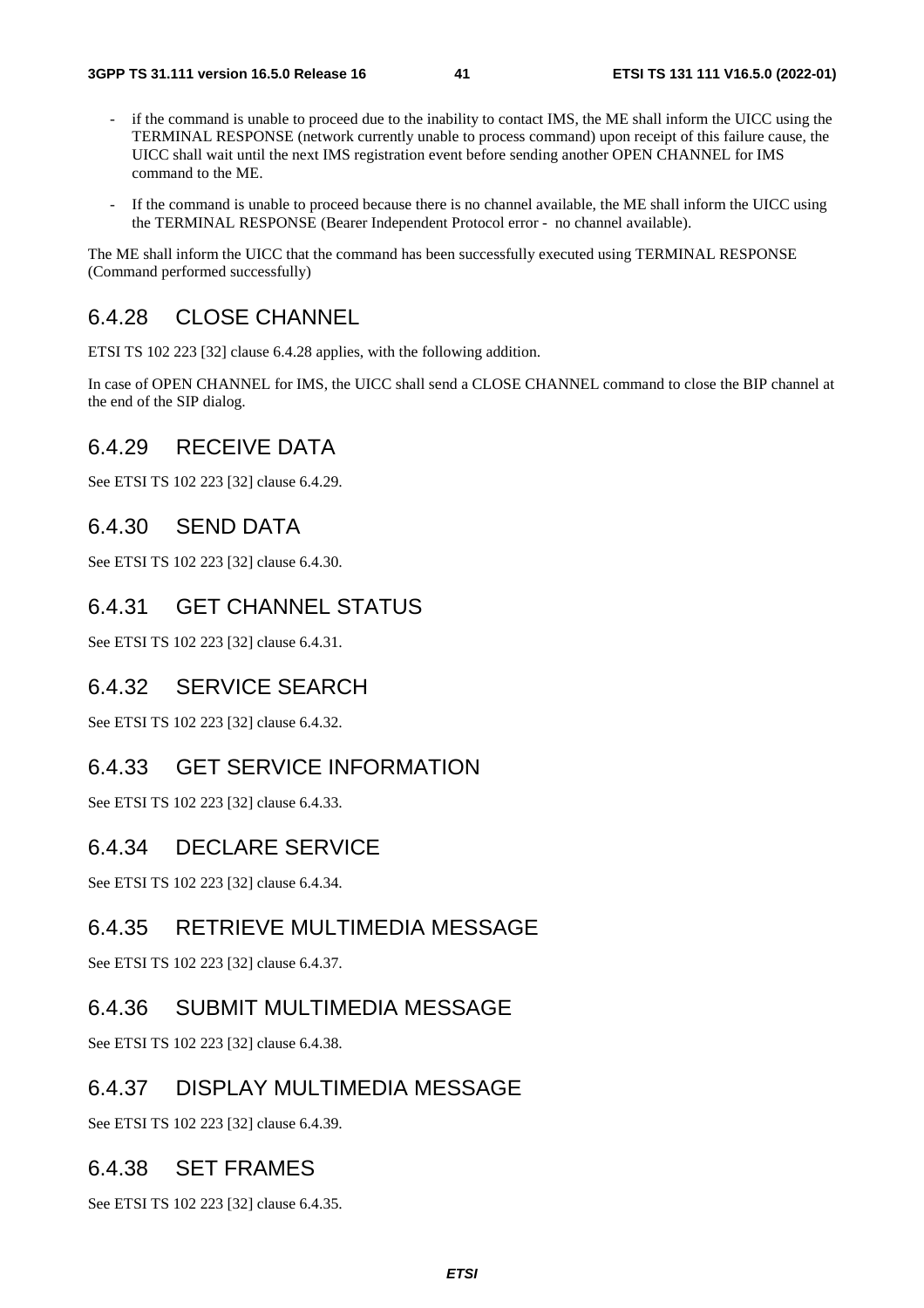# 6.4.39 GET FRAME STATUS

See ETSI TS 102 223 [32] clause 6.4.36.

## 6.4.40 Geographical Location Request

This clause applies if class "n" is supported.

This command requests an ME that is equipped with a positioning feature to report the location information of the ME within a specified quality of service.

As the determination of the geographical location information may take some time, the geographical location information report is sent by the ME to the UICC using the command ENVELOPE (Geographical Location Reporting). The ME reporting can be performed either in the format of GAD shapes defined in TS 23.032 [44] or in the format of NMEA sentences defined in IEC 61162-1 [45].

The horizontal coordinates represent the minimum set of information to be sent to the UICC (i.e. latitude and longitude). The UICC may request additional geographical location information (i.e. vertical coordinate and velocity). The UICC may request a preferred quality of service (e.g. preferred accuracy, preferred maximum response time). However if the ME does not support the requested preferred parameters, the ME selects the most appropriate quality of service parameters.

Upon receiving this command, the ME shall decide if it is able to execute the command. Examples are given below, but the list is not exhaustive:

- if the command is rejected because the ME is not equipped with a positioning feature, the ME informs the UICC using TERMINAL RESPONSE (Command beyond ME's capabilities);
- if the command is rejected because the ME is currently unable to get the location information (e.g. due to lack of GPS coverage or due to a deactivated GPS receiver), the ME shall inform the UICC using TERMINAL RESPONSE (ME currently unable to process command);

If the ME is able to attempt to retrieve the geographical location information, the ME shall:

- inform the UICC that the command has been successfully executed, using TERMINAL RESPONSE.

1) - once the requested location information is available, the ME shall send this information to the UICC using the command ENVELOPE (Geographical Location Reporting).

- optionally, the UICC may include in this command an alpha-identifier. The use of this alpha-identifier by the ME is described below:
	- if the alpha identifier is provided by the UICC and is not a null data object, the ME shall use it to inform the user. This is also an indication that the ME should not give any other information to the user on the fact that the ME is processing the location information request for the UICC. If an icon is provided by the UICC, the icon indicated in the command may be used by the ME to inform the user, in addition to, or instead of the alpha identifier, as indicated with the icon qualifier (see clause 6.5.4);
	- if the alpha identifier is provided by the UICC and is a null data object (i.e. length = '00' and no value part), this is an indication that the ME should not give any information to the user on the fact that the ME is determining the location information for the UICC;

1) A terminal of type ND shall ignore any alpha identifier provided together with this command. The terminal shall respond with "command performed successfully" upon successful completion of the command. A terminal of type ND shall also ignore any icon provided together with this command. The terminal shall respond with "command performed successfully but requested icon could not be displayed" upon successful completion of the command.

a) - if the alpha identifier is not provided by the UICC, the ME may give information to the user concerning what is happening.

If the ME receives a "Geographical Location Request" command during the processing of a previous "Geographical Location Request" command (i.e. after the reception of a location request and before sending the "Geographical Location Reporting" ENVELOPE command), the latest location request shall be ignored.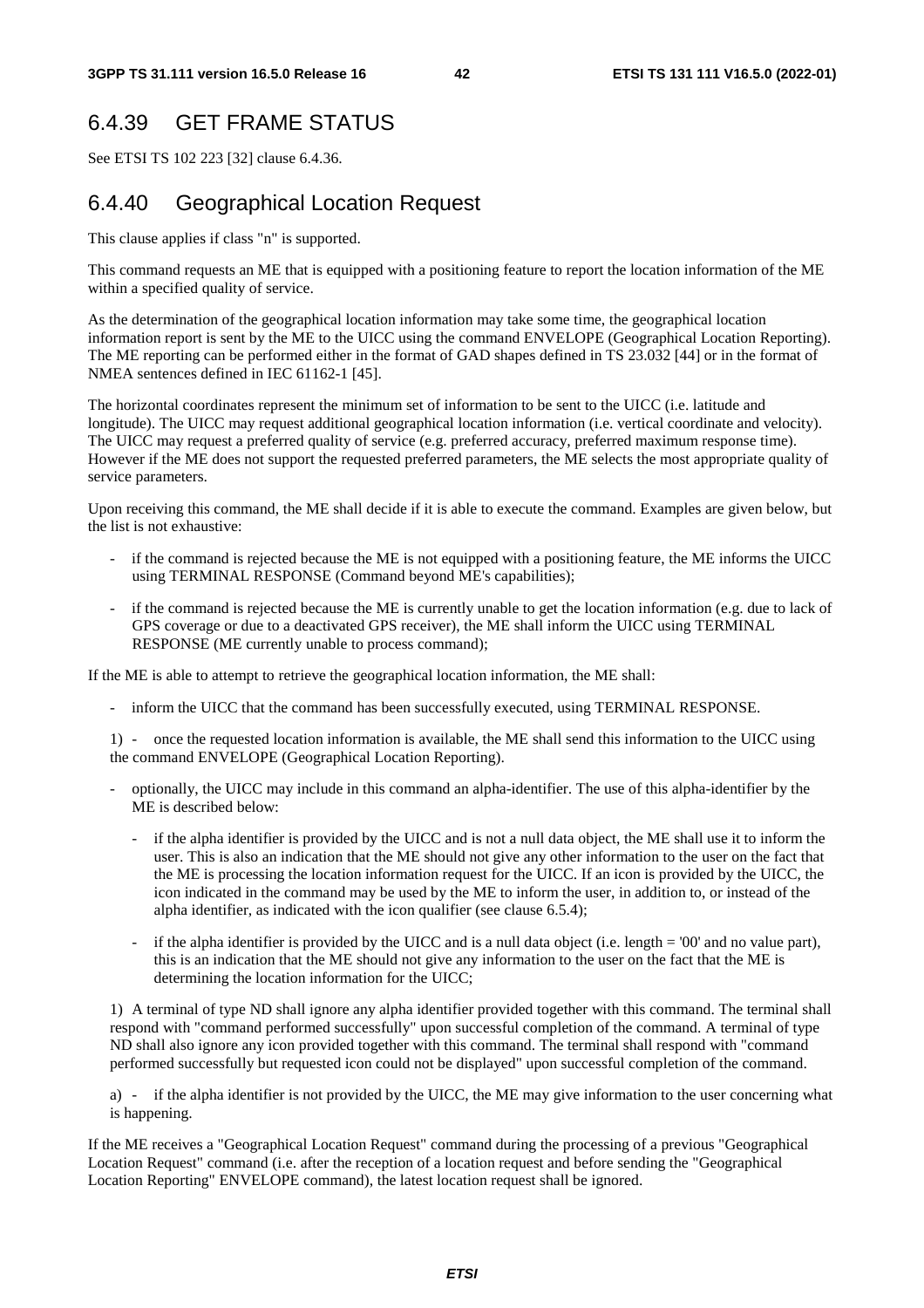#### 6.4.41 ACTIVATE

Not required by 3GPP.

## 6.4.42 CONTACTLESS STATE CHANGED

Not required by 3GPP.

## 6.4.43 COMMAND CONTAINER

Not required by 3GPP.

#### 6.4.44 ENCAPSULATED SESSION CONTROL

Not required by 3GPP.

## 6.5 Common elements in proactive UICC commands

See ETSI TS 102 223 [32] clause 6.5.

#### 6.5.1 Command number

See ETSI TS 102 223 [32] clause 6.5.1.

#### 6.5.2 Device identities

See ETSI TS 102 223 [32] clause 6.5.2.

#### 6.5.3 Alpha identifier

See ETSI TS 102 223 [32] clause 6.5.3.

## 6.5.4 Icon identifiers

The display of icons is optional for the terminal on a per command basis, see ETSI TS 102 223 [32] clause 6.5.4.

#### 6.5.5 Text attribute

See ETSI TS 102 223 [32] clause 6.5.5.

#### 6.5.6 Frame identifier

See ETSI TS 102 223 [32] clause 6.5.6.

# 6.6 Structure of proactive UICC commands

The general structure of proactive UICC commands using TLV objects is described in annex C.

#### 6.6.1 DISPLAY TEXT

See ETSI TS 102 223 [32] clause 6.6.1.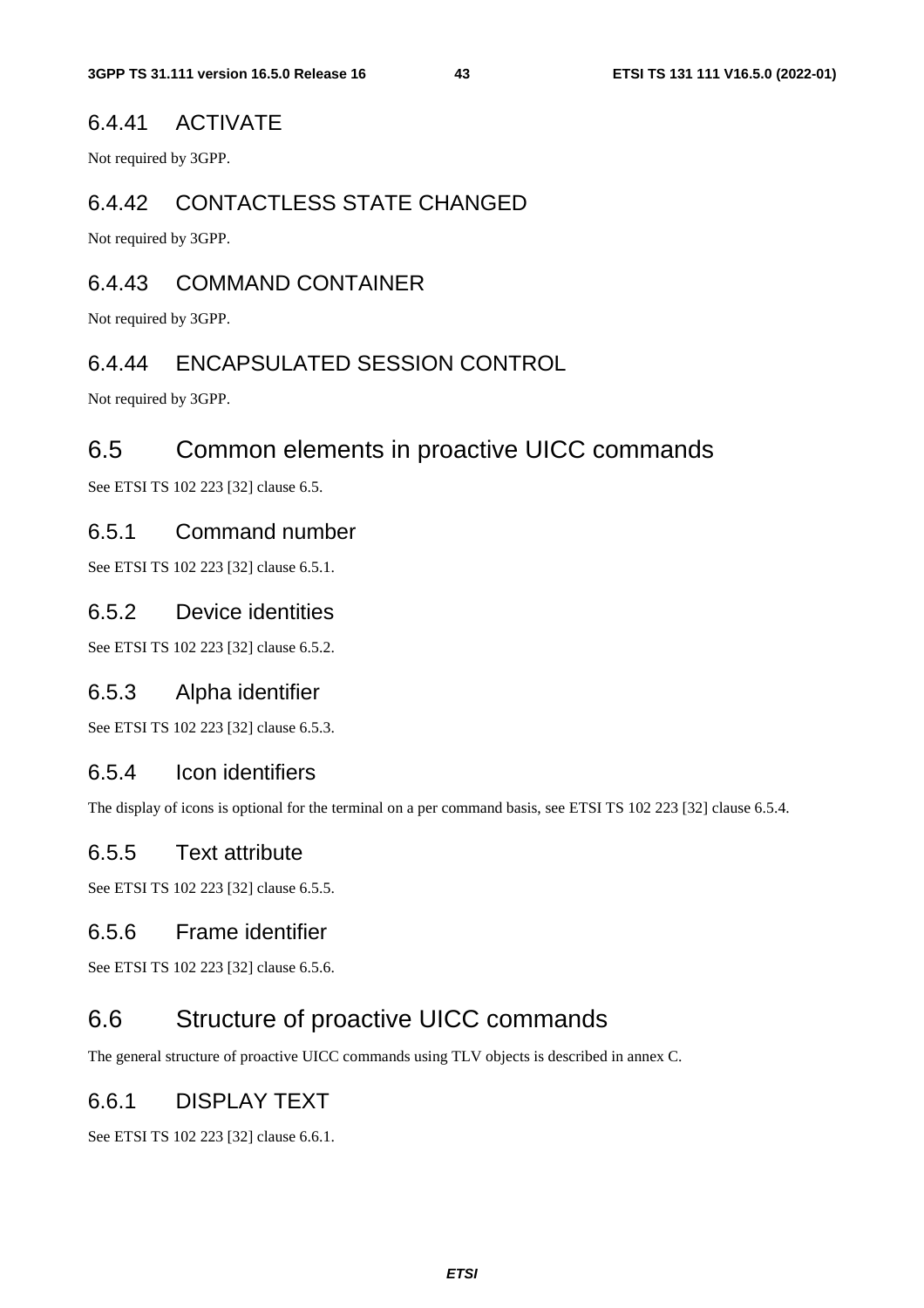#### 6.6.2 GET INKEY

See ETSI TS 102 223 [32] clause 6.6.2.

#### 6.6.3 GET INPUT

See ETSI TS 102 223 [32] clause 6.6.3.

#### 6.6.4 MORE TIME

See ETSI TS 102 223 [32] clause 6.6.4.

#### 6.6.5 PLAY TONE

See ETSI TS 102 223 [32] clause 6.6.5.

#### 6.6.6 POLL INTERVAL

See ETSI TS 102 223 [32] clause 6.6.6.

#### 6.6.7 SET-UP MENU

See ETSI TS 102 223 [32] clause 6.6.7.

#### 6.6.8 SELECT ITEM

See ETSI TS 102 223 [32] clause 6.6.8.

## 6.6.9 SEND SHORT MESSAGE

| <b>Description</b>                   | <b>Clause</b> | <b>M/O/C</b> | Min | Length |
|--------------------------------------|---------------|--------------|-----|--------|
| Proactive UICC command Tag           | 9.2           | м            |     |        |
| Length (A+B+C+D+E+F+G+H)             |               | М            | ν   | 1 or 2 |
| Command details                      | 8.6           | М            | ◡   | A      |
| Device identities                    | 8.7           | М            | ◡   | B      |
| Alpha identifier                     | 8.2           | Ω            | N   | C      |
| Address data object 1                | 8.1 or        | Ω            | N   | D      |
|                                      | 8.108         |              |     |        |
| SMS TPDU (SMS-SUBMIT or SMS-COMMAND) | 8.13          | м            | v   | E      |
| Icon identifier                      | 8.31          | Ω            | Ν   | F      |
| <b>Text attribute</b>                | 8.70          | C            | N   | G      |
| <b>Frame Identifier</b>              | 8.82          | Ω            | N   | н      |
| Address data object 2                | 8.108         | C            | N   |        |

The address data object holds the RP\_Destination\_Address of the Service Centre. If no RP\_Destination\_Address is transferred, then the ME shall insert the default Service Centre address.

The address data object 1 may optionally hold the Public Service Identity of the SM-SC in URI format that the ME shall use to submit the SMS over IP as defined in 3GPP TS 24.341 [65].

In case Address data object 1 holds a Public Service Identity, the address data object 2 shall be present and holds the URI of the receiver of the short message. If the address data object 2 is present, the ME shall use the address data object 2 to submit the SMS over IP as defined in 3GPP TS 24.341 [65] clause 5.3.1.4.2.

When Address data object 2 is present, the UICC shall set the TP\_Destination\_Address field in the SMS TPDU to the dummy MSISDN value as specified in 24.341 [65].

The Text attribute applies to the Alpha Identifier. It may be present only if the Alpha Identifier is present.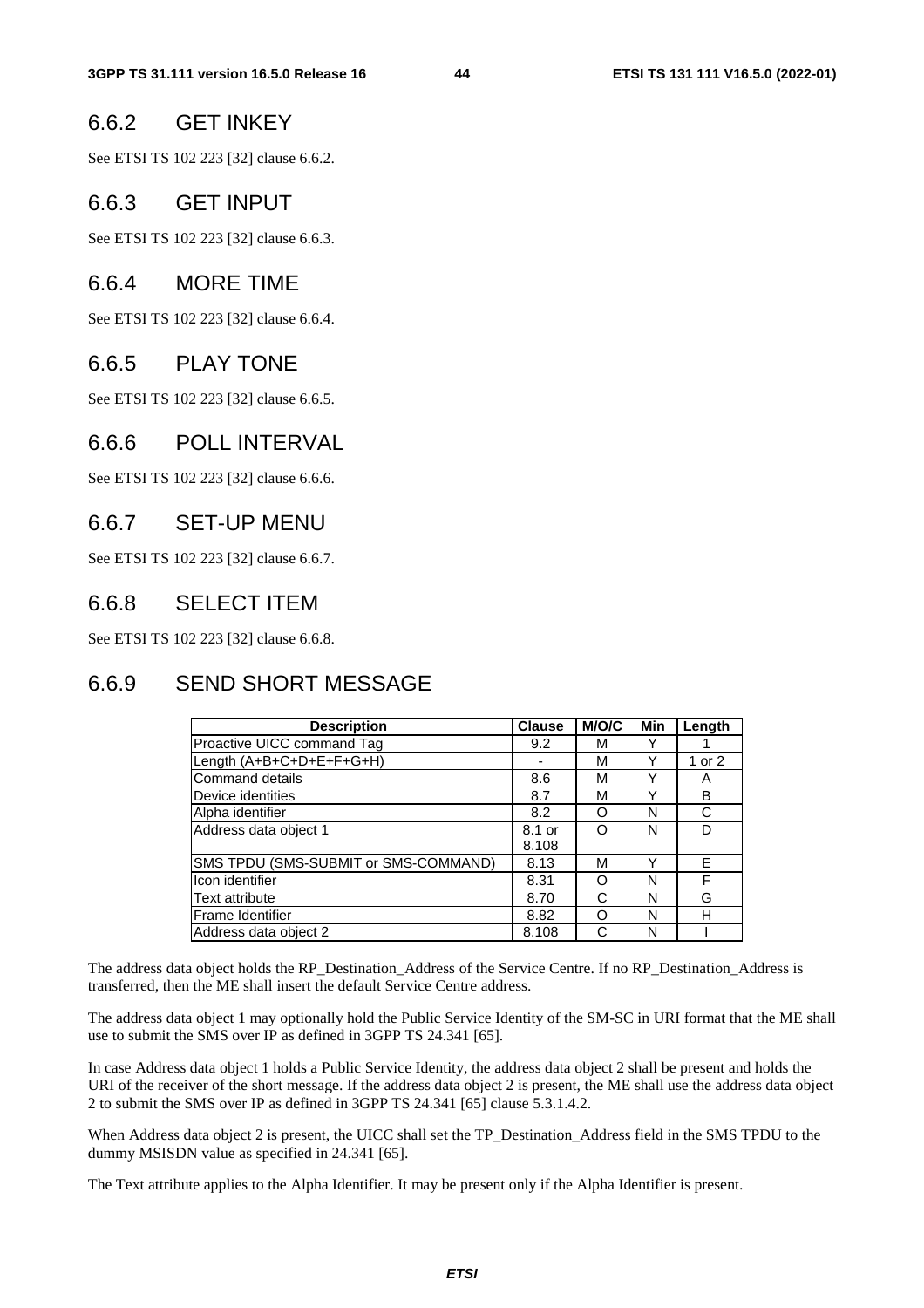# 6.6.10 SEND SS

| <b>Description</b>         | <b>Clause</b> | M/O/C | Min | Length |
|----------------------------|---------------|-------|-----|--------|
| Proactive UICC command Tag | 9.2           | М     |     |        |
| Length (A+B+C+D+E+F+G)     |               | М     |     | 1 or 2 |
| <b>Command details</b>     | 8.6           | М     |     | A      |
| Device identities          | 8.7           | М     |     |        |
| Alpha identifier           | 8.2           |       | N   |        |
| SS string                  | 8.14          | М     |     |        |
| Icon identifier            | 8.31          |       | N   |        |
| <b>Text attribute</b>      | 8.70          |       | N   |        |
| Frame Identifier           | 8.82          |       | N   |        |

The Text attribute applies to the Alpha Identifier. It may be present only if the Alpha Identifier is present.

# 6.6.11 SEND USSD

| <b>Description</b>         | <b>Clause</b> | <b>M/O/C</b> | Min | Length |
|----------------------------|---------------|--------------|-----|--------|
| Proactive UICC command Tag | 9.2           | М            |     |        |
| Length (A+B+C+D+E+F+G)     |               | M            |     | 1 or 2 |
| Command details            | 8.6           | м            |     | A      |
| Device identities          | 8.7           | м            |     | B      |
| Alpha identifier           | 8.2           |              | N   |        |
| <b>USSD String</b>         | 8.17          | M            |     |        |
| Icon identifier            | 8.31          |              | N   |        |
| <b>Text attribute</b>      | 8.70          |              | N   |        |
| Frame Identifier           | 8.82          |              |     |        |

The Text attribute applies to the Alpha Identifier. It may be present only if the Alpha Identifier is present.

# 6.6.12 SET UP CALL

| <b>Description</b>                         | <b>Clause</b> | <b>M/O/C</b> | Min | Length |
|--------------------------------------------|---------------|--------------|-----|--------|
| Proactive UICC command Tag                 | 9.2           | м            |     |        |
| Length                                     |               | М            | Υ   | 1 or 2 |
| (A+B+C+D+E+F+G+H+I+J+K+L+M+N)              |               |              |     |        |
| <b>Command details</b>                     | 8.6           | M            | Υ   | A      |
| Device identities                          | 8.7           | M            | Υ   | B      |
| Alpha identifier (user confirmation phase) | 8.2           | ∩            | N   | C      |
| Address or IMS URI                         | 8.1 or 8.108  | М            | Υ   | D      |
| Capability configuration parameters        | 8.4           | Ω            | N   | E      |
| <b>Subaddress</b>                          | 8.3           | Ω            | N   | F      |
| Duration                                   | 8.8           | O            | N   | G      |
| Icon identifier (user confirmation phase)  | 8.31          | O            | N   | н      |
| Alpha identifier (call set up phase)       | 8.2           | Ω            | N   |        |
| Icon identifier (call set up phase)        | 8.31          | O            | N   |        |
| Text Attribute (user confirmation phase)   | 8.72          | C            | N   | ĸ      |
| Text Attribute (call set up phase)         | 8.72          | С            | N   |        |
| Frame Identifier                           | 8.80          | Ω            | N   | М      |
| Media Type                                 | 8.132         | റ            | N   | N      |

If the capability configuration parameters are not present, the ME shall assume the call is a speech call.

If the subaddress is not present, the ME shall not provide a called party subaddress to the network.

If the duration is not present, the UICC imposes no restrictions on the ME of the maximum duration of redials.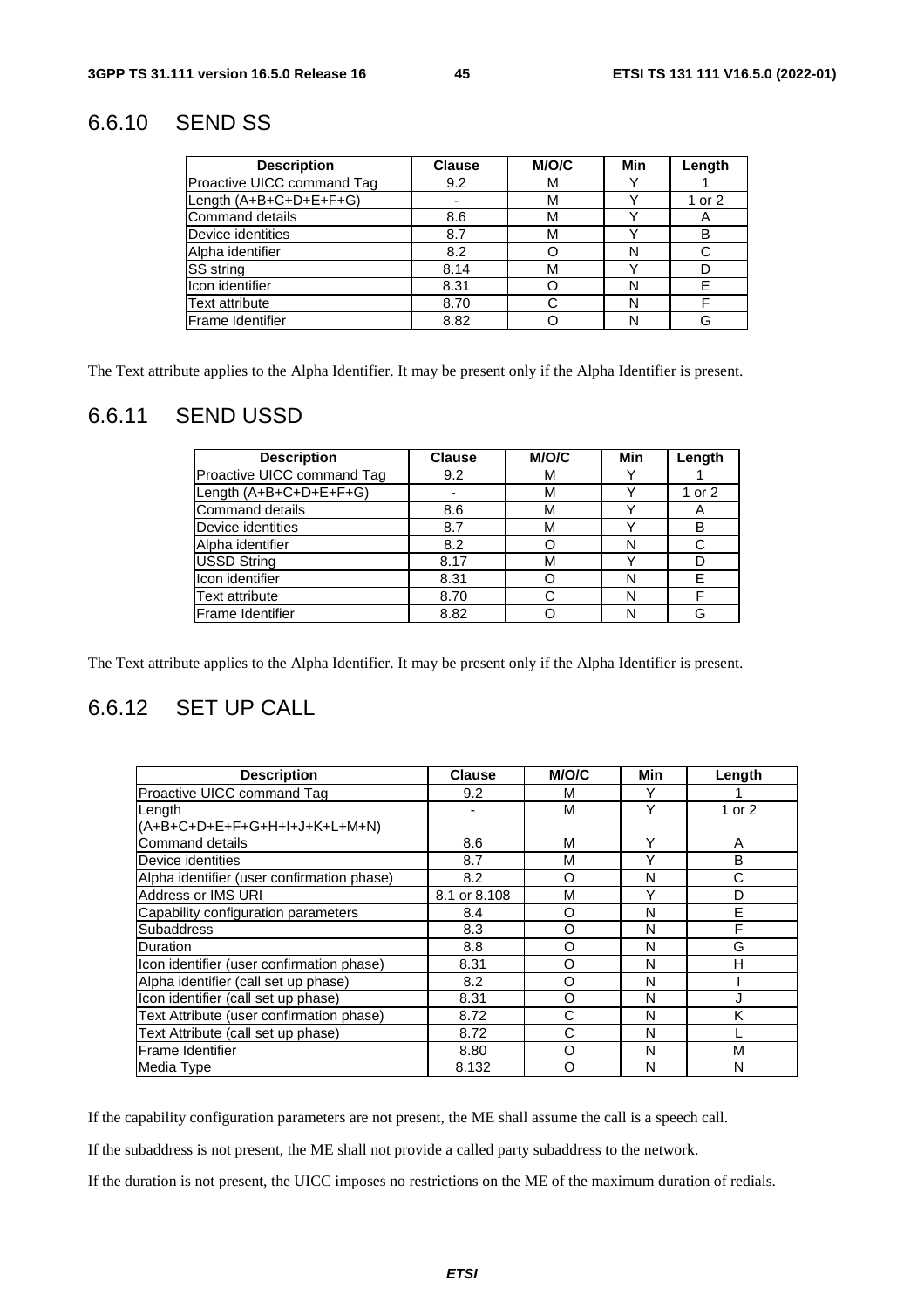The Text Attribute (user confirmation phase) applies to the Alpha Identifier (user confirmation phase). The Text Attribute (call set up phase) applies to the Alpha identifier (call set up call phase). One Text Attribute may be present only if at least one Alpha Identifier is present. Both Text Attributes may be present only if both Alpha Identifiers are present. If only one Text Attribute data object is present, it shall apply to the first or unique Alpha identifier present in the command.

The IMS URI data object holds the SIP URI or tel URI, as defined in TS 24.229 [52], of the called party (if class "ae" is supported).

When the Media Type data object is present, it indicates the type of media the ME shall use, if supported by the ME to set up the communication. If the ME is unable to set up the call as requested, it shall return an error code reflecting the cause of the error. For example, in case of failure due to network constraints, the error code "Access Technology unable to process command" shall be used.

## 6.6.13 REFRESH

For all REFRESH modes except "Steering of Roaming", see ETSI TS 102 223 [32] clause 6.6.13.

For "Steering of Roaming":

| <b>Description</b>                                                                              | <b>Clause</b> | <b>M/O/C</b>   | Min | Length |  |  |  |
|-------------------------------------------------------------------------------------------------|---------------|----------------|-----|--------|--|--|--|
| Proactive UICC command Tag                                                                      | 9.2           | м              |     |        |  |  |  |
| Length $(A+B+C+D+E+F+G+H)$                                                                      |               | М              | ν   | 1 or 2 |  |  |  |
| Command details                                                                                 | 8.6           | M              |     | Α      |  |  |  |
| Device identities                                                                               | 8.7           | M              |     | B      |  |  |  |
| Alpha identifier                                                                                | 8.2           | Ω              | N   | С      |  |  |  |
| Icon identifier                                                                                 | 8.31          | Ω              | N   | D      |  |  |  |
| <b>Text Attribute</b>                                                                           | 8.70          | C              | N   | F      |  |  |  |
| Frame Identifier                                                                                | 8.82          | ∩              | N   | F      |  |  |  |
| <b>PLMNwAcT List</b>                                                                            | 8.90          | C (see Note 1) | N   | G      |  |  |  |
| <b>PLMN List</b>                                                                                | 8.97          | (see Note 2)   | N   | н      |  |  |  |
| Note 1: This parameter is required in case of steering of roaming (according to TS 23.122 [7]). |               |                |     |        |  |  |  |
| Note 2: This parameter is required in case of steering of roaming for I-WLAN (according to      |               |                |     |        |  |  |  |
| TS 24.234 [42]).                                                                                |               |                |     |        |  |  |  |

The Text attribute applies to the Alpha Identifier. It may be present only if the Alpha Identifier is present.

## 6.6.14 POLLING OFF

See ETSI TS 102 223 [32] clause 6.6.14.

## 6.6.15 PROVIDE LOCAL INFORMATION

| <b>Description</b>               | <b>Clause</b>            | M/O/C | Min | Length         |
|----------------------------------|--------------------------|-------|-----|----------------|
| Proactive UICC command Tag       | 9.2                      | М     |     |                |
| Length $(A+B+C)$                 | $\overline{\phantom{0}}$ | М     |     | 1 or 2         |
| Command details                  | 8.6                      | м     |     | $\overline{A}$ |
| Device Identities                | 8.7                      | м     |     | в              |
| UTRAN/E-UTRAN/NG-RAN Measurement | 8.73                     |       |     |                |
| Qualifier                        |                          |       |     |                |

UTRAN/E-UTRAN/NG-RAN Measurement Qualifier: This data object applies when the Command Qualifier in Command details is set to indicate "Network Measurement results". It shall be included to indicate to the ME that "Network Measurement Results for a UTRAN" or "Network Measurement Results for a E-UTRAN" or "Network Measurement Results for a NG-RAN" is required. It shall be excluded to indicate to the ME that "Network Measurement Results for a GERAN" is required. It shall only be included/excluded if the ME has indicated that it supports the implied access technology via the respective Terminal Profile setting.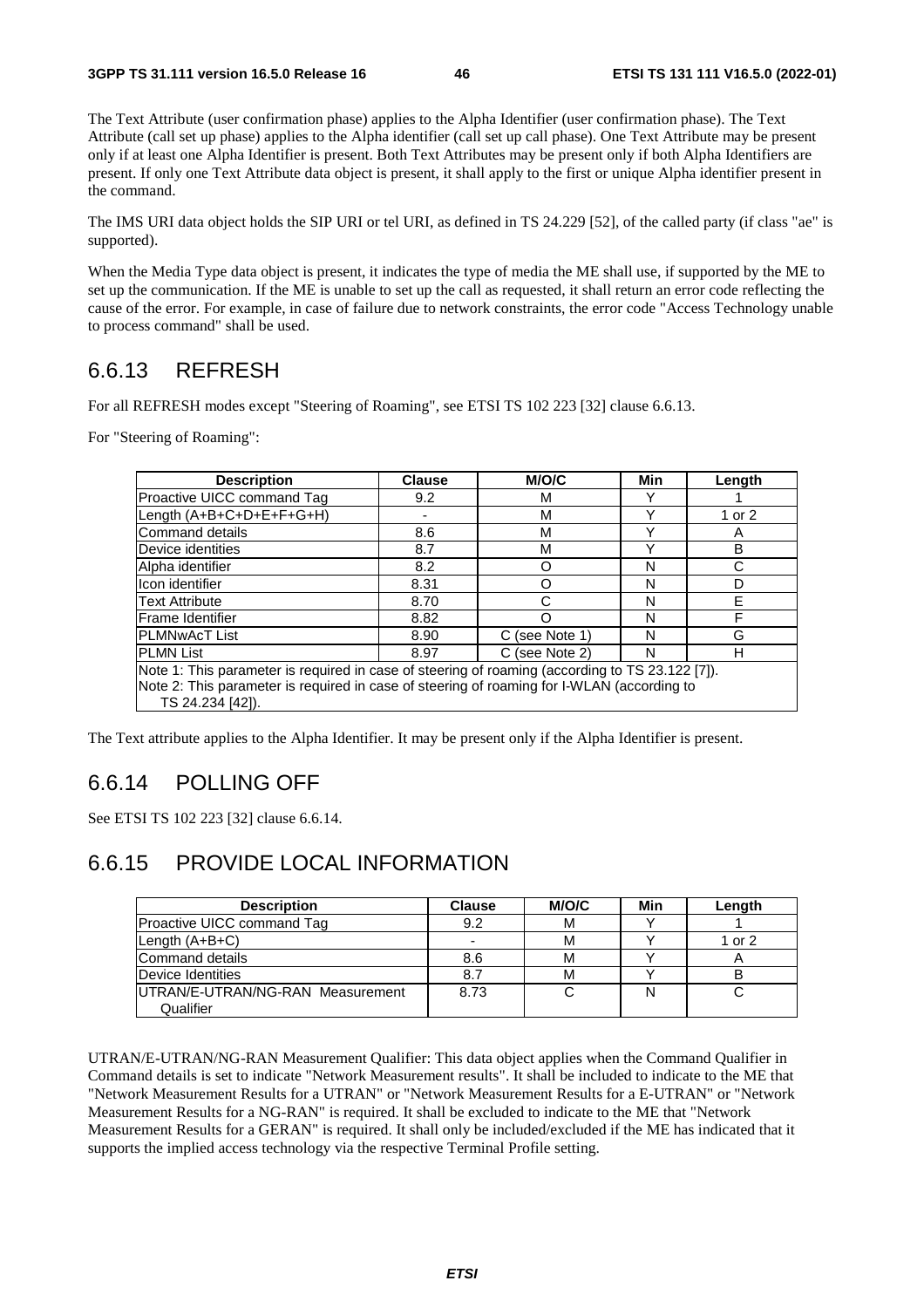## 6.6.16 SET UP EVENT LIST

See ETSI TS 102 223 [32] clause 6.6.16.

## 6.6.17 PERFORM CARD APDU

See ETSI TS 102 223 [32] clause 6.6.17.

## 6.6.18 POWER OFF CARD

See ETSI TS 102 223 [32] clause 6.6.18.

#### 6.6.19 POWER ON CARD

See ETSI TS 102 223 [32] clause 6.6.19.

## 6.6.20 GET READER STATUS

See ETSI TS 102 223 [32] clause 6.6.20.

## 6.6.21 TIMER MANAGEMENT

See ETSI TS 102 223 [32] clause 6.6.21.

## 6.6.22 SET UP IDLE MODE TEXT

See ETSI TS 102 223 [32] clause 6.6.22.

#### 6.6.23 RUN AT COMMAND

See ETSI TS 102 223 [32] clause 6.6.23.

#### 6.6.24 SEND DTMF COMMAND

See ETSI TS 102 223 [32] clause 6.6.24.

## 6.6.25 LANGUAGE NOTIFICATION

See ETSI TS 102 223 [32] clause 6.6.25.

#### 6.6.26 LAUNCH BROWSER

See ETSI TS 102 223 [32] clause 6.6.26.

## 6.6.27 OPEN CHANNEL

The structure of the OPEN CHANNEL command is defined in ETSI TS 102 223 [32] clause 6.6.27. , with the addition of the following: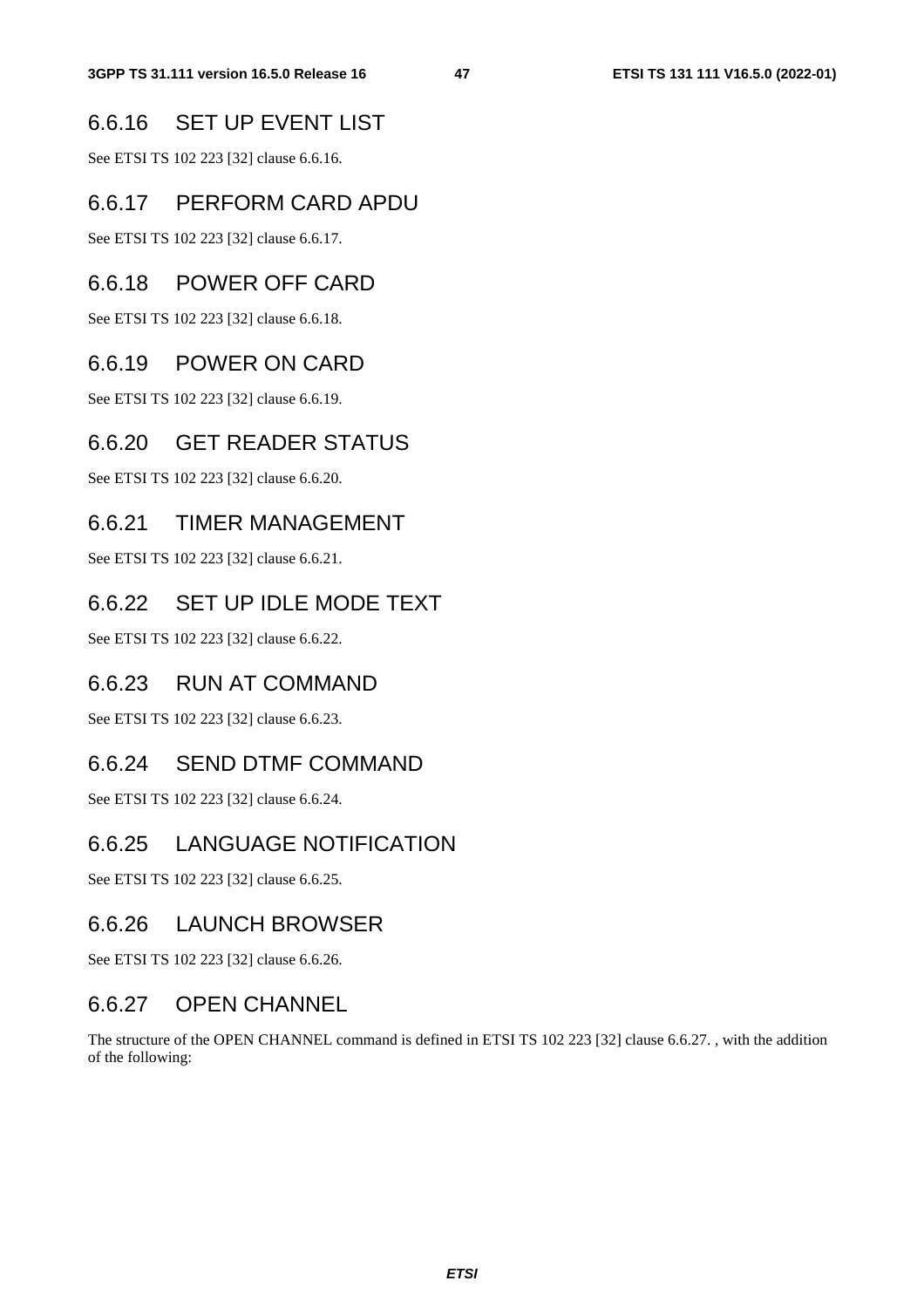| <b>Description</b>                      | <b>Clause</b> | <b>M/O/C</b> | Min         | Length |
|-----------------------------------------|---------------|--------------|-------------|--------|
| Proactive UICC command Tag              | 9.2           | м            |             |        |
| Length (A+B+C+D+E+F+G+H+I+J+K+L)        | ٠             | M            | v           | 1 or 2 |
| <b>Command details</b>                  | 8.6           | м            | $\check{ }$ | A      |
| Device identities                       | 8.7           | М            |             | B      |
| Alpha identifier                        | 8.2           | Ω            | N           | С      |
| Icon identifier                         | 8.31          | റ            | N           | D      |
| Bearer description                      | 8.52          | M            | v           | F      |
| <b>Buffer size</b>                      | 8.55          | M            | ◡           | F      |
| <b>I-WLAN Identifier</b>                | 8.83          | Ω            | N           | G      |
| Other address (local address)           | 8.58          | Ω            | N           | н      |
| UICC/terminal interface transport level | 8.59          | ∩            | N           |        |
| Data destination address                | 8.58          | С            |             |        |
| <b>Text Attribute</b>                   | 8.72          | C            | N           | κ      |
| lFrame Identifier                       | 8.82          | ∩            | N           |        |

#### 6.6.27.1 OPEN CHANNEL related to (I-)WLAN Bearer

When OPEN CHANNEL is related to I-WLAN bearer:

- The I-WLAN Identifier may be requested.
- If the parameter is not present, the ME shall select the I-WLAN according to TS 24.234 [42] using the Automatic PLMN Selection Mode Procedure.

When OPEN CHANNEL is related to WLAN bearer, the ME shall select the WLAN according to TS 24.302 [63] using the automatic mode WLAN selection procedure and ignore the I-WLAN Identifier, if provided.

The local address parameter provides information to the ME necessary to identify the local device. If the parameter is present and length is not null, it provides an IP address that identifies the USAT application in the address area applicable to the PDN. If local address length is null, dynamic local address allocation is required for the USAT application. If parameter is not present, the ME may use the ME default local address configuration.

If the UICC/ME interface transport level is present in the command, then the ME shall provide the requested transport layer protocols under the channel and shall use this object containing a set of parameters required to make the transport connection. The data that is exchanged at the UICC/ME interface in the RECEIVE DATA/SEND DATA commands are SDUs. When the USAT application sends an SDU, the transport layer within the ME is in charge to add the transport header to the SDU in order to build the Transport-PDU. When the USAT application requests to receive an SDU, the transport layer within the ME is in charge to remove the transport header of the Transport-PDU, and to forward the SDU to the USAT. If the parameter is not present, the UICC/ME interface is the bearer level (serial link or packet link), and the USAT application is in charge of the network and transport layer.

The Data destination address is the end point destination address of sent data. This data destination address is requested when a UICC/ME interface transport is present, otherwise it is ignored. The data destination address is a data network address (e.g. IP address).

Text Attribute applies to the Alpha Identifier. It may be present only if the Alpha Identifier is present.

#### 6.6.27.2 OPEN CHANNEL for IMS

| <b>Description</b>         | <b>Clause</b> | M/O/C | Min | Length |
|----------------------------|---------------|-------|-----|--------|
| Proactive UICC command Tag | 9.2           | М     |     |        |
| Length (A+B+C+D)           |               | М     |     | 1 or 2 |
| Command details            | 8.6           | м     |     |        |
| Device identities          | 8.            | м     |     |        |
| <b>Buffer</b> size         | 8.55          | м     |     |        |
| <b>IARI</b>                | 8.110         | М     |     |        |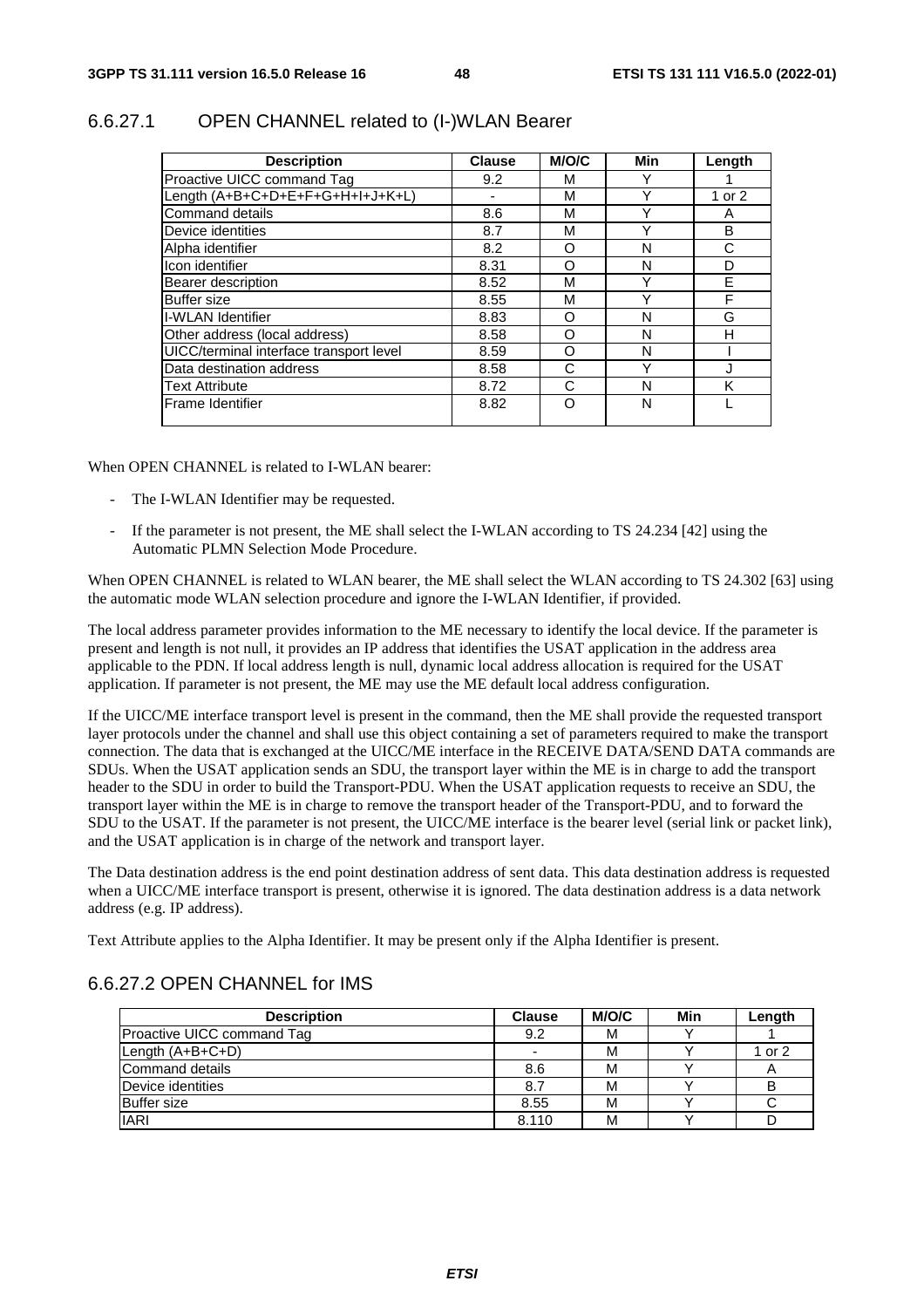## 6.6.28 CLOSE CHANNEL

See ETSI TS 102 223 [32] clause 6.6.28.

## 6.6.29 RECEIVE DATA

See ETSI TS 102 223 [32] clause 6.6.29.

#### 6.6.30 SEND DATA

See ETSI TS 102 223 [32] clause 6.6.30.

## 6.6.31 GET CHANNEL STATUS

See ETSI TS 102 223 [32] clause 6.6.31.

## 6.6.32 SERVICE SEARCH

See ETSI TS 102 223 [32] clause 6.6.32.

## 6.6.33 GET SERVICE INFORMATION

See ETSI TS 102 223 [32] clause 6.6.33.

## 6.6.34 DECLARE SERVICE

See ETSI TS 102 223 [32] clause 6.6.34.

## 6.6.35 RETRIEVE MULTIMEDIA MESSAGE

See ETSI TS 102 223 [32] clause 6.6.37.

## 6.6.36 SUBMIT MULTIMEDIA MESSAGE

See ETSI TS 102 223 [32] clause 6.6.38.

## 6.6.37 DISPLAY MULTIMEDIA MESSAGE

See ETSI TS 102 223 [32] clause 6.6.39.

#### 6.6.38 SET FRAMES

See ETSI TS 102 223 [32] clause 6.6.35.

## 6.6.39 GET FRAMES STATUS

See ETSI TS 102 223 [32] clause 6.6.36.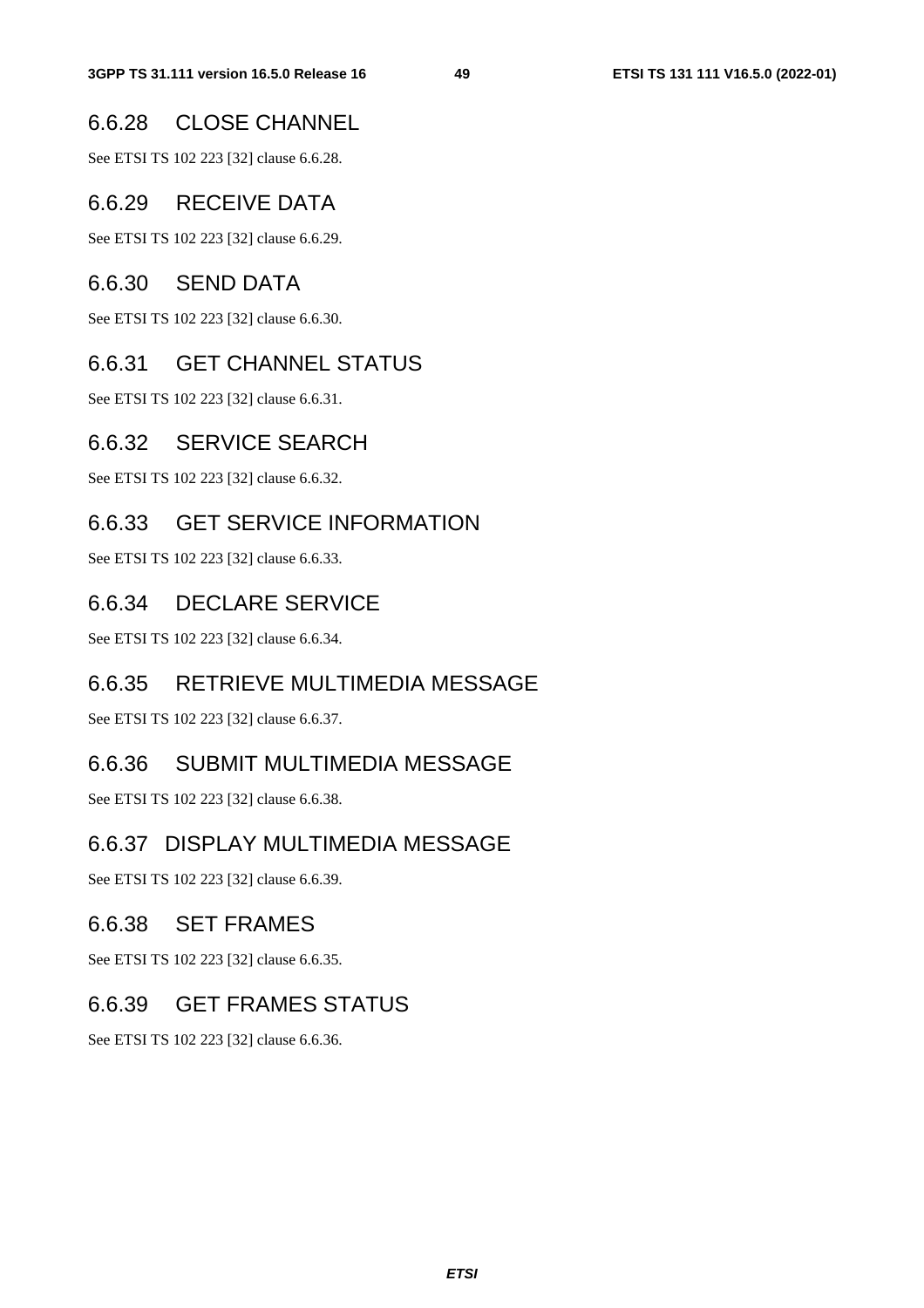#### 6.6.40 Geographical Location Request

| <b>Description</b>                      | <b>Clause</b> | M/O/C | Min | Length |
|-----------------------------------------|---------------|-------|-----|--------|
| Proactive UICC command Tag              | 9.2           | м     |     |        |
| Length (A+B+C+D+E)                      |               | м     |     | 1 or 2 |
| Command details                         | 8.6           | м     |     |        |
| Device Identities                       | 8.7           | м     |     | в      |
| Alpha identifier                        | 8.2           |       |     |        |
| IIcon identifier                        | 8.31          |       | N   |        |
| <b>Geographical Location Parameters</b> | 8.94          | м     |     |        |

#### 6.6.41 ACTIVATE

Not required by 3GPP.

## 6.6.42 CONTACTLESS STATE CHANGED

Not required by 3GPP.

## 6.6.43 COMMAND CONTAINER

Not required by 3GPP.

# 6.6.44 ENCAPSULATED SESSION CONTROL

Not required by 3GPP.

# 6.7 Command results

Once the ME has made its attempt to execute a proactive command from the UICC, the ME shall inform the UICC of the success or otherwise of that command, by using TERMINAL RESPONSE.

This procedure is defined in ETSI TS 102 223 [32] clause 6.7, and applies here except for the following statements.

Temporary problems are defined as:

- ME is currently unable to process the command. Specific causes for this are listed in ETSI TS 102 223 [32] clause 6.7; in addition to these, the following causes may be returned within the USAT context:
	- ME currently busy on SS transaction;
	- ME currently busy on USSD operation;
	- access control class barred on serving network;
- if none of these can be made to apply, a "no cause can be given" value can be used;
- network is currently unable to process the command. Within the USAT context, specific cause values are the cause values given by the network, as defined in TS 24.008 [9];
- in some proactive commands, the ME is required to solicit and receive approval of the user before executing the proactive command. In the case that the user does not give approval for the execution of the proactive command, it shall not be executed by the ME and the terminal response "user did not accept the proactive command" shall be returned by the ME to the UICC;
- the user cleared down the call, before the call connected (CONNECT received from network, as defined in TS 24.008 [9]) or before the network released the call;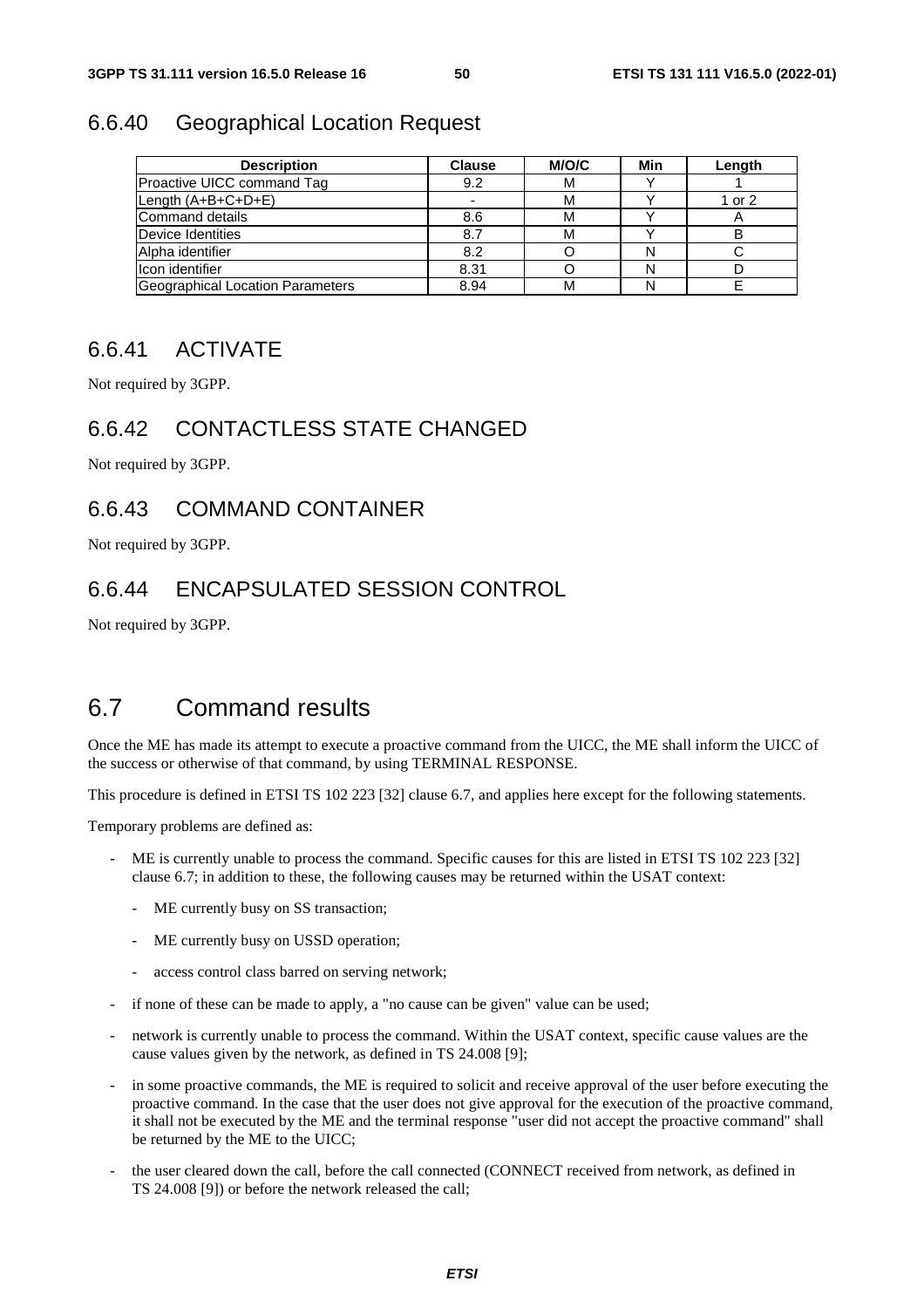- action in contradiction with the current timer state. This is where the UICC requests an action for a timer to be taken by the ME and the state of the timer does not allow that action;
- interaction with call control by USIM, temporary problem. This is sent by the ME to indicate that call control modified the type of request indicated in the proactive command, and that the action requested by call control encounters a temporary problem.

Permanent problems are defined as in ETSI TS 102 223 [32] clause 6.7, with the addition of:

- SS Return Error. This is given to the UICC when the network returns a SS error in response to a previous SS command. Specific cause values are the same as given by the network in the Return Error message;
- USSD Return Error. This is given to the UICC when the network returns a USSD error in response to a previous USSD command. Specific cause values are the same as given by the network in a Return Error message;
- SMS RP-ERROR. This is given to the UICC when the network returns an error in response to the ME trying to send a short message. Specific cause values are the same as the cause value of RP-Cause in an RP-ERROR message;
- interaction with MO short message control by USIM, permanent problem. This is sent by the ME to indicate that:

MO short message control by USIM does not allow the action corresponding to the proactive command; or

MO short message control by USIM has modified the type of request indicated in the proactive command and that the action requested by call control encounters a permanent problem.

# 6.8 Structure of TERMINAL RESPONSE

#### 6.8.0 Overall structure of TERMINAL RESPONSE

Direction: ME to UICC.

The command header is specified in TS 31.101 [13]. Length  $(A+B+...+AA)$  is indicated by P3 of the header.

Command parameters/data.

| <b>Description</b>                                                                                                                  | <b>Clause</b>                                                                                                                                       | M/O/C        | <b>Min</b> | Length                    |
|-------------------------------------------------------------------------------------------------------------------------------------|-----------------------------------------------------------------------------------------------------------------------------------------------------|--------------|------------|---------------------------|
| Command details                                                                                                                     | 8.6                                                                                                                                                 | M            | Y          | A                         |
| Device identities                                                                                                                   | 8.7                                                                                                                                                 | м            | N          | B                         |
| Result                                                                                                                              | 8.12                                                                                                                                                | М            | Υ          | C                         |
| Duration (only required in response to a<br>POLL INTERVAL proactive command)                                                        | 8.8                                                                                                                                                 | C            | N          | D                         |
| Text string (only required in response to a<br>GET INKEY or GET INPUT or SEND USSD<br>proactive command)                            | 8.15                                                                                                                                                | $\mathsf{C}$ | N          | E                         |
| Item identifier (only required in response to<br>SELECT ITEM proactive command)                                                     | 8.10                                                                                                                                                | $\mathsf{C}$ | N          | F                         |
| Local information (only required in response<br>to PROVIDE LOCAL INFORMATION<br>proactive command)                                  | 8.19, 8.20,<br>8.29, 8.39,<br>8.45, 8.46,<br>8.62, 8.83,<br>8.85, 8.86,<br>8.87, 8.100,<br>8.129, 8.130,<br>8.131, 8.134,<br>8.140, 8.141,<br>8.144 | C            | N          | G                         |
| Local information (only required in response<br>to PROVIDE LOCAL INFORMATION<br>(Network Measurement Results) proactive<br>command) | 8.22, 8.119                                                                                                                                         | C            | N          | AB or<br>$AB_0 +  + AB_n$ |
| Local information (only required in response<br>to PROVIDE LOCAL INFORMATION                                                        | 8.58                                                                                                                                                | C            | N          | AC or<br>$AC_0 +  + AC_n$ |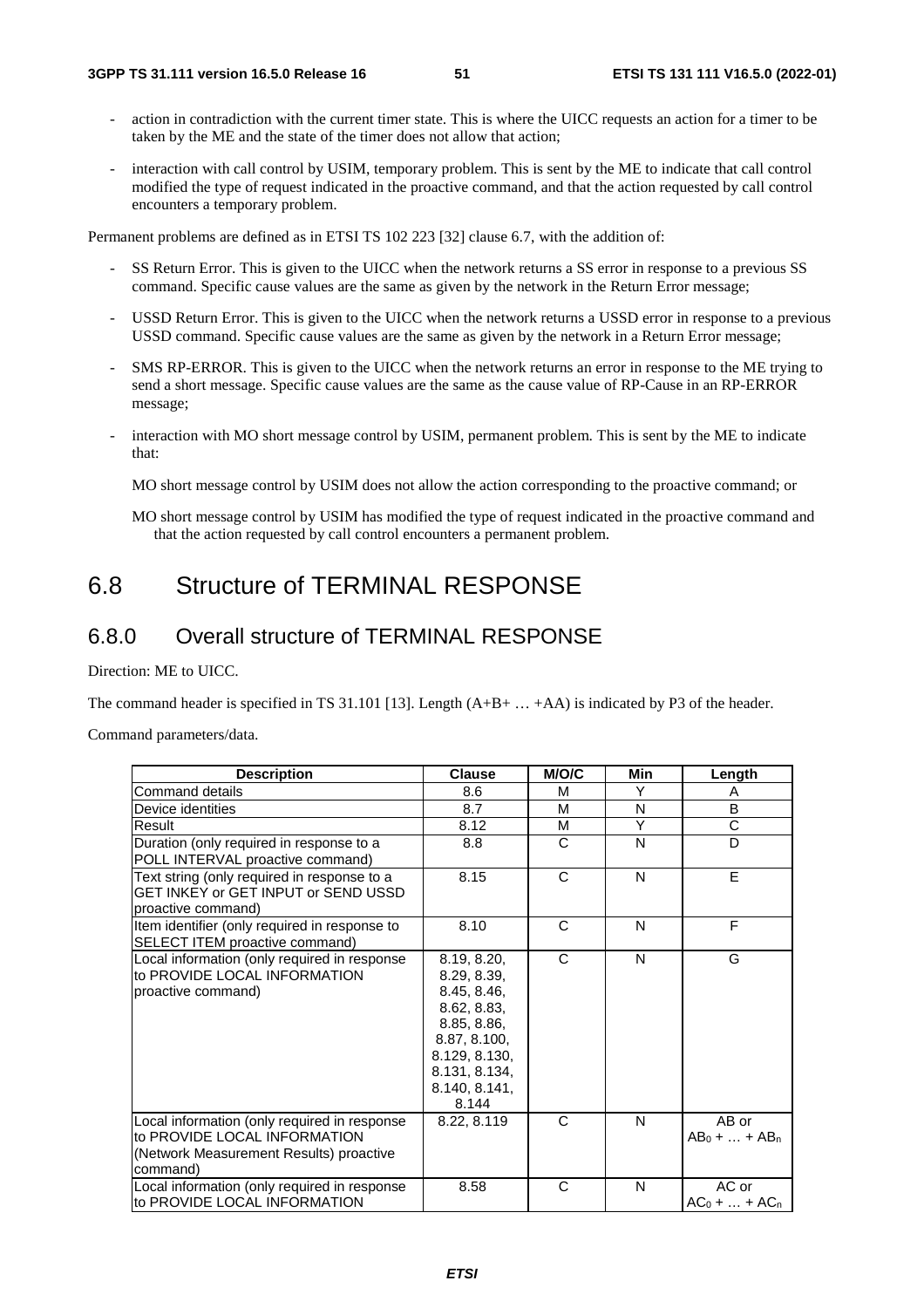| <b>Description</b>                                                                    | <b>Clause</b> | M/O/C                 | Min | Length                    |
|---------------------------------------------------------------------------------------|---------------|-----------------------|-----|---------------------------|
| (H(e)NB IP address request) proactive                                                 |               |                       |     |                           |
| command)                                                                              |               |                       |     |                           |
| Local information (only required in response<br>to PROVIDE LOCAL INFORMATION (list of | 8.19, 8.62    | $\overline{C}$        | N   | AD or<br>$AD_0 +  + AD_n$ |
| surrounding macrocells) proactive command)                                            |               |                       |     |                           |
| Call control requested action (only required if                                       | 8.30          | C                     | N   | н                         |
| call control by USIM has modified a proactive                                         |               |                       |     |                           |
| command SET UP CALL, SEND SS or                                                       |               |                       |     |                           |
| SEND USSD in another type of request).                                                |               |                       |     |                           |
| Result data object 2 (only required if call                                           | 8.12          | C                     | N   |                           |
| control by USIM has modified a proactive                                              |               |                       |     |                           |
| command SET UP CALL, SEND SS or                                                       |               |                       |     |                           |
| SEND USSD in another type of request).<br>Card reader status (only required in        | 8.33, 8.57    | $\overline{C}$        | N   | $J_0 +  + J_n$            |
| response to GET READER STATUS                                                         |               |                       |     | or J                      |
| command). According to the requested                                                  |               |                       |     |                           |
| information, one Card reader status object                                            |               |                       |     |                           |
| for each card interface reported, or one Card                                         |               |                       |     |                           |
| reader identifier object is required                                                  |               |                       |     |                           |
| Card ATR (only required in response to                                                | 8.34          | C                     | N   | Κ                         |
| POWER ON CARD).<br>R-APDU (only required in response to                               | 8.36          | C                     | N   | L                         |
| PERFORM CARD APDU).                                                                   |               |                       |     |                           |
| Timer identifier (only required in response to                                        | 8.37          | $\overline{C}$        | N   | М                         |
| a TIMER MANAGEMENT proactive                                                          |               |                       |     |                           |
| command)                                                                              | 8.38          | C                     | N   | N                         |
| Timer value (only required in response to a<br>TIMER MANAGEMENT proactive command)    |               |                       |     |                           |
| AT Response (only required in response to                                             | 8.41          | $\overline{\text{c}}$ | N   | P                         |
| RUN AT COMMAND proactive command)                                                     |               |                       |     |                           |
| Text string2 (only required if call control by                                        | 8.15          | C                     | N   | Q                         |
| USIM has modified the proactive command                                               |               |                       |     |                           |
| SET UP CALL or SEND SS into a USSD                                                    |               |                       |     |                           |
| request)                                                                              |               |                       |     |                           |
| Channel data (only required in response to                                            | 8.53          | $\mathsf{C}$          | N   | R                         |
| RECEIVE DATA)<br>Channel status (only required in response to                         | 8.56          | C                     | N   | $S_0 +  + S_n$            |
| <b>GET CHANNEL STATUS or OPEN</b>                                                     |               |                       |     |                           |
| CHANNEL proactive command)                                                            |               |                       |     |                           |
| Channel data length (only required in                                                 | 8.54          | C                     | N   | Т                         |
| response to RECEIVE DATA or SEND DATA                                                 |               |                       |     |                           |
| proactive command)                                                                    |               |                       |     |                           |
| Bearer description (only required in response                                         | 8.52          | $\mathsf{C}$          | N   | U                         |
| to OPEN CHANNEL proactive command)                                                    |               |                       |     |                           |
| Buffer size (only required in response to                                             | 8.55          | C                     | N   | V                         |
| OPEN CHANNEL proactive command)<br>Total display duration (only required in           | 8.8           | $\overline{C}$        | N   | W                         |
| response to a GET INKEY proactive                                                     |               |                       |     |                           |
| command)                                                                              |               |                       |     |                           |
| Service availability (only required in response                                       | 8.68          | C                     | N   | X                         |
| to SERVICE SEARCH proactive command)                                                  |               |                       |     |                           |
| Service record (only required in response to                                          | 8.64          | C                     | N   | Y                         |
| <b>GET SERVICE INFORMATION proactive</b>                                              |               |                       |     |                           |
| command)                                                                              |               |                       |     |                           |
| Other address (local address) (only required<br>in response to OPEN CHANNEL proactive | 8.58          | C                     | N   | Ζ                         |
| command with dynamic local address                                                    |               |                       |     |                           |
| request)                                                                              |               |                       |     |                           |
| Frames Information (only required in                                                  | 8.81          | $\overline{C}$        | N   | AA                        |
| response to SET FRAMES or GET FRAMES                                                  |               |                       |     |                           |
| STATUS proactive commands)                                                            |               |                       |     |                           |
| Slices Information (only required in response                                         | 8.145         | $\mathbf C$           | N   | AE or                     |
| to PROVIDE LOCAL INFORMATION (list of                                                 |               |                       |     | AE0 +  + AEn              |
| slice(s) information) proactive command)                                              |               |                       |     |                           |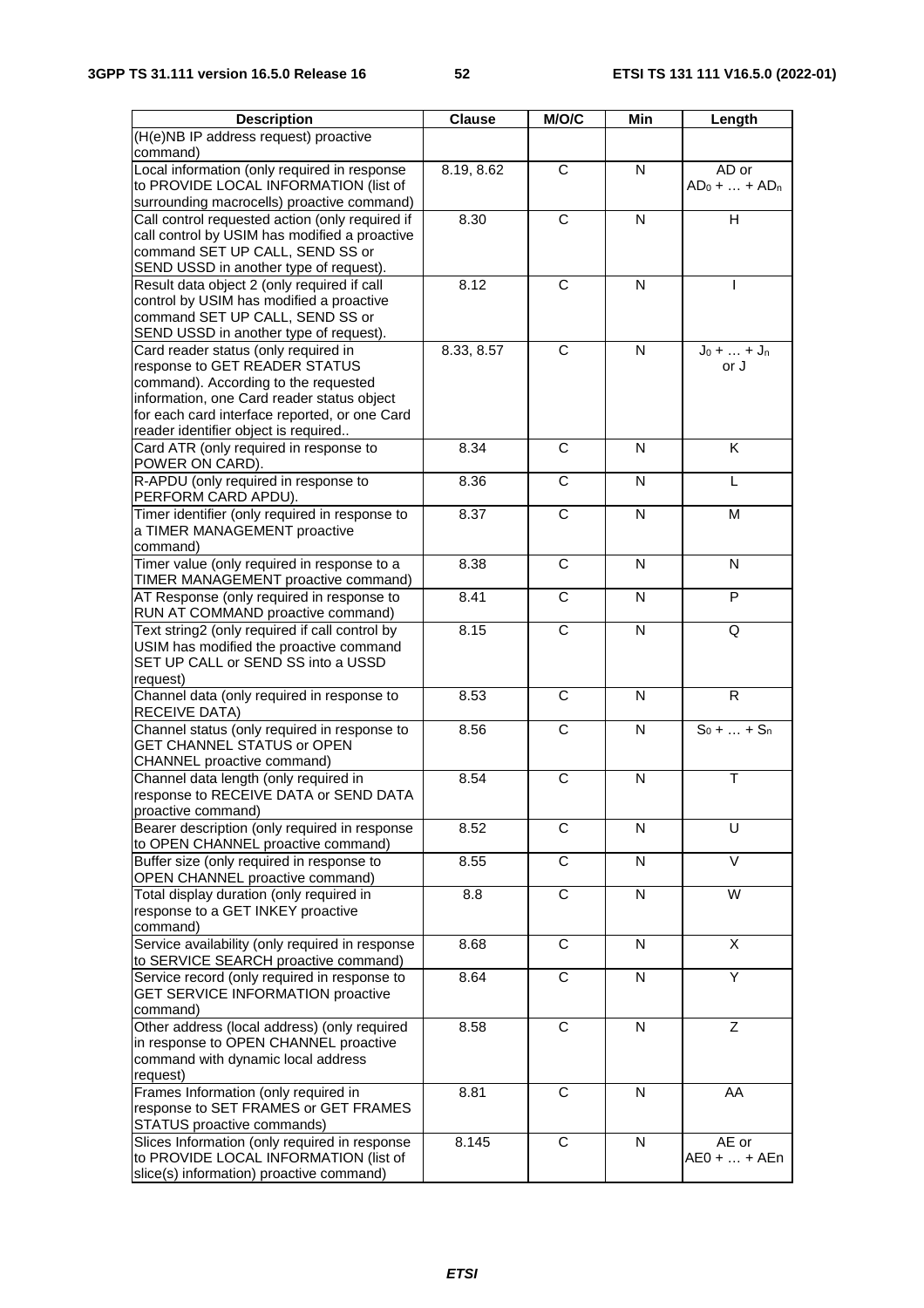Specific rules apply for the coding of the TERMINAL RESPONSE, see ETSI TS 102 223 [32] clause 6.8.

Response parameters/data: None.

#### 6.8.1 Command details

See ETSI TS 102 223 [32] clause 6.8.1.

#### 6.8.2 Device identities

See ETSI TS 102 223 [32] clause 6.8.2.

#### 6.8.3 Result

See ETSI TS 102 223 [32] clause 6.8.3.

#### 6.8.4 Duration

See ETSI TS 102 223 [32] clause 6.8.4.

#### 6.8.5 Text string

ETSI TS 102 223 [32] clause 6.8.5 applies, with the addition of the following procedure.

When the ME issues a successful TERMINAL RESPONSE for a SEND USSD command, it shall supply the text returned within the Return Result message from the network, no matter what type of string was returned.

#### 6.8.6 Item identifier

See ETSI TS 102 223 [32] clause 6.8.6.

#### 6.8.7 Local information

For Local Information values defined in clause 8.6 then ETSI TS 102 223 [32] clause 6.8.7 applies, with the addition of the following procedures:

- Where the UICC has requested the Network Measurement Results, the TERMINAL RESPONSE shall contain
	- for GERAN: The NMR data object and the BCCH channel list data object
	- for UTRAN: The Network Measurement Results are coded as the MEASUREMENT REPORT message as defined in TS 25.331 [38].
	- for E-UTRAN: The Network Measurement Results are coded as the *MeasurementReport* message defined in TS 36.331 [49]
	- for NG-RAN: The Network Measurement Results are coded as the *MeasurementReport* message defined in TS 38.331 [71]
- Where the UICC has requested the Network Measurement Results for multiple access technologies, TERMINAL RESPONSE shall contain the Access Technology data object listing all current access technologies, followed by one NMR data object and one BCCH channel list data object for each current access technology in the same sequence. The BCCH channel list data object shall immediately follow the NMR data object, even if not supported by a network access technology. If no NMR data or no BCCH channel list is available for an access technology, the respective data object shall have length zero.
- Where the UICC has requested the Timing Advance, the TERMINAL RESPONSE shall contain the Timing Advance data object if supported by the network access technology.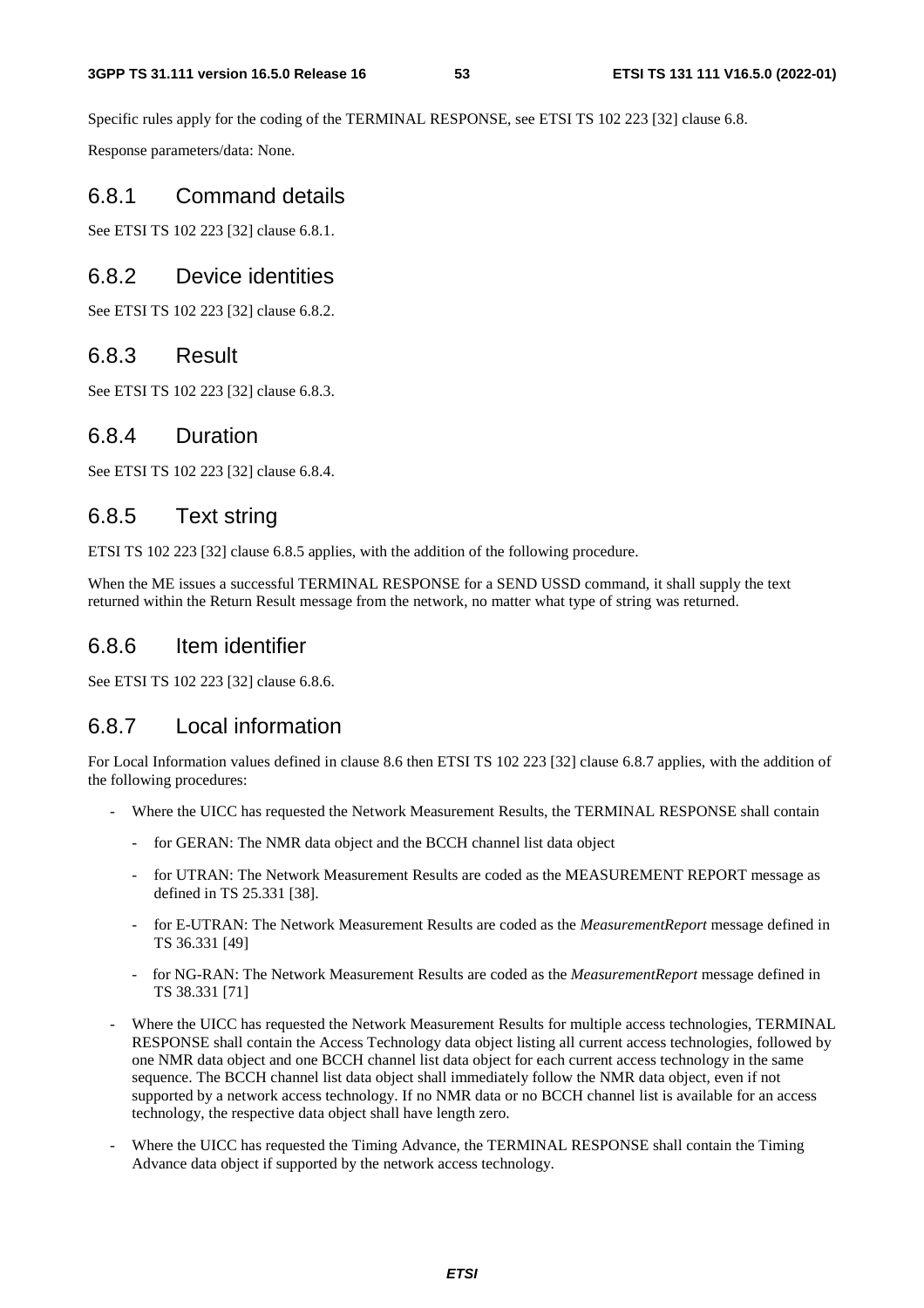- Where the UICC has requested the WLAN Specific Identifier, the TERMINAL RESPONSE shall contain the WSID of the current I-WLAN connection.
- Where the UICC has requested the WLAN Identifier, the TERMINAL RESPONSE shall contain the SSID, the BSSID when available, and the HESSID when available, of the current WLAN connection.
- Where the UICC has requested the CSG ID list Identifier, the TERMINAL RESPONSE shall contain the CSG ID list and the corresponding HNB name (if available in the broadcasted information to the ME) of the detected CSG or Hybrid cells in the Allowed CSG list or the Operator CSG list. (if class "q" is supported)
- Where the UICC has requested the H(e)NB IP address, the TERMINAL RESPONSE shall contain the list of all IP addresses available on the H(e)NB-network interface, as a sequence of "Other Address" Data Objects in the TERMINAL RESPONSE. (if class "v" is supported)
- Where the UICC has requested the list of surrounding macrocells, the TERMINAL RESPONSE shall contain, for all supported access technologies, the Access Technology data object listing all current access technologies, followed by one location information data object for each current access technology in the same sequence, up to the limit of the TERMINAL RESPONSE APDU command size. If no location information is available for an access technology, the respective data object shall have length zero. (if class "w" is supported).
- Where the UICC has requested the list of slice(s) information, the TERMINAL RESPONSE shall contain the slices information data object listing all slice(s) information, up to the limit of the TERMINAL RESPONSE APDU command size. If no slice information is available, the respective data object shall have length zero.

# 6.8.8 Call control requested action

When the ME issues a TERMINAL RESPONSE for a proactive command SET UP CALL, SEND SS or SEND USSD which has been modified by call control by USIM in another type of request, it shall supply the response data given in response to the ENVELOPE (CALL CONTROL).

#### 6.8.9 Result data object 2

When the ME issues a TERMINAL RESPONSE for a proactive command SET UP CALL, SEND SS or SEND USSD which has been modified by call control by USIM in another type of request, it shall supply the Result data object it would have supplied for the proactive command equivalent to the action requested by call control, and given in the Call control request data element.

## 6.8.10 Card reader status

See ETSI TS 102 223 [32] clause 6.8.10.

## 6.8.11 Card ATR

See ETSI TS 102 223 [32] clause 6.8.11.

#### 6.8.12 R-APDU

See ETSI TS 102 223 [32] clause 6.8.12.

#### 6.8.13 Timer identifier

See ETSI TS 102 223 [32] clause 6.8.13.

#### 6.8.14 Timer value

See ETSI TS 102 223 [32] clause 6.8.14.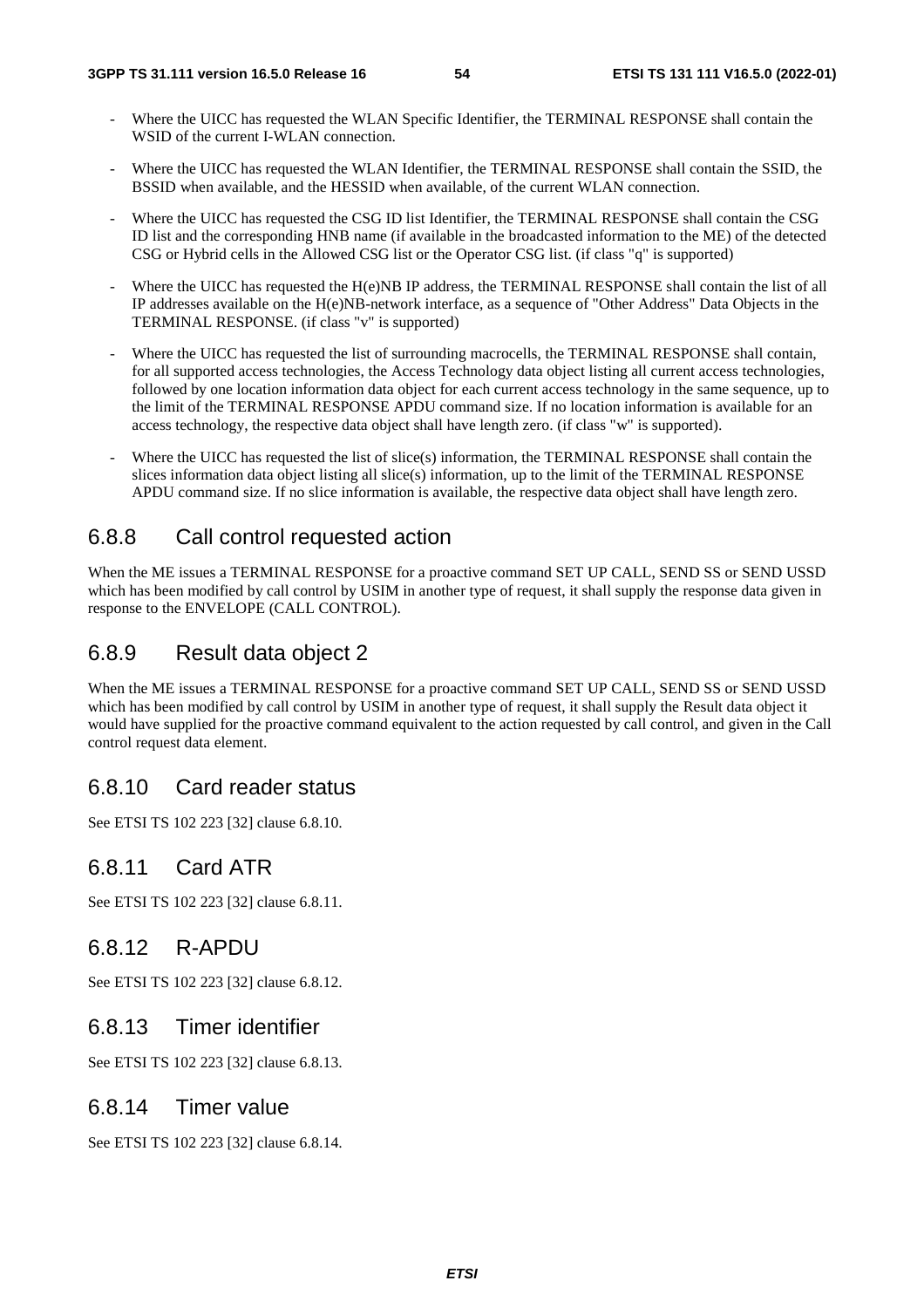# 6.8.15 AT Response

See ETSI TS 102 223 [32] clause 6.8.15.

## 6.8.16 Text string 2

When the ME issues a successful TERMINAL RESPONSE for a proactive command SET UP CALL or SEND SS which has been modified by "call control" by USIM into a USSD request ('05' result value), it shall supply the Text string 2. The Text string 2 shall contain the text returned within the Return Result message from the network for the USSD response. Text string 2 is equivalent to the Text string in the Terminal Response to a SEND USSD command.

## 6.8.17 Channel data

See ETSI TS 102 223 [32] clause 6.8.17.

## 6.8.18 Channel status

See ETSI TS 102 223 [32] clause 6.8.18.

## 6.8.19 Channel data length

See ETSI TS 102 223 [32] clause 6.8.19.

## 6.8.20 Bearer description

See ETSI TS 102 223 [32] clause 6.8.20.

#### 6.8.21 Buffer size

See ETSI TS 102 223 [32] clause 6.8.21.

#### 6.8.22 Total Display Duration

See ETSI TS 102 223 [32] clause 6.8.22.

#### 6.8.23 Service Availability

See ETSI TS 102 223 [32] clause 6.8.23.

#### 6.8.24 Service Record

See ETSI TS 102 223 [32] clause 6.8.24.

## 6.8.25 Other address (local address)

See ETSI TS 102 223 [32] clause 6.8.25.

#### 6.8.26 Frames Information

See ETSI TS 102 223 [32] clause 6.8.26.

## 6.9 Proactive UICC session and ME display interaction

See ETSI TS 102 223 [32] clause 6.9.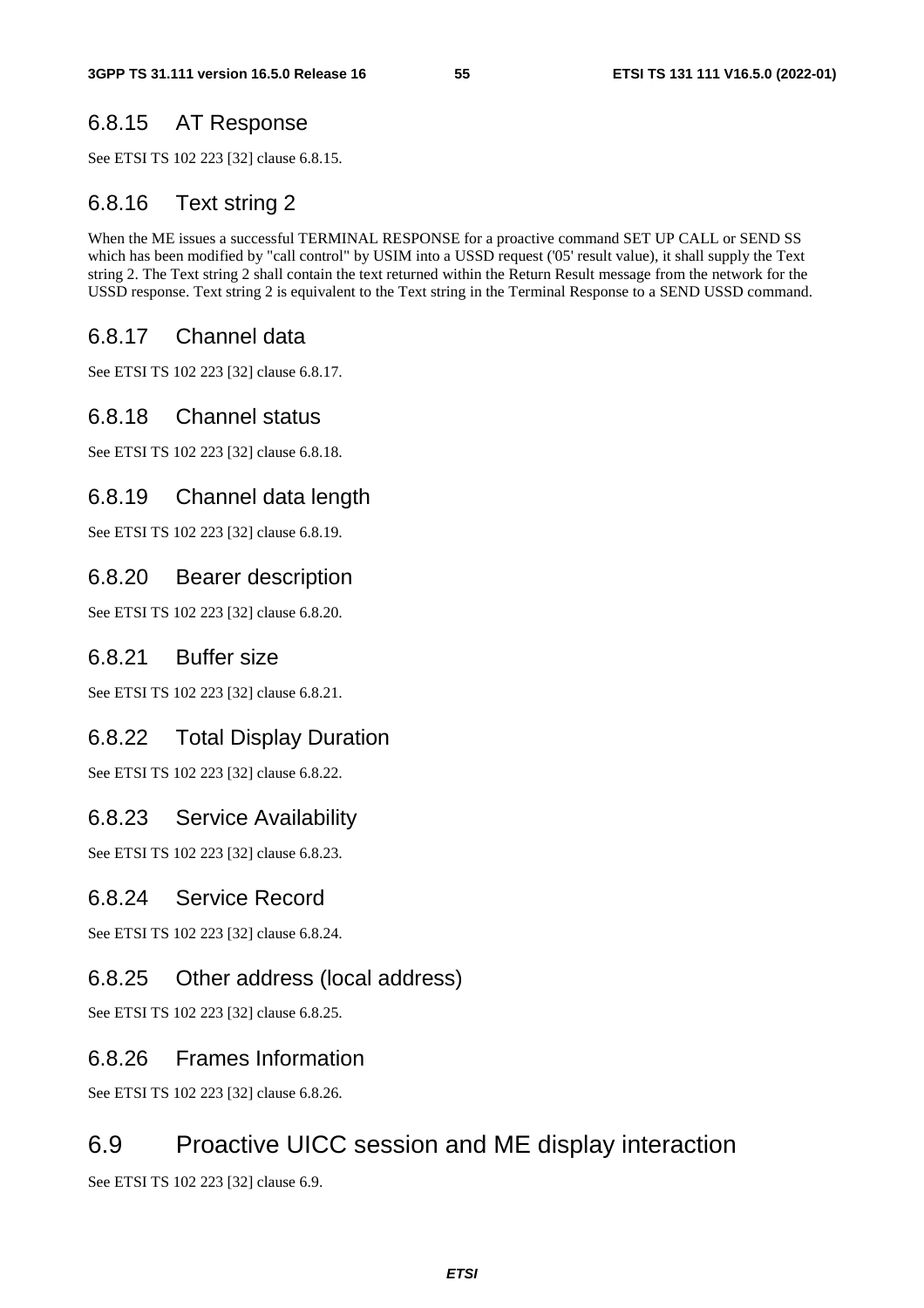# 6.10 Handling of unknown, unforeseen and erroneous messages

See ETSI TS 102 223 [32] clause 6.10.

# 6.11 Proactive commands versus possible Terminal response

Table 6.1 shows for each proactive command the possible terminal response returned (marked by a "•" character), in addition to those defined in ETSI TS 102 223 [32] clause 6.11.

The commands "COMMAND CONTAINER" and "ENCAPSULATED SESSION CONTROL" listed in ETSI TS 102 223 [32] are not required by 3GPP.

|        |                                                                              | <b>PROACTIVE COMMAND</b> |                   |                            |                           |                                     |  |  |  |
|--------|------------------------------------------------------------------------------|--------------------------|-------------------|----------------------------|---------------------------|-------------------------------------|--|--|--|
|        |                                                                              | <b>SET</b><br>UP<br>CALL | <b>SEND</b><br>SS | <b>SEND</b><br><b>USSD</b> | <b>SEND</b><br><b>SMS</b> | Geographical<br>Location<br>Request |  |  |  |
|        | <b>TERMINAL RESPONSE</b>                                                     | '10'                     | '11'              | '12'                       | '13'                      | '16'                                |  |  |  |
| $00\,$ | Command performed successfully                                               | $\bullet$                | $\bullet$         | $\bullet$                  | $\bullet$                 | $\bullet$                           |  |  |  |
| 01     | Command performed with partial comprehension                                 | $\bullet$                | $\bullet$         | $\bullet$                  | $\bullet$                 | $\bullet$                           |  |  |  |
| 02     | Command performed, with missing information                                  | $\bullet$                | $\bullet$         | $\bullet$                  | $\bullet$                 | $\bullet$                           |  |  |  |
| 03     | REFRESH performed with additional Efs read                                   |                          |                   |                            |                           |                                     |  |  |  |
| 04     | Command performed successfully, but requested icon could<br>not be displayed | $\bullet$                | $\bullet$         | $\bullet$                  | $\bullet$                 | $\bullet$                           |  |  |  |
| 05     | Command performed, but modified by call control by USIM                      | $\bullet$                |                   | $\bullet$                  |                           |                                     |  |  |  |
| 06     | Command performed successfully, limited service                              |                          |                   |                            |                           |                                     |  |  |  |
| 07     | Command performed with modification                                          |                          |                   |                            |                           |                                     |  |  |  |
| 08     | REFRESH performed but indicated USIM was not active                          |                          |                   |                            |                           |                                     |  |  |  |
| 09     | Command performed successfully, tone not played                              |                          |                   |                            |                           |                                     |  |  |  |
| 10     | Proactive UICC session terminated by the user                                | $\bullet$                |                   |                            |                           |                                     |  |  |  |
| 11     | Backward move in the proactive UICC session requested by<br>the user         |                          |                   |                            |                           |                                     |  |  |  |
| 12     | No response from user                                                        |                          |                   |                            |                           | $\bullet$                           |  |  |  |
| 13     | Help information required by the user                                        |                          |                   |                            |                           |                                     |  |  |  |
| 14     | USSD or SS Transaction terminated by user                                    | $\bullet$                | Ġ                 | $\bullet$                  |                           |                                     |  |  |  |
| 15     | Reserved for 3GPP (for future usage)                                         |                          |                   |                            |                           |                                     |  |  |  |
| 16     | Reserved for 3GPP (for future usage)                                         |                          |                   |                            |                           |                                     |  |  |  |
| 20     | ME currently unable to process command                                       | $\bullet$                | $\bullet$         | $\bullet$                  | $\bullet$                 | $\bullet$                           |  |  |  |
| 21     | Network currently unable to process command                                  | $\bullet$                | Ċ                 |                            | $\bullet$                 | $\bullet$                           |  |  |  |
| 22     | User did not accept the proactive command                                    | $\bullet$                |                   |                            |                           | $\bullet$                           |  |  |  |
| 23     | User cleared down call before connection or network release                  | $\bullet$                |                   |                            |                           |                                     |  |  |  |
| 24     | Action in contradiction with the current timer state                         |                          |                   |                            |                           |                                     |  |  |  |
| 25     | Interaction with call control by USIM, temporary problem                     | $\bullet$                | $\bullet$         | $\bullet$                  |                           |                                     |  |  |  |
| 26     | Launch browser generic error                                                 |                          |                   |                            |                           |                                     |  |  |  |
| 27     | MMS Temporary Problem                                                        |                          |                   |                            |                           |                                     |  |  |  |
| 28     | Reserved for 3GPP (for future usage)                                         |                          |                   |                            |                           |                                     |  |  |  |
| 29     | Reserved for 3GPP (for future usage)                                         |                          |                   |                            |                           |                                     |  |  |  |
| 30     | Command beyond Mes capabilities                                              | $\bullet$                | $\bullet$         | $\bullet$                  | $\bullet$                 | $\bullet$                           |  |  |  |
| 31     | Command type not understood by ME                                            | $\bullet$                | $\bullet$         | $\bullet$                  | $\bullet$                 | $\bullet$                           |  |  |  |
| 32     | Command data not understood by ME                                            | $\bullet$                | $\bullet$         | $\bullet$                  | $\bullet$                 | $\bullet$                           |  |  |  |
| 33     | Command number not known by ME                                               | $\bullet$                | $\bullet$         | $\bullet$                  | $\bullet$                 | $\bullet$                           |  |  |  |
| 34     | <b>SS Return Error</b>                                                       | $\bullet$                | $\bullet$         |                            |                           |                                     |  |  |  |
| 35     | <b>SMS RPERROR</b>                                                           |                          |                   |                            | $\bullet$                 |                                     |  |  |  |
| 36     | Error, required values are missing                                           | $\bullet$                | $\bullet$         | $\bullet$                  | $\bullet$                 | $\bullet$                           |  |  |  |
| 37     | USSD return error                                                            |                          |                   | $\bullet$                  |                           |                                     |  |  |  |
| 38     | Multiple Card command error                                                  |                          |                   |                            |                           |                                     |  |  |  |
| 39     | Interaction with call/SM control by USIM, permanent problem                  | $\bullet$                | $\bullet$         | $\bullet$                  | $\bullet$                 |                                     |  |  |  |
| ЗA     | Bearer Independent Protocol error                                            |                          |                   |                            |                           |                                     |  |  |  |

**Table 6.1: Proactive commands versus possible terminal response**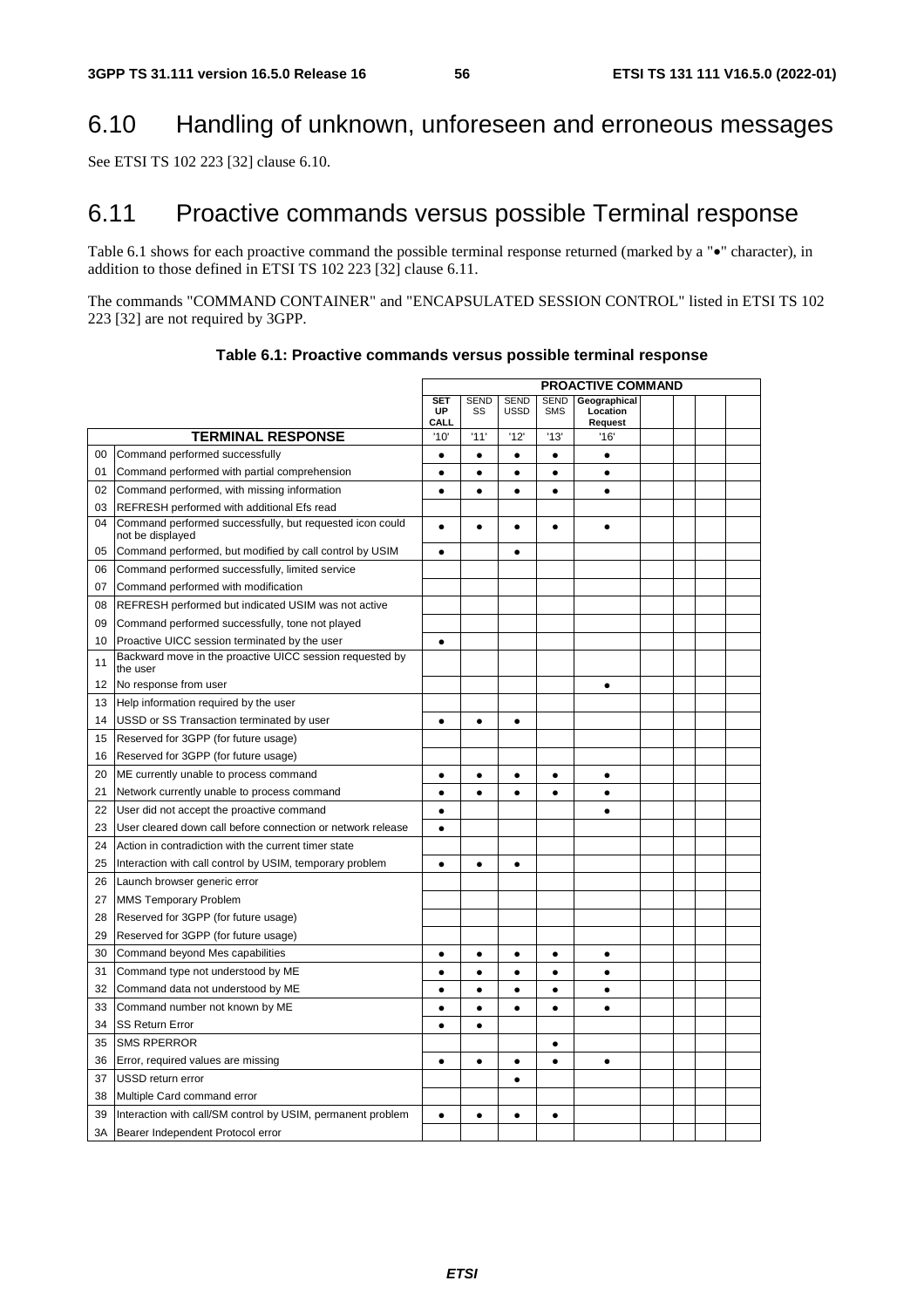|    |                                             | <b>PROACTIVE COMMAND</b> |                   |                     |                           |                                     |  |  |  |
|----|---------------------------------------------|--------------------------|-------------------|---------------------|---------------------------|-------------------------------------|--|--|--|
|    |                                             | <b>SET</b><br>UP<br>CALL | <b>SEND</b><br>SS | SEND<br><b>USSD</b> | <b>SEND</b><br><b>SMS</b> | Geographical<br>Location<br>Request |  |  |  |
|    | <b>TERMINAL RESPONSE</b>                    | '10'                     | '11'              | '12'                | '13'                      | '16'                                |  |  |  |
| 3B | Access Technology unable to process command |                          |                   |                     |                           |                                     |  |  |  |
| 3C | Frames error                                |                          | ٠                 |                     |                           |                                     |  |  |  |
| 3D | <b>IMMS</b> Error                           |                          |                   |                     |                           |                                     |  |  |  |
| 3E | Reserved for 3GPP (for future usage)        |                          |                   |                     |                           |                                     |  |  |  |
| 3F | Reserved for 3GPP (for future usage)        |                          |                   |                     |                           |                                     |  |  |  |

# 7 ENVELOPE Commands

# 7.1 Data download to UICC

#### 7.1.1 SMS-PP data download

#### 7.1.1.1 Procedure

If the service "data download via SMS Point-to-point" is allocated and activated in the USIM Service Table (see TS 31.102 [14]), then the ME shall follow the procedure below:

when the ME receives a Short Message with:

protocol identifier = SIM data download; and

data coding scheme = class 2 message; or

when the ME receives a Short Message with:

protocol identifier=ANSI-136 R-DATA (see TS 23.040 [5]); and

data coding scheme = class 2 message, and the ME chooses not to handle the message (e.g. Mes not supporting EGPRS over TIA/EIA-136 do not need to handle the message).

- then the ME shall pass the message transparently to the UICC using the ENVELOPE (SMS-PP DOWNLOAD) command as defined below;
- the ME shall not display the message, or alert the user of a short message waiting;
- the ME shall wait for an acknowledgement from the UICC;
- When receiving a secured Command Packet (as specified in TS 31.115 [41]) requesting a Proof of Receipt (PoR), the UICC shall verify the authenticity of the sender. If the authentication of the sender fails, no further processing related to the Proof of Receipt shall take place.
- if the UICC responds with '90 00' or '6F XX' or '62 XX' or '63 XX', the ME shall acknowledge the receipt of the short message to the network using an RP-ACKmessage. The response data from the UICC will be supplied by the ME in the TP-User-Data element of the RP-ACK message it will send back to the network (see TS 23.040 [5] and TS 24.011 [10]). The values of protocol identifier and data coding scheme in RP-ACK shall be as in the original message;
- if the UICC responds with '93 00', the ME shall either retry the command or send back an RP-ERROR message to the network with the TP-FCS value indicating 'SIM Application Toolkit Busy' (see TS 23.040 [5]).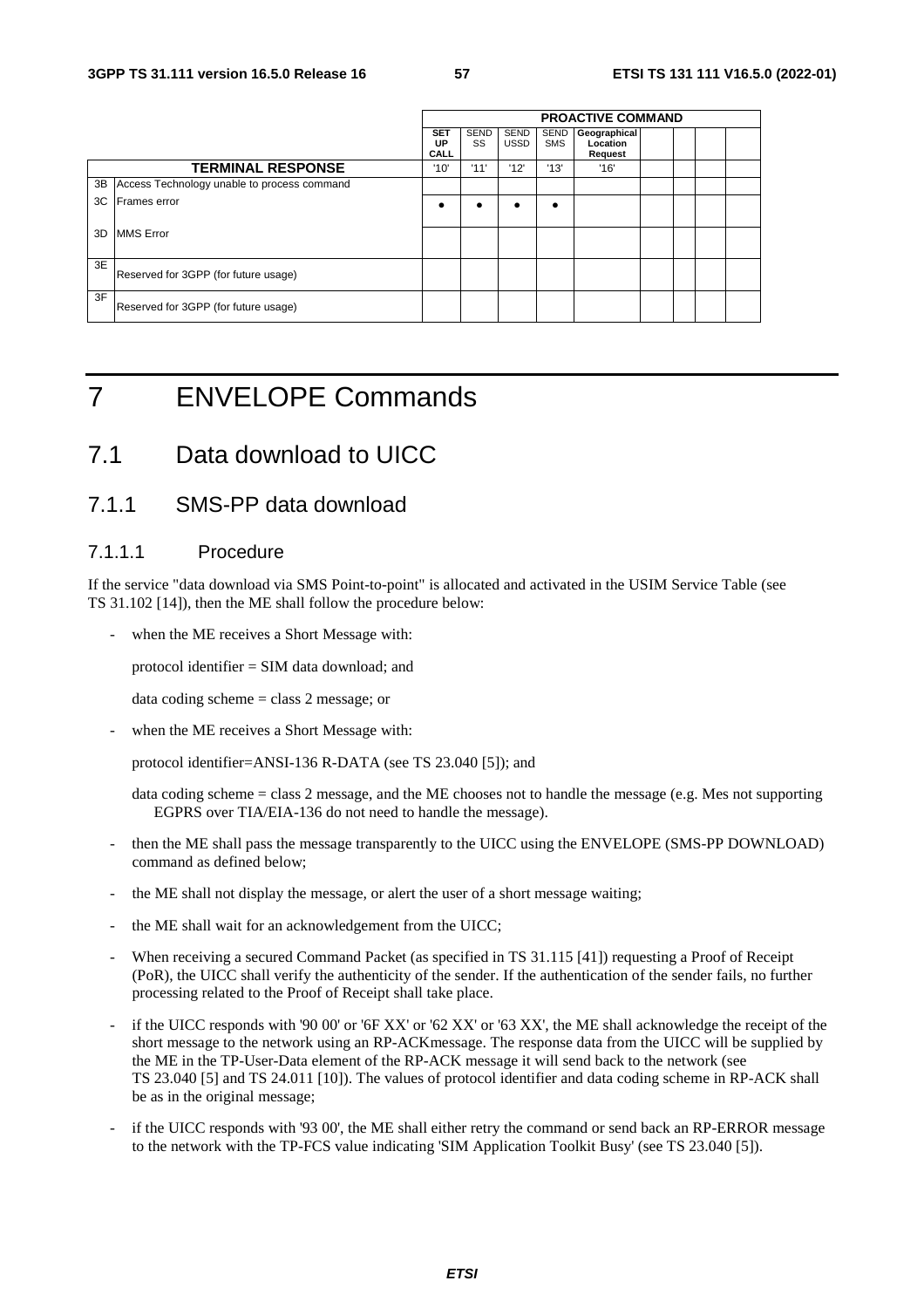If the service "data download via SMS-PP" is not available in the USIM Service Table, and the ME receives a Short Message with the protocol identifier = SIM data download and data coding scheme = class 2 message, then the ME shall store the message in  $EF_{SMS}$  in accordance with TS 31.102 [14].

#### 7.1.1.1a Procedure for SMS-PP data download via REGISTRATION ACCEPT or DL NAS TRANSPORT messages

If the service "data download via SMS Point-to-point" is allocated and activated in the USIM Service Table (see 3GPP TS 31.102 [14]), then the ME shall follow the procedure below:

- when the ME receives a:
	- REGISTRATION ACCEPT message or a DL NAS TRANSPORT message that includes an SOR transparent container information element with list type with value "0"= secure packet; or
	- DL NAS TRANSPORT message that includes a UE parameters update transparent container containing a UE parameters update data set with UE parameters update data set type with value "1"=Routing Indicator update data
- containing a secure packet constructed as an SMS-Deliver (as specified in 3GPP TS 23.040 [5] with:

protocol identifier = SIM data download; and

data coding scheme  $=$  class 2 message

- and the integrity check of the message was successful
- then the ME shall pass the message transparently to the UICC using the ENVELOPE (SMS-PP DOWNLOAD) command as defined below;
- the ME shall not display or alert the user
- the secure packet is coded as a Command Packet formatted as Short Message Point to Point (as specified in 3GPP TS 31.115 [41]))

NOTE: The command packet should not request a Proof of Receipt (PoR)

#### 7.1.1.2 Structure of ENVELOPE (SMS-PP DOWNLOAD)

Direction: ME to UICC.

The command header is specified in TS 31.101 [13].

Command parameters/data.

| <b>Description</b>                                                                                                                                                                                                                                                                                                                                                                                                                                                                                          | <b>Clause</b> | <b>M/O/C</b>    | Min              | Length |  |  |  |
|-------------------------------------------------------------------------------------------------------------------------------------------------------------------------------------------------------------------------------------------------------------------------------------------------------------------------------------------------------------------------------------------------------------------------------------------------------------------------------------------------------------|---------------|-----------------|------------------|--------|--|--|--|
| SMS-PP download tag                                                                                                                                                                                                                                                                                                                                                                                                                                                                                         | 9.1           | м               |                  |        |  |  |  |
| Length (A+B+C+D+E)                                                                                                                                                                                                                                                                                                                                                                                                                                                                                          |               | м               | Υ                | 1 or 2 |  |  |  |
| Device identities                                                                                                                                                                                                                                                                                                                                                                                                                                                                                           | 8.7           | M               | ν                | A      |  |  |  |
| Address                                                                                                                                                                                                                                                                                                                                                                                                                                                                                                     | 8.1 or 8.108  | $C$ (see note2) | N(see<br>note1)  | B      |  |  |  |
| URI truncated                                                                                                                                                                                                                                                                                                                                                                                                                                                                                               | 8.135         | C               | N                | C      |  |  |  |
| SMS TPDU (SMS-DELIVER)                                                                                                                                                                                                                                                                                                                                                                                                                                                                                      | 8.13          | M               | v                | D      |  |  |  |
| <b>Originating Address</b>                                                                                                                                                                                                                                                                                                                                                                                                                                                                                  | 8.108         | C               | N (see<br>note1) | E      |  |  |  |
| NOTE <sub>1</sub> :<br>The UICC shall be able to manage the situation when the address field is not present, in order<br>to ensure backwards compatibility with previous releases of this specification.<br>The address data object shall not be present when SMS-PP data download is transporting<br><b>INOTE2:</b><br>SOR transparent container information element received from REGISTRATION ACCEPT or<br>DL NAS TRANSPORT message as such message does not contain the address of a service<br>center. |               |                 |                  |        |  |  |  |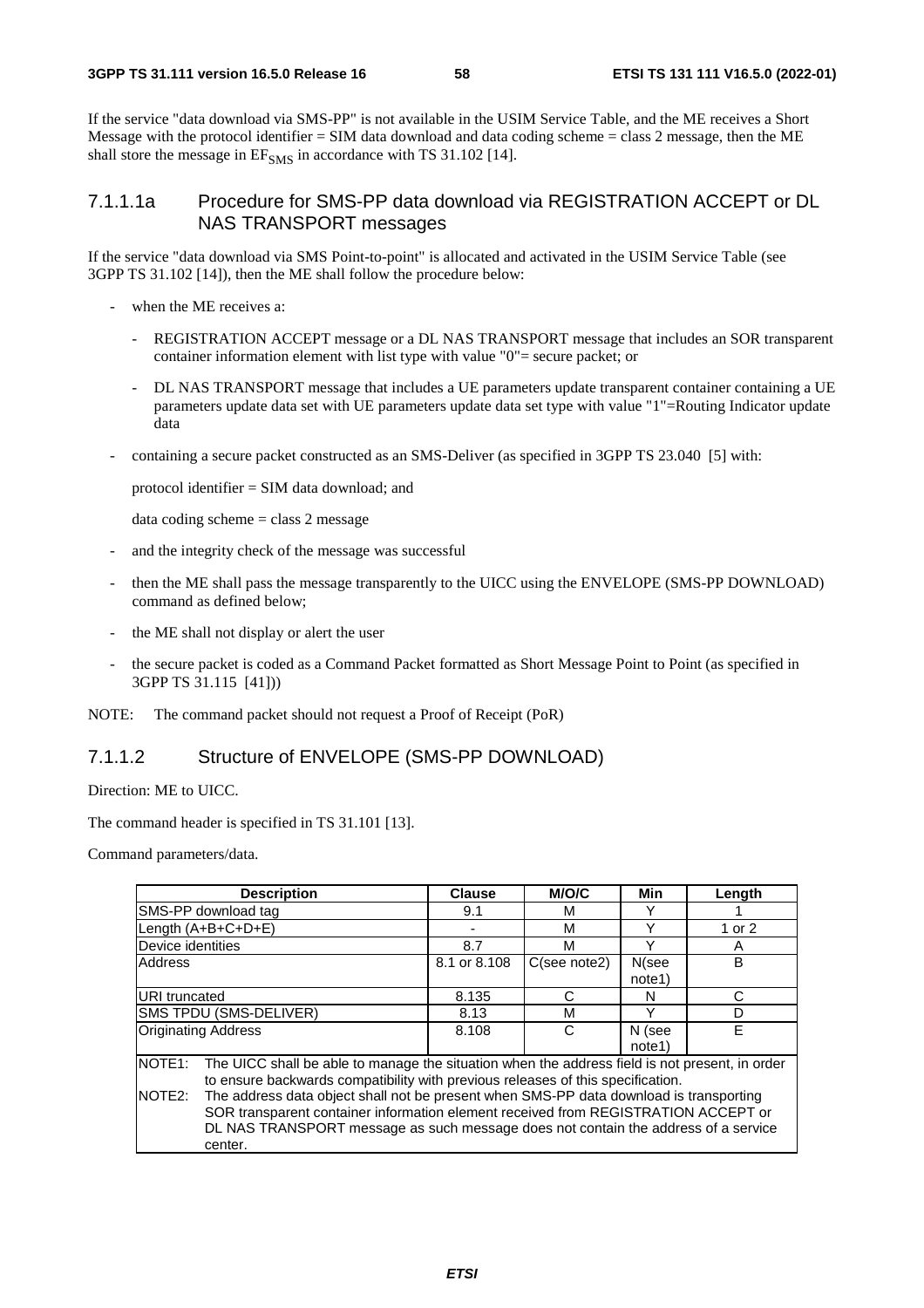- Device identities: the ME shall set the device identities to:
	- source: Network;
	- destination: UICC.
	- Address: The address data object holds the RP\_Originating\_Address of the Service Centre (TS-Service-Centre-Address), as defined in 3GPP TS 24.011 [10]. If the USIM or the ISIM Service Table indicates URI support for SMS-PP DOWNLOAD, then this address data object may contain the Public Service Identity of the Service Center. If the URI is longer than the maximum length that can be transmitted to the UICC, then the URI shall be truncated to the maximum length that can be transmitted to the UICC and the request shall contain a URI truncated tag.
	- Originating Address: If the USIM or the ISIM Service Table indicates URI support for SMS-PP DOWNLOAD, then the Originating Address data object may be present and contain the Public Identity (IMPU) of the sender of the short message. If the URI is longer than the maximum length that can be transmitted to the UICC, then the Originating Address data object shall not be sent.

Response parameters/data.

It is permissible for the UICC not to provide response data. If the UICC provides response data, the following data is returned.

| Byte(s)     | <b>Description</b>          | Length |
|-------------|-----------------------------|--------|
| 1-X (X≤128) | <b>UICC Acknowledgement</b> |        |
|             |                             |        |

## 7.1.2 Cell Broadcast data download

#### 7.1.2.1 Procedure

If the service "data download via SMS-CB" is available in the USIM Service Table (see TS 31.102 [14]), then the ME shall follow the procedure below:

- when the ME receives a new Cell Broadcast message, the ME shall compare the message identifier of the Cell Broadcast message with the message identifiers contained in  $EF_{\text{CRMID}}$ ;
- In the case of a GSM Cell Broadcast message, if the message identifier is found in EFCBMID, the cell broadcast page is passed to the UICC using the ENVELOPE (CELL BROADCAST DOWNLOAD) command, defined below. The ME shall not display the message;
- In the case of a UMTS Cell Broadcast message, if the message identifier is found in EFCBMID, the ME shall deconstruct the UMTS Cell Broadcast message Parameter into its Cell Broadcast pages, and reconstruct each page in the format of the GSM Cell Broadcast Message Parameter, as described below, and according to the definition of the Cell Broadcast message structure in TS 23.041[6]:
	- 1) From the Number-of-Pages byte of the UMTS message, the ME shall obtain the number of Cell Broadcast pages to be constructed.
	- 2) For each page the ME shall reconstruct GSM Cell Broadcast Page header as follows:
		- The 2-byte Serial Number of the UMTS message shall be mapped to the reconstructed GSM message Serial Number.
		- The 2-byte Message ID of the UMTS message shall be mapped to the reconstructed GSM message Message ID.
		- The 1-byte Data Coding Scheme of the UMTS message shall be mapped to the reconstructed GSM message Data Coding Scheme.
		- The 1-byte Number-Of-Pages of the UMTS message in combination with the current page's sequence number (based on the order of the pages in the UMTS message) shall be formatted into the reconstructed GSM message Page Parameter byte, as described in TS 23.041[6].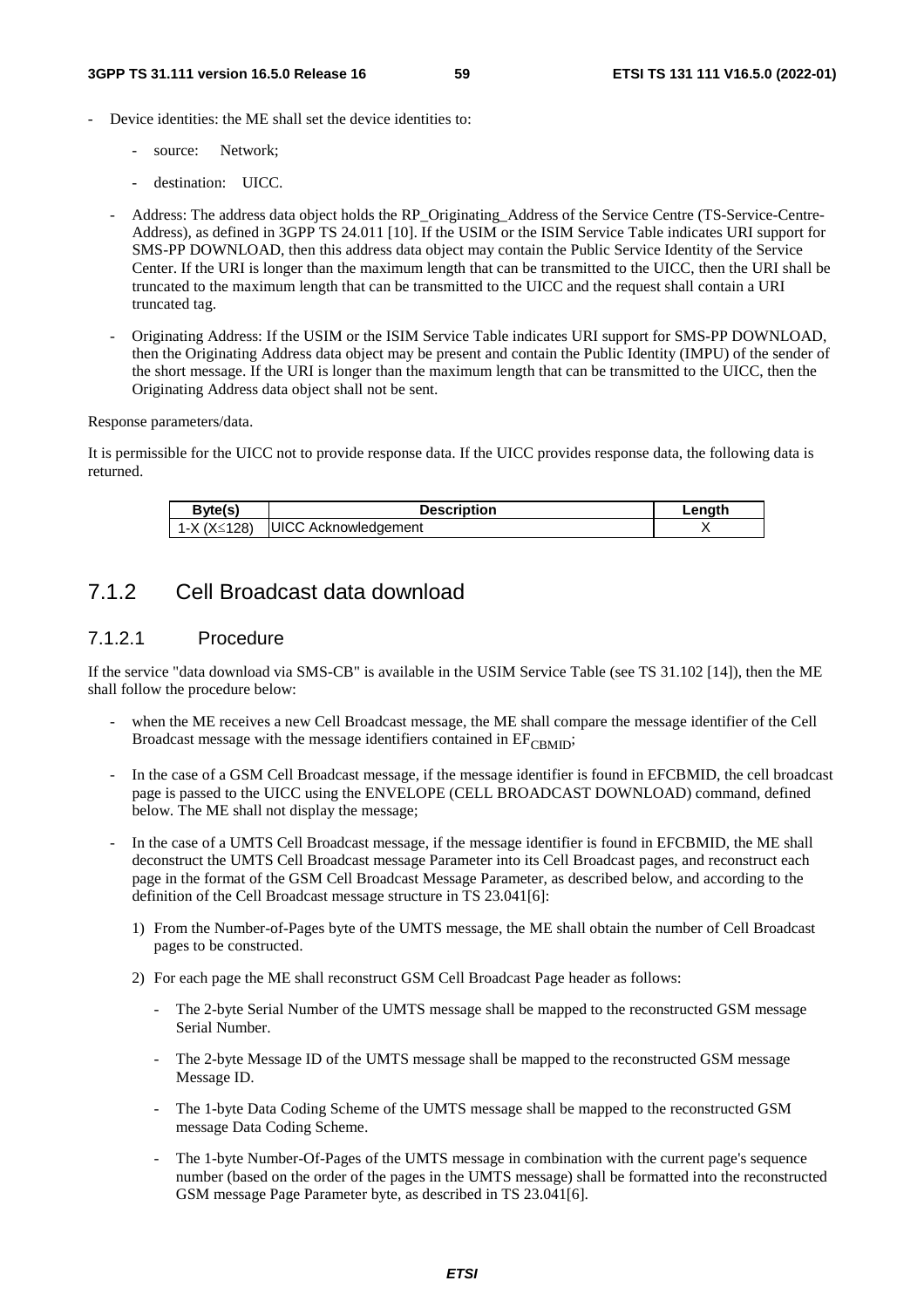- The respective 82 byte CBS-Message-Information-Page shall be mapped to the reconstructed GSM message content.

| Network - ME (UMTS Cell      | ME-USAT interface (GSM Cell      |
|------------------------------|----------------------------------|
| <b>Broadcast Message)</b>    | <b>Broadcast Message Format)</b> |
| Message ID                   | Message ID                       |
| <b>Serial Number</b>         | Serial Number                    |
| Data Coding Scheme           | Data Coding Scheme               |
| Number-Of-Pages              | Page Parameter (Note)            |
| CBS-Message-Information-Page | Content of Message               |

#### **Table: Cell Broadcast Message Parameter Element mapping**

- NOTE: The Page Parameter byte is constructed from the total number of pages as indicated in the UMTS CB message, in combination with the current page's sequence number (based on the order of the pages in the UMTS message).
- Each of the resulting pages shall then be passed to the UICC using the ENVELOPE (CELL BROADCAST DOWNLOAD) command, defined below. The ME shall not display the message;
- if the message identifier of the incoming cell broadcast message is not found in EFCBMID, then the ME shall determine if the message should be displayed, by following the procedures in TS 23.041 [6] and TS 31.102 [14].
- if the UICC responds with '93 00', the ME shall consider that the Cell Broadcast page has not been delivered successfully. The ME may retry to deliver the same Cell Broadcast page.

The ME shall identify new cell broadcast pages by their message identifier, serial number and page values.

#### 7.1.2.2 Structure of ENVELOPE (CELL BROADCAST DOWNLOAD)

Direction: ME to UICC.

The command header is specified in TS 31.101 [13].

Command parameters/data.

| <b>Description</b>          | <b>Clause</b> | M/O/C | Min | Length |
|-----------------------------|---------------|-------|-----|--------|
| Cell Broadcast Download tag | 9.1           | м     |     |        |
| Length $(A+B)$              |               | м     |     | 1 or 2 |
| Device identities           |               | м     |     |        |
| Cell Broadcast page         | 8.5           | м     |     |        |

- Device identities: the ME shall set the device identities to:
	- source: Network:
	- destination: UICC.

Response parameters/data: None for this type of ENVELOPE command.

# 7.2 Menu Selection

See ETSI TS 102 223 [32] clause 7.2.

If the UICC responds with '93 00', the ME shall not re-issue this particular envelope.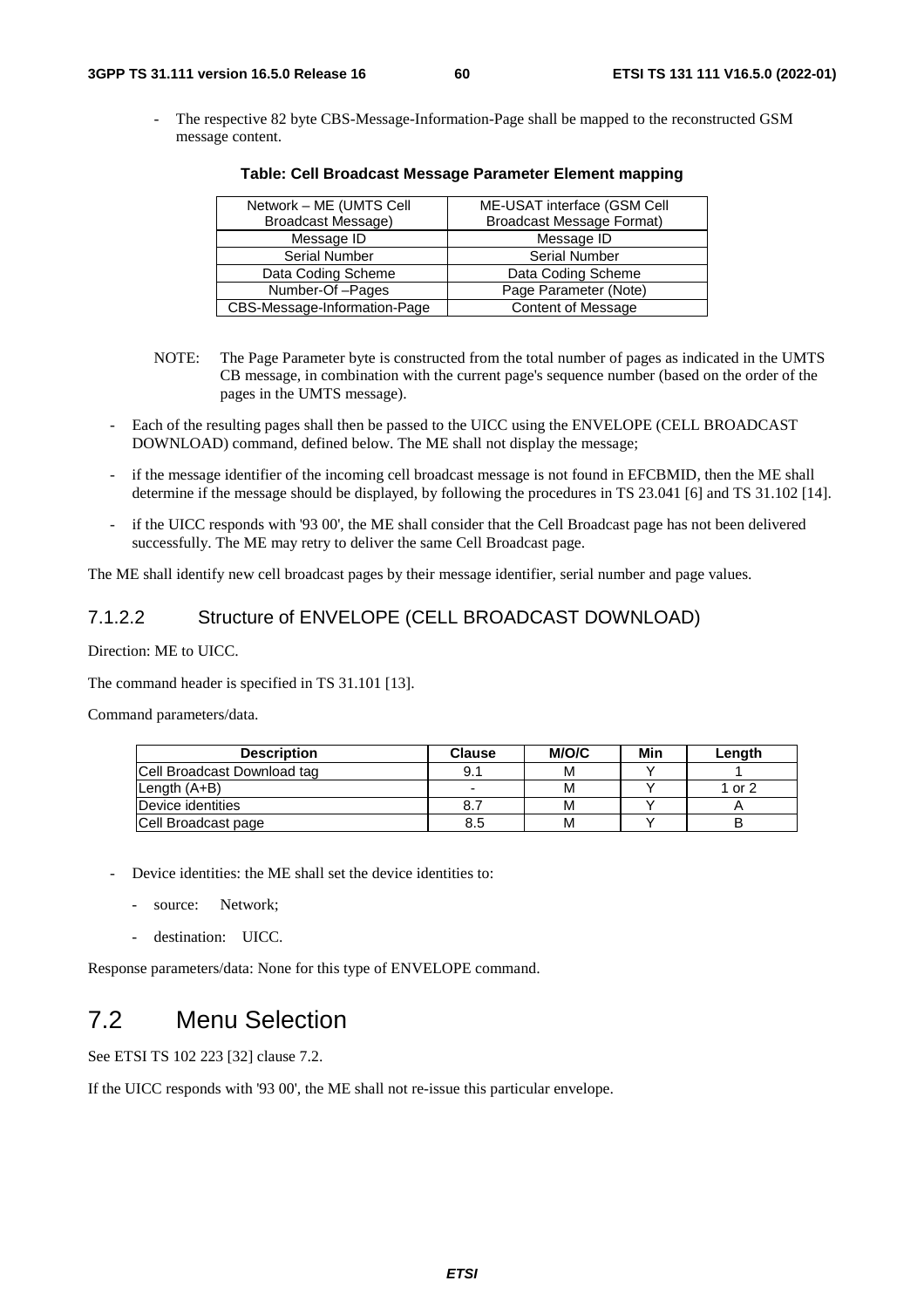# 7.3 Call Control and MO SMS control by USIM

## 7.3.1 Call Control by USIM

#### 7.3.1.1 Procedure for mobile originated calls

If the service "call control" is available in the USIM Service Table (see TS 31.102 [14]), then the ME shall follow the procedure described in ETSI TS 102 223 [32] clause 7.3.1.1 with the additional rules listed here:

- when the user is dialling "112" or an emergency call code stored in  $EF_{ECC}$ , the ME shall set up an emergency call instead of passing the call set-up details to the UICC;
- if the UICC provides response data, then in addition to the response data listed by ETSI TS 102 223 [32] clause 7.3.1.6, the response data from the UICC may indicate to the ME to send instead a supplementary service or USSD operation using the data supplied by the UICC. It is then mandatory for the ME to perform the supplementary service or USSD operation in accordance with the data from the UICC, if it is within the ME's capabilities to do so. If the UICC requires a supplementary service or USSD operation that is beyond the ME's capabilities, then the ME shall not perform the supplementary service or USSD operation at all.
- If, as a result of the procedure, the UICC supplies a number stored in  $EF_{ECC}$ , this shall not result in an emergency call.

This procedure is applicable also in the case where the call is originated over IMS and the service "communication control for IMS by USIM" is not available in the USIM Service Table (see TS 31.102 [14]). If the call is originated over IMS and the service "communication control for IMS by USIM" is available in the USIM Service Table, only the procedure for IMS communications establishment (clause 7.3.1.9) shall be used.

In the case where the initial call set-up request results from a proactive command SET UP CALL:

- if the call control result is "not allowed", the ME shall inform the UICC using TERMINAL RESPONSE "interaction with call control by USIM or MO short message control by USIM, permanent problem; action not allowed";
- if the call set-up request is changed by call control in a supplementary service or USSD operation, and if the supplementary service or USSD operation is within the ME's capabilities, then the ME shall send this request to the network. The ME shall then send back a TERMINAL RESPONSE to the SET UP CALL command at the same time it would have done for the proactive command equivalent to the action requested by call control (i.e. SEND SS or SEND USSD). However, in that case, the TERMINAL RESPONSE shall contain the response data given in the response to ENVELOPE (CALL CONTROL) and a second Result TLV identical to the one given in response to the proactive command equivalent to the action requested by call control (i.e. SEND SS or SEND USSD). The mapping between the general result in the first Result TLV and the general result in the second Result TLV is given below:
	- the general result "command performed, but modified by call control by USIM" shall be given in the first Result TLV if the general result of the second Result TLV is '0X' or '1X';
	- the general result "interaction with call control by USIM, temporary problem" shall be given in the first Result TLV if the general result of the second Result TLV is '2X';
	- the general result "interaction with call control by USIM or MO short message control by USIM, permanent problem" shall be given in the first Result TLV if the general result of the second Result TLV is '3X';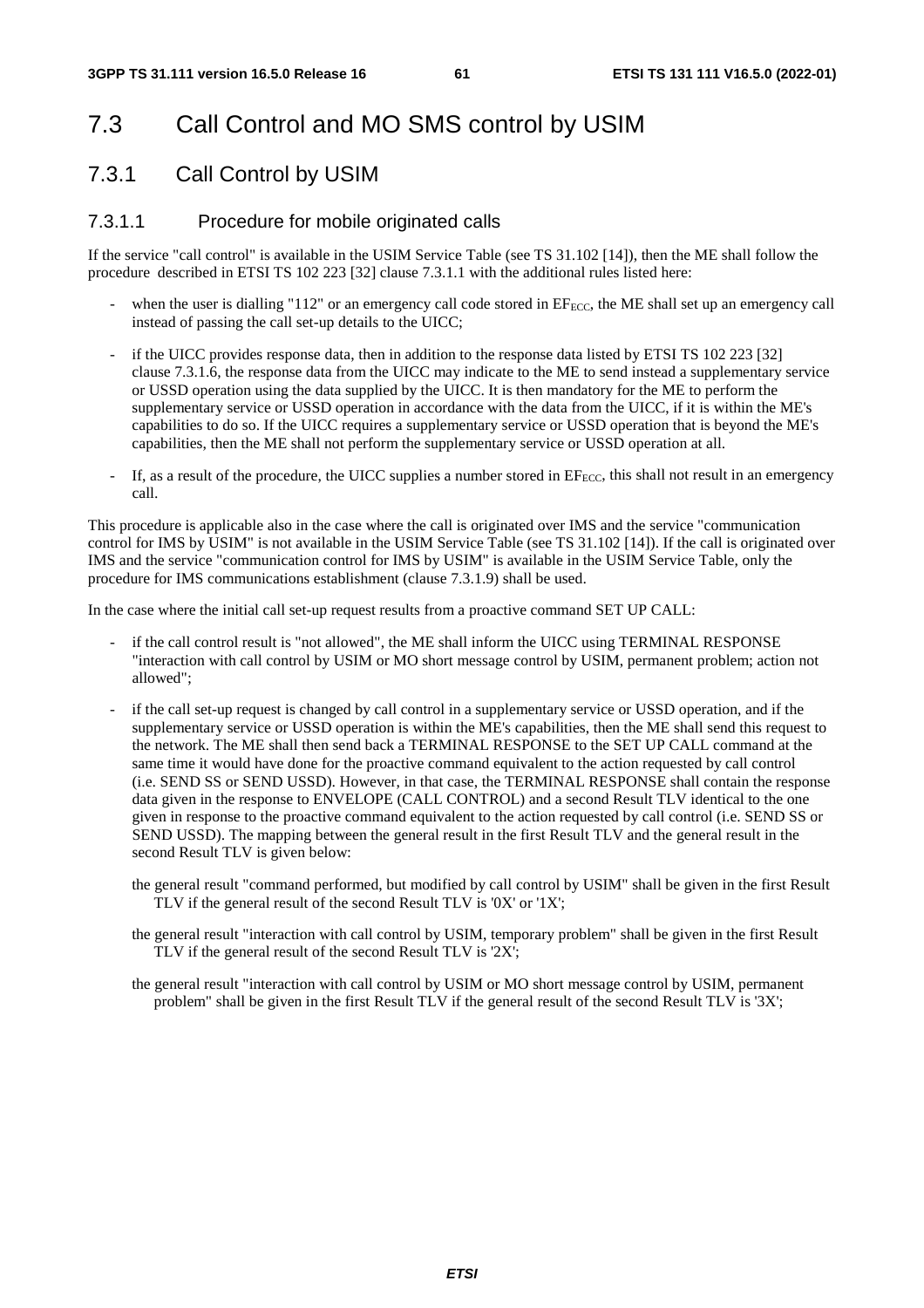- if the call set-up request is changed by call control into a supplementary service or USSD operation, and if the supplementary service or USSD operation is beyond the ME's capabilities, then the ME shall send back a TERMINAL RESPONSE to the SET UP CALL command, without performing the supplementary service or USSD operation at all. In that case, the TERMINAL RESPONSE shall contain the response data given in the response to ENVELOPE (CALL CONTROL) and a second Result TLV identical to the one given in response to the proactive command equivalent to the action requested by call control (i.e. SEND SS or SEND USSD). The mapping between the general result in the first Result TLV and the general result in the second Result TLV is given below:
	- the general result "interaction with call control by USIM or MO short message control by USIM, permanent problem" shall be given in the first Result TLV, and the general result "command beyond ME's capabilities" shall be given in the second Result TLV.

The ME shall then follow the call set-up procedure defined in TS 24.008 [9] or the supplementary service or USSD operation procedure defined in TS 24.080 [11].

#### 7.3.1.2 Procedure for Supplementary Services and USSD

If the service "call control" is available in the USIM Service Table (see TS 31.102 [14]), then for all supplementary service and USSD operations (including those resulting from a SEND SS or SEND USSD proactive UICC command), the ME shall first pass the supplementary service or USSD control string (corresponding to the supplementary service or USSD operation and coded as defined in TS 22.030 [2], even if this SS or USSD operation has been performed via a specific menu of the ME) to the UICC, using the ENVELOPE (CALL CONTROL) command defined below. The ME shall also pass to the UICC in the ENVELOPE (CALL CONTROL) command the current serving cell.

The UICC shall respond in the same way as for mobile originated calls. The ME shall interpret the response as follows:

- if the UICC responds with '90 00', the ME shall send the supplementary service or USSD operation with the information as sent to the UICC;
- if the UICC responds with any status code indicating an error, the ME shall not send the supplementary service or USSD;
- if the UICC responds with '93 00', the ME shall not send the supplementary service or USSD operation and may retry the command;
- if the UICC provides response data, then the response data from the UICC shall indicate to the ME whether to send the supplementary service or USSD operation as proposed, not send the SS or USSD operation, send the SS or USSD operation using the data supplied by the UICC, or instead set up a call using the data supplied by the UICC. It is mandatory for the ME to perform the supplementary service or USSD operation or the call set-up request in accordance with the data from the UICC, if it is within the ME's capabilities to do so. If the UICC requires a call set-up or supplementary service or USSD operation that is beyond the ME's capabilities (e.g. the UICC maps a USSD operation to a data call, and the ME does not support data calls), then the ME shall not the perform the call set-up request or supplementary service or USSD operation at all.

In the case where the initial SS or USSD request results from a proactive command SEND SS or SEND USSD:

- if the call control result is "not allowed", the ME shall inform the UICC using TERMINAL RESPONSE ("interaction with call control by USIM or MO short message control by USIM, permanent problem; action not allowed");
- if the SS or USSD request is changed by call control in a call set-up request, then the ME shall set up the call using the data given by the UICC, if it is within the ME's capabilities to do so. If the UICC requires a call set-up that is beyond the ME's capabilities (e.g. the UICC maps a USSD operation to a data call, and the ME does not support data calls), then the ME shall not set up the call at all. The ME shall send back a TERMINAL RESPONSE to the initial proactive command at the same time it would have done for the proactive command equivalent to the action requested by call control (i.e. SET UP CALL). However, in that case, the TERMINAL RESPONSE shall contain the response data given in the response to ENVELOPE (CALL CONTROL) and a second Result TLV identical to the one given in response to the proactive command equivalent to the action requested by call control (i.e. SET UP CALL). The mapping between the general result in the first Result TLV and the general result in the second Result TLV is the same as the one described in clause 7.3.1.1.

If the ME supports the Outgoing Call Information service, the ME shall update  $EF_{OCI}$  with the supplementary service or USSD control string corresponding to the initial user request.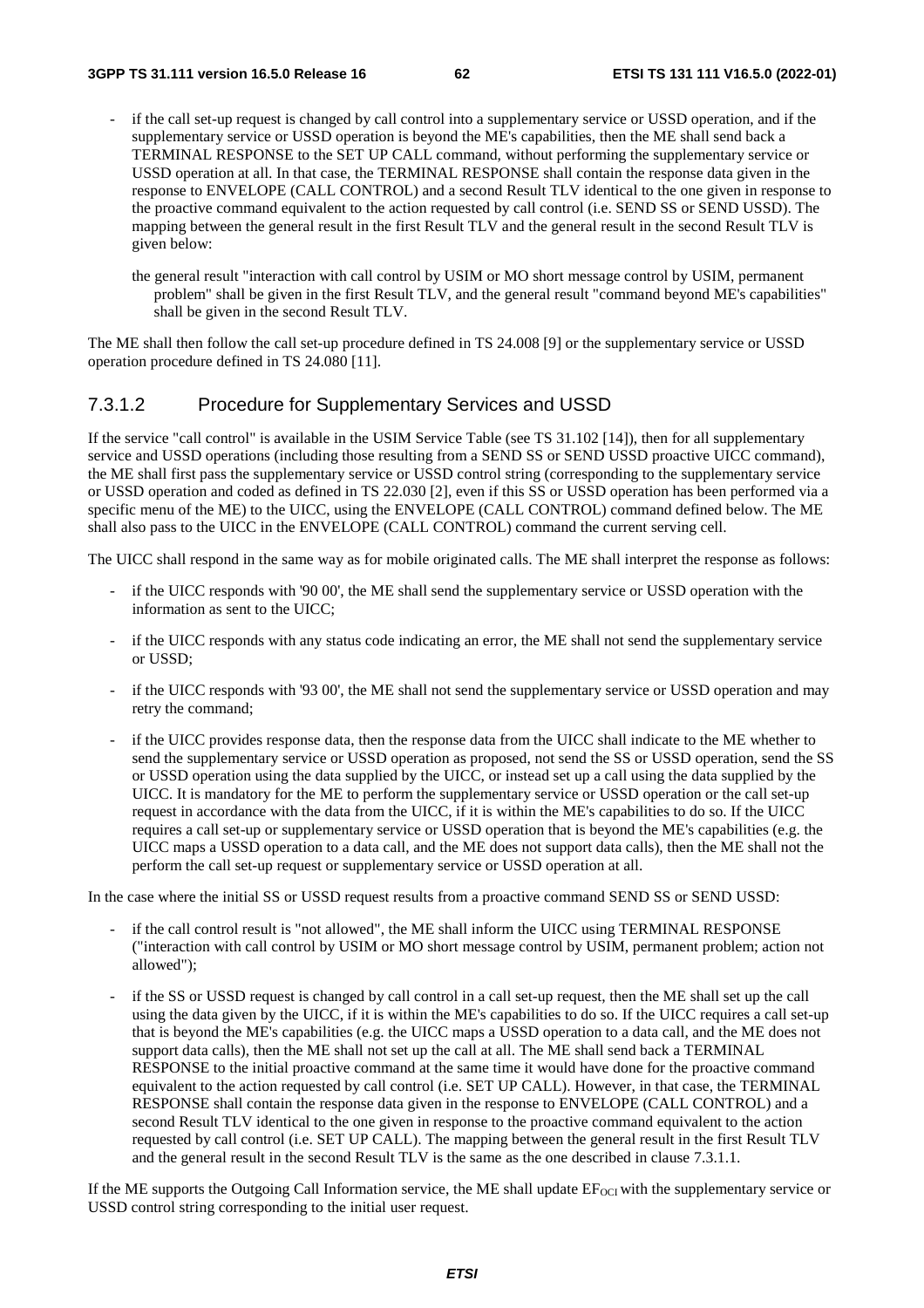The ME shall then follow the supplementary service or USSD operation procedure defined in TS 24.080 [11] or the call set-up procedure defined in TS 24.008 [9].

#### 7.3.1.3 Indication to be given to the user

The UICC may optionally include an alpha-identifier in the response data to the ENVELOPE (CALL CONTROL) message, in order to inform the user at the time the response is received by the ME. The use of this alpha identifier by the ME is described below:

- if the UICC responds with "allowed, no modification", then:
	- if the alpha identifier is provided by the UICC and is not a null data object, the ME shall use it to inform the user during the PDP/PDN context activation, PDU session establishment or call set-up;
	- if the alpha identifier is provided by the UICC and is a null data object (i.e. length = '00' and no value part), this is an indication that the ME should not modify the display corresponding to the initial user request;
	- if the alpha identifier is not provided by the UICC, the ME may give information to the user concerning what is happening;
- if the UICC responds with "not allowed", then:
	- if the alpha identifier is provided by the UICC and is not a null data object, the ME shall use it to inform the user. This is also an indication that the ME should not give any other information to the user on the reason of the barring;
	- if the alpha identifier is provided by the UICC and is a null data object (i.e. length = '00' and no value part), the ME may give information to the user concerning what is happening;
	- if the alpha identifier is not provided by the UICC, the ME may give information to the user concerning what is happening.
- if the UICC responds with "allowed, with modifications", and the modified request is within the ME's capabilities, then:
	- if the alpha identifier is provided by the UICC and is not a null data object, the ME shall use it to inform the user. The ME shall then not display the destination address or SS string given by the UICC. This is also an indication that the ME should not give any other information to the user on the changes made by the UICC to the initial user request;
	- if the alpha identifier is provided by the UICC and is a null data object (i.e. length = '00' and no value part), this is an indication that the ME should not give any information to the user on the changes made by the UICC to the initial user request. The ME shall not display the destination address or SS string given by the UICC. The ME should not modify the display corresponding to the initial user request;
	- if the alpha identifier is not provided by the UICC, the ME may indicate to the user that the initial user request has been changed.
- if the UICC responds with "allowed, with modifications" to a user-initiated request (i.e. a request not initiated by a proactive command), and the modified user request is beyond the ME's capabilities, then the ME may give information to the user on the modified request and the fact that the modified request is beyond the ME's capabilities, optionally using the alpha identifier, if one is provided by the UICC;
- if the UICC responds with "allowed, with modifications" to a request by a proactive command SET UP CALL, SEND SS, SEND USSD or OPEN CHANNEL where GPRS is selected, and the modified request is beyond the ME's capabilities, then the ME shall not give any information to the user on the fact that the modified request is beyond the ME's capabilities, and shall give a TERMINAL RESPONSE to the proactive command (i.e. SET UP CALL, SEND SS, SEND USSD or OPEN CHANNEL) as detailed in clauses 7.3.1.1, 7.3.1.2 and 7.3.1.3. The responsibility to inform the user in this case lies with the UICC application which sent the proactive command.

A terminal of type ND shall ignore any alpha identifier provided together with the response data to the ENVELOPE (CALL CONTROL) message.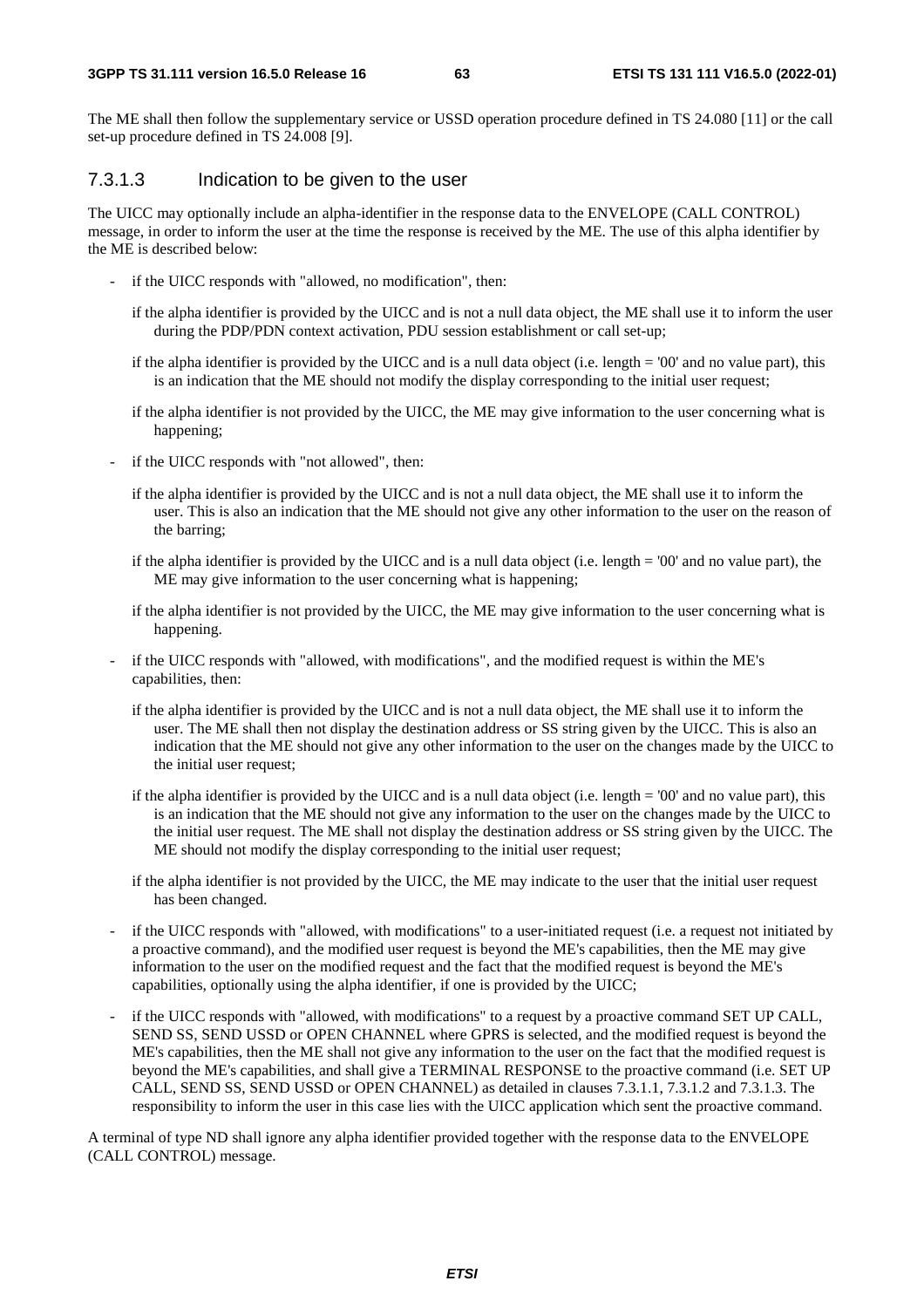#### 7.3.1.4 Interaction with Fixed Dialling Number

The procedure defined in ETSI TS 102 223 [32] clause 7.3.1.4 for calls applies. In addition, it shall apply in the same way for supplementary service operations, the supplementary service control string being checked as if it was a called number.

The ME shall check the number (or the supplementary service control string) in accordance with TS 22.101 [34].

When the called address is an IMS URI, the ME shall check the destination address using the FDN stored in  $EF_{FDNURI}$ , in addition to the EF<sub>FDN</sub> entries, following the same principle as defined in the Fixed Dialling Number description in TS 22.101 [34] applied to URIs, and as described in TS 31.102[14] clause 4.2.97.

#### 7.3.1.5 Support of Barred Dialling Number (BDN) service

The procedure defined in ETSI TS 102 223 [32] clause 7.3.1.5 for calls applies. In addition, it shall apply in the same way for supplementary service operations, the supplementary service control string being checked as if it was a called number.

The ME shall check the number (or the supplementary service control string) in accordance with TS 22.101 [34].

When the called address is an IMS URI, the ME shall check the destination address using the BDN stored in  $EF_{BDNURI}$ , in addition to the EF<sub>BDN</sub> entries, following the same principle as defined in the Barring Dialling Number description in TS 22.101 [34] applied to URIs, and as described in TS 31.102[14] clause 4.2.98.

#### 7.3.1.6 Structure of ENVELOPE (CALL CONTROL)

Direction: ME to UICC.

The command header is specified in TS 31.101 [13].

Command parameters/data.

| <b>Description</b>                          | <b>Clause</b> | M/O/C | Min          | Length |
|---------------------------------------------|---------------|-------|--------------|--------|
| Call control tag                            | 9.1           | м     |              |        |
| Length (A+B+C+D+E+F+G+H)                    |               | М     | $\checkmark$ | 1 or 2 |
| Device identities                           | 8.7           | М     | v            | A      |
| Address or SS string or USSD string or PDP  | 8.1, 8.14 or  |       |              |        |
| context activation parameters or EPS PDN    | 8.17 or 8.72  | м     | Y            | в      |
| connection activation parameters or IMS URI | or 8.98 or    |       |              |        |
| or PDU session establishment parameters     | 8.108 or      |       |              |        |
|                                             | 8.143         |       |              |        |
| Capability configuration parameters 1       | 8.4           | ∩     | N            | C      |
| <b>Subaddress</b>                           | 8.3           | 0     | N            | D      |
| Location information                        | 8.19          |       | N            | E      |
| Capability configuration parameters 2       | 8.4           | 0     | N            | F      |
| Media Type                                  | 8.132         |       | N            | G      |
| URI truncated                               | 8.135         |       | N            | н      |

Device identities: the ME shall set the device identities to:

source: ME:

destination: UICC.

- Address or SS string or USSD string or PDP context activation parameters or EPS PDN connection activation parameters or IMS URI or PDU session establishment parameters: only one data object shall be sent to the UICC:

for a call set-up, the address data object is used and holds the Called Party Number, as defined in TS 24.008 [9], to which the ME is proposing setting up the call;

for a supplementary service, the SS string data object is used and holds the corresponding supplementary service;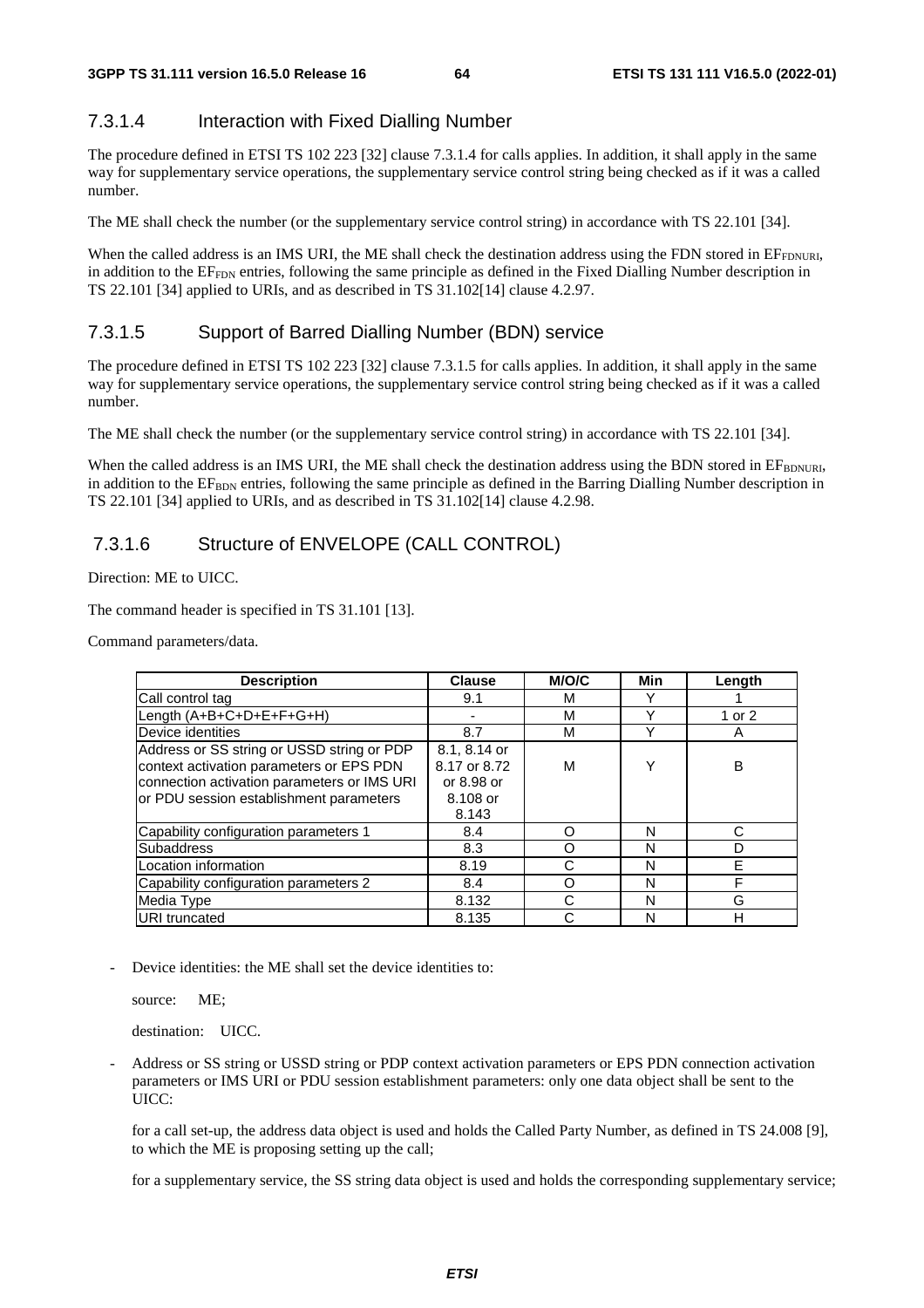for a USSD operation, the USSD string data object is used and holds the corresponding USSD control string;

USIM Applications and MEs should take into account that early implementations of USAT use the SS string data object for coding of USSD control strings (instead of the USSD string data object). This behaviour is only possible for USSD control strings consisting of digits (0-9,\*,#). The UICC can identify MEs having this early implementation by evaluating the indication "USSD string data object supported in Call Control" in the TERMINAL PROFILE. The ME can identify USIMs having this early implementation by evaluating the indication "USSD string data object supported in Call Control" in the USIM Service Table.

 For a PDP context activation, the Activate PDP context request parameters are used, as defined in TS 24.008 [9]. Except for the following parameters:

- Requested QoS;
- Access Point Name; and
- Protocol configuration options,

 the UICC should not modify any other parameters included in the ACTIVATE PDP CONTEXT REQUEST message as defined in TS 24.008 [9] to avoid that the UE sends a value of any of these parameters that is not compliant to TS 24.008 [9];

 for an EPS PDN connection activation, the PDN Connectivity Request parameters are used, as defined in TS 24.301 [46]. Except for the following parameters:

- Access Point Name; and
- Protocol configuration options,

the UICC should not modify any other parameters included in the PDN CONNECTIVITY REQUEST message as defined in TS 24.301 [46] to avoid that the UE sends a value of any of these parameters that is not compliant to TS 24.301 [46];

 for an IMS communication establishment, the IMS Request-URI field is used and the IMS URI data object holds the SIP URI or tel URI, as defined in TS 24.229[52], to which the ME is proposing setting up the communication. If the URI is longer than the maximum length that can be transmitted to the UICC, then the URI shall be truncated to the maximum length that can be transmitted to the UICC and the request shall contain a URI truncated tag.

for a PDU session establishment, the PDU Session Establishment Request parameters are used, as defined in TS 24.501 [70]. Except for the following parameters:

- SM PDU DN request container; and
- operator specific parameters in Extended Protocol configuration options,

the UICC should not modify any other parameters included in the PDU SESSION ESTABLISHMENT REQUEST message as defined in TS 24.501 [70] to avoid that the UE sends a value of any of these parameters that is not compliant to TS 24.501 [70].

- Capability configuration parameters: Only used for a call set-up, this contains the Bearer capabilities that the ME is proposing to send to the network. The first capability configuration parameters corresponds to the bearer capability 1 information element of a mobile originating SETUP message, as defined in TS 24.008 [9]. The second capability configuration parameters correspond to the bearer capability 2 information element of a mobile originating SETUP message, as defined in TS 24.008 [9]. If no capability configuration parameters are present, this shall indicate a speech call.
- Subaddress: Only used for a call set-up, this contains the called party subaddress that the ME is proposing to send to the network. If one is not present, this shall indicate that the ME is proposing not to send this information element to the network.
- Location information: This data object contains the identification (MCC, MNC, LAC/TAC, Cell Identity) of the current serving cell of the UE. The comprehension required flag of this data object in this command shall be set to '0'. This data object shall be present if the call is performed over GERAN, UTRAN, E-UTRAN or NG-RAN.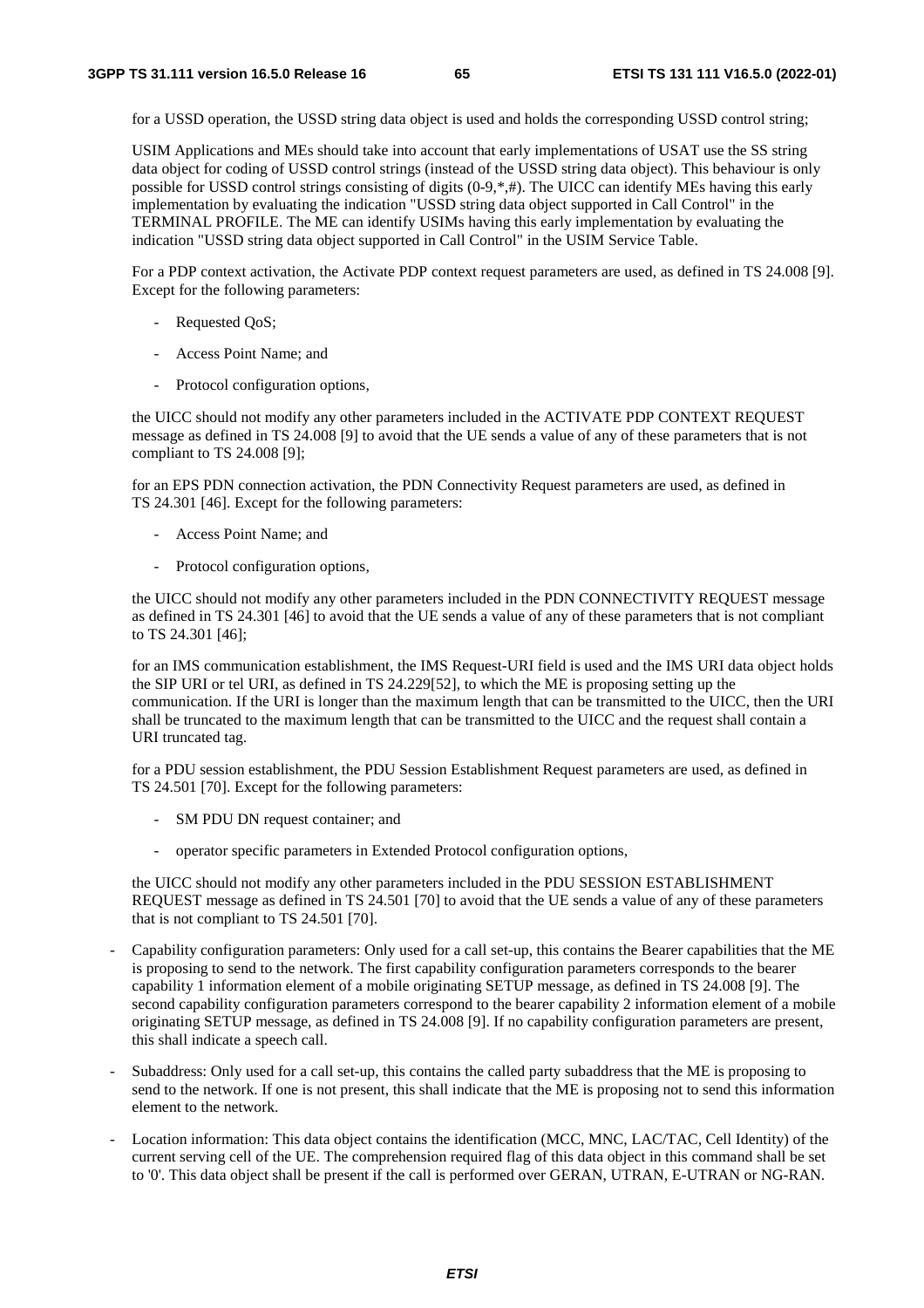- Media Type: This data object indicates the type of media the ME is proposing using to set up the communication. If the type of media to be used by the ME is one of those listed in the Terminal Profile and if the "Media Type support" service is allocated and activated in the USIM or ISIM Service Table, the Media Type data object shall be present.
- URI truncated: This data object indicates that the URI in the request was truncated because too long to be transmitted to the UICC.

Response parameters/data.

It is permissible for the UICC to provide no response data, by responding with SW1/SW2 = '90 00'. If the UICC does not provide any response data, then this shall have the same meaning as "allowed, no modification".

| <b>Description</b>                                                                                                                                                               | <b>Clause</b>                                                   | M/O/C | Min | Length |
|----------------------------------------------------------------------------------------------------------------------------------------------------------------------------------|-----------------------------------------------------------------|-------|-----|--------|
| Call control result                                                                                                                                                              |                                                                 | м     | v   |        |
| Length (A+B+C+D+E+F+G)                                                                                                                                                           |                                                                 | м     |     | 1 or 2 |
| Address or SS string or USSD string or PDP<br>context activation parameters or EPS PDN<br>connection activation parameters or IMS URI<br>or PDU session establishment parameters | 8.1, 8.14 or<br>8.17 or 8.72<br>or 8.98 or<br>8.108 or<br>8.143 |       | N   | A      |
| Capability configuration parameters 1                                                                                                                                            | 8.4                                                             |       | N   | B      |
| Subaddress                                                                                                                                                                       | 8.3                                                             |       | N   | C      |
| Alpha identifier                                                                                                                                                                 | 8.2                                                             |       | N   | D      |
| BC repeat indicator                                                                                                                                                              | 8.42                                                            |       | N   | F      |
| Capability configuration parameters 2                                                                                                                                            | 8.4                                                             |       | N   | F      |
| Media Type                                                                                                                                                                       | 8.132                                                           |       | N   | G      |

Call control result:

Contents:

- The command that the UICC gives to the ME concerning whether to allow, bar or modify the proposed call (or supplementary service operation);

Coding:

- $'00' =$  Allowed, no modification;
- ' $01'$  = Not allowed:
- $'02'$  = Allowed with modifications.
- Address or SS string or USSD string or PDP context/EPS PDN connection activation parameters or IMS URI or PDU session establishment parameters: Only one data object may be included if the UICC requests the call (or supplementary service or USSD operation or PDP context/EPS PDN connection activation or IMS communication establishment or PDU session establishment parameters) details to be modified:

for a call set-up, if the address data object is not present, then the ME shall assume the Dialling number is not to be modified;

if the SS string data object or address data object is present and the ME receives wild values according to TS 31.102 [14], then the ME shall not process the command.

For a supplementary service, if the SS string data object is not present, then the ME shall assume that SS is not to be modified;

for a USSD operation, if the USSD string data object is not present, then the ME shall assume that the USSD operation is not to be modified;

for a PDP context activation, if the PDP context activation parameters object is not present, then the ME shall assume that the PDP context activation is not to be modified;

for an EPS PDN connection activation, if the EPS PDN connection activation parameters object is not present, then the ME shall assume that the EPS PDN connection activation is not to be modified;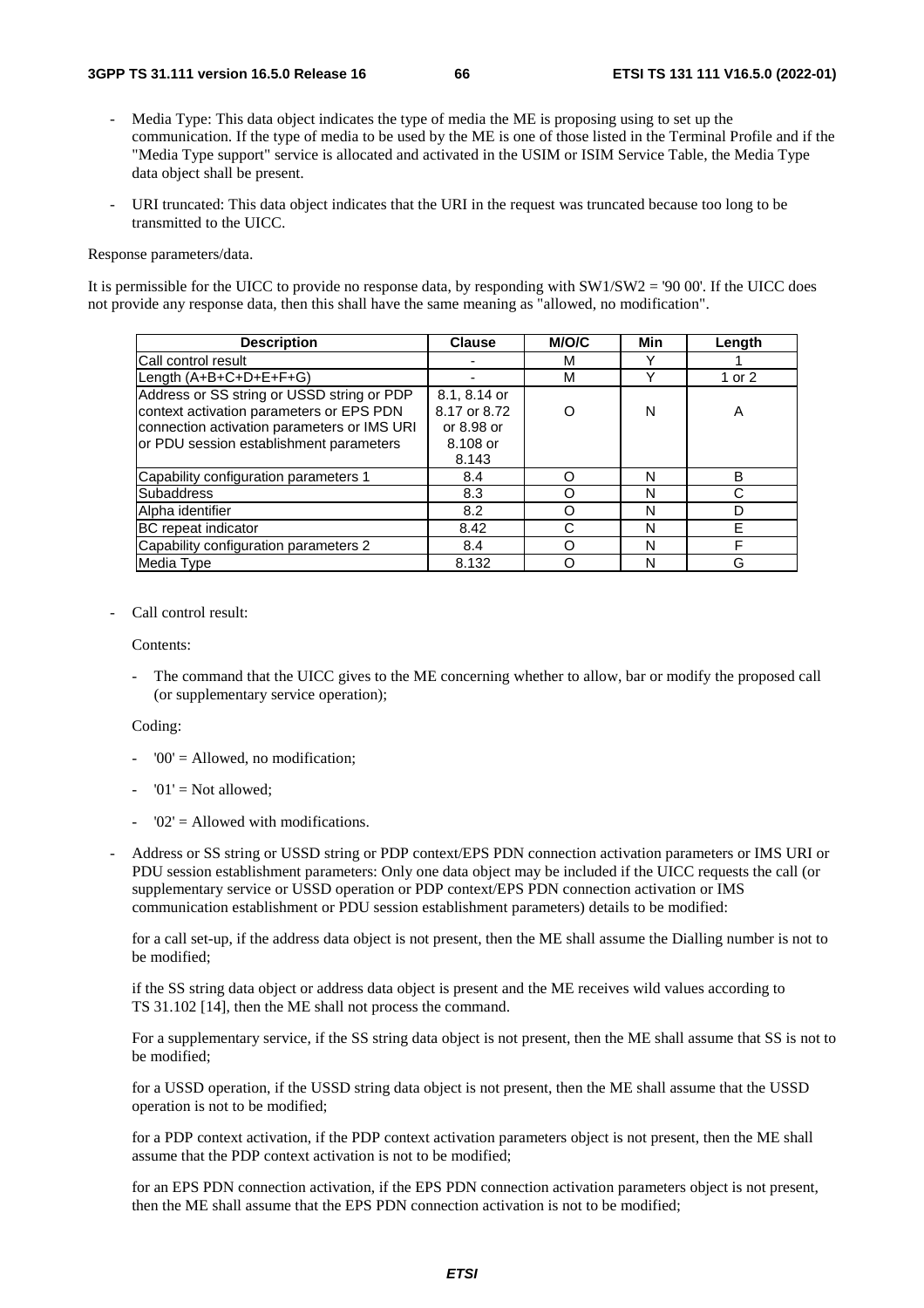for an IMS communication establishment, if the IMS URI data object is not present, then the ME shall assume that neither the SIP URI nor the tel URI are to be modified.

for a PDU session establishment, if the PDU session establishment parameters object is not present, then the ME shall assume that the PDU session establishment is not to be modified.

- Capability configuration parameters: Only used for a call set-up, this data object is only required if the USIM application requests the call details to be modified. The first capability configuration parameters corresponds to the bearer capability 1 information element of a mobile originating SETUP message, as defined in TS 24.008 [9]. The second capability configuration parameters corresponds to the bearer capability 2 information element of a mobile originating SETUP message, as defined in TS 24.008 [9]. If the capability configuration parameters are not present, then the ME shall assume the parameters are not to be modified.
- Subaddress: Only used for a call set-up, this data object is only required if the USIM application requests the call details to be modified. If the subaddress is not present, then the ME shall assume the called party subaddress is not to be modified. If the subaddress supplied by the USIM application is a null data object, then the ME shall not provide a called party subaddress to the network. A null data object shall have length = '00' and no value part.
- Alpha identifier: this data object is only required if the UICC requests a particular indication to be given to the user. The handling of this data object by the ME is described in clause 7.3.1.3. The comprehension required flag of this data object shall be set to '0'.
- BC repeat indicator: indicates how the associated bearers shall be interpreted. The change of bearer occurs on a network event. This BC repeat indicator is conditioned to the presence of the second capability configuration parameters and is coded as defined in TS 24.008 [9].
- Media Type: this data object is only required if the UICC requests the media type of the call to be modified. If the Media Type is not present then the ME shall assume the media type of the call is not to be modified.

It is mandatory for the UICC to provide at least one of the optional data objects if it has set the Call control result to "allowed with modifications".

#### 7.3.1.7 Procedure for PDP Context Activation

If the service "call control on GPRS by USIM" is available in the USIM Service Table (see TS 31.102 [14]), then for all PDP Context activation (including those resulting from a OPEN CHANNEL proactive UICC command where GPRS is selected), the ME shall first pass the corresponding Activate PDP Context message (see TS 24.008 [9]) to the UICC, using the ENVELOPE (CALL CONTROL) command defined below. The ME shall also pass to the UICC in the ENVELOPE (CALL CONTROL) command the current serving cell.

When the ME performs an emergency PDP context activation, the ME shall not send the ENVELOPE (CALL CONTROL) command to the UICC.

The UICC shall respond in the same way as for mobile originated calls. The ME shall interpret the response as follows:

- if the UICC responds with '90 00', the ME shall send the Activate PDP Context message with the information as sent to the UICC;
- if the UICC responds with '93 00', the ME shall not the Activate PDP Context message and may retry the command;
- if the UICC provides response data, then the response data from the UICC shall indicate to the ME whether to send the Activate PDP Context message as proposed, not send the Activate PDP Context message or send the Activate PDP Context message using the data supplied by the UICC. It is mandatory for the ME to perform the PDP Context Activation in accordance with the data from the UICC, if it is within the ME's capabilities to do so. If the UICC requires PDP Context Activation that is beyond the ME's capabilities, then the ME shall not perform PDP Context Activation at all.

In the case where the initial PDP Context Activation request results from a proactive command OPEN CHANNEL where GPRS is selected: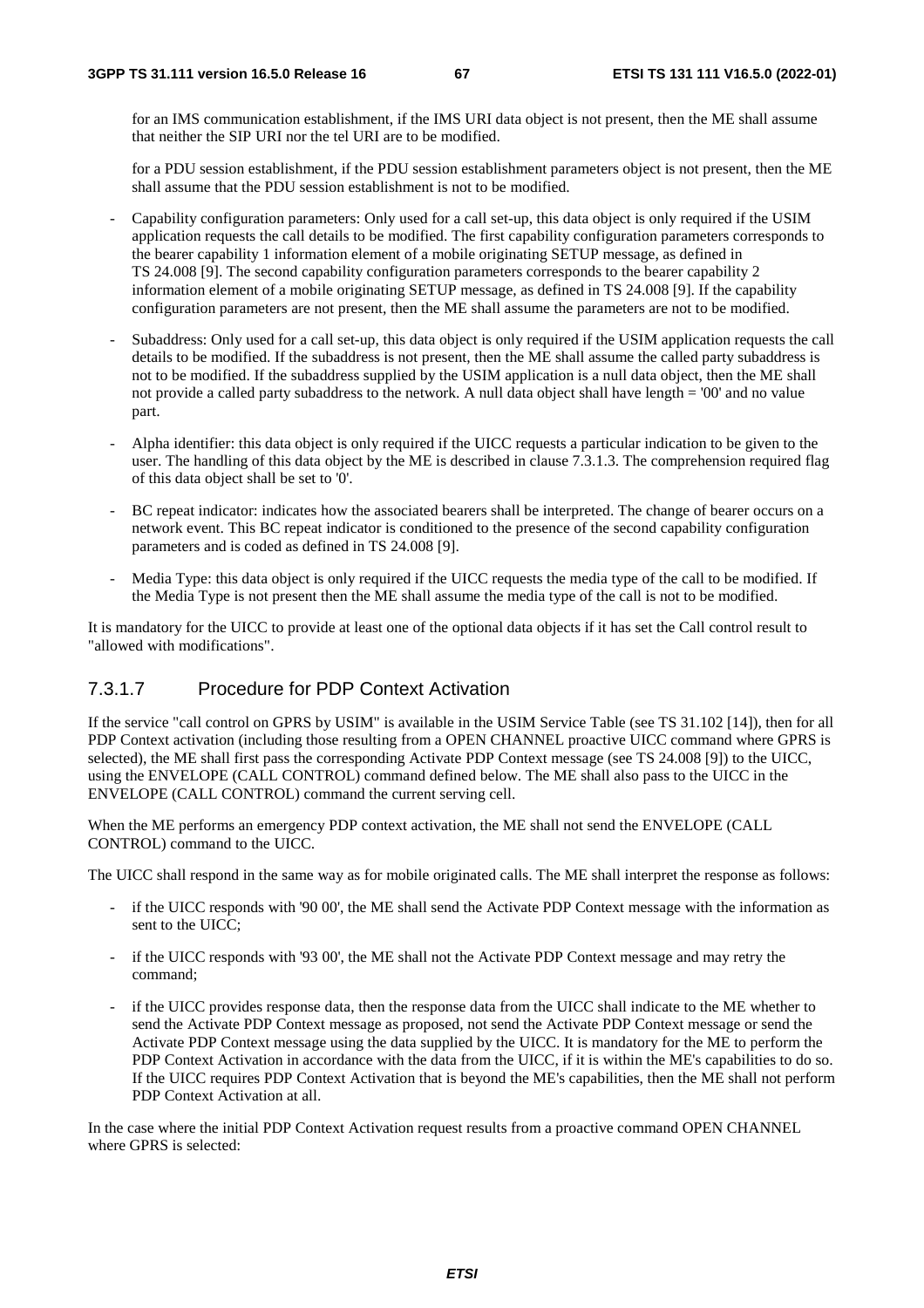- if the call control result is "not allowed", the ME shall inform the UICC using TERMINAL RESPONSE ("interaction with call control by USIM or MO short message control by USIM, permanent problem; action not allowed");
- if the PDP Context Activation data is changed by call control, then the ME shall activate the PDP context using the data given by the UICC, if it is within the ME's capabilities to do so. If the UICC requires a PDP Context Activation that is beyond the ME's capabilities (e.g. the UICC requests a QoS that the ME cannot handle ), then the ME shall not activate the PDP context at all.

#### 7.3.1.8 Procedure for EPS PDN connection Activation

If the service "call control on EPS PDN connection by USIM" is available in the USIM Service Table (see TS 31.102 [14]), then for all EPS PDN connection activation (including those resulting from a OPEN CHANNEL proactive UICC command where E-UTRAN is selected), the ME shall first pass the corresponding PDN Connectivity Request message (see TS 24.301 [46]) to the UICC, using the ENVELOPE (CALL CONTROL) command defined above. The ME shall also pass to the UICC in the ENVELOPE (CALL CONTROL) command the current serving cell.

When the ME performs an emergency EPS PDN connection activation, the ME shall not send the ENVELOPE (CALL CONTROL) command to the UICC.

The UICC shall respond in the same way as for mobile originated calls. The ME shall interpret the response as follows:

- if the UICC responds with '90 00', the ME shall send the PDN Connectivity Request message with the information as sent to the UICC;
- if the UICC responds with '93 00', the ME shall not send the PDN Connectivity Request message and may retry the command;
- if the UICC provides response data, then the response data from the UICC shall indicate to the ME whether to send the PDN Connectivity Request message as proposed, not send the PDN Connectivity Request message or send the PDN Connectivity Request message using the data supplied by the UICC. It is mandatory for the ME to perform the EPS PDN Connection Activation in accordance with the data from the UICC, if it is within the ME's capabilities to do so. If the UICC requires EPS PDN Connection Activation that is beyond the ME's capabilities, then the ME shall not perform EPS PDN Connection Activation at all.

In the case where the initial PDN Connectivity Request results from a proactive command OPEN CHANNEL where E-UTRAN is selected:

- if the call control result is "not allowed", the ME shall inform the UICC using TERMINAL RESPONSE ("interaction with call control by USIM or MO short message control by USIM, permanent problem; action not allowed");
- if the EPS PDN Connection Activation data is changed by call control, then the ME shall activate the EPS PDN Connection using the data given by the UICC, if it is within the ME's capabilities to do so. If the UICC requires a EPS PDN Connection Activation that is beyond the ME's capabilities, then the ME shall not activate the EPS PDN Connection at all.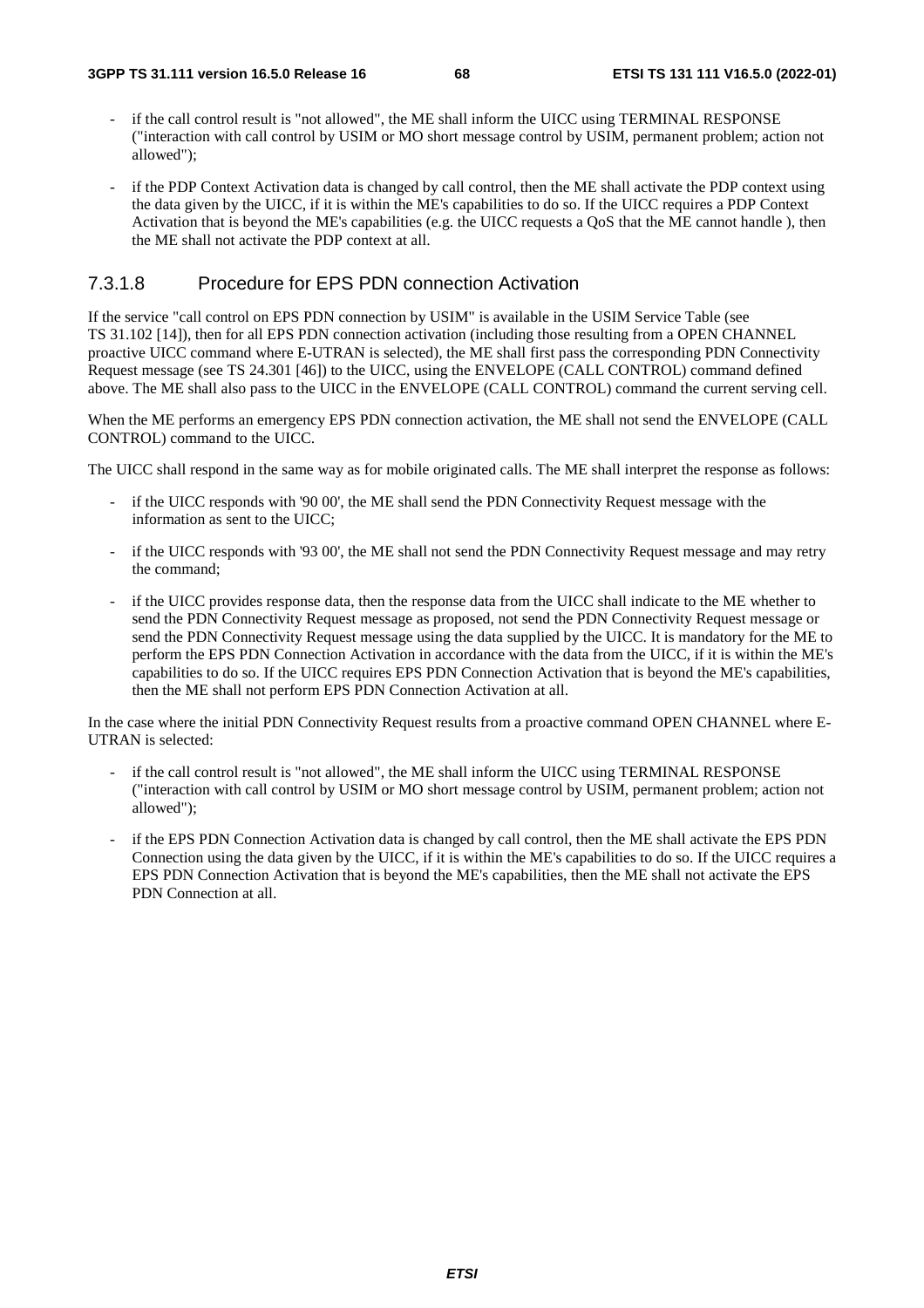#### 7.3.1.9 Procedure for IMS communications establishment

If the service "communication control for IMS by USIM" is available in the USIM Service Table (see TS 31.102 [14]), then for all IMS communication establishment, the ME shall first pass the corresponding IMS Request-URI contained in SIP INVITE message (see TS24.229 [52]) to the UICC, using the ENVELOPE (CALL CONTROL) command defined above. The ME shall also pass to the UICC in the ENVELOPE (CALL CONTROL) command the current serving cell if the IMS communication is established over GERAN, UTRAN, E-UTRAN or NG-RAN. If the type of media to be used by the ME is one of those listed in the Terminal Profile and if the "Media Type support" service is allocated and activated in the USIM or ISIM Service Table, the ME shall pass to the UICC in the ENVELOPE (CALL CONTROL) command the media type of the SIP communication session it is setting up.

This procedure replaces the call control by USIM using the Address TLV (clause 8.1) when the call is originated over IMS and the service "communication control for IMS by USIM" is available in the USIM Service Table (see TS 31.102 [14]).

When the ME detects that an IMS emergency call is being initiated, the ME shall set up an emergency call without sending the ENVELOPE (CALL CONTROL) command to the UICC.

The UICC shall respond in the same way as for mobile originated communications. The ME shall interpret the response as follows:

- if the UICC responds with '90 00', the ME shall send the SIP INVITE message with the information as sent to the UICC;
- if the UICC responds with '93 00', the ME shall not send SIP INVITE message and may retry the command;
- if the UICC provides response data, then the response data from the UICC shall indicate to the ME whether to send the SIP INVITE message as proposed, not send the SIP INVITE message or send the SIP INVITE message using the IMS-Request URI supplied by the UICC. It is mandatory for the ME to perform the SIP INVITE request in accordance with the data from the UICC, if it is within the ME's capabilities to do so. If the UICC requires SIP INVITE request that is beyond the ME's capabilities, then the ME shall not send SIP INVITE request at all.

#### 7.3.1.10 Procedure for PDU session establishment

If the service "call control on PDU session by USIM" is available in the USIM Service Table (see TS 31.102 [14]), then for all PDU session establishment (including those resulting from a OPEN CHANNEL proactive UICC command where NG-RAN is selected), the ME shall first pass the corresponding PDU Session Establishment Request message (see TS 24.501 [70]) to the UICC, using the ENVELOPE (CALL CONTROL) command defined above. The ME shall also pass to the UICC in the ENVELOPE (CALL CONTROL) command the current serving cell.

When the ME performs an emergency PDU session establishment, the ME shall not send the ENVELOPE (CALL CONTROL) command to the UICC.

The UICC shall respond in the same way as for mobile originated calls. The ME shall interpret the response as follows:

- if the UICC responds with '90 00', the ME shall send the PDU Session Establishment Request message with the information as sent to the UICC;
- if the UICC responds with '93 00', the ME shall not send the PDU Session Establishment Request message and may retry the command;
- if the UICC provides response data, then the response data from the UICC shall indicate to the ME whether to send the PDU Session Establishment Request message as proposed, not send the PDU Session Establishment Request message or send the PDU Session Establishment Request message using the data supplied by the UICC. It is mandatory for the ME to perform the PDU session establishment in accordance with the data from the UICC, if it is within the ME's capabilities to do so. If the UICC requires PDU session establishment that is beyond the ME's capabilities, then the ME shall not perform PDU session establishment at all.

In the case where the initial PDU Session Establishment Request results from a proactive command OPEN CHANNEL where NG-RAN is selected: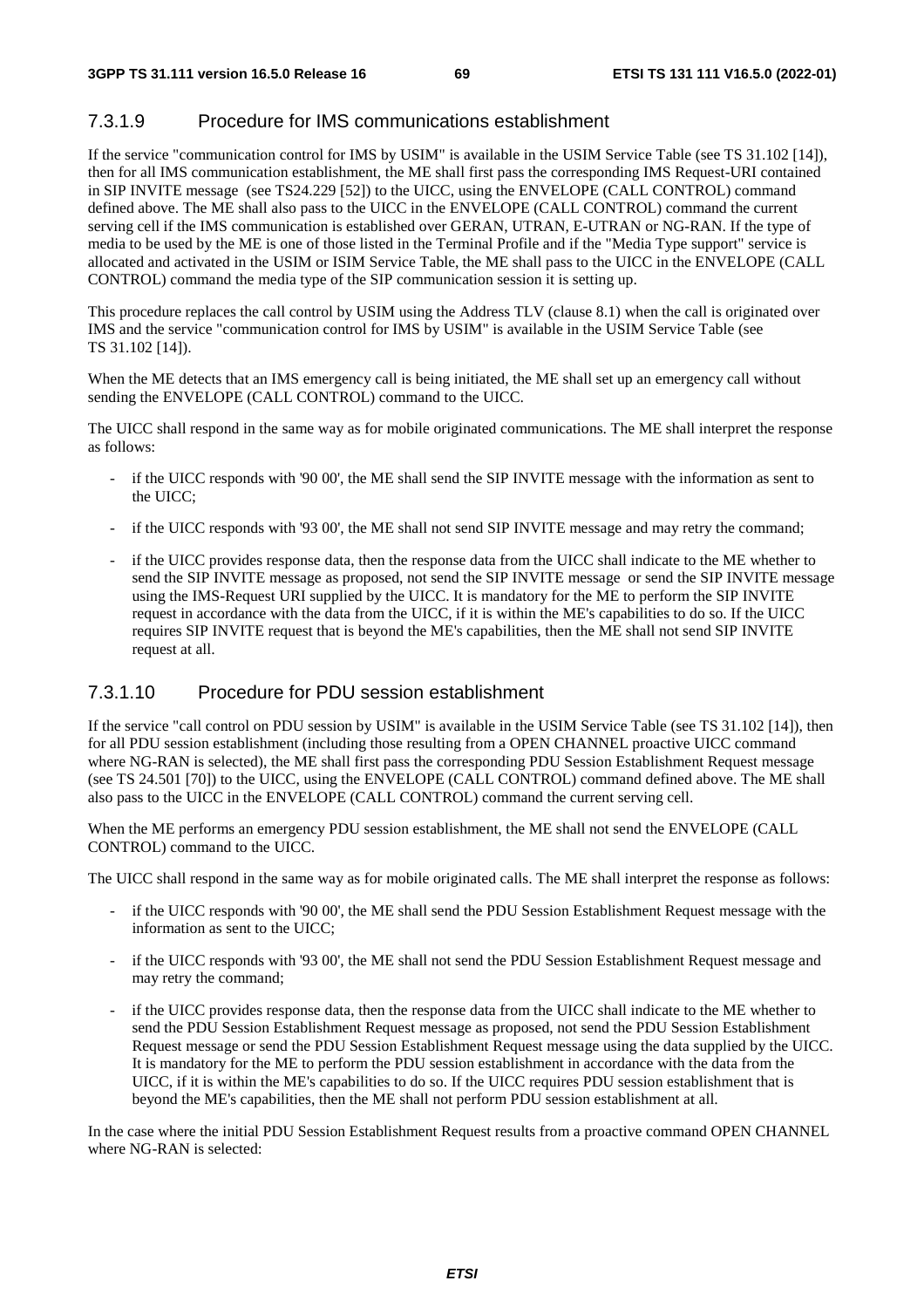if the call control result is "not allowed", the ME shall inform the UICC using TERMINAL RESPONSE ("interaction with call control by USIM or MO short message control by USIM, permanent problem; action not allowed");

if the PDU session establishment data is changed by call control, then the ME shall establish the PDU session using the data given by the UICC, if it is within the ME's capabilities to do so. If the UICC requires a PDU session establishment that is beyond the ME's capabilities, then the ME shall not establish the PDU session at all.

## 7.3.2 MO Short Message Control by USIM

#### 7.3.2.1 Description

If the service "MO Short Message Control" is available in the USIM Service Table (see TS 31.102 [14]), then the ME shall follow the procedure below:

- for all MO short message attempts (even those resulting from a SEND SM proactive UICC command), the ME shall first pass the RP\_destination\_address of the service centre and the TP\_Destination\_Address to the UICC, using the ENVELOPE (MO SHORT MESSAGE CONTROL) command defined below. The ME shall also pass to the UICC in the ENVELOPE (MO SHORT MESSAGE CONTROL) command the current serving cell;
- if the UICC responds with '90 00', the ME shall send the short message with the addresses unchanged;
- if the UICC responds with any other status code indicating an error, the ME shall not send the short message;
- if the UICC responds with '93 00', the ME shall not send the short message and may retry the command;
- if the UICC provides response data, then the response data from the UICC shall indicate to the ME whether to send the short message as proposed, not send the short message or send a short message using the data supplied by the UICC. It is mandatory for the ME to perform the MO short message request in accordance with the data from the UICC.

The ME shall then follow the MO Short Message procedure defined in TS 24.011 [10].

In the case where the initial MO short message request results from a proactive command SEND SHORT MESSAGE, if the MO short message control result is "not allowed", the ME shall inform the UICC using TERMINAL RESPONSE, "interaction with call control by USIM or MO short message control by USIM, permanent problem; action not allowed".

#### 7.3.2.2 Structure of ENVELOPE (MO SHORT MESSAGE CONTROL)

Direction: ME to UICC.

The command header is specified in TS 31.101 [13].

Command parameters/data.

| <b>Description</b>           | <b>Clause</b> | M/O/C | Min | Length       |
|------------------------------|---------------|-------|-----|--------------|
| MO Short Message control tag | 9.1           | M     |     |              |
| Length $(A+B+C+D)$           |               | М     |     | 1 or 2       |
| Device identities            | 8.7           |       |     | $\mathsf{A}$ |
| Address data object 1        | 8.1 or 8.108  | М     |     |              |
| Address data object 2        | 8.1 or 8.108  | М     |     |              |
| Location information         | 8.19          |       |     |              |

Device identities: the ME shall set the device identities to:

source: ME;

destination: UICC.

- Address data object 1: this address data object 1 contains the RP\_Destination\_Address of the Service Centre to which the ME is proposing to send the short message. If the USIM or the ISIM Service Table indicates URI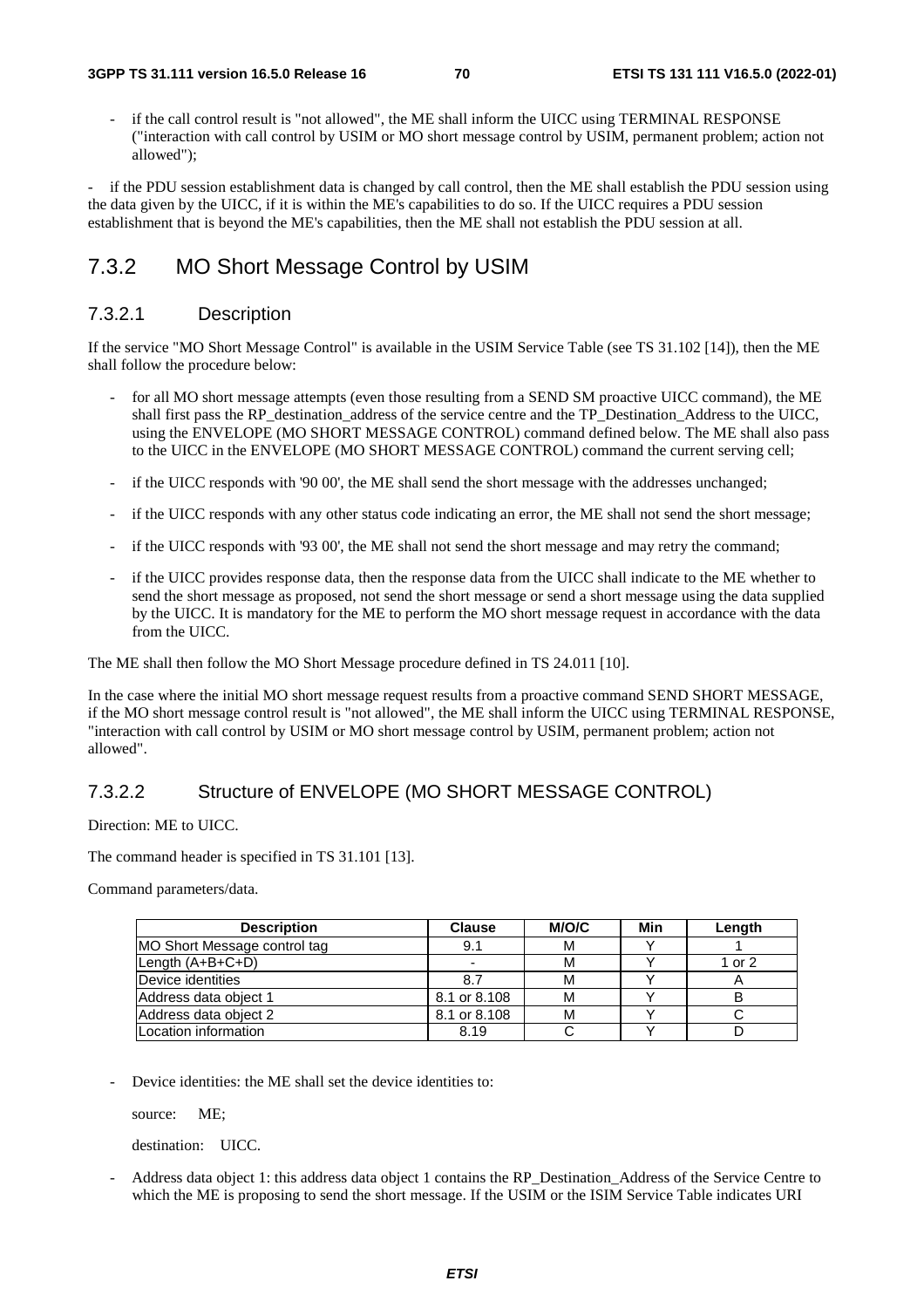support for MO SHORT MESSAGE CONTROL, then the address data object 1 may contain the Public Service Identity of the SM-SC to which the ME is proposing to send the short message. The type of address data object shall not be modified.

- Address data object 2: this address data object 2 contains the TP\_Destination\_Address to which the ME is proposing to send the short message. If the USIM or the ISIM Service Table indicates URI support for MO SHORT MESSAGE CONTROL, then the address data object 2 may contain the Public Identity (IMPU) of the receiver to which the ME is proposing to send the short message. The type of address data object shall not be modified.
- Location information: this data object contains the identification (MCC, MNC, LAC/TAC, Cell Identity) of the current serving cell of the UE. This data object shall be present if the short message is sent over GERAN, UTRAN, E-UTRAN or NG-RAN.

Response parameters/data.

It is permissible for the UICC to provide no response data, by responding with SW1/SW2 = '90 00'. If the UICC does not provide any response data, then this shall have the same meaning as "allowed, no modification".

| <b>Description</b>                                                                                    | <b>Clause</b> | M/O/C        | Min | Length |  |  |
|-------------------------------------------------------------------------------------------------------|---------------|--------------|-----|--------|--|--|
| MO short message control result                                                                       |               | М            |     |        |  |  |
| Length $(A+B+C)$                                                                                      |               | М            |     | 1 or 2 |  |  |
| Address data object 1                                                                                 | 8.1 or 8.108  | O (see note) | N   | Α      |  |  |
| Address data object 2                                                                                 | 8.1 or 8.108  | O (see note) | N   |        |  |  |
| Alpha identifier                                                                                      | 8.2           |              |     |        |  |  |
| NOTE: The UICC shall provide the two optional address data objects if it has set the MO Short Message |               |              |     |        |  |  |
| control result to "allowed with modifications".                                                       |               |              |     |        |  |  |

MO Short Message control result:

Contents:

The command that the UICC gives to the ME concerning whether to allow, bar or modify the proposed short message;

Coding:

- $'00' =$  Allowed, no modification;
- $'01' = Not allowed$ :
- $'02'$  = Allowed with modifications.
- if the ME receives wild values according to TS 31.102 [14] in either the Address data object 1 or Address data object 2, then the ME shall not process the command.
- Alpha identifier: this data object is only required if the UICC requests a particular indication to be given to the user. The handling of this data object by the ME is described in clause 7.3.2.3.

#### 7.3.2.3 Indication to be given to the user

The UICC may optionally include an alpha-identifier in the response data to the ENVELOPE (MO SHORT MESSAGE CONTROL) message, in order to inform the user at the time the response is received by the ME. The use of this alpha identifier by the ME is identical to the one described in clause 7.3.1.3 relative to call control by USIM.

#### 7.3.2.4 Interaction with Fixed Dialling Number

It is permissible for the Fixed Dialling Number service to be enabled (see TS 31.102 [14]) at the same time as MO Short Message Control is available (in the USIM Service Table). If FDN is enabled, the ME shall follow the procedure for Call Control (see clause 7.3.1.4), where the number or called address (i.e. IMS URI) in the procedure refers to both the SMS destination address and the SMSC address.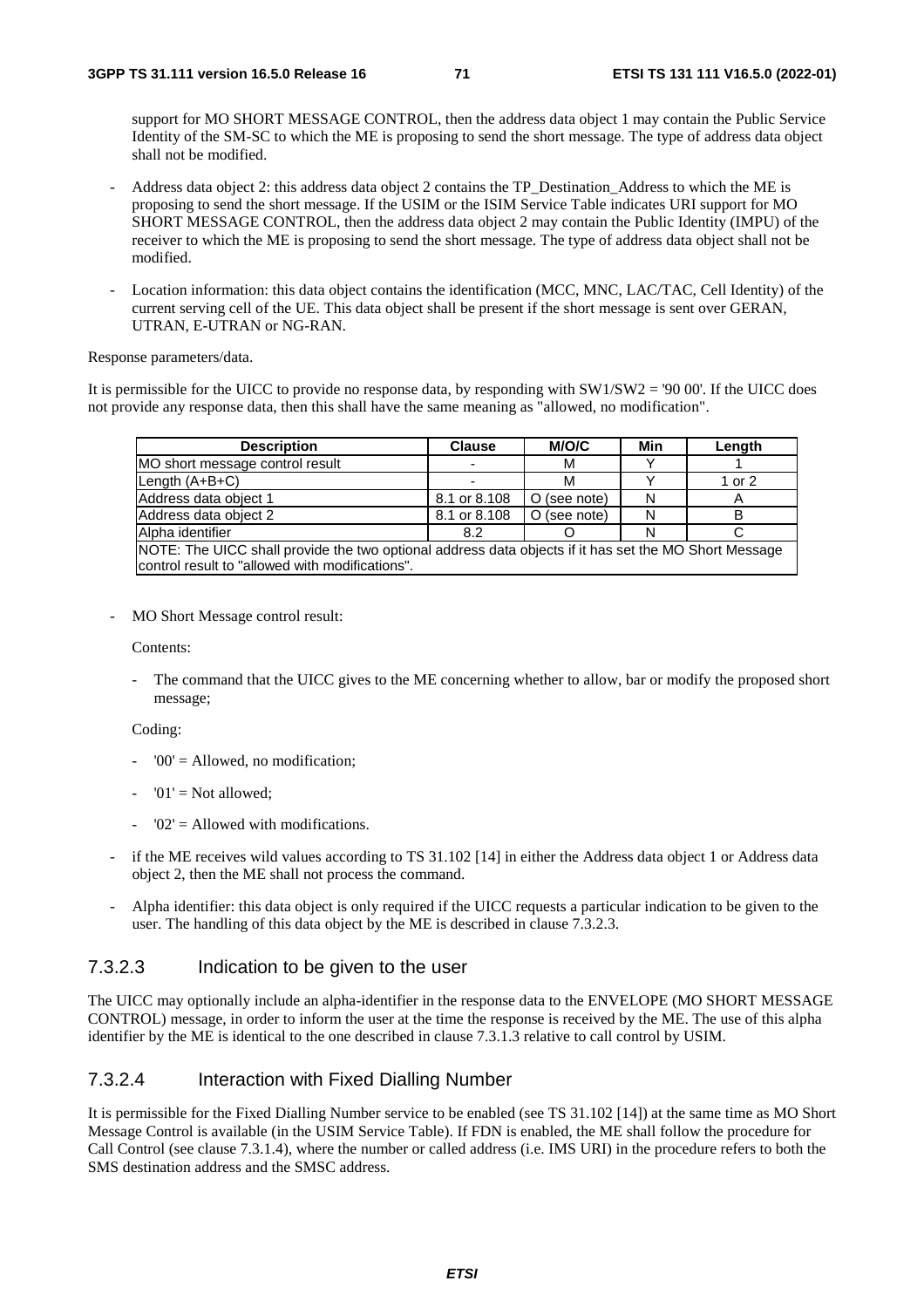# 7.4 Timer Expiration

See ETSI TS 102 223 [32] clause 7.4.

## 7.5 Event download

See ETSI TS 102 223 [32] clause 7.5.

Regarding all the call events, the following equivalences shall apply:

- the "call setup message" is the SETUP message as defined in TS 24.008 [09];
- the "call connect message" is the CONNECT message as defined in TS 24.008 [09];
- the "disconnect messages" are the DISCONNECT, RELEASE, RELEASE COMPLETE messages as defined in TS 24.008 [09];
- the "NULL state" is the CC-U0 state as defined in TS 24.008 [09].

Regarding the location status event, the following equivalence shall apply:

the "idle" state is the MM-IDLE state as defined in TS 24.008 [09] for GERAN/UTRAN, the EMM-IDLE state as defined in TS 24.301 [46] for E-UTRAN and 5GMM-IDLE state as defined in TS 24.501 [70] for NG-RAN.

Where events occur and the UICC responds with '93 00', the ME shall retry to deliver the event download messages to the UICC.

#### 7.5.1 (I-)WLAN Access status event

#### 7.5.1.1 Procedure

If the (I-)WLAN Access Status event is part of the current event list (as set up by the last SET UP EVENT LIST command, see clause 6.4.16), then, when the terminal detects a change in its current I-WLAN access or WLAN access respectively the terminal shall inform the UICC that this has occurred, by using the ENVELOPE (EVENT DOWNLOAD – (I-)WLAN Access Status) command as defined in clause 7.5.1.2.

#### 7.5.1.2 Structure of ENVELOPE (EVENT DOWNLOAD – (I-)WLAN Access Status)

Direction: terminal to UICC.

The command header is specified in TS 31.101 [13].

Command parameters/data.

| <b>Description</b>     | <b>Clause</b>            | M/O | Min | Length |
|------------------------|--------------------------|-----|-----|--------|
| Event download tag     | 9.1                      | М   |     |        |
| Length (A+B+C)         | $\overline{\phantom{0}}$ | м   |     | 1 or 2 |
| Event list             | 8.25                     | М   |     |        |
| Device identities      | 8.7                      | м   |     |        |
| (I-)WLAN Access Status | 8.84                     | М   |     |        |

Event list: the Event list data object shall contain only one event (value part of length 1 byte), and terminal shall set the event to:

(I-)WLAN Access Status.

Device identities: the terminal shall set the device identities to:

| terminal; |
|-----------|
|           |
|           |

destination: UICC.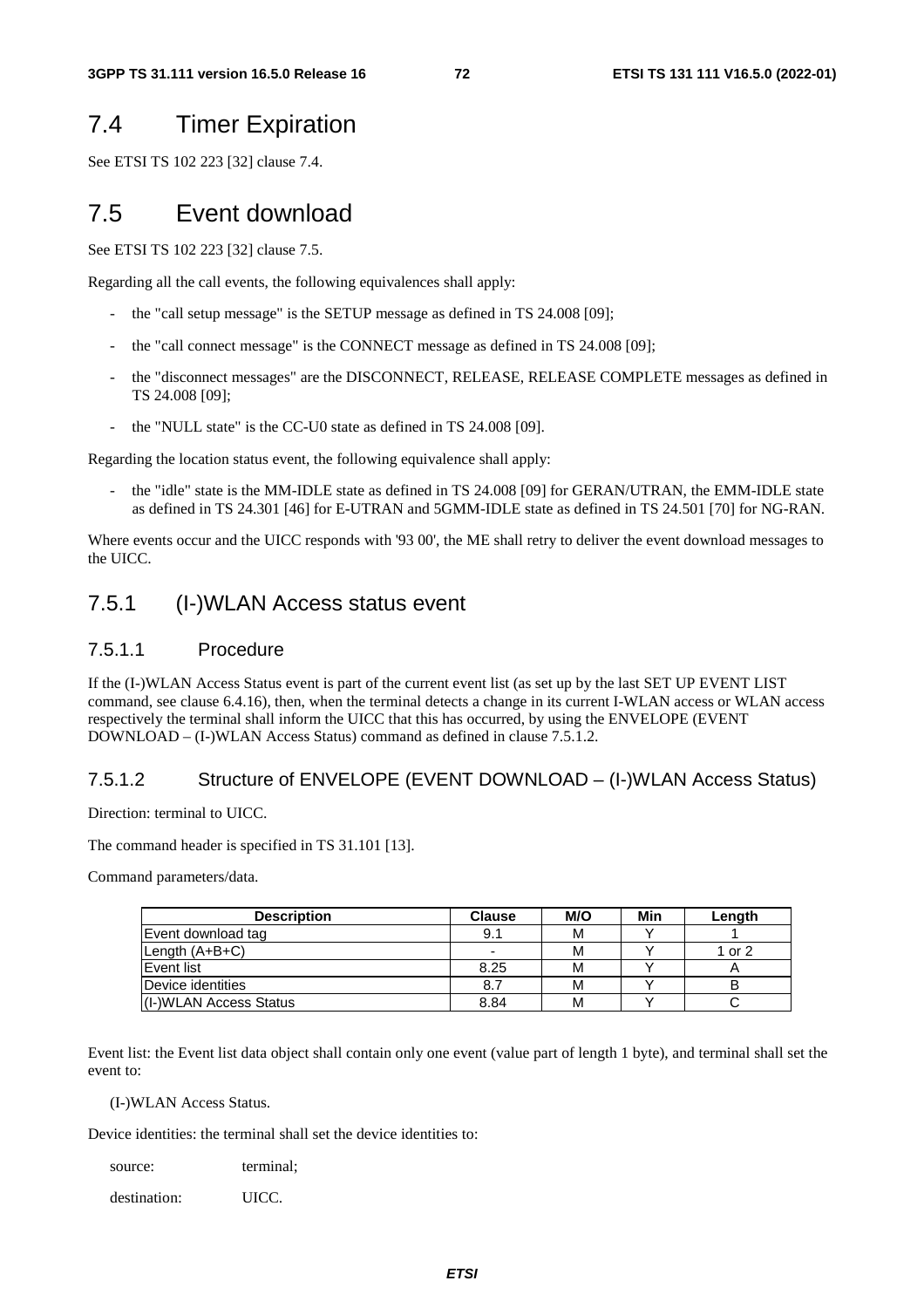(I-)WLAN Access Status: this data object shall contain the (I-)WLAN Access status of the terminal.

Response parameters/data: None for this type of ENVELOPE command.

#### 7.5.1A MT Call event

#### 7.5.1A.1 Procedure

If the MT call event is part of the current event list (as set up by the last SET UP EVENT LIST command, see clause 6.4.16), then when the ME receives an incoming call setup message, the ME shall inform the UICC that this has occurred, by using the ENVELOPE (EVENT DOWNLOAD - MT call) command as defined in clause 7.5.1A.2.

#### 7.5.1A.2 Structure of ENVELOPE (EVENT DOWNLOAD - MT call)

Direction: ME to UICC.

The command header is specified in TS 31.101 [13].

Command parameters/data.

| <b>Description</b>            | <b>Clause</b> | <b>M/O/C</b> | Min | Length |
|-------------------------------|---------------|--------------|-----|--------|
| Event download tag            | 9.1           | М            |     |        |
| Length (A+B+C+D+E+F+G+H)      |               | M            |     | 1 or 2 |
| Event list                    | 8.25          | M            |     | A      |
| Device identities             | 8.7           | M            |     | B      |
| <b>Transaction identifier</b> | 8.28          | м            | N   | С      |
| Address                       | 8.1           |              | N   |        |
| <b>Subaddress</b>             | 8.3           |              | N   | F      |
| <b>IIMS URI</b>               | 8.108         |              | N   |        |
| Media Type                    | 8.132         |              | N   | G      |
| URI truncated                 | 8.135         |              | N   | н      |

Event list: the event list object shall contain only one event (value part of length 1 byte), and ME shall set the event to:

- MT call.

Device identities: the ME shall set the device identities to:

- source: network;
- destination: UICC.

Transaction identifier: the transaction identifier data object shall contain one transaction identifier, and this shall be the Transaction Identifier as defined in clause 8.28.

Address: the address data object holds the Calling Party number received by the ME in the call setup message. If the Calling Party number is included in the call setup message, the ME shall include the Address object. Otherwise the ME shall not include the Address object.

Subaddress: The Subaddress data object holds the Calling Party Subaddress as received by the ME in the call setup message. If the Calling Party Subaddress is included in the call setup message, the ME shall include the Subaddress object, otherwise the terminal shall not include the Subaddress object.

IMS URI: The IMS URI data object is a SIP or TEL URI of the Calling Party received by the ME in the call setup message. This data object will be present only if the "URI support by UICC" Service is present in the USIM or the ISIM Service Table. The IMS URI data object shall contain the SIP URI or tel URI indicated in the P-Asserted-Identity field as defined in TS 24.229 [52]. In case the P-Asserted-Identity field is missing the SIP URI or tel URI indicated in the From header field shall be used. If the URI is longer than the maximum length that can be transmitted to the UICC, then the URI shall be truncated to the maximum length that can be transmitted to the UICC and the request shall contain a URI truncated tag.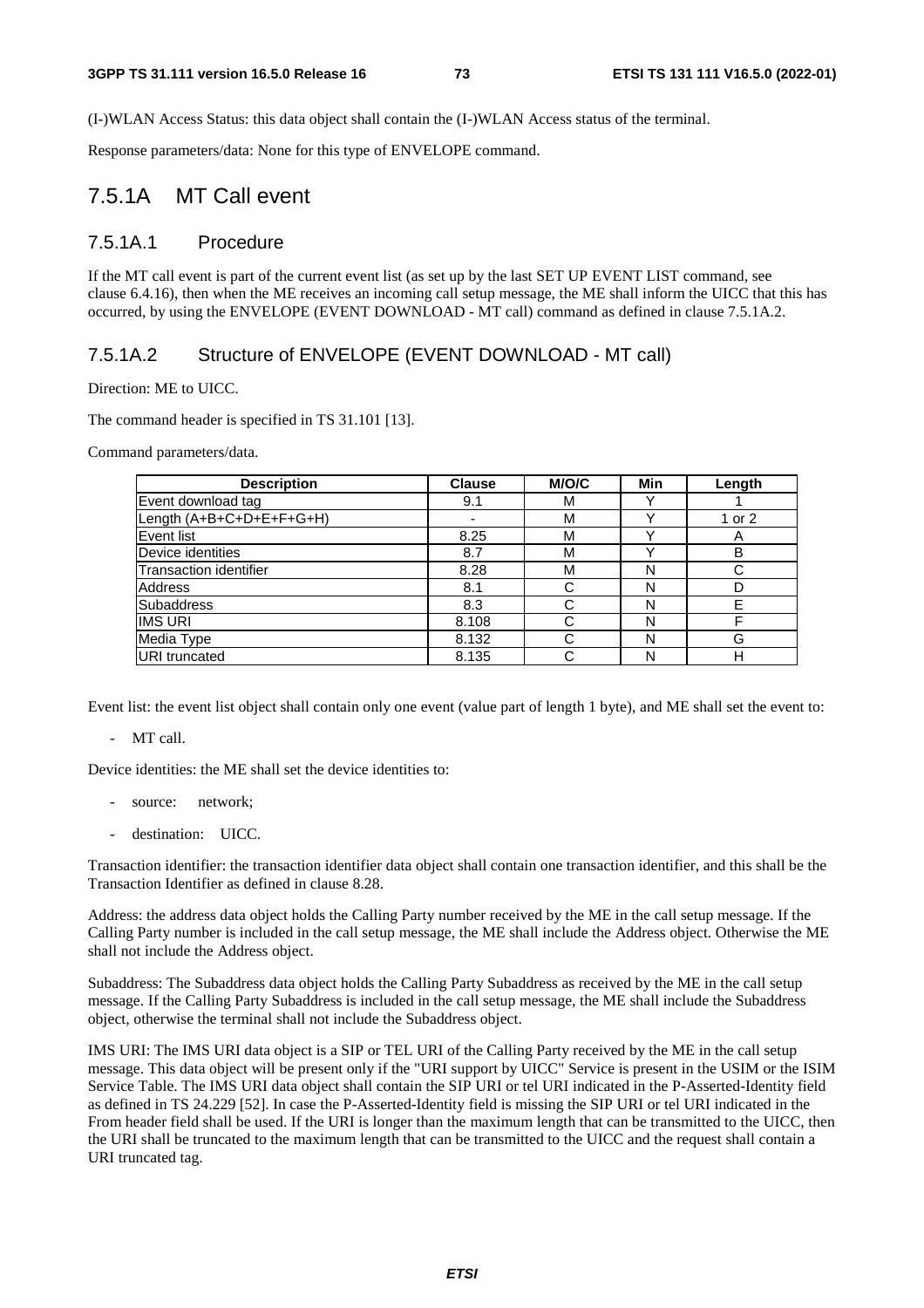Media Type: The Media Type indicates the type of media of the incoming call session and shall be coded as defined in clause 8.132. The Media Type data object shall be present, if the "Media Type support" service is allocated and activated in the USIM or ISIM Service Table.

Response parameters/data:

- none.

#### 7.5.2 Network Rejection event

#### 7.5.2.1 Procedure

If the Network Rejection event is part of the current event list (as set up by the last SET UP EVENT LIST command, see ETSI TS 102 223 [32] clause 6.4.16), then, in the case of GERAN/UTRAN if the terminal receives a LOCATION UPDATING REJECT message or a GPRS ATTACH REJECT message or a ROUTING AREA UPDATE REJECT message (as defined in TS 24.008 [9]) or in the case of E-UTRAN if the terminal receives an EMM ATTACH REJECT message or TRACKING AREA UPDATE REJECT message (as defined in TS 24.301 [46]), or in the case of NG-RAN if the terminal receives a REGISTRATION REJECT message (as defined in TS 24.501 [70]), the terminal shall inform the UICC that this has occurred, by using the ENVELOPE (EVENT DOWNLOAD – Network Rejection Event) command as defined below.

#### 7.5.2.2 Structure of ENVELOPE (EVENT DOWNLOAD – Network Rejection)

Direction: ME to UICC.

The command header is specified in TS 31.101 [13].

Command parameters/data.

| <b>Description</b>                   | <b>Clause</b> | M/O | Min | Length |
|--------------------------------------|---------------|-----|-----|--------|
| Event download tag                   | 9.1           | М   |     |        |
| Length (A+B+C+D+E+F+G+H+I)           | ۰             | M   |     |        |
| Event list                           | 8.25          | М   |     | A      |
| Device identities                    | 8.7           | М   |     | B      |
| Location Information                 | 8.19          | С   | N   | C      |
| Routing Area Identification          | 8.91          | C   | N   |        |
| Tracking Area Identification         | 8.99          | С   | N   | F      |
| Access Technology                    | 8.62          | М   |     |        |
| Update/Attach/Registration Type      | 8.92          | М   |     | G      |
| Rejection Cause Code                 | 8.93          | М   |     | н      |
| <b>Extended Rejection Cause Code</b> | 8.136         | C   | N   |        |

- Event list: the Event list data object shall contain only one event (value part of length 1 byte), and terminal shall set the event to:

- Network Rejection Event.
- Device identities: the terminal shall set the device identities to:
	- source: Network;
	- destination: UICC.
- Location information: This data object shall only be present when the ME receives a LOCATION UPDATING REJECT message, and shall contain the identification (MCC, MNC, and LAC) of the rejecting network.
- Routing Area Identification: This data object shall only be present when the ME receives a GPRS ATTACH REJECT message or a ROUTING AREA UPDATE REJECT message and shall contain the identification (MCC, MNC, LAC and RAC) of the rejecting network.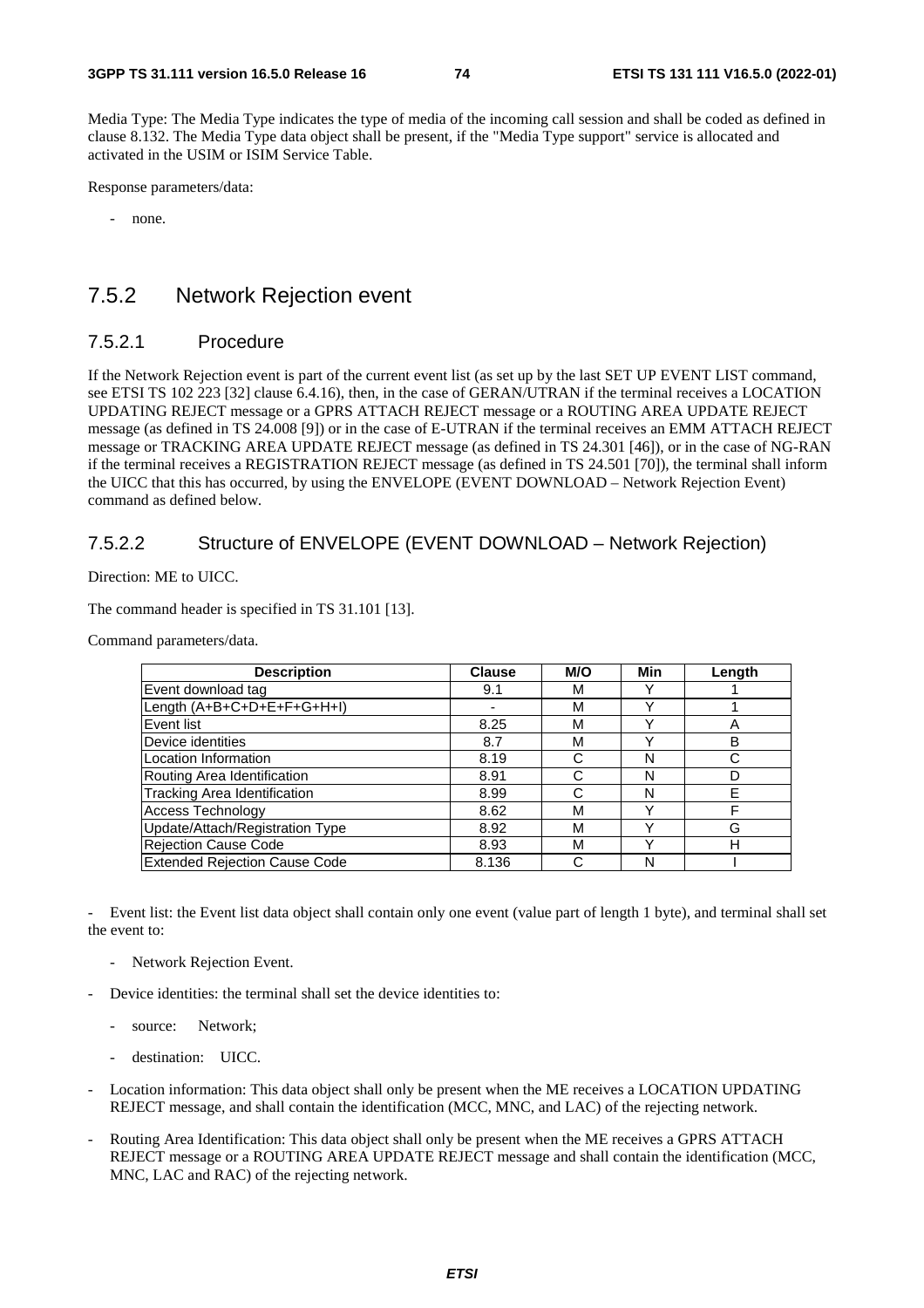- Tracking Area Identification: This data object shall only be present when the ME receives an EMM ATTACH REJECT or a TRACKING AREA UPDATE REJECT or a REGISTRATION REJECT message and shall contain the identification (MCC, MNC and TAC) of the rejecting network.
- Access Technology: This data object shall contain the access technology of the rejecting network.
- Update/Attach/Registration Type: This data object contains the location updating or attach or update or EPS attach or EPS update or 5GS registration type that was used in the LOCATION UPDATING REQUEST or GPRS ATTACH REQUEST or ROUTING AREA UPDATE REQUEST or EMM ATTACH REQUEST or TRACKING AREA UPDATE REQUEST or REGISTRATION REQUEST message.
- Rejection Cause Code: This data object contains the cause code value that was received in the LOCATION UPDATING REJECT or GPRS ATTACH REJECT or ROUTING AREA UPDATE REJECT or EMM ATTACH REJECT or TRACKING AREA UPDATE REJECT or REGISTRATION REJECT message.
- Extended Rejection Cause Code: This data object contains the extended cause code value that was received in the EMM ATTACH REJECT or TRACKING AREA UPDATE REJECT message.

Response parameters/data: None for this type of ENVELOPE command.

#### 7.5.2A Call connected event

#### 7.5.2A.1 Procedure

See ETSI TS 102 223 [32] clause 7.5.2.1.

#### 7.5.2A.2 Structure of ENVELOPE (EVENT DOWNLOAD - call connected)

Direction: ME to UICC.

The command header is specified in TS 31.101 [13].

Command parameters/data.

| <b>Description</b>     | <b>Clause</b> | M/O/C | Min | Length |
|------------------------|---------------|-------|-----|--------|
| Event download tag     | 9.1           | м     |     |        |
| Length (A+B+C+D)       |               | М     |     | 1 or 2 |
| Event list             | 8.25          | M     |     | n      |
| Device identities      | 8.7           | м     |     | в      |
| Transaction identifier | 8.28          | М     |     |        |
| Media Type             | 8.132         |       |     |        |

Event list: the event list object shall contain only one event (value part of length 1 byte), and the ME shall set the event to:

call connected.

Device identities:

- in the case of connecting at the near end (an MT call), the ME shall set the device identities to:
	- source: ME:
	- destination: UICC.
- in the case of connecting at the far end (an MO call), the ME shall set the device identities to:
	- source: network;
	- destination: UICC.

Transaction identifier: the Transaction identifier data object shall contain one transaction identifier.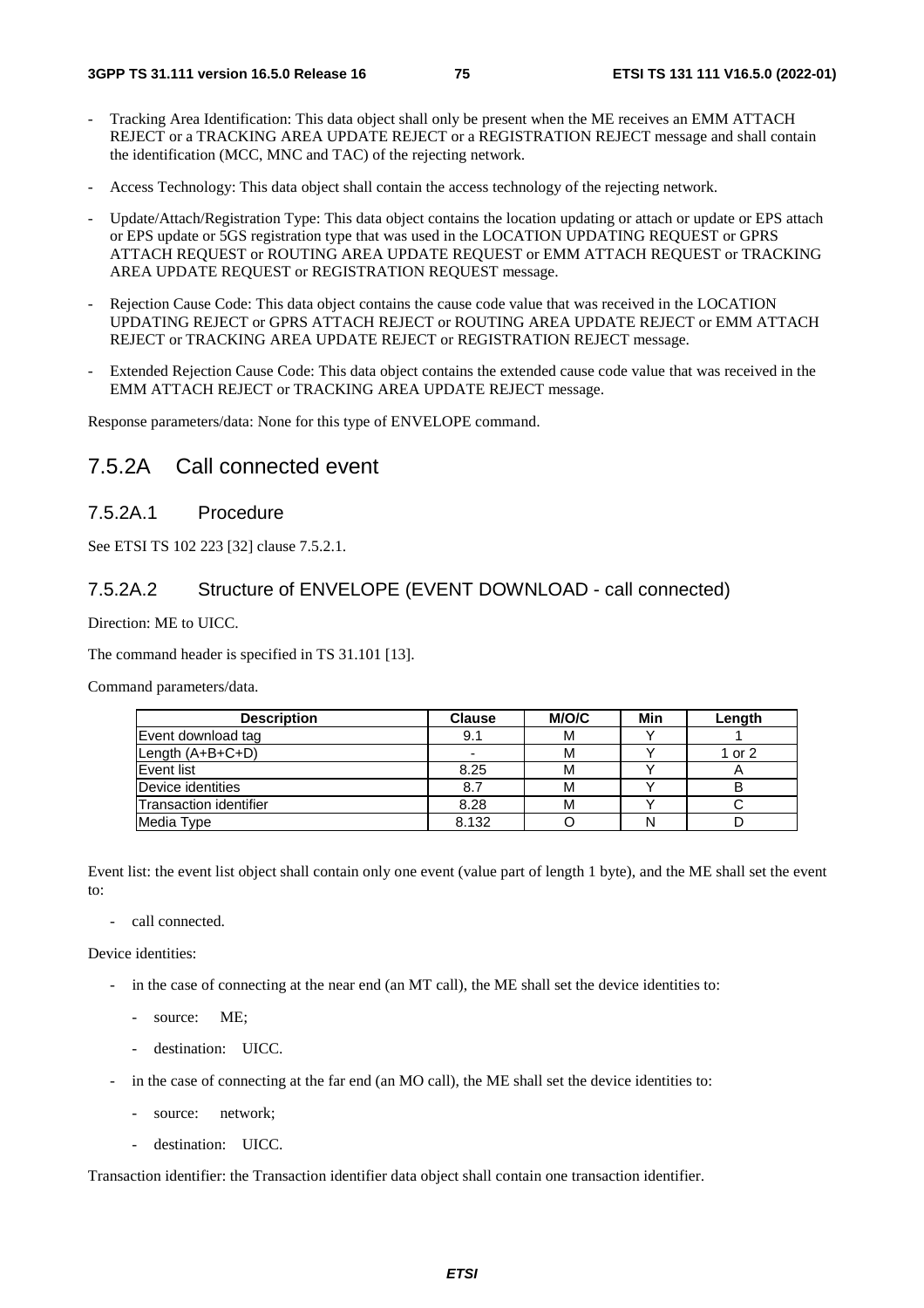Media Type: The Media Type indicates the type of media of the call session and shall be coded as defined in clause 8.132. The Media Type data object shall be present, if the "Media Type support" service is allocated and activated in the USIM or ISIM Service Table.

Response parameters/data:

- none.

## 7.5.3 CSG Cell Selection event

The following clause applies if class "q" is supported

#### 7.5.3.1 Procedure

If the CSG Cell Selection event is part of the current event list (as set up by the last SET UP EVENT LIST command, see ETSI TS 102.223 [32]), then, when the ME detects a change in its current CSG or Hybrid cell selection status, the ME shall inform the UICC that it has occurred, using ENVELOPE (EVENT DOWNLOAD – CSG Cell Selection) as defined below.

#### 7.5.3.2 Structure of ENVELOPE (EVENT DOWNLOAD – CSG Cell Selection)

Direction : ME to UICC

The command header is specified in TS 31.101 [13]

Command parameters/data

| <b>Description</b>        | <b>Clause</b> | M/O | Min | Length |
|---------------------------|---------------|-----|-----|--------|
| Event download tag        | 9.1           | М   |     |        |
| Length (A+B+C+D+E+F+G)    |               | м   |     |        |
| <b>Event list</b>         | 8.25          | М   |     | 宀      |
| Device identities         | 8.7           | М   |     | B      |
| Access Technology         | 8.62          | C   |     |        |
| CSG cell selection status | 8.101         | М   |     |        |
| CSG ID                    | 8.102         | C   | N   |        |
| <b>HNB</b> name           | 8.103         | C   | N   |        |
| <b>PLMN ID</b>            | 8.118         |     |     | G      |

- Event list: the Event list data object shall contain only one event (value part of length 1 byte), and terminal shall set the event to:

- CSG Cell Selection.
- Device identities: the terminal shall set the device identities to:
	- source: Network;
	- destination: UICC.
- Access Technology: This data object shall contain the access technology of the current serving cell. If the device is not camping on any cell, this data object shall not be present.
- CSG cell selection status: this data object shall contain CSG or Hybrid cell selection status. The ME should send the event indicating that it is not camped on a CSG or Hybrid cell only after a previous event that indicated that UE was camped on a CSG or Hybrid cell.
- CSG ID: If the UE is camping on a CSG or Hybrid cell in the Allowed CSG list or the Operator CSG list, this data object shall be present, and shall contain CSG id of the current serving CSG or Hybrid cell. In all other cases this data object shall not be present.
- HNB name: If the UE is camping on a CSG or Hybrid cell in the Allowed CSG list or the Operator CSG list and the HNB name of the cell is available in the broadcasted information to the ME, this data object shall be present, and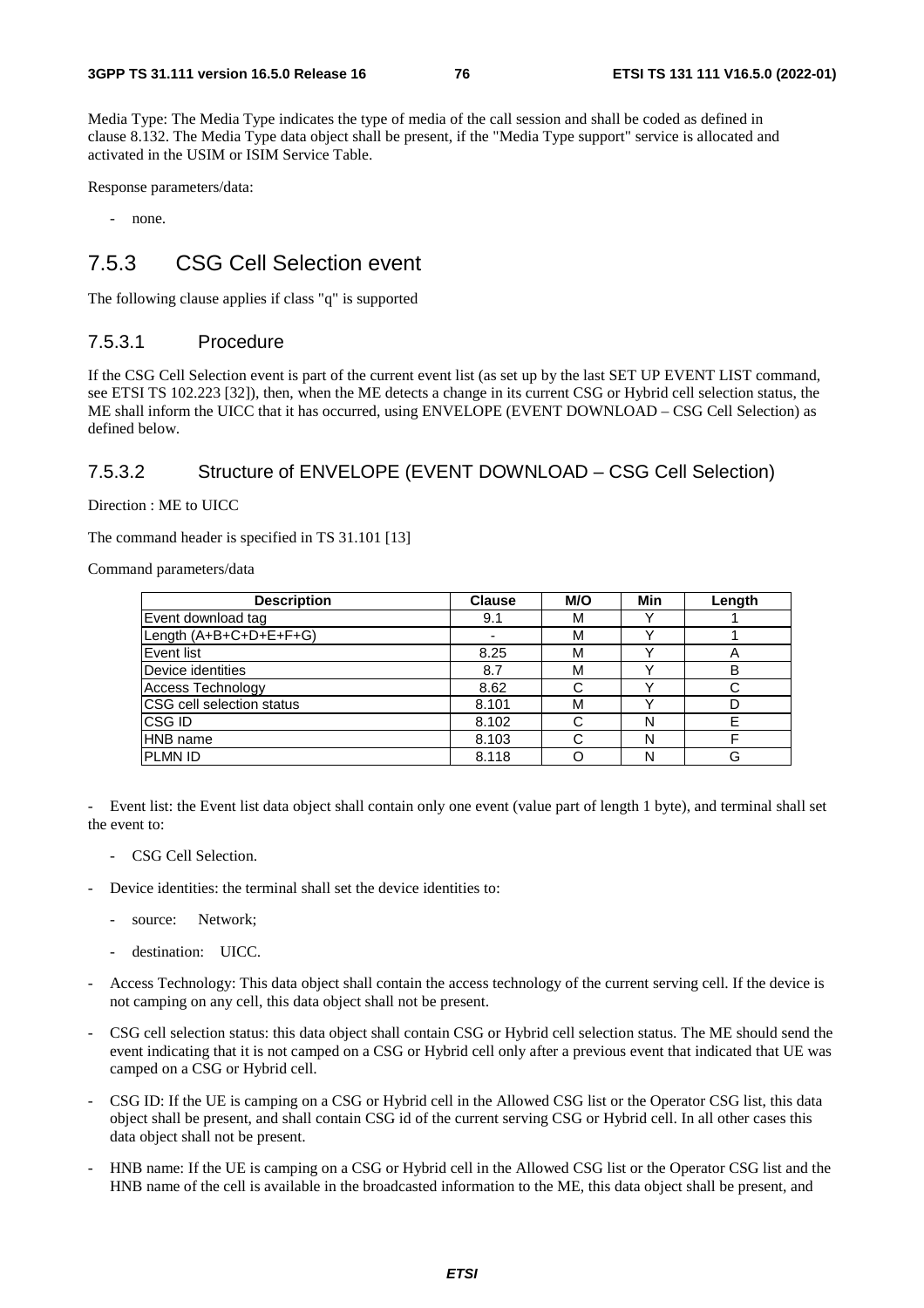shall contain the broadcasted HNB name of the current serving CSG or Hybrid cell. In all other cases this data object shall not be present.

- PLMN ID: If the UE is camping on a CSG or Hybrid cell that is listed in the Allowed CSG list or the Operator CSG list, this data object may be present, and, if present, shall contain the PLMN identity of the current serving CSG or Hybrid cell.

Response parameters/data: None for this type of ENVELOPE command.

### 7.5.3A Call disconnected event

#### 7.5.3A.1 Procedure

See ETSI TS 102 223 [32] clause 7.5.3.1.

#### 7.5.3A.2 Structure of ENVELOPE (EVENT DOWNLOAD - call disconnected)

Direction: ME to UICC.

The command header is specified in TS 31.101 [13].

Command parameters/data.

| <b>Description</b>           | <b>Clause</b> | <b>M/O/C</b> | Min | Length |
|------------------------------|---------------|--------------|-----|--------|
| Event download tag           | 9.1           | м            |     |        |
| Length (A+B+C+D+E+F)         |               | м            |     | 1 or 2 |
| <b>Event list</b>            | 8.25          | м            |     |        |
| Device identities            | 8.7           | м            |     |        |
| Transaction identifier       | 8.28          | м            |     |        |
| Cause                        | 8.26          |              |     |        |
| Media Type                   | 8.132         |              |     |        |
| IMS call disconnection cause | 8.133         |              |     |        |

Event list: the event list object shall contain only one event (value part of length 1 byte), and the ME shall set the event to:

- call disconnected.

Device identities:

- in the case of "near end" disconnection, the ME shall set the device identities to:
	- source: ME;
	- destination: UICC.
- in the case of "far end" disconnection, the ME shall set the device identities to:
	- source: network:
	- destination: UICC.

Transaction identifier: the transaction identifier data object shall contain a list of the transaction identifiers for each of the calls being disconnected.

Cause: the cause shall reflect the cause information element sent or received in the disconnect message triggering the ENVELOPE command. If the cause information element was not present in the message, or the cause data object shall not be included. In the case of a radio link timeout, the cause data object shall be included, with a value part of zero length.

Media Type: The Media Type indicates the type of media of the call session and shall be coded as defined in clause 8.132. The Media Type data object shall be present if the "Media Type support" service is allocated and activated in the USIM or ISIM Service Table.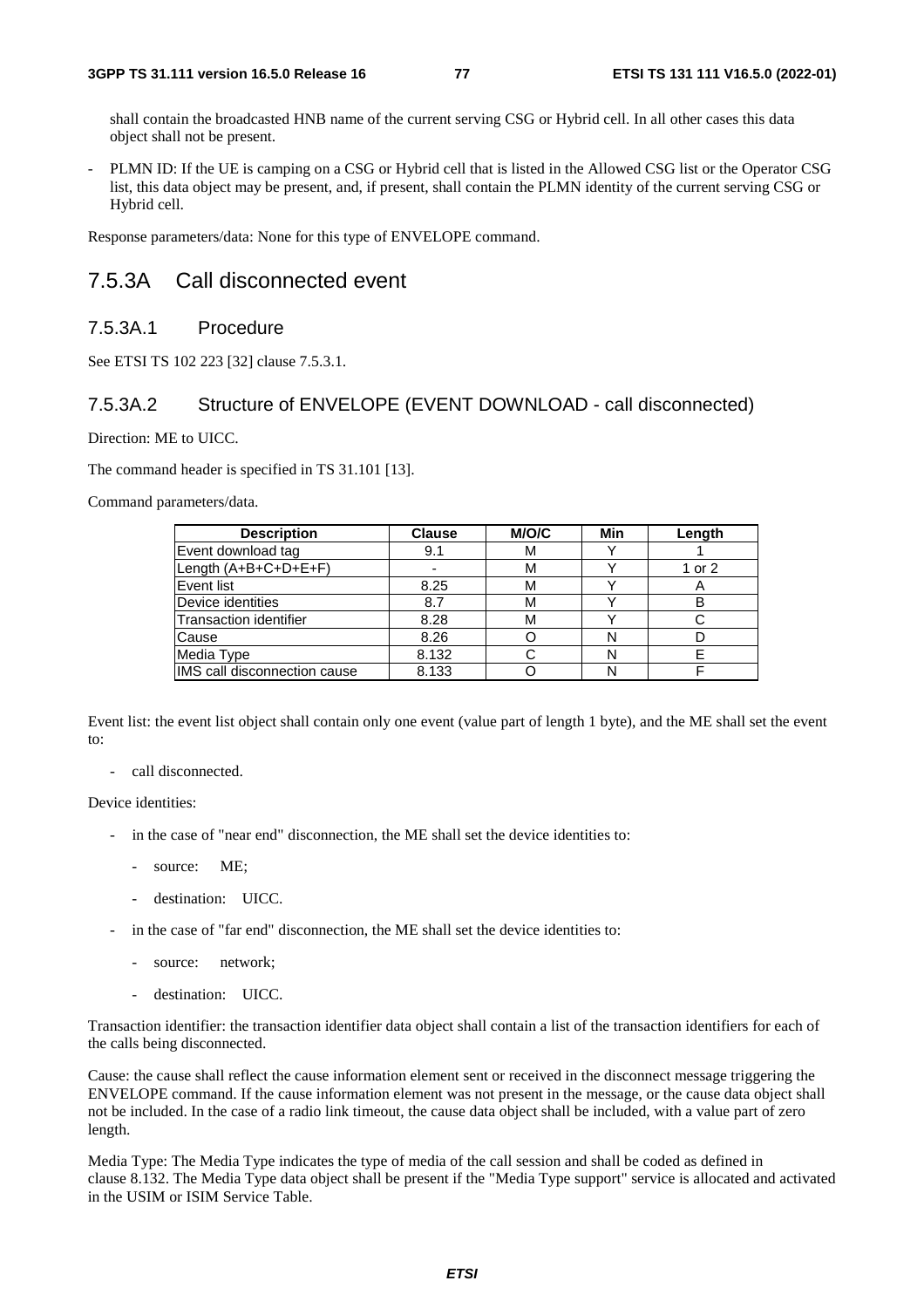IMS call disconnection cause: The IMS call disconnection cause shall reflect the Reason header field in the SIP message triggering the ENVELOPE command. If the Reason header field is not present in the SIP message, the IMS call disconnection cause data object shall not be included. The cause and corresponding protocol shall not be present in the ENVELOPE command within a corresponding IMS call disconnection cause data object if the "IMS call disconnection cause" service is neither allocated and activated in the USIM nor ISIM Service Table.

Response parameters/data:

- none.

### 7.5.4 Location status event

See ETSI TS 102 223 [32] clause 7.5.4.

If a location status is already available in the UE when the UICC supplies an event list with location status event (by using the SET UP EVENT LIST command), the ME shall immediately send the ENVELOPE (EVENT DOWNLOAD location status) command (after the TERMINAL RESPONSE), providing the Location status and the Location information.

### 7.5.5 User activity event

See ETSI TS 102 223 [32] clause 7.5.5.

#### 7.5.6 Idle screen available event

See ETSI TS 102 223 [32] clause 7.5.6.

#### 7.5.7 Card reader status event

See ETSI TS 102 223 [32] clause 7.5.7.

### 7.5.8 Language selection event

See ETSI TS 102 223 [32] clause 7.5.8.

#### 7.5.9 Browser termination event

See ETSI TS 102 223 [32] clause 7.5.9.

#### 7.5.10 Data available event

See ETSI TS 102 223 [32] clause 7.5.10.

#### 7.5.11 Channel status event

See ETSI TS 102 223 [32] clause 7.5.11.

## 7.5.12 Access Technology Change Event

See ETSI TS 102 223 [32] clause 7.5.12.

If a access technology is already available in the UE when the UICC supplies an event list with Access Technology Change event (by using the SET UP EVENT LIST command), the ME shall immediately send the ENVELOPE (EVENT DOWNLOAD - Access Technology Change) command (after the TERMINAL RESPONSE), providing the Access Technology.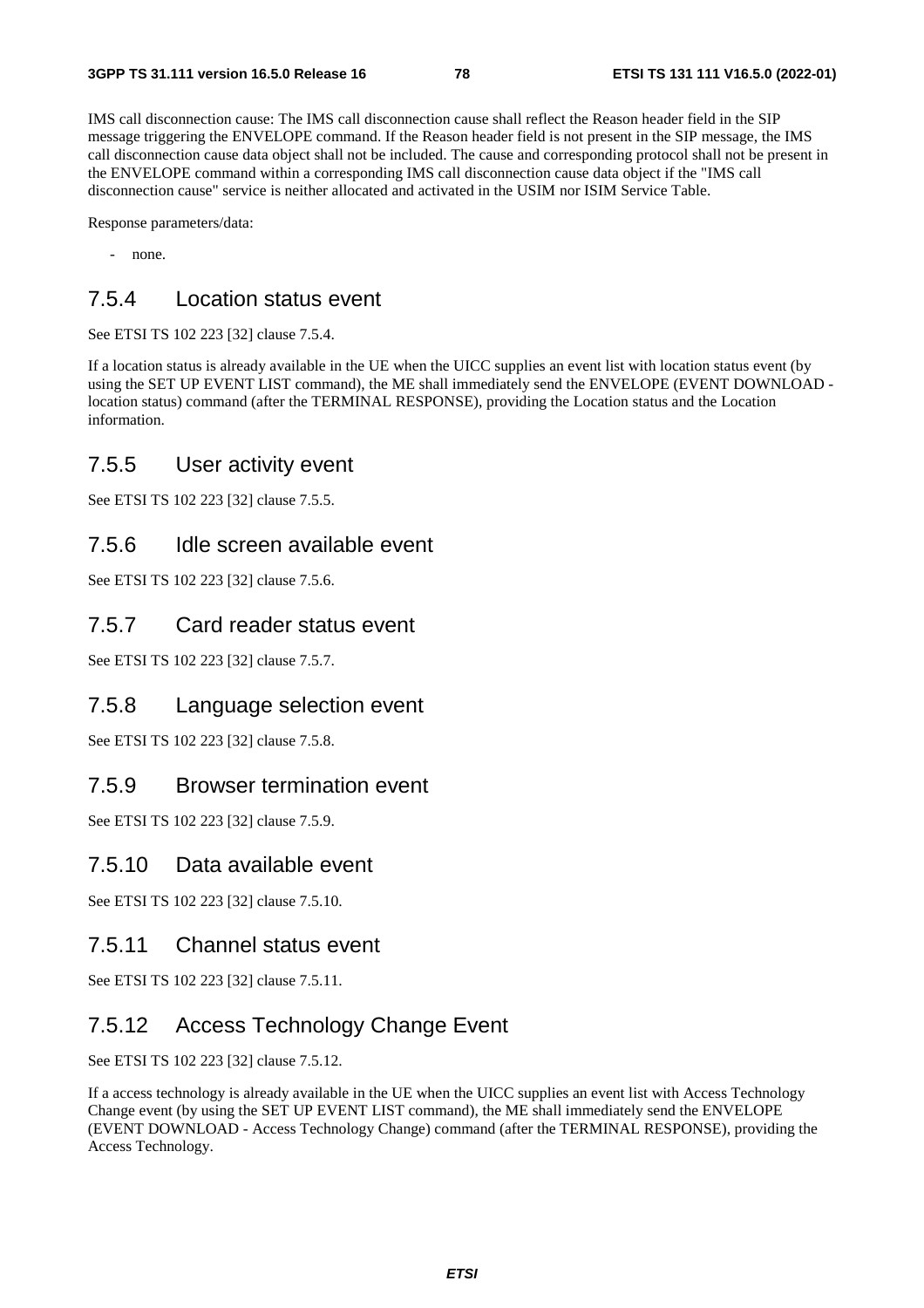#### 7.5.13 Display parameters changed event

See ETSI TS 102 223 [32] clause 7.5.13.

#### 7.5.14 Local Connection event

See ETSI TS 102 223 [32] clause 7.5.14.

#### 7.5.15 Network Search Mode Change Event

See ETSI TS 102 223 [32] clause 7.5.15.

#### 7.5.16 Browsing status event

See ETSI TS 102 223 [32] clause 7.5.16.

#### 7.5.17 Frames Information changed event

See ETSI TS 102 223 [32] clause 7.5.17.

#### 7.5.18 HCI connectivity event

Not required by 3GPP.

### 7.5.19 Contactless state request

Not required by 3GPP.

### 7.5.20 Incoming IMS Data event

The following clauses apply if classes "e" and "t" are supported.

#### 7.5.20.1 Procedure

If the Incoming IMS data event is part of the current event list (as set up by the last SET UP EVENT LIST command, see ETSI TS 102 223 [32]), then, in the case of an incoming IMS message to an IARI (see TS 24.229 [52]) associated to an application installed on the UICC and no open channel is available for IMS communication, see 3GPP TS 31.102 [14], the terminal shall inform the UICC that this has occurred, by using the ENVELOPE (EVENT DOWNLOAD – Incoming IMS data) command as defined below.

#### 7.5.20.2 Structure of ENVELOPE (EVENT DOWNLOAD – Incoming IMS Data)

Direction : ME to UICC

The command header is specified in TS 31.101 [13]

Command parameters/data

| <b>Description</b> | <b>Clause</b>            | M/O | Min | Length |
|--------------------|--------------------------|-----|-----|--------|
| Event download tag | 9.1                      | м   |     |        |
| Length (A+B+C)     | $\overline{\phantom{0}}$ | М   |     | 1 or 2 |
| <b>Event list</b>  | 8.25                     | М   |     |        |
| Device identities  | 8.7                      | м   |     |        |
| <b>IARI</b>        | 8.110                    | М   |     |        |

- Event list: the Event list data object shall contain only one event (value part of length 1 byte), and terminal shall set the event to: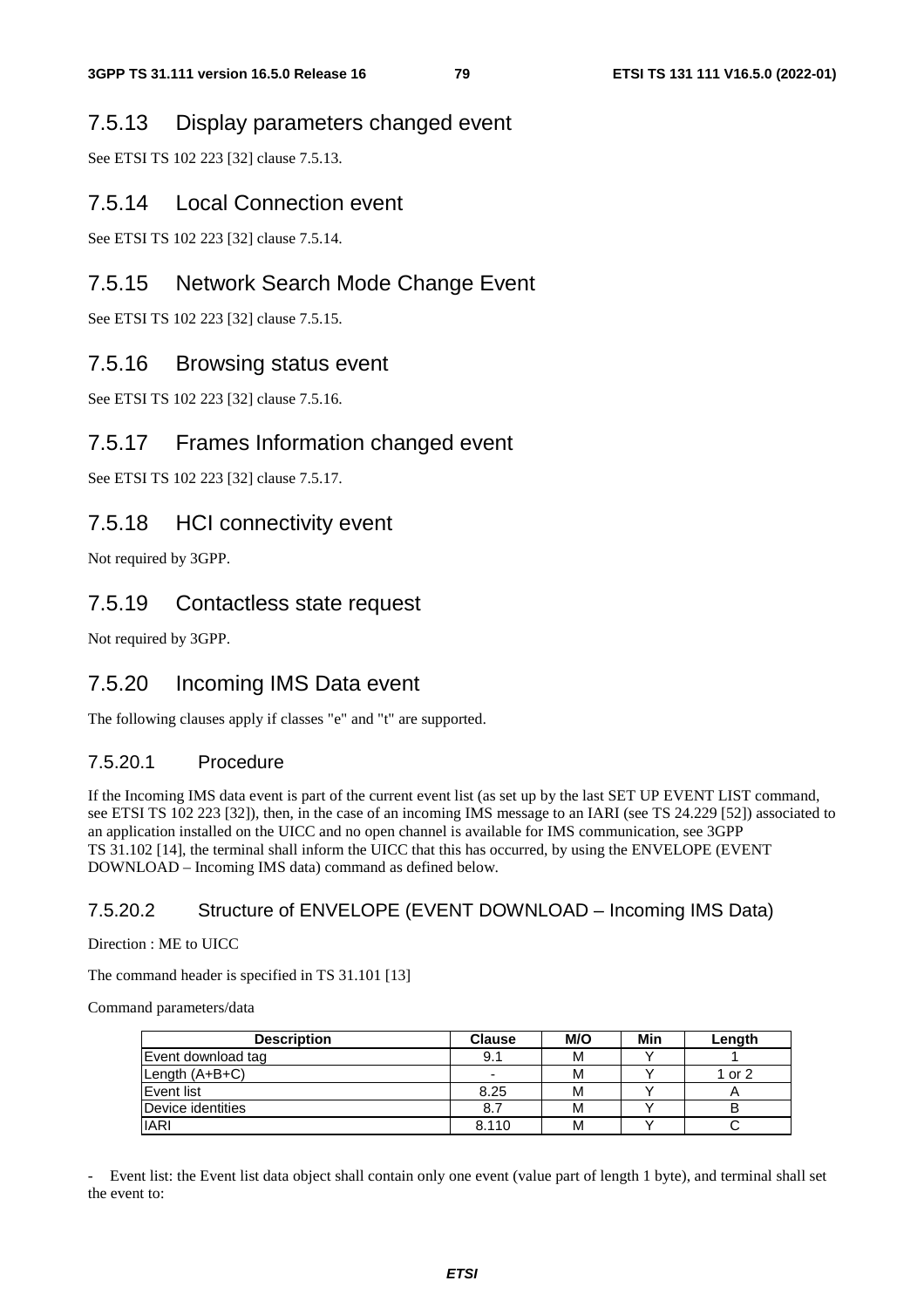- Incoming IMS Data event.
- Device identities: the terminal shall set the device identities to:
	- source: Network:
	- destination: UICC.
- IARI: This data object contains the IARI included in the Accept-Contact (see TS 24.229 [52]) header field of the incoming SIP INVITE IMS message destined for the UICC.

Response parameters/data: None for this type of ENVELOPE command.

## 7.5.21 IMS Registration Event

The following clauses apply if classes "e" and "t" are supported.

#### 7.5.21.1 Procedure

If the IMS Registration event is part of the current event list (as set up by the last SET UP EVENT LIST command, see ETSI TS 102 223 [32]) and the SIP REGISTER message contains the IARIs defined in EF-UICCIARI, then, upon receiving the 200 OK (see 3GPP TS 24.229 [52]) message in response to the SIP REGISTER message (see 3GPP) TS 24.229 [52]) or upon receiving any status code (see 3GPP TS 24.229 [52]) indicating a failure in response to the SIP REGISTER message, the terminal shall inform the UICC that this event has occurred, by using the ENVELOPE (EVENT DOWNLOAD – IMS Registration) command as defined below.

#### 7.5.21.2 Structure of ENVELOPE (EVENT DOWNLOAD – IMS Registration)

Direction : ME to UICC

The command header is specified in TS 31.101 [13]

Command parameters/data

| <b>Description</b>     | <b>Clause</b> | M/O/C | Min | Length |
|------------------------|---------------|-------|-----|--------|
| Event download tag     | 9.1           | M     |     |        |
| Length $(A+B+C+D)$     |               | М     |     | 1 or 2 |
| Event list             | 8.25          | M     |     | ∼      |
| Device identities      | 8.7           | M     |     | в      |
| <b>IIMPU list</b>      | 8.111         |       |     |        |
| <b>IMS</b> status code | 8.112         |       |     |        |

- Event list: the Event list data object shall contain only one event (value part of length 1 byte), and terminal shall set the event to:
	- IMS Registration Event.
- Device identities: the terminal shall set the device identities to:
	- source: Network:
	- destination: UICC.
- IMPU list: This data object shall contain the list of IMPUs built from the URIs from the aor (address of record) attributes for which within the same registration element at least one of the ME's contact URIs has the status "active" (see RFC 3680 [55]) received in the registration event package (see 3GPP TS 24.229 [52]) of the SIP NOTIFY request. This data object shall only be present in the case of a successful registration. If the network indicates, using the SIP NOTIFY request containing the registration event package, that there are no aor attributes that for which within the same registration element at least one of the ME's contact URIs has the status "active" then the ME shall send an empty list of IMPUs to the UICC.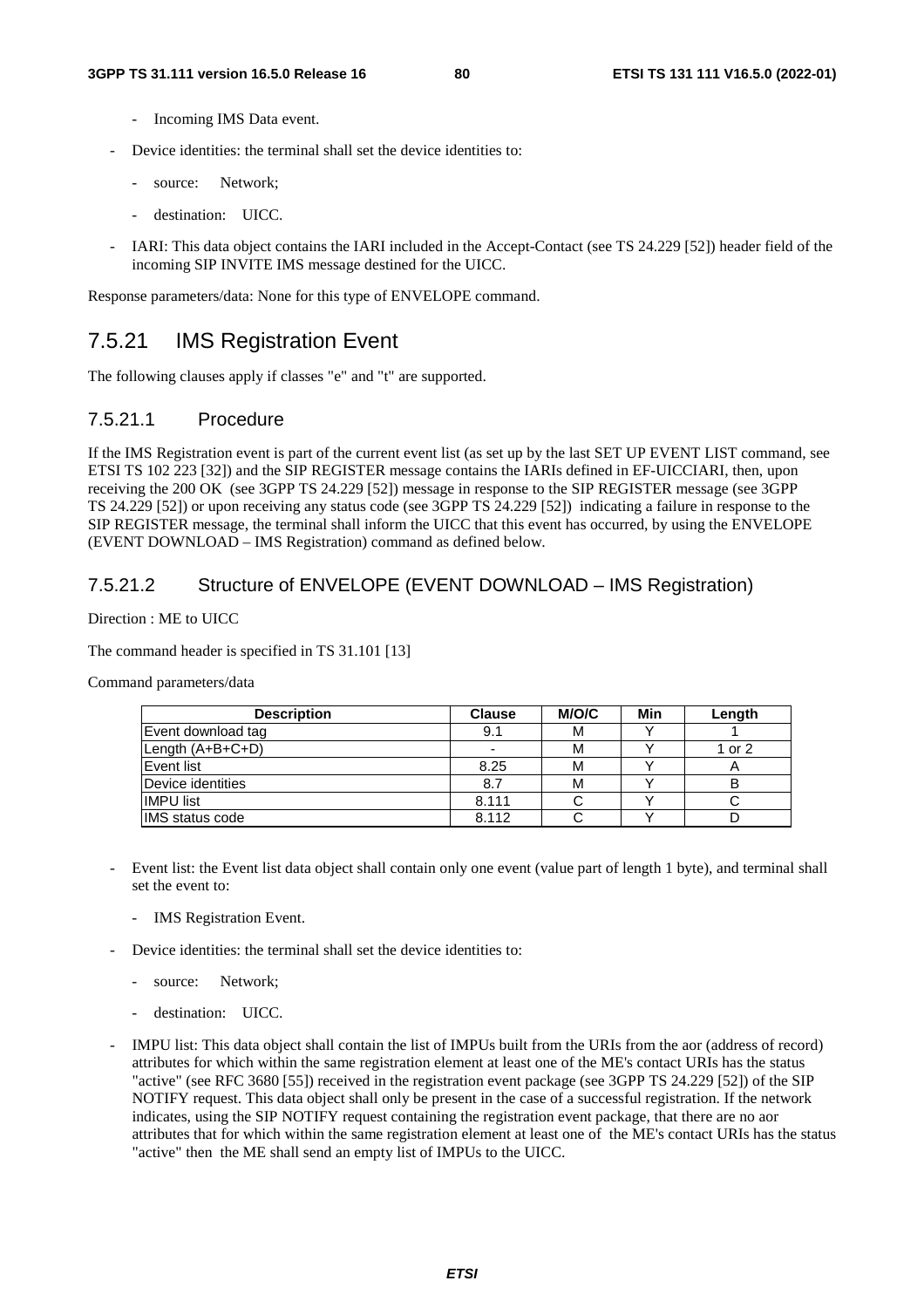Status Code: This data object shall contain the Status-code (see 3GPP TS 24.229 [52]) received from the IMS network in response to a SIP REGISTER message. This data object shall only be present to indicate that a failure occurred during an IMS registration.

Response parameters/data: None for this type of ENVELOPE command.

#### 7.5.22 Profile Container

Not required by 3GPP.

#### 7.5.23 Envelope Container

Not required by 3GPP.

#### 7.5.24 Poll Interval Negotiation

See ETSI TS 102 223 [32] clause 7.5.22.

#### 7.5.25 Data Connection Status Change Event

#### 7.5.25.1 Procedure

This and the following clauses apply if class "e" is supported.

If the Data Connection Status Change event is part of the current event list (as set up by the last SET UP EVENT LIST command, see clause 8.25 of this document), then, upon detection by the ME of a change in the data connection status, the terminal shall inform the UICC that this event has occurred, by using the ENVELOPE (EVENT DOWNLOAD – Data Connection Status Change) command as defined below.

#### 7.5.25.2 Structure of ENVELOPE (EVENT DOWNLOAD – Data Connection Status Change)

Direction: ME to UICC

The command header is specified in TS 31.101 [13].

Command parameters/data

| <b>Description</b>               | <b>Clause</b> | <b>M/O/C</b> | Min         | Length |
|----------------------------------|---------------|--------------|-------------|--------|
| Event download tag               | 9.1           | м            |             |        |
| Length (A+B+C+D+E+F+G+H+I+J+K+L) |               | М            | Y           | 1 or 2 |
| Event list                       | 8.25          | М            | Υ           | A      |
| Device identities                | 8.7           | М            | Y           | B      |
| Data connection status           | 8.137         | М            | Υ           | С      |
| Data connection type             | 8.138         | М            | Υ           | D      |
| (E/5G)SM cause                   | 8.139         | С            | ν           | E      |
| <b>Transaction identifier</b>    | 8.28          | М            | Y           | F      |
| Date-Time and Time zone          | 8.39          | С            | $\check{ }$ | G      |
| Location Information             | 8.19          | C            | Y           | н      |
| <b>Access Technology</b>         | 8.62          | C            | $\check{ }$ |        |
| <b>Location status</b>           | 8.27          | M            | Υ           |        |
| Network Access Name              | 8.61          | С            | $\check{ }$ | K      |
| PDP/PDN/PDU type                 | 8.142         | С            | ν           |        |

- Event list: the Event list data object shall contain only one event (value part of length 1 byte), and the ME shall set the event to:
	- Data Connection Status Change.
- Device identities: the terminal shall set the device identities to: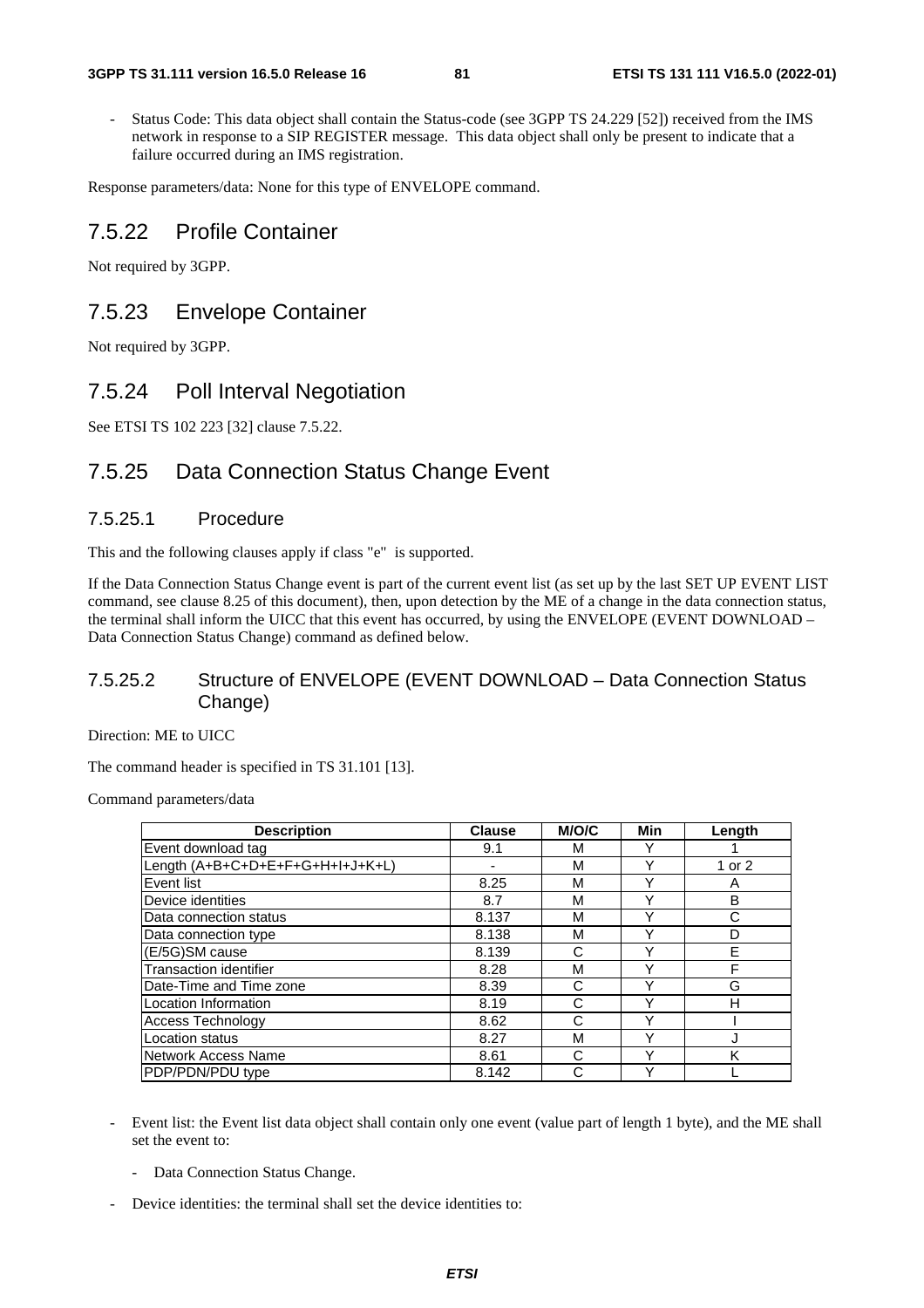- source: Network for network originated messages. ME for ME originated messages;
- destination: UICC.
- Data connection status: This data object shall contain the status of the data connection.
- Data connection type: This data object shall contain the type of data connection.
- (E/5G)SM cause: If an (E/5G)SM cause is available, this data object shall contain either the SM cause as defined in 3GPP TS 24.008 [9] or the ESM cause as defined in 3GPP TS 24.301 [46], or the 5GSM cause as defined in 3GPP TS 24.501 [70].
- Transaction identifier: The Transaction identifier data object shall contain one transaction identifier as defined in clause 8.28.
- Date-Time and Time zone: If the date-time and time zone information is available in the ME, this data object is mandatory and shall contain the Date-Time and Time zone at the ME detected moment of occurrence of the event.
- Location Information: This data object contains the identification (MCC, MNC, LAC/TAC, Cell Identity) of the current serving cell of the UE. The comprehension required flag of this data object in this command shall be set to '0'. This data object shall be present if the data connection is performed over GERAN, UTRAN, E-UTRAN or NG-RAN.
- Access Technology: This data object shall contain the access technology of the rejecting or accepting network.
- Location Status: This data object indicates the current service state of the terminal.
- Network Access Name: This data object shall contain the Access Point Name value present in the Activate PDP context request (for a PDP context activation, as defined in TS 24.008 [9]) or the PDN connectivity request (for an EPS PDN connection activation, as defined in TS 24.301 [46]), or it shall contain the Data Network Name value present in the UL NAS TRANSPORT message for PDU Session Establishment request, as defined TS 24.501 [70]. It is present only when Data connection status is either successful or rejected.
- PDP/PDN/PDU type: This data object shall contain the PDP/PDN/PDU type requested in the Activate PDP context request (for a PDP context activation, as defined in TS 24.008 [9]) or the PDN connectivity request (for an EPS PDN connection activation, as defined in TS 24.301 [46]), or the PDU Session Establishment request (as defined in TS 24.501 [70]). It is present only when Data connection status is either successful or rejected.

Response parameters/data: None for this type of ENVELOPE command.

# 7.6 USSD Data Download

This clause applies if class "p" is supported.

#### 7.6.1 Procedure

If the service "data download via USSD and USSD application mode" is allocated and activated in the USIM Service Table (see TS 31.102 [14]), then the ME shall follow the procedure below:

- When the ME receives a USSD packet it shall pass the message transparently to the USIM using the ENVELOPE (USSD DOWNLOAD) if the Data Coding Scheme of the USSD message (as defined for the CBS Data Coding Scheme in TS 23.038 [4]) indicate the USIM as the target (Bit 0 set to 0 and Bit 1 set to 1):
	- The ME shall wait for an acknowledgement from the USIM:
		- if the UICC responds with '90 00', the ME shall acknowledge the receipt of USSD message to the network using a FACILITY message. The ME will supply the response data from the UICC in the USSD String of the return result component of the FACILITY message it will send back to the network (see TS 24.090 [37]). The alphabet and language indicators shall be those used in the original message.
		- if the USIM responds with '93 00', the ME shall either retry the command or send back a FACILITY message to the network. The ME will supply the status word followed by the response data from the UICC in the USSD String of the return result component of the FACILITY message it will send back to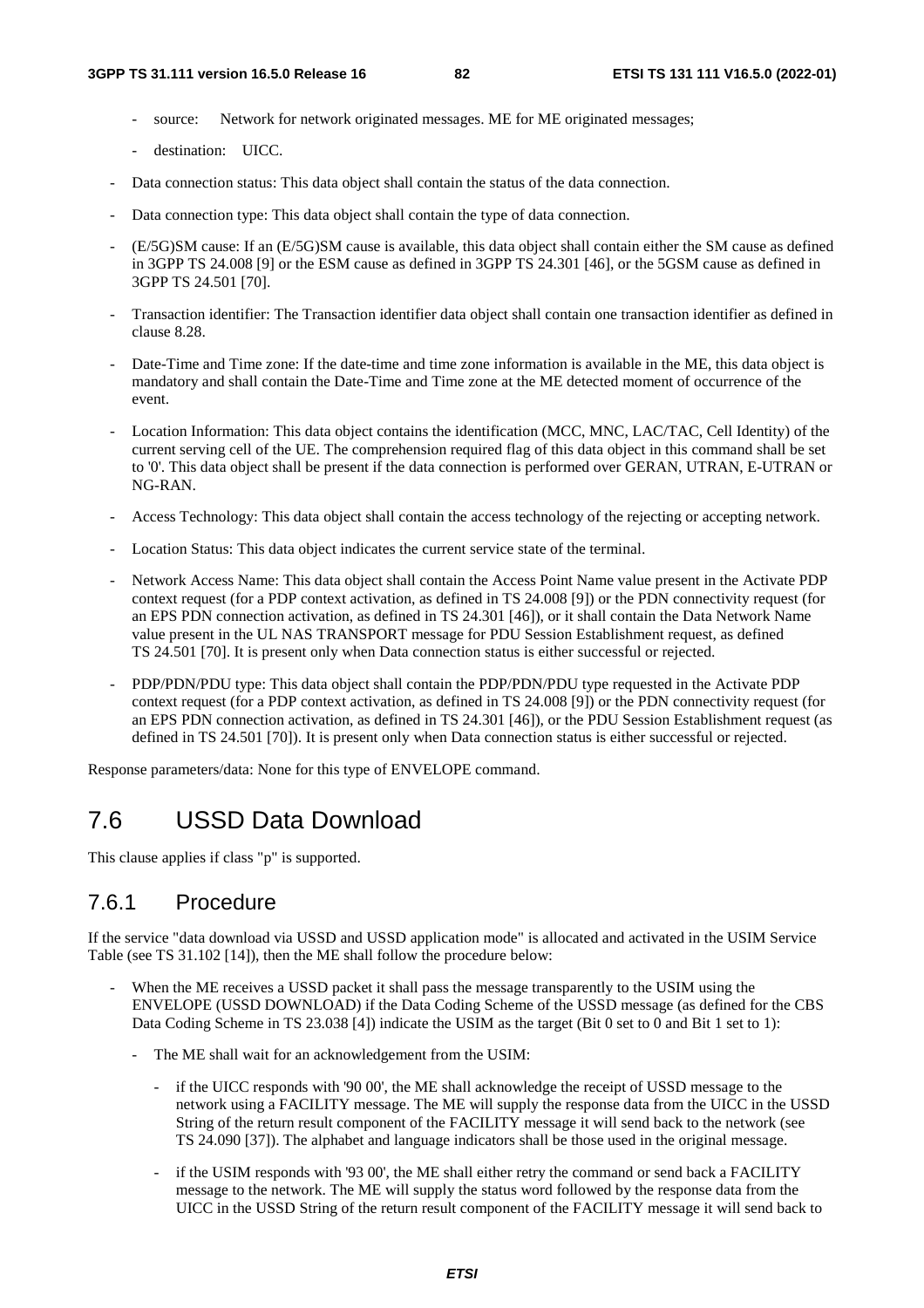the network (see TS 24.090 [37]). The alphabet and language indicators shall be those used in the original message.

- if the UICC responds with '62 XX' or '63 XX', the ME shall acknowledge the receipt of the USSD message to the network using a FACILITY message. The ME will supply the status word followed by the response data from the UICC in the USSD String of the return result component of the FACILITY message it will send back to the network (see TS 24.090 [37]). The alphabet and language indicators shall be those used in the original message.

If the service "data download via USSD and USSD application mode " is not allocated and activated in the USIM Service Table, and the ME receives a USSD message with a Data Coding Scheme indicating that the destination is the card (as defined above), the ME shall return a FACILITY message to the network. The ME will supply the status word '6D 00' (i.e. Instruction code not supported or invalid) in the USSD String of the return result component of the FACILITY message it will send back to the network (see TS 24.090 [37]). The alphabet and language indicators shall be those used in the original message.

## 7.6.2 Structure of ENVELOPE (USSD Data Download)

Direction: ME to UICC

The command header is specified in TS 31.101 [13].

Command parameters/data:

| <b>Description</b>       | <b>Clause</b>            | M/O | Min | Length |
|--------------------------|--------------------------|-----|-----|--------|
| <b>USSD Download tag</b> | 9.1                      | М   |     |        |
| Length $(A+B)$           | $\overline{\phantom{a}}$ | м   |     | 1 or 2 |
| Device identities        | 8.7                      | M   |     | ⌒      |
| <b>USSD string</b>       | 8.17                     | М   |     | B      |

Device identities: the ME shall set the device identities to:

Source: Network

Destination: UICC

Response parameters/data:

It is permissible for the UICC not to provide response data. If the UICC provides response data, the following data is returned.

| Byte(s)     | <b>Description</b> | Length |
|-------------|--------------------|--------|
| 1-X (X≤182) | UICC response      |        |
|             |                    |        |

### 7.7 MMS Transfer Status

See ETSI TS 102 223 [32] clause 7.6.

### 7.8 MMS notification download

See ETSI TS 102 223 [32].

Considering the addressing mechanism to the UICC indicated in ETSI TS 102 223 [32] clause 7.7, the UICC shall be targeted using the following application identifier: "uicc.3gpp.org".

## 7.9 Terminal Applications

See ETSI TS 102 223 [32] clause 7.8.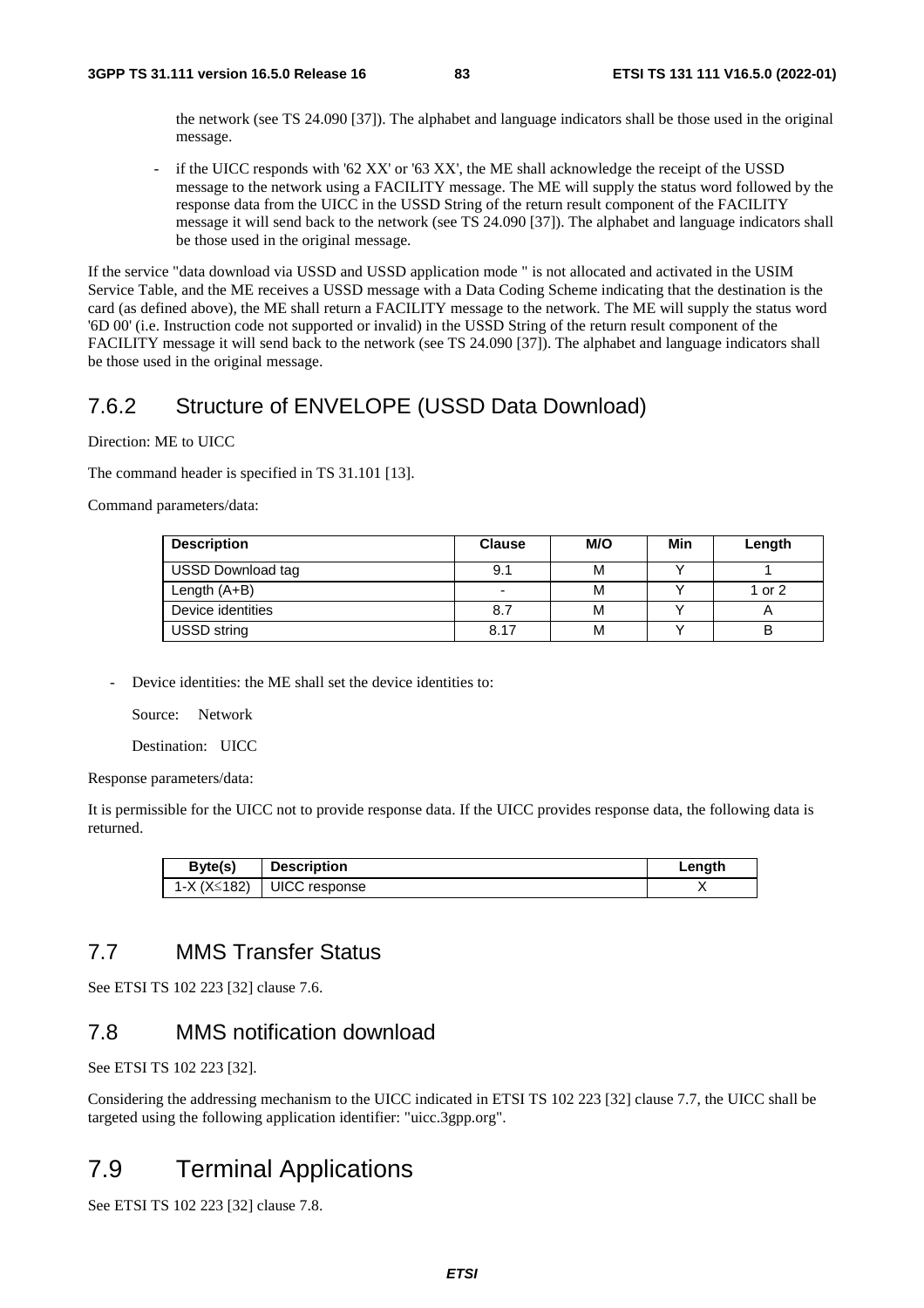# 7.10 Geographical Location Reporting

#### 7.10.1 Procedure

This clause applies if class "n" is supported.

If the ME has processed the proactive command "Geographical Location Request" successfully, then the ME shall send the ENVELOPE (Geographical Location Reporting).

It is acceptable for the ME to send the envelope even if the requested accuracy has not been achieved.

Note: some GAD Shapes contain the actual accuracy.

If positioning data cannot be provided, the envelope command shall neither include the GAD shape TLV nor the NMEA-sentence TLV.

If positioning data can be provided, the envelope command shall include either a GAD shape TLV or a NMEA-sentence TLV. The information sent by the ME is deemed fresh.

## 7.10.2 Structure of ENVELOPE (Geographical Location Reporting)

Direction: ME to UICC.

The command header is specified in TS 31.101 [13].

Command parameters/data.

| <b>Description</b>                  | <b>Clause</b> | M/O/C | Min | Length |
|-------------------------------------|---------------|-------|-----|--------|
| Geographical Location Reporting tag | 9.1           | м     |     |        |
| Length $(A+B+C)$                    | -             | м     |     | 1 or 2 |
| Device identities                   | 8.7           | м     |     |        |
| <b>GAD</b> shape                    | 8.95          |       |     | B      |
| <b>NMEA</b> sentence                | 8.96          |       |     |        |

- Device identities: the ME shall set the device identities to:
	- source: ME;
	- destination: UICC.
- GAD shape: This data object contains the location information.
- NMEA sentence: This data object contains the location information.

Response parameters/data: None for this type of ENVELOPE command.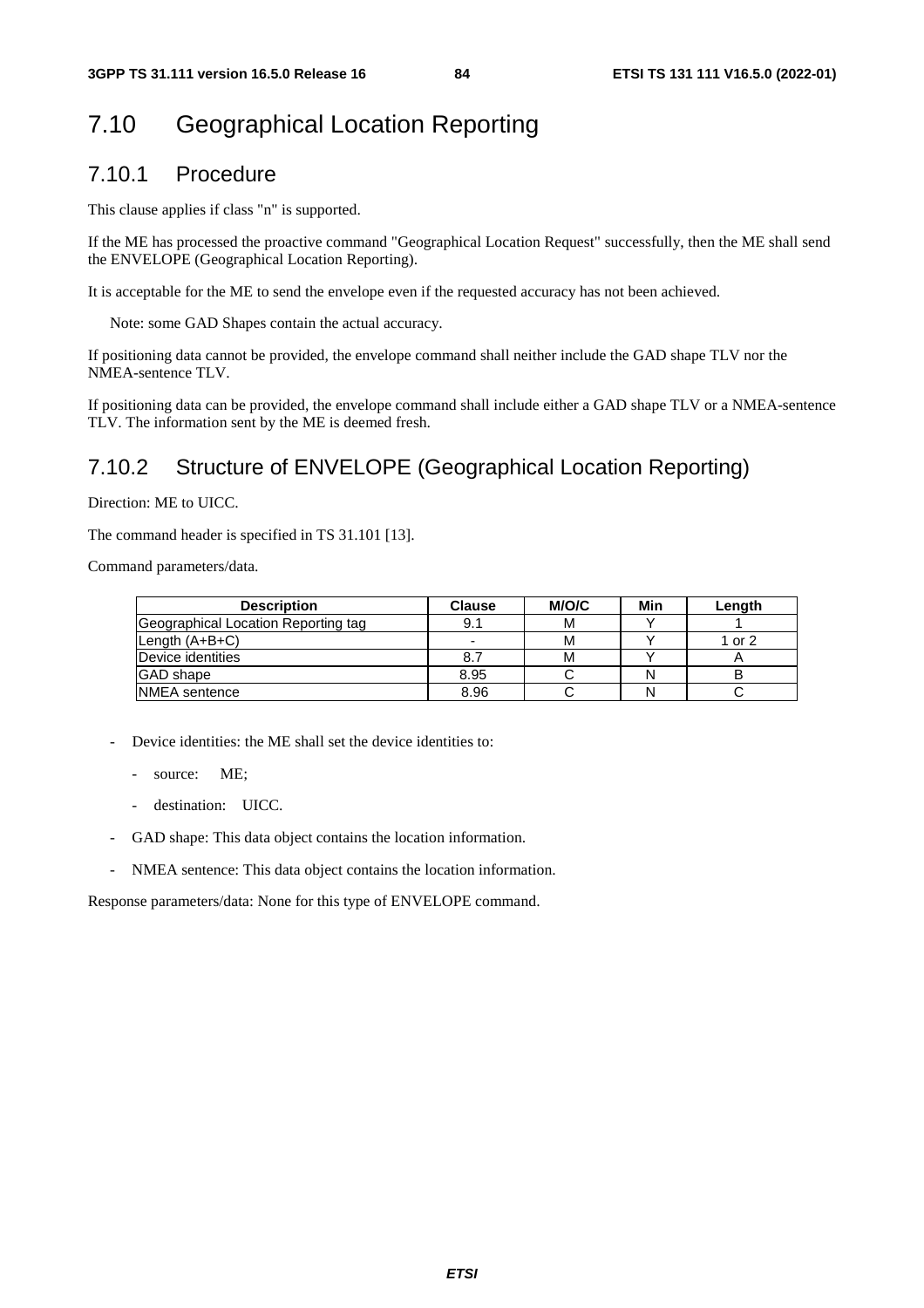# 7.11 Void

# 7.12 ProSe usage information reporting

### 7.12.1 Procedure

If the service "ProSe Usage Information Reporting configuration" and service "UICC ProSe Direct Communication usage information reporting" are allocated and activated in the ProSe Service Table (see TS 31.102 [14]), then a ProSeenabled Public Safety ME that supports "ProSe usage information reporting" shall store the ProSe usage information to be sent over the PC3ch interface (see 3GPP TS 24.334 [61]) in the UICC. This is performed using the ENVELOPE (ProSe Report).

A UICC supporting the "ProSe usage information reporting" shall also support BIP. The UICC is responsible to transmit the collected reports to the ProSe Function CTF (ADF) using BIP mechanism, following the same procedure described in TS 24.334 [61] clause 10.3.1 and using the communication security described in TS 24.334 [61] clause 4.1. The address of the ProSe Function CTF (ADF) is available in the  $EF_{PROSE-UIRC}$  (see TS 31.102 [14]).

The UICC shall store the received ProSe usage information until a USAGE\_INFORMATION\_REPORT\_LIST\_RESPONSE is received with transaction ID set to the value of the

transaction ID included in the USAGE\_INFORMATION\_REPORT\_LIST message.

If one envelope is not enough to transmit all the information (i.e. the ProSe usage information is more than 243 bytes), the information shall be split into several ENVELOPE (ProSe Report). The final envelope is indicated by containing a Last Envelope TLV. Intermediate envelopes shall not contain this TLV.

If one envelope is enough to transmit the information, this envelope shall contain a Last Envelope TLV.

NOTE: If the usage information report list sending procedure is unsuccessfully completed, the USIM behaviour is according to what is specified for the UE in 3GPP TS 24.334 [61], clause 10.3.2.1.6.

## 7.12.2 Structure of ENVELOPE (ProSe Report)

Direction: ME to UICC.

The command header is specified in TS 31.101 [13].

Command parameters/data.

| <b>Description</b>      | <b>Clause</b>            | M/O/C | Min | Length |
|-------------------------|--------------------------|-------|-----|--------|
| <b>ProSe Report tag</b> | 9.1                      | м     |     |        |
| $Lenath(A+B+C)$         | $\overline{\phantom{0}}$ | м     |     | 1 or 2 |
| Device identities       | 8.7                      | м     |     |        |
| <b>ProSe Report</b>     | 8.128                    | М     |     | B      |
| Last Envelope           | 8.79                     |       |     |        |

- Device identities: the ME shall set the device identities to:
	- source: ME;
	- destination: UICC.
- ProSe Report Data: This data object contains the ProSe Report.
- Last Envelope: Indicates that the last information concerning the ProSe Report has been sent.

Response parameters/data: None for this type of ENVELOPE command.

The UICC may respond with status word '69 82' if the PIN verification has not been performed successfully.

NOTE: The handling of the case where the USIM cannot process the ENVELOPE command (e.g. when there is not enough memory for storing a ProSe Report) is implementation-specific.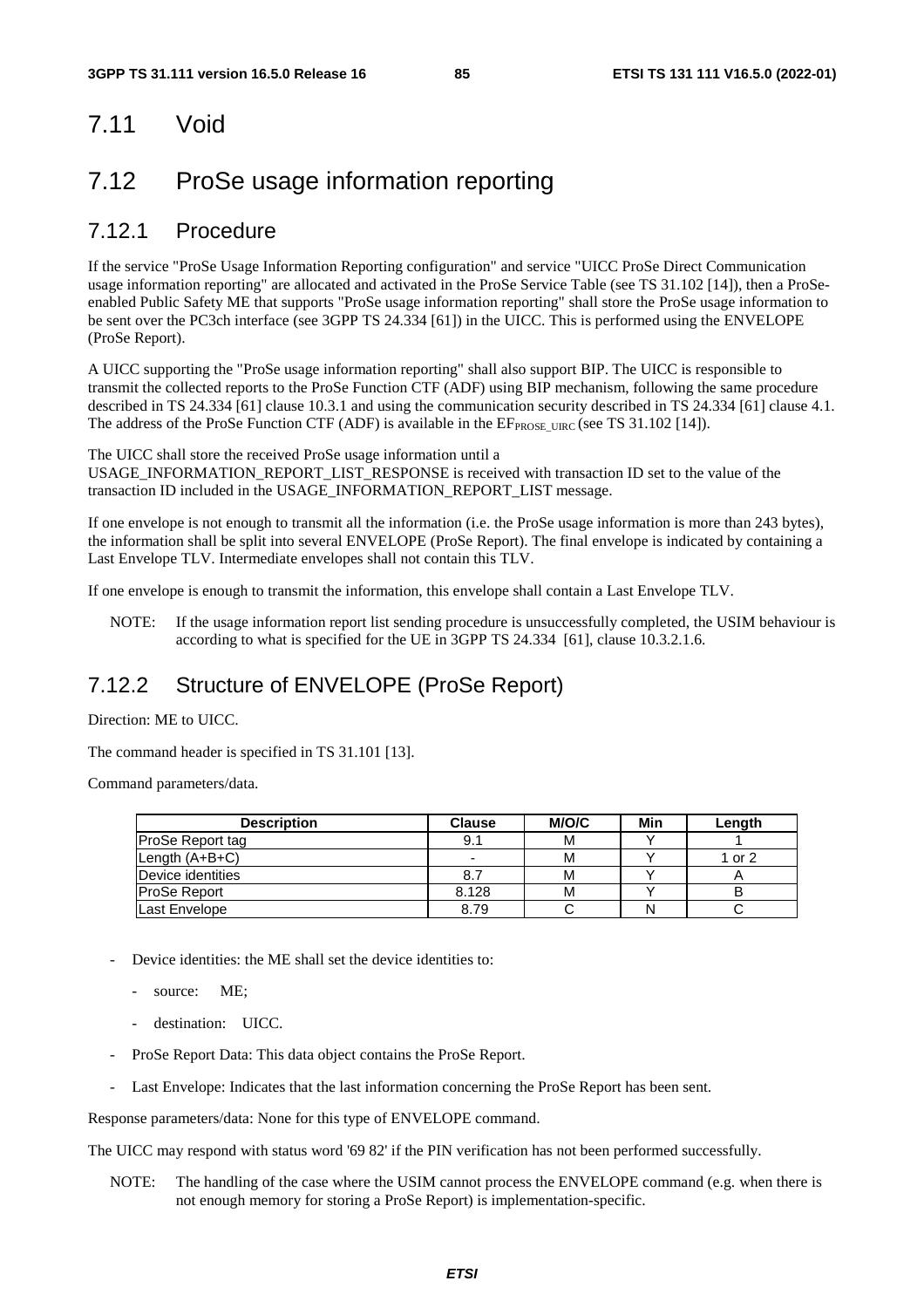# 8 COMPREHENSION-TLV data objects

The coding of the TLV objects is as described in ETSI TS 102 223 [32] clause 8, except when stated otherwise in the present document.

## 8.1 Address

See ETSI TS 102 223 [32] clause 8.1.

## 8.2 Alpha identifier

See ETSI TS 102 223 [32] clause 8.2.

## 8.3 Subaddress

See ETSI TS 102 223 [32] clause 8.3.

# 8.4 Capability configuration parameters

| Byte(s)      | <b>Description</b>                      | Lenath |
|--------------|-----------------------------------------|--------|
|              | Capability configuration parameters tag |        |
| 2 to (Y-1)+2 | Length (X)                              |        |
| $(Y-1)+3$ to | Capability configuration parameters     |        |
| $(Y-1)+X+2$  |                                         |        |

Capability configuration parameters are coded as for  $E_{CCP}$ . If it is being provided by the UICC, the UICC shall supply all information required to complete the Bearer Capability Information Element in the Call Set-up message (see TS 24.008 [9]). Any unused bytes at the end of the value part shall be coded 'FF'.

See TS 31.102 [14] for the coding of all Efs.

NOTE: The second byte of this TLV contains the Length of the TLV and the third byte contains the Length of the bearer capability contents, followed by the actual contents.

## 8.5 Cell Broadcast Page

| Byte(s) | <b>Description</b>          | Length |
|---------|-----------------------------|--------|
|         | Cell Broadcast page tag     |        |
|         | Length = $58'$ (88 decimal) |        |
| 3 - 90  | Cell Broadcast page         | 88     |

The Cell Broadcast page is formatted in the same way as the GSM Cell Broadcast Message Parameter, as described in TS 23.041 [6].

## 8.6 Command details

The content and the coding of the Command Details TLV object is defined in ETSI TS 102 223 [32] clause 8.6, except for the following.

The coding of the Command Qualifier is defined for the following commands: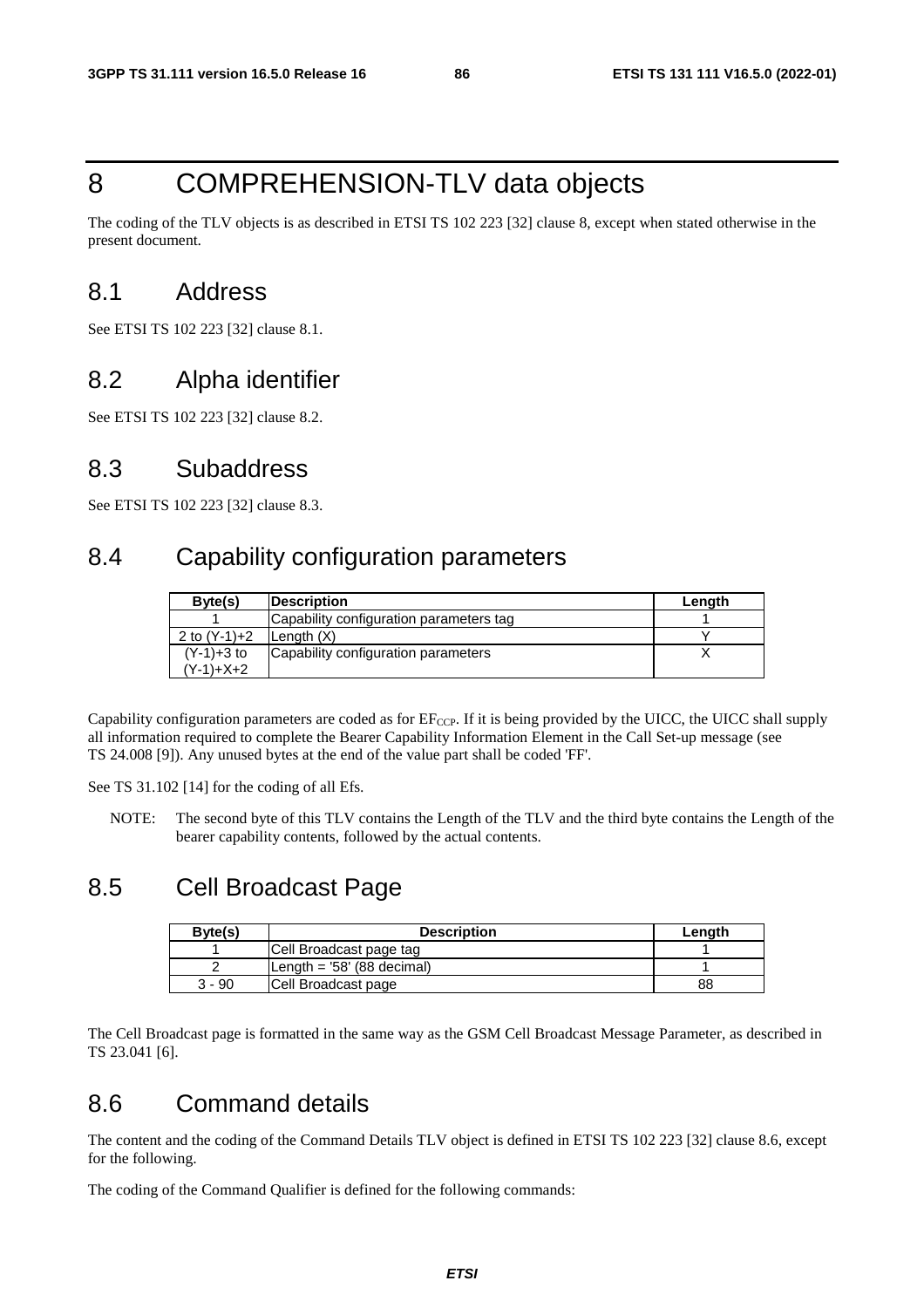SEND SS:

this byte is RFU.

SEND USSD:

this byte is RFU.

PROVIDE LOCAL INFORMATION.

The following additional values are defined:

- '00' = Location Information (MCC, MNC, LAC/TAC, Cell Identity and Extended Cell Identity).
- '02' = Network Measurement results.
- '05' = Timing Advance.
- '0C' = current WSID.
- '11' = CSG ID list and corresponding HNB name.
- $'12' = H(e)NB$  IP address.
- '13' = H(e)NB surrounding macrocells.
- '14' = current WLAN identifier.
- $'15'$  = slices information.
- '16' to '19' = reserved for 3GPP (for future usage)
- The following values do not apply
	- '07' = Reserved by ETSI (ESN)
	- '0B' = Reserved by ETSI (MEID)
- REFRESH. The following additional values are defined:
	- $'07'$  = Steering of Roaming as defined in TS 23.122 [7].
	- '08' = Steering of Roaming for I-WLAN as defined in TS 24.234 [42].
- Geographical Location Request:

this byte is RFU.

- OPEN CHANNEL related to CS bearer, GPRS/UTRAN packet service/E-UTRAN/NG-RAN, local bearer, Default (network) bearer, I-WLAN bearer, WLAN bearer, Terminal Server Mode, UICC Server Mode:
	- As defined in ETSI TS 102 223 [32]
- OPEN CHANNEL for IMS:

this byte is RFU.

## 8.7 Device identities

See ETSI TS 102 223 [32] clause 8.7.

## 8.8 Duration

See ETSI TS 102 223 [32] clause 8.8.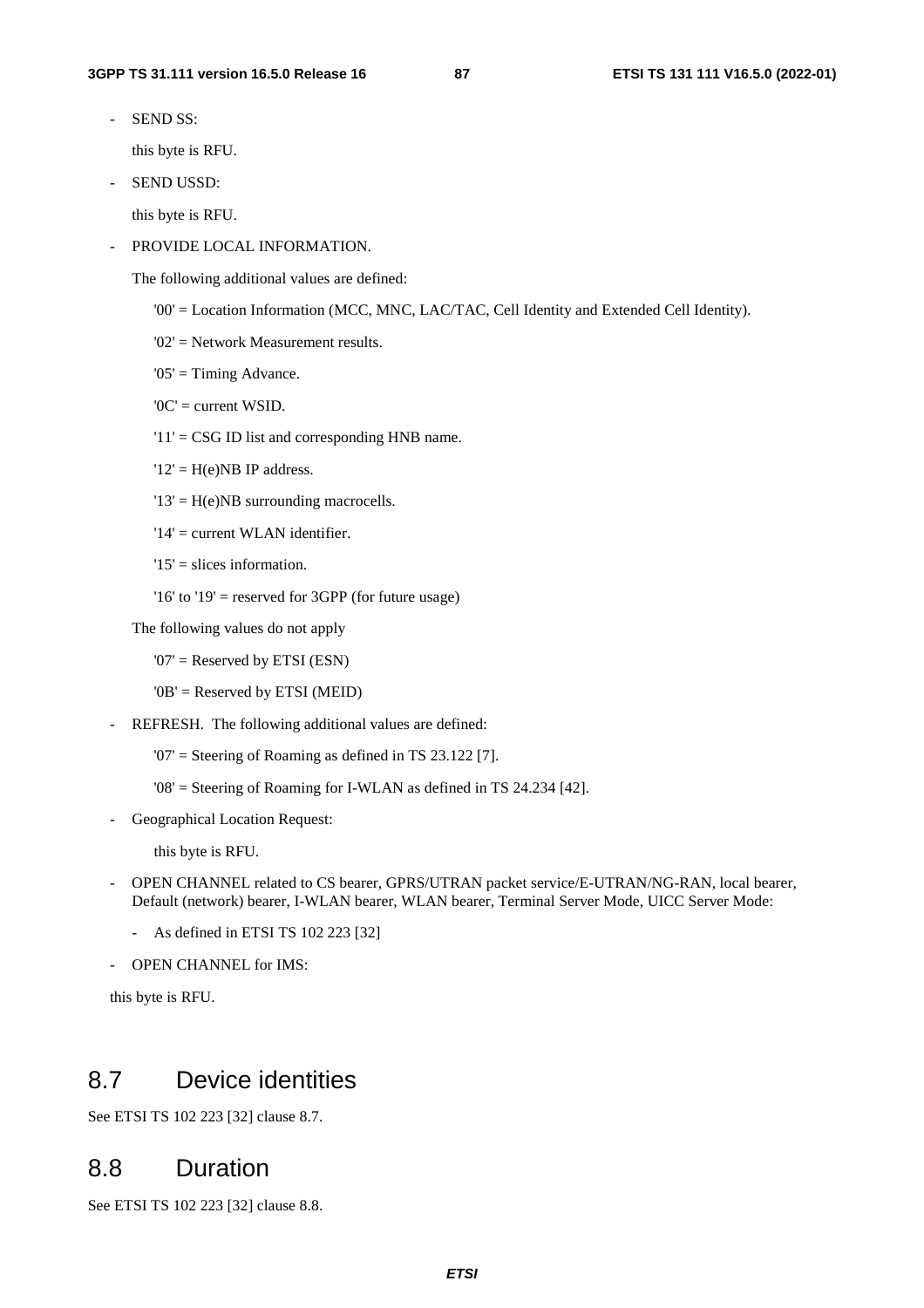### 8.9 Item

See ETSI TS 102 223 [32] clause 8.9.

## 8.10 Item identifier

See ETSI TS 102 223 [32] clause 8.10.

## 8.11 Response length

See ETSI TS 102 223 [32] clause 8.11.

## 8.12 Result

For the general result byte coding the following values are defined in addition to or replacement of those in ETSI TS 102 223 [32] clause 8.12:

- '14' = USSD or SS transaction terminated by the user
- ' $34' = SS$  Return Error;
- $'35' = SMS RP-ERROR$ :
- $'37' =$  USSD Return Error;
- '39' = Interaction with call control by USIM or MO short message control by USIM, permanent problem;

In addition, the following values are reserved for 3GPP for future usage:

- '15' = reserved for 3GPP (for future usage);
- $'16'$  = reserved for 3GPP (for future usage);
- $'28'$  = reserved for 3GPP (for future usage);
- '29' = reserved for 3GPP (for future usage);
- ' $3E'$  = reserved for  $3GPP$  (for future usage);
- ' $3F'$  = reserved for  $3GPP$  (for future usage);

Additional information:

Contents:

- For the general result "Command performed successfully", some proactive commands require additional information in the command result. This is defined in the clauses below. For the general result values '20', '21', '34', '35', '37', and '39', it is mandatory for the ME to provide a specific cause value as additional information, as defined in the clauses below. For other values, see ETSI TS 102 223 [32] clause 8.12.

## 8.12.1 Additional information for SEND SS

When the ME issues a successful general result for a SEND SS proactive command, it shall also include the Operation Code and Parameters included in the Return Result component from the network, as additional information.

The first byte of the additional information shall be the SS Return Result Operation code, as defined in TS 24.080 [11].

The rest of the additional information shall be the SS Return Result Parameters, as defined in TS 24.080 [11].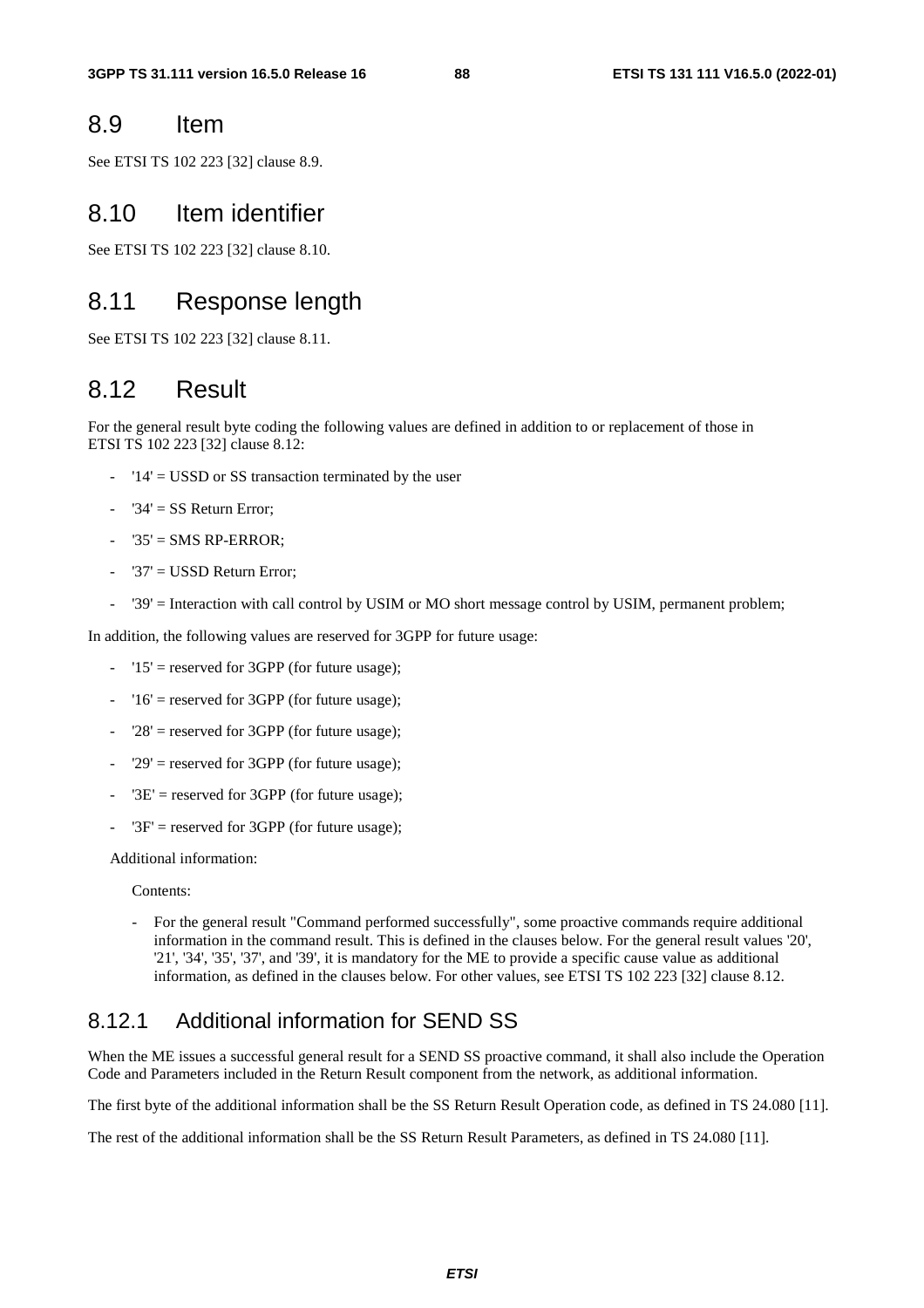## 8.12.2 Additional information for ME problem

For the general result "ME currently unable to process command", it is mandatory for the ME to provide additional information, the first byte of which to be as defined in ETSI TS 102 223 [32] clause 8.12.2, with the addition of the following value:

- $'03'$  = ME currently busy on SS transaction;
- $'08'$  = ME currently busy on USSD transaction.

### 8.12.3 Additional information for network problem

For the general result "network currently unable to process command", it is mandatory for the ME to provide additional information. The first byte shall be the cause value of the Cause information element returned by the network (as defined in TS 24.008 [9]). Bit 8 shall be set to '1'. One further value is defined:

 $'00'$  = No specific cause can be given.

All other values shall be interpreted by the UICC as '00'. The coding '00' shall only be used by the ME if no others apply.

### 8.12.4 Additional information for SS problem

For the general result "SS Return Error", it is mandatory for the ME to provide additional information. The first byte shall be the error value given in the Facility (Return Error) information element returned by the network (as defined in TS 24.080 [11]). One further value is defined:

 $'00'$  = No specific cause can be given.

All other values shall be interpreted by the UICC as '00'. The coding '00' shall only be used by the ME if no others apply.

## 8.12.5 Additional information for SMS problem

For the general result "SMS RP-ERROR", it is mandatory for the ME to provide additional information. The first byte shall be the cause value given in the RP-Cause element of the RP-ERROR message returned by the network (as defined in TS 24.011 [10]), with bit  $8 = 0$ . One further value is defined:

 $'00'$  = No specific cause can be given.

All other values shall be interpreted by the UICC as '00'. Specific cause '00' shall only be used by the ME if no others apply.

#### 8.12.6 Not used

### 8.12.7 Additional information for USSD problem

For the general result "USSD Return Error", the ME shall provide additional information. The first byte shall be the error value given in the Facility (Return Error) information element returned by the network (as defined in TS 24.080 [11]). One further value is defined:

 $'00'$  = No specific cause can be given.

All other values shall be interpreted by the UICC as '00'.

The coding '00' shall only be used by the ME if no others apply.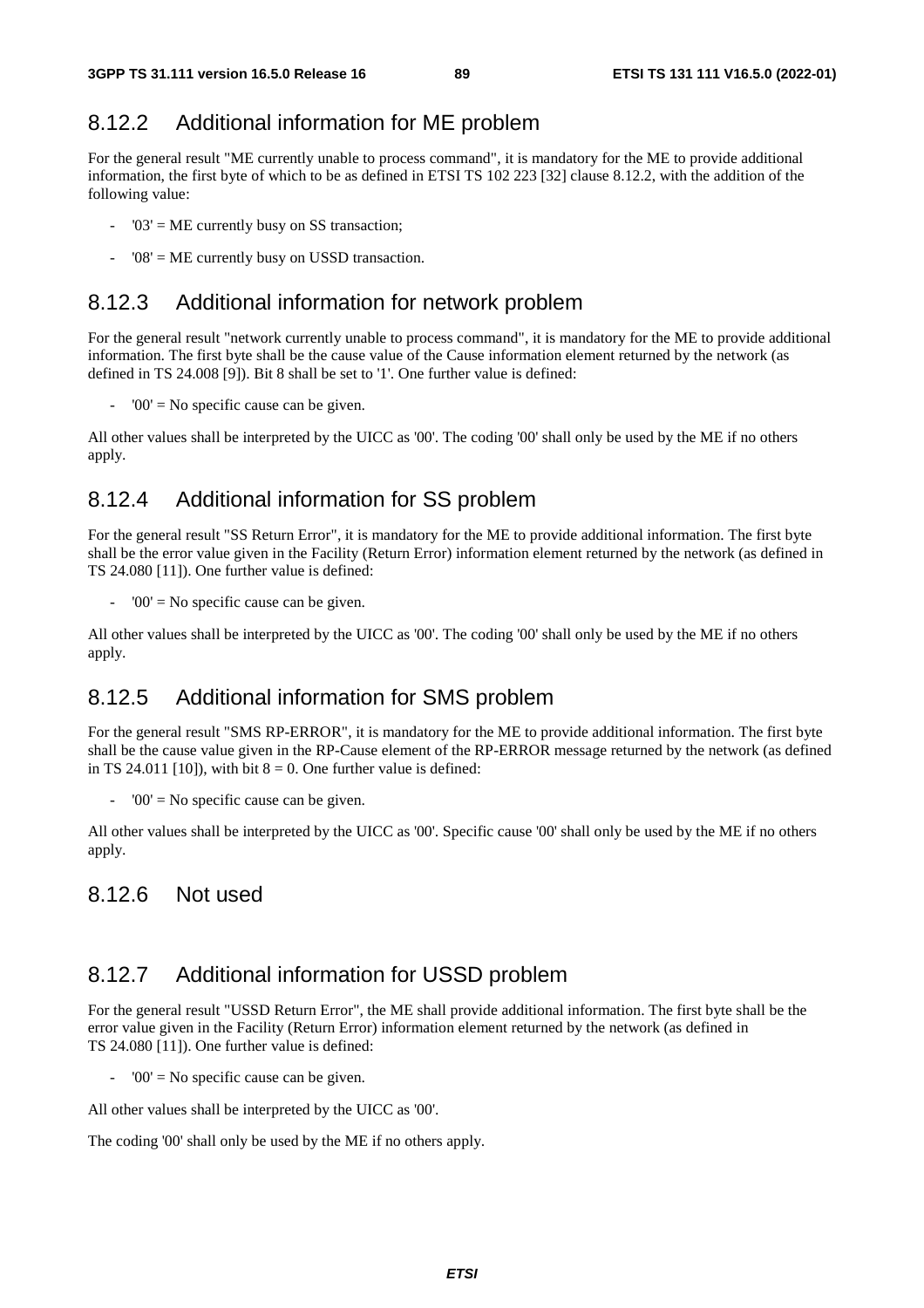#### 8.12.8 Additional information for interaction with call control or MO SM control

For the general result "interaction with call control by USIM or MO short message control by USIM, permanent problem", it is mandatory for the ME to provide additional information, the first byte of which to be as defined below:

- $'00'$  = No specific cause can be given:
- $'01'$  = Action not allowed;
- $'02'$  = The type of request has changed.

All other values shall be interpreted by the UICC as '00'. The coding '00' shall only be used by the ME if no others apply.

#### 8.12.9 Additional information for MultipleCard commands

See ETSI TS 102 223 [32] clause 8.12.9.

#### 8.12.10 Additional information for launch browser problem

See ETSI TS 102 223 [32] clause 8.12.10.

#### 8.12.11 Additional information for Bearer Independent Protocol

See ETSI TS 102 223 [32] clause 8.12.11.

#### 8.12.12 Additional information for Frames commands

See ETSI TS 102 223 [32] clause 8.12.12.

## 8.12.13 Additional information for SUBMIT and RETRIEVE MULTIMEDIA MESSAGE

See ETSI TS 102 223 [32] clause 8.12.13.

## 8.13 SMS TPDU

| Byte(s)      | <b>Description</b>   | Length |
|--------------|----------------------|--------|
|              | <b>ISMS TPDU tag</b> |        |
| 2 to (Y-1)+2 | Length $(X)$         |        |
| $(Y-1)+3$ to | ISMS TPDU            |        |
| (Y-1)+X+2    |                      |        |

The TPDU is formatted as described in TS 23.040 [5].

Where the TPDU is being sent from the UICC to the ME (to be forwarded to the network), and where it includes a TP-Message-Reference which is to be incremented by the ME for every outgoing message, the TP-Message-Reference as provided by the UICC need not be the valid value. TP-Message-Reference shall be checked and corrected by the ME to the value described in TS 23.040 [5].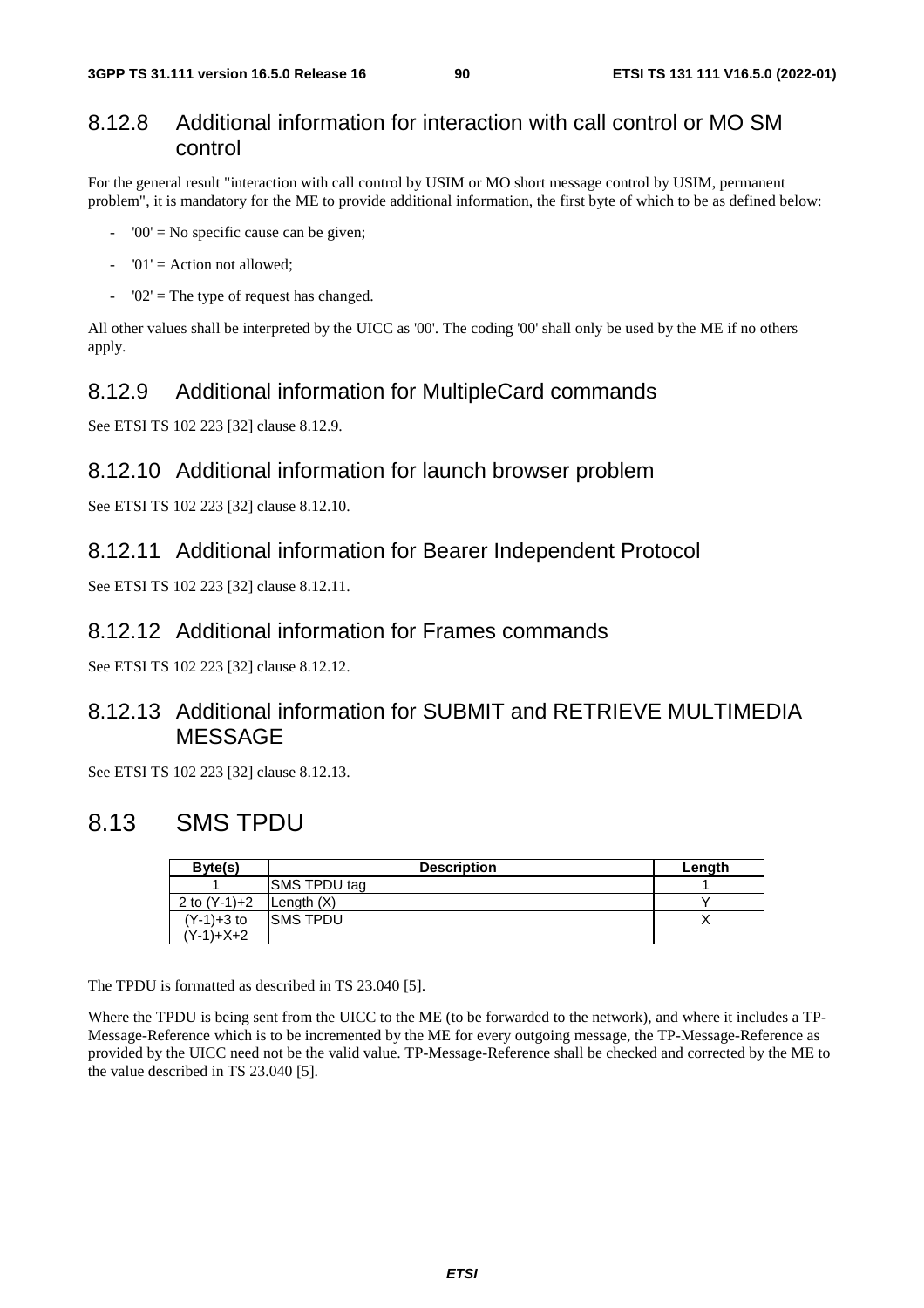## 8.14 SS string

| Byte(s)        | <b>Description</b>        | Length |
|----------------|---------------------------|--------|
|                | <b>SS</b> string tag      |        |
| 2 to $(Y-1)+2$ | Length $(X)$              |        |
| $(Y-1)+3$      | <b>TON and NPI</b>        |        |
| $(Y-1)+4$ to   | <b>ISS or USSD string</b> | X - 1  |
| (Y-1)+X+2      |                           |        |

TON/NPI and SS or USSD control string are coded as for EF<sub>ADN</sub>, where the ADN record relates to a Supplementary Service Control string. See TS 31.102 [14] for the coding of EFADN.

## 8.15 Text string

Content and coding is defined ETSI TS 102 223 [32] clause 8.15, with the following requirement:

Data coding scheme is coded as for SMS Data coding scheme defined in TS 23.038 [4]. Parts of the data coding scheme other than the character set indication shall be ignored.

## 8.16 Tone

See ETSI TS 102 223 [32] clause 8.16.

NOTE: Standard supervisory tones for 3G are specified in TS 22.001 [22].

## 8.17 USSD string

| Byte(s)                        | <b>Description</b> | Length |
|--------------------------------|--------------------|--------|
|                                | USSD string tag    |        |
| 2 to $(Y-1)+2$                 | Length $(X)$       |        |
| $(Y-1)+3$                      | Data coding scheme |        |
| $(Y-1)+4$ to $(Y-$ USSD string |                    | $X-1$  |
| $1)+X+2$                       |                    |        |

The Data coding scheme is coded as for Cell Broadcast defined in TS 23.038 [4]. The coding of the USSD string is defined in TS 22.030 [2].

NOTE 1: The MMI mode uses a 7 bit character set, the Application mode uses a 8 bit character set.

NOTE2: The DCS is set to 0x96 to indicate that the USSD string is formatted according to TS 31.115 [41].

## 8.18 File List

See ETSI TS 102 223 [32] clause 8.18.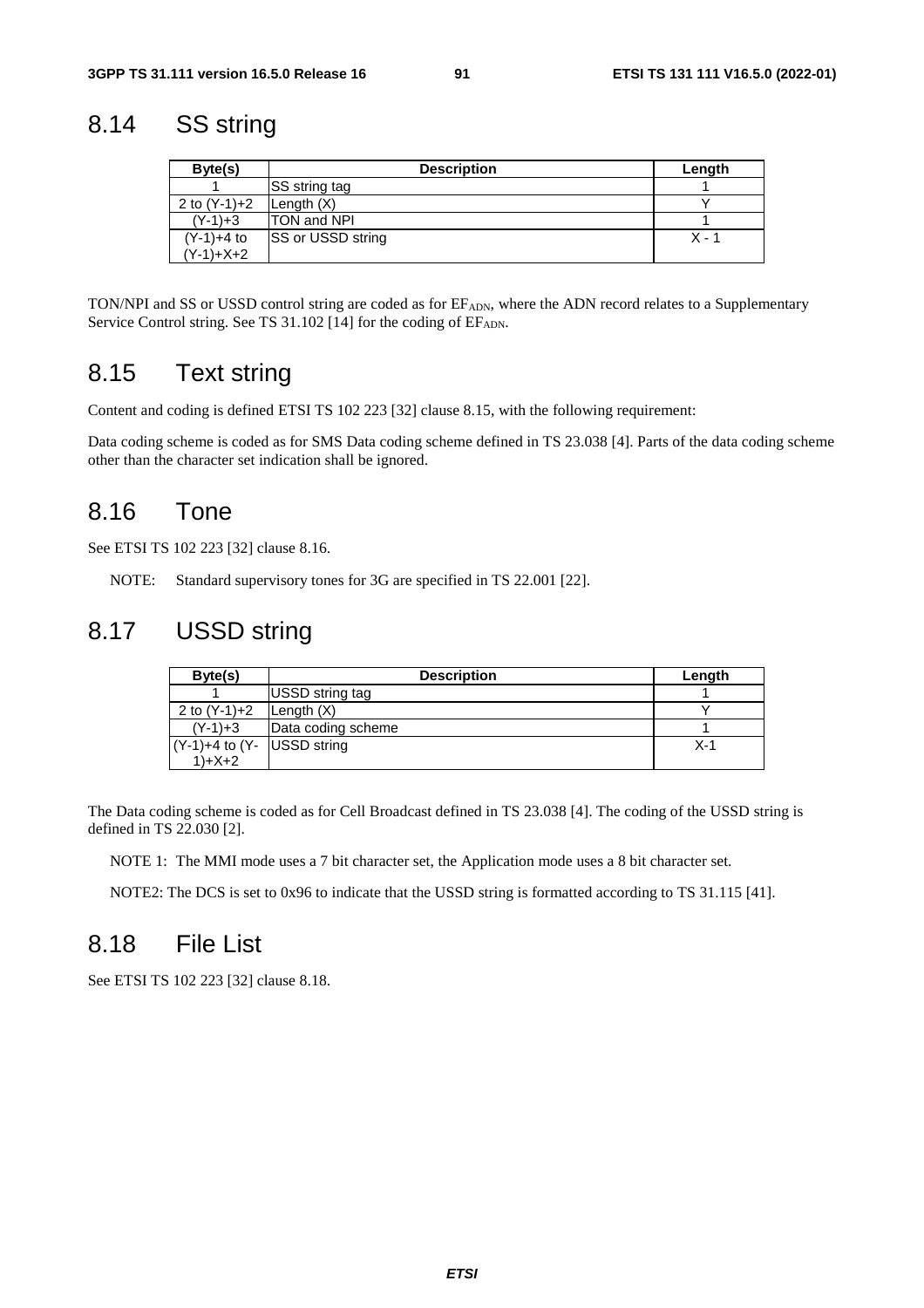# 8.19 Location Information

## 8.19.1 Location Information for GERAN

| Byte(s)                                                                                      | <b>Description</b>                         | Length |
|----------------------------------------------------------------------------------------------|--------------------------------------------|--------|
|                                                                                              | Location Information tag                   |        |
| 2                                                                                            | Length = $'07'$ or $'05'$ (see Note)       |        |
| $3 - 5$                                                                                      | Mobile Country & Network Codes (MCC & MNC) |        |
| $6 - 7$                                                                                      | Location Area Code (LAC)                   |        |
| $8 - 9$                                                                                      | Cell Identity Value (Cell ID) (see Note)   |        |
| NOTE:<br>When this object is used in the Network Rejection event download, the Cell Identity |                                            |        |
| Value (Cell ID) field shall not be present and the length field shall be set to '05'.        |                                            |        |

The Mobile Country Code (MCC), the Mobile Network Code (MNC) and the Location Area Code (LAC) are coded as in TS 24.008 [9].

For GERAN, the Cell Identity Value is coded as in TS 24.008 [9].

### 8.19.2 Location Information for UTRAN

| Byte(s)       | <b>Description</b>                                                                                                                                                                                                | Length |
|---------------|-------------------------------------------------------------------------------------------------------------------------------------------------------------------------------------------------------------------|--------|
|               | Location Information tag                                                                                                                                                                                          |        |
| 2             | Length = $'09'$ or $'05'$ (see Note)                                                                                                                                                                              |        |
| $3 - 5$       | Mobile Country & Network Codes (MCC & MNC)                                                                                                                                                                        |        |
| $6 - 7$       | Location Area Code (LAC)                                                                                                                                                                                          | っ      |
| $8 - 9$       | Cell Identity Value (Cell ID) (see Note)                                                                                                                                                                          |        |
| $10 - 11$     | Extended Cell identity Value (see Note)                                                                                                                                                                           |        |
| <b>INOTE:</b> | When this object is used in the Network Rejection event download, the Cell Identity<br>Value (Cell ID) and Extended Cell identity Value fields shall not be present and the<br>length field shall be set to '05'. |        |

The Mobile Country Code (MCC), the Mobile Network Code (MNC) and the Location Area Code (LAC) are coded as in TS 24.008 [9].

Only the C-id part of the UC-id is returned in the Cell Identity Value (i.e. the 16 least significant bits of the UC-id), as defined in TS 25.401 [35] and TS 25.413 [36].

The Extended Cell identity Value is coded as the RNC-id part of the UC-id, as defined in TS 25.401 [35] and TS 25.413 [36]. It is left padded with zeros (this means that byte 10 contains the 4 most significant bits of the RNC-id value, and byte 11 contains the 8 least significant bits of the RNC-id value).

## 8.19.3 Location Information for E-UTRAN

| Byte(s)                                                                                       | <b>Description</b>                         | Length |
|-----------------------------------------------------------------------------------------------|--------------------------------------------|--------|
|                                                                                               | Location Information tag                   |        |
|                                                                                               | Length = '09' or '05' (see Note)           |        |
| $3 - 5$                                                                                       | Mobile Country & Network Codes (MCC & MNC) |        |
| $6 - 7$                                                                                       | Tracking Area Code (TAC)                   |        |
| $8 - 11$                                                                                      | E-UTRAN Cell Identifier (ECI) (see Note)   |        |
| <b>NOTE:</b><br>When this object is used in the Network Rejection event download, the E-UTRAN |                                            |        |
| Cell Identifier (ECI) field shall not be present and the length field shall be set to '05'.   |                                            |        |

The Mobile Country Code (MCC), the Mobile Network Code (MNC) is coded as in TS 24.008 [9].

The Tracking Area Code (TAC) for E-UTRAN is coded in 2 bytes as specified in TS 24.301 [46].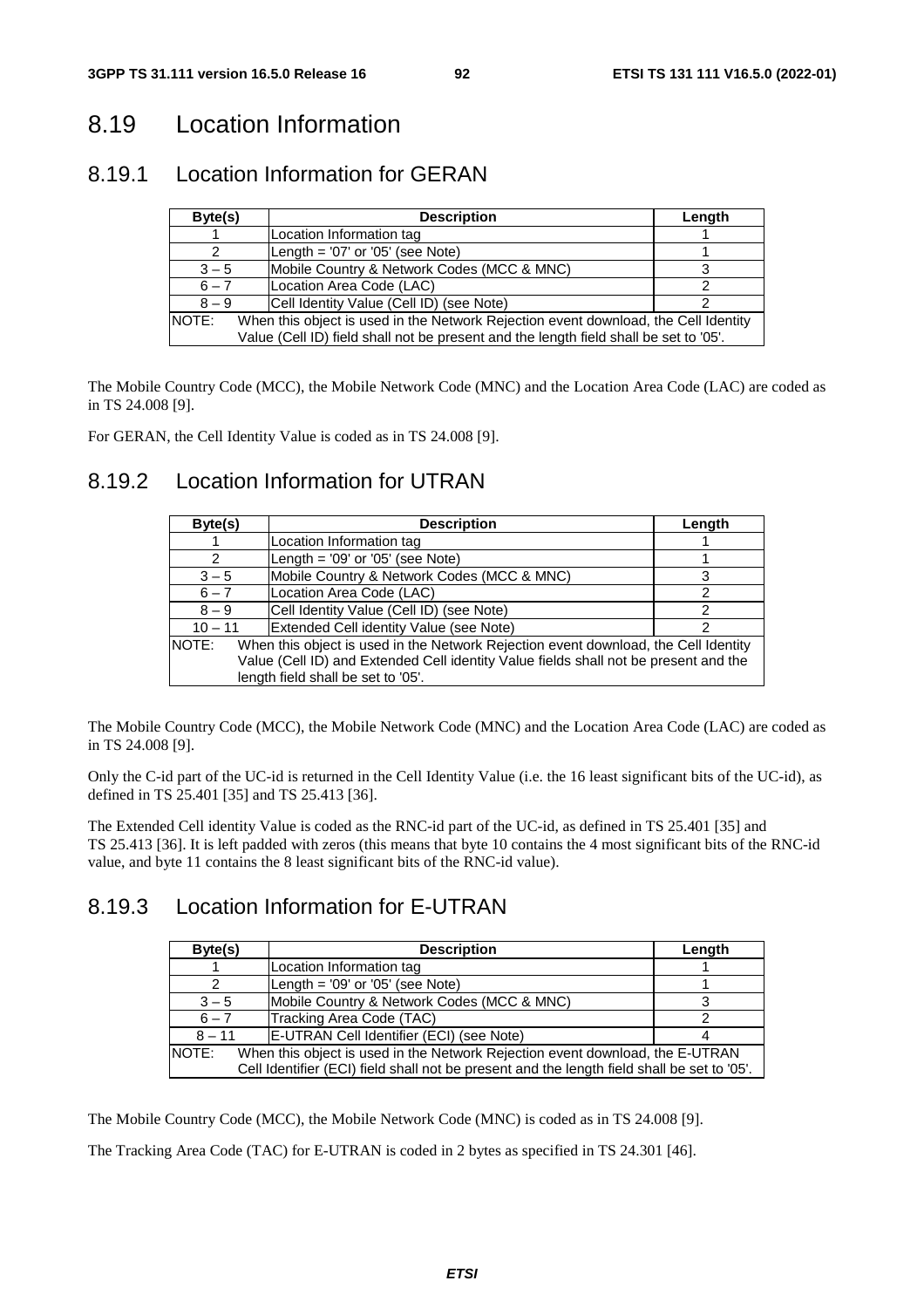The E-UTRAN Cell Identifier (ECI) is coded as defined in TS 36.401 [48]. ECI has a length of 28 bits. The most significant bit of ECI is coded on the most significant bit of byte 8. The least significant bit of ECI is coded on the 4<sup>th</sup> bit of byte 11. The 4 least significant bits of byte 11 shall be set to 1.

### 8.19.4 Location Information for NG-RAN

| Byte(s)                                                                                                                                                                                                               | <b>Description</b>                              | Length |
|-----------------------------------------------------------------------------------------------------------------------------------------------------------------------------------------------------------------------|-------------------------------------------------|--------|
|                                                                                                                                                                                                                       | Location Information tag                        |        |
| 2                                                                                                                                                                                                                     | Length = $\text{OB}$ or $\text{O}3'$ (see Note) |        |
| $3 - 5$                                                                                                                                                                                                               | Mobile Country & Network Codes (MCC & MNC)      |        |
| $6 - 8$                                                                                                                                                                                                               | Tracking Area Code (TAC) (see Note)             |        |
| $9 - 13$                                                                                                                                                                                                              | <b>NR Cell Identifier (NCI) (see Note)</b>      | 5      |
| NOTE:<br>When this object is used in the Network Rejection event download, the Tracking<br>Area Code (TAC) and the NR Cell Identifier (NCI) fields shall not be present and<br>the length field shall be set to '03'. |                                                 |        |

The Mobile Country Code (MCC), the Mobile Network Code (MNC) is coded as in TS 24.008 [9].

The Tracking Area Code (TAC) for NG-RAN is coded in 3 bytes as specified in TS 24.501 [70]. The most significant bit of TAC is coded on the most significant bit of byte 6. The least significant bit of TAC is coded on the least significant bit of byte 8.

NR Cell Identifier (NCI) Value is coded on 36 bits as referenced in TS 38.413 [69] clause 9.3.1.7. The most significant bit of NCI is coded on the most significant bit of byte 9. The least significant bit of NCI is coded on the 4<sup>th</sup> bit of byte 13. The 4 least significant bits of byte 13 shall be set to 1.

### 8.19.5 Location Information when no surrounding macrocell is detected

When PROVIDE LOCAL INFORMATION with command qualifier '13' is used and no surrounding macrocell is detected for an Access Technology, a location information data object with length set to '00' shall be present.

| Byte(s) | <b>Description</b>       | Lenath |
|---------|--------------------------|--------|
|         | Location Information tag |        |
|         | Length $=$ '00'          |        |

## 8.20 IMEI

See ETSI TS 102 223 [32] clause 8.20.

# 8.21 Help Request

See ETSI TS 102 223 [32] clause 8.21.

## 8.22 Network Measurement Results

| Byte(s)          | <b>Description</b>              | Length |
|------------------|---------------------------------|--------|
|                  | Network Measurement Results tag |        |
|                  | Length (X) of bytes following   |        |
| $3 -$ to $X + 2$ | Network Measurement Results     |        |

For GERAN: The Network Measurement Results are coded as for the Measurement Results information element in TS 44.018 [27], starting at octet 2 (the IEI is removed, as this information is duplicated by the data object tag). The Length shall be set to '10' (16 decimal).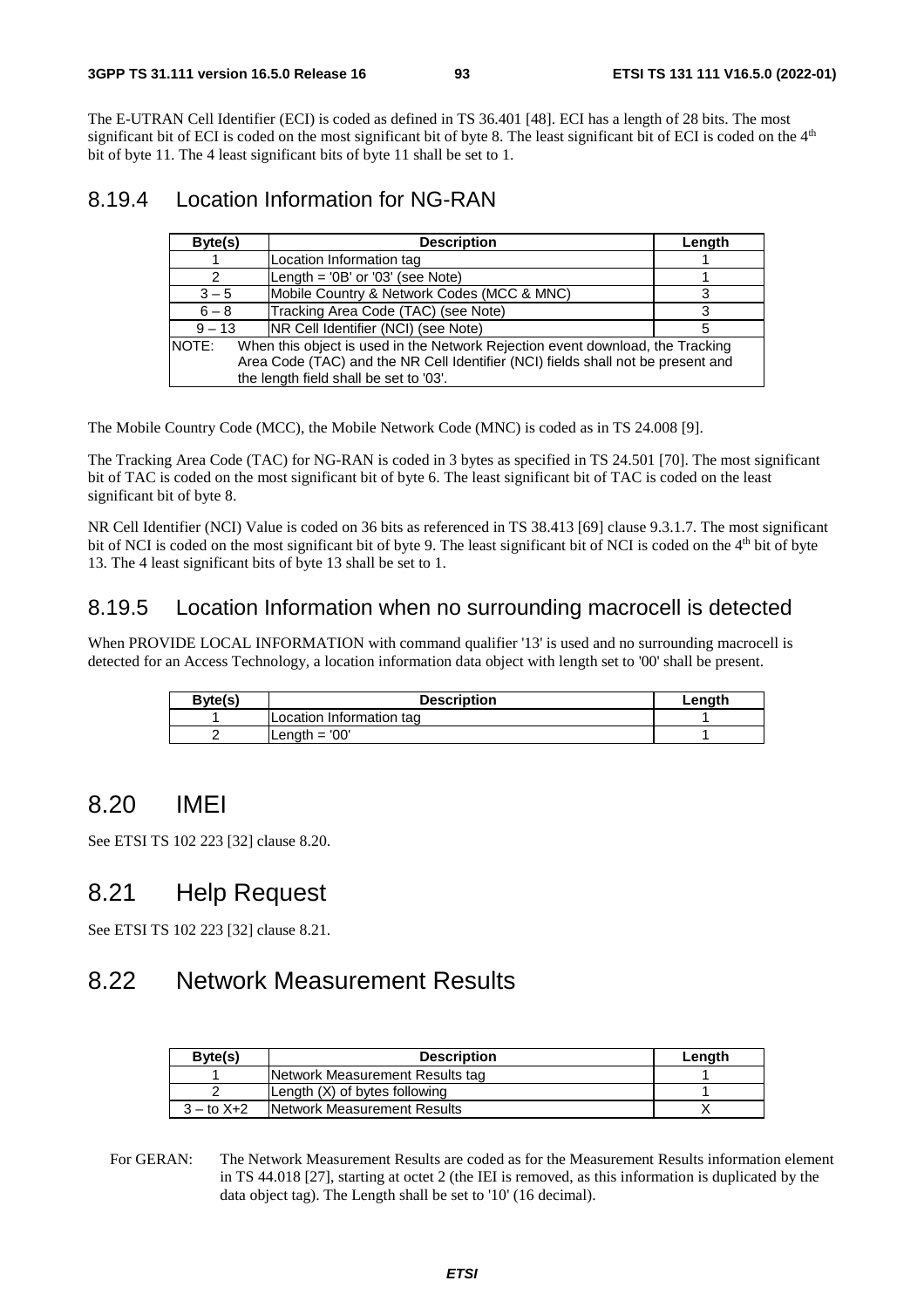#### **3GPP TS 31.111 version 16.5.0 Release 16 94 ETSI TS 131 111 V16.5.0 (2022-01)**

- For UTRAN: The Network Measurement Results are coded as for the "MeasurementReport" information element as defined in the ASN.1 description of TS 25.331 [38], according to the following:
	- The "Measurement identity" field in the MEASUREMENT REPORT shall be set to the value '1'.
	- If "intra-frequency measurements" are requested by USIM, the ME shall, in the MEASUREMENT REPORT, include IE "Intra-frequency measured results list" in IE "Measured Results". The ME shall report CPICH Ec/No, CPICH RSCP and pathloss for the up to 6 strongest (highest Ec/No value) intra-frequency cells, if available in the ME according to TS 25.331 [38] and TS 25.133 [39].
	- If "inter-frequency measurements" are requested by USIM, the ME shall, in the MEASUREMENT REPORT, include IE "inter-frequency measured results list" in IE "Measured Results". The ME shall report CPICH Ec/No, CPICH RSCP and pathloss for the up to 6 strongest (highest Ec/No value) inter-frequency cells per monitored frequency, if available in the ME according to TS 25.331 [38] and TS 25.133 [39].
	- If "inter-RAT (GERAN) measurements" are requested by USIM, the ME shall, in the MEASUREMENT REPORT, include IE "inter-RAT measured results list" in IE "Measured Results". The ME shall report GSM carrier RSSI for up to 8 strongest (highest RSSI value) inter-RAT GERAN cells (identified by the BCCH ARFCN), if available in the ME according to TS 25.331 [38] and TS 25.133 [50].
	- If "inter-RAT (E-UTRAN)" are requested by USIM, the ME shall, in the MEASUREMENT REPORT, include IE "E-UTRA measured results". The ME shall report RSRP and RSRQ for the up to 4 strongest (highest RSRQ value) inter-RAT E-UTRAN cells per monitored frequency, if available in the ME according to TS 25.331 [38] and TS 25.133 [39].
	- All other optional fields in the *MeasurementReport* shall be set to be absent.

#### For E-UTRAN:

Intra-frequency & inter-RAT (GERAN): the Network Measurement Results are coded as for the *MeasurementReport* information element as defined in the ASN.1 description of TS 36.331 [49], according to the following:

- The "measId" field in the "measResults" shall be set to the value '1'.
- the ME shall include IE "measResultServCell" with RSRP and RSRQ of the serving cell.
- If "intra-frequency measurements" are requested by USIM, the ME shall, in the *MeasurementReport*, include IE "measResultListEUTRA" in IE "measResults". The ME shall report RSRP, RSRQ, Physical Cell ID and IE "cgi-Info" for the up to 8 strongest (highest RSRQ value) intra-frequency cells, if available in the ME according to TS 36.331 [49] and TS 36.133 [50].
- If "inter-RAT (GERAN) measurements" are requested by USIM, the ME shall, in the *MeasurementReport*, include IE "measResultListGERAN" in IE "measResults". The ME shall report GERAN carrier RSSI and Physical Cell ID for the up to 8 strongest (highest RSSI value) inter-RAT GERAN cells (identified by the BCCH ARFCN) and IE "cgi-Info", if available in the ME according to TS 36.331 [49] and TS 36.133 [50].
- All other optional fields in the *MeasurementReport* shall be set to be absent.

Inter-frequency & inter-RAT (UTRAN): the ME can send more than one Network Measurement Results TLV object, each containing the results of one frequency. Each Network Measurement Results shall include 2 bytes with the frequency value coded as the ARFCN-ValueEUTRA for inter-frequency measurements or as the ARFCN-ValueUTRA for inter-RAT (UTRAN) measurements as defined in TS 36.331 [49], followed by the *MeasurementReport* information element as defined in the ASN.1 description of TS 36.331 [49], according to the following:

- The "measId" field in the "measResults" shall be set to the value '1'.
- the ME shall include IE "measResultServCell" with RSRP and RSRQ of the serving cell.
- If "inter-frequency measurements" are requested by the USIM, the ME shall, in the *MeasurementReport*, include IE " measResultListEUTRA" in IE "measResults". The ME shall report RSRP, RSRQ, Physical Cell ID and IE "cgi-Info" for the up to 8 strongest (highest RSRQ value) inter-frequency cells per monitored frequency, if available in the ME according to TS 36.331 [49] and TS 36.133 [50].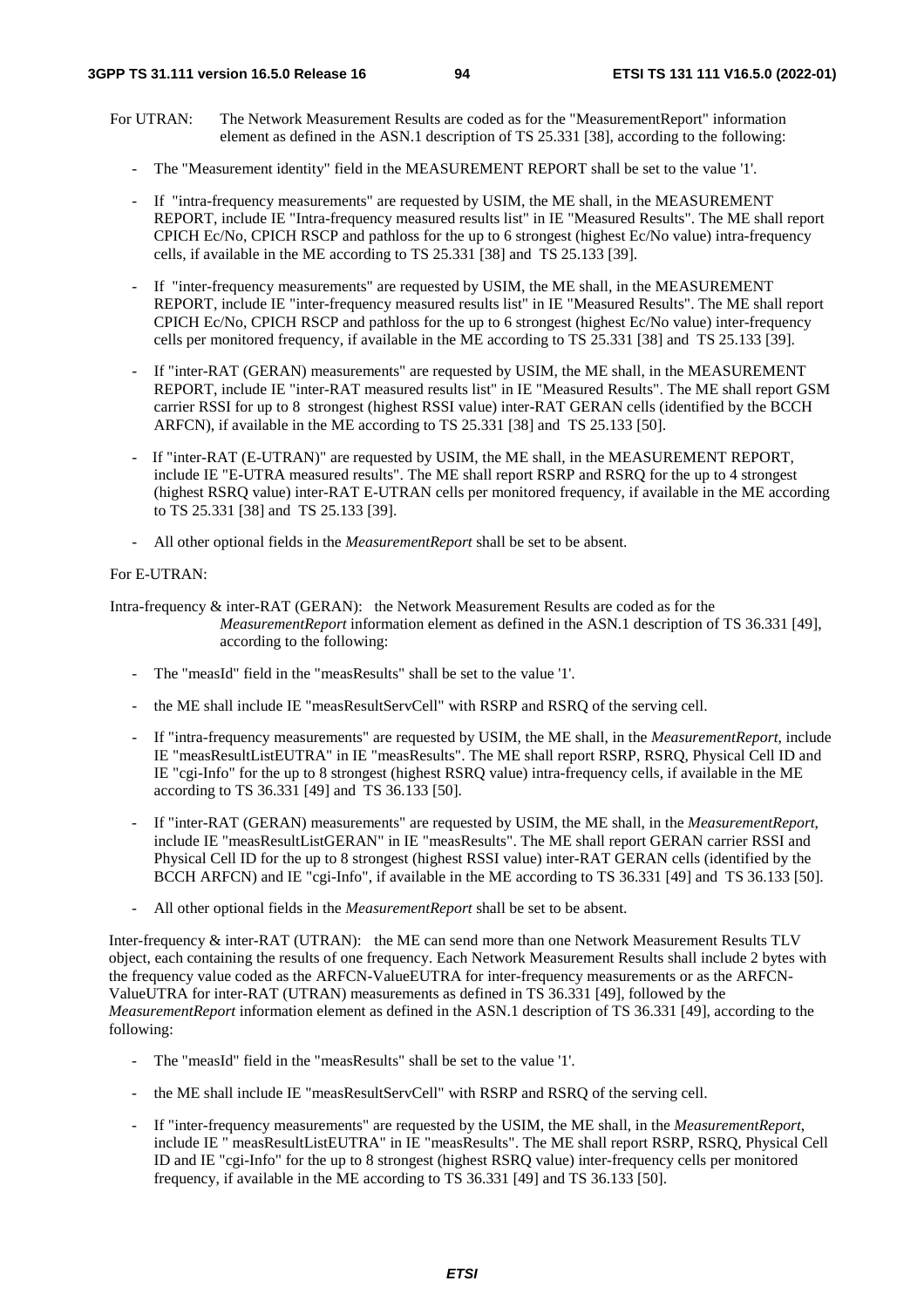- If "inter-RAT (UTRAN) measurements" are requested by the USIM, the ME shall, in the *MeasurementReport*, include IE " measResultListUTRA" in IE "measResults". The ME shall report CPICH Ec/No, CPICH RSCP, Physical Cell ID and IE "cgi-Info" for the up to 8 strongest (highest Ec/No value) inter-RAT UTRAN cells per monitored frequency, if available in the ME according to TS 36.331 [49] and TS 36.133 [50].
- All other optional fields in the *MeasurementReport* shall be set to be absent.

For inter-frequency measurement results with EARFCN that exceeds maxEARFCN, the ME shall use the E-UTRAN Inter-frequency Network Measurement Results TLV objects if the service "extended EARFCN" is available in the USIM Service Table (see TS 31.102 [14]) or not include them otherwise.

Inter-RAT (NR): the ME can send more than one Network Measurement Results TLV object, each containing the results of one frequency. Each Network Measurement Results shall include 4 bytes containing the frequency value coded as the ARFCN-ValueNR for inter-RAT (NR) measurements as defined in TS 36.331 [49], where the least significant byte of the frequency value is stored in the least significant byte of this 4 byte field and the unused bytes of these 4 byte field are set to 0, followed by the *MeasurementReport* information element as defined in the ASN.1 description of TS 36.331 [49], according to the following:

- The "measId" field in the "measResults" shall be set to the value '1'.
- the ME shall include IE "measResultServCell" with RSRP and RSRQ of the serving cell.
- If "inter-RAT (NR) measurements" are requested by the USIM, the ME shall, in the *MeasurementReport*, include IE "measResultNeighCellListNR" in IE "measResults". The ME shall report Physical Cell ID, related RSRP,RSRQ and SINR for the up to 8 strongest inter-RAT NR cells per monitored frequency, if available in the ME according to TS 36.331 [49] and TS 36.133 [50].
- All other optional fields in the *MeasurementReport* shall be set to be absent.

#### For NG-RAN:

Intra-frequency : the Network Measurement Results are coded as for the *MeasurementReport* information element as defined in the ASN.1 description of TS 38.331 [71], according to the following:

- The "measId" field in the "measResults" shall be set to the value '1'.
- the ME shall include IE "measResultServingCell" with RSRP,RSRQ and the available SINR of the serving cell.
- If "intra-frequency measurements" are requested by USIM, the ME shall, in the *MeasurementReport*, include IE "MeasResultListNR" in IE "measResults". The ME shall report Physical Cell ID,related RSRP,RSRQ,SINR and IE " cgi-Info" for the up to 8 strongest intra-frequency cells, if available in the ME according to TS 38.331 [71] and TS 38.133 [72].
- All other optional fields in the *MeasurementReport* shall be set to be absent.

Inter-frequency and inter-RAT (E-UTRAN): the ME can send more than one Network Measurement Results TLV object, each containing the results of one frequency. Each Network Measurement Results shall include 3 bytes containing the frequency value coded as the ARFCN-ValueNR for Inter-frequency measurements or as the ARFCN-ValueEUTRA for inter-RAT (E-UTRAN) measurements as defined in TS 38.331[71].the Network Measurement Results are coded as for the *MeasurementReport* information element as defined in the ASN.1 description of TS 38.331 [71], according to the following:

- The "measId" field in the "measResults" shall be set to the value '1'.
- the ME shall include IE "measResultServingCell" with RSRP,RSRQ and the available SINR of the serving cell.
- If "inter-frequency measurements" are requested by USIM, the ME shall, in the *MeasurementReport*, include IE "MeasResultListNR" in IE "measResults". The ME shall report Physical Cell ID,related RSRP,RSRQ,SINR and IE " cgi-Info" for the up to 8 strongest inter-frequency cells per monitored frequency, if available in the ME according to TS 38.331 [71] and TS 38.133 [72].
- If "inter-RAT (E-UTRAN)" are requested by the USIM, the ME shall, in the *MeasurementReport*, include IE " measResultListEUTRA" in IE "measResults". The ME shall report RSRP, RSRQ, SINR,Physical Cell ID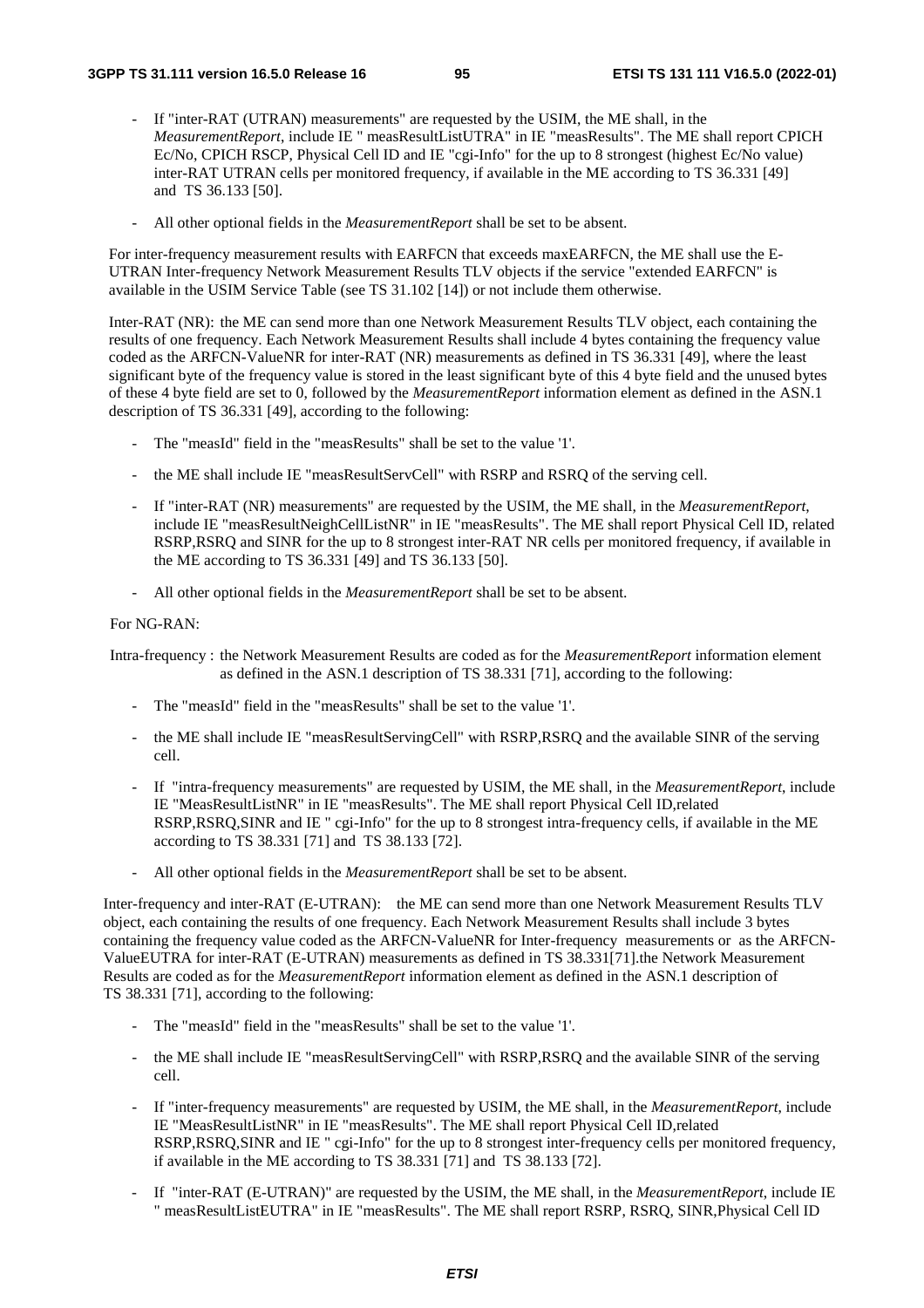and IE "cgi-Info" for the up to 8 strongest inter-RAT E-UTRAN cells per monitored frequency, if available in the ME according to TS 38.331 [71] and TS 38.133 [72].

- All other optional fields in the *MeasurementReport* shall be set to be absent.

## 8.23 Default Text

See ETSI TS 102 223 [32] clause 8.23.

# 8.24 Items Next Action Indicator

See ETSI TS 102 223 [32] clause 8.24.

## 8.25 Event list

For the event list byte coding, the following value are defined in addition to those in ETSI TS 102 223 [32] clause 8.25:

- $-$  '11' = (I-)WLAN Access Status.
- $-$  '12' = Network Rejection
- $'15' = \text{CSG}$  cell selection
- $-$  '17' = IMS Registration
- $-$  '18' = Incoming IMS data
- '1D' = Data Connection Status Change

In addition, the following events are reserved for 3GPP for future usage:

- $-$  '1E' = reserved for 3GPP (for future usage);
- $'1F'$  = reserved for 3GPP (for future usage);
- $'20'$  = reserved for 3GPP (for future usage);
- $21'$  = reserved for 3GPP (for future usage);
- $22'$  = reserved for 3GPP (for future usage);

### 8.26 Cause

| Byte(s)      | <b>Description</b>                                        | Lenath |
|--------------|-----------------------------------------------------------|--------|
|              | Cause tag                                                 |        |
|              | Length (X) of bytes following. X=0, or $2 \le X \le 30$ . |        |
| $3$ to $X+2$ | Cause                                                     |        |

The Cause data object is coded as for the Cause call control information element in TS 24.008 [9], starting at octet 3 (the IEI and Length information are removed, as this information is duplicated by the data object tag and length).

Radio Link Timeout is indicated by the Cause data object having a value part of zero length (only the Tag and Length components are sent).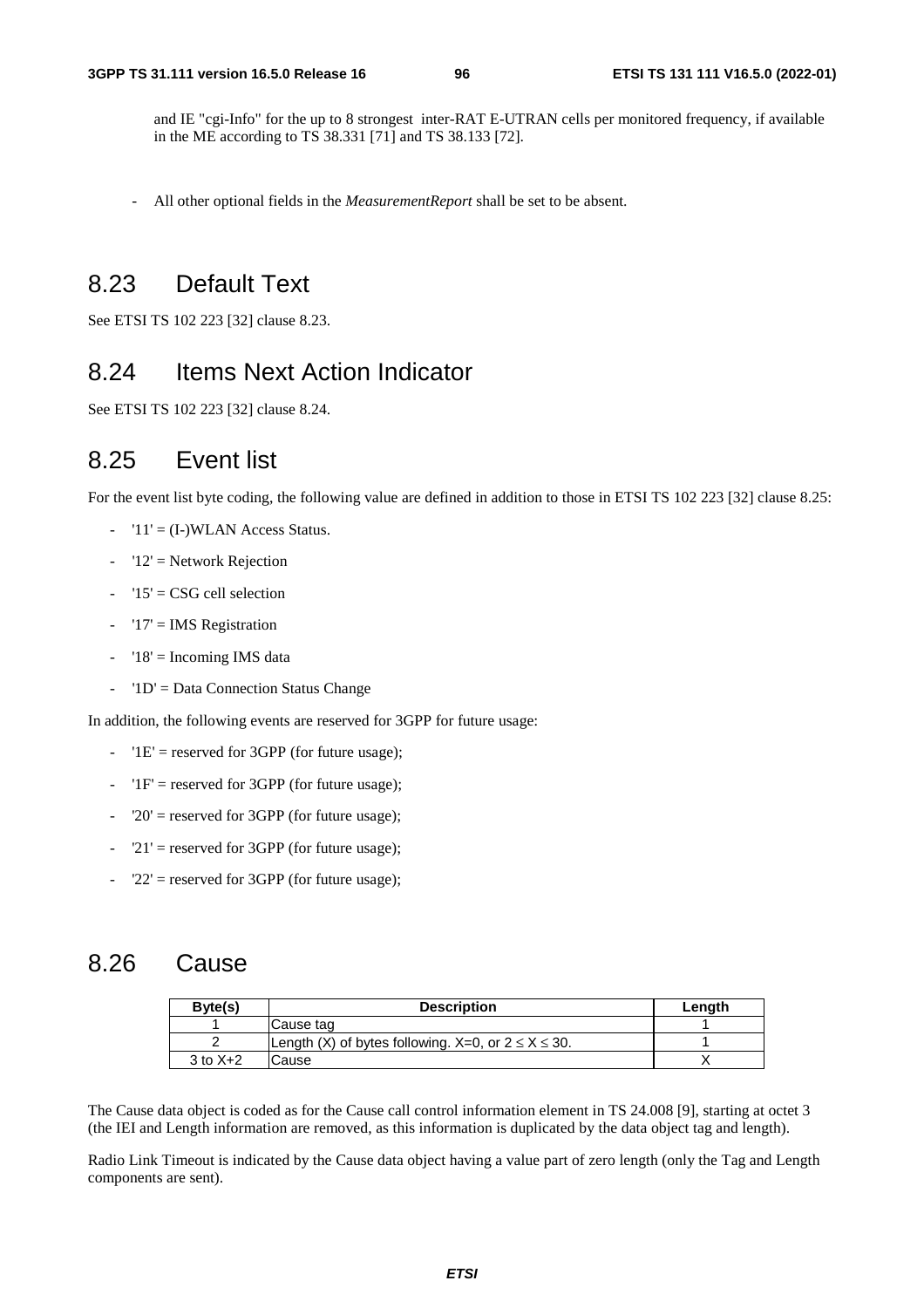# 8.27 Location status

See ETSI TS 102 223 [32] clause 8.27.

# 8.28 Transaction identifier

| Byte(s)      | <b>Description</b>                 | Length |
|--------------|------------------------------------|--------|
|              | Transaction identifier tag         |        |
|              | Length (X) of bytes following      |        |
| $3$ to $X+2$ | <b>Transaction identifier list</b> |        |

Transaction identifier list:

Contents:

- A list of transaction identifiers, of variable length. Each byte in the list defines a transaction identifier. Each transaction identifier shall not appear more than once within the list;

Coding:

Each byte in the transaction identifier list shall be coded as defined below:

bits 1 to  $4 =$  RFU;

bits 5 to  $7 = TI$  value;

bit  $8 = TI$  flag.

#### If the terminal supports IMS:

- TI value is an identifier generated by the terminal to uniquely identify the call, regardless of the bearer of the call.
- TI flag is:
	- Call connected event: "1"
	- MT Call event: "0"
	- Call disconnected event: "0" if caller disconnects the call, "1" otherwise

If the terminal does not support IMS:

- Call connected event: Transaction Identifier in the corresponding call connect message
- MT Call event: Transaction Identifier in the corresponding call setup message from the network
- Call disconnected event: Transaction Identifier in the corresponding disconnect message triggering the ENVELOPE command, or in case of radio link failure, the Transaction Identifier as in an ME initated disconnect message.
- TI value and TI flag are coded as defined in TS 24.007 [8].

In case of Data Connection Status Change event, the transaction identifier is encoded as:

- TI value is an identifier generated by the terminal to uniquely identify the PDP or PDN or PDU data connection, regardless of the bearer of the connection.
- TI flag is always 0 in this data connection transaction identifier.

## 8.29 BCCH channel list

This information is only available when the ME is connected to a GSM access network.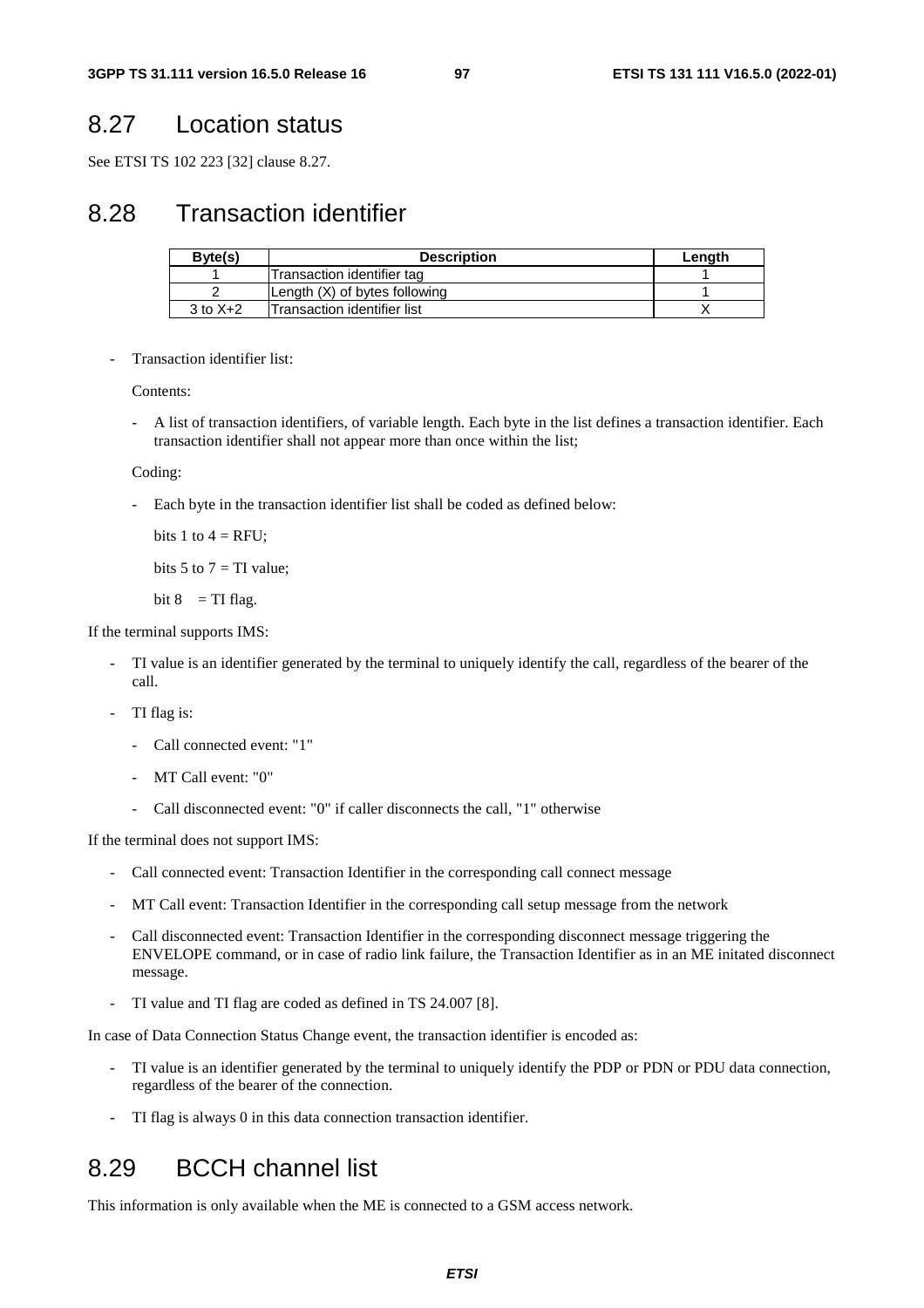| Byte(s)      | <b>Description</b>            | Lenath |
|--------------|-------------------------------|--------|
|              | <b>BCCH</b> channel list tag  |        |
|              | Length (X) of bytes following |        |
| $3$ to $X+2$ | <b>BCCH</b> channel list      |        |

- BCCH channel list:

Contents:

The list of absolute RF channels for BCCH carriers, as known by the ME from the SYSTEM INFORMATION messages. The BCCH channel list is composed of one to three BCCH channel sub lists, each sub list is derived from the set of frequencies defined by reference neighbour cells description information element or elements. In the latter case the set is the union of the different subsets defined by the neighbour cells description information elements (see TS 44.018 [27]). The length of the BCCH channel list field depends on the length of the received BCCH channel list derived from the different SYSTEM INFORMATION messages to be considered.

Coding:

- Each ARFCN is represented by 10 bits. Spare bit(s) are to be filled with 0.

|               | Bit 8              | Bit 7                | Bit 6                           | Bit 5               | Bit 4               | Bit 3     | Bit 2               | Bit 1 |
|---------------|--------------------|----------------------|---------------------------------|---------------------|---------------------|-----------|---------------------|-------|
| Byte 1        |                    |                      |                                 | ARFCN#1 (high part) |                     |           |                     |       |
| Byte 2        | ARFCN#1 (low part) |                      |                                 |                     | ARFCN#2 (high part) |           |                     |       |
| Byte 3        |                    | ARFCN#2 (low part)   |                                 |                     |                     |           | ARFCN#3 (high part) |       |
| $\cdots$      |                    |                      |                                 | $\cdots$            |                     |           |                     |       |
| Byte X-1      |                    | ARFCN#m-1 (low part) |                                 |                     |                     |           | ARFCN#m (high part) |       |
| <b>Byte X</b> |                    |                      | ARFCN#m (low part)<br>Spare bit |                     |                     | Spare bit |                     |       |
|               |                    |                      |                                 |                     |                     |           | (0)                 | (0)   |

## 8.30 Call control requested action

| Byte(s)                     | <b>Description</b>                               | Length |
|-----------------------------|--------------------------------------------------|--------|
|                             | Call control requested action tag                |        |
| 2 to $(Y-1)+2$ Length $(X)$ |                                                  |        |
|                             | $(Y-1)+3$ to $(Y- Call$ control requested action |        |
| $1+X+2$                     |                                                  |        |

Call control requested action:

Contents:

- The action given in response to the ENVELOPE (CALL CONTROL). It may contain, in the same order as given by the UICC, the address or SS string, the capability configuration parameters, the called party subaddress and the alpha identifier, or the IMS Request-URI;

Coding:

- As described in clause 7.3.1.6, starting with the first optional element given in the response data to the ENVELOPE (CALL CONTROL).

## 8.31 Icon Identifier

See ETSI TS 102 223 [32] clause 8.31.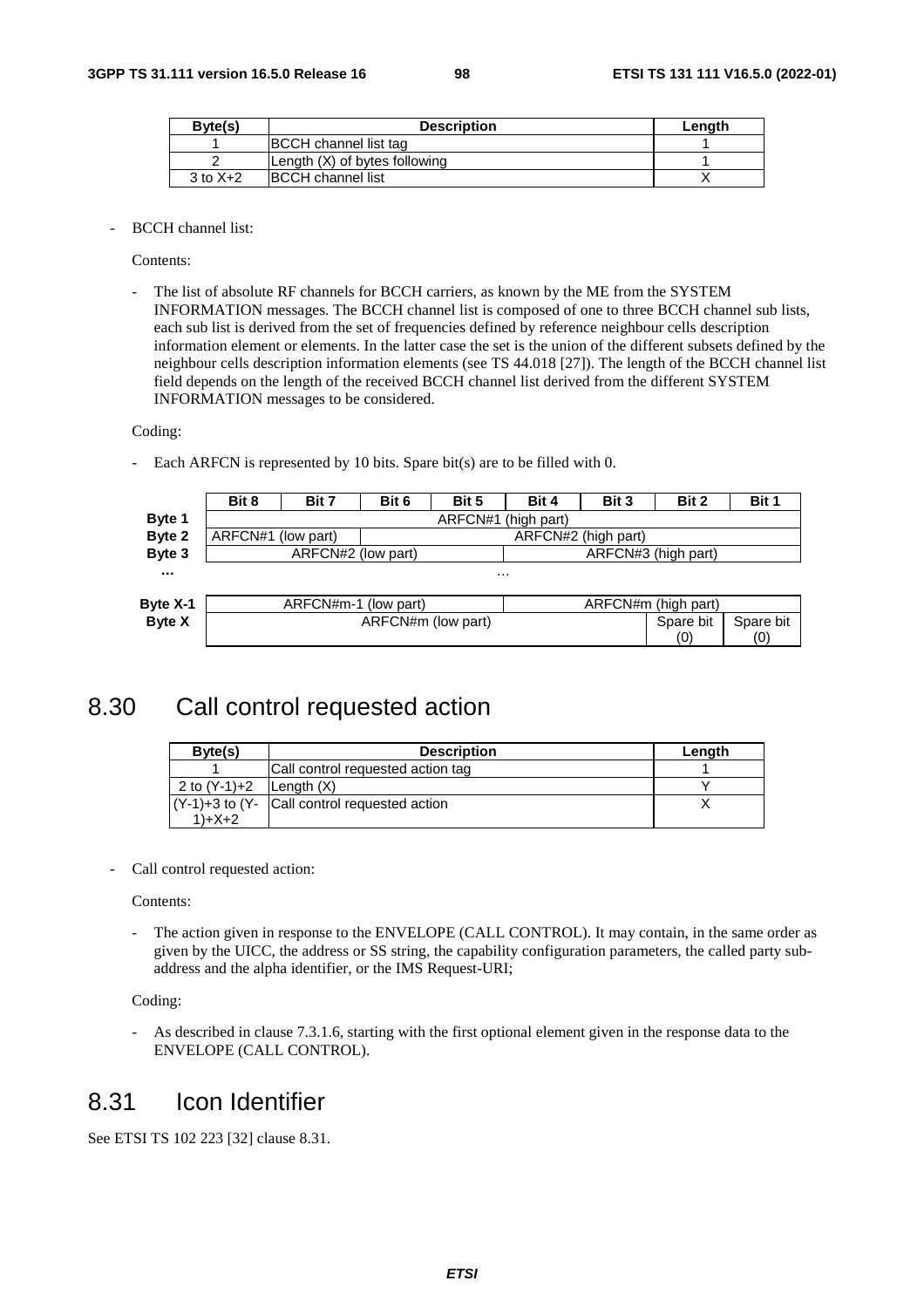# 8.32 Item Icon Identifier list

See ETSI TS 102 223 [32] clause 8.32.

## 8.33 Card reader status

See ETSI TS 102 223 [32] clause 8.33.

## 8.34 Card ATR

See ETSI TS 102 223 [32] clause 8.34.

# 8.35 C-APDU

See ETSI TS 102 223 [32] clause 8.35.

## 8.36 R-APDU

See ETSI TS 102 223 [32] clause 8.36.

## 8.37 Timer identifier

See ETSI TS 102 223 [32] clause 8.37.

## 8.38 Timer value

See ETSI TS 102 223 [32] clause 8.38.

## 8.39 Date-Time and Time zone

See ETSI TS 102 223 [32] clause 8.39.

NOTE: coding is as for the Time Zone and Time information element in TS 24.008 [9], starting at octet 2.

## 8.40 AT Command

| Byte(s)      | <b>Description</b>                   | Length |
|--------------|--------------------------------------|--------|
|              | <b>AT Command tag</b>                |        |
| 2 to (Y-1)+2 | Lenath(X)                            |        |
|              | $(Y-1)+3$ to $(Y-$ AT Command string |        |
| $1+3+X-1$    |                                      |        |

Contents:

- The AT Command string is structured exactly as the AT Command line as defined in TS 27.007 [12], which may contain single or concatenated AT commands.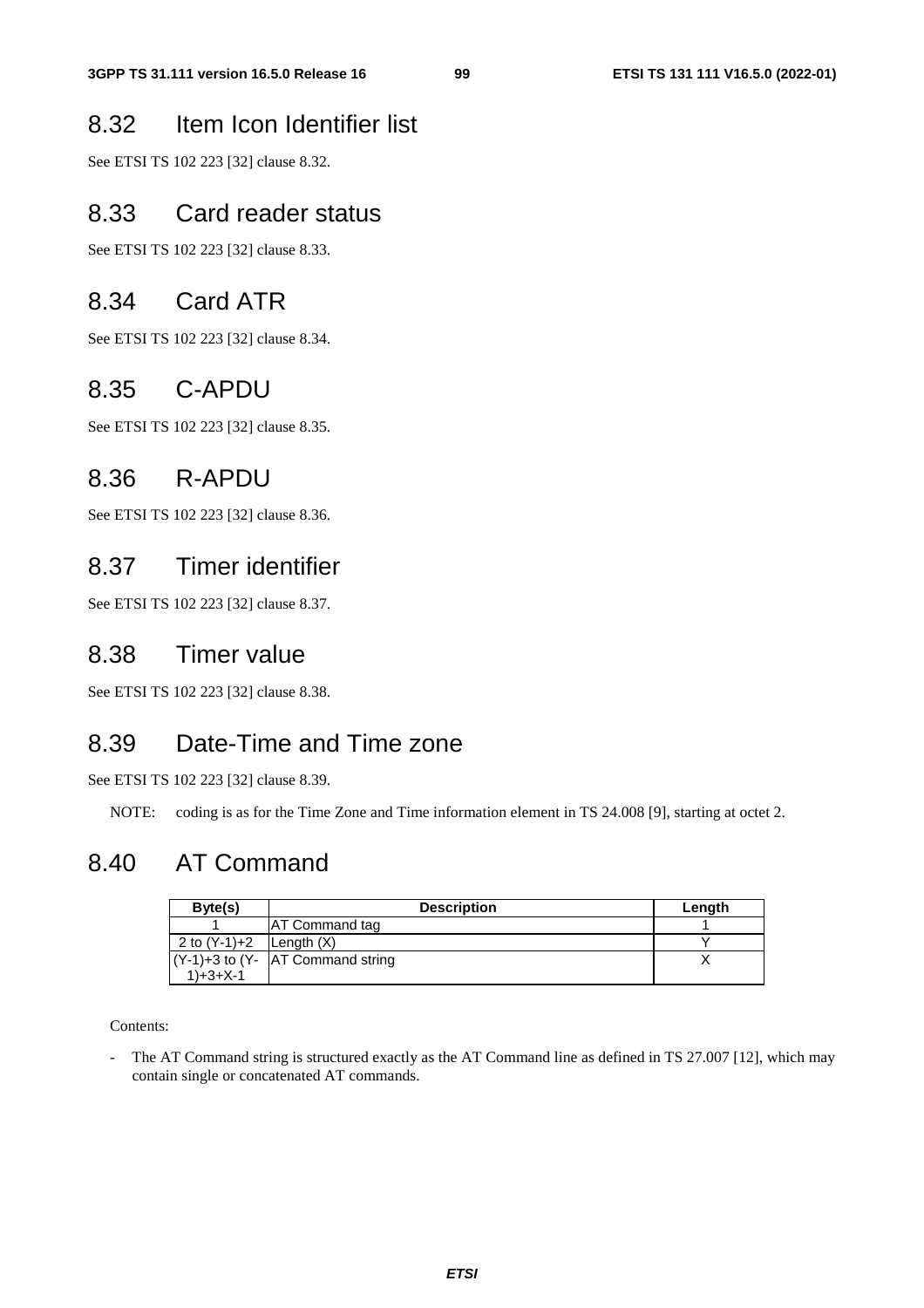# 8.41 AT Response

| Byte(s)                       | <b>Description</b>                    | Length |
|-------------------------------|---------------------------------------|--------|
|                               | AT Response tag                       |        |
| 2 to $(Y-1)+2$   Length $(X)$ |                                       |        |
|                               | $(Y-1)+3$ to $(Y- AT$ Response string |        |
| $1+3+X-1$                     |                                       |        |

Contents:

- The AT Response string is structured exactly as the response to a command line as defined in TS 27.007 [12], which may contain single or concatenated responses appropriate to the issued AT command.
- If the AT Response string is longer than the maximum length capable of being transmitted to the UICC then the AT Response string shall be truncated to this length by the ME.

## 8.42 BC Repeat indicator

| Byte(s) | <b>Description</b>             | Length |
|---------|--------------------------------|--------|
|         | <b>BC</b> repeat indicator tag |        |
|         | Length = '01'                  |        |
|         | IBC repeat indicator values    |        |

Contents & coding:

- The BC repeat indicator is structured exactly as defined in 3GPP TS 24.008 [09].

## 8.43 Immediate response

See ETSI TS 102 223 [32] clause 8.43.

## 8.44 DTMF string

See ETSI TS 102 223 [32] clause 8.44.

## 8.45 Language

See ETSI TS 102 223 [32] clause 8.45.

## 8.46 Timing Advance

This information is only available when the ME is connected to a GSM access network.

| Byte(s) | <b>Description</b> | Length |
|---------|--------------------|--------|
|         | Timing Advance tag |        |
|         | Length $= 02'$     |        |
|         | <b>IME Status</b>  |        |
|         | Timing Advance     |        |

Coding of ME status:

- $'00' = ME$  is in the idle state;
- $'01' = ME$  is not in idle state;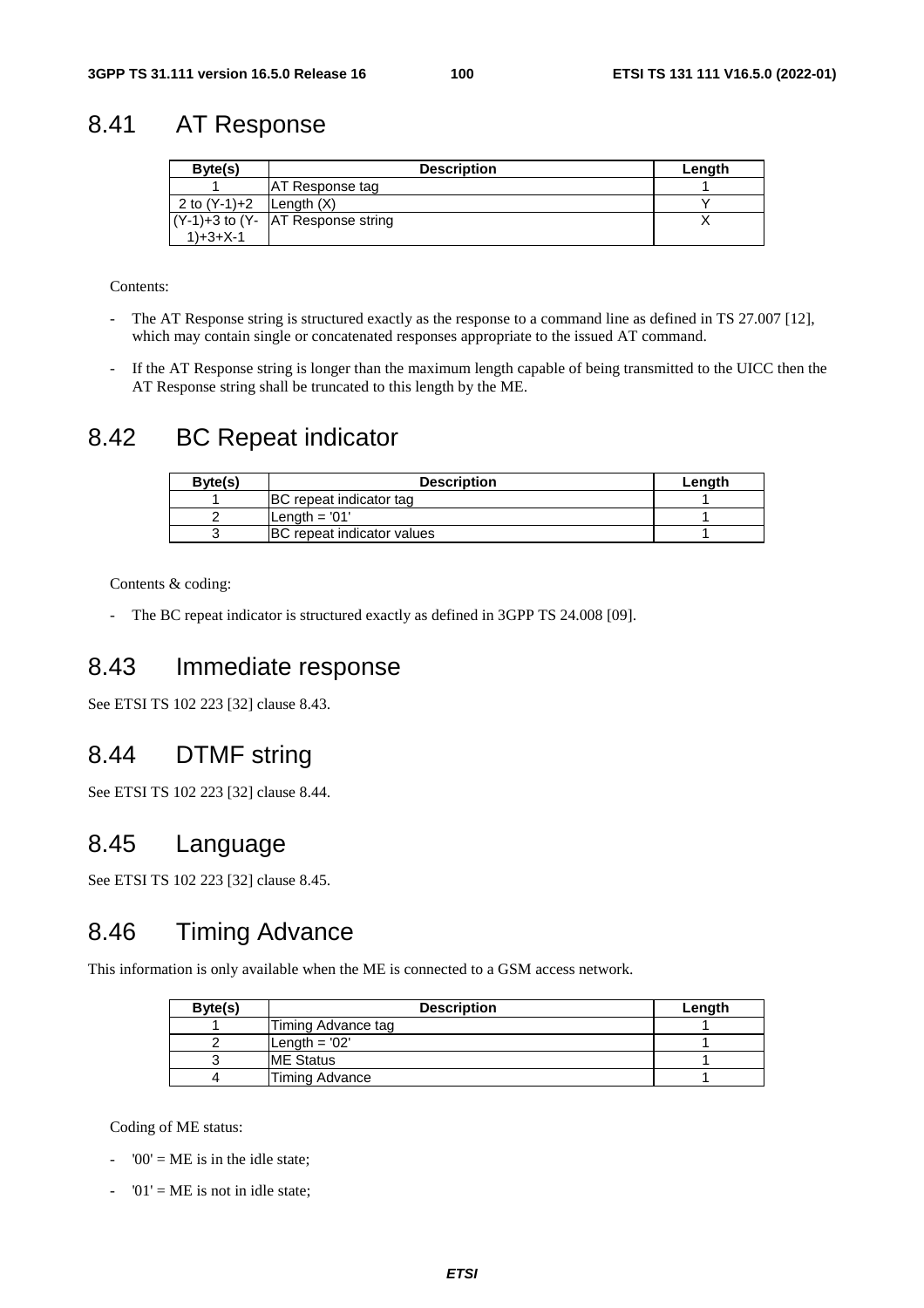'02' to'FF'= reserved values.

The Timing Advance is coded as for the Timing Advance information element in TS 44.018 [27], starting at octet 2 (the IEI is removed, as this information is duplicated by the data object tag).

# 8.47 Browser Identity

See ETSI TS 102 223 [32] clause 8.37.

# 8.48 URL

See ETSI TS 102 223 [32] clause 8.48.

# 8.49 Bearer

| Byte(s)                  | <b>Description</b>                             | Length |
|--------------------------|------------------------------------------------|--------|
|                          | Bearer tag                                     |        |
| 2 to $(Y + 1)$           | Length $(X)$                                   |        |
| $(Y+2)$ to $(Y + X + 1)$ | List of bearers in order of priority requested |        |

The ME shall use this list to choose which bearers are allowed in order of priority.

Coding of the bearers:

- $-$  '00' = SMS:
- $01' = CSD;$
- $-$  '02' = USSD;
- '03' = GPRS/UTRAN packet service/E-UTRAN/NG-RAN;
- ' $04'$  to ' $FF' = RFI$ .

## 8.50 Provisioning File Reference

See ETSI TS 102 223 [32] clause 8.50.

## 8.51 Browser Termination Cause

See ETSI TS 102 223 [32] clause 8.51.

## 8.52 Bearer description

#### 8.52.0 Structure of Bearer description

| Byte(s)      | <b>Description</b>     | Length |
|--------------|------------------------|--------|
|              | Bearer description tag |        |
|              | Length $(X+1)$         |        |
|              | Bearer type            |        |
| 4 to $(3+X)$ | Bearer parameters      |        |

Bearer Type coding: in addition to the values defined in ETSI TS 102 223 [32], the following are defined:

 $'01' = CSD;$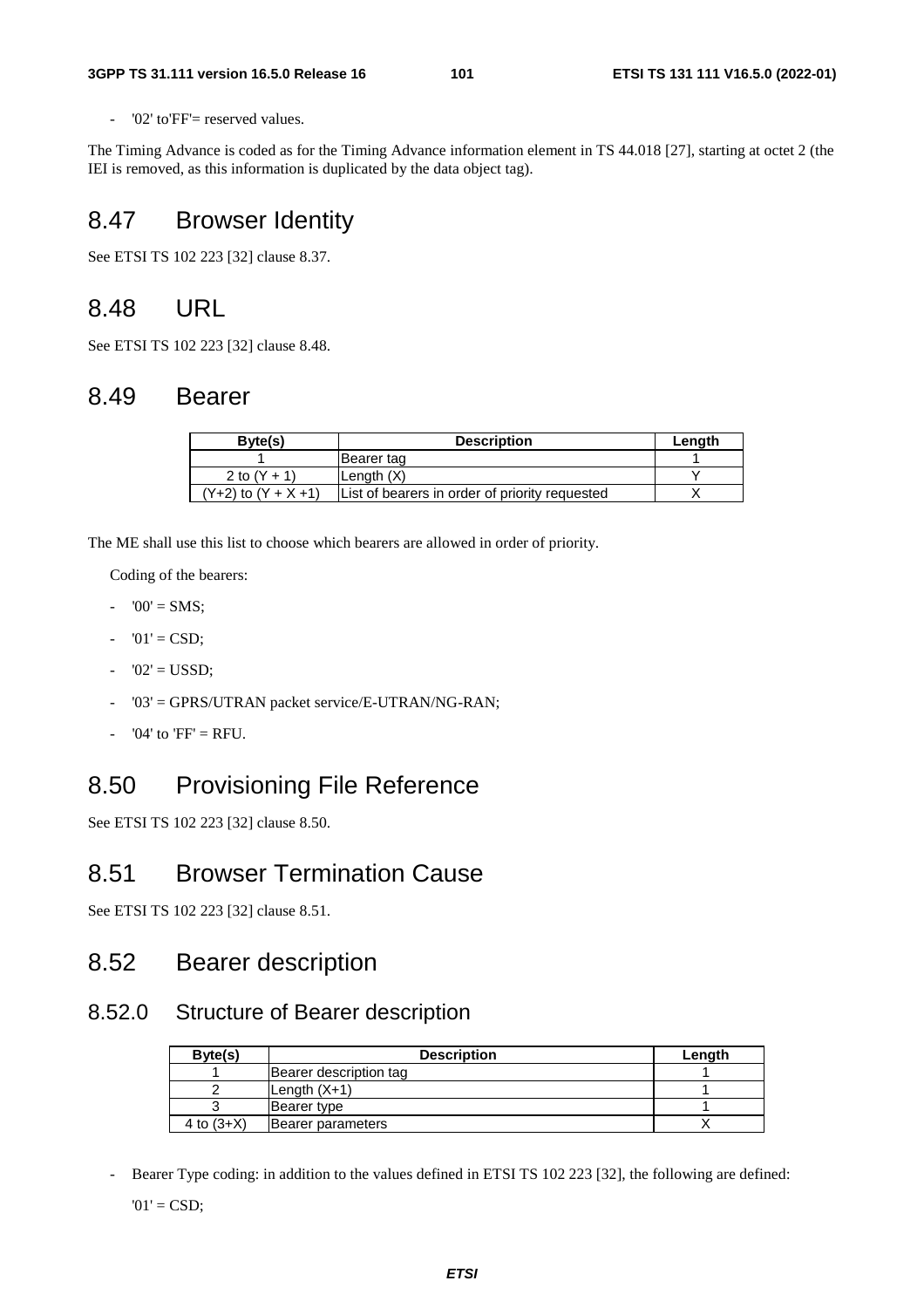'02' = GPRS / UTRAN packet service / E-UTRAN / NG-RAN.

'09' = UTRAN packet service with extended parameters / HSDPA / E-UTRAN / NG-RAN.

 $\mathbf{A}' = (\mathbf{I} - \mathbf{W} \mathbf{L} \mathbf{A} \mathbf{N}).$ 

'0B' = E-UTRAN / NG-RAN / mapped UTRAN packet service.

 $'0C' = NG-RAN$ 

'0D' and '0E' = reserved for 3GPP (for future usage)

Bearer parameters coding: see the following clauses.

#### 8.52.1 Bearer parameters for CSD

Contents: parameters specific to the bearer.

In this case  $X=3$ .

NOTE: The default values of the subparameters are manufacturer specific since they depend on the purpose of the device and data services provided by it. Not all combinations and values of these subparameters are supported by GSM (see TS 22.002 [1]).

Coding:

The following values are as defined in the TS 27.007 [12] for the select service bearer type "+CBST" extended command. They are coded in hexadecimal.

Coding of Byte 4:

Data rate: same as the "speed" subparameter defined in TS 27.007 [12].

Coding of byte 5:

Bearer service: same as the "name" subparameter defined in TS 27.007 [12].

Coding of Byte 6:

Connection element: same as the "ce" subparameter defined in TS 27.007 [12].

### 8.52.2 Bearer parameters for GPRS / UTRAN Packet Service / E-UTRAN / NG-RAN

Contents: parameters describing the Quality of Service (QoS) and the type of PDP. This is an element of the PDP context. These parameters can be used for 3GPP network packet service.

In this case  $X=6$ .

Coding:

The following values are as defined in the TS 27.007 [12], for the "+CGQREQ" extended command. They are coded in hexadecimal.

Coding of Byte 4:

Precedence class: same as the "precedence" subparameter, defined in TS 27.007 [12].

Coding of Byte 5:

- Delay class: same as the "delay" subparameter, defined in TS 27.007 [12].

Coding of Byte 6:

Reliability class: same as the "reliability" subparameter, defined in TS 27.007 [12].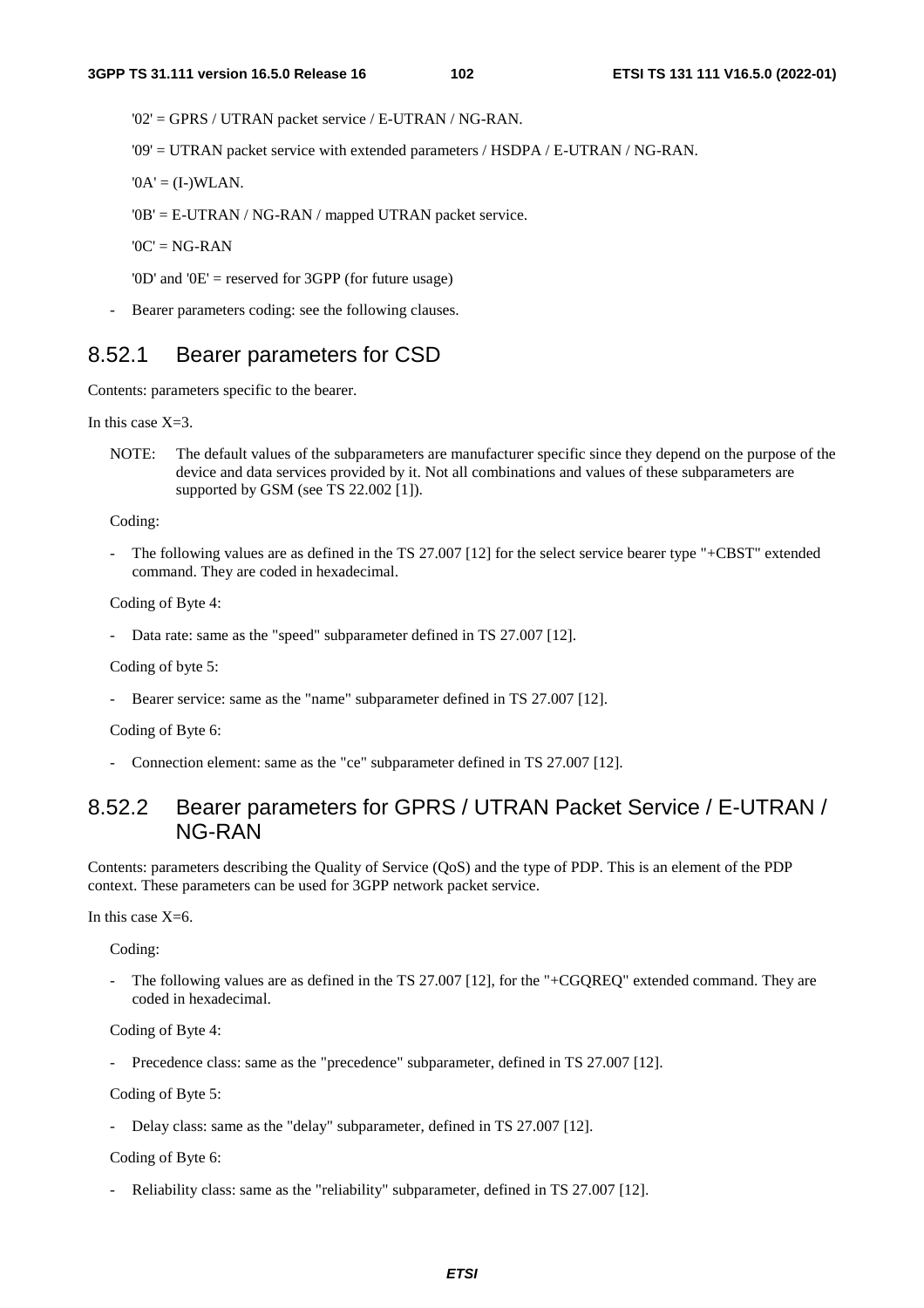Coding of Byte 7:

- Peak throughput class: same as the "peak" subparameter, defined in TS 27.007 [12].

Coding of Byte 8:

Mean throughput class: same as the "mean" subparameter, defined in TS 27.007 [12].

Coding of Byte 9:

Packet data protocol type (PDP type):

'02' = IP (Internet Protocol, IETF STD 5);

'07' = Non-IP (Transfer of Non-IP data to external packet data network);

all other values are reserved.

NOTE 1: The mapping between the UTRAN and E-UTRAN QoS parameters are defined in TS 23.203 [47].

NOTE 2: For NG-RAN, QoS parameters are not applicable.

## 8.52.3 Bearer parameters for UTRAN Packet Service with extended parameters / HSDPA / E-UTRAN / NG-RAN

Contents: parameters describing the Quality of Service (QoS) and the type of PDP. This is an element of the PDP context.

In this case  $X=17$ .

Coding:

The following values are as defined in the TS 27.007 [12], for the "+CGEQREQ" extended command. They are coded in hexadecimal.

Coding of Byte 4:

Traffic class: same as the "Traffic class" subparameter, defined in TS 27.007 [12].

Coding of Byte 5 and 6:

Maximum bitrate UL: same as the "Maximum bitrate UL" subparameter, defined in TS 27.007 [12]. The ME shall fill all octets with 'FF' in case the value exceeds the maximum that can be represented.

Coding of Byte 7 and 8:

Maximum bitrate DL: same as the "Maximum bitrate DL" subparameter, defined in TS 27.007 [12]. The ME shall fill all octets with 'FF' in case the value exceeds the maximum that can be represented.

Coding of Byte 9 and 10:

- Guaranteed bitrate UL: same as the "Guaranteed bitrate UL" subparameter, defined in TS 27.007 [12]. The ME shall fill all octets with 'FF' in case the value exceeds the maximum that can be represented.

Coding of Byte 11 and 12:

- Guaranteed bitrate DL: same as the "Guaranteed bitrate DL" subparameter, defined in TS 27.007 [12]. The ME shall fill all octets with 'FF' in case the value exceeds the maximum that can be represented.

Coding of Byte 13:

- Delivery order: same as the "Delivery order" subparameter, defined in TS 27.007 [12].

Coding of Byte 14:

Maximum SDU size: same as the "Maximum SDU size" subparameter, defined in TS 24.008 [9].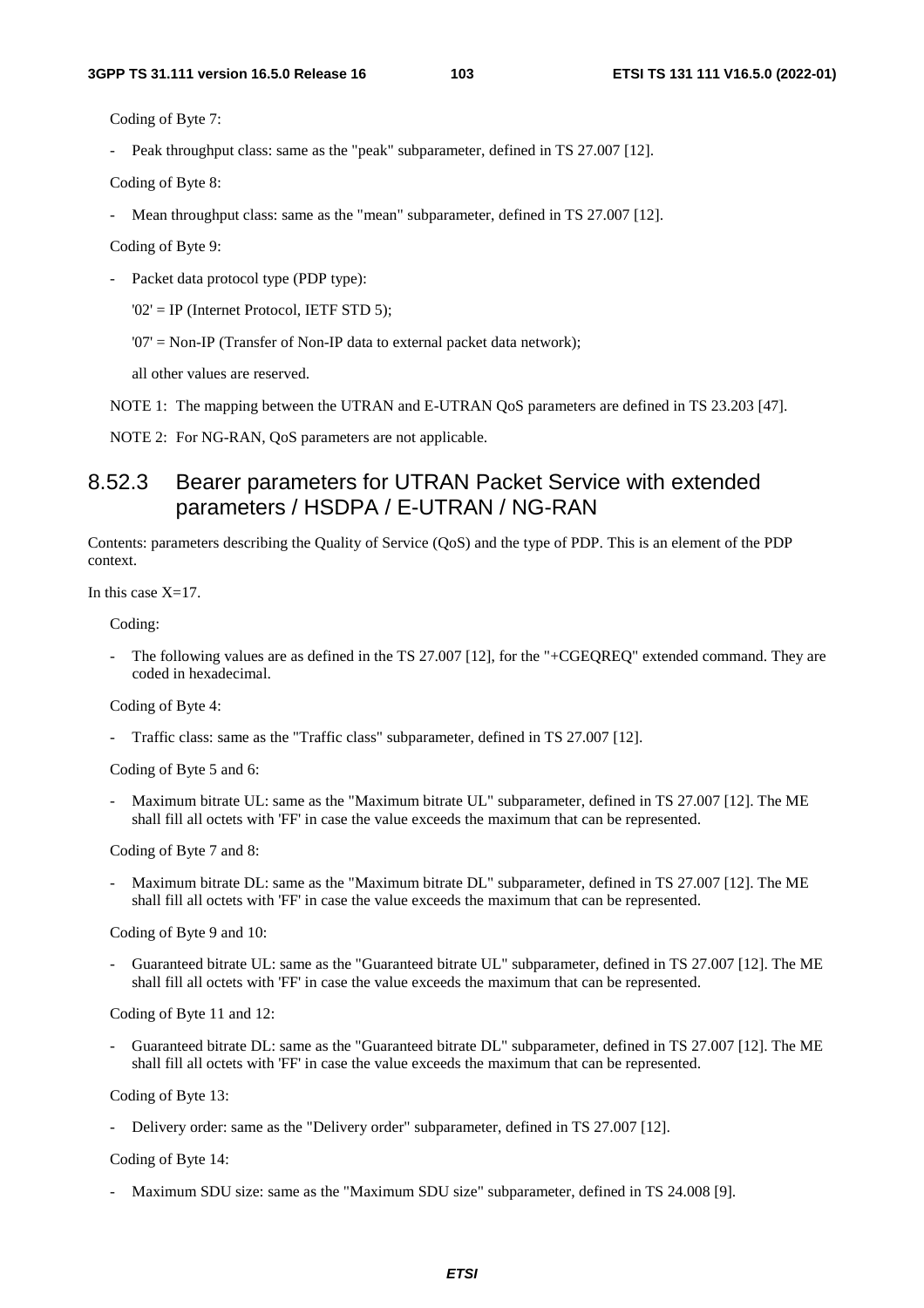Coding of Byte 15:

- SDU error ratio: same as the "SDU error ratio" subparameter, defined in TS 24.008 [9], coded in the first 4 bits. The 4 most significant bits shall be set to 0.

Coding of Byte 16:

- Residual bit error ratio: same as the "Residual bit error ratio" subparameter, defined in TS 24.008 [9], coded in the first 4 bits. The 4 most significant bits shall be set to 0.

Coding of Byte 17:

- Delivery of erroneous SDUs: same as the "Delivery of erroneous SDUs" subparameter, defined in TS 27.007 [12].

Coding of Byte 18:

Transfer delay: same as the "Transfer delay" subparameter, defined in TS 24.008 [9], coded in the first 6 bits. The 2 most significant bits shall be set to 0.

Coding of Byte 19:

- Traffic handling priority: same as the "Traffic handling priority" subparameter, defined in TS 27.007 [12].

Coding of Byte 20:

- PDP\_type: same as the "PDP type" subparameter, defined in TS 24.008 [9] for ETSI or IETF allocated address.
- NOTE 1: HSDPA parameters and UTRAN Packet Service parameters are the same except for the maximum bitrate DL and the guaranteed bitrate DL, which can be higher for HSDPA (see TS 24.008 [9]).
- NOTE 2: The mapping between the UTRAN and E-UTRAN QoS parameters are defined in TS 23.203 [47].

NOTE 3: For NG-RAN, QoS parameters are not applicable.

#### 8.52.4 Bearer parameters for (I-)WLAN

Content: parameters specific to the bearer. RFU.

In this case  $X=0$ 

#### 8.52.5 Bearer parameters for E-UTRAN / NG-RAN / mapped UTRAN packet service

Contents: parameters describing the Quality of Service (QoS) and the type of PDP. This is an element of the PDP context.

In this case  $X=2$  or  $X=6$  or  $X=10$  or  $X=14$ , depending on the size of the "EPS quality of service" information element and the resource type (GBR or non-GBR).

In case of a non-GBR QCI, the QoS octets in the "EPS quality of service" information element are ignored by the UE, as specified in TS 24.301 [46]. In this case, the UE shall use X=2, passing only the QCI value.

Coding of Byte 4 to Byte  $X+2$ :

Byte 4 same as "octet 3" of the "EPS quality of service" information element, defined in TS 24.301 [46].

For a GBR QCI each subsequent Byte shall be present only if the corresponding next octet in the "EPS quality of service" information element is present. The coding of the corresponding bytes shall be the same.

Coding of Byte X+3:

- PDP\_type: same as the "PDP type" subparameter, defined in TS 24.008 [9] for ETSI or IETF allocated address.

NOTE 1: the UICC should handle the cases with  $X > 14$  gracefully, ignoring additional octets.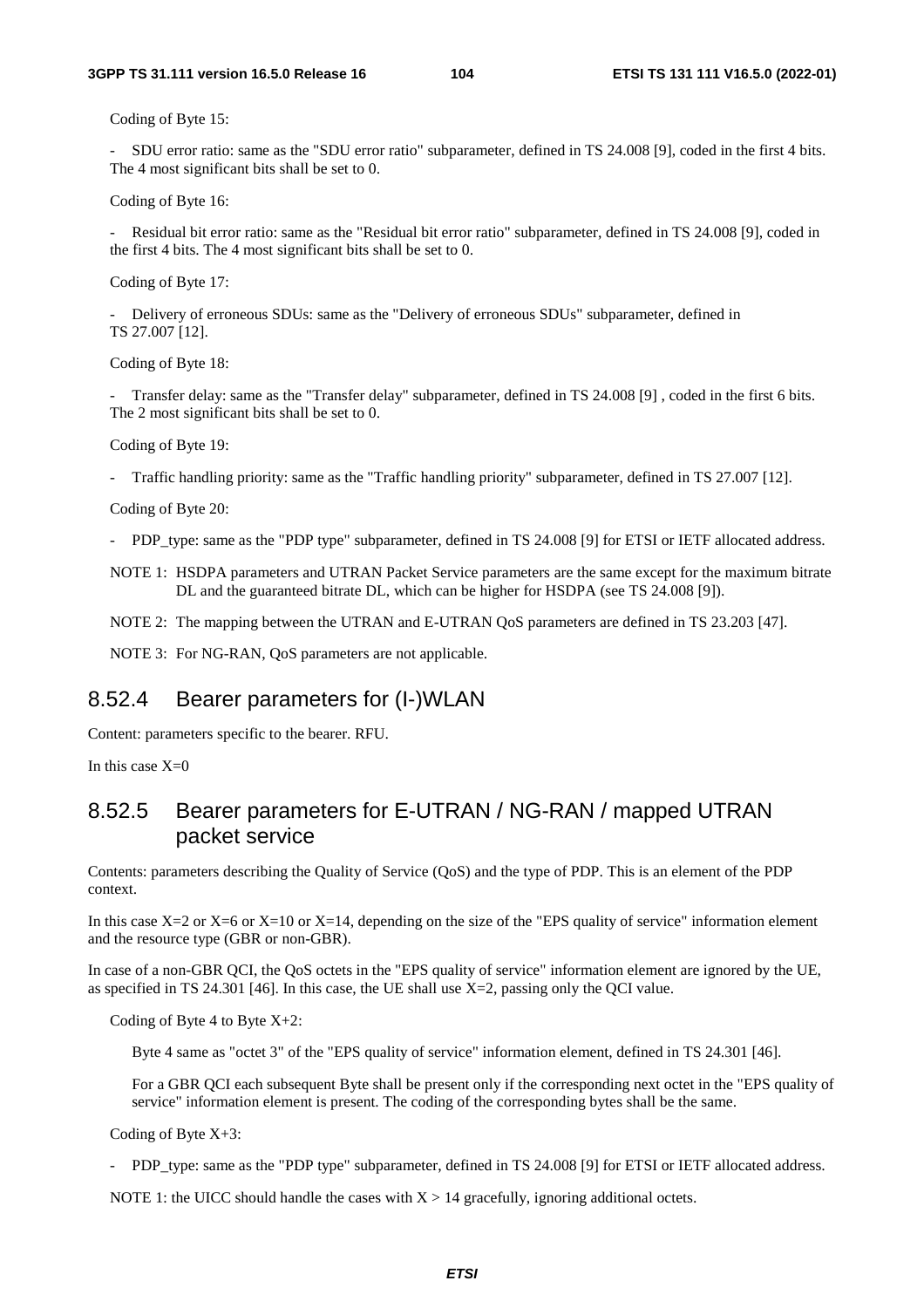NOTE 2: For NG-RAN, QoS parameters are not applicable.

#### 8.52.6 Bearer parameters for NG-RAN

Contents: parameters describing the type of PDU session. This is an element of the PDU session context.

When the ME has successfully established PDU session it shall include this Bearer parameter in the TERMINAL RESPONSE to inform the USIM.

The Bearer parameters for NR shall contain the PDU session type.

Length:

- 1 to X Bytes

Coding:

- Coding of Byte 4:

PDU session type: same as the "PDU session type", defined in Figure 9.11.4.11.1 of TS 24.501 [70].

- Coding of further Bytes:

RFU

## 8.53 Channel data

See ETSI TS 102 223 [32] clause 8.53.

## 8.54 Channel data length

See ETSI TS 102 223 [32] clause 8.54.

### 8.55 Buffer size

See ETSI TS 102 223 [32] clause 8.55.

### 8.56 Channel status

ETSI TS 102 223 [32] clause 8.56 applies, with the following addition.

In case of an OPEN CHANNEL for IMS, the coding is as follows:

Coding :

- byte 3 :
	- Bit 1 to 3 : Channel identifier 1 to 7;

Channel identifier 0 means "no channel available".

- Bit 4 to  $7:$  RFU
- Bit  $8: 0 = BIP$  channel not established;

 $1 = BIP$  channel established.

byte 4:

'00' = No further info can be given;

 $'01'$  = Not used;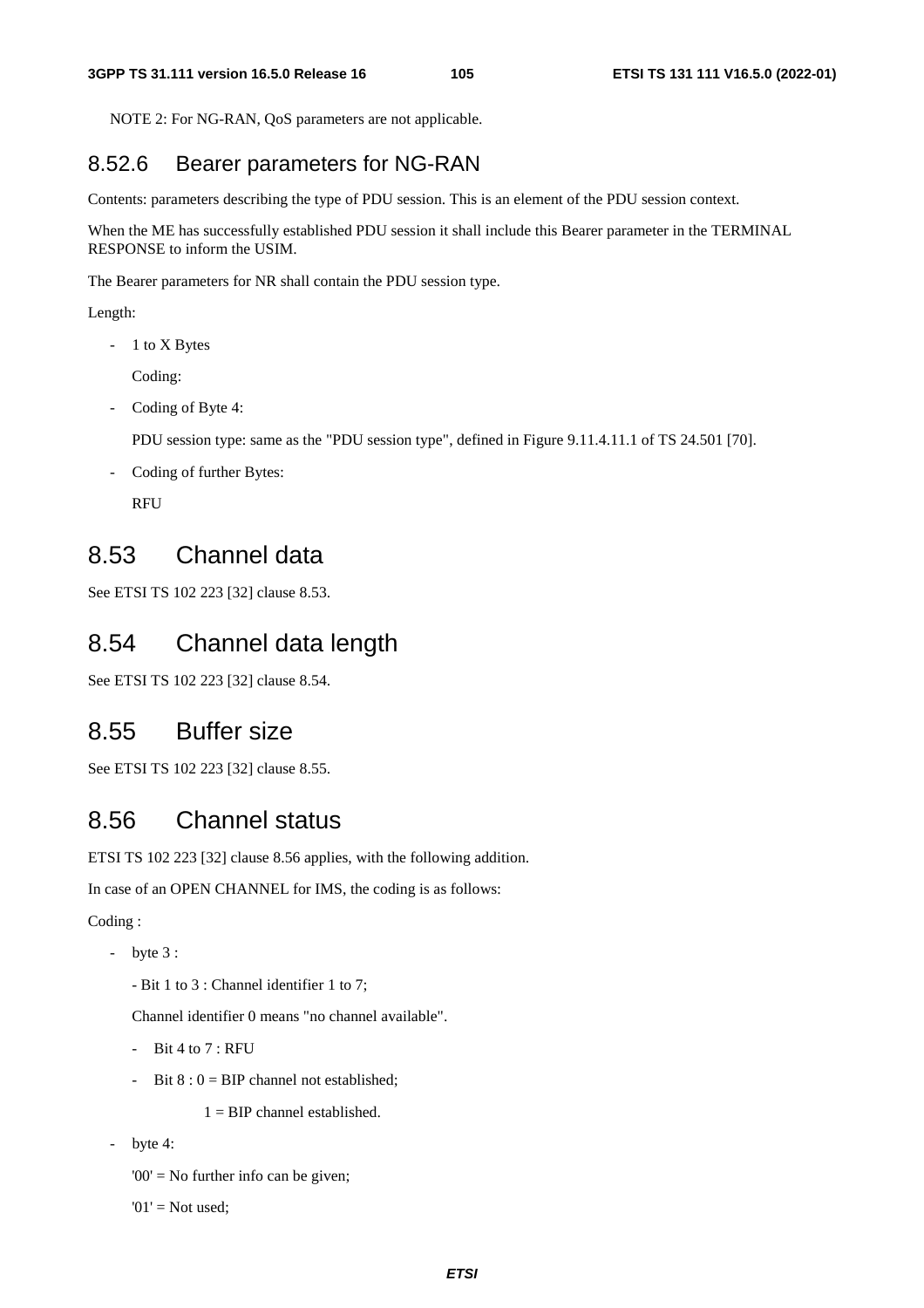- $'02'$  = Not used;
- $'03'$  = Not used;
- ' $04'$  = Not used:

'05' = Link dropped (network failure or user cancellation);

all other values are reserved.

# 8.57 Card reader identifier

See ETSI TS 102 223 [32] clause 8.57.

### 8.58 Other Address

See ETSI TS 102 223 [32] clause 8.58.

## 8.59 UICC/ME interface transport level

See ETSI TS 102 223 [32] clause 8.59.

## 8.60 AID

See ETSI TS 102 223 [32] clause 8.60.

## 8.61 Network Access Name

| Byte(s)            | <b>Description</b>      | Length |
|--------------------|-------------------------|--------|
|                    | Network Access Name tag |        |
|                    | Length $(X)$            |        |
| $3$ to $3 + X - 1$ | Network Access Name     |        |

Content:

- The Network Access Name is used to identify the Gateway entity (GGSN) or a Packet Data Network Gateway (PDN-GW) or a User Plane Function (UPF), which provides interworking with an external packet data network. For GPRS, UTRAN packet service and E-UTRAN, the Network Access Name is an APN. For NG-RAN, the Network Access Name is a DNN (which is coded same as an APN).

Coding:

- As defined in TS 23.003 [30].

# 8.62 Access Technology

See ETSI TS 102 223 [32] clause 8.61.

## 8.63 Display parameters

See ETSI TS 102 223 [32] clause 8.62.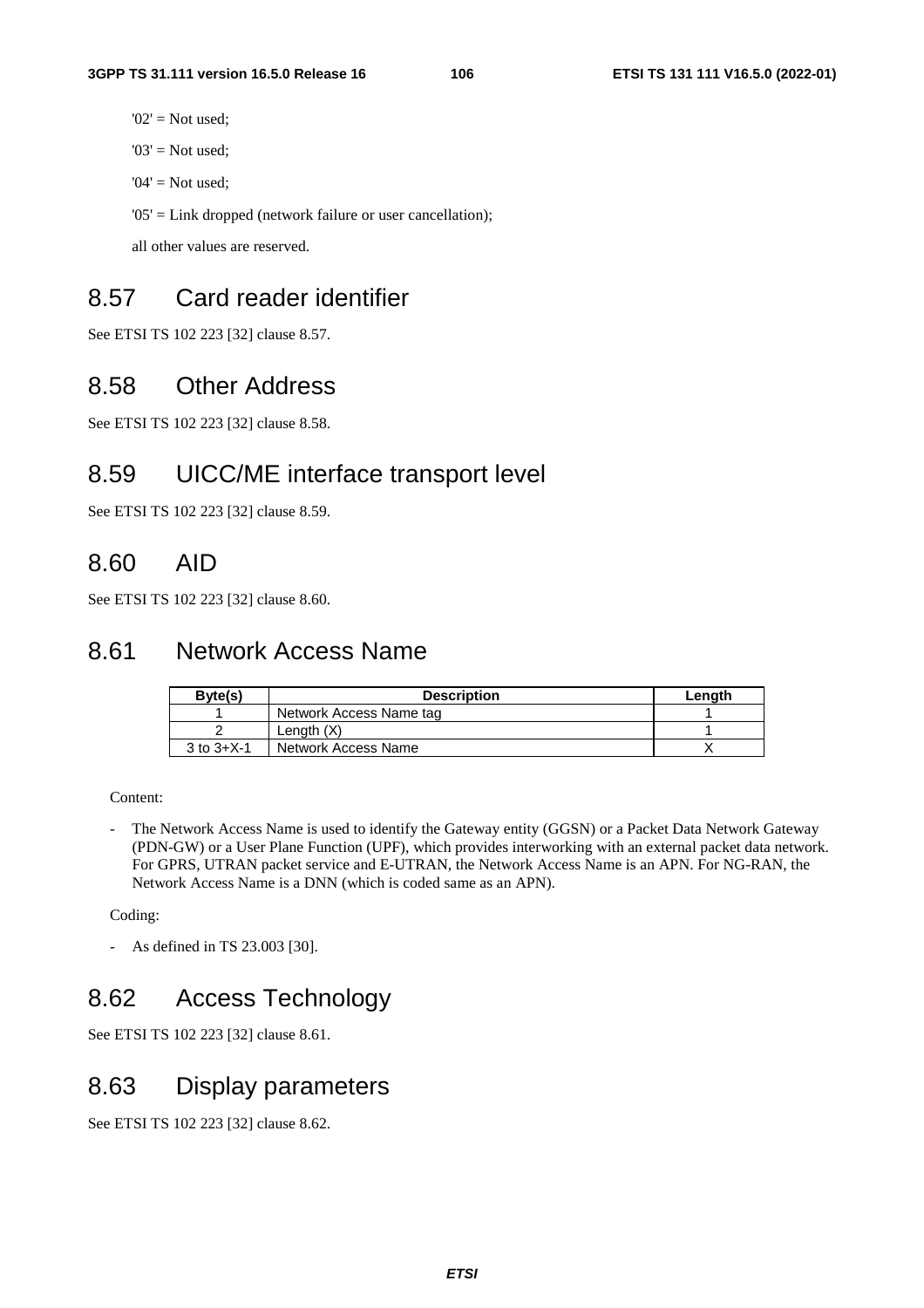## 8.64 Service Record

See ETSI TS 102 223 [32] clause 8.63.

## 8.65 Device Filter

See ETSI TS 102 223 [32] clause 8.64.

## 8.66 Service Search

See ETSI TS 102 223 [32] clause 8.65.

## 8.67 Attribute Information

See ETSI TS 102 223 [32] clause 8.66.

## 8.68 Service Availability

See ETSI TS 102 223 [32] clause 8.67.

## 8.69 Remote Entity Address

See ETSI TS 102 223 [32] clause 8.68.

## 8.70 Text Attribute

See ETSI TS 102 223 [32] clause 8.72.

## 8.71 Item Text Attribute List

See ETSI TS 102 223 [32] clause 8.73.

## 8.72 PDP context Activation parameters

| Byte(s)      | <b>Description</b>                    | Length |
|--------------|---------------------------------------|--------|
|              | PDP context Activation parameters tag |        |
| 2 to $(Y+1)$ | Length $(X)$                          |        |
| $(Y+2)$ to   | PDP context Activation parameters     |        |
| (Y+X+1)      |                                       |        |

The PDP context Activation parameters are coded as the ACTIVATE PDP CONTEXT REQUEST message, refer to TS 24.008 [9].

NOTE: If the "Protocol configuration options" in the ACTIVATE PDP CONTEXT REQUEST message is too large (i.e. greater than 229-L, where L is the sum of the length of the Requested QoS Information Element, the Requested PDP address Information Element, and the Access point name Information Element), the ME may decide not to include the "Protocol configuration options" and any subsequent information elements of the ACTIVATE PDP CONTEXT REQUEST message inside the "PDP context Activation parameters".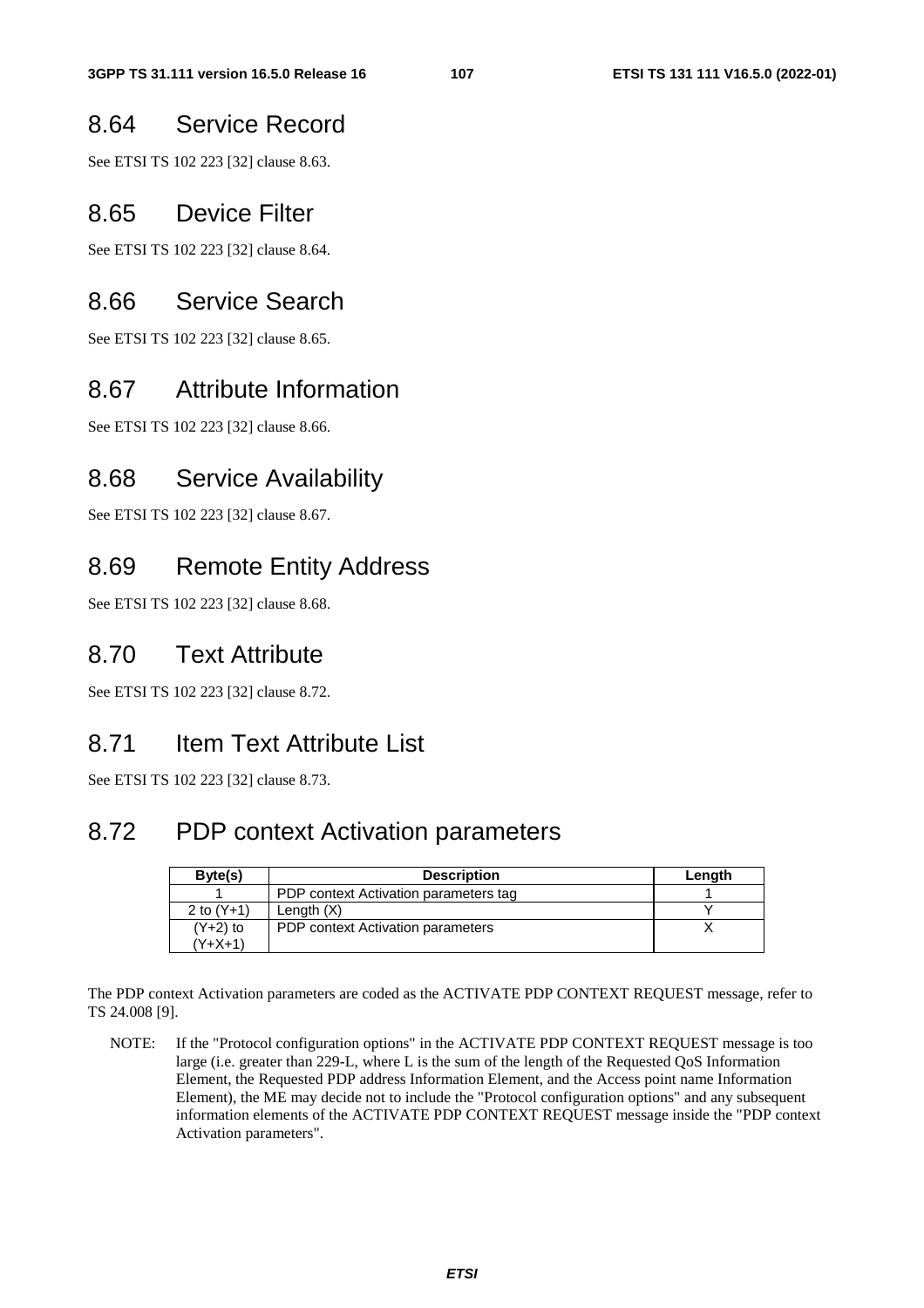# 8.73 UTRAN/E-UTRAN/NG-RAN Measurement Qualifier

This information is only available when the ME is connected to a UTRAN or an E-UTRAN or NG-RAN.

| Byte(s) | <b>Description</b>                             | Length |
|---------|------------------------------------------------|--------|
|         | UTRAN/E-UTRAN/NG-RAN Measurement Qualifier tag |        |
|         | Lenath (1)                                     |        |
|         | UTRAN/E-UTRAN/NG-RAN Measurement Qualifier     |        |

UTRAN/E-UTRAN/NG-RAN Measurement Qualifier

Contents: Qualifier specific to the UTRAN/E-UTRAN/NG-RAN NMR

Coding

| $^{\prime}$ 01' | UTRAN Intra-frequency measurements      |
|-----------------|-----------------------------------------|
| '02'            | UTRAN Inter-frequency measurements      |
| '03'            | UTRAN Inter-RAT (GERAN) measurements    |
| 04'             | UTRAN Inter-RAT (E-UTRAN) measurements  |
| '05'            | E-UTRAN Intra-frequency measurements    |
| '06'            | E-UTRAN Inter-frequency measurements    |
| '07'            | E-UTRAN Inter-RAT (GERAN) measurements  |
| '08'            | E-UTRAN Inter-RAT (UTRAN) measurements  |
| '09'            | E-UTRAN Inter-RAT (NR) measurements     |
| 0A'             | NG-RAN Intra-frequency measurements     |
| '0B'            | NG-RAN Inter-frequency measurements     |
| ' $0C$ '        | NG-RAN Inter-RAT (E-UTRAN) measurements |
|                 |                                         |

All other values are reserved

## 8.74 Multimedia Message Reference

See ETSI TS 102 223 [32] clause 8.82.

### 8.75 Multimedia Message Identifier

See ETSI TS 102 223 [32] clause 8.83.

#### 8.76 Multimedia Message Transfer status

See ETSI TS 102 223 [32] clause 8.84.

## 8.77 MM Content Identifier

In addition to ETSI TS 102 223 [32] clause 8.85, the codinf of the MM Content Data Object tag is done according to TS 31.102[14].

### 8.78 Multimedia Message Notification

See ETSI TS 102 223 [32] clause 8.86.

### 8.79 Last Envelope

See ETSI TS 102 223 [32] clause 8.87.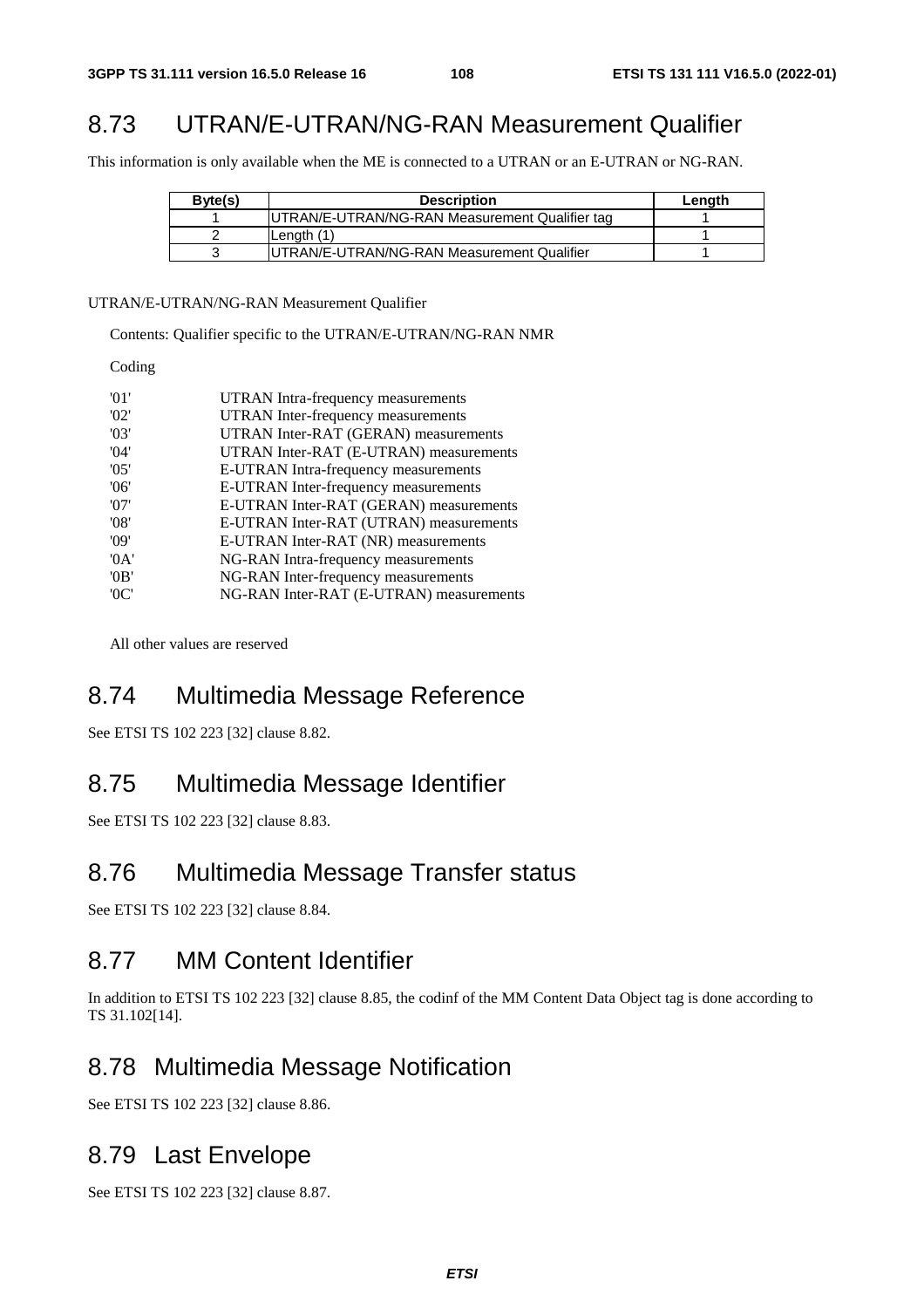## 8.80 Frames Layout

See ETSI TS 102 223 [32] clause 8.78.

#### 8.81 Frames Information

See ETSI TS 102 223 [32] clause 8.79.

### 8.82 Frames identifier

See ETSI TS 102 223 [32] clause 8.80.

## 8.83 I-WLAN Identifier

| Byte(s)      | <b>Description</b>    | Lenath |
|--------------|-----------------------|--------|
|              | I-WLAN Identifier tag |        |
|              | Length $(X)$          |        |
| 3 to $(2+X)$ | <b>IWSID</b> value    |        |

The WSID Value is coded as the WLAN Specific Identifier (WSID) defined in TS 24.234 [42].

## 8.84 (I-)WLAN Access Status

| Byte(s) | <b>Description</b>         | Length |
|---------|----------------------------|--------|
|         | (I-)WLAN Access Status tag |        |
|         | Lenath (1)                 |        |
|         | <b>Access status</b>       |        |

Coding of Access status:

- $'00'$  = No current (I-)WLAN coverage;
- $'01' = (I-)WLAN$  coverage available, no current connection;
- $-$  '02' = (I-)WLAN coverage available, connection on-going;
- '03' to'FF'= reserved values.

### 8.85 IMEISV

See ETSI TS 102 223 [32] clause 8.74.

#### 8.86 Network search mode

See ETSI TS 102 223 [32] clause 8.75.

#### 8.87 Battery State

See ETSI TS 102 223 [32] clause 8.76.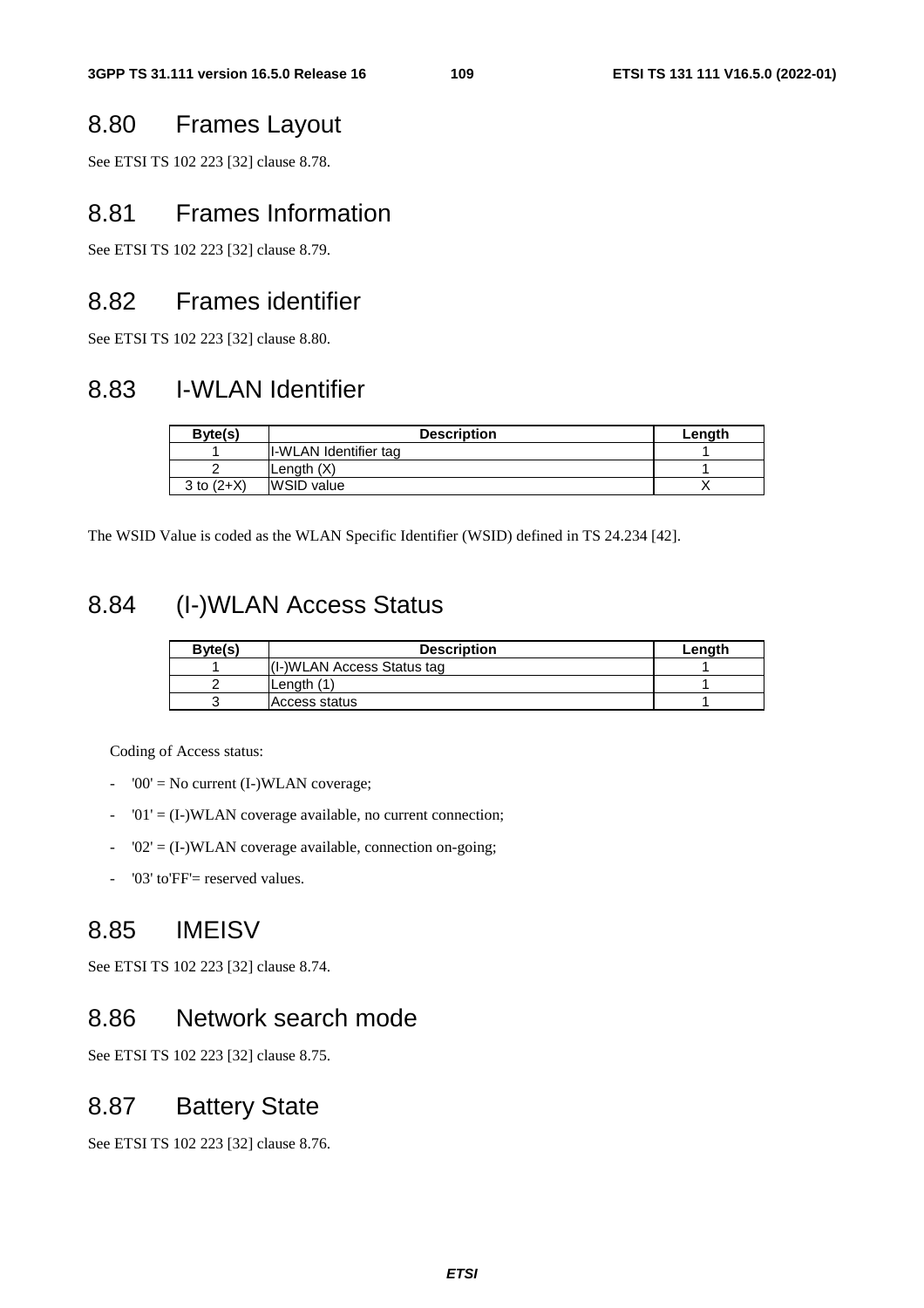## 8.88 Browsing status

See ETSI TS 102 223 [32] clause 8.77.

## 8.89 Registry application data

See ETSI TS 102 223 [32] clause 8.88.

## 8.90 PLMNwAcT List

| Byte(s)              | <b>Description</b>                                | Length |
|----------------------|---------------------------------------------------|--------|
|                      | PLMNwAcT List tag                                 |        |
|                      | Length (5n)                                       |        |
| 3 to 5               | 1 <sup>st</sup> PLMN Identifier(highest priority) |        |
| 6 to 7               | 1 <sup>st</sup> PLMN Access Technology Identifier |        |
|                      |                                                   |        |
| $(5n-2)$ to $(5n)$   | Inth PLMN Identifier (lowest priority)            |        |
| $(5n+1)$ to $(5n+2)$ | Inth PLMN Access Technology Identifier            |        |

Coding of PLMN Identifier:

As for PLMN within EFPLMNwACT in TS 31.102 [14].

Coding of PLMN Access Technology Identifier:

As for Access Technology Identifier within  $EF_{PLMNWACT}$  in TS 31.102 [14].

## 8.91 Routing Area Identification

| Byte(s) | <b>Description</b>                         | Length |
|---------|--------------------------------------------|--------|
|         | Routing Area Information Tag               |        |
|         | Length                                     |        |
| $3 - 5$ | Mobile Country & Network Codes (MCC & MNC) |        |
| $6 - 7$ | Location Area Code (LAC)                   |        |
|         | Routing Area code (RAC)                    |        |

When present, this object shall contain the Routing Area Identification information of rejecting network. The RAI is coded in the same manner as the value part of the Routing Area Identification information element as specified in TS 24.008 [9].

## 8.92 Update/Attach/Registration Type

| Byte(s) | <b>Description</b>                  | Lenath |
|---------|-------------------------------------|--------|
|         | Update/Attach/Registration Type Tag |        |
|         | Lenath                              |        |
|         | Update/Attach/Registration Type     |        |

Contents:

- In the case of GERAN/UTRAN, the terminal shall use this information as a mechanism to indicate to the UICC the location updating type that was sent in the LOCATION UPDATING REQUEST message or the attach type that was sent in the GPRS ATTACH REQUEST message or the update type that was sent in the ROUTING AREA UPDATING REQUEST message, as specified in TS 24.008 [9].
- In the case of E-UTRAN, the terminal shall use this information as a mechanism to indicate to the UICC the EPS attach type that was sent in the EMM ATTACH REQUEST message or the EPS update type that was sent in the TRACKING AREA UPDATE REQUEST message, as specified in TS 24.301 [46].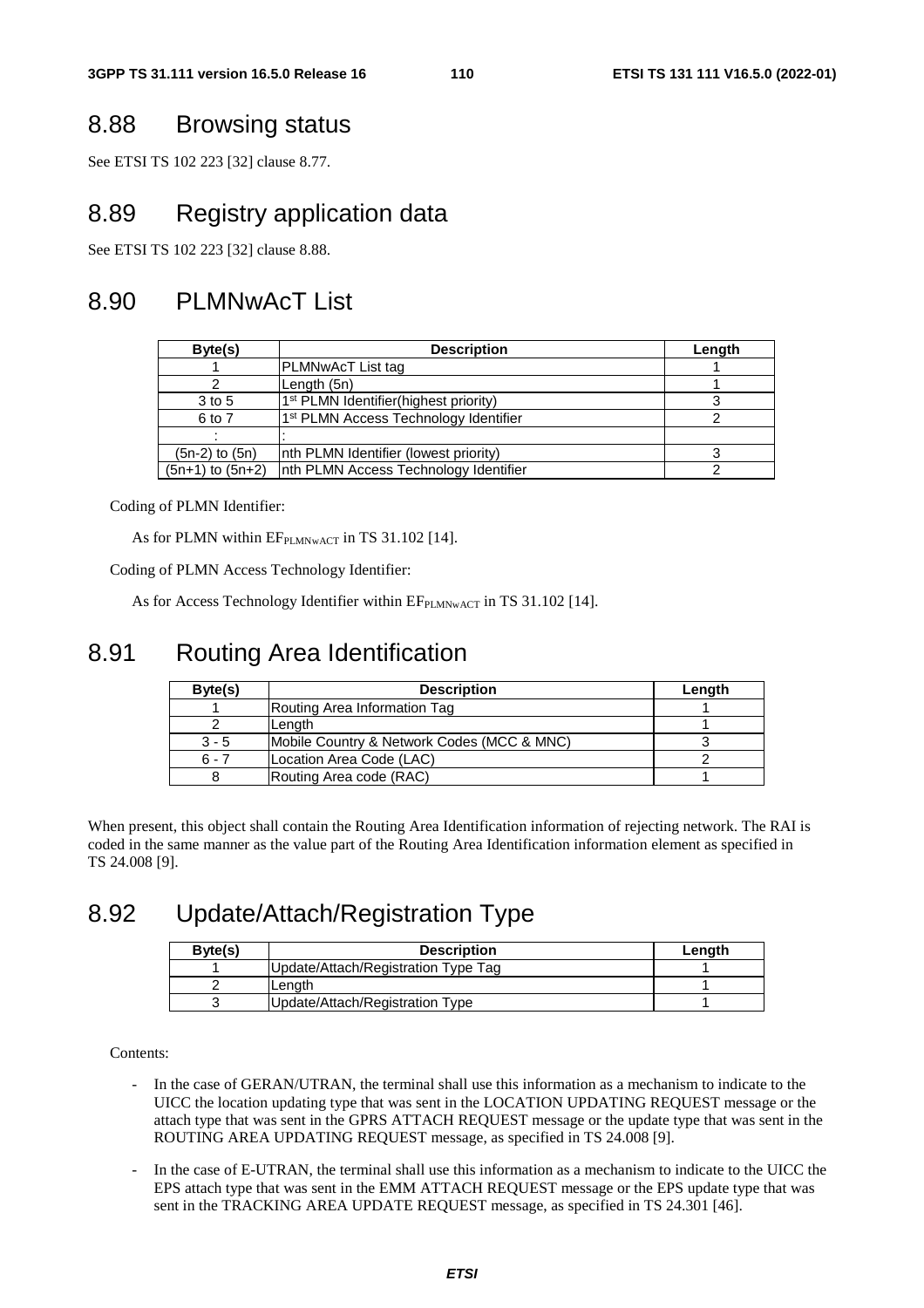In the case of NG-RAN, the terminal shall use this information as a mechanism to indicate to the UICC the 5GS registration type that was sent in the REGISTRATION REQUEST message, as specified in TS 24.501 [70].

Coding:

- '00' = "Normal Location Updating" in the case of a LOCATION UPDATING REQUEST message;
- '01' = "Periodic Updating" in the case of a LOCATION UPDATING REQUEST message;
- $'02'$  = "IMSI Attach" in the case of a LOCATION UPDATING REQUEST message;
- '03' = "GPRS Attach" in the case of a GPRS ATTACH REQUEST message;
- '04' = "Combined GPRS/IMSI Attach" in the case of a GPRS ATTACH REQUEST message;
- '05' = "RA Updating" in the case of a ROUTING AREA UPDATE REQUEST message;
- '06' = "Combined RA/LA Updating" in the case of a ROUTING AREA UPDATE REQUEST message;
- '07' = "Combined RA/LA Updating with IMSI Attach" in the case of a ROUTING AREA UPDATE REQUEST message;
- '08' = "Periodic Updating" in the case of a ROUTING AREA UPDATE REQUEST message
- '09' = "EPS Attach" in the case of an EMM ATTACH REQUEST message
- '0A' = "Combined EPS/IMSI Attach" in the case of an EMM ATTACH REQUEST message
- '0B' = "TA updating " in the case of an EMM TRACKING AREA UPDATE REQUEST message
- '0C' = "Combined TA/LA updating" in the case of an EMM TRACKING AREA UPDATE REQUEST message
- '0D' = "Combined TA/LA updating with IMSI attach" in the case of an EMM TRACKING AREA UPDATE REQUEST message
- '0E' = "Periodic updating" in the case of an EMM TRACKING AREA UPDATE REQUEST message
- $'0F'$  = "Initial Registration" in the case of a 5GMM REGISTRATION REQUEST message
- '10' = "Mobility Registration updating" in the case of a 5GMM REGISTRATION REQUEST message
- '11' = "Periodic Registration updating" in the case of a 5GMM REGISTRATION REQUEST message
- All other values are reserved for future use

#### 8.93 Rejection Cause Code

| Byte(s) | <b>Description</b>       | Length |
|---------|--------------------------|--------|
|         | Rejection Cause Code Tag |        |
|         | Length                   |        |
|         | IReiection Cause Code    |        |

For GERAN/UTRAN, in the case of a LOCATION UPDATING REJECT message, this object shall contain the Reject Cause as received in the LOCATION UPDATING REJECT message. The Reject Cause is coded in the same manner as the value part of the Reject Cause information element as specified in TS 24.008 [9]

For GERAN/UTRAN, in the case of a GPRS ATTACH REJECT message or a ROUTING AREA UPDATE REJECT message, this object shall contain the GMM Cause as received in the GPRS ATTACH REJECT message or ROUTING AREA UPDATE REJECT message. The GMM Cause is coded in the same manner as the value part of the GMM Cause information element as specified in TS 24.008 [9].

For E-UTRAN, in the case of an EMM ATTACH REJECT message or an EMM TRACKING AREA UPDATE REJECT message, this object shall contain the EMM Cause as received in the EMM ATTACH REJECT message or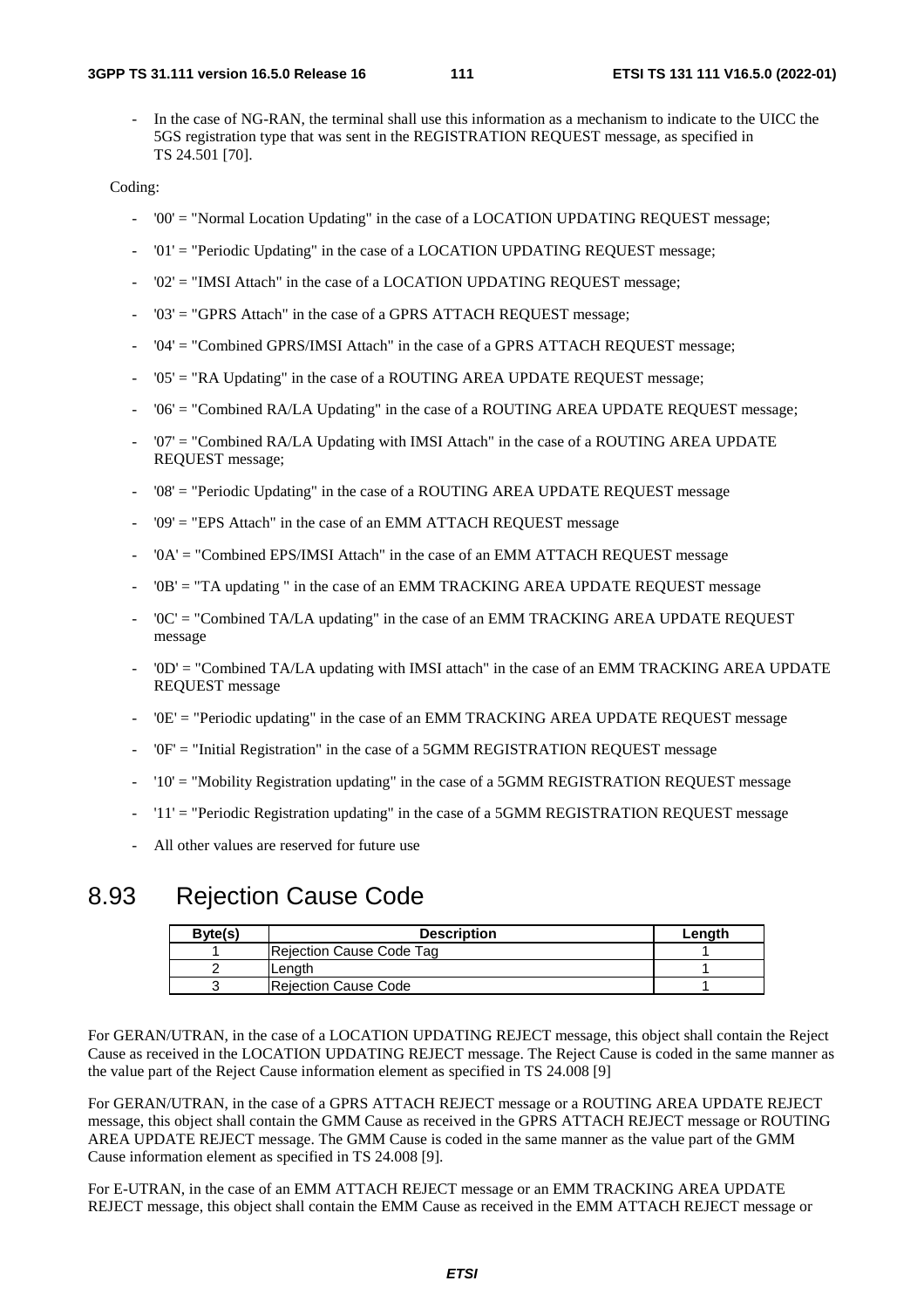EMM TRACKING AREA UPDATE REJECT message. The EMM Cause is coded in the same manner as the value part of the EMM Cause information element as specified in TS 24.301 [46].

For NG-RAN, in the case of a 5GMM REGISTRATION REJECT message, this object shall contain the 5GMM Cause as received in the 5GMM REGISTRATION REJECT message. The 5GMM Cause is coded in the same manner as the value part of the 5GMM Cause information element as specified in TS 24.501 [70].

#### 8.94 Geographical Location Parameters

| Byte(s) | <b>Description</b>                   | Length |
|---------|--------------------------------------|--------|
|         | Geographical Location Parameters Tag |        |
|         | Length                               |        |
|         | Horizontal accuracy                  |        |
|         | Vertical coordinate                  |        |
|         | Velocity                             |        |
|         | Preferred GAD shapes                 |        |
|         | Preferred NMEA sentences             |        |
|         | Preferred Maximum Response Time      |        |

#### Horizontal accuracy:

#### Contents:

the preferred horizontal accuracy.

#### Coding:

- '81': horizontal accuracy not specified / best effort;
- 'xx' where '00' $\leq$ 'xx'  $\leq$ '7F': 'xx' represents the uncertainty for longitude and latitude as described in TS 23.032 [44]. A value in this range may be specified in the parameters of the "Geographical Location Request" command. The horizontal location error should be less than the error indicated by the horizontal accuracy with 67% confidence.
- All other values are reserved.

#### Vertical coordinate:

Contents:

- indicates if the vertical coordinate (altitude) is requested and potentially indicate the preferred vertical coordinate accuracy.

Coding:

- '80': vertical coordinate is not requested (i.e. 2D location fix is acceptable);
- '81' : vertical coordinate is requested, (i.e. 3D location fix is preferred) but accuracy is not specified (best effort);
- 'xx' where '00'  $\leq$ 'xx'  $\leq$  '7F': vertical coordinate is requested and 'xx' represents the altitude uncertainty as described in TS 23.032 [44]. A value in this range may be specified in the parameters of the "Geographical Location Request" command. The vertical location error should be less than the error indicated by the vertical accuracy with 67% confidence.
- All other values are reserved.

#### Velocity:

Contents:

indicates if a velocity and a velocity uncertainty are requested. When a velocity type or an uncertainty are requested, the corresponding bit shall be set to 1. Otherwise the bit is set to 0. If b1 is set to zero, b2, b3 and b4 shall be ignored. If b2 is set to zero, b4 shall be ignored.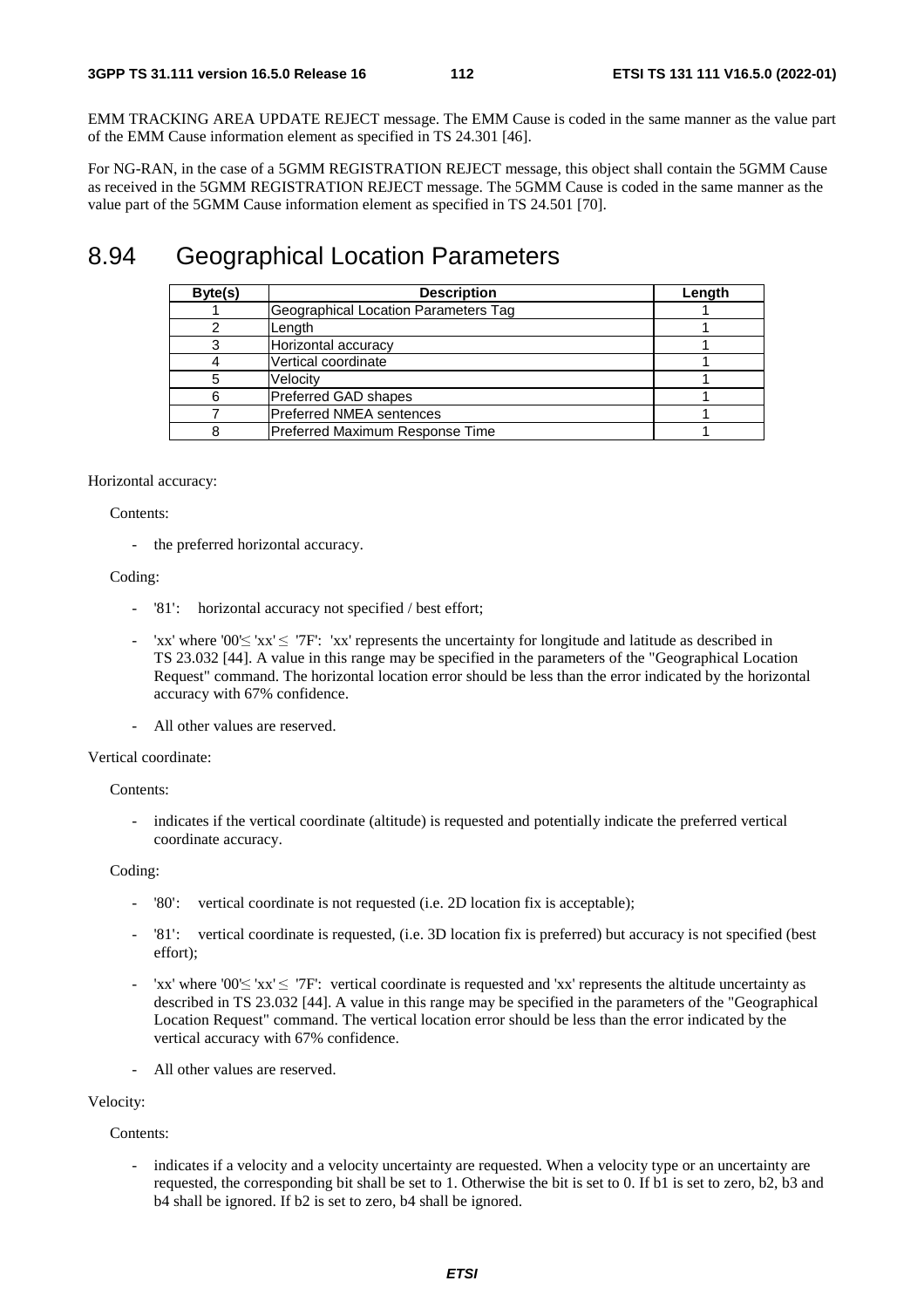Coding:



#### Preferred GAD shapes:

Contents:

- the preferred GAD shape(s). When a GAD shape is indicated as "preferred", the corresponding bit shall be set to 1. Otherwise the bit is set to 0. The UICC application should be capable of extracting the needed information from all GAD shapes indicated in the bit map below.

Coding:



Preferred NMEA sentences:

Contents:

- the preferred NMEA sentence(s). When a NMEA sentence is indicated as "preferred", the corresponding bit shall be set to 1. Otherwise the bit is set to 0. The UICC application should be capable of extracting the needed information from all NMEA sentences indicated in the bit map below.

Coding:



Preferred Maximum Response Time:

Contents:

- indicates the preferred maximum response time. This hint may be used by the ME to make trade-offs between requirements for positioning accuracy and response time.

Coding:

- 'xx' where '02'  $\leq$ 'xx'  $\leq$  '07': 2^'<sup>xx'</sup> represents the preferred maximum response time in seconds.
- All other values are reserved;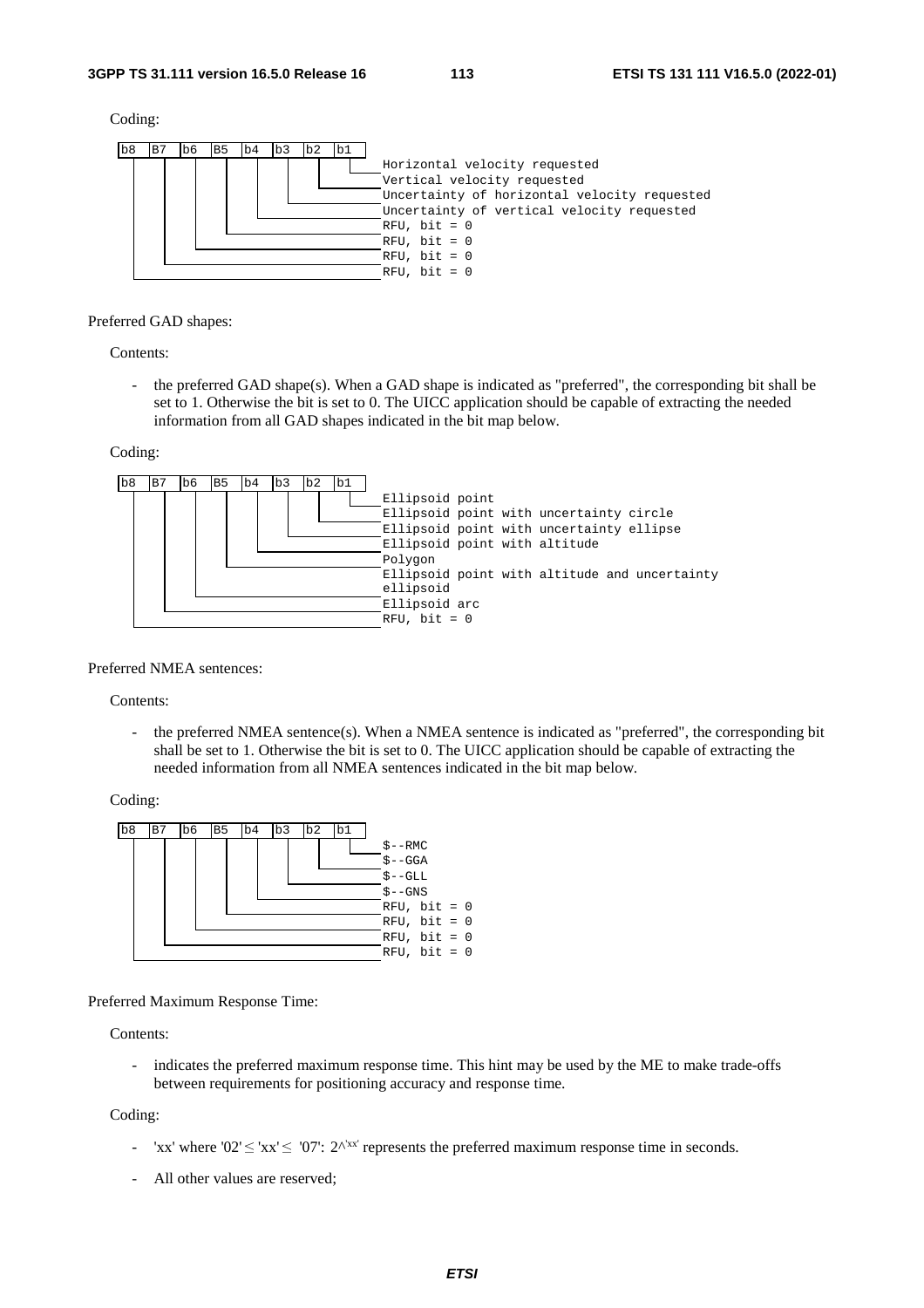## 8.95 GAD shapes

| Byte(s)                   | <b>Description</b>    | Length |
|---------------------------|-----------------------|--------|
|                           | <b>GAD</b> shapes Tag |        |
|                           | Length                |        |
|                           | Length of GAD shape   |        |
| 4 to $X+3$                | <b>GAD</b> shape      |        |
| $X+4$                     | Length of Velocity    |        |
| $X+5$ to $X+Y+4$ Velocity |                       |        |

#### Length of GAD shape:

Contents:

- the length of the GAD shape.

Coding:

- binary.

#### GAD shape:

Contents:

- universal geographical area description shape.

Coding:

- shape encoded as described in TS 23.032 [44] with the first byte of the shape (i.e. octet 1 containing the type shape) encoded on byte 4.

#### Length of Velocity:

Contents:

- the length of the velocity. This byte shall be set to '00' when the Velocity is not available.

Coding:

- binary.

#### Velocity:

Contents:

- velocity.

Coding:

- velocity encoded as described in TS 23.032 [44] with the first byte of the velocity (i.e. octet 1 containing the velocity shape) encoded on byte X+5.

### 8.96 NMEA sentence

| Byte(s)      | <b>Description</b>   | Length |
|--------------|----------------------|--------|
|              | NMEA sentence Tag    |        |
|              | Lenath               |        |
| $3$ to $X+2$ | <b>NMEA</b> sentence |        |

NMEA sentence:

Contents: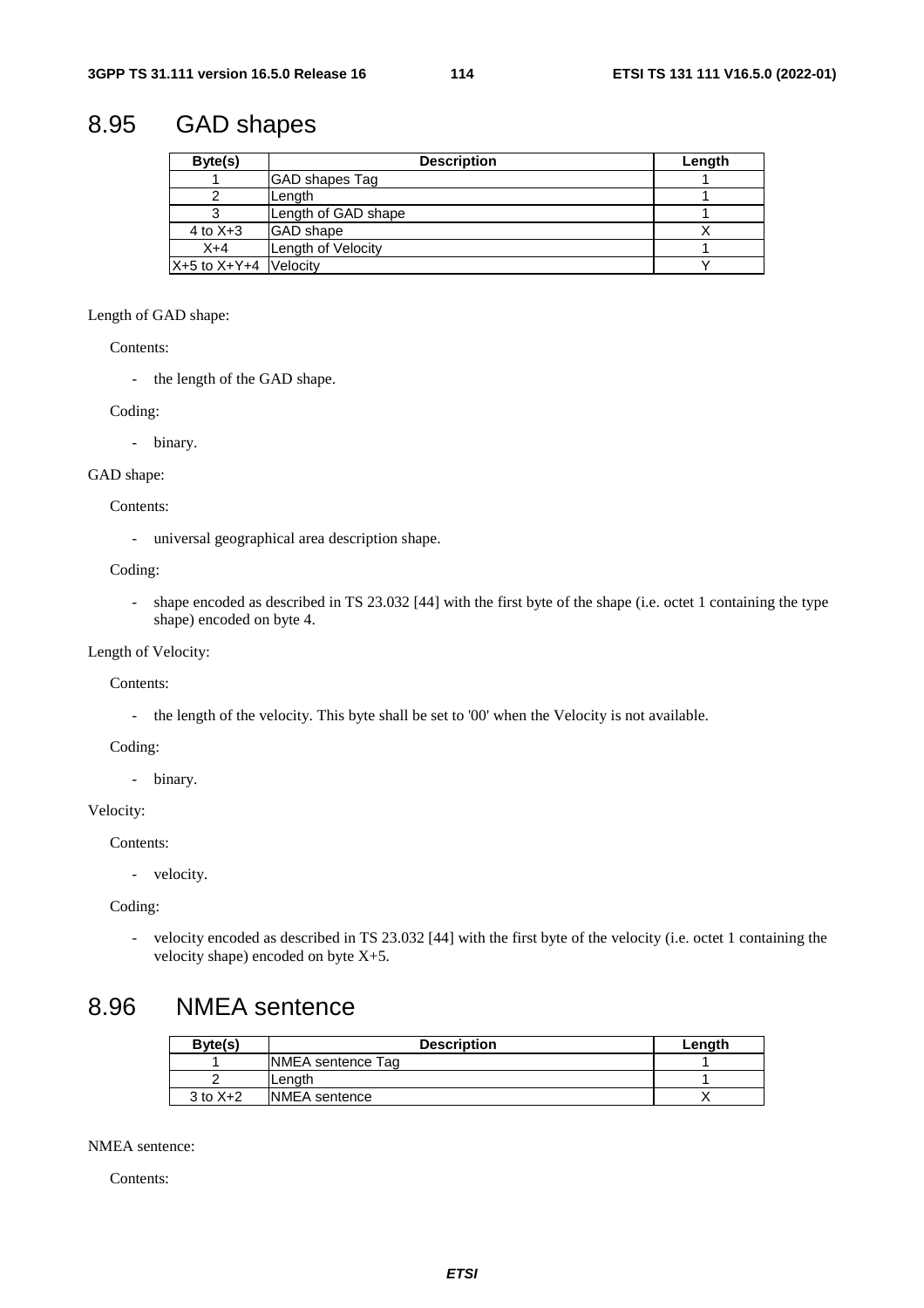NMEA sentence as defined in IEC 61162-1 [45]. The ME should use one of the Preferred NMEA sentences indicated in the "Geographical Location Parameters" by the UICC. Otherwise, one of the NMEA sentences listed in clause 8.94 shall be used.

Coding:

ASCII;

#### 8.97 PLMN List

| Byte(s)            | <b>Description</b>                                | Length |
|--------------------|---------------------------------------------------|--------|
|                    | <b>PLMN</b> List tag                              |        |
|                    | Length (3n)                                       |        |
| 3 to 5             | 1 <sup>st</sup> PLMN Identifier(highest priority) |        |
|                    |                                                   |        |
| $(3n)$ to $(3n+2)$ | Inth PLMN Identifier (lowest priority)            |        |

Coding of PLMN Identifier:

As for PLMN within  $EF_{\text{OPLMNWLAN}}$  in TS 31.102 [14].

#### 8.98 EPS PDN connection activation parameters

| Byte(s)      | <b>Description</b>                              | Length |
|--------------|-------------------------------------------------|--------|
|              | EPS PDN connection Activation parameters tag    |        |
| 2 to $(Y+1)$ | Length $(X)$                                    |        |
| $(Y+2)$ to   | <b>EPS PDN connection Activation parameters</b> |        |
| (Y+X+1)      |                                                 |        |

The EPS PDN connection Activation parameters are coded as the PDN CONNECTIVITY REQUEST message, refer to TS 24.301 [46].

NOTE: If the "Protocol configuration options" in the PDN CONNECTIVITY REQUEST message is too large (i.e. greater than 229-L, where L is the length of the Access point name Information Element), the ME may decide not to include the "Protocol configuration options" and any subsequent information elements of the PDN CONNECTIVITY REQUEST message inside the "EPS PDN connection Activation parameters".

#### 8.99 Tracking Area Identification

| Byte(s) | <b>Description</b>                                                  | Length  |
|---------|---------------------------------------------------------------------|---------|
|         | Tracking Area Identification Tag                                    |         |
|         | Length                                                              |         |
| $3 - 5$ | Mobile Country & Network Codes (MCC & MNC)                          |         |
| $6 - X$ | Tracking Area Code (TAC) (See NOTE)                                 | $X - 5$ |
|         | NOTE: TAC is coded in 2 bytes for E-UTRAN and in 3 bytes for NG-RAN |         |

This object shall contain the Tracking Area Identification information of rejecting network (i.e. MCC, MNC and TAC). The value part of this object is coded in the same manner as the value part of the Tracking Area Identity information element as specified in TS 24.301 [46] for E-UTRAN, or as the value part of the Tracking Area Identity information element as specified in TS 24.501 [70] for NG-RAN.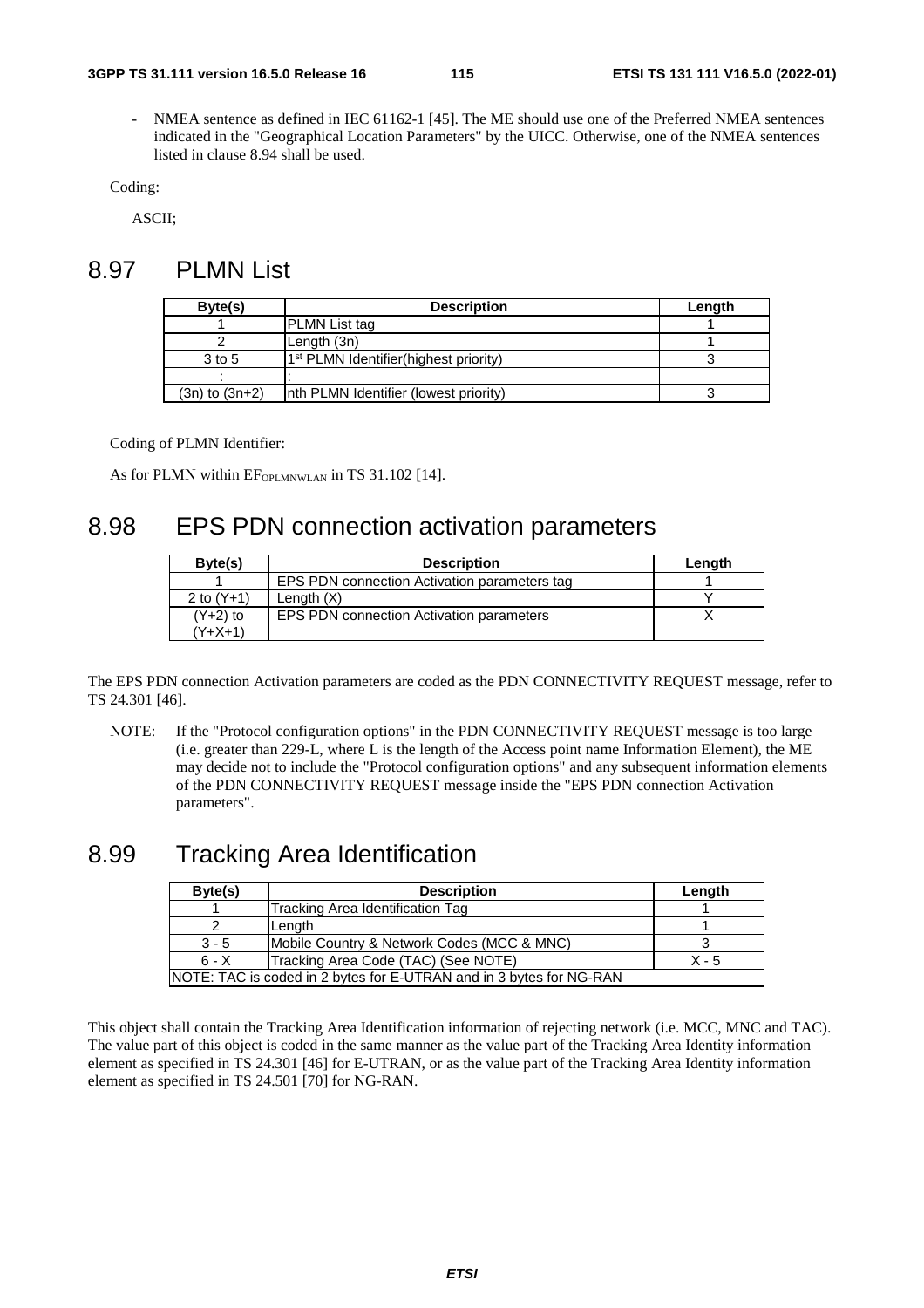#### 8.100 CSG ID list identifier

| Byte(s)    | <b>Description</b>                | Length    |
|------------|-----------------------------------|-----------|
|            | <b>CSG ID list Identifier tag</b> |           |
| 2 to $1+Y$ | Length                            |           |
| $(Y+2)$ to | <b>CSG ID List</b>                | X (X > 1) |
| (Y+X+1)    |                                   |           |

#### CSG ID List:

| <b>Description</b>  | Value | M/O | Length (bytes) |
|---------------------|-------|-----|----------------|
| PLMN Tag            | '80'  | м   |                |
| Length              |       | м   |                |
| <b>PLMN</b>         | --    | М   |                |
| CSG ID and Name Tag | '81'  | м   |                |
| Length              |       | М   |                |
| CSG ID and Name     |       | м   |                |

The CSG ID List TLV object shall contain one PLMN TLV object, Tag '80', followed by at least one CSG ID and Name TLV, Tag '81'. The CSG ID List TLV object can contain more than one PLMN TLV objects. Each CSG ID and Name TLV belongs to the previous PLMN.

Coding of PLMN object (Tag '80'):

Content:

Mobile Country Code (MCC) followed by the Mobile Network Code (MNC).

Coding:

according to TS 24.008 [9].

Coding of CSG ID and name (Tag '81'):

Content:

CSG ID and HNB Name

Coding:

| $+ \cap$<br>. ເບ " | $\sqrt{2}$<br>ΙL<br>טט<br>یں۔ | M | bytes<br><b></b> |
|--------------------|-------------------------------|---|------------------|
| 5 to Ь             | HNB<br>Name                   | M | bytes<br>$-4-4$  |

CSG ID: as in EFACSGL, in TS 31.102 [14].

HNB Name: as for HNB name in  $EF<sub>HNBN</sub>$  in TS 31.102 [14].

## 8.101 CSG cell selection status

| Byte(s) | <b>Description</b>             | Lenath |
|---------|--------------------------------|--------|
|         | ICSG cell selection status tag |        |
|         | lLenath.                       |        |
|         | ICSG cell selection status     |        |

Coding of CSG cell selection status:

Byte 1 : general information

- '00' = not camped on a CSG or Hybrid cell in the Allowed CSG list or the Operator CSG list
- '01' = camped on a CSG or Hybrid cell of the Operator CSG list or Allowed CSG list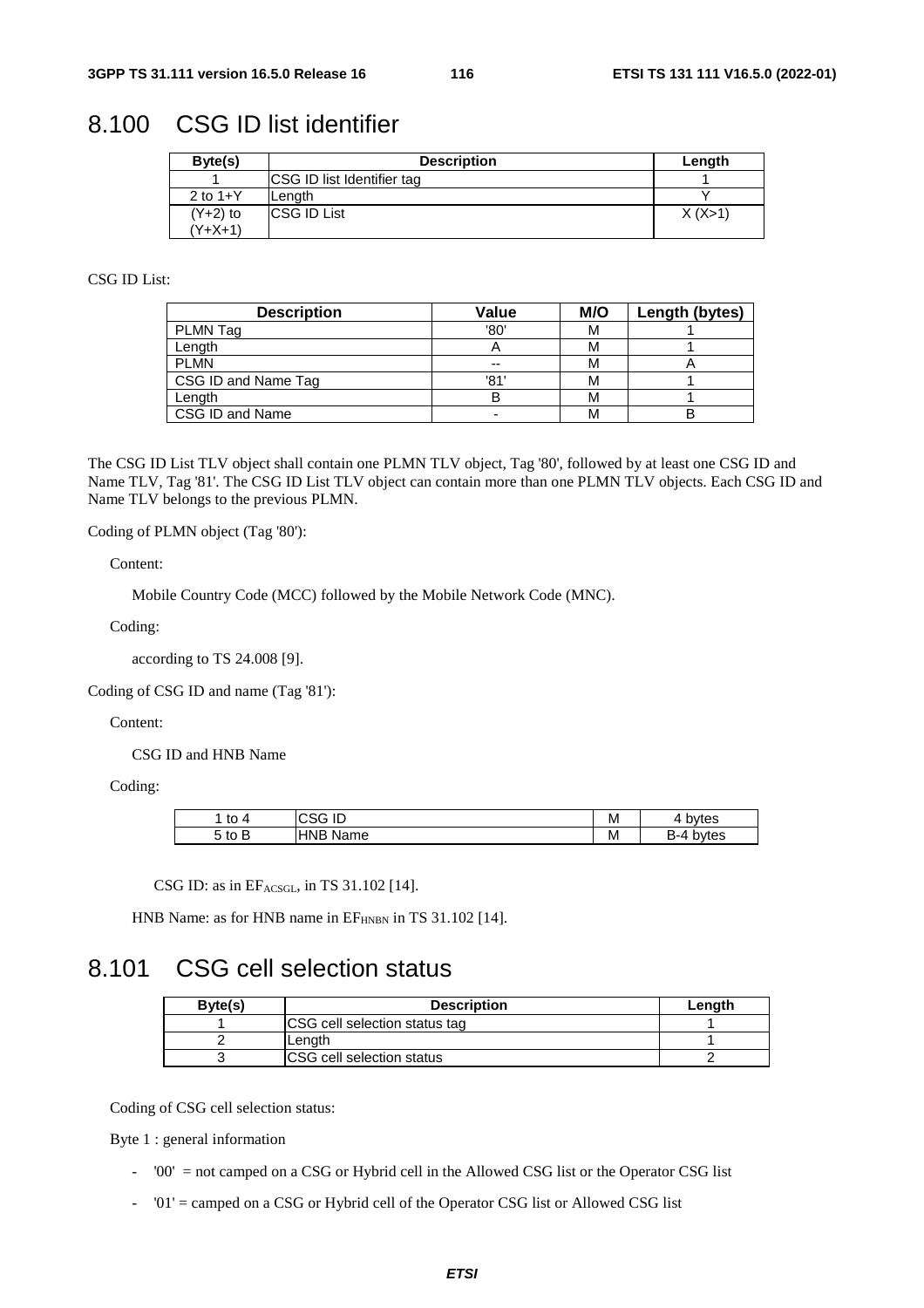- other values are RFU

Byte 2 : additional information

This byte may contain additional information. If additional information is present, bit b1 shall be set to 1. If b1 is set to 0, this byte shall be ignored.

Bits b7 and b8 indicate the CSG selection mechanism used; see TS 25.304 [59] and TS 36.304 [60].



#### 8.102 CSG ID

| Byte(s)      | <b>Description</b> | Length |
|--------------|--------------------|--------|
|              | CSG ID tag         |        |
|              | lLenath            |        |
| $3$ to $X+2$ | ICSG ID            |        |

Coding of CSG ID:

As for CSG ID in EFACSGL, in TS 31.102 [14]

#### 8.103 HNB name

| Byte(s)      | <b>Description</b> | Length |
|--------------|--------------------|--------|
|              | HNB name tag       |        |
|              | Lenath             |        |
| $3$ to $2+X$ | <b>HNB</b> name    |        |

Coding of HNB name:

As for HNB name in  $EF<sub>HNBN</sub>$  in TS 31.102 [14]

### 8.104 Activate descriptor

Not required by 3GPP.

## 8.105 Broadcast Network information

Not required by 3GPP.

#### 8.106 Contactless state request

Not required by 3GPP.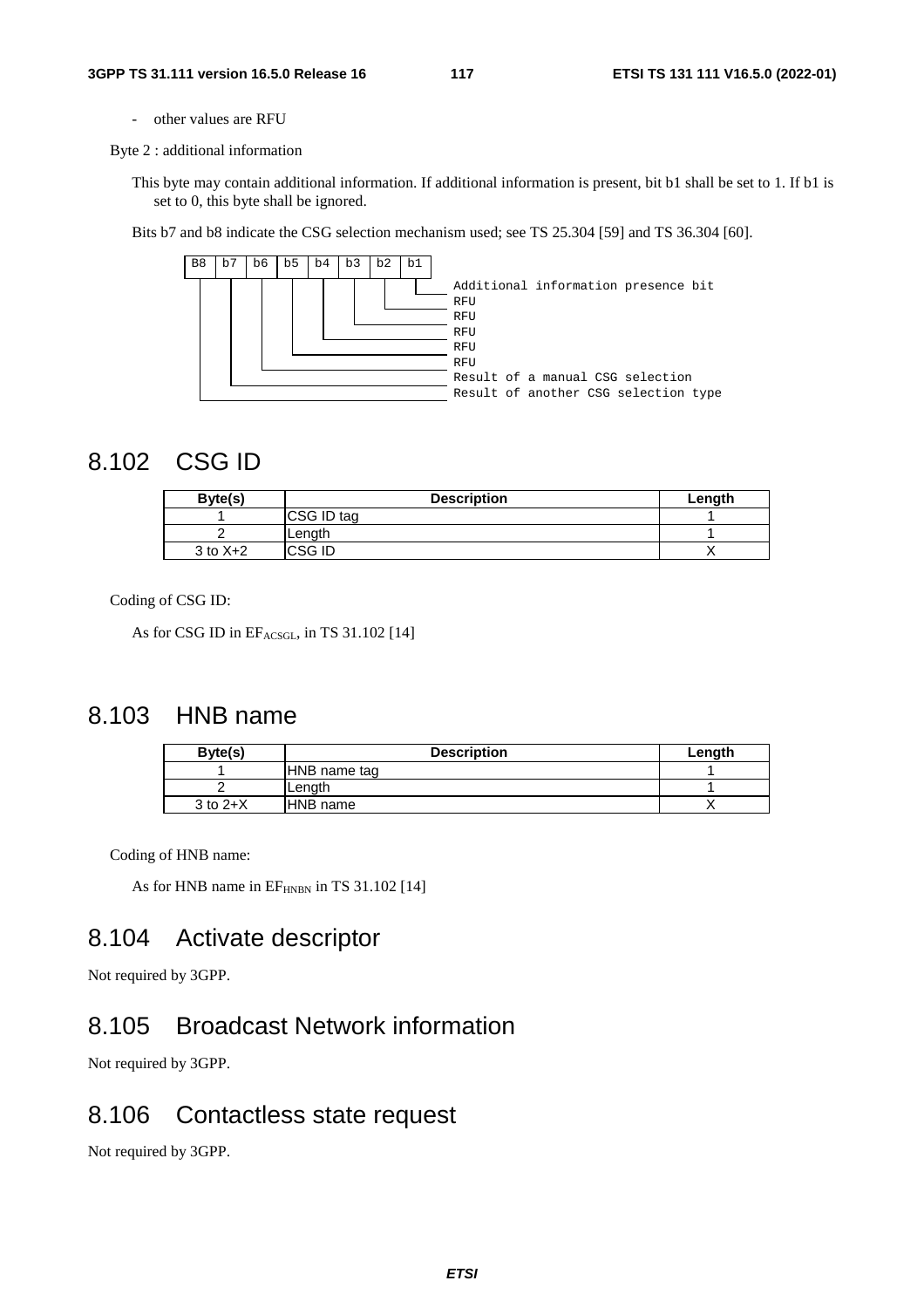## 8.107 Contactless functionality state

Not required by 3GPP.

### 8.108 IMS URI

| Byte(s)      | <b>Description</b>    | Length |
|--------------|-----------------------|--------|
|              | IIMS URI Tag          |        |
| 2 to $(Y+1)$ | ILenath               |        |
| $(Y+2)$ to   | <b>IMS URI (IMPU)</b> |        |
| $(Y+X+1)$    |                       |        |

Content :

IMS URI shall take the form of IMPU, which is SIP URI or tel URI, as defined in TS 24.229 [52]

Coding of IMS URI

As defined in TS 24.229 [52]

## 8.109 Extended registry application data

See ETSI TS 102 223 [32] clause 8.93.

## 8.110 IARI

| Byte(s)      | <b>Description</b> | Length |
|--------------|--------------------|--------|
|              | <b>IARI</b> Tag    |        |
| 2 to $(Y+1)$ | Length             |        |
| $(Y+2)$ to   | <b>IARI</b> value  |        |
| $(Y+X+1)$    |                    |        |
| NOTE: X>0    |                    |        |

Coding:

- IARI value shall be coded as specified in TS 24.229 [52].

## 8.111 IMPU List

| Byte(s)                 | <b>Description</b>    | Length   |
|-------------------------|-----------------------|----------|
|                         | <b>IMPU List Tag</b>  |          |
| 2 to $(Y+1)$            | Length                |          |
| $Y+2$                   | URI TLV tag           |          |
| $(Y+3)$ to<br>$(Y+Z+2)$ | <b>URI TLV length</b> |          |
|                         |                       |          |
| $\cdots$                |                       | $\cdots$ |
| $\cdots$                | .                     | $\cdots$ |

Coding:

- For contents and syntax of URI TLV data object values see IETF RFC 3261 [53]. The URI shall be encoded to an octet string according to UTF-8 encoding rules as specified in IETF RFC 3629 [54]. The tag value of the URI TLV data object shall be '80'.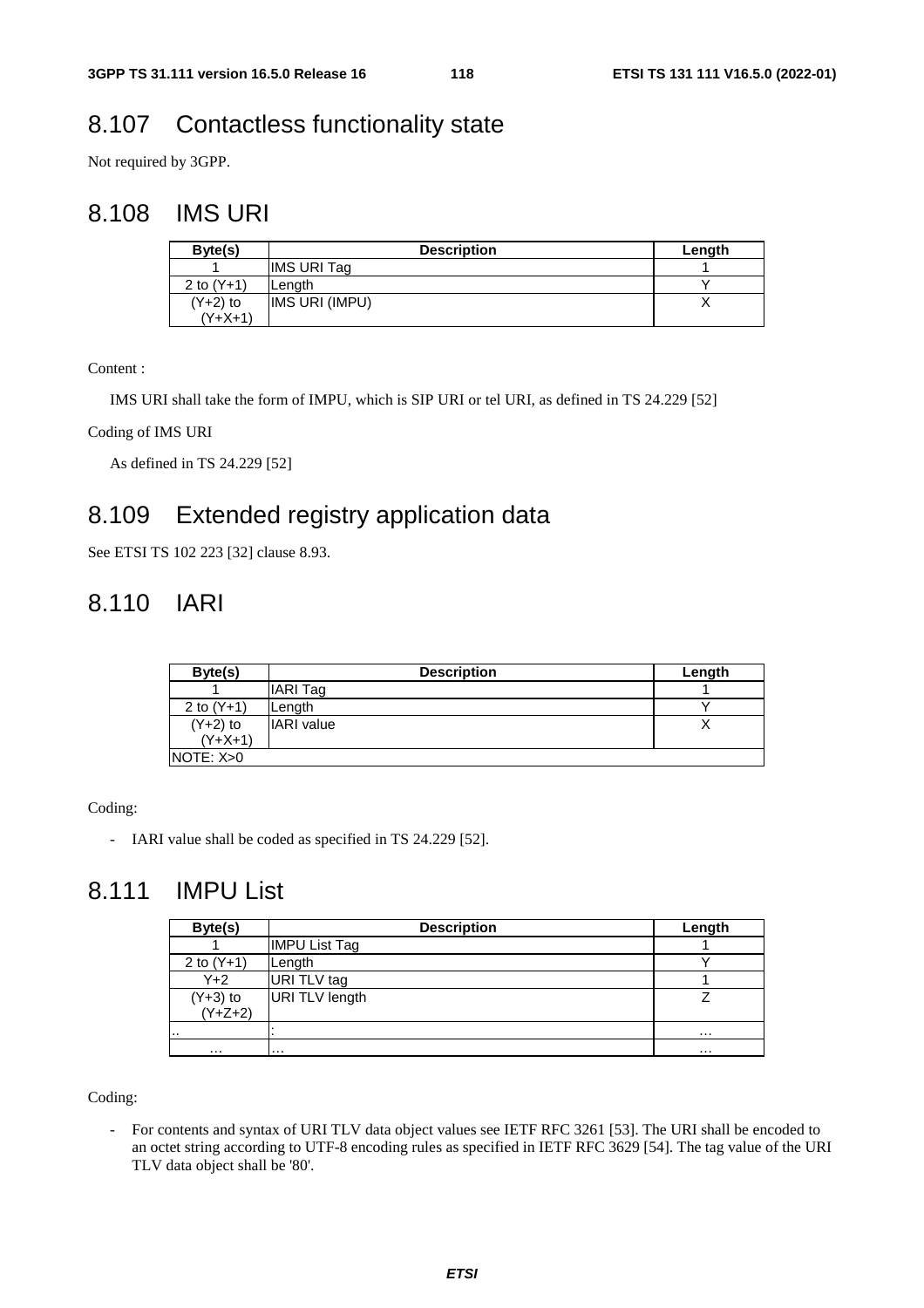#### 8.112 IMS status code

| Byte(s)      | <b>Description</b>         | Length |
|--------------|----------------------------|--------|
|              | <b>IMS Status-code Tag</b> |        |
|              | Lenath                     |        |
| $3$ to $X+2$ | <b>IMS Status-code</b>     |        |
| NOTE: X>0    |                            |        |

Content

- IMS status code as specified in 3GPP TS 24.229 [52]

Coding:

- Sequence of digits in ASCII format.

#### 8.113 eCAT client profile

Not required by 3GPP.

#### 8.114 eCAT client identity

Not required by 3GPP.

#### 8.115 Encapsulated envelope type

Not required by 3GPP.

- 8.116 Void
- 8.117 Void

#### 8.118 PLMN ID

| Byte(s) | <b>Description</b>       | Length |
|---------|--------------------------|--------|
|         | <b>PLMN Identity Tag</b> |        |
|         | lLenath                  |        |
| 3 to 5  | <b>PLMN</b> identity     |        |

PLMN ID TLV object shall contain PLMN identity Tag followed by Length and PLMN identity, containing Mobile Country Code (MCC) and Mobile Network Code (MNC), coded according to TS 24.008 [9].

# 8.119 E-UTRAN Inter-frequency Network Measurement Results

| Byte(s)    | <b>Description</b>                                  | Length |
|------------|-----------------------------------------------------|--------|
|            | E-UTRAN Inter-frequency Network Measurement Results |        |
|            | tag                                                 |        |
|            | Length (X) of bytes following                       |        |
| $3 - 6$    | <b>Frequency value</b>                              |        |
| $-$ to X+6 | Measurement Report information                      |        |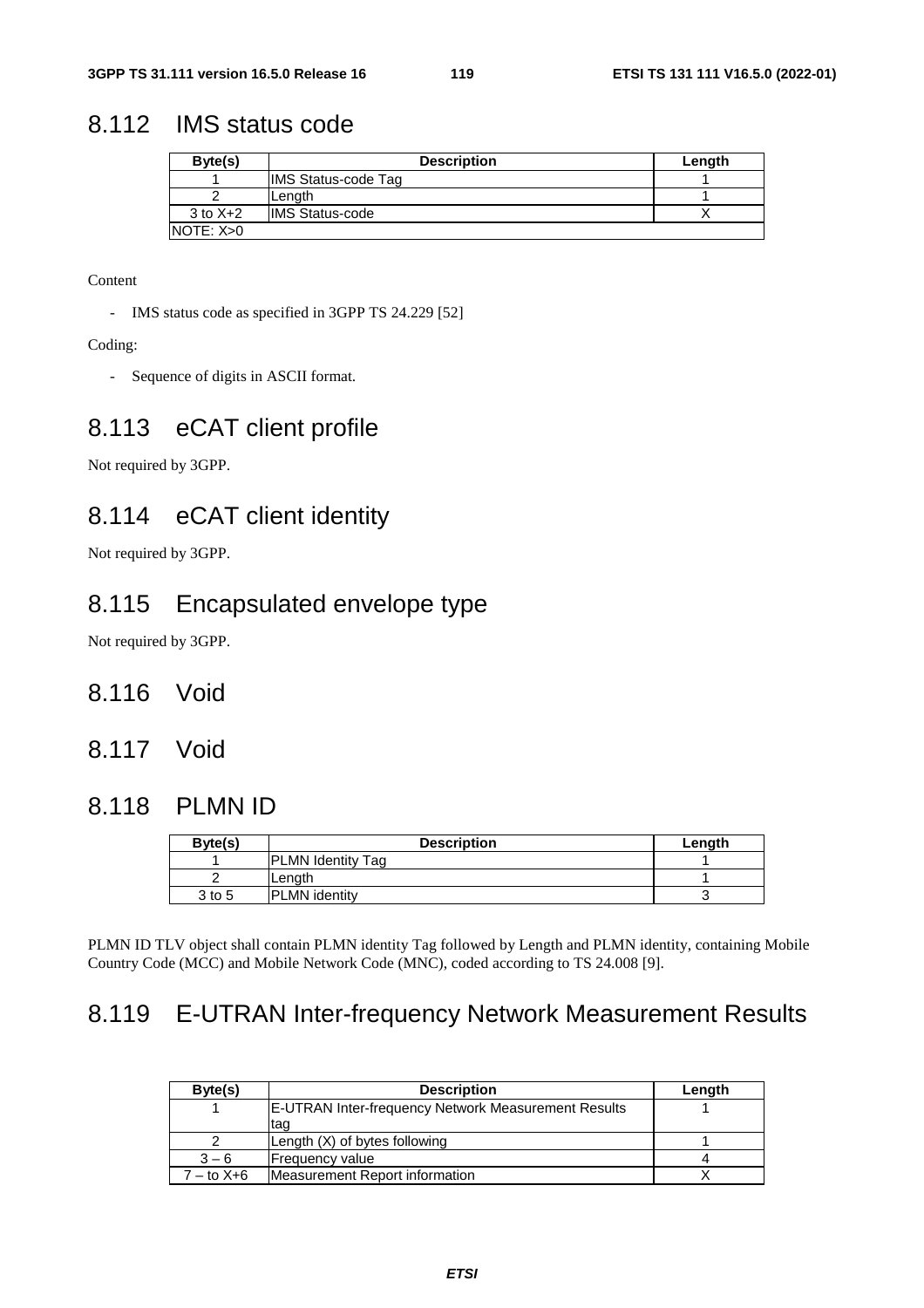The ME can send more than one E-UTRAN Inter-frequency Network Measurement Results TLV object, each containing the results of one frequency. This TLV object shall be used only if the service "extended EARFCN" is available in the USIM Service Table (see TS 31.102 [14]).

The frequency value shall be coded as the ARFCN-ValueEUTRA-v9e0 as defined in TS 36.331 [49].

The Measurement Report information shall be coded as *MeasurementReport* information element defined in the ASN.1 description of TS 36.331 [49], according to the following:

- The "measId" field in the "measResults" shall be set to the value '1'.
- the ME shall include IE "measResultServCell" with RSRP and RSRQ of the serving cell.
- the ME shall, in the *MeasurementReport*, include IE " measResultListEUTRA" in IE "Measured Results". The ME shall report RSRP, RSRQ, Physical Cell ID and IE "cgi-Info" for the up to 6 strongest (highest RSRQ value) inter-frequency cells per monitored frequency, if available in the ME according to TS 36.331 [49] and TS 36.133 [50].
- All other optional fields in the *MeasurementReport* shall be set to be absent.

#### 8.120 Call control result

Not required by 3GPP.

#### 8.121 eCAT sequence number

Not required by 3GPP.

#### 8.122 Encrypted TLV list

Not required by 3GPP.

#### 8.123 MAC

Not required by 3GPP.

#### 8.124 SA template

1) Not required by 3GPP.

#### 8.125 CAT service list

Not required by 3GPP.

#### 8.126 Refresh enforcement policy

See ETSI TS 102 223 [32] clause 8.103.

#### 8.127 DNS Server Address

See ETSI TS 102 223 [32] clause 8.104.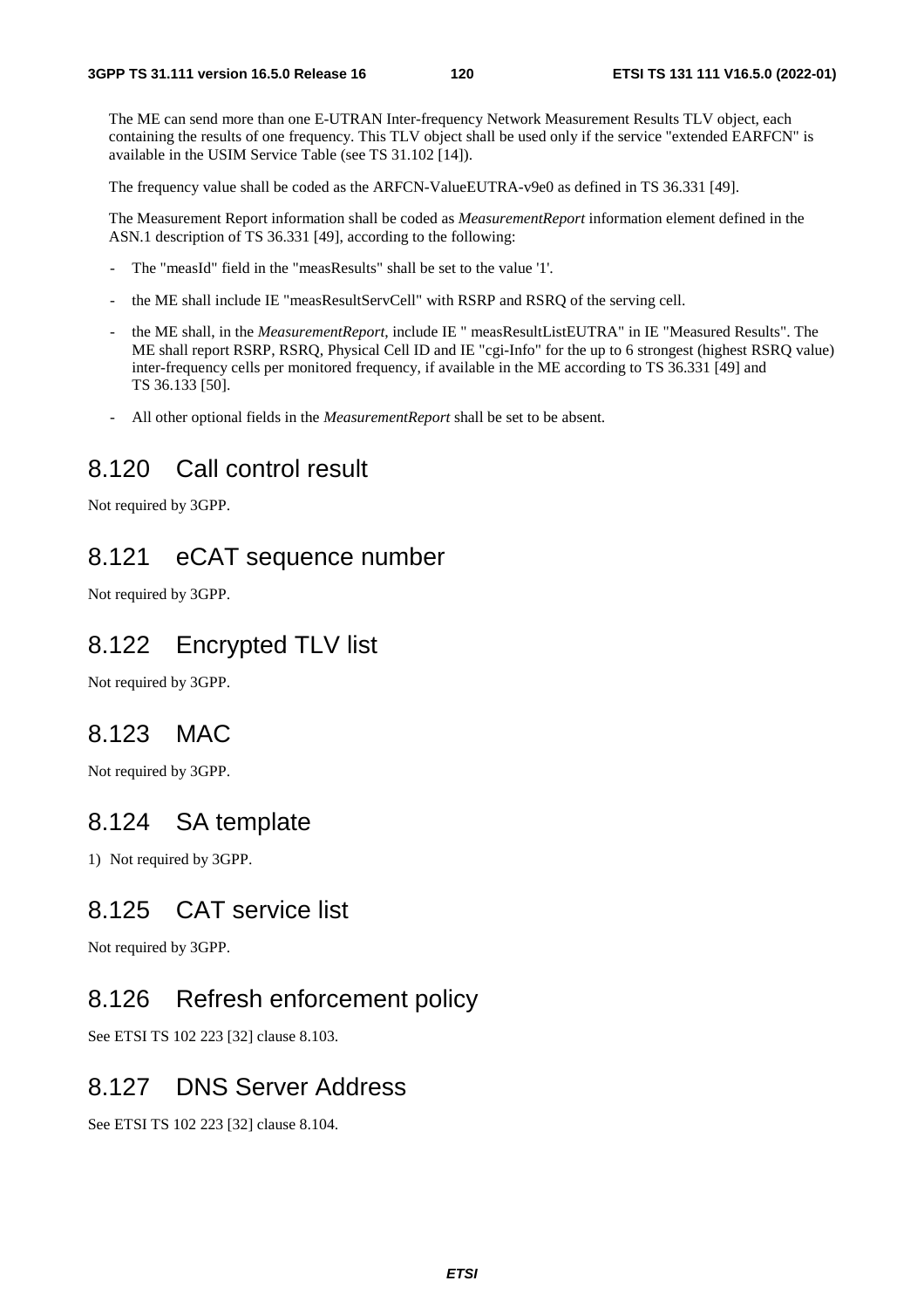### 8.128 ProSe Report Data

| Byte(s)      | <b>Description</b>                 | Length               |
|--------------|------------------------------------|----------------------|
|              | <b>ProSe Report Data Tag</b>       |                      |
| 2 to $(X+1)$ | Lenath                             | $X(1 \text{ or } 2)$ |
|              | $X+2$ to $X+1+Y$ ProSe Report Data |                      |

#### Contents:

- Contains the ProSe Report

#### Coding:

- Coded according to the XML schema defined in TS 24.334 [61] with <prose-pc3ch-message> element as the root element and one <USAGE\_INFORMATION\_REPORT\_LIST> element inside it.

## 8.129 SSID

| Byte(s)      | <b>Description</b> | Length      |
|--------------|--------------------|-------------|
|              | SSID tag           |             |
|              | Length $(X)$       |             |
| 3 to $(2+X)$ | <b>SSID Value</b>  | $X \leq 32$ |
|              |                    |             |

The SSID value is coded as specified for the SSID field in IEEE 802.11 [64].

#### 8.130 BSSID

| Byte(s) | <b>Description</b>  | Length |
|---------|---------------------|--------|
|         | <b>BSSID</b> tag    |        |
|         | Length $= 06'$      |        |
| 3 to 8  | <b>IBSSID</b> value |        |

The BSSID value is coded as specified for the BSSID field in IEEE 802.11 [64].

#### 8.131 HESSID

| Byte(s) | <b>Description</b>  | Length |
|---------|---------------------|--------|
|         | <b>HESSID</b> tag   |        |
|         | Length $= 06'$      |        |
| 3 to 8  | <b>HESSID</b> value |        |

The HESSID value is coded as specified for the HESSID field in IEEE 802.11 [64].

### 8.132 Media Type

The Media Type data element indicates the media type of the communication.

| Byte(s) | <b>Description</b> | Length |
|---------|--------------------|--------|
|         | Media type tag     |        |
|         | Length $=$ '01'    |        |
|         | Media type value   |        |

Coding: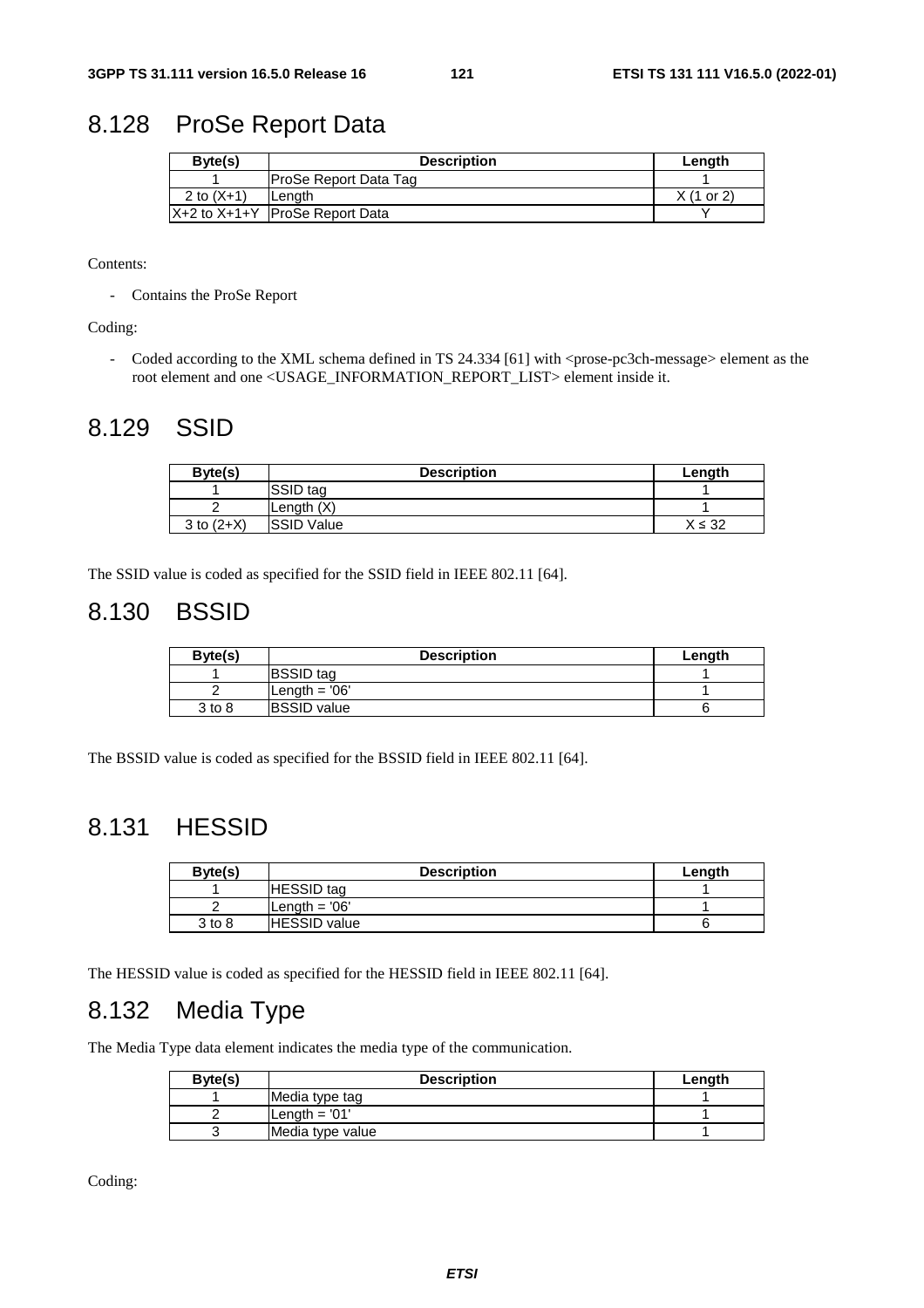The Media type value is coded as a bitmap

First byte (conversational communication):



#### 8.133 IMS call disconnection cause

| Byte(s) | <b>Description</b> | Length |
|---------|--------------------|--------|
|         | IMS cause tag      |        |
|         | Length $= 03'$     |        |
|         | Protocol           |        |
| 4 to 5  | Cause              |        |

Protocol is the value of the protocol header field parameter in the Reason header field of the SIP message triggering the call disconnect event. It is coded on 1 byte as follows:

- '01' for SIP
- '02' for Q.850
- Other values are RFU

Cause is the value of the cause header field parameter in the Reason header field of the SIP message triggering the call disconnect event. It is coded as 2-bytes integer, e.g. a value of "603" translates to '025B'.

#### 8.134 E-UTRAN Primary Timing Advance Information

| Byte(s) | <b>Description</b>                           | Length |
|---------|----------------------------------------------|--------|
|         | <b>IE-UTRAN Timing Advance tag</b>           |        |
|         | $Lenath = '03'$                              |        |
|         | <b>ME Status</b>                             |        |
| $4 - 5$ | <b>IE-UTRAN Primary Timing Advance value</b> |        |

Coding of ME status:

- $-$  '00' = ME is in the idle state;
- $'01'$  = ME is not in idle state:
- ' $02'$  to 'FF' = reserved values.

The E-UTRAN Primary Timing Advance value is equal to the total "Timing offset between uplink and downlink radio frames at the UE, expressed in units of Ts" (Basic time unit), as defined in TS 36.211 [66].

If the ME has never been in E-UTRAN RRC connected mode on the current cell, the value of the E-UTRAN Primary Timing Advance shall be set to 'FF FF'.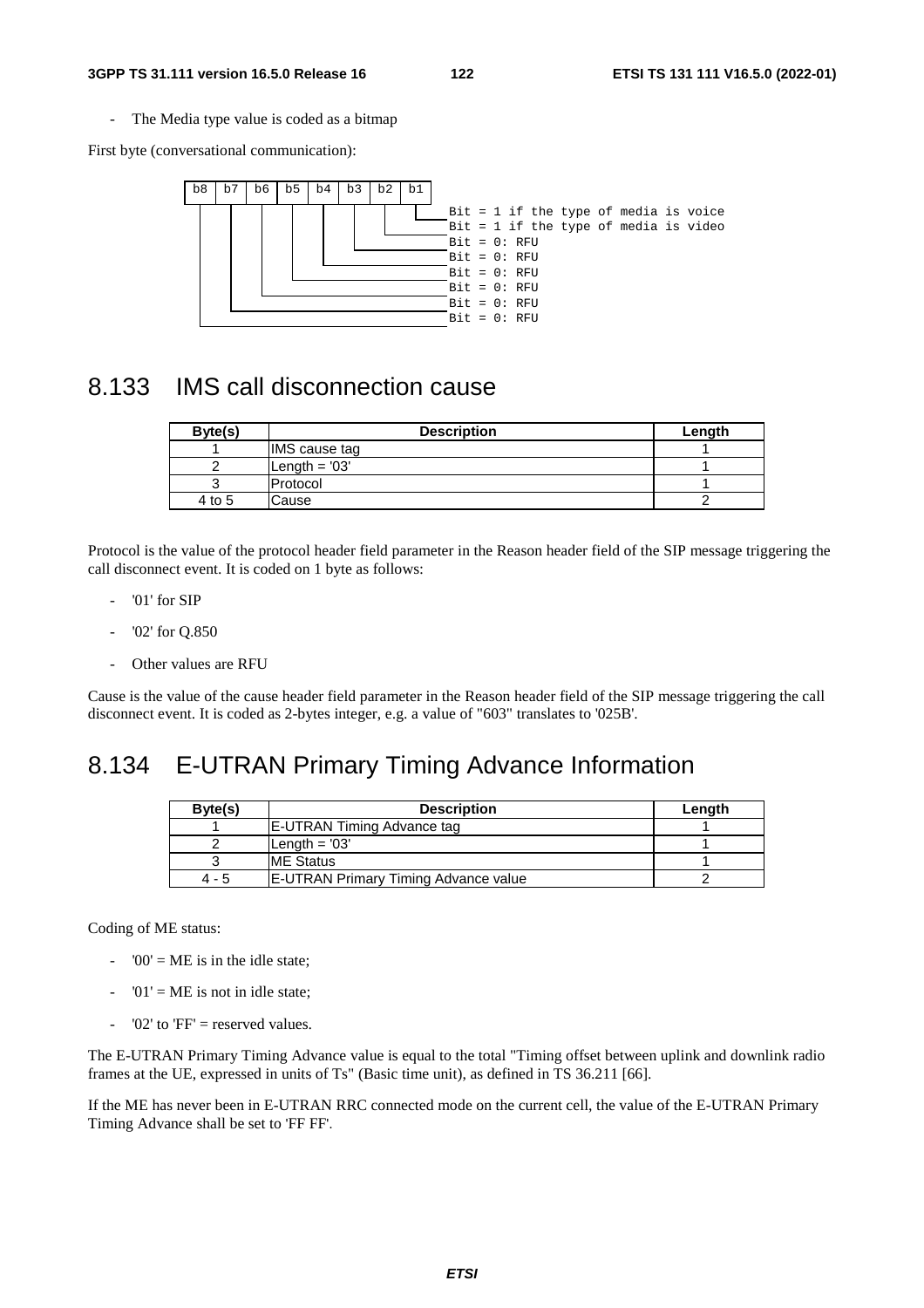#### 8.135 URI truncated

| Byte(s) | <b>Description</b> | Lenath |
|---------|--------------------|--------|
|         | URI truncated tag  |        |
|         | Length $= 0'$      |        |

## 8.136 Extended Rejection Cause Code

| Byte(s) | <b>Description</b>                       | Lenath |
|---------|------------------------------------------|--------|
|         | <b>Extended Rejection Cause Code Tag</b> |        |
|         | Lenath                                   |        |
|         | <b>Extended Rejection Cause Code</b>     |        |

For E-UTRAN, in the case of an EMM ATTACH REJECT message or an EMM TRACKING AREA UPDATE REJECT message, if the Extended EMM Cause is available, then this object shall contain the Extended EMM Cause as received in the EMM ATTACH REJECT message or EMM TRACKING AREA UPDATE REJECT message. The Extended EMM Cause is coded in the same manner as the value part of the Extended EMM Cause information element as specified in TS 24.301 [46].

### 8.137 Data connection status

This data object shall contain the result of the PDP request procedure, PDN request procedure or PDU establishment procedure as defined in 3GPP TS 24.008 [9] for GERAN & UTRAN, 3GPP TS 24.301 [46] for E-UTRAN or 3GPP TS 24.501 [70] for NG-RAN.

| Byte(s) | <b>Description</b>           | Length |
|---------|------------------------------|--------|
|         | Data connection status tag   |        |
|         | Length $= 01'$               |        |
|         | Data connection status value |        |

Data connection status value coding:

- '00' = Data connection successful; Successful means accepted by the network and completed by the device.
- '01' = Data connection rejected;
- $'02'$  = Data connection dropped or deactivated.
- Other values RFU

#### 8.138 Data connection type

This data object shall contain the type of procedure, PDP request procedure, PDN request procedure or PDU establishment procedure, as defined in 3GPP TS 24.008 [9] for GERAN & UTRAN, 3GPP TS 24.301 [46] for E-UTRAN or 3GPP TS 24.501 [70] for NG-RAN.

| Byte(s) | <b>Description</b>       | Length |
|---------|--------------------------|--------|
|         | Data connection type tag |        |
|         | lLenath = '01'           |        |
|         | Data connection type     |        |

Data connection type coding:

- '00' = PDP connection
- '01' = PDN connection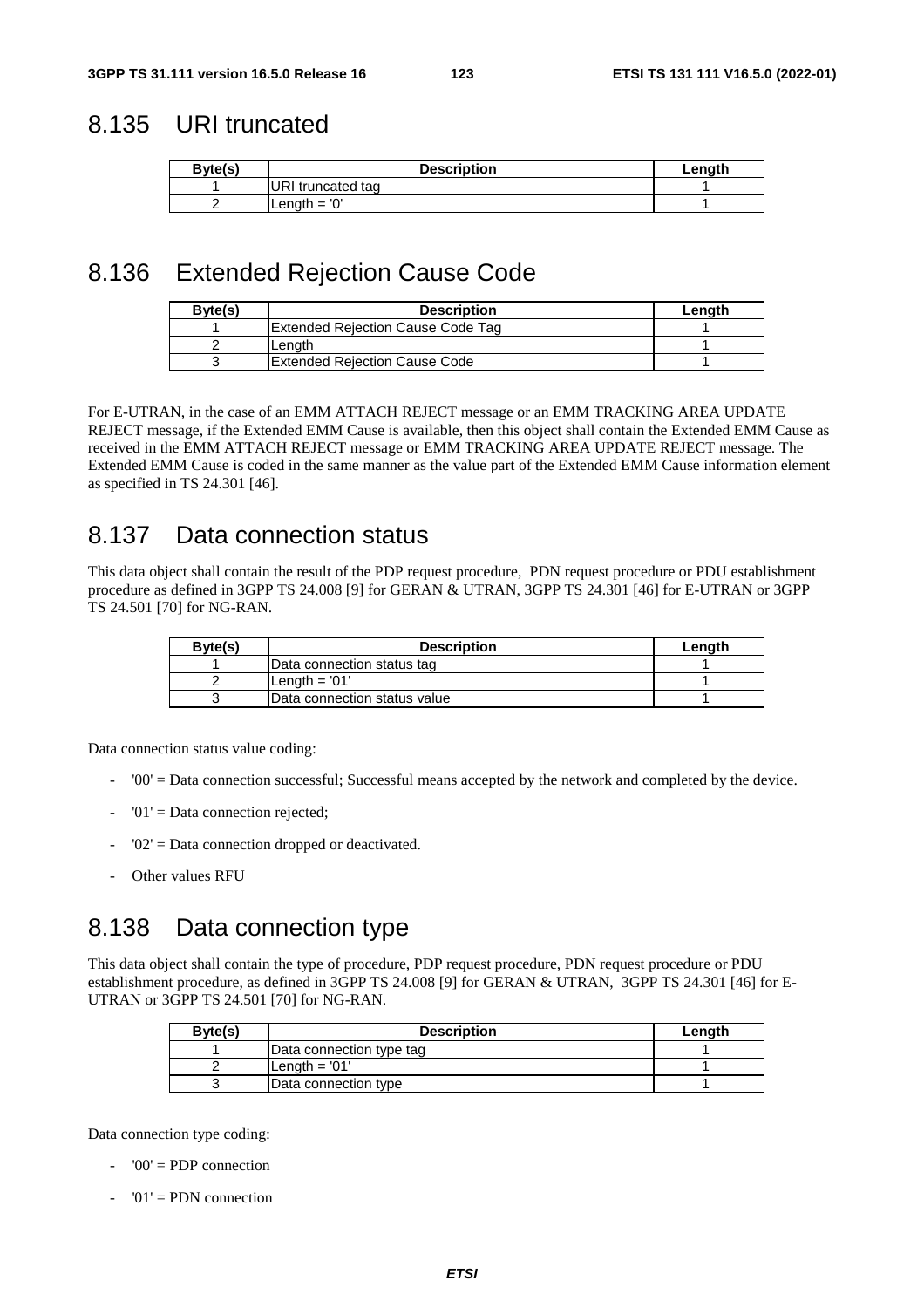- $'02' = \text{PDU}$  connection
- Other values RFU

## 8.139 (E/5G)SM cause

This data object shall contain the value of the SM cause for PDP as defined in 3GPP TS 24.008 [9] for GERAN & UTRAN, the ESM Cause for PDN as defined in 3GPP TS 24.301 [46] for E-UTRAN or the 5GSM Cause for PDU as defined in 3GPP TS 24.501 [70] for NG-RAN.

| Byte(s) | <b>Description</b>       | Length |
|---------|--------------------------|--------|
|         | $ E/5G $ SM cause tag    |        |
|         | $\mathsf{Length} = '01'$ |        |
|         | l(E/5G)SM cause value    |        |

(E/5G)SM cause value coding:

#### For PDP procedures:

The coding of the cause is defined in 3GPP TS 24.008 [9]

- If the data connection (i.e. request procedure) is accepted,  $(E/5G)SM$  cause value is the SM cause value contained in the message for PS session management (i.e. ACTIVATE PDP CONTEXT ACCEPT message) coded as in TS 24.008 [9] clause 10.5.6.6a;
- If the data connection (i.e. request procedure) fails or is deactivated,  $(E/5G)SM$  cause value is the SM cause value contained in the messages for PS session management (i.e. ACTIVATE PDP CONTEXT REJECT message or REQUEST PDP CONTEXT ACTIVATION REJECT message or the DEACTIVATE PDP CONTEXT REQUEST message) and is coded as in TS 24.008 [9] clause 10.5.6.6.

#### For PDN procedures:

The coding of the cause is defined in 3GPP TS 24.301 [46].

If the data connection (i.e. request procedure) fails or is deactivated, (E/5G)SM cause value is the ESM cause value contained in the message types for EPS session management (ie. in the PDN CONNECTIVITY REJECT message or ACTIVATE DEFAULT EPS BEARER CONTEXT REJECT message or the DEACTIVATE EPS BEARER CONTEXT REQUEST message) and is coded as in TS 24.301 [46] clause 9.9.4.4.

For PDU procedures:

The coding of the cause is defined in 3GPP TS 24.501 [70].

If the data connection (i.e. request procedure) fails or is deactivated/released, (E/5G)SM cause value is the 5GSM cause value contained in the message types for 5GS session management (ie. in the PDU SESSION ESTABLISHMENT REJECT message or in the PDU SESSION RELEASE REQUEST message) and is coded as in TS 24.501 [70] clause 9.11.4.2.

#### 8.140 IP address list

| Byte(s)      | <b>Description</b>          | Length |
|--------------|-----------------------------|--------|
|              | IP address list Tag         |        |
|              | Lenath                      |        |
| 3 to $(2+X)$ | Other address TLV object(s) |        |

Content :

- List of IP addresses on the H(e)NB-network interface.

Coding: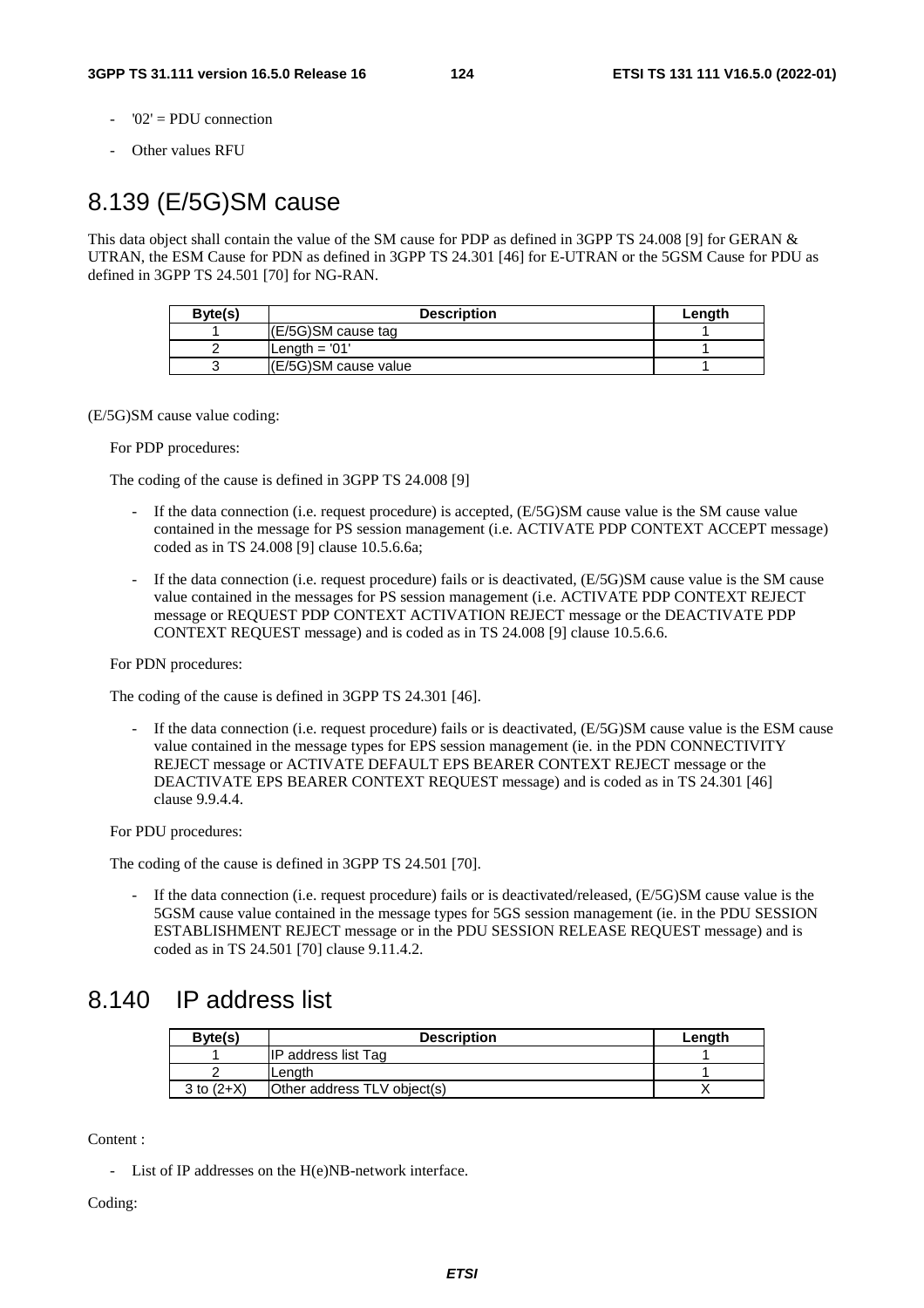- coding of Other address : see clause 8.58.

## 8.141 Surrounding macrocells

| Byte(s)      | <b>Description</b>                 | Length |
|--------------|------------------------------------|--------|
|              | Surrounding macrocell list Tag     |        |
|              | Length                             |        |
| 3 to 5       | Access Technology TLV object(s)    |        |
| $6$ to $6+X$ | Location information TLV object(s) |        |

Content :

- List of surrounding macrocells, per access technology

Coding:

- coding of Access Technology : see clause 8.62.
- coding of Location Information : see clause 8.19.

# 8.142 PDP/PDN/PDU type

This data object shall contain the PDP, PDN or PDU Session type, as defined in 3GPP TS 24.008 [9] for GERAN and UTRAN, in 3GPP TS 24.301 [46] for E-UTRAN or in 3GPP TS 24.501 [70] for NG-RAN.

| Byte(s)                                                                                        | <b>Description</b>                      | Length |  |  |
|------------------------------------------------------------------------------------------------|-----------------------------------------|--------|--|--|
|                                                                                                | PDP/PDN/PDU type tag (see Note)         |        |  |  |
|                                                                                                | Length $= 01'$                          |        |  |  |
|                                                                                                | <b>PDP/PDN type or PDU Session type</b> |        |  |  |
| <b>NOTE:</b><br>Interpretation of the type depends on the value for the Access Technology (see |                                         |        |  |  |
| clause $8.62$ )                                                                                |                                         |        |  |  |

PDP/PDN type coding:

- $-$  '00' = IPv4
- $01' = IPv6$
- $-$  '03' = IPv4v6
- $-$  '04' = PPP
- $-$  '05' = non IP

All other values are RFU.

PDU Session type coding:

- $-$  '00' = IPv4
- $-$  '01' = IPv6
- $-$  '03' = IPv4v6
- $-$  '04' = Unstructured
- $'05'$  = Ethernet

All other values are RFU.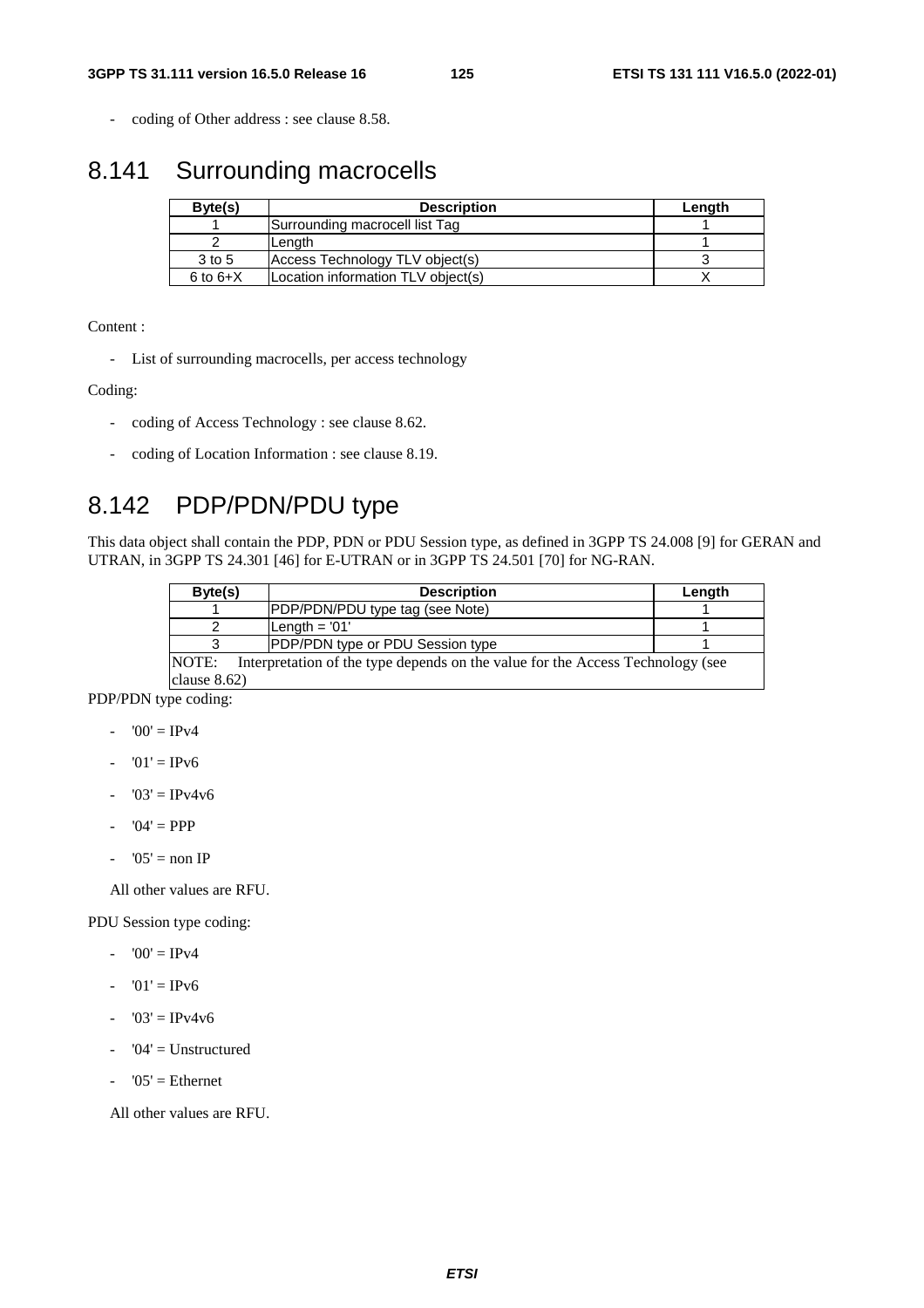## 8.143 PDU Session Establishment parameters

| Byte(s)      | <b>Description</b>                          | Length |
|--------------|---------------------------------------------|--------|
|              | PDU Session Establishment parameters tag    |        |
| 2 to $(Y+1)$ | Length $(Z+X)$                              |        |
| $(Y+2)$ to   | <b>DNN</b>                                  |        |
| $(Y+Z+1)$    |                                             |        |
| (Y+Z+2) to   | <b>PDU Session Establishment parameters</b> |        |
| Y+Z+X+1)     |                                             |        |

The DNN is coded as specified in TS 24.501 [70] clause 9.11.2.1B.

The PDU Session Establishment parameters are coded as the PDU SESSION ESTABLISHMENT REQUEST message as specified in TS 24.501 [70].

NOTE: If the "SM PDU DN request container" in the PDU SESSION ESTABLISHMENT REQUEST message is too large (i.e. greater than 207-Z, where Z is the length of the DNN Information Element), the ME may decide not to include the "SM PDU DN request container" and any subsequent information elements of the PDU SESSION ESTABLISHMENT REQUEST message inside the "PDU Session Establishment parameters". If the "Extended protocol configuration options" in the PDU SESSION ESTABLISHMENT REQUEST message is too large (i.e. greater than 207-Z-L, where Z is the length of the DNN Information Element, L is the length of the "SM PDU DN request container", and  $L \leq (207-Z)$ ), the ME may decide not to include the "Extended protocol configuration options" inside the "PDU Session Establishment parameters".

## 8.144 NG-RAN Primary Timing Advance Information

| Byte(s) | <b>Description</b>                         | Length |
|---------|--------------------------------------------|--------|
|         | NG-RAN Timing Advance tag                  |        |
|         | Length $= 04'$                             |        |
|         | <b>ME Status</b>                           |        |
| 4 - 6   | <b>NG-RAN Primary Timing Advance value</b> |        |

Coding of ME status:

- $-$  '00' = ME is in the idle state:
- $'01' = ME$  is in inactive state:
- $'02' = ME$  is in connect state:
- '03' to ' $FF'$  = reserved values.

The NG-RAN Primary Timing Advance value is equal to the total "Timing offset between uplink and downlink radio frames at the UE, expressed in units of Ts" (Basic time unit), as defined in TS 38.211 [73].

If the ME has never been in NG-RAN RRC connected mode on the current cell, the value of the NG-RAN Primary Timing Advance shall be set to 'FF FF FF'.

## 8.145 Slices information

This data object contain a list of slice information.

Each slice information element is a S-NSSAI as specified in 3GPP TS 23.003 [30].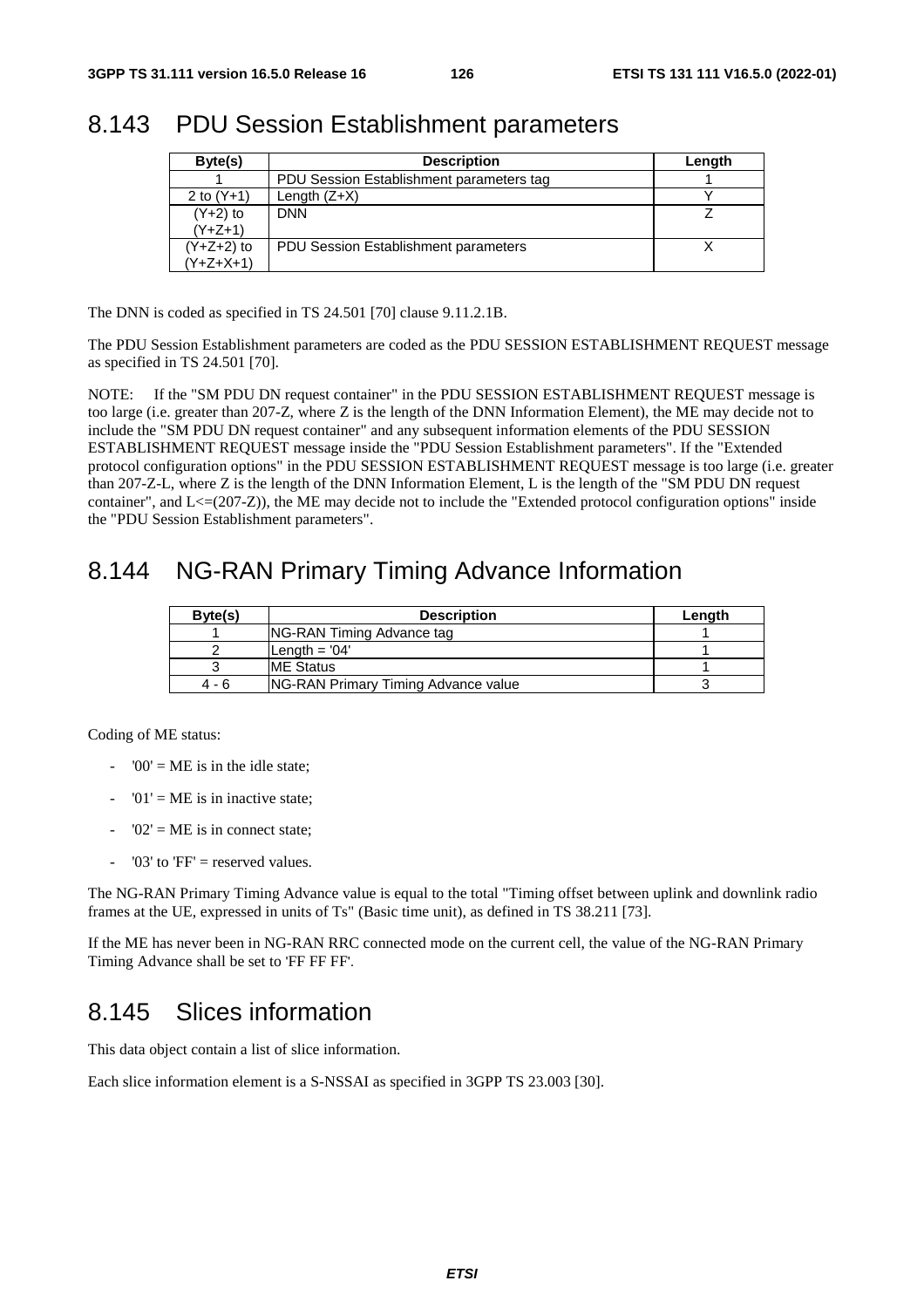| Byte(s)       | <b>Description</b>            | Length |
|---------------|-------------------------------|--------|
|               | Slices information tag        |        |
|               | Length (X) of bytes following |        |
|               | Number of Served S-NSSAIs (n) |        |
| 4 to 7        | Served S-NSSAI 1 - SST + SD   |        |
|               | .                             | .      |
| (Y - 2) to (Y | Served S-NSSAI n - SST + SD   |        |
| $+2)$         |                               |        |

Number of Served S-NSSAIs

Contents:

- this is the number of Served S-NSSAI that will be described in the following list.

Served S-NSSAI

Coding:

S-NSSAI shall be coded on 32 bits as specified in TS 23.003 [30]

- As specified in TS 23.003 [30], SD reserved value "no SD value associated with the SST" defined as hexadecimal FFFFFF shall be used to padd value to 32 bits

# 9 Tag values

This clause specifies the tag values used to identify the BER-TLV and COMPREHENSION-TLV data objects used in the present document, in addition to those defined in ETSI TS 101 220 [43].

#### 9.1 BER-TLV tags in ME to UICC direction

| <b>Description</b>                  | Length of tag | Value             |
|-------------------------------------|---------------|-------------------|
| SMS-PP download tag                 |               | 'D1'              |
| Cell Broadcast download tag         |               | 'D <sub>2</sub> ' |
| MO Short message control tag        |               | 'D5'              |
| USSD download tag                   |               | 'D9'              |
| Geographical Location Reporting tag |               | 'DD'              |
| ProSe Report tag                    | 4             | 'DF'              |
| Reserved for 3GPP (for future       |               | 'E0'              |
| usage)                              |               |                   |
| Reserved for 3GPP (for future       |               | 'F <sub>1</sub> ' |
| usage)                              |               |                   |
| Reserved for 3GPP (for future       | 1             | 'F2'              |
| usage)                              |               |                   |
| Reserved for 3GPP (for future       |               | 'F3'              |
| usage)                              |               |                   |

## 9.2 BER-TLV tags in UICC TO ME direction

No additional tag is defined.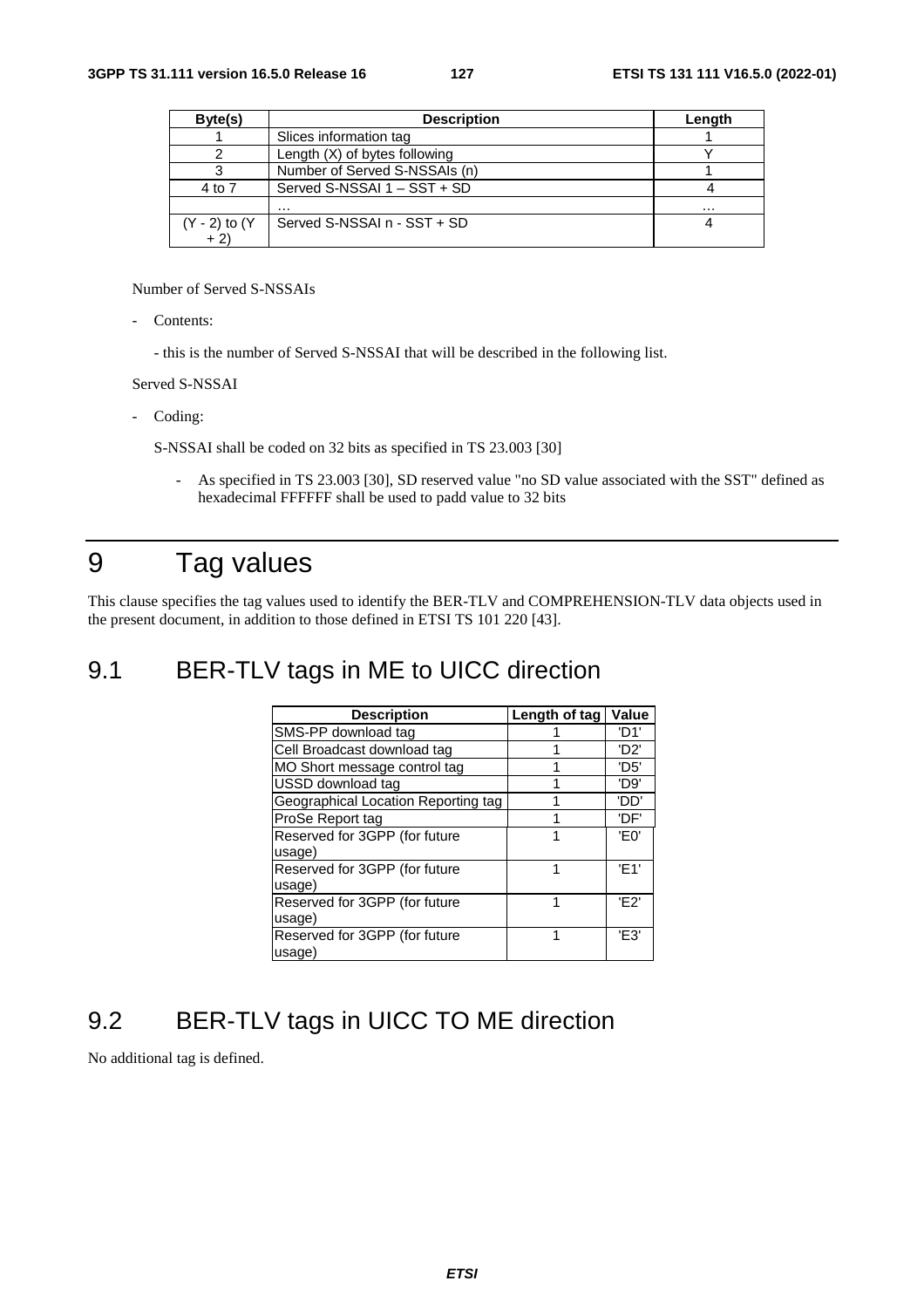9.3 COMPREHENSION-TLV tags in both directions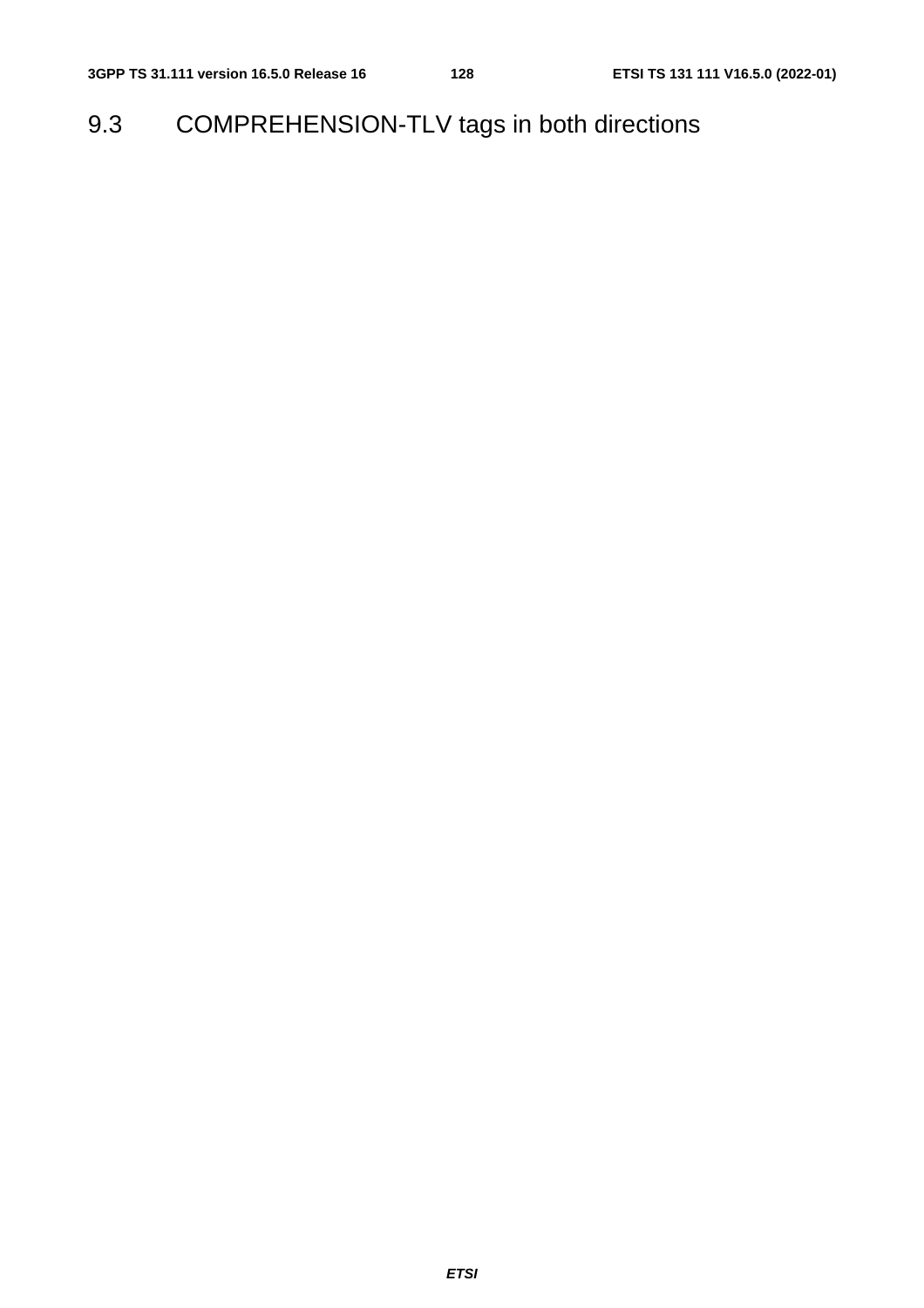#### **3GPP TS 31.111 version 16.5.0 Release 16 129 ETSI TS 131 111 V16.5.0 (2022-01)**

| <b>Description</b>                                                                                                                                                                                                                                                                                    | Length of tag | Tag value, bits 1-7<br>(Range: '01' - '7E') | Tag<br>(CR and Tag value) | Reassign<br>(see NOTE) |  |
|-------------------------------------------------------------------------------------------------------------------------------------------------------------------------------------------------------------------------------------------------------------------------------------------------------|---------------|---------------------------------------------|---------------------------|------------------------|--|
| SS string tag                                                                                                                                                                                                                                                                                         | 1             | '09'                                        | '09' or '89'              | yes                    |  |
| <b>BSSID</b> tag                                                                                                                                                                                                                                                                                      |               |                                             |                           |                        |  |
| PLMN ID tag                                                                                                                                                                                                                                                                                           | 1             | '09'                                        | '09' or '89'              | yes                    |  |
| E-UTRAN Timing Advance tag                                                                                                                                                                                                                                                                            |               |                                             |                           |                        |  |
| USSD string tag                                                                                                                                                                                                                                                                                       | 1             | '0A'                                        | '0A' or '8A'              | yes                    |  |
| <b>HESSID</b> tag                                                                                                                                                                                                                                                                                     |               |                                             |                           |                        |  |
| SMS TPDU tag                                                                                                                                                                                                                                                                                          | 1             | '0B                                         | '0B' or '8B'              | yes                    |  |
| PDP/PDN/PDU type tag                                                                                                                                                                                                                                                                                  |               |                                             |                           |                        |  |
| <b>NG-RAN Primary Timing Advance</b>                                                                                                                                                                                                                                                                  | 1             | '58'                                        | '58' or 'D8'              | yes                    |  |
| Information                                                                                                                                                                                                                                                                                           |               |                                             |                           |                        |  |
| Cell Broadcast page tag                                                                                                                                                                                                                                                                               | 1             | '0C'                                        | '0C' or '8C'              | yes                    |  |
| PDU session establishment parameters                                                                                                                                                                                                                                                                  |               |                                             |                           |                        |  |
| tag                                                                                                                                                                                                                                                                                                   |               |                                             |                           |                        |  |
| Cause tag                                                                                                                                                                                                                                                                                             | 1             | 'A                                          | '1A' or '9A'              | yes                    |  |
| <b>BCCH</b> channel list tag                                                                                                                                                                                                                                                                          | 1             | '1D'                                        | '1D' or '9D'              | yes                    |  |
| Data connection status tag                                                                                                                                                                                                                                                                            |               |                                             |                           |                        |  |
| <b>BC Repeat Indicator tag</b>                                                                                                                                                                                                                                                                        | 1             | '2A'                                        | '2A' or 'AA'              | yes                    |  |
| Data connection type tag                                                                                                                                                                                                                                                                              |               |                                             |                           |                        |  |
| Timing Advance tag                                                                                                                                                                                                                                                                                    | 1             | '2E'                                        | '2E' or 'AE'              | yes                    |  |
| (E/5G)SM cause tag                                                                                                                                                                                                                                                                                    |               |                                             |                           |                        |  |
| PDP context Activation parameters tag                                                                                                                                                                                                                                                                 | 1             | '52'                                        | '52' or 'D2'              | yes                    |  |
| Surrounding macrocells tag                                                                                                                                                                                                                                                                            |               |                                             |                           |                        |  |
| UTRAN/E-UTRAN/NG-RAN                                                                                                                                                                                                                                                                                  | 1             | '69'                                        | '69' or 'E9'              | yes                    |  |
| Measurement Qualifier tag                                                                                                                                                                                                                                                                             |               |                                             |                           |                        |  |
| IP address list tag                                                                                                                                                                                                                                                                                   |               |                                             |                           |                        |  |
| I-WLAN Identifier tag                                                                                                                                                                                                                                                                                 | 1             | 4A'                                         | '4A' or 'CA'              | yes                    |  |
| SSID tag                                                                                                                                                                                                                                                                                              |               |                                             |                           |                        |  |
| (I-)WLAN Access Status tag                                                                                                                                                                                                                                                                            | 1             | $\overline{AB'}$                            | '4B' or 'CB'              | yes                    |  |
| PLMNwAcT List tag                                                                                                                                                                                                                                                                                     | 1             | '72'                                        | '72' or 'F2'              | yes                    |  |
| Routing Area Information tag                                                                                                                                                                                                                                                                          | 1             | '73'                                        | '73' or 'F3'              | yes                    |  |
| <b>URI</b> truncated                                                                                                                                                                                                                                                                                  |               |                                             |                           |                        |  |
| Update/Attach Type tag                                                                                                                                                                                                                                                                                | 1             | '74'                                        | '74' or 'F4'              | yes                    |  |
| ProSe Report Data Tag                                                                                                                                                                                                                                                                                 |               |                                             |                           |                        |  |
| Rejection Cause Code tag                                                                                                                                                                                                                                                                              | 1             | '75'                                        | '75' or 'F5'              | yes                    |  |
| Geographical Location Parameters tag                                                                                                                                                                                                                                                                  | 1             | '76'                                        | '76' or 'F6'              | yes                    |  |
| IARI tag                                                                                                                                                                                                                                                                                              |               |                                             |                           |                        |  |
| GAD shapes tag                                                                                                                                                                                                                                                                                        | 1             | $\overline{77}$                             | '77' or 'F7'              | yes                    |  |
| <b>IMPU list tag</b>                                                                                                                                                                                                                                                                                  |               |                                             |                           |                        |  |
| NMEA sentence tag                                                                                                                                                                                                                                                                                     | 1             | '78'                                        | '78' or 'F8'              | yes                    |  |
| IMS Status-Code tag                                                                                                                                                                                                                                                                                   |               |                                             |                           |                        |  |
| PLMN List tag                                                                                                                                                                                                                                                                                         | 1             | '79'                                        | '79' or 'F9'              | yes                    |  |
| E-UTRAN Inter-frequency Network                                                                                                                                                                                                                                                                       |               |                                             |                           |                        |  |
| Measurement Results tag                                                                                                                                                                                                                                                                               |               |                                             |                           |                        |  |
| <b>EPS PDN connection Activation</b>                                                                                                                                                                                                                                                                  | 1             | '7C'                                        | '7C' or 'FC'              | yes                    |  |
| parameters tag                                                                                                                                                                                                                                                                                        |               |                                             |                           |                        |  |
| Tracking Area Identification tag                                                                                                                                                                                                                                                                      | 1             | '7D'                                        | '7D' or 'FD'              | yes                    |  |
| CSG ID list tag                                                                                                                                                                                                                                                                                       | 1             | '7E'                                        | '7E' or 'FE'              | yes                    |  |
| Media type tag                                                                                                                                                                                                                                                                                        |               |                                             |                           |                        |  |
| CSG cell selection status tag                                                                                                                                                                                                                                                                         | 1             | '55'                                        | '55' or 'D5'              | yes                    |  |
| IMS call disconnection cause tag                                                                                                                                                                                                                                                                      |               |                                             |                           |                        |  |
| CSG ID tag                                                                                                                                                                                                                                                                                            | 1             | $\overline{56}$                             | '56' or 'D6'              | yes                    |  |
| Slice information tag                                                                                                                                                                                                                                                                                 |               |                                             |                           |                        |  |
| HNB name tag                                                                                                                                                                                                                                                                                          | 1             | '57'                                        | '57' or 'D7'              | yes                    |  |
| Extended rejection cause code tag                                                                                                                                                                                                                                                                     |               |                                             |                           |                        |  |
| IMS URI tag                                                                                                                                                                                                                                                                                           | 1             | '31'                                        | '31' or 'B1'              | yes                    |  |
| Starting from Release 10, tag values are assigned in a context specific manner, i.e. the same tag value<br>NOTE:<br>can be used for different data objects, provided that the object can be uniquely identified from the context<br>of the proactive command or ENVELOPE command in which it is used. |               |                                             |                           |                        |  |

The column "Reassign" indicates whether it is expected that a tag can be reassigned in a context specific manner (yes), whether that is not recommended (NR) because of potential future conflicts or if this shall not be done (no).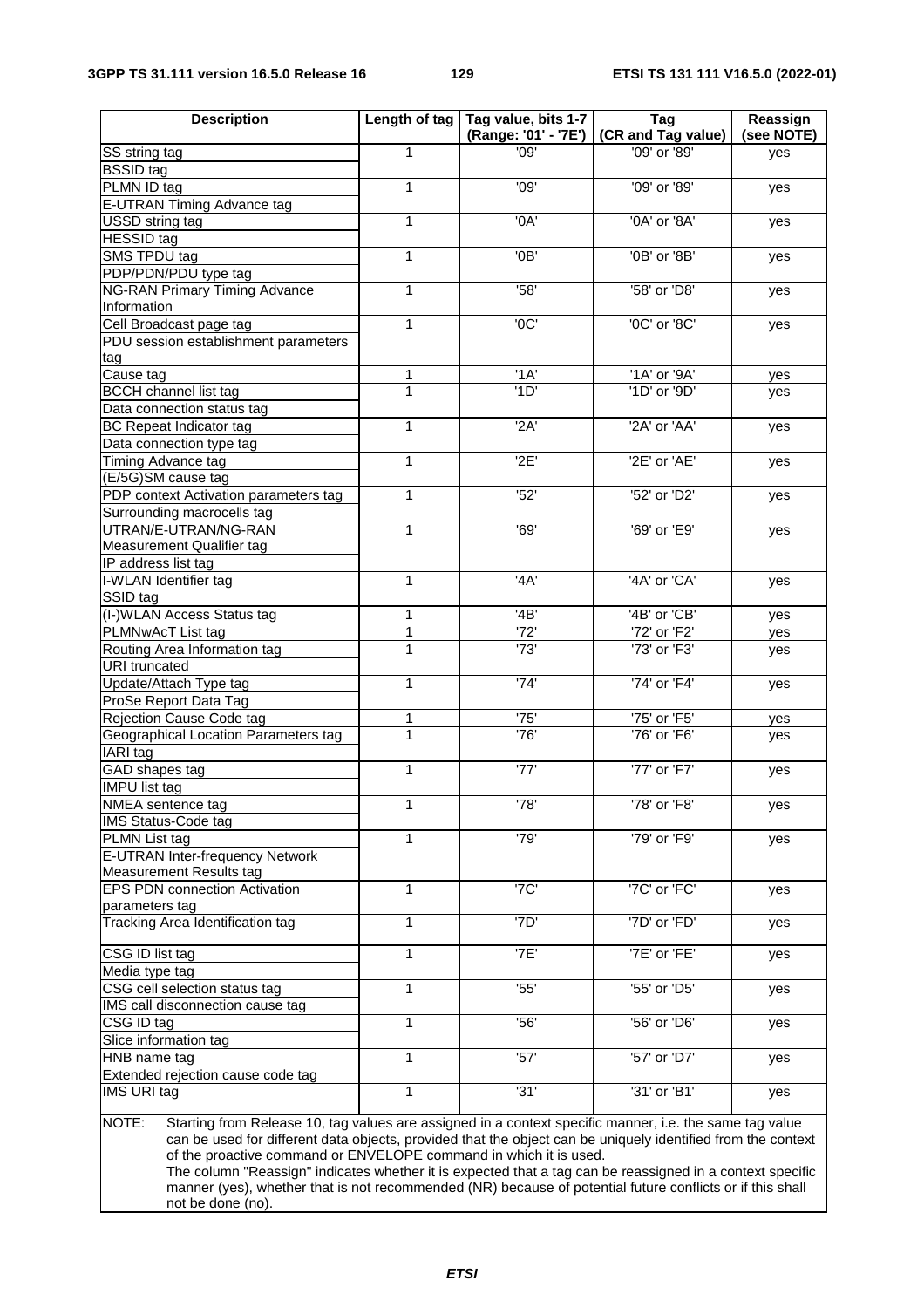## 9.4 Type of Command and Next Action Indicator

The table below shows the values which shall be used for Type of Command coding (see clause 8.6) and Next Action Indicator coding (see clause 8.24) in addition to those defined in ETSI TS 102 223 [32] clause 9.4.

| Value | <b>Name</b>                          | used for Type of<br><b>Command coding</b> | used for Next Action<br><b>Indicator coding</b> |
|-------|--------------------------------------|-------------------------------------------|-------------------------------------------------|
| '11'  | <b>SEND SS</b>                       |                                           |                                                 |
| '12'  | <b>SEND USSD</b>                     |                                           |                                                 |
| '16'  | <b>Geographical Location Request</b> | х                                         |                                                 |
| '75'  | reserved for 3GPP (for future usage) | not available                             | not available                                   |
| '76'  | reserved for 3GPP (for future usage) | not available                             | not available                                   |
| '77'  | reserved for 3GPP (for future usage) | not available                             | not available                                   |
| '78'  | reserved for 3GPP (for future usage) | not available                             | not available                                   |

# 10 Allowed Type of command and Device identity combinations

Only certain types of commands can be issued with certain device identities. These combinations are defined below, in addition to ETSI TS 102 223 [32] clause 10.

| <b>Command description</b>     | <b>Source</b>  | <b>Destination</b> |
|--------------------------------|----------------|--------------------|
| <b>CELL BROADCAST DOWNLOAD</b> | <b>Network</b> | <b>UICC</b>        |
| IMO SHORT MESSAGE CONTROL      | ME             | <b>UICC</b>        |
| <b>SEND SS</b>                 | <b>UICC</b>    | <b>Network</b>     |
| <b>ISEND USSD</b>              | <b>UICC</b>    | <b>Network</b>     |
| (I-)WLAN Access Status         | ME             | <b>UICC</b>        |
| Network Rejection              | <b>Network</b> | <b>UICC</b>        |
| Geographical Location Request  | <b>UICC</b>    | ME                 |

# 11 Security requirements

TS 31.115 [41] and TS 31.116 [51] specify standardized methods of securing the content of application messages. If it is necessary to secure application messaging to Toolkit applications, then TS 31.115 [41] and TS 31.116 [51] may be used.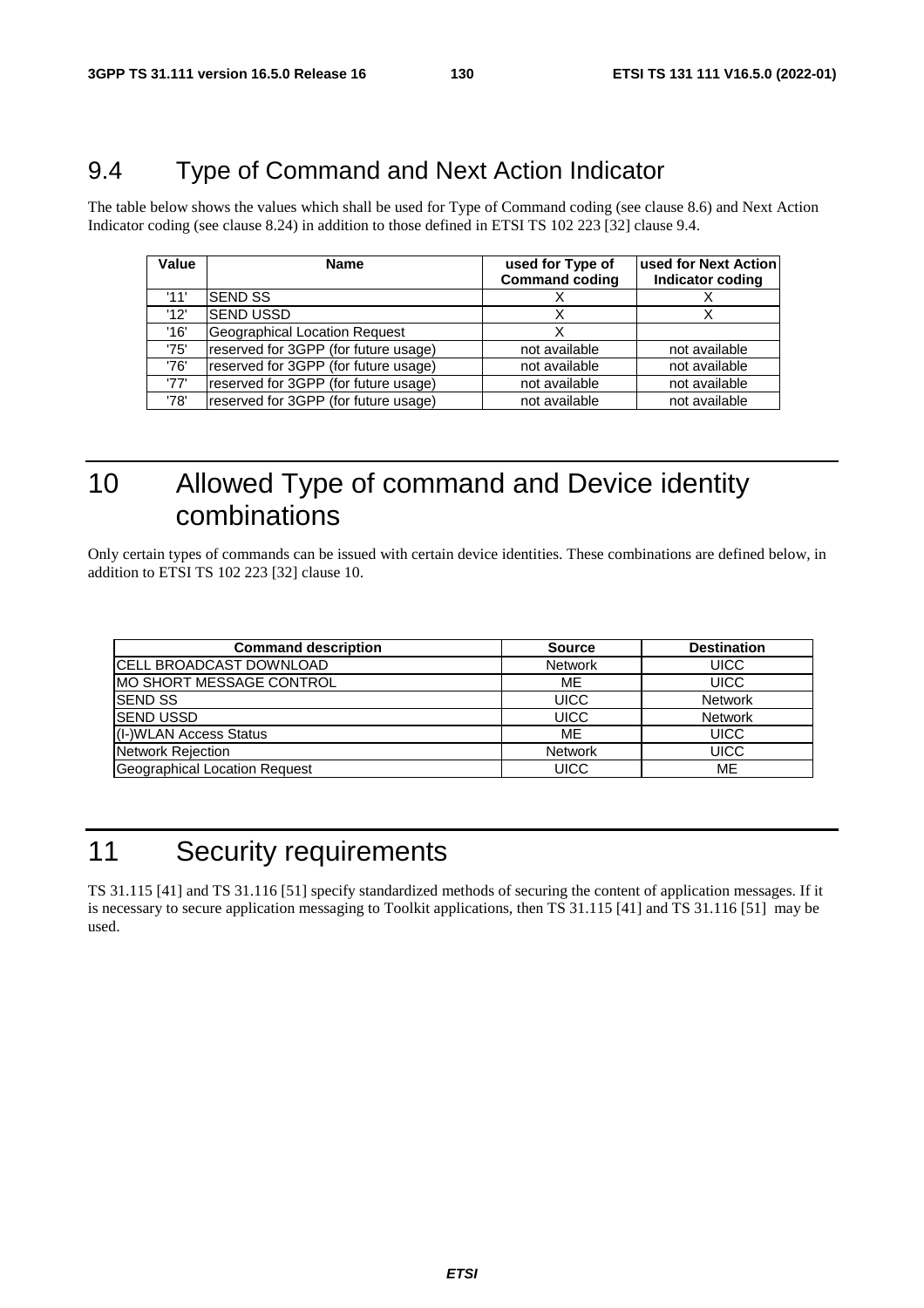# Annex A (normative): Support of USAT by Mobile Equipment

Support of USAT is optional for Mobile Equipment. However, if an ME states conformance with a specific 3GPP release, it is mandatory for the ME to support all functions of that release, with the exception of the functions:

- "Alpha identifier in REFRESH command supported by terminal";
- "Event Language Selection";
- "Proactive UICC: PROVIDE LOCAL INFORMATION (language)"; and
- "Proactive UICC: LANGUAGE NOTIFICATION".

The support of USAT implies the support of CAT (ETSI TS 102 223 [32]).

The support of letter classes, which specify mainly ME hardware dependent features, is optional for the ME and may supplement the USAT functionality described in the present document. If an ME states conformance to a letter class, it is mandatory to support all functions within the respective letter class.

The table below indicates the commands and functions of the optional letter classes.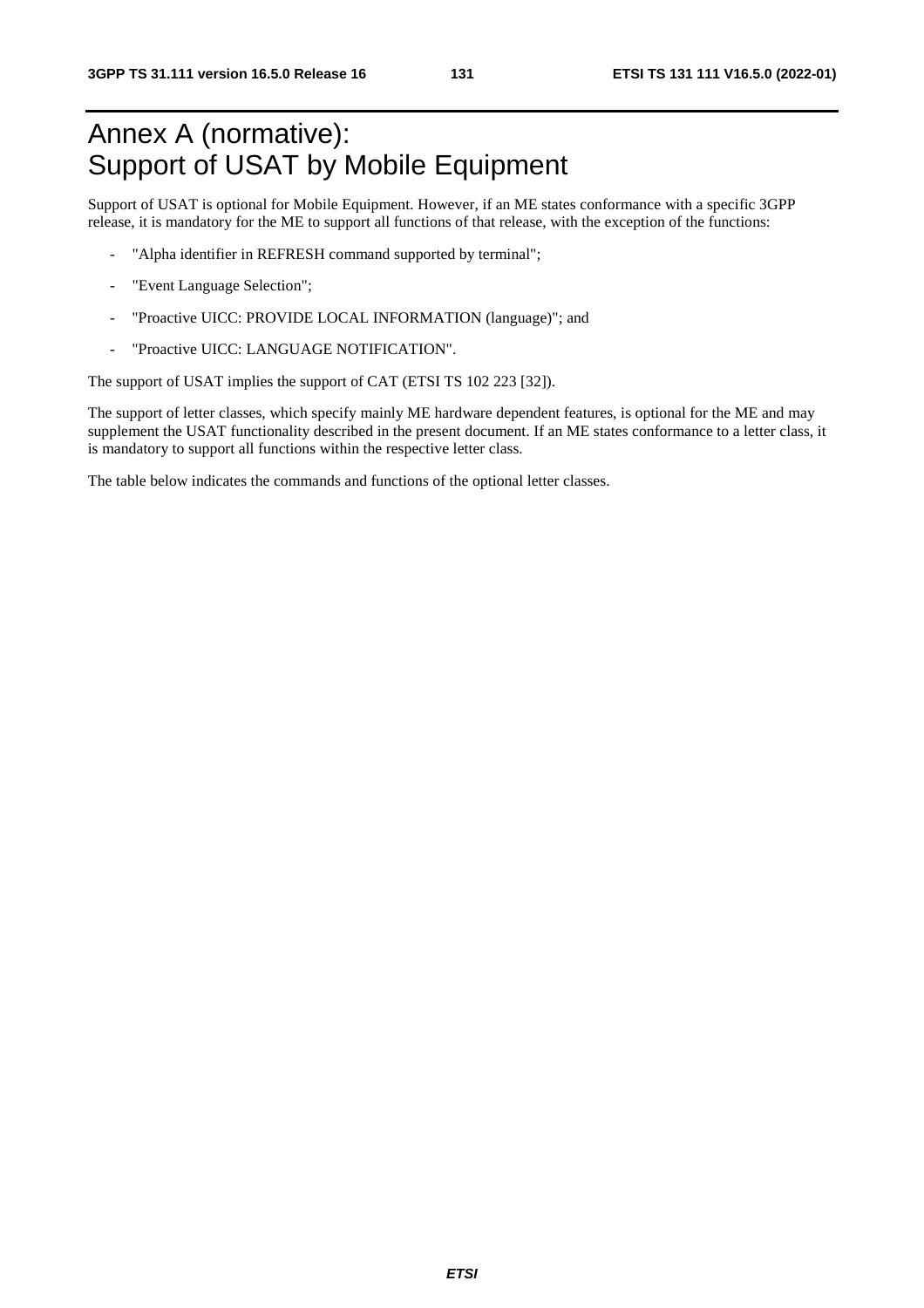| Letter classes | <b>Command/function description</b>                                          |  |  |
|----------------|------------------------------------------------------------------------------|--|--|
| a to m         | See TS 102 223 [32].                                                         |  |  |
|                | Class "e" also includes the Event Download: Data                             |  |  |
|                | Connection Status Change Event.                                              |  |  |
| n              | Proactive command: Geographical Location Request                             |  |  |
|                | Envelope command: Geographical Location Reporting                            |  |  |
| o              | See TS 102 223 [32]                                                          |  |  |
| р              | USSD Data download in application mode                                       |  |  |
| q              | Proactive command : Provide Local Information (CSG cell                      |  |  |
|                | discovery)                                                                   |  |  |
|                | Event download : CSG cell selection                                          |  |  |
| r              | See TS 102 223 [32]                                                          |  |  |
| s              | See TS 102 223 [32]                                                          |  |  |
| $\ddagger$     | Event download: Incoming IMS Data                                            |  |  |
|                | Event download: IMS Registration<br>Proactive command : OPEN CHANNEL for IMS |  |  |
|                |                                                                              |  |  |
| u<br>v         | See TS 102 223 [32]                                                          |  |  |
|                | Proactive command : Provide Local Information (H(e)NB<br>IP address)         |  |  |
| W              | Proactive command : Provide Local Information (H(e)NB                        |  |  |
|                | surrounding macrocells)                                                      |  |  |
| x              | Security for Profile Container, Envelope Container,                          |  |  |
|                | COMMAND CONTAINER and ENCAPSULATED                                           |  |  |
|                | SESSION CONTROL (reserved by ETSI SCP - not                                  |  |  |
|                | needed by 3GPP)                                                              |  |  |
| у              | Envelope command: Service List Retrieval (reserved by                        |  |  |
|                | ETSI SCP - not needed by 3GPP)                                               |  |  |
| z              | Indication of subsequent link with same Network Access                       |  |  |
|                | Name in CLOSE CHANNEL. See TS 102 223 [32]                                   |  |  |
| aa             | DNS server address request for OPEN CHANNEL. See                             |  |  |
|                | TS 102 223 [32]                                                              |  |  |
| ab             | Proactive command: LAUNCH BROWSER. See TS 102                                |  |  |
|                | 223 [32]                                                                     |  |  |
| ac             | <b>Extended Launch Browser Capability</b>                                    |  |  |
|                | Event download: Browser termination event                                    |  |  |
|                | Event download: Browsing status event.                                       |  |  |
|                | See TS 102 223 [32]                                                          |  |  |
| ad             | Event download: Poll Interval Negotiation. See TS 102                        |  |  |
|                | 223 [32]                                                                     |  |  |
| ae             | URI support for SET UP CALL proactive command                                |  |  |
| af             | Proactive Command: REFRESH with "Application                                 |  |  |
|                | Update" mode. See TS 102 223 [32]                                            |  |  |
| ag             | Reserved for 3GPP (for future usage)                                         |  |  |
| ah             | Reserved for 3GPP (for future usage)                                         |  |  |
| ai             | Non-IP Data Delivery support over BIP                                        |  |  |
| aj             | Reserved for 3GPP (for future usage)                                         |  |  |
| ak             | Proactive command: eUICC OPERATION. See TS 102                               |  |  |
|                | 223 [32]                                                                     |  |  |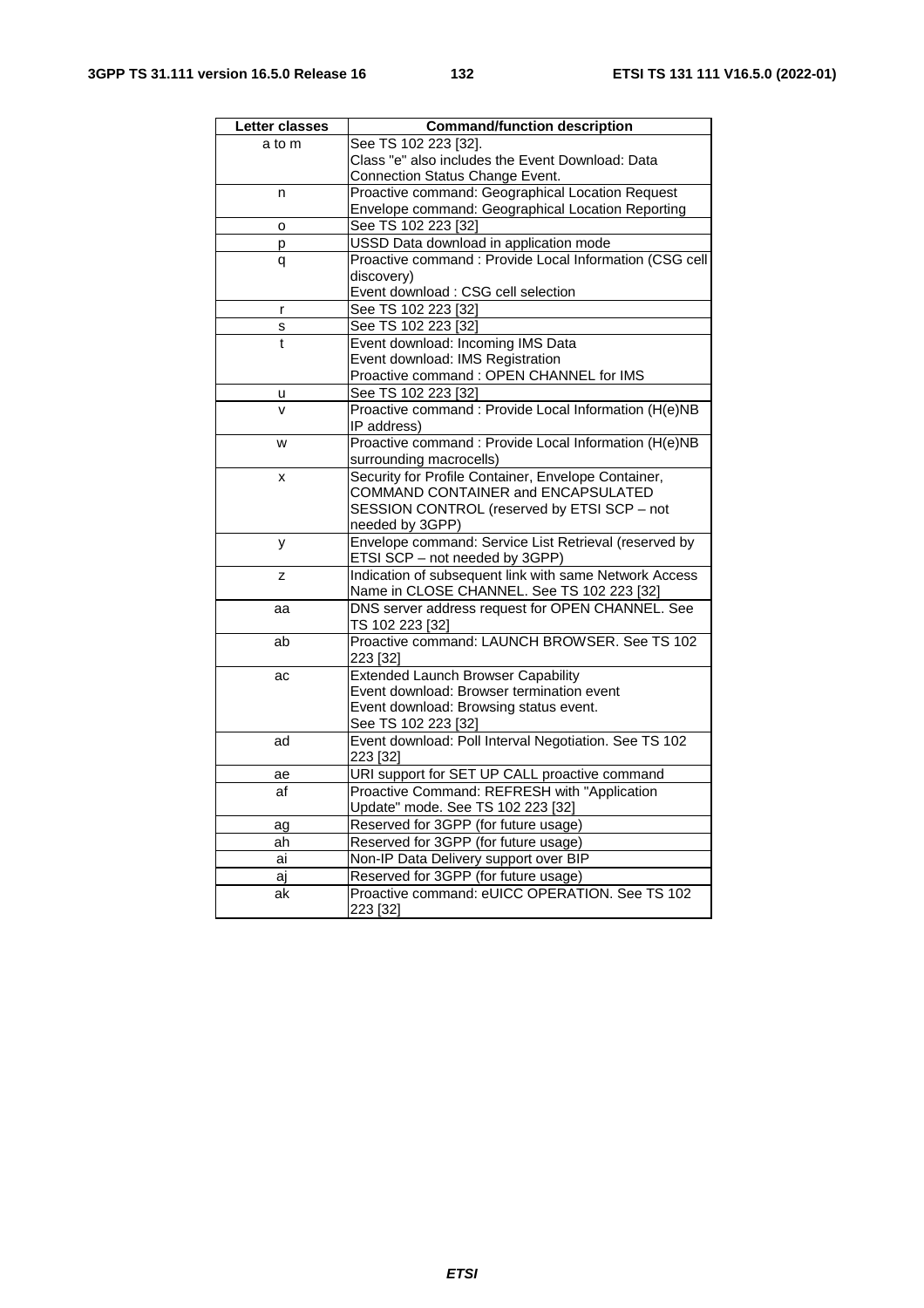# Annex B (informative): Example of DISPLAY TEXT Proactive UICC Command

See ETSI TS 102 223 [32] Annex B.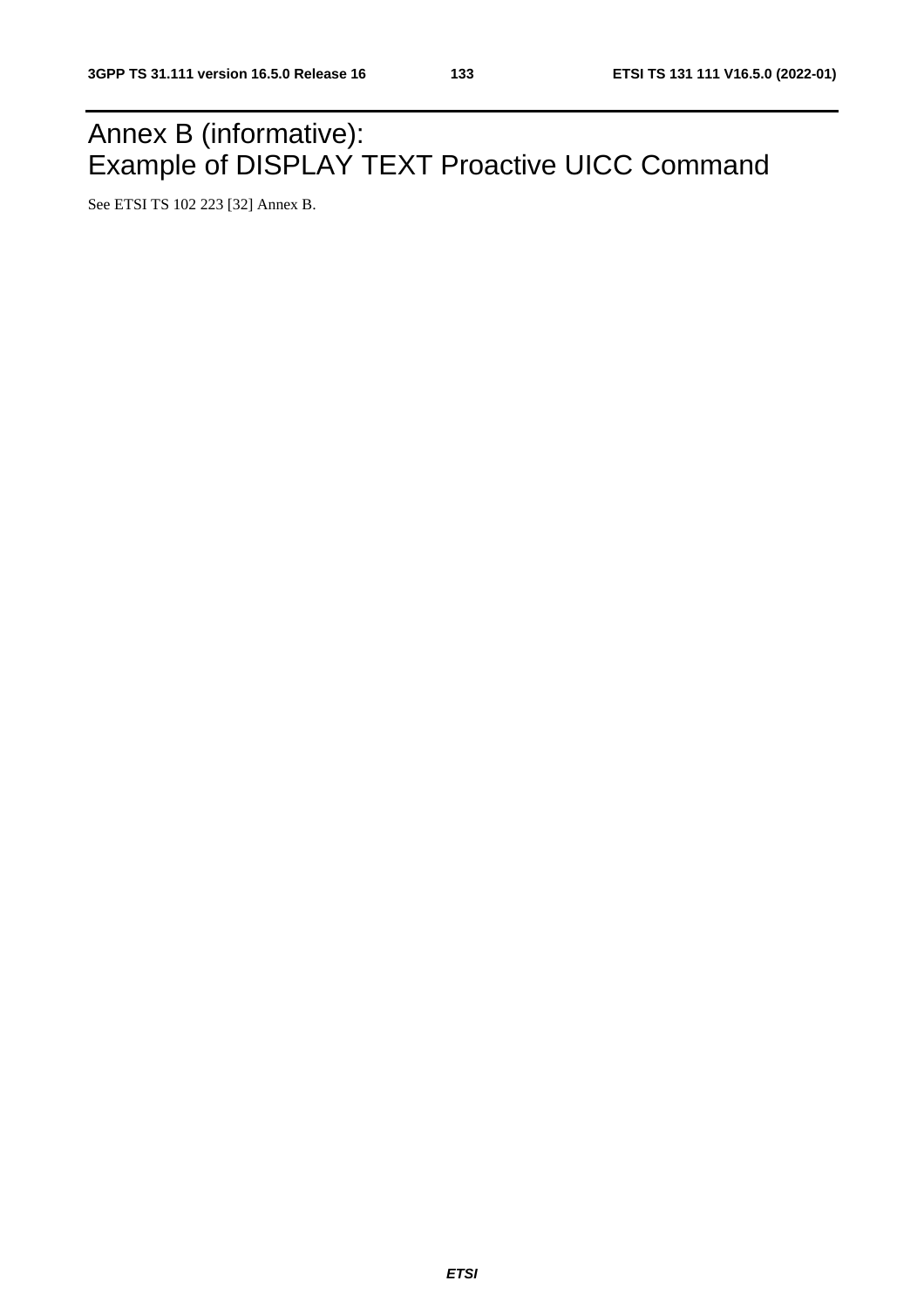# Annex C (normative): Structure of USAT communications

See ETSI TS 102 223 [32] Annex C.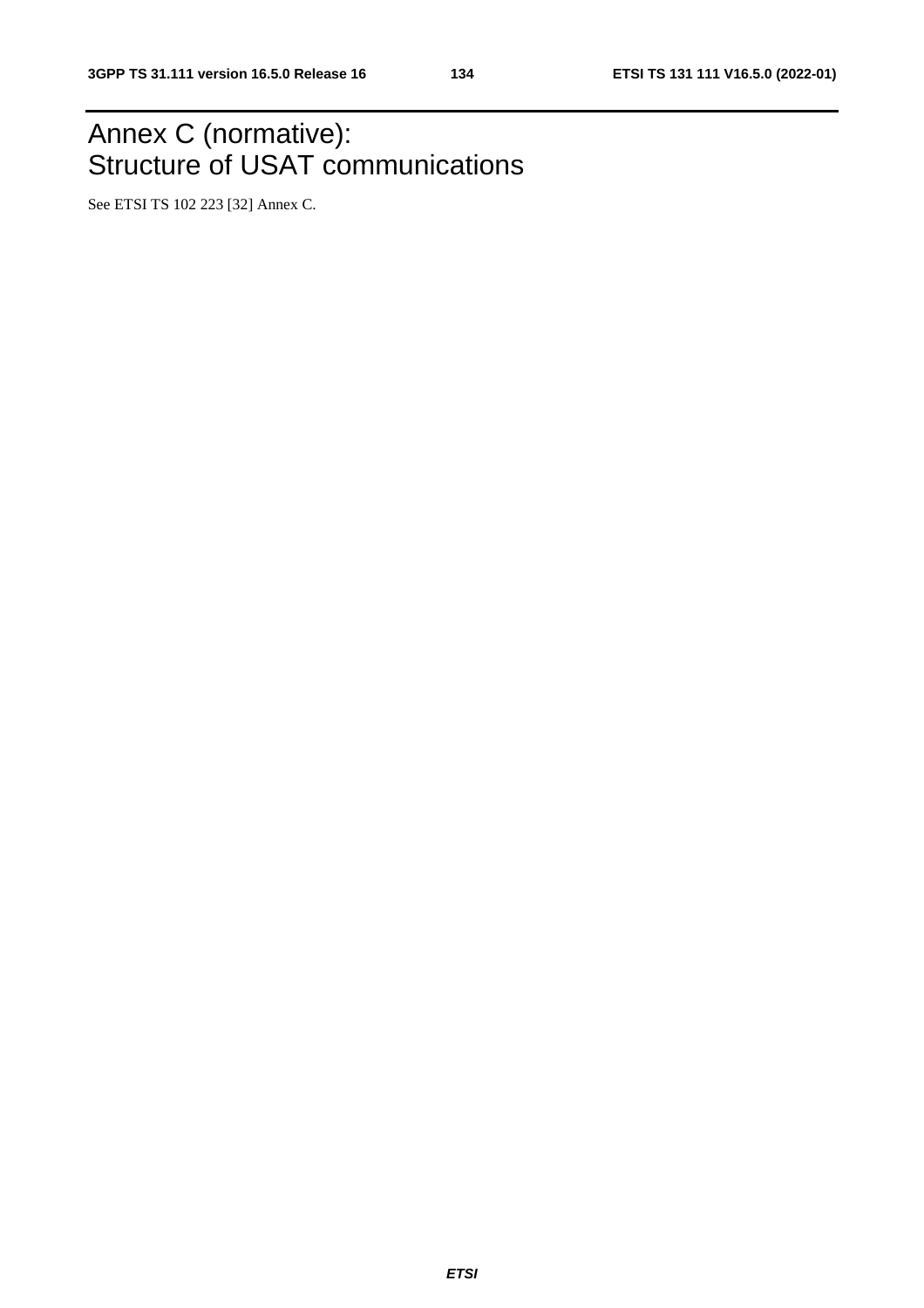# Annex D (informative): ME display in proactive UICC session

See ETSI TS 102 223 [32] Annex D.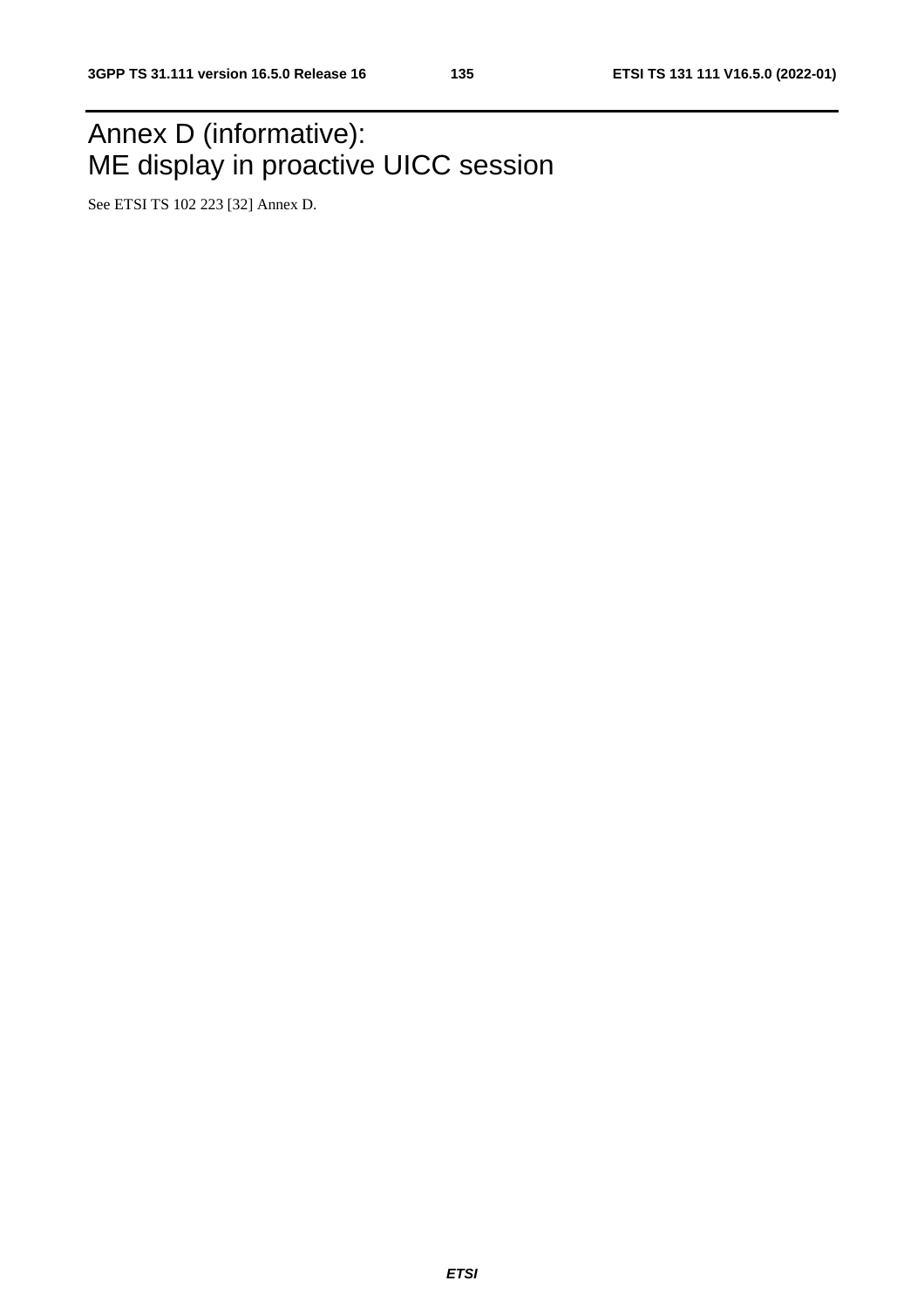# Annex E (informative): Help information feature processing

See ETSI TS 102 223 [32] Annex E.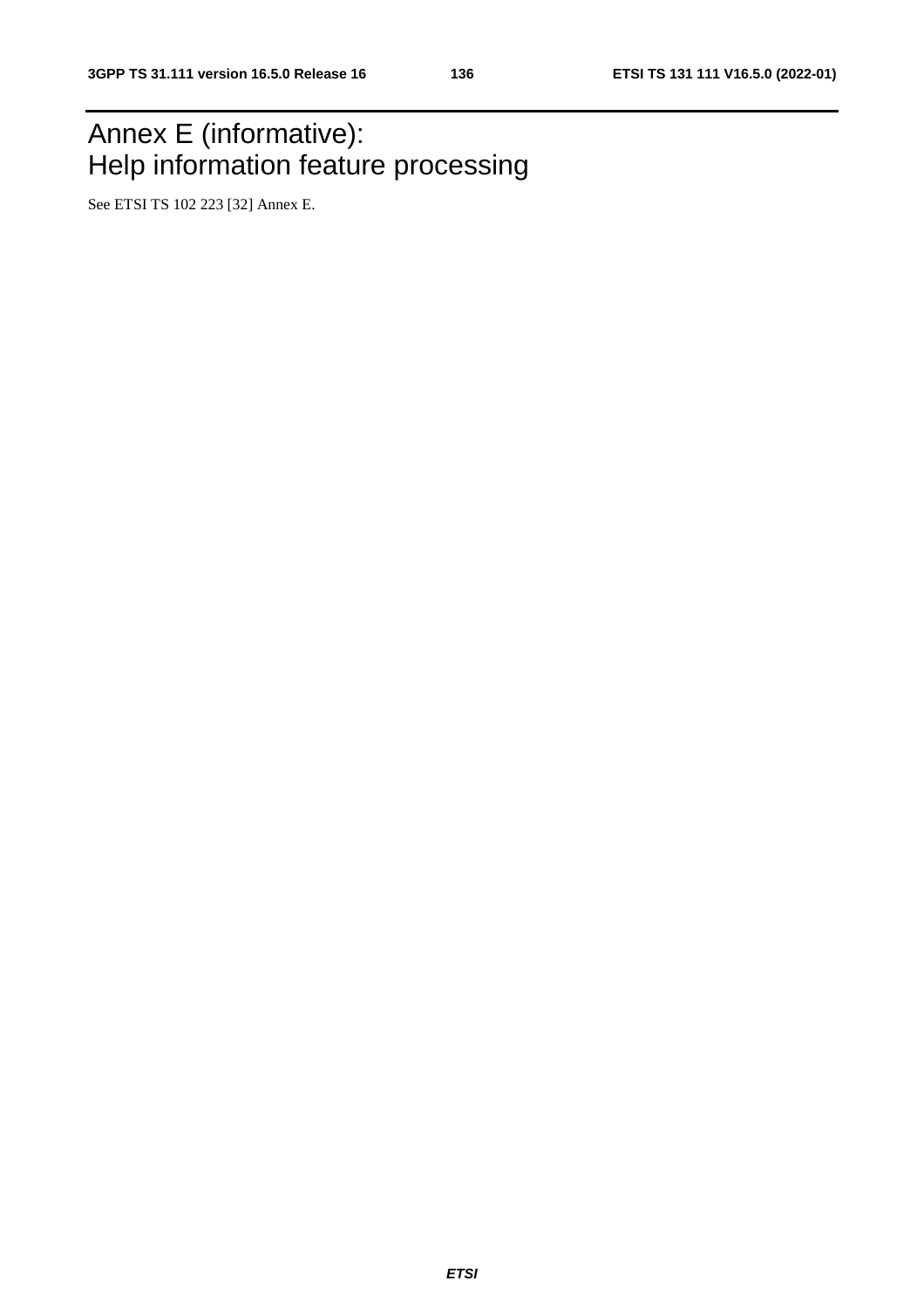# Annex F (informative): Monitoring of events

In addition to ETSI TS 102 223 [32] Annex F. , the following is defined:

| Event                      | <b>Continuously reported</b> | <b>Reported once</b> |
|----------------------------|------------------------------|----------------------|
| (I-)WLAN Access Status     |                              |                      |
| Network Rejection          |                              |                      |
| <b>ICSG</b> cell selection |                              |                      |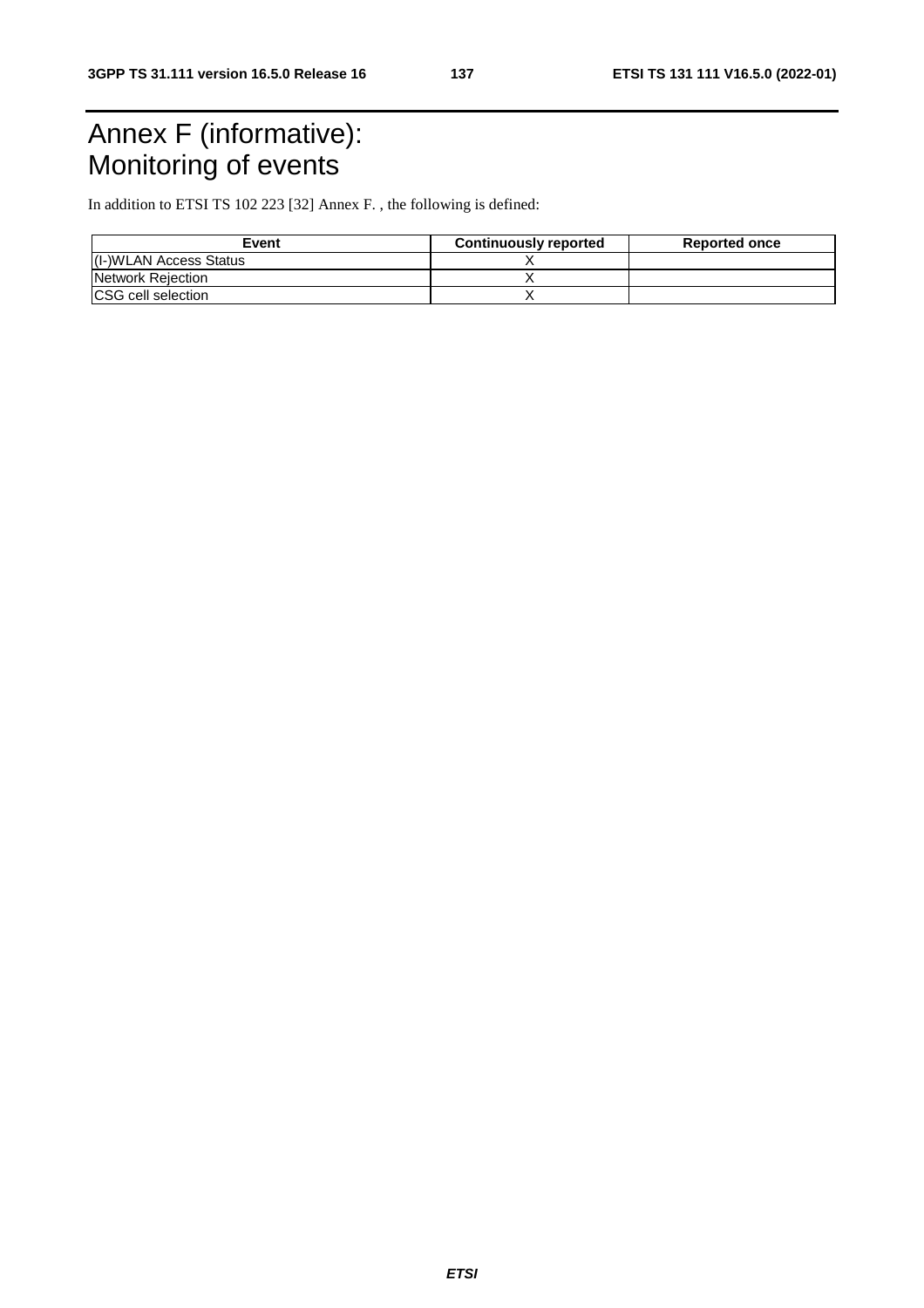# Annex G (normative): Support of Multiple Card Operation

See ETSI TS 102 223 [32] Annex G.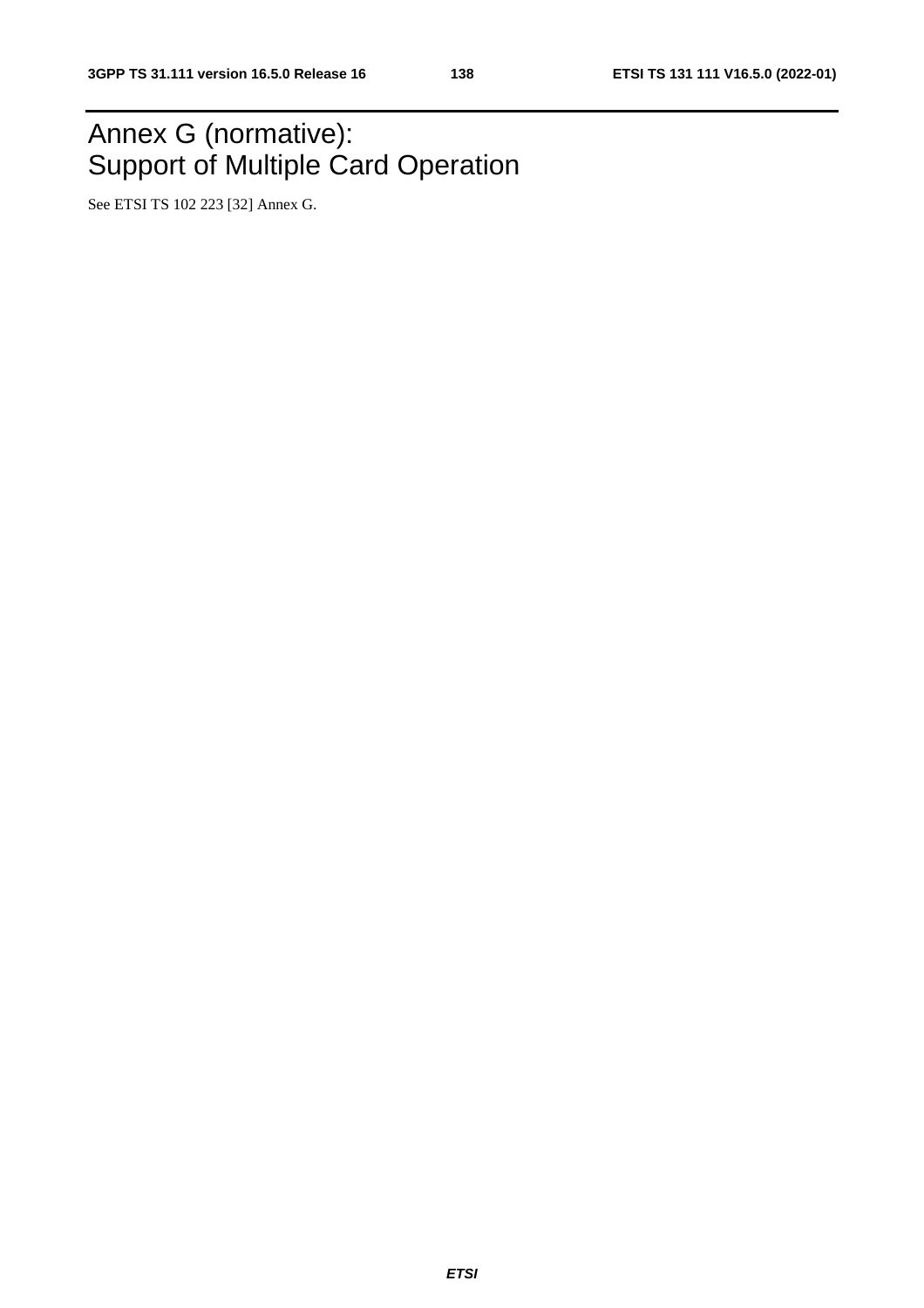# Annex H (informative): Multiple Card proactive command examples

See ETSI TS 102 223 [32] Annex H.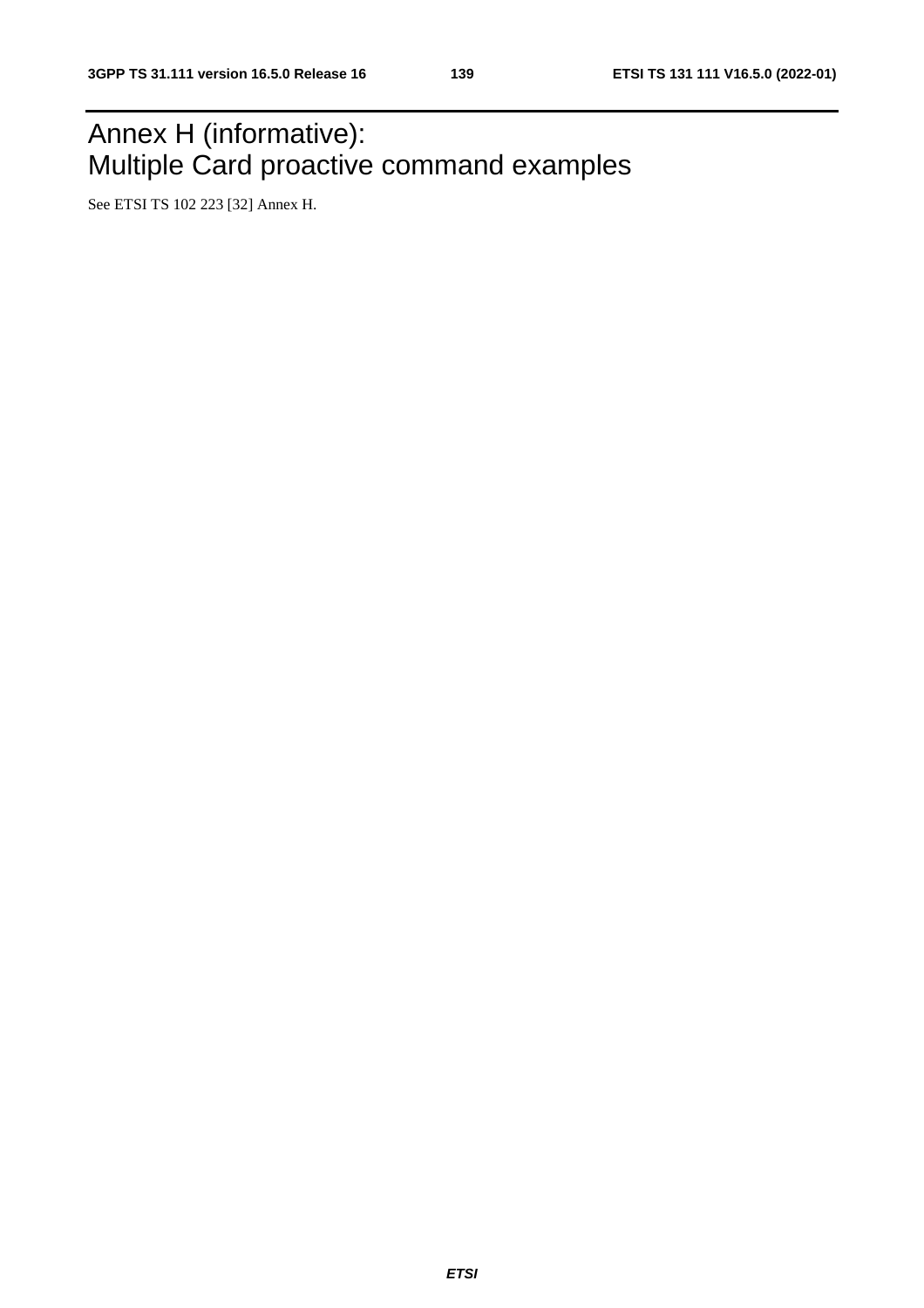# Annex I (informative): Bearer independent protocol proactive command examples

See ETSI TS 102 223 [32] Annex I.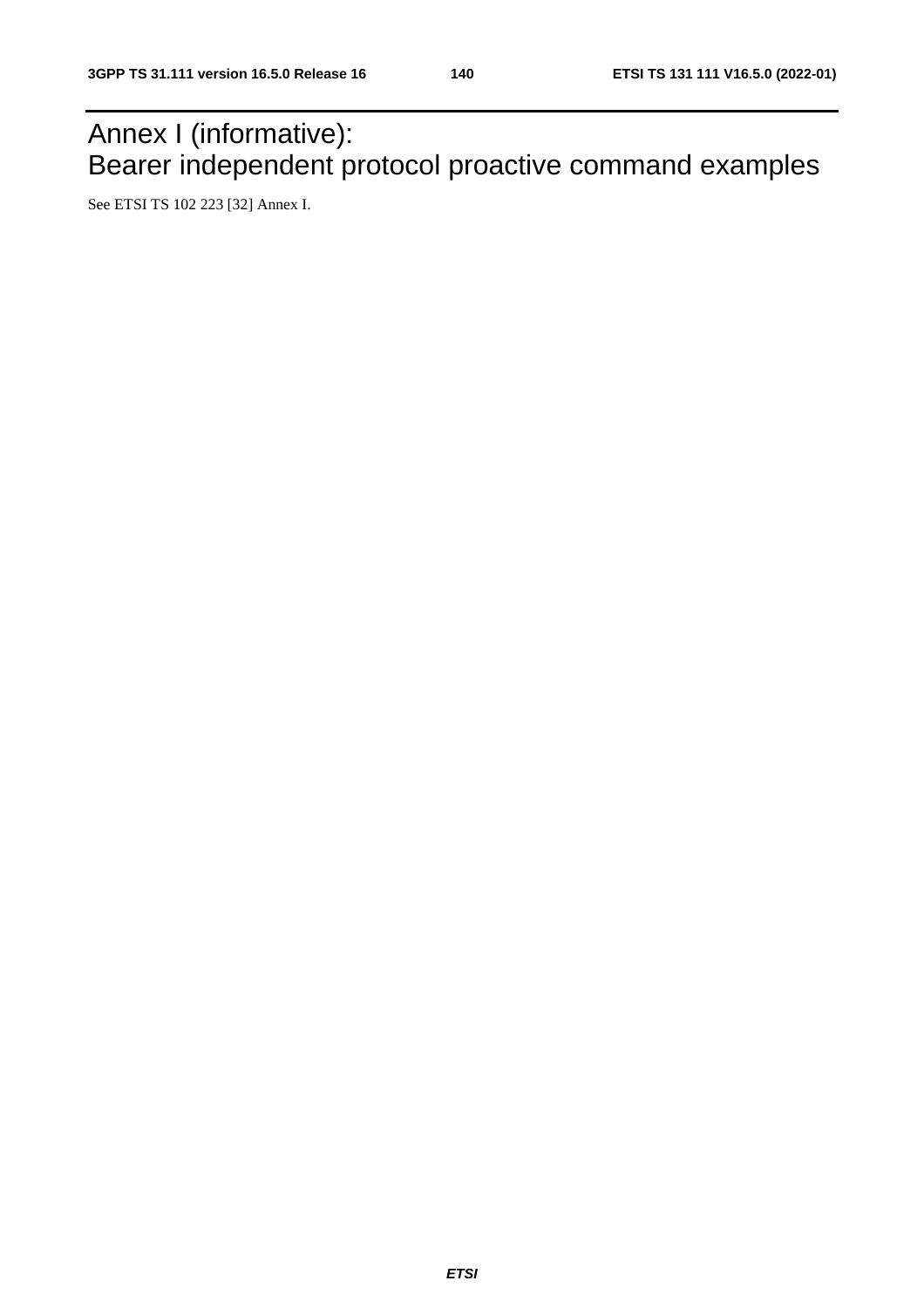# Annex J (informative): WAP References

See ETSI TS 102 223 [32] Annex J.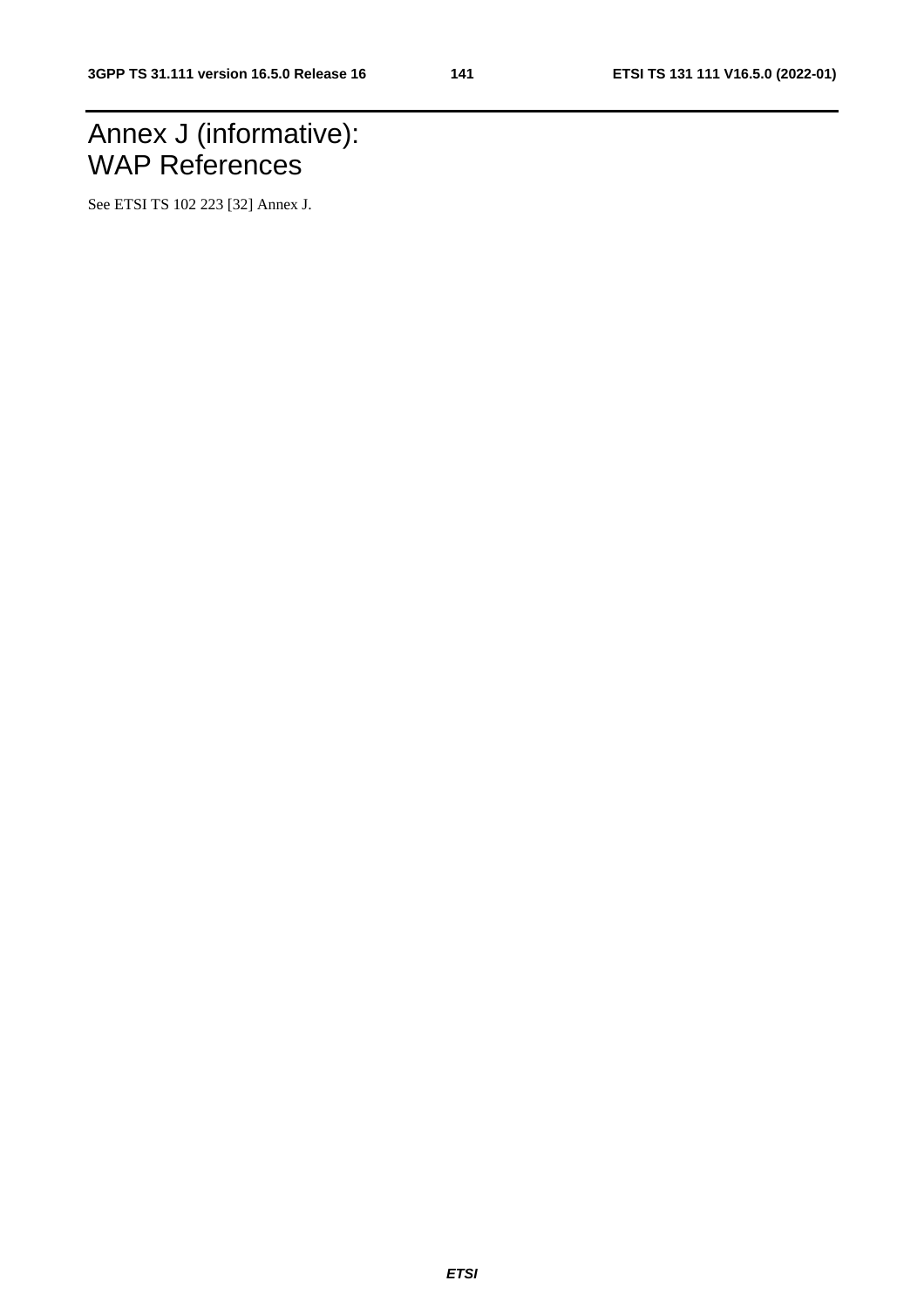# Annex K (informative): Use of USAT Bearer independent protocol for local links Bluetooth case

See ETSI TS 102 223 [32] Annex K.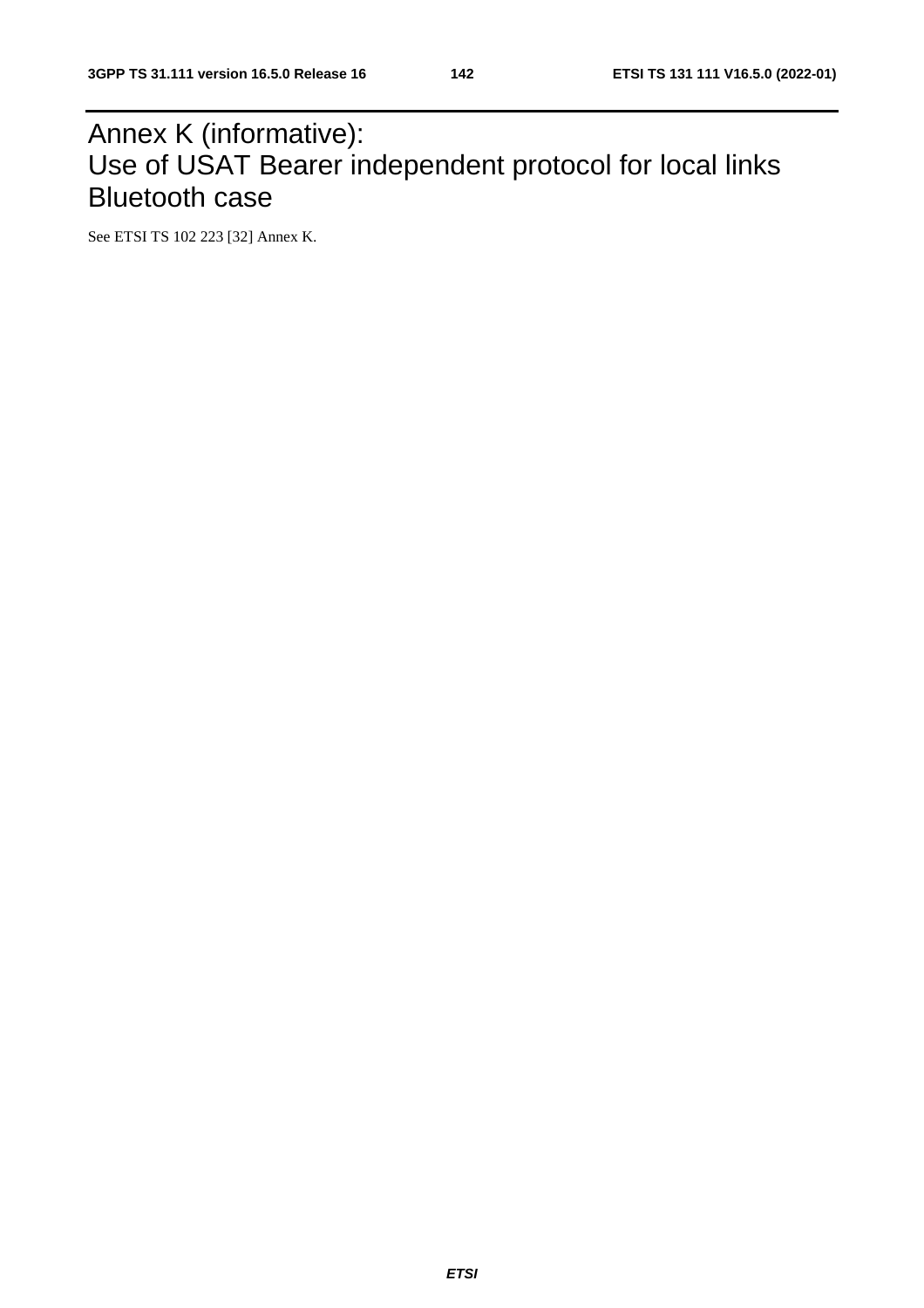# Annex L (informative): Bluetooth Service Discovery protocol

See ETSI TS 102 223 [32] Annex L.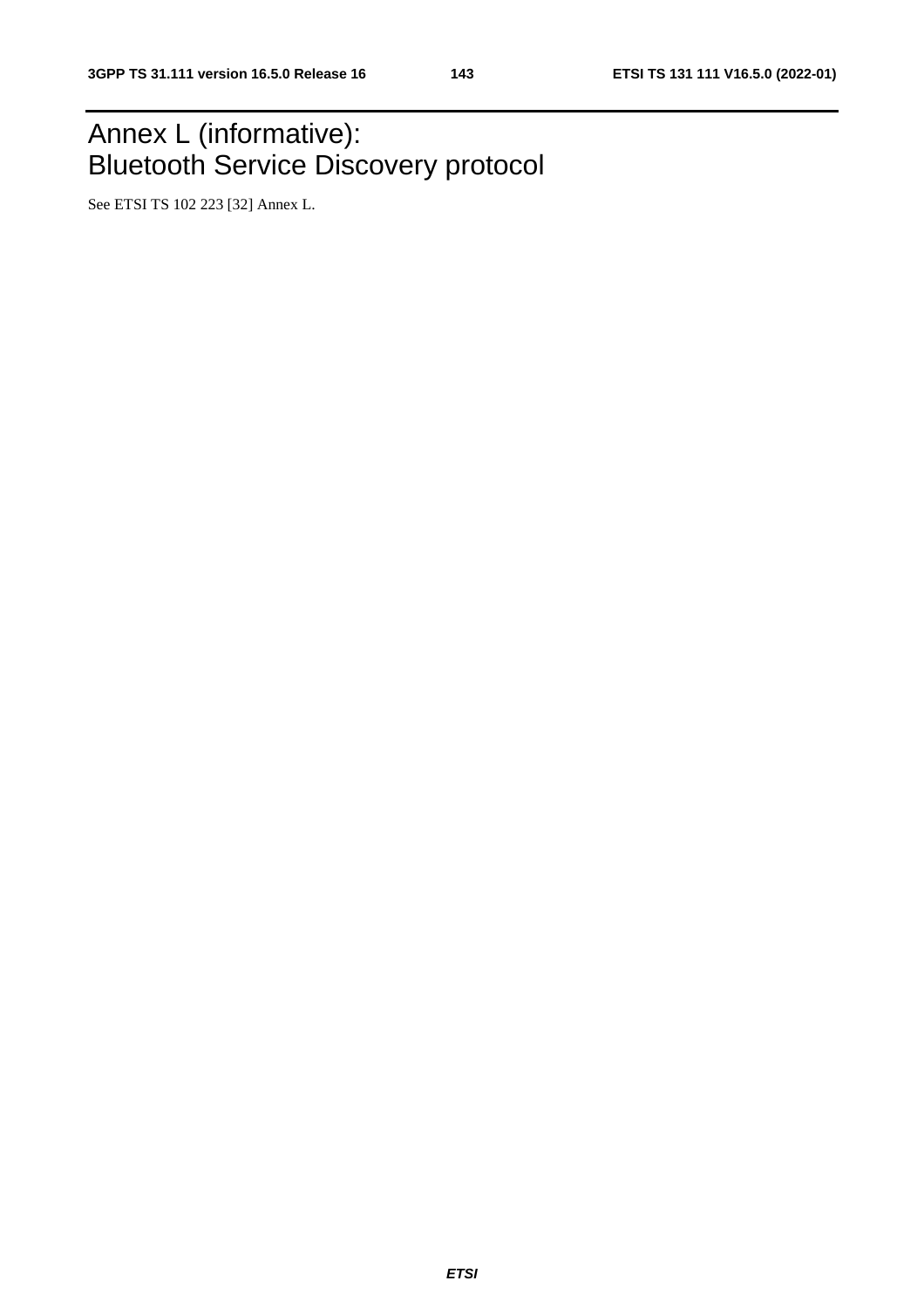# Annex M (informative): Use of USAT Bearer independent protocol for local links, server case

See ETSI TS 102 223 [32] Annex M.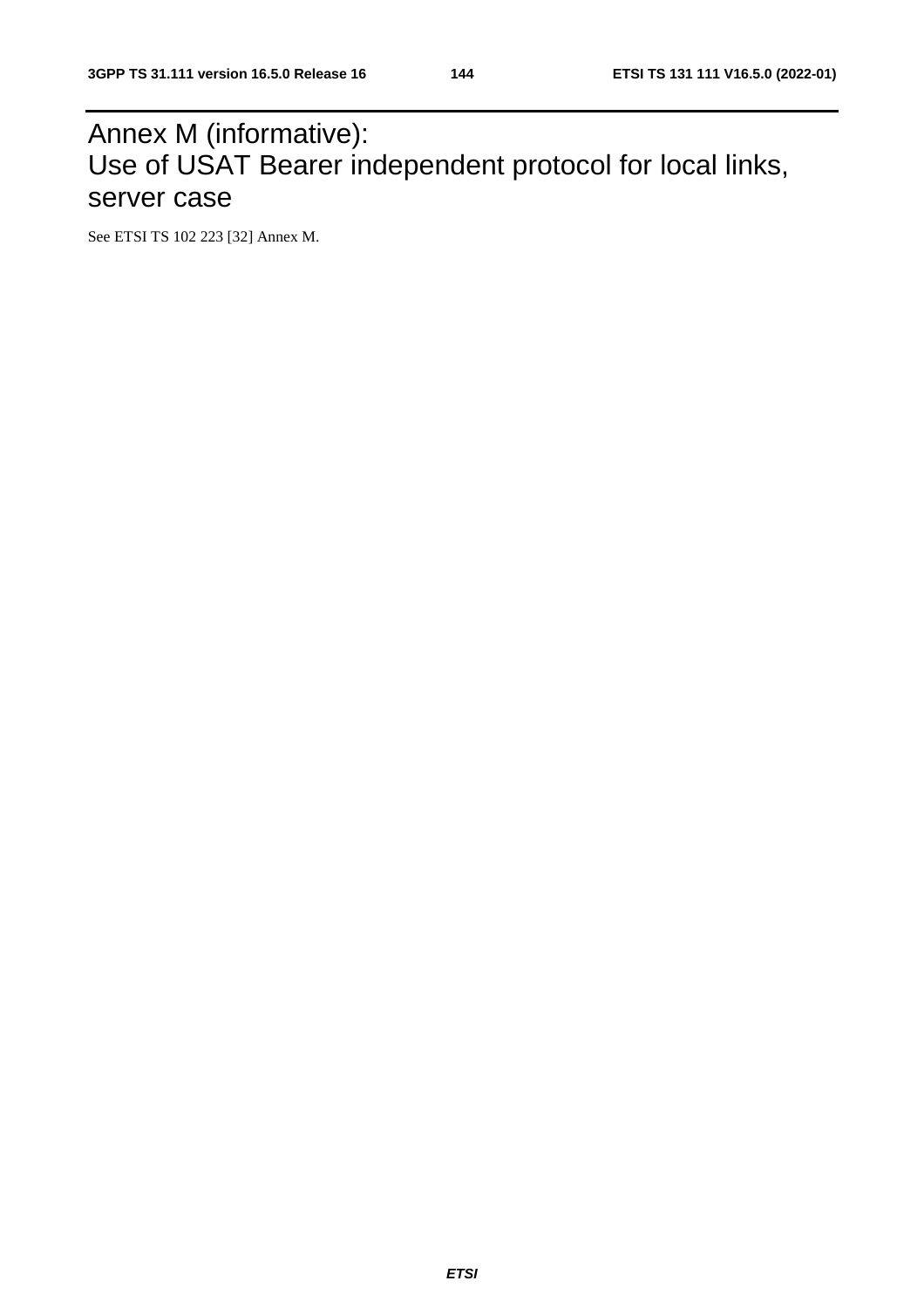# Annex N (informative): USSD information flow between the Network, the ME and the UICC

# N.1 MMI Mode

Mobile initiated USSD operation, Nentwork does not request further information

| <b>Network</b>                                                                      | <b>ME</b>                     | <b>UICC</b> |
|-------------------------------------------------------------------------------------|-------------------------------|-------------|
|                                                                                     | <b>SEND USSD</b>              |             |
|                                                                                     | ussd-DCS(7 bits), ussd-String |             |
| <b>REGISTER</b>                                                                     |                               |             |
| Facility (Invoke = ProcessUnstructuredSS-Request (ussd-<br>DCS, ussd-String))       |                               |             |
| Release Complete                                                                    |                               |             |
| Facility (Return result = ProcessUnstructuredSS-Request<br>(ussd-DCS, ussd-String)) |                               |             |
|                                                                                     | <b>TERMINAL RESPONSE</b>      |             |
|                                                                                     | DCS, text string data object  |             |
|                                                                                     |                               |             |

**Figure N.1**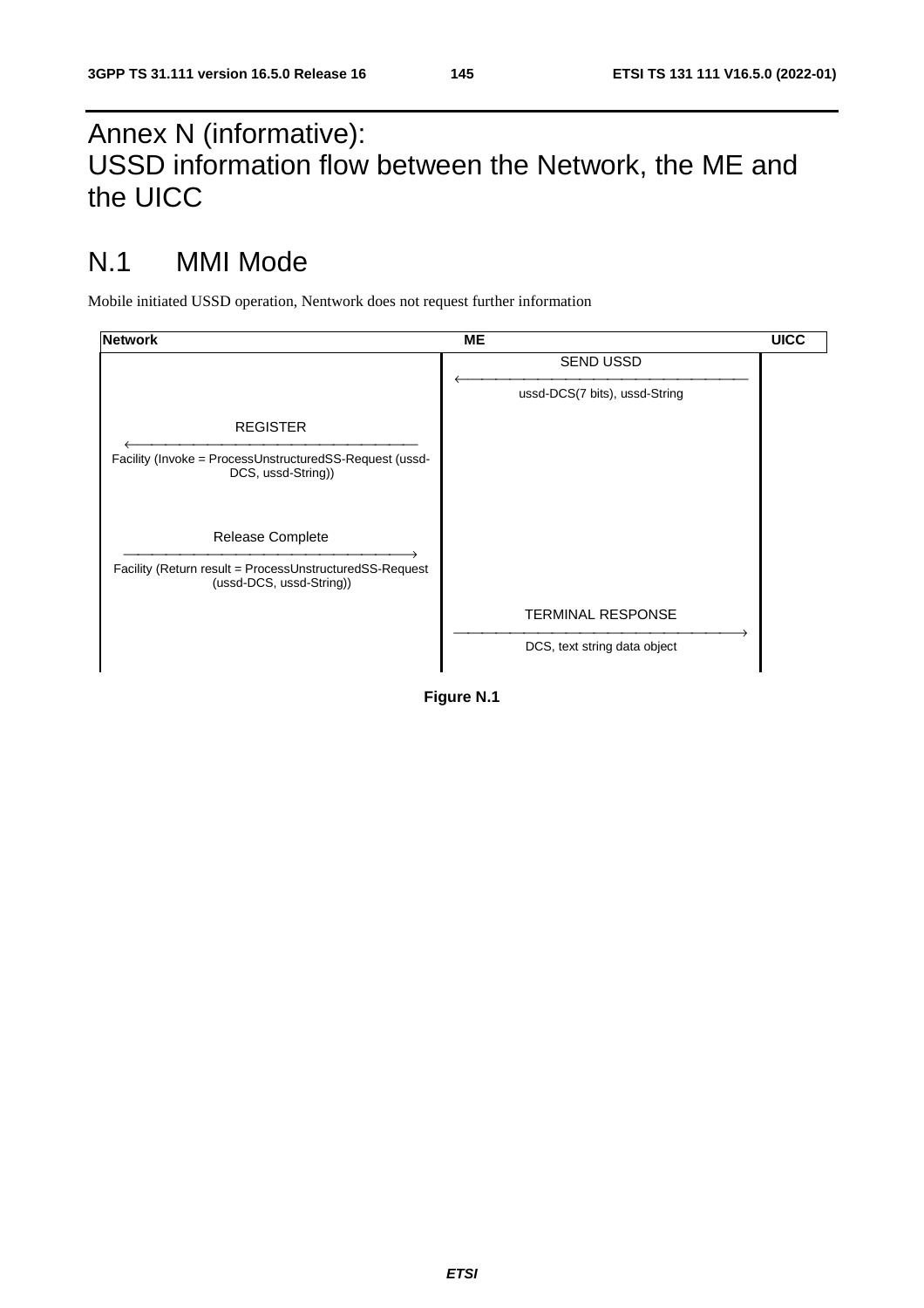Mobile initiated USSD operation, Network requests further information

| <b>Network</b>                                                                                          | <b>ME</b>                     | <b>UICC</b> |
|---------------------------------------------------------------------------------------------------------|-------------------------------|-------------|
|                                                                                                         | <b>SEND USSD</b>              |             |
|                                                                                                         | ussd-DCS(7 bits), ussd-String |             |
| <b>REGISTER</b>                                                                                         |                               |             |
| Facility (Invoke = ProcessUnstructuredSS-Request (ussd-<br>DCS, ussd-String))                           |                               |             |
| <b>FACILITY</b><br>Facility (Invoke = UnstructuredSS-Request (ussd-DCS, ussd-<br>String))               |                               |             |
| <b>FACILITY</b><br>Facility (Return result = UnstructuredSS-Request (ussd-<br>DCS, ussd-String))        |                               |             |
| Release Complete<br>Facility (Return result = ProcessUnstructuredSS-Request<br>(ussd-DCS, ussd-String)) |                               |             |
|                                                                                                         | <b>TERMINAL RESPONSE</b>      |             |
|                                                                                                         | DCS, text string data object  |             |

**Figure N.2**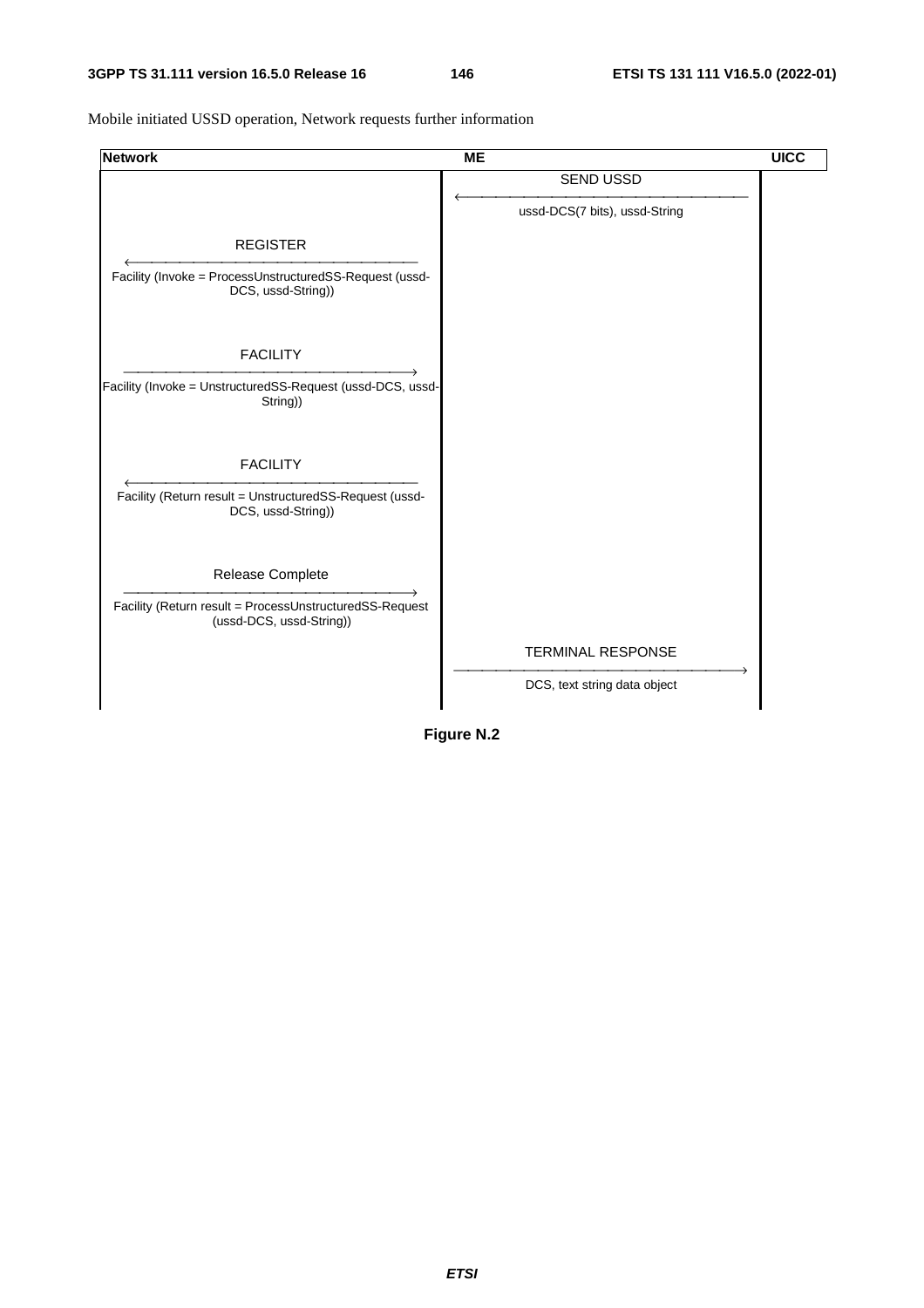# N.2 Application Mode

Mobile initiated USSD operation, Network does not request further information



**Figure N.3**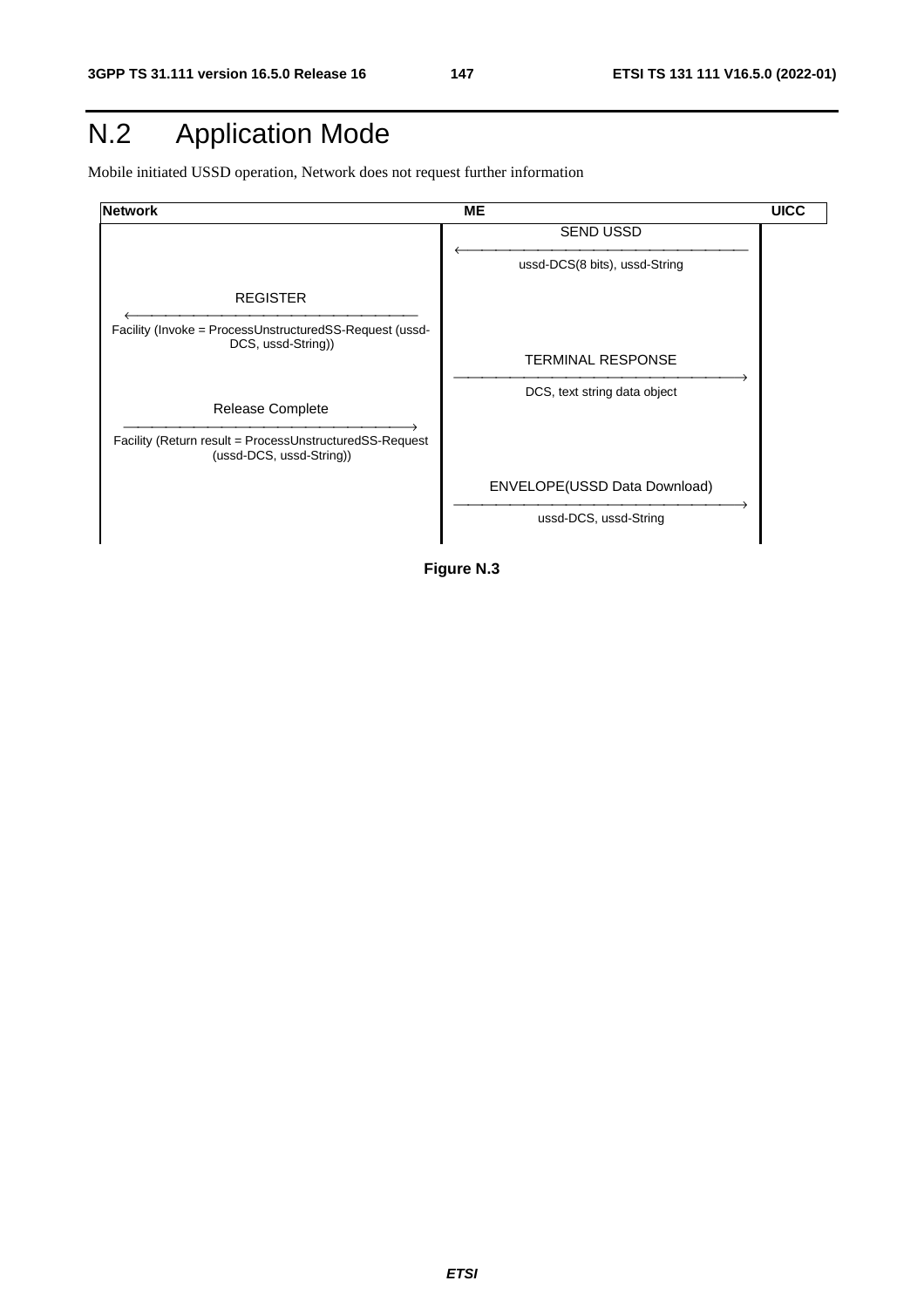Mobile initiated USSD operation, Network requests further information

| <b>Network</b>                                                                      | <b>ME</b>                     | <b>UICC</b> |
|-------------------------------------------------------------------------------------|-------------------------------|-------------|
|                                                                                     | <b>SEND USSD</b>              |             |
|                                                                                     | ussd-DCS(8 bits), ussd-String |             |
| <b>REGISTER</b>                                                                     |                               |             |
| Facility (Invoke = ProcessUnstructuredSS-Request (ussd-                             |                               |             |
| DCS, ussd-String))                                                                  |                               |             |
|                                                                                     | <b>TERMINAL RESPONSE</b>      |             |
|                                                                                     | DCS, text string data object  |             |
| <b>FACILITY</b>                                                                     |                               |             |
| Facility (Invoke = UnstructuredSS-Request (ussd-DCS, ussd-<br>String))              |                               |             |
|                                                                                     | ENVELOPE(USSD Data Download)  |             |
|                                                                                     | ussd-DCS, ussd-String         |             |
|                                                                                     |                               |             |
|                                                                                     | <b>SEND USSD</b>              |             |
|                                                                                     | ussd-DCS, ussd-String         |             |
| <b>FACILITY</b>                                                                     |                               |             |
| Facility (Return result = UnstructuredSS-Request (ussd-                             |                               |             |
| DCS, ussd-String))                                                                  | <b>TERMINAL RESPONSE</b>      |             |
|                                                                                     | DCS, text string data object  |             |
| Release Complete                                                                    |                               |             |
| Facility (Return result = ProcessUnstructuredSS-Request<br>(ussd-DCS, ussd-String)) |                               |             |
|                                                                                     | ENVELOPE(USSD Data Download)  |             |
|                                                                                     | ussd-DCS, ussd-String         |             |
|                                                                                     |                               |             |

**Figure N.4**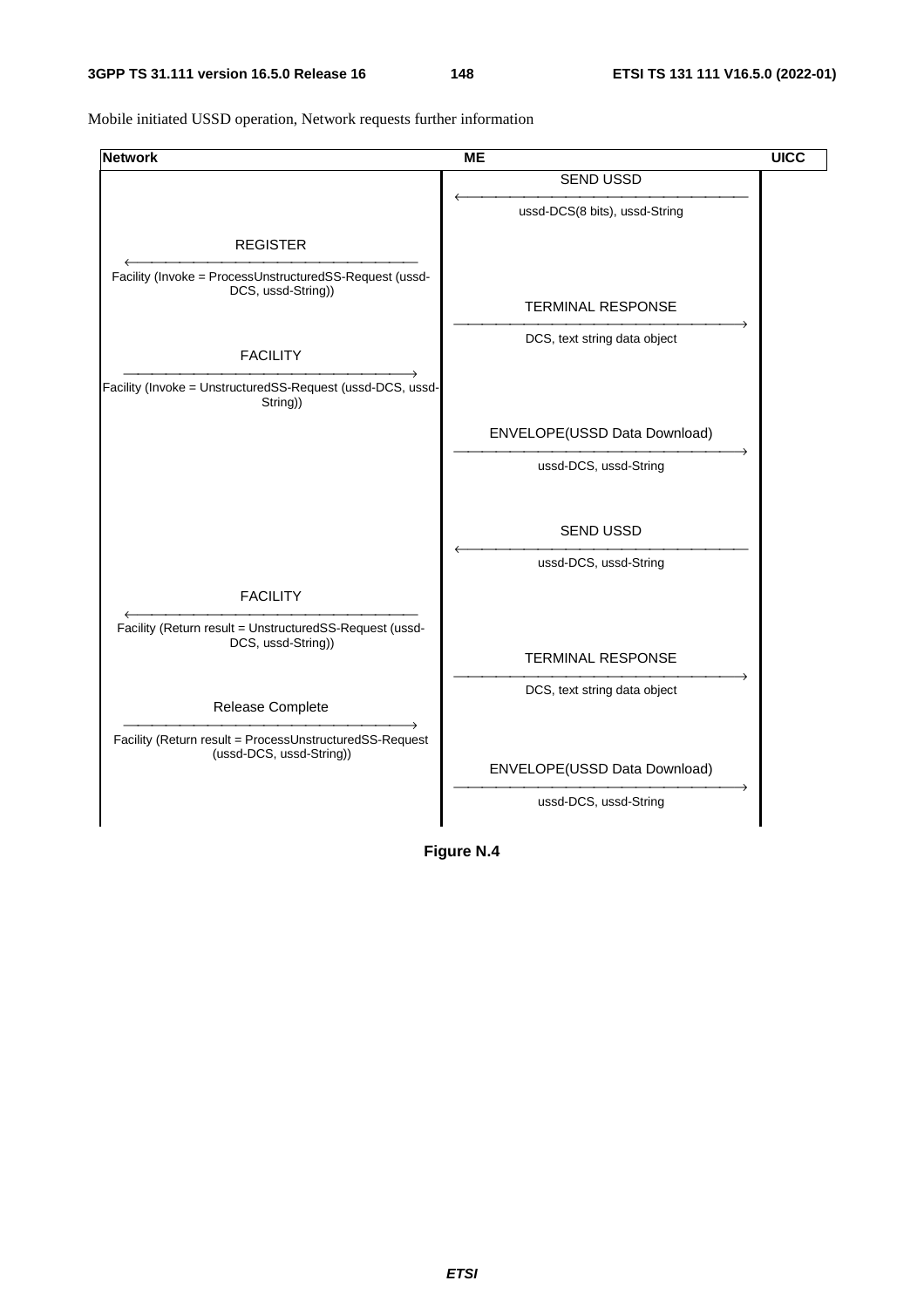# N.3 USSD Data Download

Network initiated USSD operation



**Figure N.5**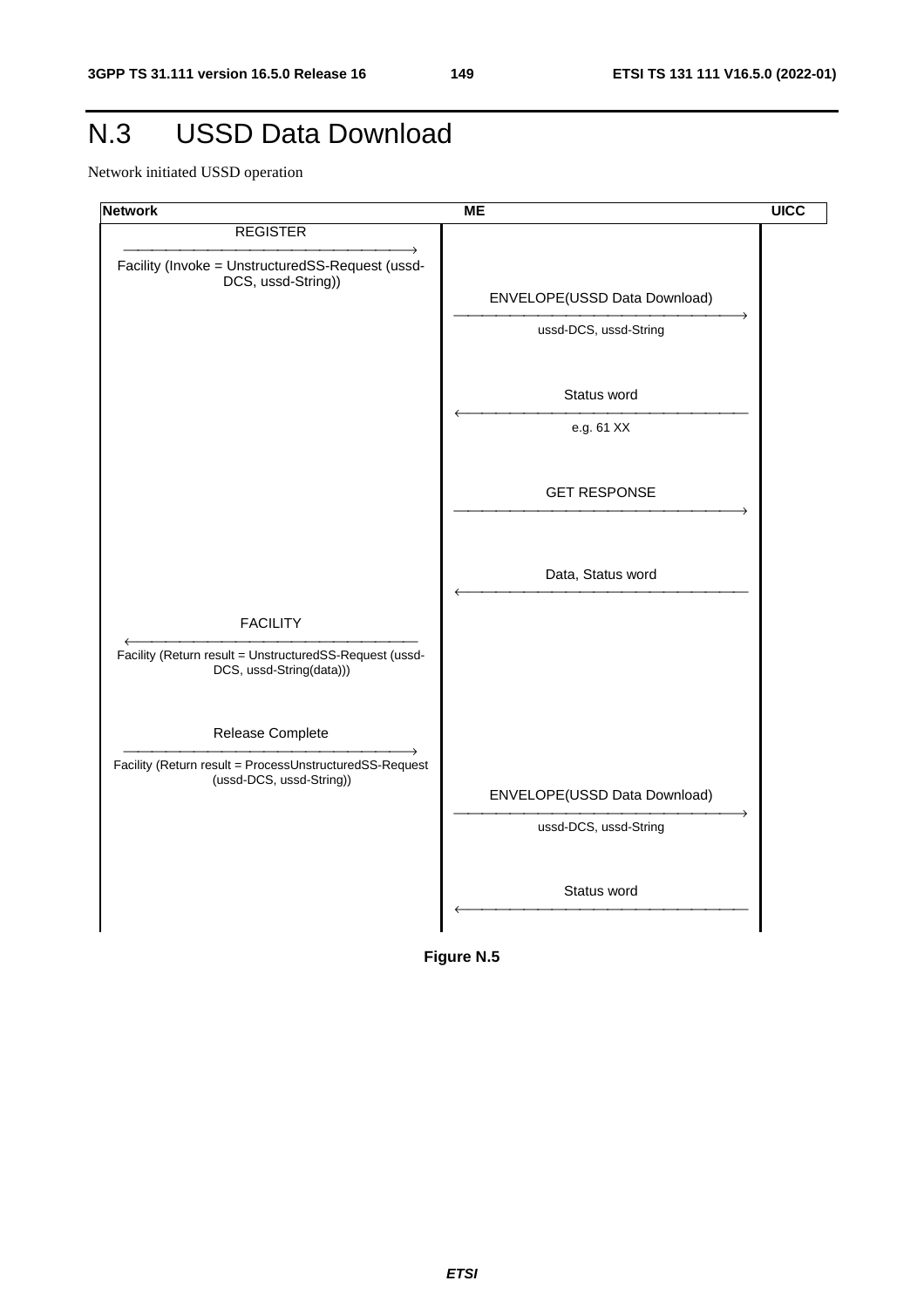# Annex O (informative): Geographical location information discovery information flow between the ME and the UICC

The ME accepts the parameters provided by the UICC



**Figure O.1**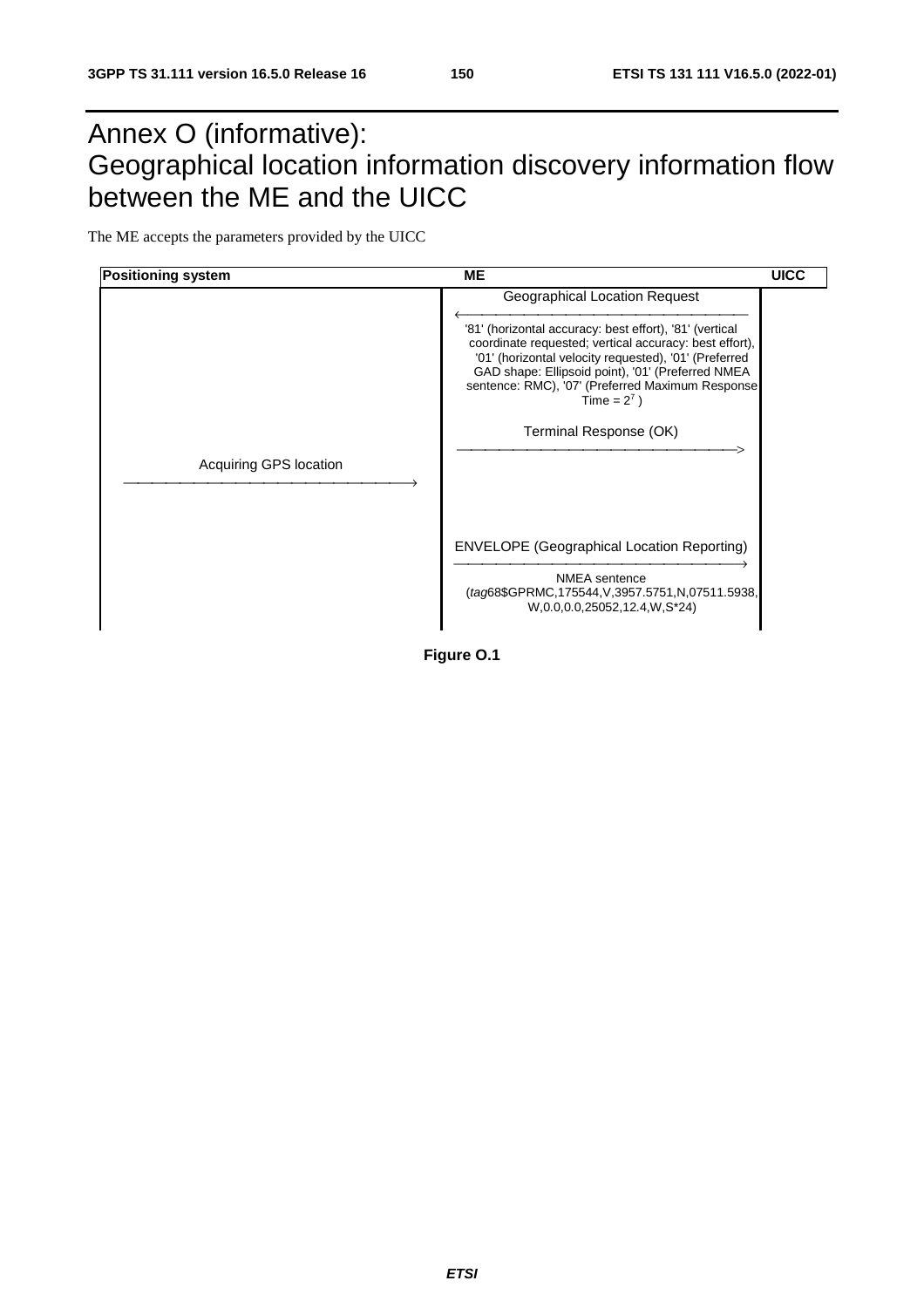# Annex P (normative): Support of USAT by Terminals with reduced feature capabilities.

See ETSI TS 102 223 [32] Annex S except for USAT-specific commands which are defined as follows.

Table P.1 provides the applicability of USAT-specific envelope commands for the different terminal types.

Table P.2 provides an overview of USAT-specific affected commands.

| <b>Envelope</b>                                                                                                                                                                                                                         | ND type | <b>NK type</b> | NA type | <b>NS type</b> | NL type |  |  |  |  |
|-----------------------------------------------------------------------------------------------------------------------------------------------------------------------------------------------------------------------------------------|---------|----------------|---------|----------------|---------|--|--|--|--|
| SMS-PP data download                                                                                                                                                                                                                    |         |                |         |                |         |  |  |  |  |
| Cell Broadcast data download                                                                                                                                                                                                            |         |                |         |                |         |  |  |  |  |
| Call Control by USIM                                                                                                                                                                                                                    | Note 2  |                |         |                |         |  |  |  |  |
| MO Short Message Control by USIM                                                                                                                                                                                                        | Note 2  |                |         |                |         |  |  |  |  |
| EVENT DOWNLOAD - (I-)WLAN Access<br>status                                                                                                                                                                                              |         |                |         |                |         |  |  |  |  |
| <b>EVENT DOWNLOAD - Network Rejection</b>                                                                                                                                                                                               |         |                |         |                |         |  |  |  |  |
| USSD Data Download                                                                                                                                                                                                                      |         |                |         |                |         |  |  |  |  |
| Geographical Location Reporting                                                                                                                                                                                                         |         |                |         |                |         |  |  |  |  |
| ProSe Report                                                                                                                                                                                                                            |         |                |         |                |         |  |  |  |  |
| Note 1: "O" means proactive command is optional, No indication means that the proactive command is fully<br>applicable.<br>Note 2: If an alpha identifier is provided by the UICC in the response, it shall be ignored by the terminal. |         |                |         |                |         |  |  |  |  |

#### **Table P.1: Envelope applicability table**

| <b>Command</b>                                                                                                                                                                    | ND type | <b>NK type</b> | NA type | <b>NS type</b> | <b>NL</b> type |  |  |  |  |
|-----------------------------------------------------------------------------------------------------------------------------------------------------------------------------------|---------|----------------|---------|----------------|----------------|--|--|--|--|
| <b>SEND SS</b>                                                                                                                                                                    | partial |                |         |                |                |  |  |  |  |
| SEND USSD - MMI Mode                                                                                                                                                              | partial |                |         |                |                |  |  |  |  |
| <b>SEND USSD - Application Mode</b>                                                                                                                                               | partial |                |         |                |                |  |  |  |  |
| OPEN CHANNEL related to (I-)WLAN<br>bearer                                                                                                                                        | partial |                |         |                |                |  |  |  |  |
| Geographical Location Request                                                                                                                                                     | partial |                |         |                |                |  |  |  |  |
| Note:<br>"O" means support of this command is optional, "partial" means parts of the command are affected. No<br>indication means that the proactive command is fully applicable. |         |                |         |                |                |  |  |  |  |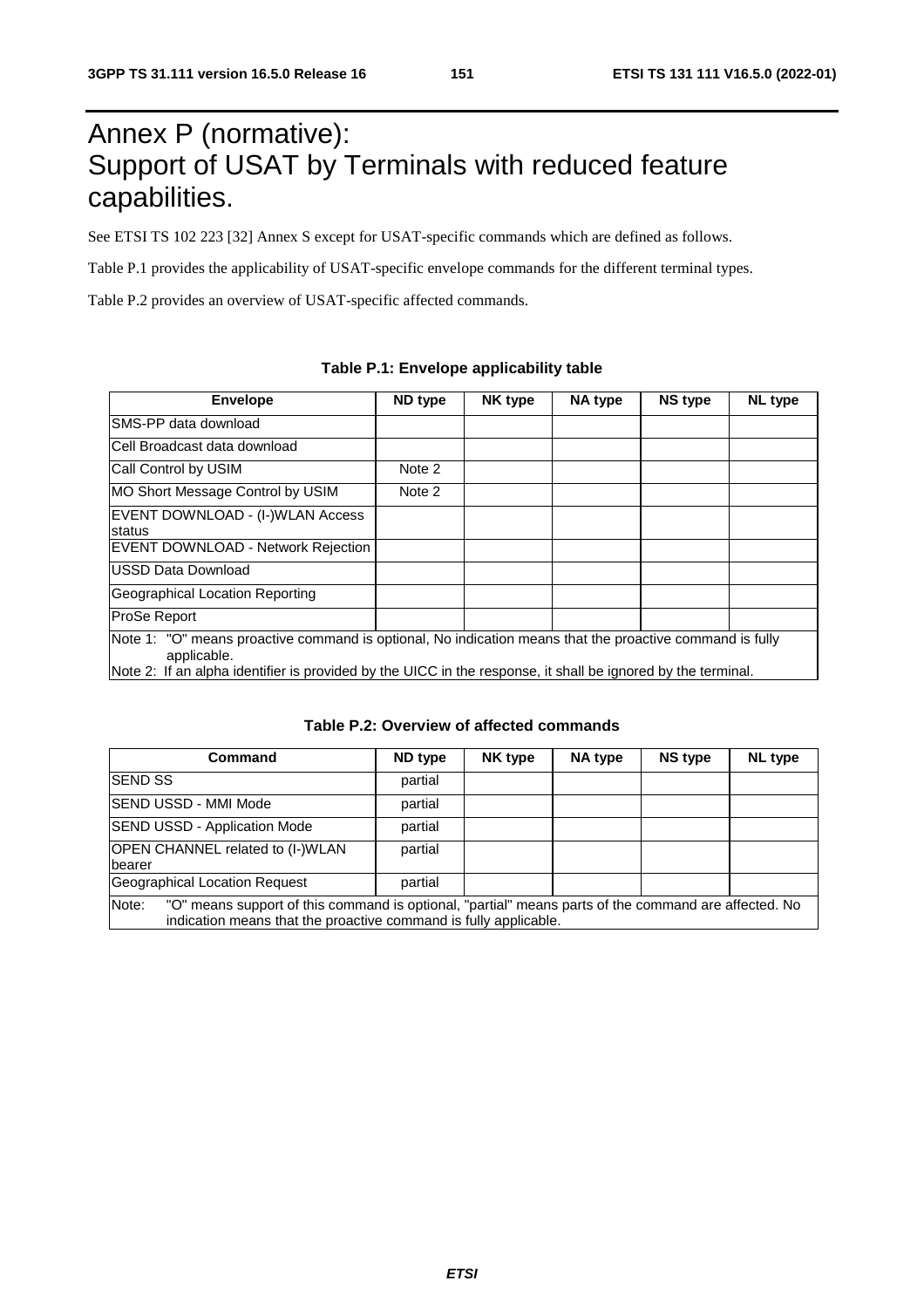# Annex Q (normative): Default routing for USAT over AT interface

## Q.0 3GPP-specific facilities

The provisions of ETSI TS 102 223 [32] Annex T apply with the extensions given below.

In addition to the facilities given in ETSI TS 102 223 [32], the facilities given in table Q.1 may be supported by multiple entities at the same time.

#### **Table Q.1: Additional facilities that may be supported by multiple entities**

| <b>Facility</b>                                                                                                                                                                                                                                                                               | <b>Remarks</b> |  |  |  |  |  |
|-----------------------------------------------------------------------------------------------------------------------------------------------------------------------------------------------------------------------------------------------------------------------------------------------|----------------|--|--|--|--|--|
| lProactive UICC: REFRESH                                                                                                                                                                                                                                                                      |                |  |  |  |  |  |
| Proactive UICC: SET UP EVENT LIST                                                                                                                                                                                                                                                             |                |  |  |  |  |  |
| Event: Data available                                                                                                                                                                                                                                                                         |                |  |  |  |  |  |
| Event: Channel status                                                                                                                                                                                                                                                                         |                |  |  |  |  |  |
| Event: Local connection                                                                                                                                                                                                                                                                       | Note 2         |  |  |  |  |  |
| Proactive UICC: OPEN CHANNEL                                                                                                                                                                                                                                                                  | Note 1         |  |  |  |  |  |
| Proactive UICC: CLOSE CHANNEL                                                                                                                                                                                                                                                                 | Note 2         |  |  |  |  |  |
| Proactive UICC: RECEIVE DATA                                                                                                                                                                                                                                                                  | Note 2         |  |  |  |  |  |
| Proactive UICC: SEND DATA                                                                                                                                                                                                                                                                     |                |  |  |  |  |  |
| Proactive UICC: GET CHANNEL STATUS                                                                                                                                                                                                                                                            |                |  |  |  |  |  |
| Proactive UICC: SERVICE SEARCH                                                                                                                                                                                                                                                                |                |  |  |  |  |  |
| Proactive UICC: GET SERVICE INFORMATION                                                                                                                                                                                                                                                       |                |  |  |  |  |  |
| Proactive UICC: DECLARE SERVICE                                                                                                                                                                                                                                                               |                |  |  |  |  |  |
| Number of channels supported by terminal                                                                                                                                                                                                                                                      |                |  |  |  |  |  |
| TCP, UICC in client mode, remote connection                                                                                                                                                                                                                                                   |                |  |  |  |  |  |
| UDP, UICC in client mode, remote connection                                                                                                                                                                                                                                                   |                |  |  |  |  |  |
| Note 1: Uniqueness is provided by means of the bearer type.<br>Note 2: Uniqueness is provided by means of the channel identifier.<br>Note 3: The total number of channels supported shall be sum of the respective number of<br>supported channels by each entity, limited to a maximum of 7. |                |  |  |  |  |  |

The list of facilities given in ETSI TS 102 223 [32] that can be provided by the MT only shall be considered a default list that applies if  $EF_{UFC}$  does not exist (see TS 31.102 [14]). If  $EF_{UFC}$  exists, the list coded in this file applies. However, the facilities below are inherent to MT operation and shall be considered MT only even if not indicated so in EF<sub>UFC</sub>.

- PROVIDE LOCAL INFORMATION (MCC, MNC, LAC/TAC, Cell Identity and Extended Cell Identity)<br>• PROVIDE LOCAL INFORMATION (NMR)
- PROVIDE LOCAL INFORMATION (NMR)
- POLL INTERVAL
- POLLING OFF
- PROVIDE LOCAL INFORMATION (IMEI)
- PROVIDE LOCAL INFORMATION (IMEISV)
- PROVIDE LOCAL INFORMATION (Search Mode change)
- PROVIDE LOCAL INFORMATION (NMR(UTRAN/E-UTRAN))

## Q.1 Default routing mechanism

In addition to the mechanism defined in ETSI TS 102 223 [32], the MT shall route USAT commands as follows:

SET UP EVENT LIST shall be routed to all entities supporting the command, each containing only the events supported by the entity, even if the list is empty (which allows for proper deregistration of events set up earlier).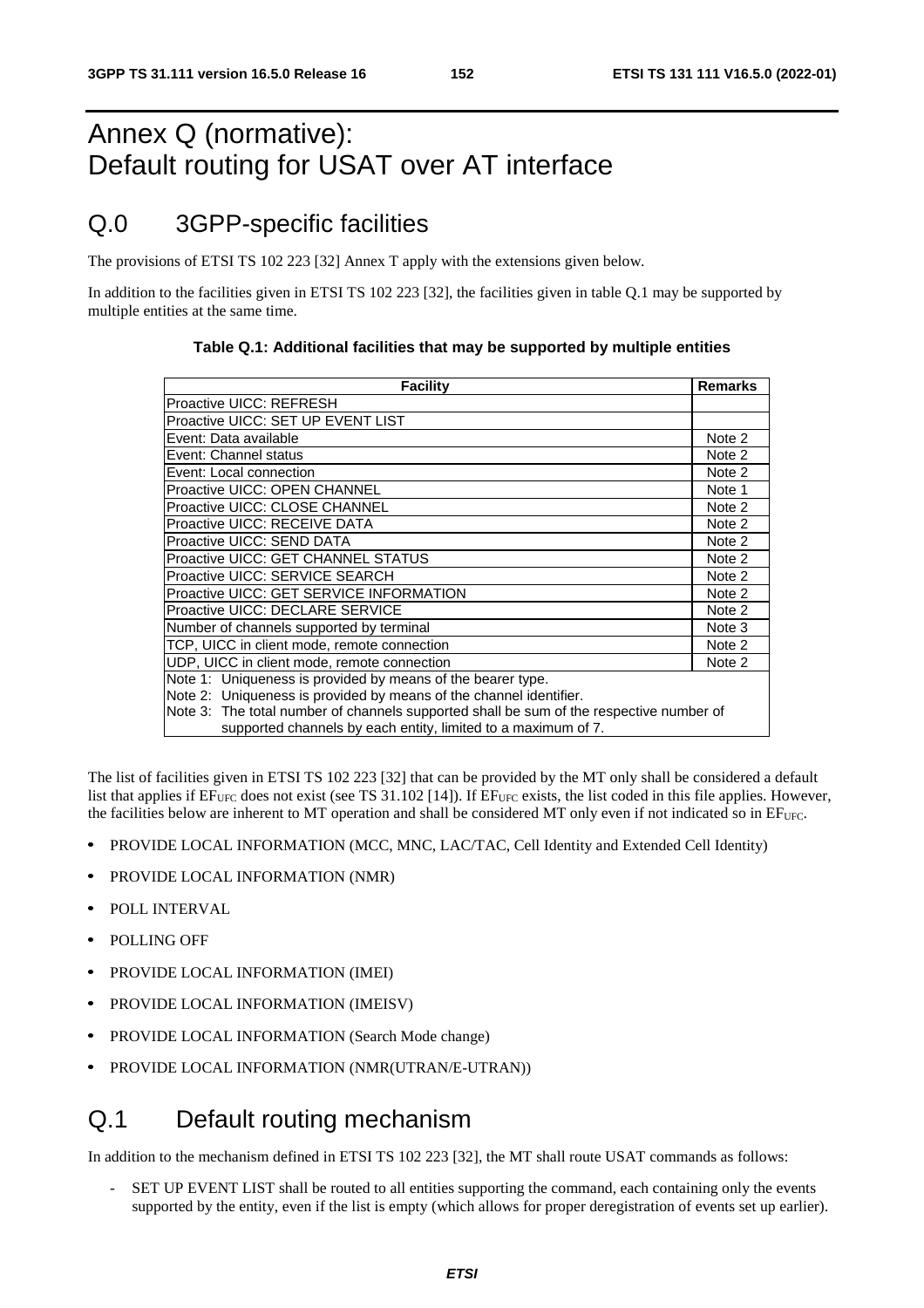For the TERMINAL RESPONSE to the UICC, the responses from the MT and the TE have to be combined as follows:

- The MT shall check if it is able to set up the events it supports itself. If the MT is currently unable to process command or if the set up of the events would fail, the MT shall send this result in the TERMINAL RESPONSE without forwarding the command to the TE.
- If the MT is capable of setting up the MT events, the list of TE events shall be forwarded to the TE and the TE shall send its TERMINAL RESPONSE.
- If the TE command was successful, the MT shall set up its events and report that the command was performed in the TERMINAL RESPONSE. If the MT or the TE or both have performed the command with partial comprehension or with missing information, this shall be reflected in the TERMINAL RESPONSE; if one reported partial comprehension and the other missing information, the MT response takes precedence.
- If the TE reports that it is currently unable to process command or the command failed, the MT shall report this in the TERMINAL RESPONSE.
- REFRESH shall be routed to all entities supporting the command to inform them about modified Efs; only the MT shall perform other activities indicated in the command (e.g. UICC reset). For the TERMINAL RESPONSE to the UICC, the responses from the MT and the TE have to be combined as follows:
	- The MT shall check if it is able to perform the REFRESH. If the MT is currently unable to process the command or the command would fail, the MT shall send this result in the TERMINAL RESPONSE without forwarding the command to the TE.
	- If the MT is capable of performing the REFRESH, the command shall be forwarded to the TE and the TE shall send its TERMINAL RESPONSE, but if there is a refresh action to be performed by the MT (e.g. USIM initialisation), the MT shall send its response to the TE's TERMINAL RESPONSE only after the refresh action has started to avoid that the TE tries to access the UICC before the refresh action.
	- If the TE command was successful, the MT shall perform the REFRESH and report that the command was performed in the TERMINAL RESPONSE. If the MT or the TE have performed the command with a limitation (partial comprehension, missing information, additional Efs read, requested icon could not be displayed or USIM/ISIM was not active) this shall be reflected in the TERMINAL RESPONSE; if both reported different limitations, the MT response takes precedence.
	- If the TE reports that it is currently unable to process command or the command failed, the MT shall report this in the TERMINAL RESPONSE.
- OPEN CHANNEL shall be routed according to the indicated bearer type. To avoid conflicts in channel identifier assignment, the MT shall replace the destination device identity by an available channel identifier and the entity providing the bearer type shall use this channel identifier in its response.
- Subsequent BIP commands shall be routed according to the channel identifier.

## Q.2 Combination rules for terminal profiles

In addition to the mechanism defined in ETSI TS 102 223 [32], the MT shall proceed as follows when combining the MT and TE profiles:

- Number of channels supported by terminal for BIP: Here the indicated numbers of the different entities shall be added and the sum, limited to a maximum of 7, shall be provided in the combined terminal profile.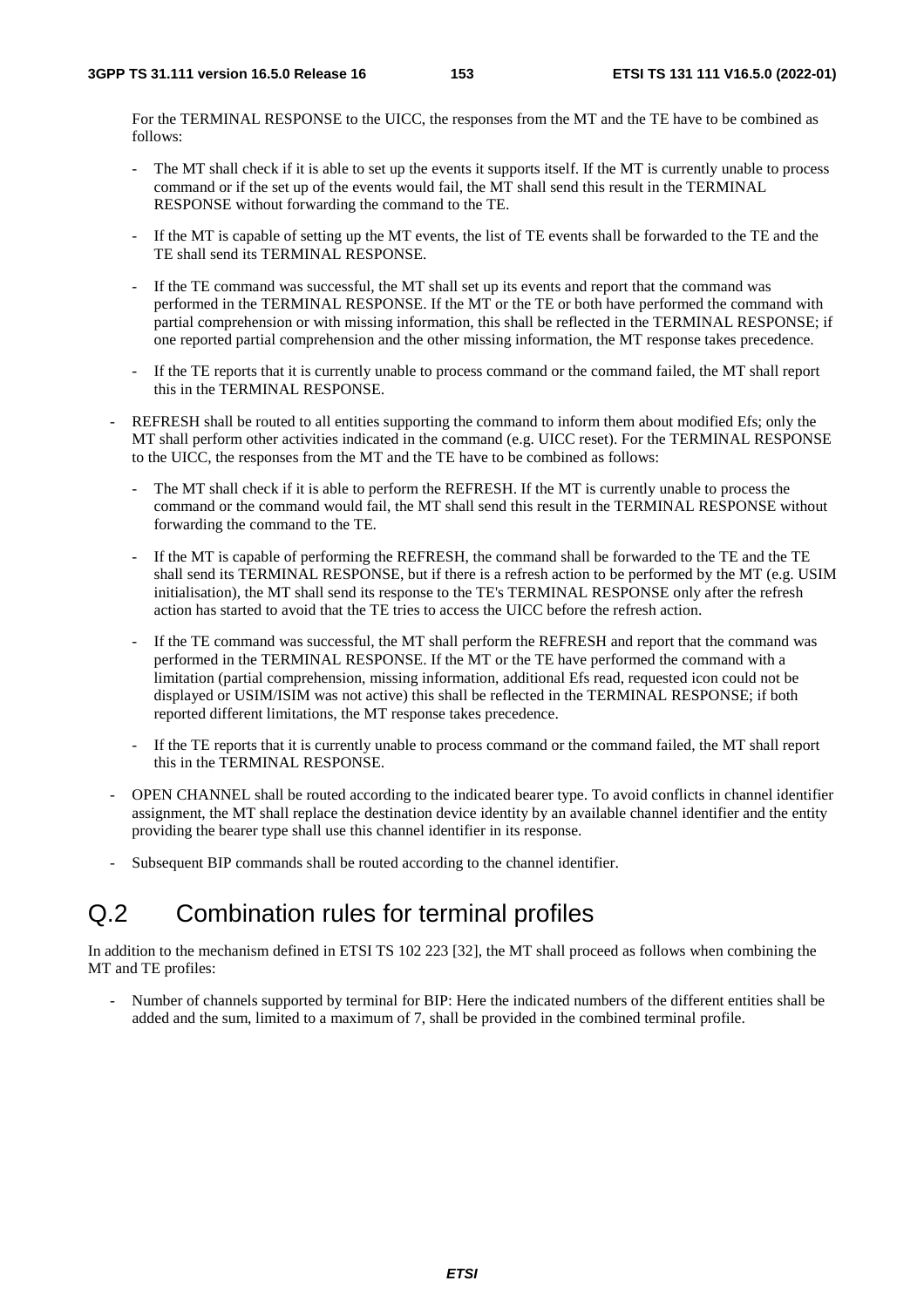# Annex R (informative): UICC access to IMS, command flow examples

This annex applies if class "e" and "t" are supported.

The flowcharts provided in this annex are illustrative examples. The listing of commands is not exhaustive and the timing/order of commands may differ. All SIP requests and responses received by the ME within the SIP dialog established by the SIP INVITE request are sent to the UICC.

## R.1 Discovery of the UICC's IARI and IMS Registration



#### **Figure R.1**

If the ISIM is present, the list of IARIs associated with active applications installed on the UICC is located in the ISIM. Otherwise, the list of IARIs associated with active applications installed on the UICC is located in the USIM. The case where the ISIM is supported is shown in the command flow.

The ME will register the IARI(s) associated with active applications installed on the UICC and the IARI(s) of applications installed in the ME. The ME does not need to wait for SET UP EVENT LIST command to register to IMS.Therefore it is recommended that the UICC sends the SET UP EVENT LIST as soon as possible to avoid the case where the ME registers to the IMS network before the UICC can be informed of this.

Since the IMS Registration and Incoming IMS data events may occur at anytime, it is assumed that the UICC will keep monitoring both events.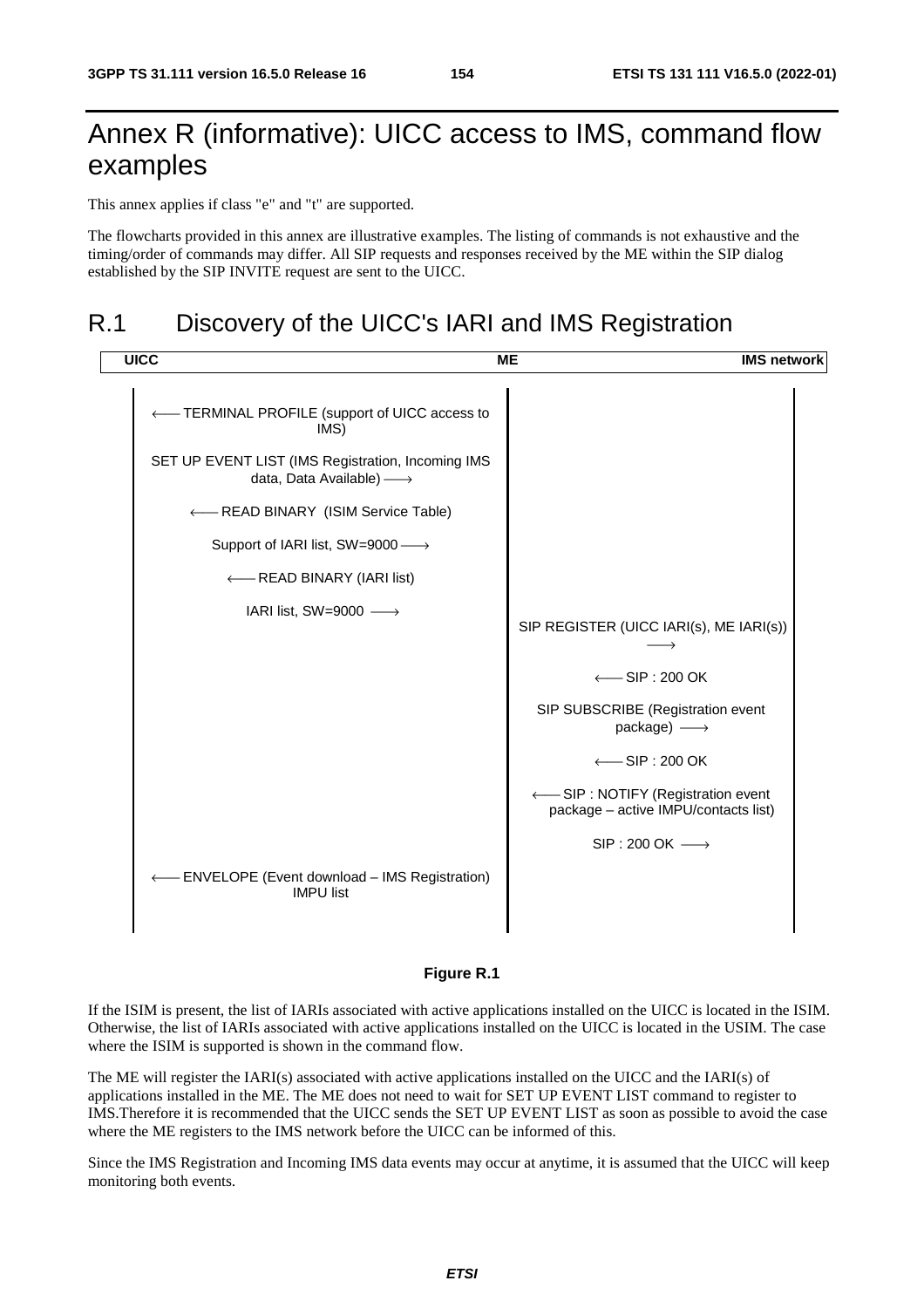## R.2 Notification of Incoming IMS data



#### **Figure R.2**

When an incoming SIP message is received, the ME checks the IARI to see if the destination application resides on ME or on the UICC. If the IARI is associated with an active application installed on the UICC and there is not any channel to the UICC associated with that IARI, the ME informs the UICC with an ENVELOPE Incoming IMS data event command. The UICC sends an Open Channel for IMS proactive command upon reception of this ENVELOPE command. At end of the SIP dialog, the UICC closes the channel to free resources.

This flowchart occurs after a successful IMS registration is completed and the UICC is registered to the Incoming IMS data event. Otherwise the ME discards the incoming SIP INVITE message.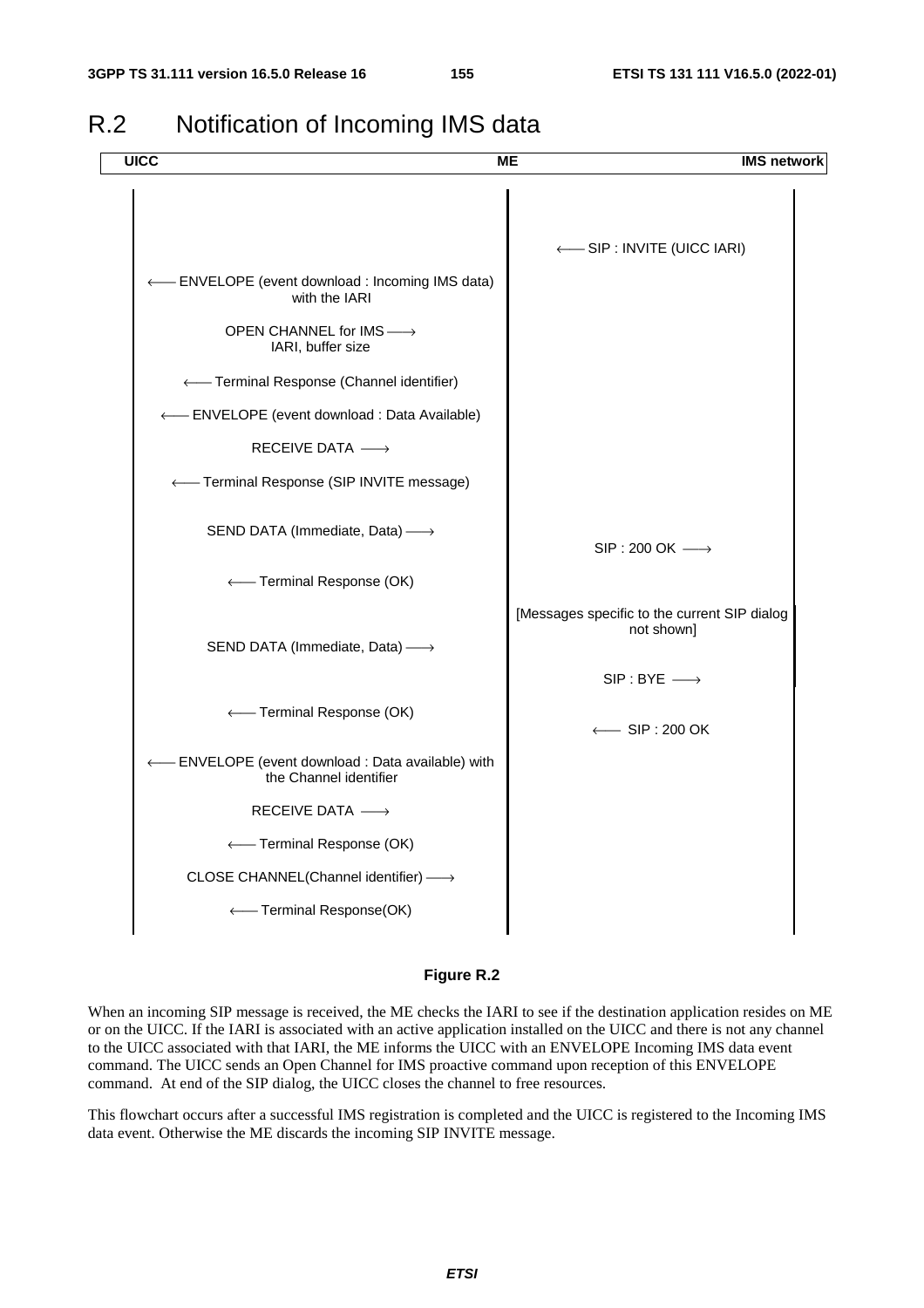

## R.3 UICC originating a SIP message

**Figure R.3** 

The UICC will close the channel at the end of the SIP dialog.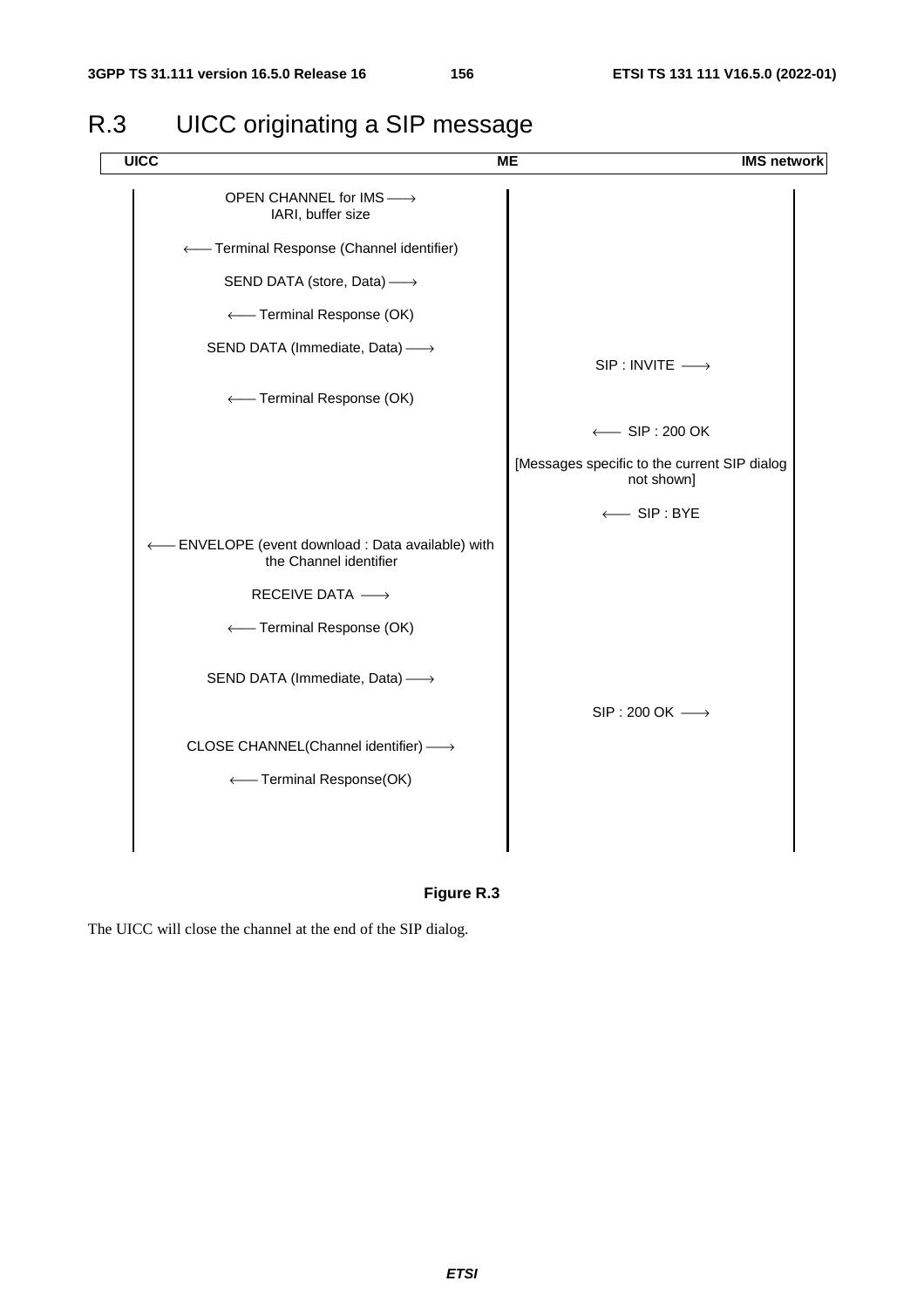# Annex S (normative): 3GPP PS data off and Bearer Independent Protocol

This annex applies if class "e" is supported.

The UE may support the 3GPP PS data off.

If the UE supports the 3GPP PS data off, the UE may be configured with an indication whether the Bearer Independent Protocol is a 3GPP PS data off exempt service using one or more of the following methods:

- the Bearer Independent Protocol indication of the EF<sub>3GPPPSDATAOFF</sub> file described in 3GPP TS 31.102 [14];
- the 3GPP\_PS\_data\_off/Bearer\_independent\_protocol node of 3GPP TS 24.368 [68].

If the UE is configured with both the BIP\_exempt node of 3GPP TS 24.368 [68] and the Bearer Independent Protocol indication of the EF<sub>3GPPPSDATAOFF</sub> file described in 3GPP TS 31.102 [14], then the Bearer Independent Protocol indication of the  $EF_{3GPPPSDATAOFF}$  file shall take precedence.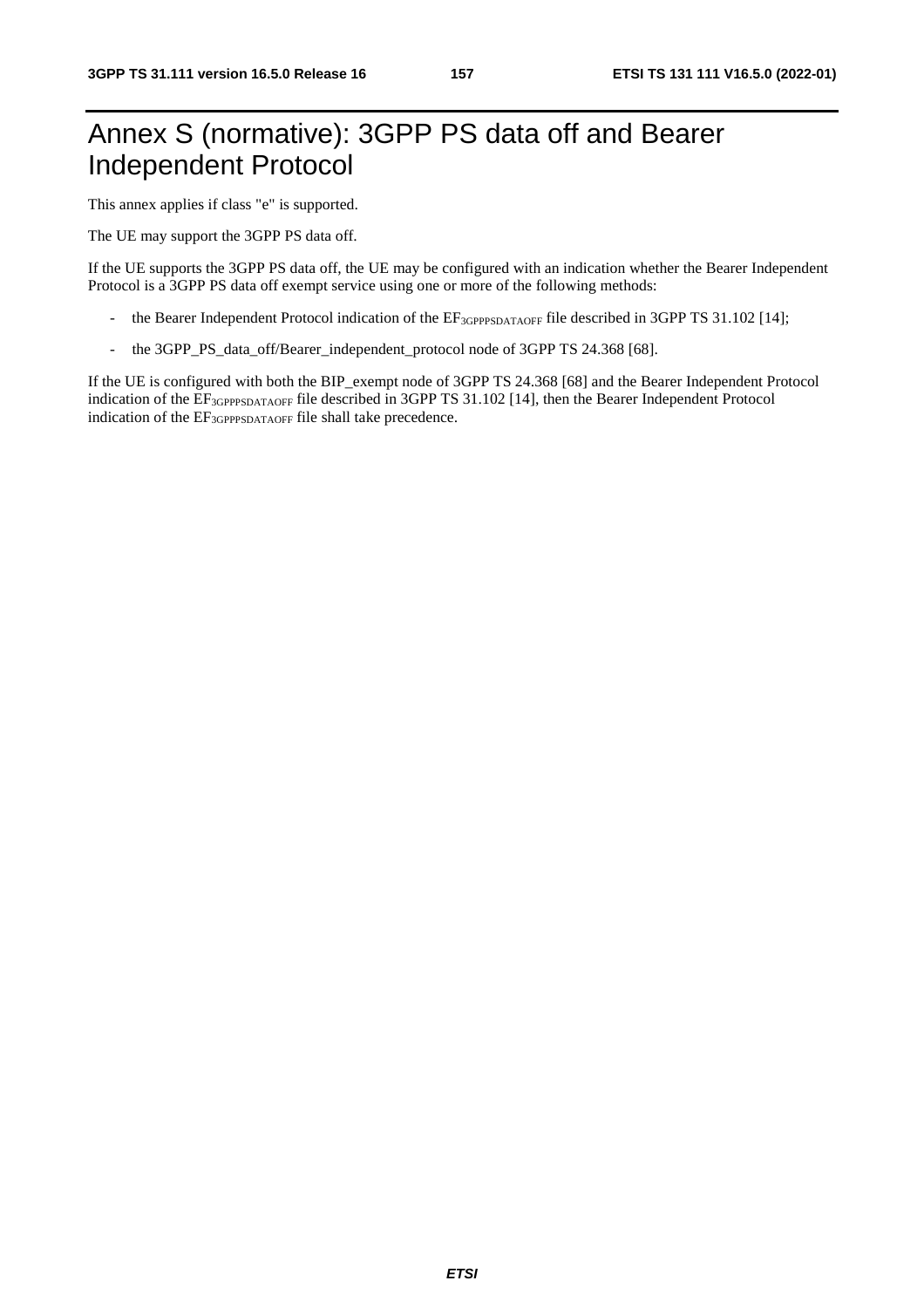# Annex T (informative): Data Connection Status change event, command flow examples

#### T.1 Introduction

This annex applies if class "e" is supported.

The flowcharts provided in this annex are illustrative examples. The listing of commands is not exhaustive and the timing/order of commands may differ. They are illustrating how after a completion of PDP, PDN or PDU procedure, initiated by Network or by the ME, a new Data connection status change event is sent to the UICC.

## T.2 Success activation of PDP/PDN/PDU request flow example







#### **Figure T.2.2 Successful PDN context activation procedure**

| LHC<br><b>ME</b><br>onov |  |
|--------------------------|--|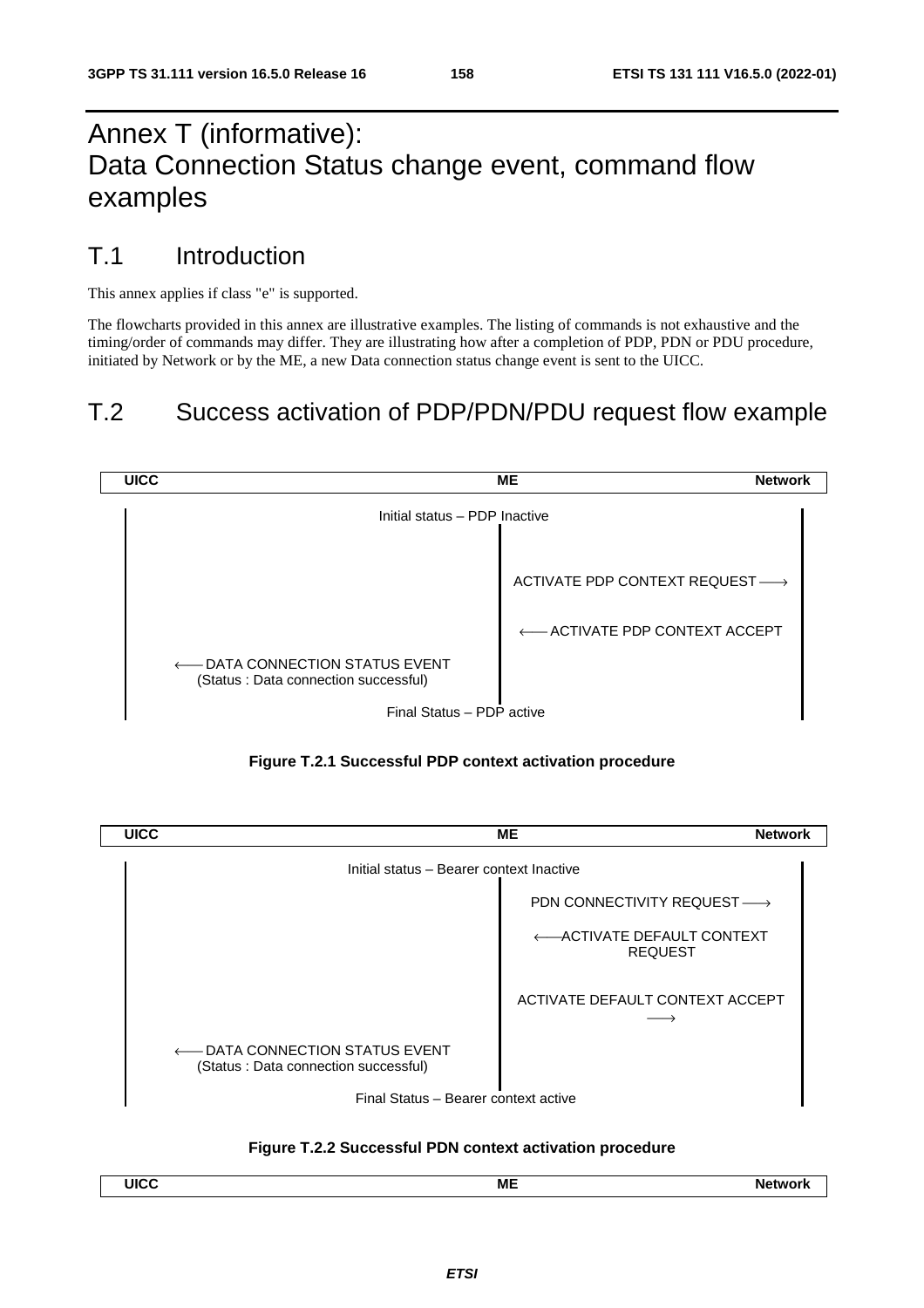

**Figure T.2.3 Successful PDU session establishment procedure** 

#### T.3 Rejected activation of PDP/PDN/PDU request flow example



**Figure T.3.1 Rejected PDP context activation procedure when initiated by the ME** 

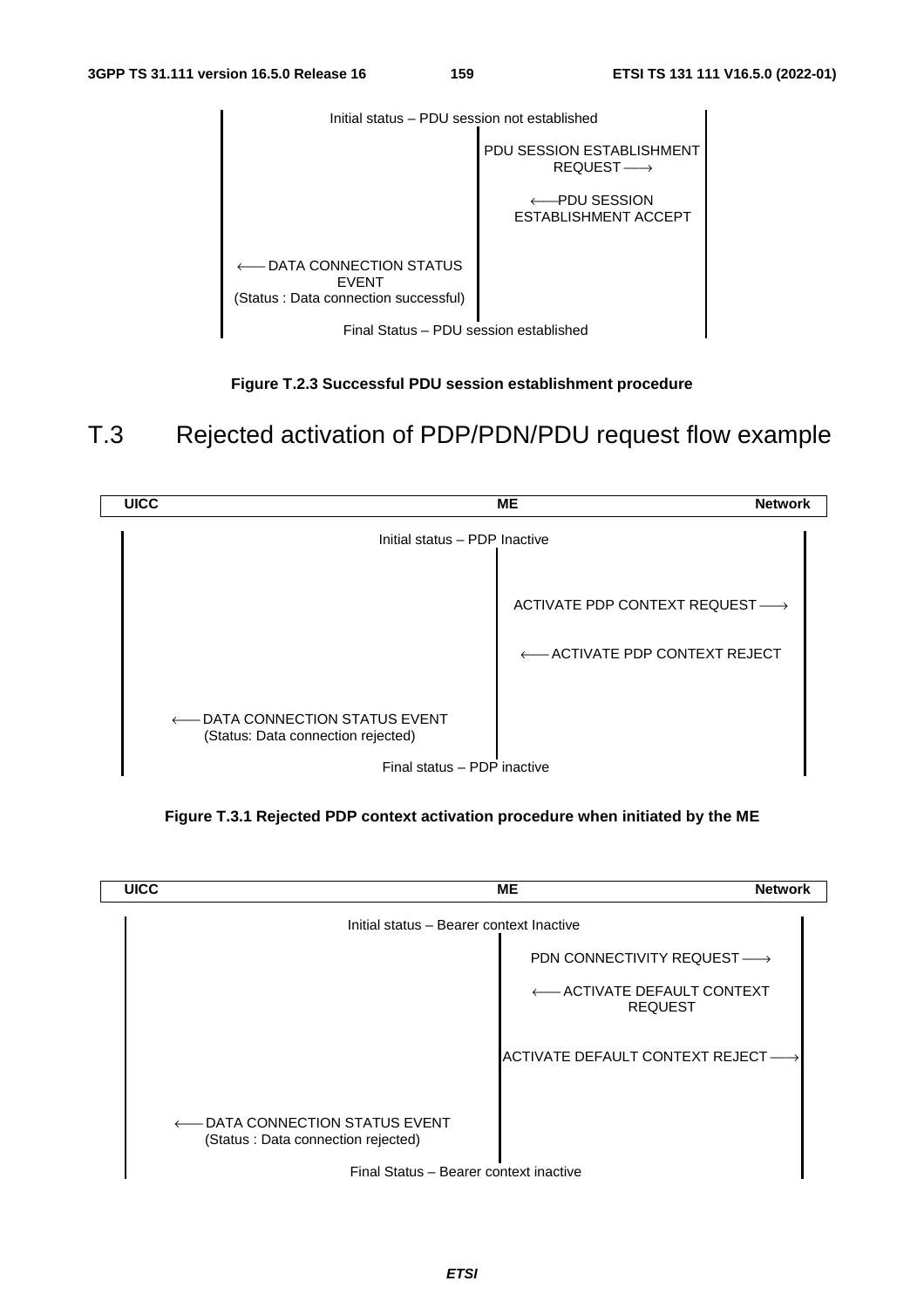**Figure T.3.2 Rejected PDN context activation procedure when initiated by the ME** 



**Figure T.3.3 Rejected PDU session establishment procedure when initiated by the ME** 

# T.4 PDP/PDN/PDU Data connection deactivated flow example



**Figure T.4.1 MS Initiated PDP/PDN context deactivation procedure** 

| ____ | <b>ME</b> | the contract of the contract of the contract of the contract of the contract of the contract of the contract of |
|------|-----------|-----------------------------------------------------------------------------------------------------------------|
|      |           |                                                                                                                 |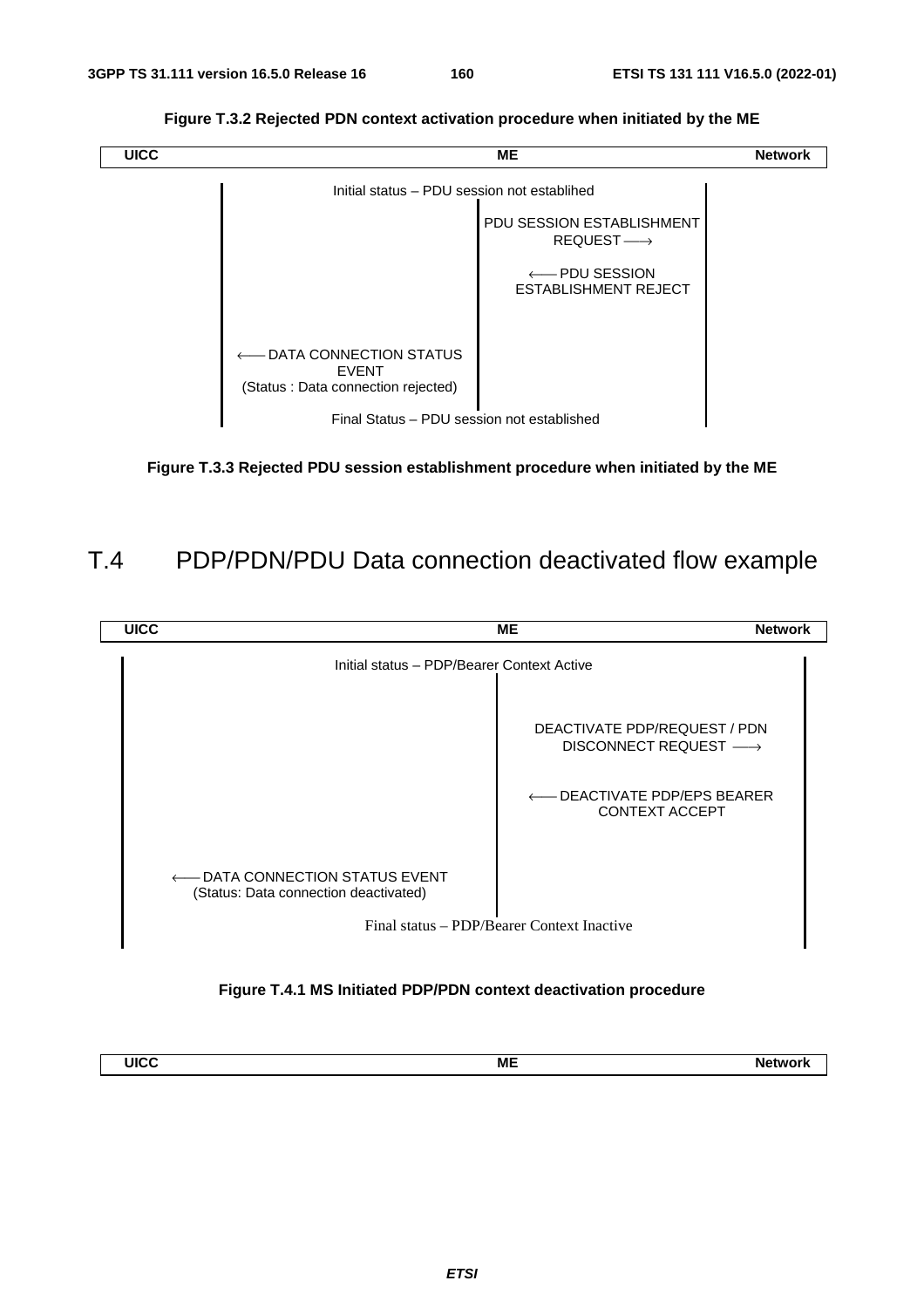





**Figure T.4.3 MS Initiated PDU session release procedure** 

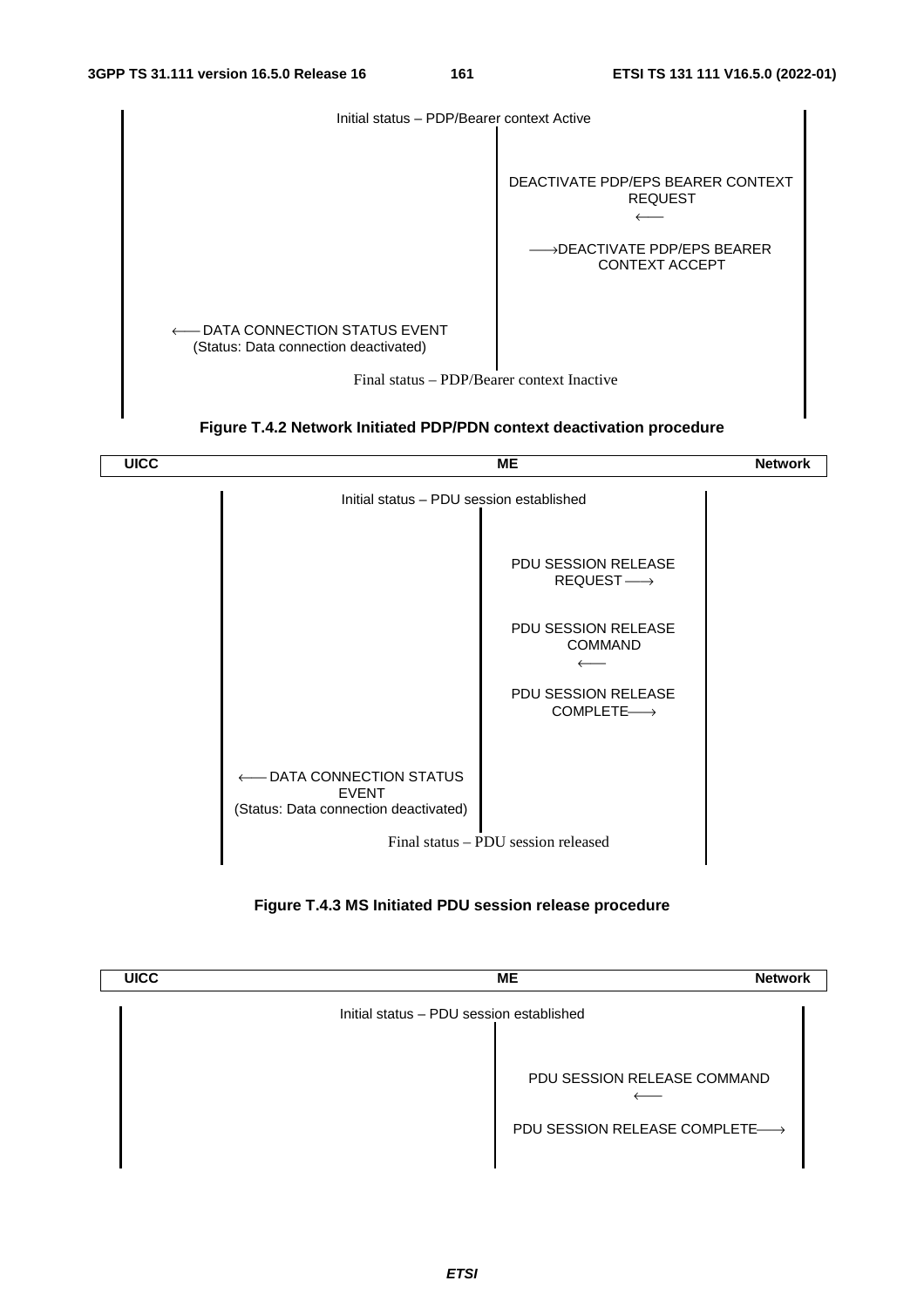← DATA CONNECTION STATUS EVENT⊖ (Status: Data connection deactivated)

Final status – PDU session released

**Figure T.4.4 Network Initiated PDU session release procedure**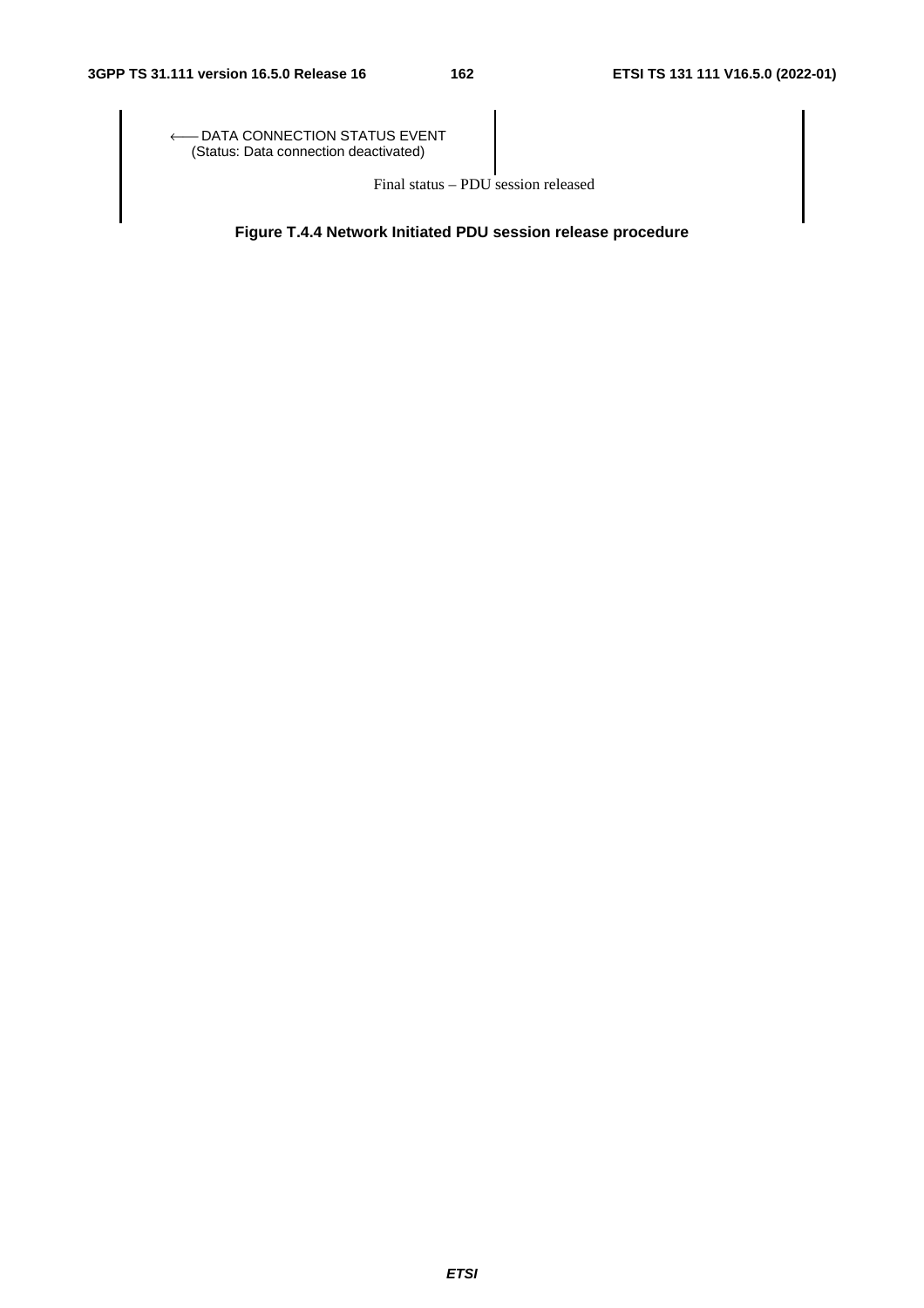Annex U (informative): Change History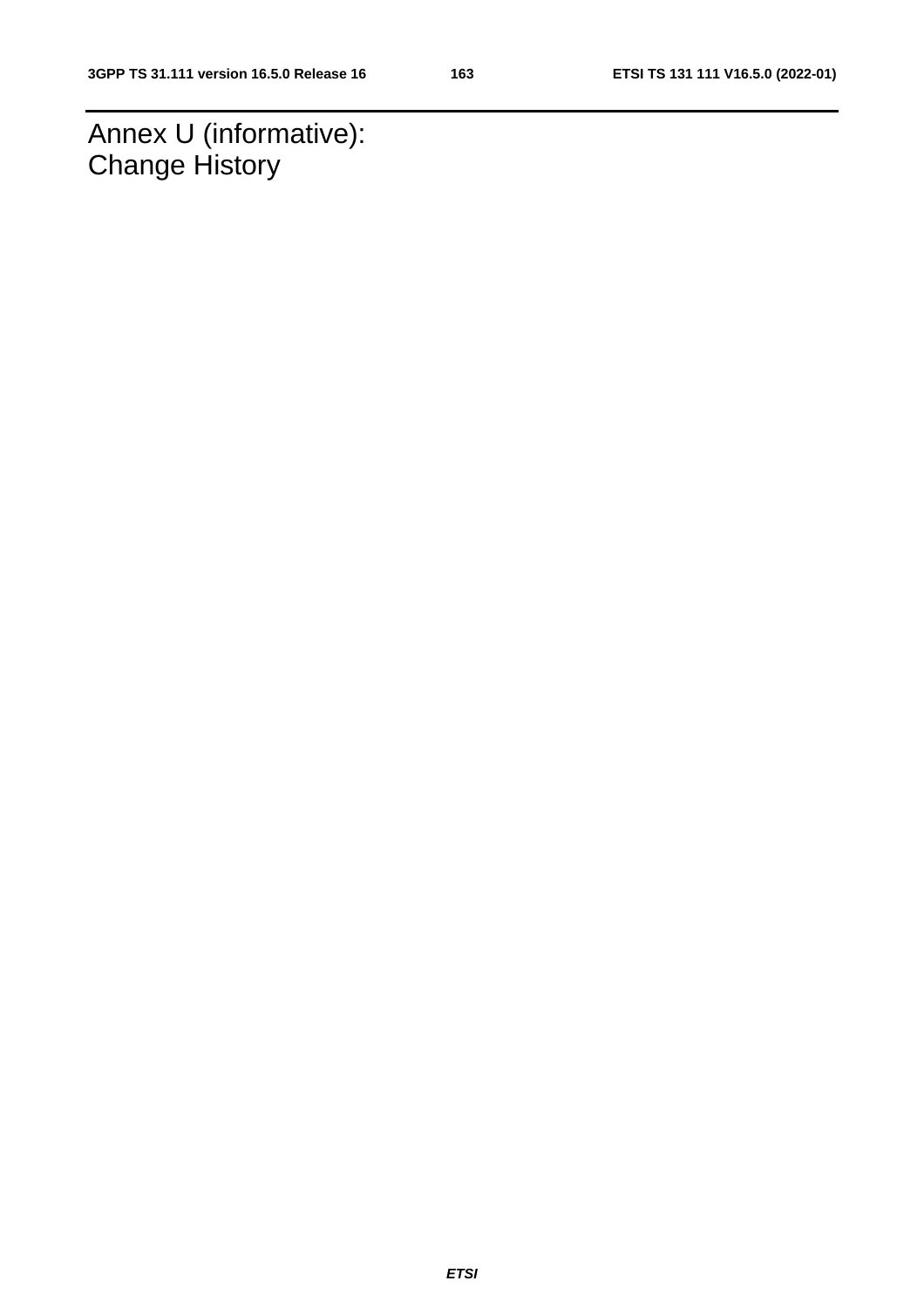| <b>Date</b>         | <b>TSG TD#</b>                | <b>TSG</b> | <b>CR</b>        | $\mathsf{R}$<br>ev               | Cat         | Subject/Comment                                                                                                                     | <b>New</b>       |
|---------------------|-------------------------------|------------|------------------|----------------------------------|-------------|-------------------------------------------------------------------------------------------------------------------------------------|------------------|
| CT-28               | CP-050141                     |            | 144              | $\blacksquare$                   | F           | Clarification on the coding of the DCS field for USSD data download                                                                 | 7.0.0            |
| CT-29               | CP-050341                     |            | 149              | $\blacksquare$                   | F           | Transfer MMS commands to SCP                                                                                                        | 7.1.0            |
| $CT-30$             | CP-050500                     |            | 152              | $\omega$                         | Α           | Missing data objects concerning Frames                                                                                              | 7.2.0            |
| CT-30               | CP-050500                     |            | 150              | $\blacksquare$                   | A           | Correction of the length of Bearer parameters for UTRAN Packet Service                                                              | 7.2.0            |
| CT-30               | CP-050497<br>CP-060019        |            | 153              |                                  | B           | Extension of BIP bearers with I-WLAN<br>Corrections to align TS 31.111 with ETSI TS 102 223 and ETSI TS 101                         | 7.2.0            |
| CT-31               |                               |            | 155              | $\Box$                           | A           | 220                                                                                                                                 | 7.3.0            |
| $CT-31$             | CP-060019                     |            | 157              | $\blacksquare$                   | A           | Introduction of HSDPA in BIP                                                                                                        | 7.3.0            |
| CT-31               | CP-060024                     |            | 158              | $\blacksquare$                   | D           | <b>Editorial corrections</b>                                                                                                        | 7.3.0            |
| $CT-31$             | CP-060024                     |            | 159              | $\Box$                           | F           | Alignment with SCP specifications                                                                                                   | 7.3.0            |
| $CT-31$             | CP-060157                     |            | 161              | $\blacksquare$                   | Α           | Correction on "USIM Service table" in data SMS-PP download                                                                          | 7.3.0            |
| CT-32               | CP-060244                     |            | 0162             | $\blacksquare$                   | F           | Incorrect Service Table referenced                                                                                                  | 7.4.0            |
| CT-33               | CP-060476                     |            | 0167             | $\mathbf{L}$                     | Α           | UTRAN NMR encoding and Local Information clarifications                                                                             | 7.5.0            |
| CT-35<br>CT-36      | CP-070060<br>CP-070300        |            | 0169<br>0176     | $\mathbf{1}$<br>$\overline{c}$   | Α<br>F      | Removal of re-introduced text for Call Control User indication<br>Correction of possible Terminal Responses to the Send SMS command | 7.6.0<br>7.7.0   |
| $CT-36$             | CP-070300                     |            | 0181             | $\overline{2}$                   | F           | Addition of missing Frame Identifiers to proactive commands                                                                         | 7.7.0            |
| $CT-36$             | CP-070300                     |            | 0184             | $\omega$                         | F           | Correction for the general results "SS Return Error" and "USSD Return                                                               | 7.7.0            |
|                     |                               |            |                  |                                  |             | Error"                                                                                                                              |                  |
| CT-37               | CP-070616                     |            | 0185             | 1                                | F           | Incomplete Launch Application command definition                                                                                    | 7.8.0            |
| CT-37               | CP-070612                     |            | 0187             |                                  | Α           | Correction to UTRAN Network Measurement Results                                                                                     | 7.8.0            |
| $CT-37$             | CP-070661                     |            | 0188             | $\overline{5}$                   | B           | Steering of Roaming Refresh Command                                                                                                 | 7.8.0            |
| $CT-38$             | CP-070842                     |            | 0190             | 5                                | B           | Addition of EVENT: Network Rejection                                                                                                | 8.0.0            |
| CT-39<br>---------- | CP-080169<br>---------------- |            | 0191<br>-------- | $\blacksquare$<br>$\overline{a}$ | F<br>------ | Correction to RAC in Event: Network Rejection<br>Numbering of clauses corrected                                                     | 8.1.0<br>8.1.1   |
|                     |                               |            |                  |                                  |             |                                                                                                                                     |                  |
| $CT-40$             | CP-080386                     |            | 0193             | $\overline{\mathbf{c}}$          | F           | Explicit definition of Provide Local Information values                                                                             | 8.2.0            |
| CT-41               | CP-080658                     |            | 0196             | $\overline{4}$                   | B           | Introduction of a geographical location discovery mechanism in the USIM                                                             | 8.3.0            |
|                     |                               |            |                  |                                  |             | Toolkit                                                                                                                             |                  |
| CT-41               | CP-080586                     |            | 0197             | $\blacksquare$                   | F           | Correction of a missing closing parenthesis in 31.111 8.19.                                                                         | 8.3.0            |
| CT-42               | CP-080903                     |            | 0198             | $\mathbf{3}$                     | B           | I-WLAN Steering of Roaming Refresh Command                                                                                          | 8.4.0            |
| CT-42               | CP-080908                     |            | 0199             | $\mathbf{1}$                     | F           | Correct Geographical Location Request Terminal response value                                                                       | 8.4.0            |
| --------            | ---------------               |            | --------         | ---                              | -----       | Upgrade to copyright, keywords and logo for LTE                                                                                     | 8.4.0            |
| CT-43               | CP-090188                     |            | 201              | $\overline{c}$                   | В           | Support of EPS in USAT: BIP, Provide Local Information, Call control                                                                | 8.5.0            |
| CT-43               | CP-090188                     |            | 207              | 1                                | B           | Definition of the "idle" state in Event Download (Location Status) to                                                               | 8.5.0            |
|                     |                               |            |                  |                                  |             | include E-UTRAN                                                                                                                     |                  |
| CT-43               | CP-090190                     |            | 206              | 1                                | Α           | Downgrade of Data download via USSD and USSD application mode                                                                       | 8.5.0            |
| CT-43               | CP-090197                     |            | 203              | $\overline{\phantom{a}}$         | F           | Correction of formatting error in Terminal Profile and in clause titles                                                             | 8.5.0            |
| $CT-43$             | CP-090240                     |            | 200              | $\mathbf{1}$                     | B           | Support of EPS in Network Rejection Event                                                                                           | 8.5.0            |
| CT-43               | CP-090242                     |            | 202              | 1                                | F           | Reduced USAT capable terminals                                                                                                      | 8.5.0            |
| CT-43               | CP-090455                     |            | 209              | 1                                | Α           | Correction to history table version entries ex CT-43.<br>Correction to OPEN CHANNEL                                                 | 8.5.1<br>8.6.0   |
| $CT-43$             | CP-090456                     |            | 212              | $\overline{\phantom{a}}$         | F           | NMEA sentence reference                                                                                                             | 8.6.0            |
| CT-43               | CP-090452                     |            | 213              | 1                                | F           | IMSI changing procedure                                                                                                             | 8.6.0            |
| CT-43               | CP-090456                     |            | $\overline{214}$ | $\blacksquare$                   |             | Network Rejection Event for GERAN/UTRAN                                                                                             | 8.6.0            |
| CT-43               | CP-090452                     |            | 215              | 1                                | F           | Support of E-UTRAN in Provide Local Information for NMR                                                                             | 8.6.0            |
| $CT-45$             | CP-090716                     |            | 225              |                                  | Α           | Correction of an open reference and clarification of display icon                                                                   | 8.7.0            |
| $CT-45$             | CP-090715                     |            | 226              |                                  | F           | Correction of missing reference to 3GPP specification                                                                               | 8.7.0            |
| CT-46               | CP-090994                     |            | 220              | $\overline{2}$                   | B           | Discovery of surrounding CSG cells                                                                                                  | 9.0.0            |
| CT-46<br>CT-47      | CP-090994<br>CP-100186        |            | 227<br>235       | 1<br>$\Box$                      | В<br>F      | CSG cell selection event<br>Completion of implementation of CR 0227 (tag values)                                                    | 9.0.0<br>9.1.0   |
| CT-47               | CP-100186                     |            | 236              | $\blacksquare$                   | F           | Correction of erroneous use of the "H(e)NB" term                                                                                    | 9.1.0            |
| CT-47               | CP-100181                     |            | 231              | $\overline{2}$                   | Α           | ETSI SCP references correction                                                                                                      | 9.1.0            |
| CT-48               | CP-100392                     |            | 0243             | $\mathbf{1}$                     | F           | Update of the specification and of references to SCP specifications                                                                 | 9.2.0            |
| $CP-48$             | CP-100393                     |            | 0240             | 1                                | A           | Correction to security requirement references                                                                                       | 9.2.0            |
| $CP-48$             | CP-100393                     |            | 0248             | 1                                | Α           | Correction of TERMINAL RESPONSE                                                                                                     | 9.2.0            |
| CP-49               | CP-100596                     |            | 0254             |                                  | F           | HNB name corrections                                                                                                                | 9.3.0            |
| CP-49               | CP-100595                     |            | 0257             |                                  | D           | Editorial correction in Comprehention-TLV Tag list                                                                                  | 10.0.0           |
| CP-50               | CP-100828                     |            | 0272             | $\mathbf{1}$                     | A           | Reference update and restoration of the Terminal Profile's bytes with                                                               | 10.1.0           |
| CP-50               | CP-100828                     |            | 0271             | $\mathbf{1}$                     | Α           | letter class<br>Essential corrections to NMR and UTRAN/E-UTRAN Measurement                                                          | 10.1.0           |
|                     |                               |            |                  |                                  |             | Qualifier                                                                                                                           |                  |
| CP-50               | CP-100825                     |            | 0270             | 2                                | В           | Communication control for IMS                                                                                                       | 10.1.0           |
| CP-50               | CP-100841                     |            | 0274             | $\blacksquare$                   | A           | Clarification on EVENT DOWNLOAD - CSG cell selection                                                                                | 10.1.0           |
| CP-51               | CP-110239                     |            | 0275             | 1                                | В           | Rules for multiple entities providing USAT facilities                                                                               | 10.2.0           |
| CP-51               | CP-110243                     |            | 0276             | 1                                | C           | Addition of Direct Communication Channel for BIP terminal server mode                                                               | 10.2.0           |
| CP-51               | CP-110238                     |            | 0279             | 1                                | B           | Introduction of the IARI based Incoming IMS Data event                                                                              | 10.2.0           |
| CP-51<br>$CP-51$    | CP-110238<br>CP-110238        |            | 0280<br>0281     | 1                                | В<br>B      | Introduction of ME behaviour during a REFRESH of EF_UICCIARI                                                                        | 10.2.0<br>10.2.0 |
| CP-51               | CP-110298                     |            | 0282             | 4                                | В           | Introduction of the IARI based IMS Registration event<br>Introduction the IARI based Open Channel command                           | 10.2.0           |
| CP-51               | CP-110243                     |            | 0290             |                                  | C           | Enable Re-assignment of tag values                                                                                                  | 10.2.0           |
|                     |                               |            |                  |                                  |             |                                                                                                                                     |                  |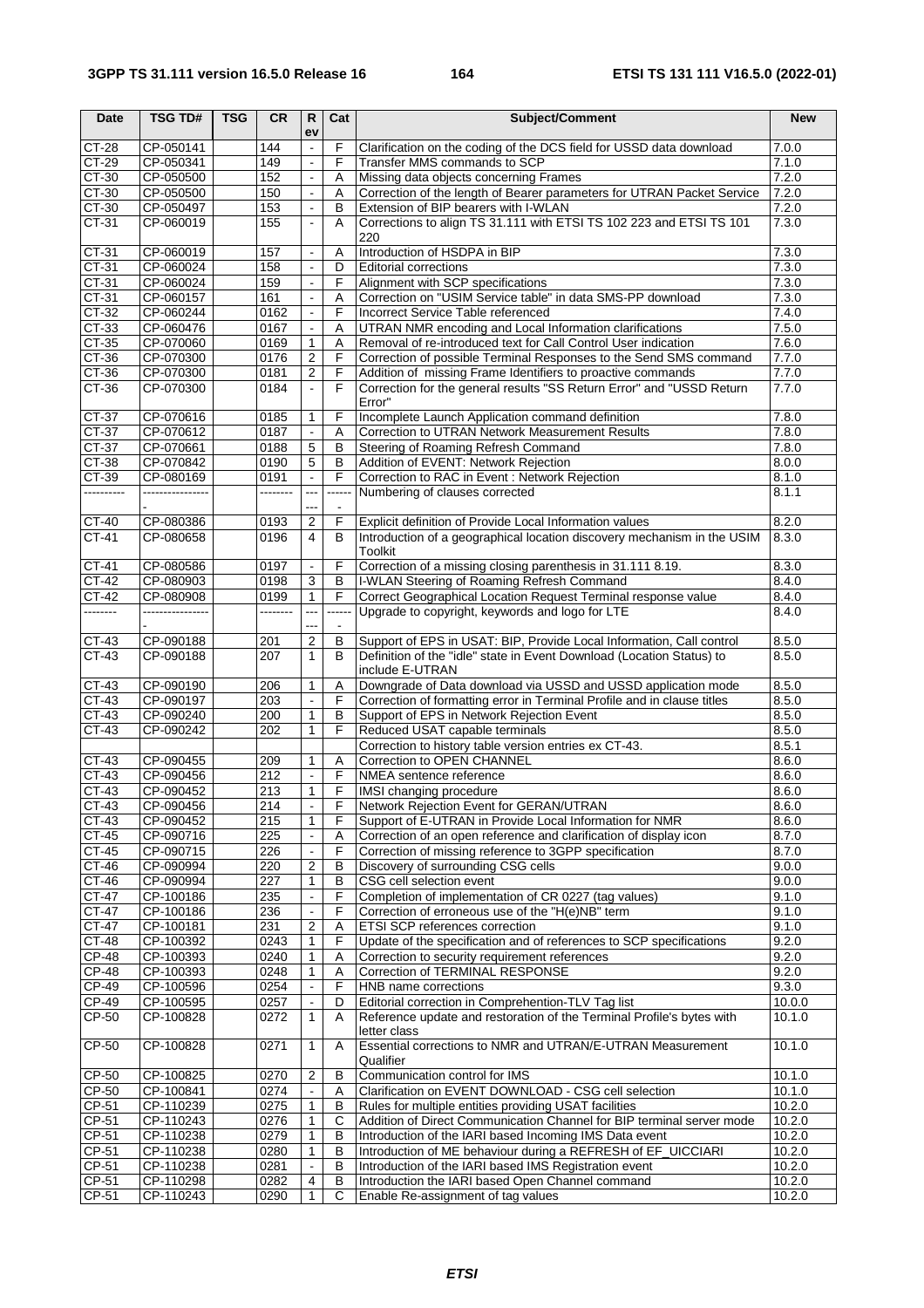| <b>Date</b>      | <b>TSG TD#</b>         | <b>TSG</b> | <b>CR</b>    | $\mathsf{R}$<br>ev | Cat    | Subject/Comment                                                                                                                      | <b>New</b>       |
|------------------|------------------------|------------|--------------|--------------------|--------|--------------------------------------------------------------------------------------------------------------------------------------|------------------|
| CP-51            | CP-110217              |            | 0292         | $\blacksquare$     | A      | Essential corrections to the CSG cell selection status event and command 10.2.0<br>PROVIDE LOCAL INFORMATION related to CSG          |                  |
| $CP-52$          | CP-110530              |            | 0291         | $\overline{2}$     | F      | Essential correction on the length size for the IMS Registration Event<br>envelope command                                           | 10.3.0           |
| CP-52            | CP-110530              |            | 0292         | 2                  | F      | Correction to IMS Registration event letter class                                                                                    | 10.3.0           |
| CP-52            | CP-110530              |            | 0294         | 3                  | F      | Reservation of a bit in Terminal profile for Open Channel for IMS                                                                    | 10.3.0           |
| $CP-52$          | CP-110499              |            | 0296         | $\overline{2}$     | Α      | Removal of the mandatory Home eNodeB name support in USAT                                                                            | 10.3.0           |
| CP-53            | CP-110596              |            | 0297         | $\overline{2}$     | F      | Corrections to IMS Registration Event and Open Channel for IMS USAT<br>commands                                                      | 10.4.0           |
| $CP-54$          | CP-110901              |            | 0300         | $\mathbf{1}$       | F      | Essential correction to call control by USIM using IMS Request-URI<br>parameter                                                      | 10.5.0           |
| CP-54            | CP-110901              |            | 0304         | $\mathbf{1}$       | F      | Alignment with ETSI TS 102 223 regarding eCAT                                                                                        | 10.5.0           |
| CP-54            | CP-110901              |            | 0303         | 1                  | F      | Correction of USAT over AT commands                                                                                                  | 10.5.0           |
| CP-54            | CP-110901              |            | 0301         | $\overline{2}$     | A      | Essential correction to call control by USIM using IMS Request-URI<br>parameter                                                      | 11.0.0           |
| CP-54            | CP-110900              |            | 0299         | 2                  | С      | Definition of procedures for Steering of Roaming                                                                                     | 11.0.0           |
| CP-55            | CP-120146              |            | 0313         | $\mathbf{1}$       | Α      | Update of reference to ETSI TS 102 223                                                                                               | 10.6.0           |
| $CP-55$          | CP-120147              |            | 0317         |                    | Α      | Correction to channel status data object                                                                                             | 10.6.0           |
| CP-56            | CP-120387              |            | 321          | $\mathbf{1}$       | A      | Correction of bearer parameters for E-UTRAN / mapped UTRAN packet<br>service                                                         | 10.7.0           |
| CP-56            | CP-120388              |            | 322          | 1                  | D      | Deletion of COMPREHENSION-TLV tag value from 3GPP specification                                                                      | 10.7.0           |
| CP-56            | CP-120388              |            | 324          | $\mathbf{1}$       | D      | Correction in the Geographical location information discovery information<br>flow between the ME and the UICC                        | 10.7.0           |
| CP-56            | CP-120406              |            | 315          | 3                  | B      | Addition of Provide local information, H(e)NB IP address                                                                             | 10.7.0           |
| CP-56            | CP-120406              |            | 316          | $\overline{4}$     | B      | Addition of Provide local information, H(e)NB surrounding macrocells                                                                 | 10.7.0           |
| CP-57            | CP-120624              |            | 0328         |                    | A      | Correction of length of CSG ID                                                                                                       | 11.3.0           |
| CP-57            | CP-120624              |            | 0331         | $\mathbf{1}$       | Α      | Correction of CSG ID list identifier                                                                                                 | 11.3.0           |
| CP-57            | CP-120624              |            | 0334         | 1                  | Α      | Changes in ENVELOPE (EVENT DOWNLOAD - CSG Cell Selection)                                                                            | 11.3.0           |
| CP-57<br>CP-57   | CP-120625<br>CP-120623 |            | 0344<br>0349 | 1<br>2             | A<br>C | Clarification of the use of the Incoming IMS Data event<br>Enhancements to the security of the SMS OTA download mechanisms           | 11.3.0<br>11.3.0 |
| CP-57            | CP-120626              |            | 0338         | 1                  | D      | Correction to reference for 'OPEN CHANNEL related to UICC Server                                                                     | 11.3.0           |
|                  |                        |            |              |                    |        | Mode'                                                                                                                                |                  |
| CP-58            | CP-120871              |            | 0348         | 2                  | Α      | Essential correction on NMR in E-UTRAN                                                                                               | 11.4.0           |
| CP-58<br>CP-58   | CP-120871<br>CP-120871 |            | 0353<br>0356 | $\mathbf{1}$<br>2  | Α<br>Α | Call control for emergency PDN<br>Correction of padding for ECI in Location Information                                              | 11.4.0<br>11.4.0 |
| CP-58            | CP-120872              |            | 0359         | 1                  | Α      | Essential correction on CSG reselection                                                                                              | 11.4.0           |
| CP-58            | CP-120873              |            | 0350         |                    | F      | Location Information for call control                                                                                                | 11.4.0           |
| CP-59            | CP-130146              |            | 0363         | 1                  | F      | Update of reference to ETSI TS 102 223 specification                                                                                 | 11.5.0           |
| CP-60            | CP-130364              |            | 0364         |                    | F      | Location Information for MO Short Message Control                                                                                    | 11.6.0           |
| CP-60            | CP-130365              |            | 0367         |                    | A      | Clarification on the IMS Registration Event                                                                                          | 11.6.0           |
| CP-60            | CP-130366              |            | 0365         | 2                  | D      | Optional fields in MO Short Message control response                                                                                 | 12.0.0           |
| CP-60            | CP-130366              |            | 0368         | 1                  | D      | Correction in call control by USIM text                                                                                              | 12.0.0           |
| $CP-61$<br>CP-62 | CP-130534<br>CP-130787 |            | 0370<br>0381 | 1<br>1             | C<br>Α | PLMN ID to "CSG Cell Selection" ENVELOPE COMMAND<br>Essential correction for IMS emergency call in call control by USIM              | 12.1.0<br>12.2.0 |
| CP-62            | CP-130788              |            | 0377         | $\mathbf{1}$       | Ā      | Correction for call control for IMS communications by USIM                                                                           | 12.2.0           |
| CP-63            | $CF-140164$            |            | 0391         |                    | Α      | Correction of location information in case of call control for IMS                                                                   | 12.3.0           |
| $CP-63$          | CP-140165              |            | 0398         |                    | D      | Correction of editorial errors in TS 31.111                                                                                          | 12.3.0           |
| CP-63            | CP-140166              |            | 0388         | 1                  | Α      | Essential correction to default routing for USAT over AT interface<br>references                                                     | 12.3.0           |
| $CP-63$          | CP-140167              |            | 0395         | 1                  | A      | Essential correction in communication control for IMS by USIM                                                                        | 12.3.0           |
| CP-63            | CP-140168              |            | 0392         | 1                  | В      | Addition of POLL INTERVAL ENVELOPE command                                                                                           | 12.3.0           |
| CP-63            | CP-140169              |            | 0399         |                    | Α      | Change PROVIDE LOCAL INFORMATION procedure for HPSIM                                                                                 | 12.3.0           |
| CP-64            | CP-140422              |            | 0401         | 2                  | F      | Coding of PDP type in the Bearer parameters                                                                                          | 12.4.0           |
| CP-64            | CP-140422              |            | 0406         |                    | F      | Introduction of BCCH and Timing Advance Local Information                                                                            | 12.4.0           |
| CP-64            | CP-140425              |            | 0396         | 4                  | B      | URI support in MT Call event                                                                                                         | 12.4.0           |
| CP-64            | CP-140425              |            | 0400         | 1                  | В      | Modification to TI value                                                                                                             | 12.4.0           |
| CP-64            | CP-140427              |            | 0404<br>0384 | 1                  | F      | E-UTRAN inter-frequency measurements that exceeds maxEARFCN                                                                          | 12.4.0           |
| CP-65<br>CP-65   | CP-140702<br>CP-140700 |            | 0408         | 3<br>$\mathbf{1}$  | Α<br>C | Essential corrections for MTC on PDP / EPS PDN context activation<br>Reference ETSI Specifications for the POLL INTERVAL Negotiation | 12.5.0<br>12.5.0 |
| CP-65            | CP-140707              |            | 0407         |                    | D      | procedure<br>Removal of references to EFLND                                                                                          | 12.5.0           |
| CP-65            | CP-140707              |            | 0409         |                    | C      | Update of reference to ETSI TS 102 223                                                                                               | 12.5.0           |
| CP-66            | CP-140958              |            | 0410         | 1                  | F      | Description of Transaction Identifier for terminals not supporting IMS                                                               | 12.6.0           |
| CP-66            | CP-140960              |            | 0413         | 1                  | F      | Update of reference to ETSI TS 102 223 V11.3.0                                                                                       | 12.6.0           |
| CP-66            | CP-140959              |            | 0416         | 1                  | F      | Correction of COMPREHENSION-TLV data objects list                                                                                    | 12.6.0           |
| CP-67            | CP-150158              |            | 0420         | $\overline{2}$     | B      | ENVELOPE for ProSe usage information reporting                                                                                       | 12.7.0           |
| CP-67            | CP-150159              |            | 0425         | 2                  | F      | Essential correction to the value of the Transaction Identifier in Call<br>disconnect event                                          | 12.7.0           |
| CP-67            | CP-150159              |            | 0426         |                    | F      | Update of reference to ETSI TS 102 223                                                                                               | 12.7.0           |
| CP-68            | CP-150388              |            | 0427         |                    | F      | Support for toolkit initiated GBA bootstrap using refresh on ISIM                                                                    | 12.8.0           |
| CP-68            | CP-150388              |            | 0428         | 1                  | F      | Update of tags allocated by ETSI SCP                                                                                                 | 12.8.0           |
| CP-68            | CP-150380              |            | 0432         |                    | Α      | Correction of PDP context activation parameters                                                                                      | 12.8.0           |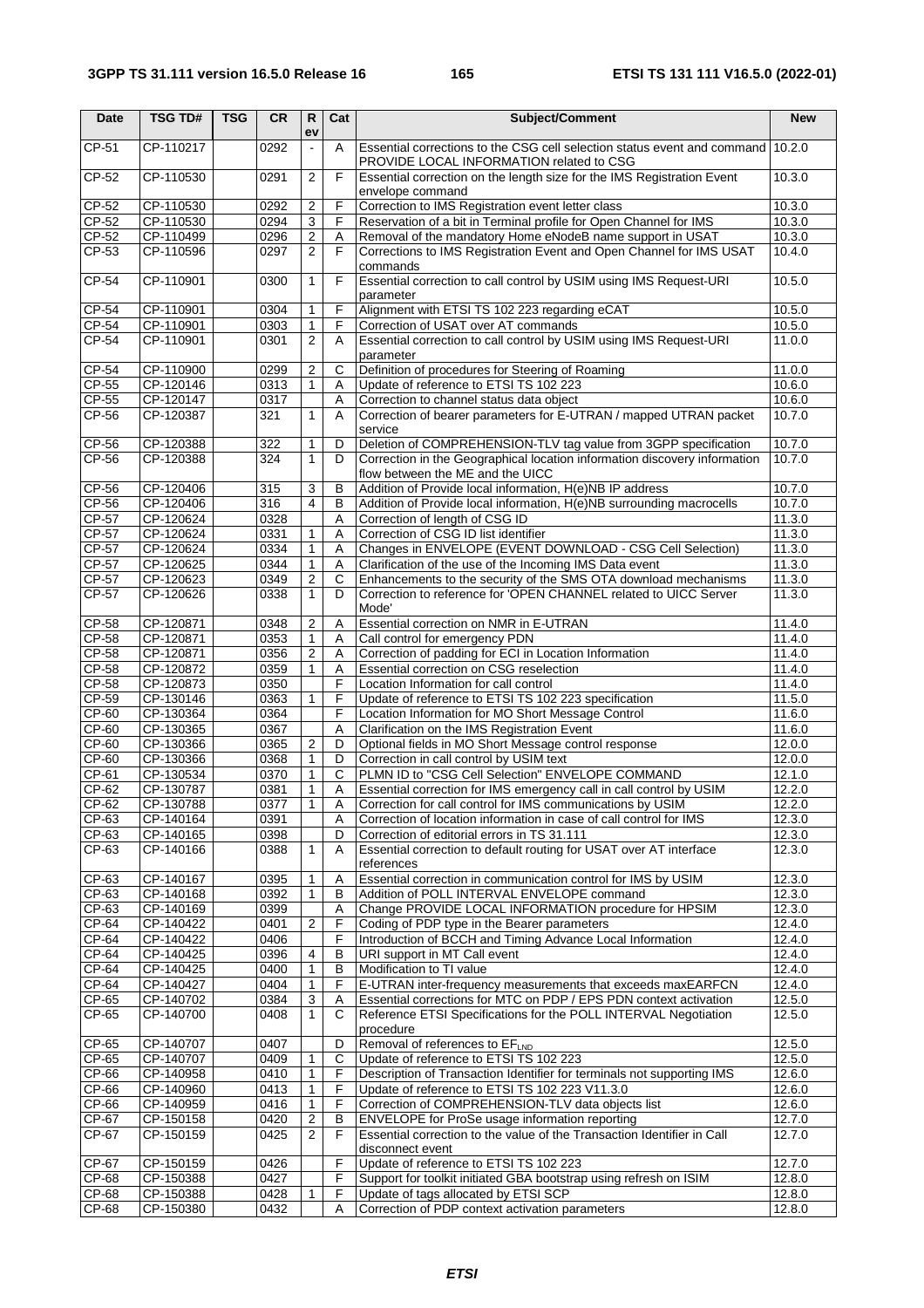| <b>Date</b>        | <b>TSG TD#</b>         | <b>TSG</b> | <b>CR</b>    | $\mathsf{R}$<br>ev  | Cat            | Subject/Comment                                                                                                          | <b>New</b>       |
|--------------------|------------------------|------------|--------------|---------------------|----------------|--------------------------------------------------------------------------------------------------------------------------|------------------|
| $CP-68$            | CP-150388              |            | 0433         | $\mathbf{1}$        | F              | URI support by USAT clarification on the interactions with FDN_URI and<br><b>BDN URI</b>                                 | 12.8.0           |
| CP-68              | CP-150388              |            | 0437         | $\mathbf{1}$        | F              | Update of reference to ETSI TS 102 223                                                                                   | 12.8.0           |
| CP-68              | CP-150394              |            | 0424         | 6                   | B              | WLAN Bearer alignment of USAT                                                                                            | 13.0.0           |
| CP-68              | CP-150381              |            | 0434         | $\overline{2}$      | $\overline{B}$ | URI support by USAT SMS related features                                                                                 | 13.0.0           |
| $CP-68$            | CP-150386              |            | 0429         | $\overline{3}$      | $\overline{C}$ | Removal of mandatory clause                                                                                              | 13.0.0           |
| CP-68              | CP-150394              |            | 0435         | 2                   | $\overline{B}$ | <b>Enhanced IMS Call Control</b>                                                                                         | 13.0.0           |
| CP-69              | CP-150563              |            | 0436         | 3                   | B              | Alignment of Provide Local Information for Timing Advance to E-UTRAN<br>radio technology                                 | 13.1.0           |
|                    |                        |            |              |                     |                | Hole in CR numbering between 437 and 626                                                                                 |                  |
| CP-69<br>CP-70     | CP-150563<br>CP-150831 |            | 0627<br>0629 |                     | F<br>A         | Correction to Bearer parameters for UTRAN and EUTRAN                                                                     | 13.1.0<br>13.2.0 |
| CP-70              | CP-150827              |            | 0630         | 1<br>$\mathbf{1}$   | $\overline{c}$ | Handling of a too long IMS URI<br>Condition to send Location status and access technology change events                  | 13.2.0           |
| CP-71              | CP-160142              |            | 0631         | 1                   | B              | Handling of long URI for IMS call control                                                                                | 13.3.0           |
| CP-71              | CP-160144              |            | 0632         |                     | B              | Handling of long URI for MT Call event                                                                                   | 13.3.0           |
| CP-72              | CP-160348              |            | 0635         | 1                   | Α              | Correction / clarification of ProSe usage information reporting                                                          | 13.4.0           |
| CP-73              | CP-160549              |            | 0636         | $\mathbf{1}$        | B              | Adding of Extended EMM Cause to the EVENT DOWNLOAD - Network<br>Rejection                                                | 13.4.0           |
| CP-74              | CP-160787              |            | 0644         |                     | Α              | Location Information for MO Short Message Control                                                                        | 14.1.0           |
| $CP-74$            | CP-160788              |            | 0652         |                     | Α              | Update of reference to ETSI TS 102 223                                                                                   | 14.1.0           |
| <b>CP-74</b>       | CP-160788              |            | 0654         |                     | Α              | Correction of I-WLAN specification references                                                                            | 14.1.0           |
| <b>CP-74</b>       | CP-160790              |            | 0648         | 1                   | Α              | Essential Correction to Envelope(ProSe Report) for access control                                                        | 14.1.0           |
| <b>CP-74</b>       | CP-160789              |            | 0653         |                     | D              | Clarification of the encoding of the IMS Status Code                                                                     | 14.1.0           |
| <b>CP-74</b>       | CP-160789              |            | 0638         | 4                   | B              | URI support by USAT SMS-PP-Download                                                                                      | 14.1.0           |
| <b>CP-74</b>       | CP-160790              |            | 0649         | 1                   | D              | Error handling by USIM in ProSe usage information reporting procedure                                                    | 14.1.0           |
| $CP-74$            | CP-160790              |            | 0650         | 2                   | D              | Clarification of Envelope(ProSe Report) for error handling                                                               | 14.1.0           |
| CP-75              | CP-170212              |            | 0655         | $\mathbf{1}$        | B              | 3GPP PS Data Off and BIP                                                                                                 | 14.2.0           |
| CP-75<br>$CP-76$   | CP-170213              |            | 0656<br>0658 | 6<br>$\blacksquare$ | $\sf B$<br>A   | New Event Download for Data Connection Status                                                                            | 14.2.0<br>14.3.0 |
| CP-76              | CP-171165<br>CP-171166 |            | 0663         | $\blacksquare$      | F              | Essential correction for the Timing Advance for E-UTRAN<br>Corrections for the Event Download for Data Connection Status | 14.3.0           |
| $CP-77$            | CP-172064              |            | 0664         | $\mathbf{1}$        | D              | Fixed wrong implementation of CR 0315, CR 0316 and CR 0655                                                               | 14.4.0           |
| $CP-77$            | CP-172064              |            | 0664a        | 1                   | F              | Update of reference to TS 102 223                                                                                        | 14.4.0           |
| <b>CP-77</b>       | CP-172064              |            | 0665         | $\mathbf{1}$        | F              | Date and time for MTC devices                                                                                            | 14.4.0           |
| $CP-77$            | CP-172064              |            | 0667         | 1                   | F              | New class for URI support in the SET UP CALL                                                                             | 14.4.0           |
| <b>CP-78</b>       | CP-173143              |            | 0671         | $\mathbf{1}$        | B              | Definition of values reserved by ETSI SCP for 3GPP usage                                                                 | 14.5.0           |
| <b>CP-78</b>       | CP-173143              |            | 0672         | $\overline{2}$      | $\overline{B}$ | Support of Non-IP Data Delivery by ME                                                                                    | 14.5.0           |
| CP79               | CP-180134              |            | 0673         | 1                   | B              | Enhance Location Information object for NG-RAN Cell Identity                                                             | 15.1.0           |
| $CP-79$            | CP-180134              |            | 0674         | 1                   | В              | Enhance Bearer object in Toolkit spec to accommodate 5GS                                                                 | 15.1.0           |
| CP-80              | CP-181152              |            | 0677         | $\mathbf{1}$        | A              | Make Date and Time field conditional in Data Connection Status Change<br>event in 31.111.                                | 15.1.0           |
| CP-80              | CP-181152              |            | 0679         | 1                   | A              | Remove ambiguity in Location Status Event and Access Tech Event<br>related text in 31.111.                               | 15.1.0           |
| CP-80              | CP-181155              |            | 0680         | $\overline{c}$      | B              | Update the UICC Toolkit Data Connection Status Change Event for 5GS                                                      | 15.3.0           |
| <b>CP-80</b>       | CP-181155              |            | 0681         | $\mathbf{1}$        | B              | Update the UICC Toolkit Network Reject Event for 5GS                                                                     | 15.3.0           |
| CP-80              | CP-181155              |            | 0682         | 2                   | В              | 5G support for the OPEN CHANNEL command                                                                                  | 15.3.0           |
| CP-80              | CP-181155              |            | 0683         | $\overline{2}$      | В              | Call Control update for PDU sessions                                                                                     | 15.3.0           |
| CP-80              | CP-181155              |            | 0686         | 4                   | В              | 5G support for the OPEN CHANNEL command                                                                                  | 15.3.0           |
|                    |                        |            |              |                     |                | <b>Wrong Specification Numbering</b>                                                                                     | 15.3.1<br>15.4.0 |
| 2018-09<br>2018-09 | CP-182185<br>CP-182185 |            | 0684<br>0687 | 4<br>2              | В<br>в         | Network Measurement Report update for NR<br>Update the version number of ETSI TS 102223 to latest                        | 15.4.0           |
| 2018-09            | CP-182185              |            | 0689         | 4                   | В              | Update the UICC Toolkit Data Connection Status Change Event for 5GS                                                      | 15.4.0           |
| 2018-09            | CP-182184              |            | 0690         | $\overline{2}$      | Α              | Overview clause of Call control by USIM missing PDN related overview.                                                    | 15.4.0           |
| 2018-09            | CP-182185              |            | 0691         | 2                   | В              | Enhance Location Information object to accommodate 3 byte TAC for<br>5GS.                                                | 15.4.0           |
| 2018-09            | CP-182185              |            | 0692         | 4                   | D              | Correction to Annex U                                                                                                    | 15.4.0           |
| 2018-09            | CP-182185              |            | 0693         | 3                   | В              | SMS-PP Data download procedure to support SoR using 5G NAS                                                               | 15.4.0           |
| 2018-09            | CP-182185              |            | 0694         | 1                   | B              | Fix implementation error for USIM Call Control procedure and allow<br>updating only the operator specific ePCOs.         | 15.4.0           |
| 2018-09            | CP-182189              |            | 0695         | 1                   | F              | Correct implementation error for terminal profile bits for non-IP data<br>delivery                                       | 15.4.0           |
| 2018-09            | CP-182185              |            | 0705         |                     | B              | Addition of DNN object in PDU session establishment parameters                                                           | 15.4.0           |
| 2018-12            | CP-183185              |            | 0706         | 3                   | C              | Enable procedure for update of Routing ID data in the UICC, as triggered<br>by the UDM.                                  | 15.5.0           |
| 2018-12            | CP-183185              |            | 0707         | $1 \mid F$          |                | 5G Call Control by USIM shall take into account SM PDU DN container<br>length.                                           | 15.5.0           |
| 2018-12            | CP-183185              |            | 0708         |                     | F              | Change NR ARFCN length in NMR from 3 to 4 to be future proof.                                                            | 15.5.0           |
| 2018-12            | CP-183185              |            | 0710         | 1                   | F              | Correction to CALL CONTROL command for PDU session establishment                                                         | 15.5.0           |
| 2018-12            | CP-183185              |            | 0711         | 1                   | F              | Correction due to incorrect TS 24.501 clause referred                                                                    | 15.5.0           |
| 2018-12            | CP-183185              |            | 0713         | 1                   | F              | Correction to address data field in SMS-PP DOWNLOAD command                                                              | 15.5.0           |
| 2019-03            | CP-190047              |            | 0716         |                     | F              | Align Routing Indicator data update procedure with CT1 referring to data<br>as data set.                                 | 15.6.0           |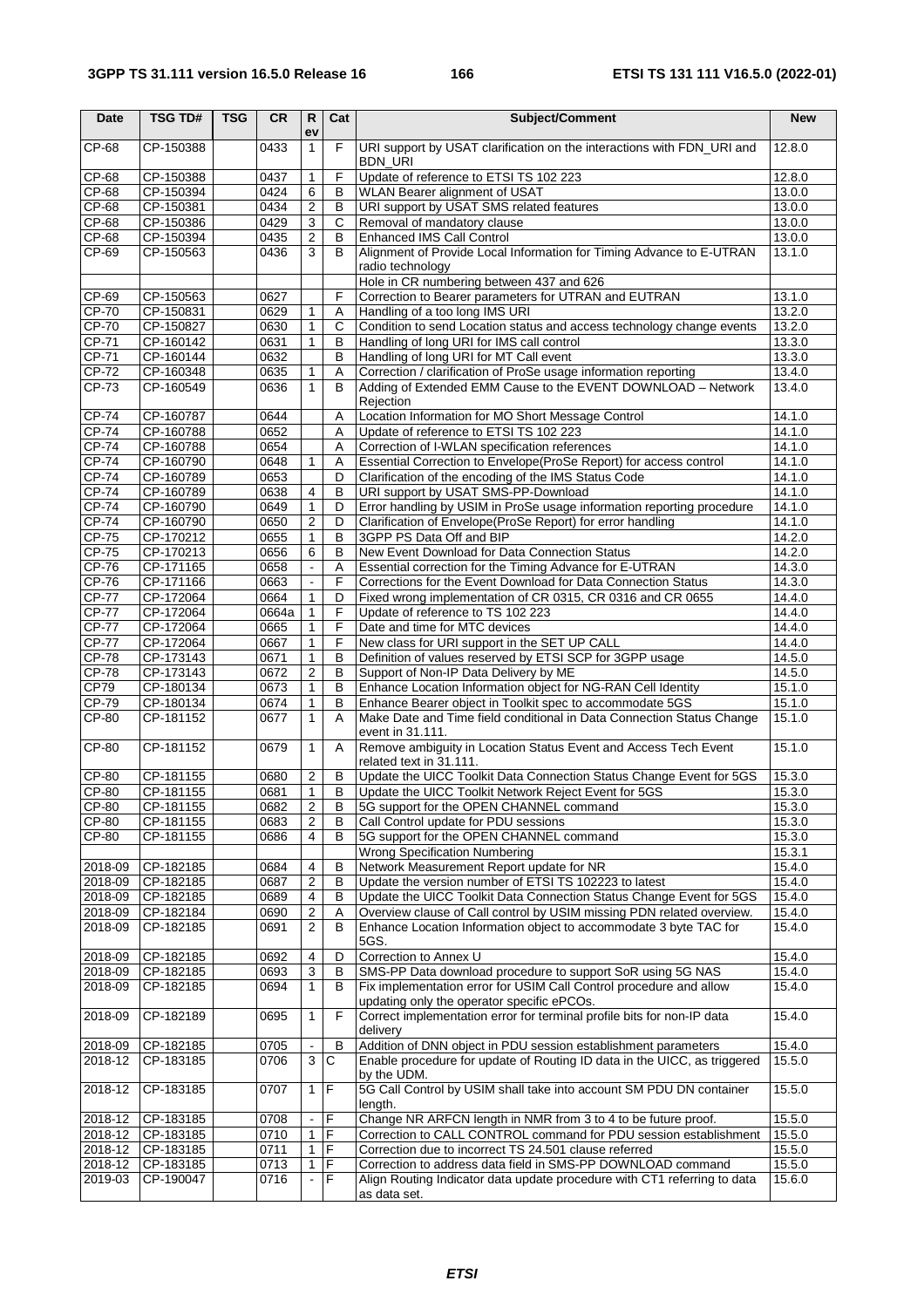| <b>Date</b> | <b>TSG TD#</b>       | <b>TSG</b> | <b>CR</b> | $\mathsf{R}$   | Cat            | <b>Subject/Comment</b>                                                                          | <b>New</b> |
|-------------|----------------------|------------|-----------|----------------|----------------|-------------------------------------------------------------------------------------------------|------------|
|             |                      |            |           | ev             |                |                                                                                                 |            |
| 2019-03     | CP-190047            |            | 0717      | 2              | $\overline{c}$ | Update Routing Indicator data update procedure to indicate REFRESH                              | 15.6.0     |
|             |                      |            |           |                |                | type.                                                                                           |            |
| 2019-03     | CP-190046            |            | 0718      |                | F              | Correction of specification version in Annex U                                                  | 15.6.0     |
| 2019-03     | CP-190044            |            | 0721      |                | $\overline{F}$ | Correction of the reference used in cl. 8.143                                                   | 15.6.0     |
| 2019-03     | CP-190046            |            | 0720      |                | Α              | Update Annex A to align with letter classes allocated by ETSI SCP                               | 15.6.0     |
| 2019-09     | CP-192014            |            | 0723      |                | $1 \mathsf{F}$ | Update reference to Rel-15 version of ETSI TS 102.223 in 3GPP TS<br>31.111                      | 15.7.0     |
| 2019-12     | CP-193076            |            | 0726      | $1 \mid F$     |                | Specify the 'data connection type' in command parameters/data definition<br>in clause 7.5.25.2. | 15.8.0     |
| 2020-03     | CP-200087            |            | 0725      | 6              | ΙF             | Correction to Bearer Description data object                                                    | 16.0.0     |
| 2020-03     | CP-200087            |            | 0727      | $\overline{2}$ | B              | Introducing Network Measurement Results for NG-RAN                                              | 16.0.0     |
| 2020-03     | CP-200087            |            | 0729      | $\overline{2}$ |                | Alignment of Provide Local Information for Timing Advance to NG-RAN                             | 16.0.0     |
|             |                      |            |           |                |                | radio technology                                                                                |            |
| 2020-03     | CP-200087            |            | 0730      |                | $\, {\bf B}$   | PROVIDE LOCAL INFORMATION to get Slice(s) information                                           | 16.0.0     |
| 2020-06     | CP-201154            |            | 0732      | 7              | A              | Update the scope of 31.111 to cover 2/5G aspects                                                | 16.1.0     |
| 2020-06     | CP-201154            |            | 0735      |                | A              | Essential correction to network measurement results for E-UTRAN                                 | 16.1.0     |
| 2020-06     | CP-201154            |            | 0737      | 3              | A              | Update the Network Rejection event and Update/Attach/Registration Type                          | 16.1.0     |
| 2020-06     | CP-201141            |            | 0734      |                | D              | Make more clear that the value part of the Tracking Area Identity                               | 16.1.0     |
|             |                      |            |           |                |                | information element specified in TS 24.501 is for NG-RAN.                                       |            |
| 2020-09     | CP-202137            |            | 0740      |                | $\overline{F}$ | Update of routing indicator, TAC and update/attach                                              | 16.2.0     |
| 2020-09     | CP-202137            |            | 0743      |                | F              | Missing tags in clause 9.3                                                                      | 16.2.0     |
| 2020-09     | CP-202137            |            | 0744      |                | F              | Correction on the coding of PDU session Type from Bearer description for                        | 16.2.0     |
|             |                      |            |           |                |                | NG-RAN                                                                                          |            |
| 2020-12     | CP-203088            |            | 0747      |                | F              | Correction to 8.22 Network Measurement Result (Rel 16)                                          | 16.3.0     |
| 2020-12     | CP-203089            |            | 0746      | $\overline{2}$ | IF             | Update Measurement Qualifier for NGRAN                                                          | 16.3.0     |
| 2021-03     | CP-210079            |            | 0750      |                | $\overline{A}$ | Address parameter not present for SoR use case on ENVELOP PP-DD<br>command                      | 16.4.0     |
| 2021-12     | CP-213165 CT#94 0754 |            |           |                | $\overline{F}$ | Correction of ENVELOPE commands                                                                 | 16.5.0     |